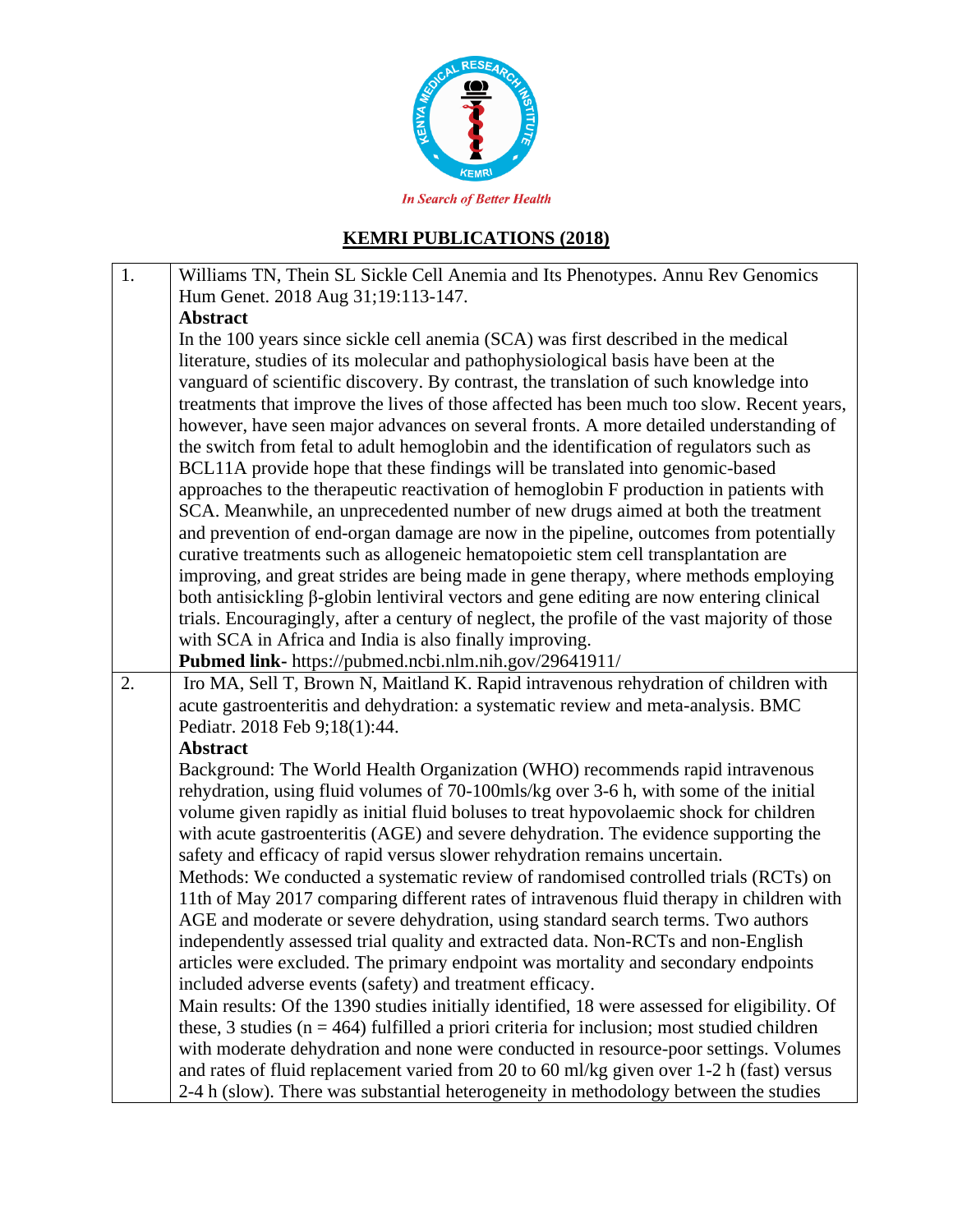

|    | with only one adjudicated to be of high quality. There were no deaths in any study.<br>Safety endpoints only identified oedema ( $n = 6$ ) and dysnatraemia ( $n = 2$ ). Pooled<br>analysis showed no significant difference between the rapid and slow intravenous<br>rehydration groups for the proportion of treatment failures ( $N = 468$ ): pooled RR 1.30<br>(95% CI: 0.87, 1.93) and the readmission rates (N = 439): pooled RR 1.39 (95% CI:<br>$0.68, 2.85$ ).<br>Conclusions: Despite wide implementation of WHO Plan C guideline for severe AGE,<br>we found no clinical evaluation in resource-limited settings, and only limited evaluation<br>of the rate and volume of rehydration in other parts of the world. Recent concerns over                                                                                                                                                                                                                                                                                                                                                                                                                                                                                                                                                                                                                                                                                                                                                                                                                                                                                                                                                                                                                                                                                                                                                                                                                                                                                                                                                                |
|----|---------------------------------------------------------------------------------------------------------------------------------------------------------------------------------------------------------------------------------------------------------------------------------------------------------------------------------------------------------------------------------------------------------------------------------------------------------------------------------------------------------------------------------------------------------------------------------------------------------------------------------------------------------------------------------------------------------------------------------------------------------------------------------------------------------------------------------------------------------------------------------------------------------------------------------------------------------------------------------------------------------------------------------------------------------------------------------------------------------------------------------------------------------------------------------------------------------------------------------------------------------------------------------------------------------------------------------------------------------------------------------------------------------------------------------------------------------------------------------------------------------------------------------------------------------------------------------------------------------------------------------------------------------------------------------------------------------------------------------------------------------------------------------------------------------------------------------------------------------------------------------------------------------------------------------------------------------------------------------------------------------------------------------------------------------------------------------------------------------------------|
|    | aggressive fluid expansion warrants further research to inform guidelines on rates of                                                                                                                                                                                                                                                                                                                                                                                                                                                                                                                                                                                                                                                                                                                                                                                                                                                                                                                                                                                                                                                                                                                                                                                                                                                                                                                                                                                                                                                                                                                                                                                                                                                                                                                                                                                                                                                                                                                                                                                                                               |
|    | intravenous rehydration therapy for severe AGE.<br>Pubmed link-https://pubmed.ncbi.nlm.nih.gov/29426307/                                                                                                                                                                                                                                                                                                                                                                                                                                                                                                                                                                                                                                                                                                                                                                                                                                                                                                                                                                                                                                                                                                                                                                                                                                                                                                                                                                                                                                                                                                                                                                                                                                                                                                                                                                                                                                                                                                                                                                                                            |
| 3. | Williams PCM, Berkley JA. Guidelines for the treatment of dysentery (shigellosis): a<br>systematic review of the evidence. Paediatr Int Child Health. 2018 Nov;38(sup1):S50-<br>S65.<br><b>Abstract</b>                                                                                                                                                                                                                                                                                                                                                                                                                                                                                                                                                                                                                                                                                                                                                                                                                                                                                                                                                                                                                                                                                                                                                                                                                                                                                                                                                                                                                                                                                                                                                                                                                                                                                                                                                                                                                                                                                                             |
|    | Background: Shigella remains the primary cause of diarrhoea in paediatric patients<br>worldwide and accounts for up to 40,000 deaths per year. Current guidelines for the<br>treatment of shigellosis are based on data which are over a decade old. In an era of<br>increasing antimicrobial resistance, an updated review of the appropriate empirical<br>therapy for shigellosis in children is necessary, taking into account susceptibility<br>patterns, cost and the risk of adverse events.<br>Methods: A systematic review of the current published literature on the treatment of<br>shigella dysentery was undertaken in accordance with the Preferred Reporting Items for<br>Systematic Reviews and Meta-Analyses (PRISMA).<br>Results: The initial search produced 131 results, of which nine studies met the inclusion<br>criteria. The quality of the studies was assessed as per the Grading of Recommendations<br>Assessment, Development and Evaluation (GRADE) guidelines. International guidelines<br>were also reviewed. There is a lack of current research regarding the clinical treatment of<br>shigellosis in paediatric and adult patients, despite rising antimicrobial resistance<br>worldwide. In particular, there is a lack of studies assessing the non-susceptibility of<br>community-acquired strains, with almost all published research pertaining to<br>microbiological data from hospital-based settings.<br>Discussion: Current WHO guidelines support the use of fluoroquinolones (first-line), $\beta$ -<br>lactams (second-line) and cephalosporins (second-line) which accords with currently<br>available evidence and other international guidelines, and there is no strong evidence for<br>changing this guidance. Azithromycin is appropriate as a second-line therapy in regions<br>where the rate of non-susceptibility of ciprofloxacin is known to be high, and research<br>suggests that, from a cardiac point of view, azithromycin is safer than other macrolide<br>antibiotics. Cefixime is also a reasonable alternative, although its use must be weighed |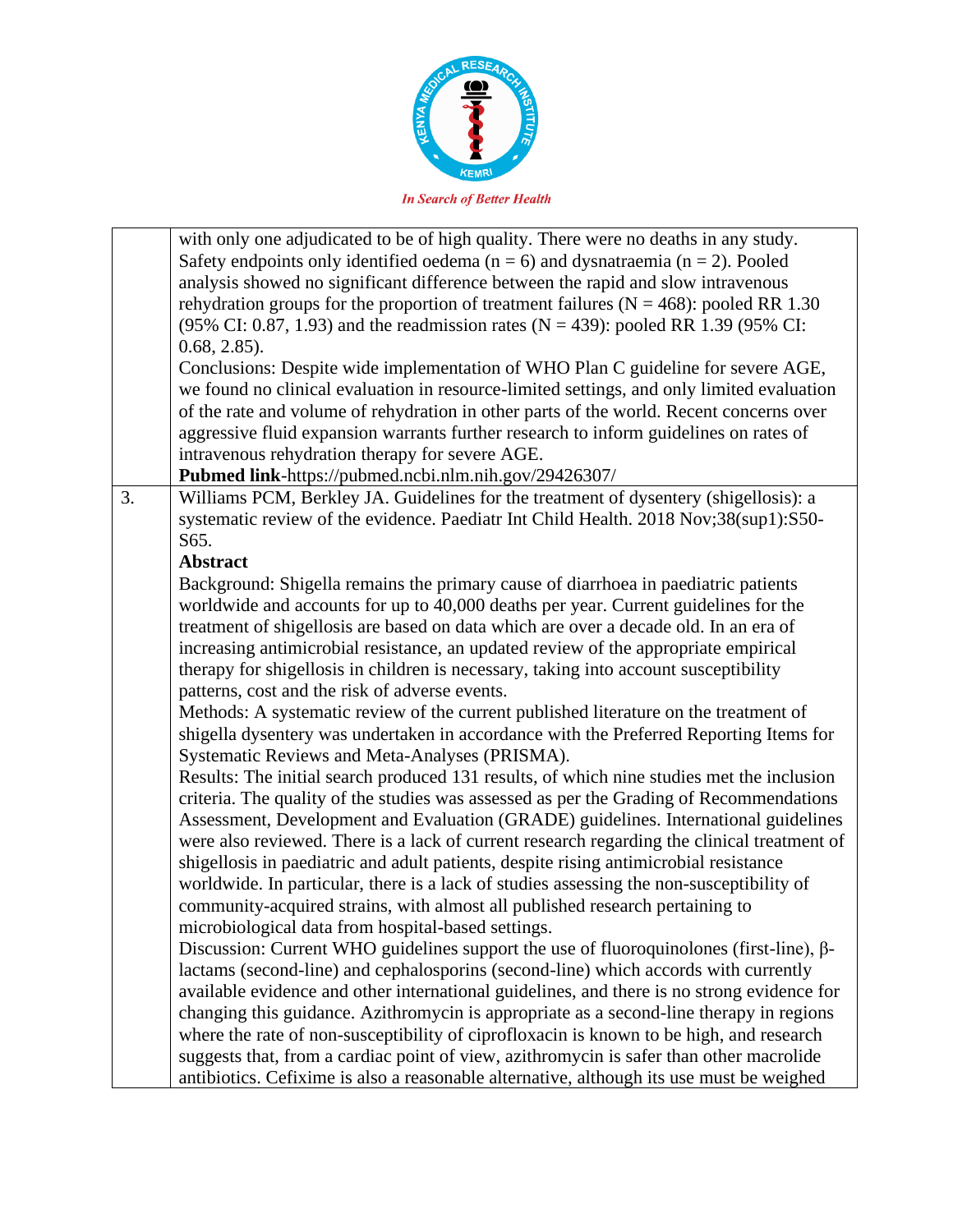

|    | against the risk of dissemination of extended-spectrum β-lactamase-producing                                                                                                                                                                                                                                                                                                                                                                                                                                                                                                                                                                                                                                                                                                                                                                                                                                                                                                                                                                                                                                                                                                                                                                                                                                                                                                                                                                                                                                                                                                                                                                                               |
|----|----------------------------------------------------------------------------------------------------------------------------------------------------------------------------------------------------------------------------------------------------------------------------------------------------------------------------------------------------------------------------------------------------------------------------------------------------------------------------------------------------------------------------------------------------------------------------------------------------------------------------------------------------------------------------------------------------------------------------------------------------------------------------------------------------------------------------------------------------------------------------------------------------------------------------------------------------------------------------------------------------------------------------------------------------------------------------------------------------------------------------------------------------------------------------------------------------------------------------------------------------------------------------------------------------------------------------------------------------------------------------------------------------------------------------------------------------------------------------------------------------------------------------------------------------------------------------------------------------------------------------------------------------------------------------|
|    | organisms.                                                                                                                                                                                                                                                                                                                                                                                                                                                                                                                                                                                                                                                                                                                                                                                                                                                                                                                                                                                                                                                                                                                                                                                                                                                                                                                                                                                                                                                                                                                                                                                                                                                                 |
|    | Pubmed link-https://pubmed.ncbi.nlm.nih.gov/29790845/                                                                                                                                                                                                                                                                                                                                                                                                                                                                                                                                                                                                                                                                                                                                                                                                                                                                                                                                                                                                                                                                                                                                                                                                                                                                                                                                                                                                                                                                                                                                                                                                                      |
| 4. | Guarino A, Lo Vecchio A, Dias JA, Berkley JA, Boey C, Bruzzese D, Cohen MB,<br>Cruchet S, Liguoro I, Salazar-Lindo E, Sandhu B, Sherman PM, Shimizu T. Universal<br>Recommendations for the Management of Acute Diarrhea in Nonmalnourished Children.<br>J Pediatr Gastroenterol Nutr. 2018 Nov;67(5):586-593.<br><b>Abstract</b><br>Objective: Despite a substantial consistency in recommendations for the management of<br>children with acute gastroenteritis (AGE), a high variability in clinical practice and a<br>high rate of inappropriate medical interventions persist in both developing and developed<br>countries. The aim of this study was to develop a set of clinical recommendations for the<br>management of nonseverely malnourished children with AGE to be applied worldwide.<br>Methods: The Federation of International Societies of Pediatric Gastroenterology,<br>Hepatology, and Nutrition (FISPGHAN) Working Group (WG) selected care protocols<br>on the management of acute diarrhea in infants and children aged between 1 month and<br>18 years. The WG used a 3-step approach consisting of: systematic review and<br>comparison of published guidelines, agreement on draft recommendations using Delphi<br>methodology, and external peer-review and validation of recommendations.<br>Results: A core of recommendations including definition, diagnosis, nutritional<br>management, and active treatment of AGE was developed with an overall agreement of<br>91% (range 80%-96%). A total of 28 world experts in pediatric gastroenterology and<br>emergency medicine successively validated the set of 23 recommendations with an |
|    | agreement of 87% (range 83%-95%). Recommendations on the use of antidiarrheal drugs<br>and antiemetics received the lowest level of agreement and need to be tailored at local<br>level. Oral rehydration and probiotics were the only treatments recommended.<br>Conclusions: Universal recommendations to assist health care practitioners in managing<br>children with AGE may improve practitioners' compliance with guidelines, reduce<br>inappropriate interventions, and significantly impact clinical outcome and health care-<br>associated costs.<br>Pubmed link- https://pubmed.ncbi.nlm.nih.gov/29901556/                                                                                                                                                                                                                                                                                                                                                                                                                                                                                                                                                                                                                                                                                                                                                                                                                                                                                                                                                                                                                                                      |
|    |                                                                                                                                                                                                                                                                                                                                                                                                                                                                                                                                                                                                                                                                                                                                                                                                                                                                                                                                                                                                                                                                                                                                                                                                                                                                                                                                                                                                                                                                                                                                                                                                                                                                            |
| 5. | Morgan R, Ayiasi RM, Barman D, Buzuzi S, Ssemugabo C, Ezumah N, George AS,<br>Hawkins K, Hao X, King R, Liu T, Molyneux S, Muraya KW, Musoke D, Nyamhanga<br>T, Ros B, Tani K, Theobald S, Vong S, Waldman L. Gendered health systems: evidence<br>from low- and middle-income countries. Health Res Policy Syst. 2018 Jul 6;16(1):58.<br>Abstract                                                                                                                                                                                                                                                                                                                                                                                                                                                                                                                                                                                                                                                                                                                                                                                                                                                                                                                                                                                                                                                                                                                                                                                                                                                                                                                         |
|    | Background: Gender is often neglected in health systems, yet health systems are not                                                                                                                                                                                                                                                                                                                                                                                                                                                                                                                                                                                                                                                                                                                                                                                                                                                                                                                                                                                                                                                                                                                                                                                                                                                                                                                                                                                                                                                                                                                                                                                        |
|    | gender neutral. Within health systems research, gender analysis seeks to understand how<br>gender power relations create inequities in access to resources, the distribution of labour                                                                                                                                                                                                                                                                                                                                                                                                                                                                                                                                                                                                                                                                                                                                                                                                                                                                                                                                                                                                                                                                                                                                                                                                                                                                                                                                                                                                                                                                                     |
|    | and roles, social norms and values, and decision-making. This paper synthesises findings                                                                                                                                                                                                                                                                                                                                                                                                                                                                                                                                                                                                                                                                                                                                                                                                                                                                                                                                                                                                                                                                                                                                                                                                                                                                                                                                                                                                                                                                                                                                                                                   |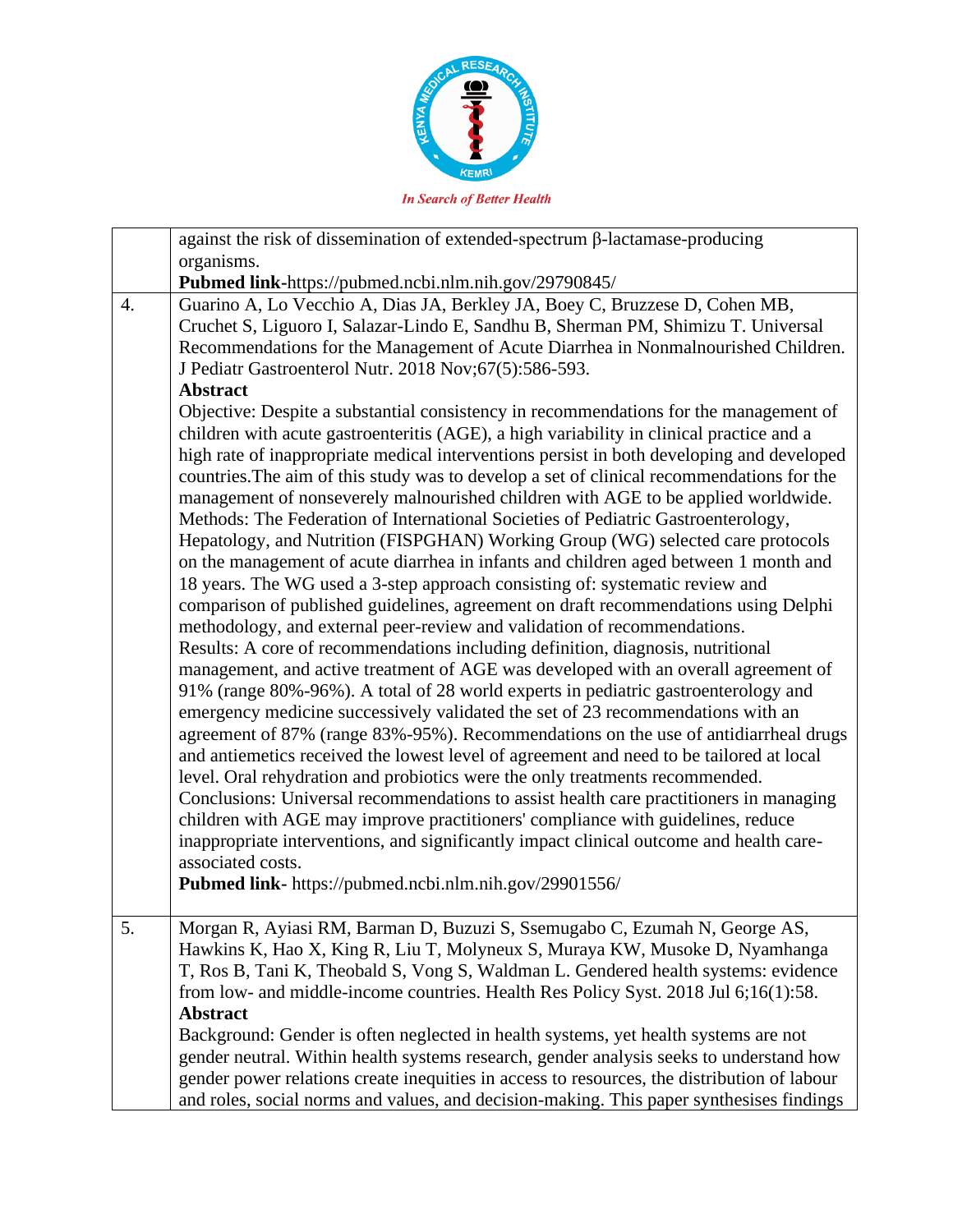

|    | from nine studies focusing on four health systems domains, namely human resources,<br>service delivery, governance and financing. It provides examples of how a gendered<br>and/or intersectional gender approach can be applied by researchers in a range of low-<br>and middle-income settings (Cambodia, Zimbabwe, Uganda, India, China, Nigeria and<br>Tanzania) to issues across the health system and demonstrates that these types of analysis<br>can uncover new and novel ways of viewing seemingly intractable problems.<br>Methods: The research used a combination of mixed, quantitative, qualitative and<br>participatory methods, demonstrating the applicability of diverse research methods for<br>gender and intersectional analysis. Within each study, the researchers adapted and<br>applied a variety of gender and intersectional tools to assist with data collection and<br>analysis, including different gender frameworks. Some researchers used participatory<br>tools, such as photovoice and life histories, to prompt deeper and more personal<br>reflections on gender norms from respondents, whereas others used conventional<br>qualitative methods (in-depth interviews, focus group discussion). Findings from across<br>the studies were reviewed and key themes were extracted and summarised.<br>Results: Five core themes that cut across the different projects were identified and are<br>reported in this paper as follows: the intersection of gender with other social stratifiers;<br>the importance of male involvement; the influence of gendered social norms on health<br>system structures and processes; reliance on (often female) unpaid carers within the<br>health system; and the role of gender within policy and practice. These themes indicate<br>the relevance of and need for gender analysis within health systems research.<br>Conclusion: The implications of the diverse examples of gender and health systems<br>research highlighted indicate that policy-makers, health practitioners and others<br>interested in enhancing health system research and delivery have solid grounds to<br>advance their enquiry and that one-size-fits-all heath interventions that ignore gender and<br>intersectionality dimensions require caution. It is essential that we build upon these<br>insights in our efforts and commitment to move towards greater equity both locally and<br>globally. |
|----|--------------------------------------------------------------------------------------------------------------------------------------------------------------------------------------------------------------------------------------------------------------------------------------------------------------------------------------------------------------------------------------------------------------------------------------------------------------------------------------------------------------------------------------------------------------------------------------------------------------------------------------------------------------------------------------------------------------------------------------------------------------------------------------------------------------------------------------------------------------------------------------------------------------------------------------------------------------------------------------------------------------------------------------------------------------------------------------------------------------------------------------------------------------------------------------------------------------------------------------------------------------------------------------------------------------------------------------------------------------------------------------------------------------------------------------------------------------------------------------------------------------------------------------------------------------------------------------------------------------------------------------------------------------------------------------------------------------------------------------------------------------------------------------------------------------------------------------------------------------------------------------------------------------------------------------------------------------------------------------------------------------------------------------------------------------------------------------------------------------------------------------------------------------------------------------------------------------------------------------------------------------------------------------------------------------------------------------------------------------------------------------------------------------------------------------------------------------|
|    | Pubmed link- https://pubmed.ncbi.nlm.nih.gov/29980230/                                                                                                                                                                                                                                                                                                                                                                                                                                                                                                                                                                                                                                                                                                                                                                                                                                                                                                                                                                                                                                                                                                                                                                                                                                                                                                                                                                                                                                                                                                                                                                                                                                                                                                                                                                                                                                                                                                                                                                                                                                                                                                                                                                                                                                                                                                                                                                                                       |
| 6. | Muriithi B, Bundi M, Galata A, Miringu G, Wandera E, Kathiiko C, Odoyo E, Kamemba<br>M, Amukoye E, Huqa S, Shah M, Inoue S, Ichinose Y. Biosafety and biosecurity<br>capacity building: insights from implementation of the NUITM-KEMRI biosafety<br>training model. Trop Med Health. 2018 Aug 8;46:30.<br><b>Abstract</b>                                                                                                                                                                                                                                                                                                                                                                                                                                                                                                                                                                                                                                                                                                                                                                                                                                                                                                                                                                                                                                                                                                                                                                                                                                                                                                                                                                                                                                                                                                                                                                                                                                                                                                                                                                                                                                                                                                                                                                                                                                                                                                                                   |
|    | The NUITM-KEMRI biosafety training program was developed for capacity building of                                                                                                                                                                                                                                                                                                                                                                                                                                                                                                                                                                                                                                                                                                                                                                                                                                                                                                                                                                                                                                                                                                                                                                                                                                                                                                                                                                                                                                                                                                                                                                                                                                                                                                                                                                                                                                                                                                                                                                                                                                                                                                                                                                                                                                                                                                                                                                            |
|    | new biosafety level three (BSL-3) laboratory users. The training program                                                                                                                                                                                                                                                                                                                                                                                                                                                                                                                                                                                                                                                                                                                                                                                                                                                                                                                                                                                                                                                                                                                                                                                                                                                                                                                                                                                                                                                                                                                                                                                                                                                                                                                                                                                                                                                                                                                                                                                                                                                                                                                                                                                                                                                                                                                                                                                     |
|    | comprehensively covers biosafety and biosecurity theory and practice. Its training                                                                                                                                                                                                                                                                                                                                                                                                                                                                                                                                                                                                                                                                                                                                                                                                                                                                                                                                                                                                                                                                                                                                                                                                                                                                                                                                                                                                                                                                                                                                                                                                                                                                                                                                                                                                                                                                                                                                                                                                                                                                                                                                                                                                                                                                                                                                                                           |
|    | curriculum is based on the WHO biosafety guidelines, local biosafety standards, and                                                                                                                                                                                                                                                                                                                                                                                                                                                                                                                                                                                                                                                                                                                                                                                                                                                                                                                                                                                                                                                                                                                                                                                                                                                                                                                                                                                                                                                                                                                                                                                                                                                                                                                                                                                                                                                                                                                                                                                                                                                                                                                                                                                                                                                                                                                                                                          |
|    | ongoing biosafety level three research activities in the facility, also taking into                                                                                                                                                                                                                                                                                                                                                                                                                                                                                                                                                                                                                                                                                                                                                                                                                                                                                                                                                                                                                                                                                                                                                                                                                                                                                                                                                                                                                                                                                                                                                                                                                                                                                                                                                                                                                                                                                                                                                                                                                                                                                                                                                                                                                                                                                                                                                                          |
|    | consideration the emerging public health issues. The program's training approach                                                                                                                                                                                                                                                                                                                                                                                                                                                                                                                                                                                                                                                                                                                                                                                                                                                                                                                                                                                                                                                                                                                                                                                                                                                                                                                                                                                                                                                                                                                                                                                                                                                                                                                                                                                                                                                                                                                                                                                                                                                                                                                                                                                                                                                                                                                                                                             |
|    | enhances the participant's biosafety and biosecurity knowledge and builds their skills                                                                                                                                                                                                                                                                                                                                                                                                                                                                                                                                                                                                                                                                                                                                                                                                                                                                                                                                                                                                                                                                                                                                                                                                                                                                                                                                                                                                                                                                                                                                                                                                                                                                                                                                                                                                                                                                                                                                                                                                                                                                                                                                                                                                                                                                                                                                                                       |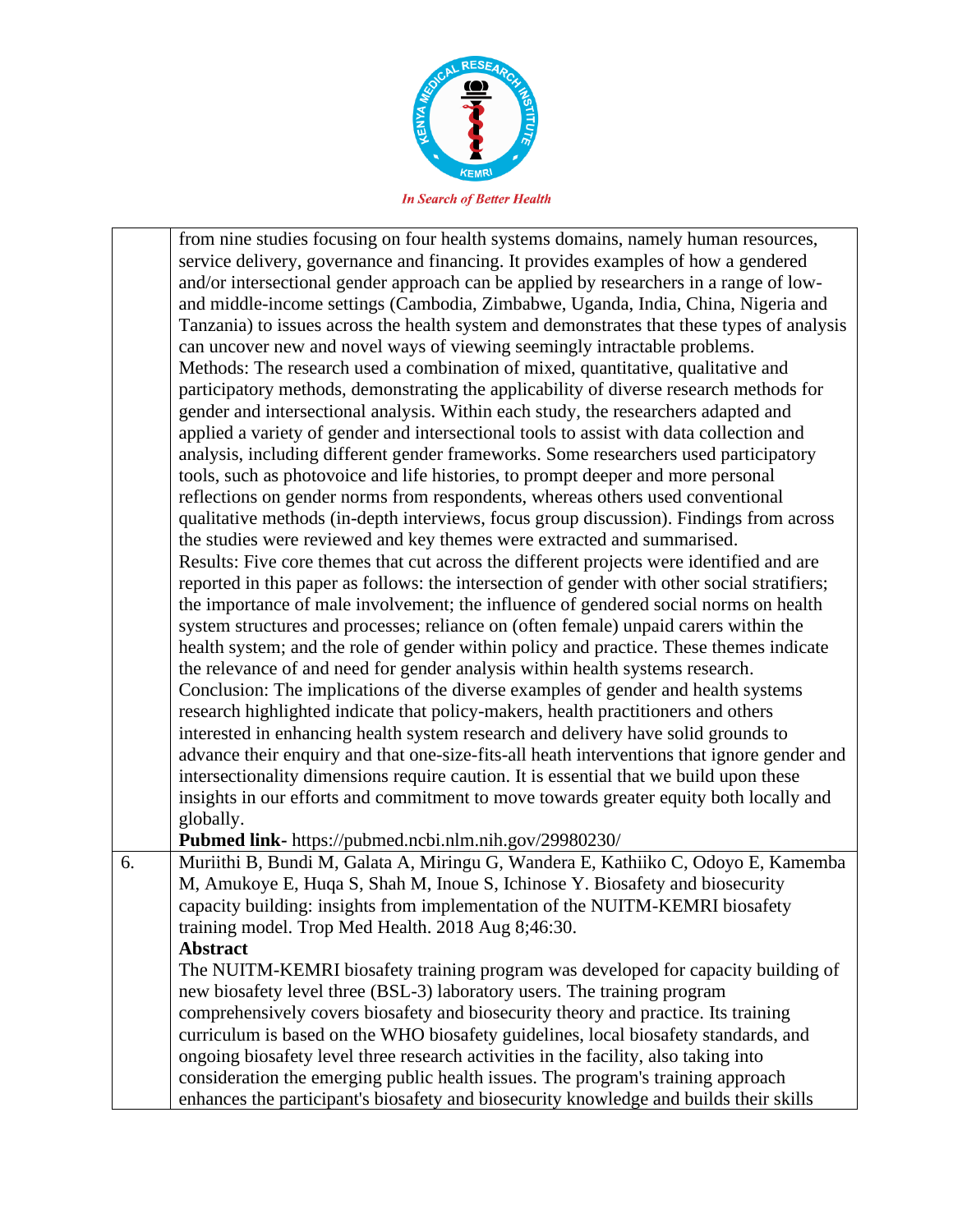

|    | through the hands-on practice sessions and mentorship training. Subsequently, the<br>trainees are able to integrate acquired knowledge and good practices into their routine<br>laboratory procedures. This article describes implementation of the NUITM-KEMRI<br>biosafety training program.<br>Pubmed link- https://pubmed.ncbi.nlm.nih.gov/30116141/ |
|----|----------------------------------------------------------------------------------------------------------------------------------------------------------------------------------------------------------------------------------------------------------------------------------------------------------------------------------------------------------|
| 7. | Walson JL, Berkley JA. The impact of malnutrition on childhood infections. Curr Opin                                                                                                                                                                                                                                                                     |
|    | Infect Dis. 2018 Jun; 31(3): 231-236.                                                                                                                                                                                                                                                                                                                    |
|    | <b>Abstract</b>                                                                                                                                                                                                                                                                                                                                          |
|    | Purpose of review: Almost half of all childhood deaths worldwide occur in children with                                                                                                                                                                                                                                                                  |
|    | malnutrition, predominantly in sub-Saharan Africa and South Asia. This review                                                                                                                                                                                                                                                                            |
|    | summarizes the mechanisms by which malnutrition and serious infections interact with                                                                                                                                                                                                                                                                     |
|    | each other and with children's environments.                                                                                                                                                                                                                                                                                                             |
|    | Recent findings: It has become clear that whilst malnutrition results in increased                                                                                                                                                                                                                                                                       |
|    | incidence, severity and case fatality of common infections, risks continue beyond acute                                                                                                                                                                                                                                                                  |
|    | episodes resulting in significant postdischarge mortality. A well established concept of a                                                                                                                                                                                                                                                               |
|    | 'vicious-cycle' between nutrition and infection has now evolving to encompass dysbiosis                                                                                                                                                                                                                                                                  |
|    | and pathogen colonization as precursors to infection; enteric dysfunction constituting                                                                                                                                                                                                                                                                   |
|    | malabsorption, dysregulation of nutrients and metabolism, inflammation and bacterial                                                                                                                                                                                                                                                                     |
|    | translocation. All of these interact with a child's diet and environment. Published trials                                                                                                                                                                                                                                                               |
|    | aiming to break this cycle using antimicrobial prophylaxis or water, sanitation and                                                                                                                                                                                                                                                                      |
|    | hygiene interventions have not demonstrated public health benefit so far.                                                                                                                                                                                                                                                                                |
|    | Summary: As further trials are planned, key gaps in knowledge can be filled by applying                                                                                                                                                                                                                                                                  |
|    | new tools to re-examine old questions relating to immune competence during and after                                                                                                                                                                                                                                                                     |
|    | infection events and changes in nutritional status; and how to characterize overt and                                                                                                                                                                                                                                                                    |
|    | subclinical infection, intestinal permeability to bacteria and the role of antimicrobial                                                                                                                                                                                                                                                                 |
|    | resistance using specific biomarkers.                                                                                                                                                                                                                                                                                                                    |
|    | Pubmed link- https://pubmed.ncbi.nlm.nih.gov/29570495/                                                                                                                                                                                                                                                                                                   |
| 8. | Muriuki JM, Atkinson SH. How Eliminating Malaria May Also Prevent Iron Deficiency                                                                                                                                                                                                                                                                        |
|    | in African Children. Pharmaceuticals (Basel). 2018 Oct 1;11(4):96.                                                                                                                                                                                                                                                                                       |
|    | <b>Abstract</b>                                                                                                                                                                                                                                                                                                                                          |
|    | Malaria and iron deficiency are common among children living in sub-Saharan Africa.                                                                                                                                                                                                                                                                      |
|    | Several studies have linked a child's iron status to their future risk of malaria infection;                                                                                                                                                                                                                                                             |
|    | however, few have examined whether malaria might be a cause of iron deficiency.                                                                                                                                                                                                                                                                          |
|    | Approximately a quarter of African children at any one time are infected by malaria and                                                                                                                                                                                                                                                                  |
|    | malaria increases hepcidin and tumor necrosis factor- $\alpha$ concentrations leading to poor                                                                                                                                                                                                                                                            |
|    | iron absorption and recycling. In support of a hypothetical link between malaria and iron                                                                                                                                                                                                                                                                |
|    | deficiency, studies indicate that the prevalence of iron deficiency in children increases                                                                                                                                                                                                                                                                |
|    | over a malaria season and decreases when malaria transmission is interrupted. The link                                                                                                                                                                                                                                                                   |
|    | between malaria and iron deficiency can be tested through the use of observational                                                                                                                                                                                                                                                                       |
|    | studies, randomized controlled trials and genetic epidemiology studies, each of which has                                                                                                                                                                                                                                                                |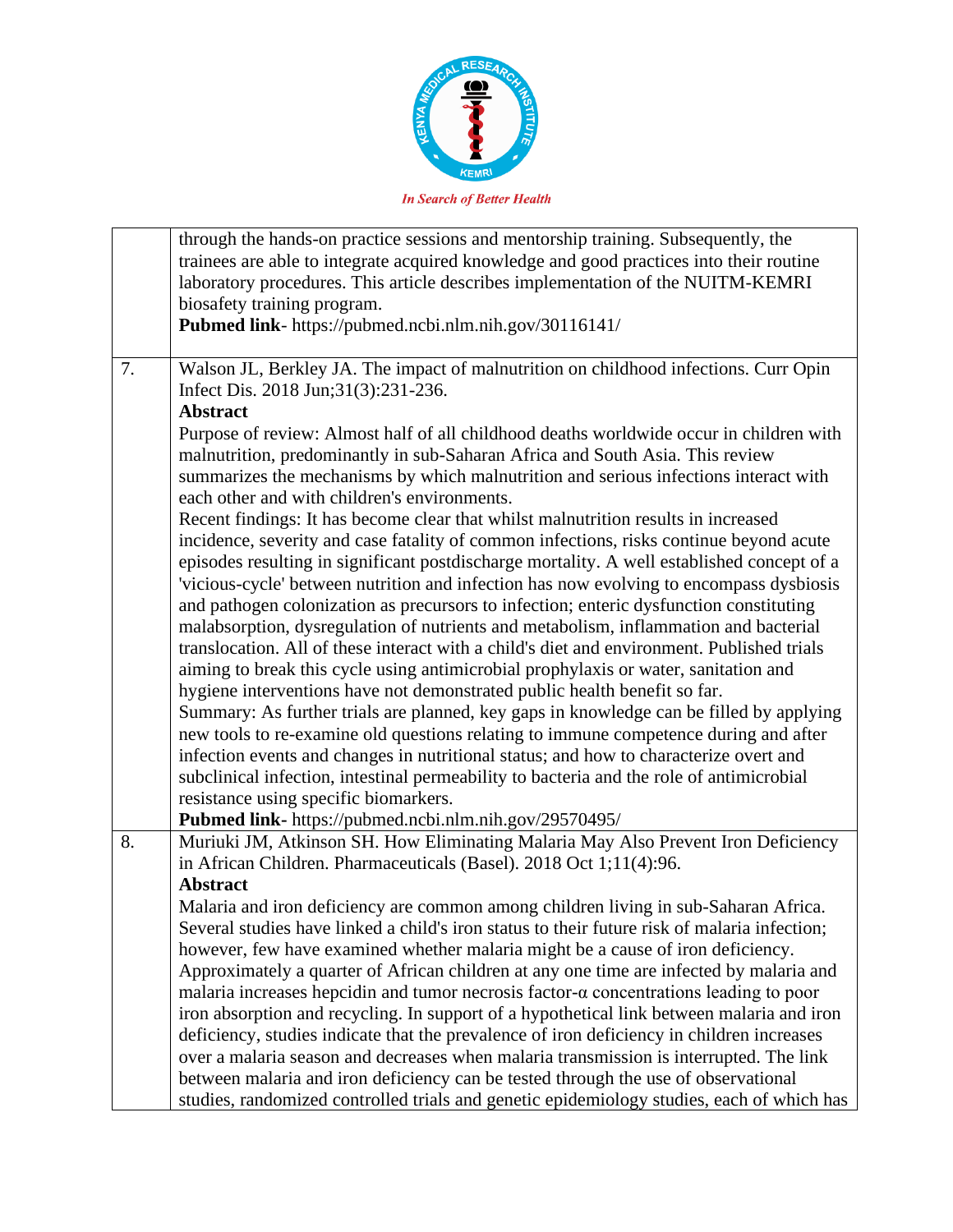

its own strengths and limitations. Confirming the existence of a causal link between malaria infection and iron deficiency would readjust priorities for programs to prevent and treat iron deficiency and would demonstrate a further benefit of malaria control. **Pubmed link-**https://pubmed.ncbi.nlm.nih.gov/30275421/ 9. Amek NO, Van Eijk A, Lindblade KA, Hamel M, Bayoh N, Gimnig J, Laserson KF, Slutsker L, Smith T, Vounatsou P. Infant and child mortality in relation to malaria transmission in KEMRI/CDC HDSS, Western Kenya: validation of verbal autopsy. Malar J. 2018 Jan 18;17(1):37. **Abstract**  Background: Malaria transmission reduction is a goal of many malaria control programmes. Little is known of how much mortality can be reduced by specific reductions in transmission. Verbal autopsy (VA) is widely used for estimating malaria specific mortality rates, but does not reliably distinguish malaria from other febrile illnesses. Overall malaria attributable mortality includes both direct and indirect deaths. It is unclear what proportion of the deaths averted by reducing malaria transmission are classified as malaria in VA. Methods: Both all-cause, and cause-specific mortality reported by VA for children under 5 years of age, were assembled from the KEMRI/CDC health and demographic surveillance system in Siaya county, rural Western Kenya for the years 2002-2004. These were linked to household-specific estimates of the Plasmodium falciparum entomological inoculation rate (EIR) based on high resolution spatio-temporal geostatistical modelling of entomological data. All-cause and malaria specific mortality (by VA), were analysed in relation to EIR, insecticide-treated net use (ITN), socioeconomic status (SES) and parameters describing space-time correlation. Time at risk for each child was analysed using Bayesian geostatistical Cox proportional hazard models, with time-dependent covariates. The outputs were used to estimate the diagnostic performance of VA in measuring mortality that can be attributed to malaria exposure. Results: The overall under-five mortality rate was 80 per 1000 person-years during the study period. Eighty-one percent of the total deaths were assigned causes of death by VA, with malaria assigned as the main cause of death except in the neonatal period. Although no trend was observed in malaria-specific mortality assessed by VA, ITN use was associated with reduced all-cause mortality in infants (hazard ratio 0.15, 95% CI 0.02, 0.63) and the EIR was strongly associated with both all-cause and malaria-specific mortality. 48.2% of the deaths could be attributed to malaria by analysing the exposureresponse relationship, though only 20.5% of VAs assigned malaria as the cause and the sensitivity of VAs was estimated to be only 26%. Although VAs assigned some deaths to malaria even in areas where there was estimated to be no exposure, the specificity of the VAs was estimated to be 85%. Conclusion: Interventions that reduce P. falciparum transmission intensity will not only significantly reduce malaria-diagnosed mortality, but also mortality assigned to other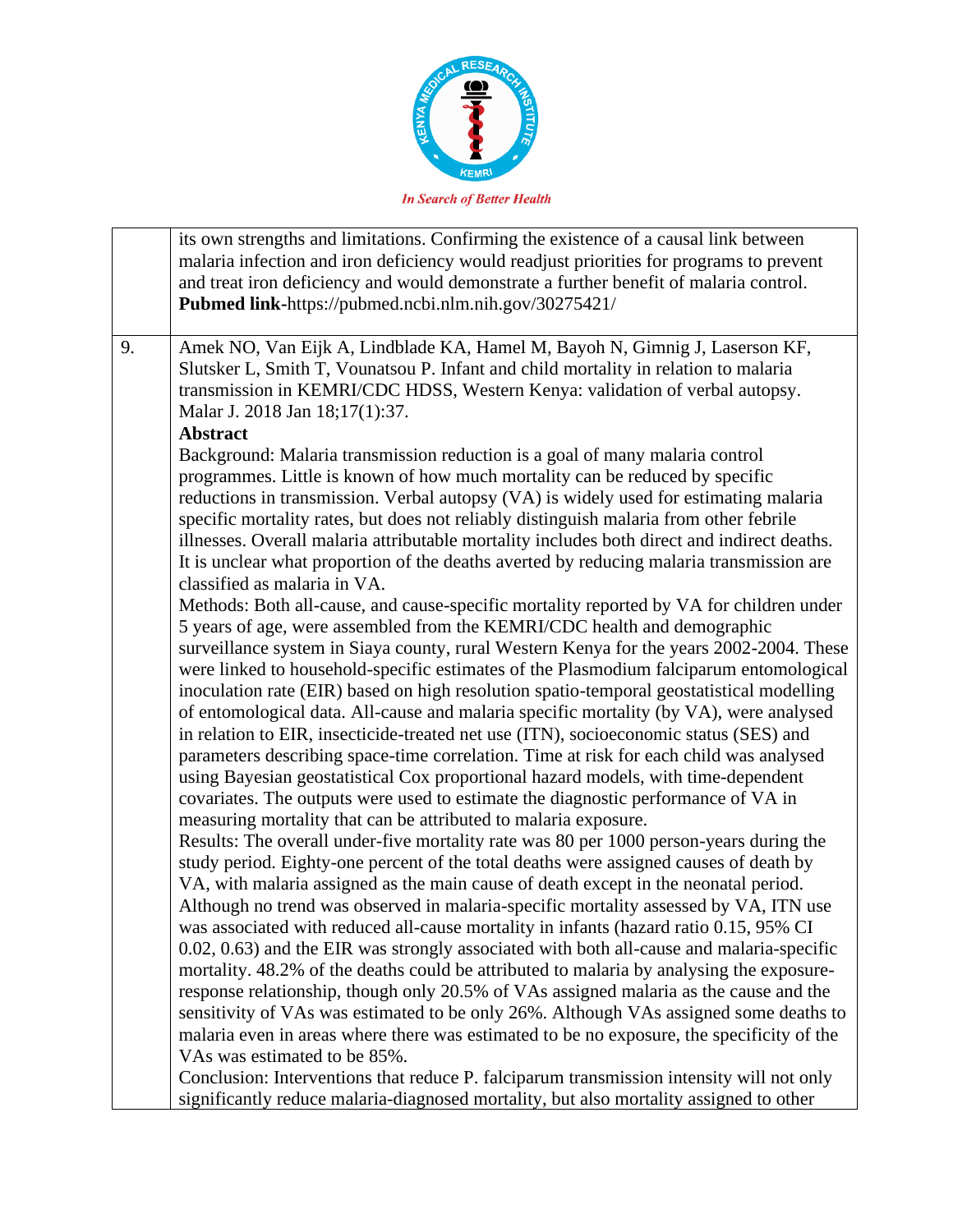

|     | causes in under-5 year old children in endemic areas. In this setting, the VA tool based<br>on clinician review substantially underestimates the number of deaths that could be<br>averted by reducing malaria exposure in childhood, but has a reasonably high specificity.<br>This suggests that malaria transmission-reducing interventions such as ITNs can<br>potentially reduce overall child mortality by as much as twice the total direct malaria<br>burden estimated from VAs.<br>Pubmed link-https://pubmed.ncbi.nlm.nih.gov/29347942/                                                                                                                                                                                                                                                                                                                                                                                                                                                    |
|-----|------------------------------------------------------------------------------------------------------------------------------------------------------------------------------------------------------------------------------------------------------------------------------------------------------------------------------------------------------------------------------------------------------------------------------------------------------------------------------------------------------------------------------------------------------------------------------------------------------------------------------------------------------------------------------------------------------------------------------------------------------------------------------------------------------------------------------------------------------------------------------------------------------------------------------------------------------------------------------------------------------|
| 10. | Muiva-Mutisya LM, Atilaw Y, Heydenreich M, Koch A, Akala HM, Cheruiyot AC,<br>Brown ML, Irungu B, Okalebo FA, Derese S, Mutai C, Yenesew A. Antiplasmodial<br>prenylated flavanonols from Tephrosia subtriflora. Nat Prod Res. 2018 Jun;32(12):1407-<br>1414.<br><b>Abstract</b>                                                                                                                                                                                                                                                                                                                                                                                                                                                                                                                                                                                                                                                                                                                     |
|     | The CH2Cl2/MeOH (1:1) extract of the aerial parts of Tephrosia subtriflora afforded a<br>new flavanonol, named subtriflavanonol (1), along with the known flavanone<br>spinoflavanone B, and the known flavanonols MS-II (2) and mundulinol. The structures<br>were elucidated by the use of NMR spectroscopy and mass spectrometry. The absolute<br>configuration of the flavanonols was determined based on quantum chemical ECD<br>calculations. In the antiplasmodial assay, compound 2 showed the highest activity against<br>chloroquine-sensitive Plasmodium falciparum reference clones (D6 and 3D7),<br>artemisinin-sensitive isolate (F32-TEM) as well as field isolate (KSM 009) with IC50<br>values 1.4-4.6 μM without significant cytotoxicity against Vero and HEp2 cell lines<br>$(IC50 > 100 \mu M)$ . The new compound (1) showed weak antiplasmodial activity, IC50<br>12.5-24.2 µM, but also showed selective anticancer activity against HEp2 cell line (CC50<br>$16.9 \mu M$ ). |
| 11. | Pubmed link-https://pubmed.ncbi.nlm.nih.gov/28714338/<br>Kazungu JS, Barasa EW, Obadha M, Chuma J. What characteristics of provider payment<br>mechanisms influence health care providers' behaviour? A literature review. Int J Health<br>Plann Manage. 2018 Oct;33(4):e892-e905.<br><b>Abstract</b>                                                                                                                                                                                                                                                                                                                                                                                                                                                                                                                                                                                                                                                                                                |
|     | Background: Provider payment mechanisms (PPMs) create incentives or signals that<br>influence the behaviour of health care providers. Understanding the characteristics of<br>PPMs that influence health care providers' behaviour is essential for aligning PPM<br>reforms for improving access, quality, and efficiency of health care services. We<br>reviewed empirical literature that examined the characteristics of PPMs that influence the<br>behaviour of health care providers.<br>Methods: We systematically searched for empirical literature in PubMed, Web of<br>Science, and Google Scholar databases and complemented these with physical searching<br>of the references of selected papers for further relevant studies. A total of 16 studies that<br>met our inclusion and exclusion criteria were identified. We analysed data using thematic<br>review.                                                                                                                        |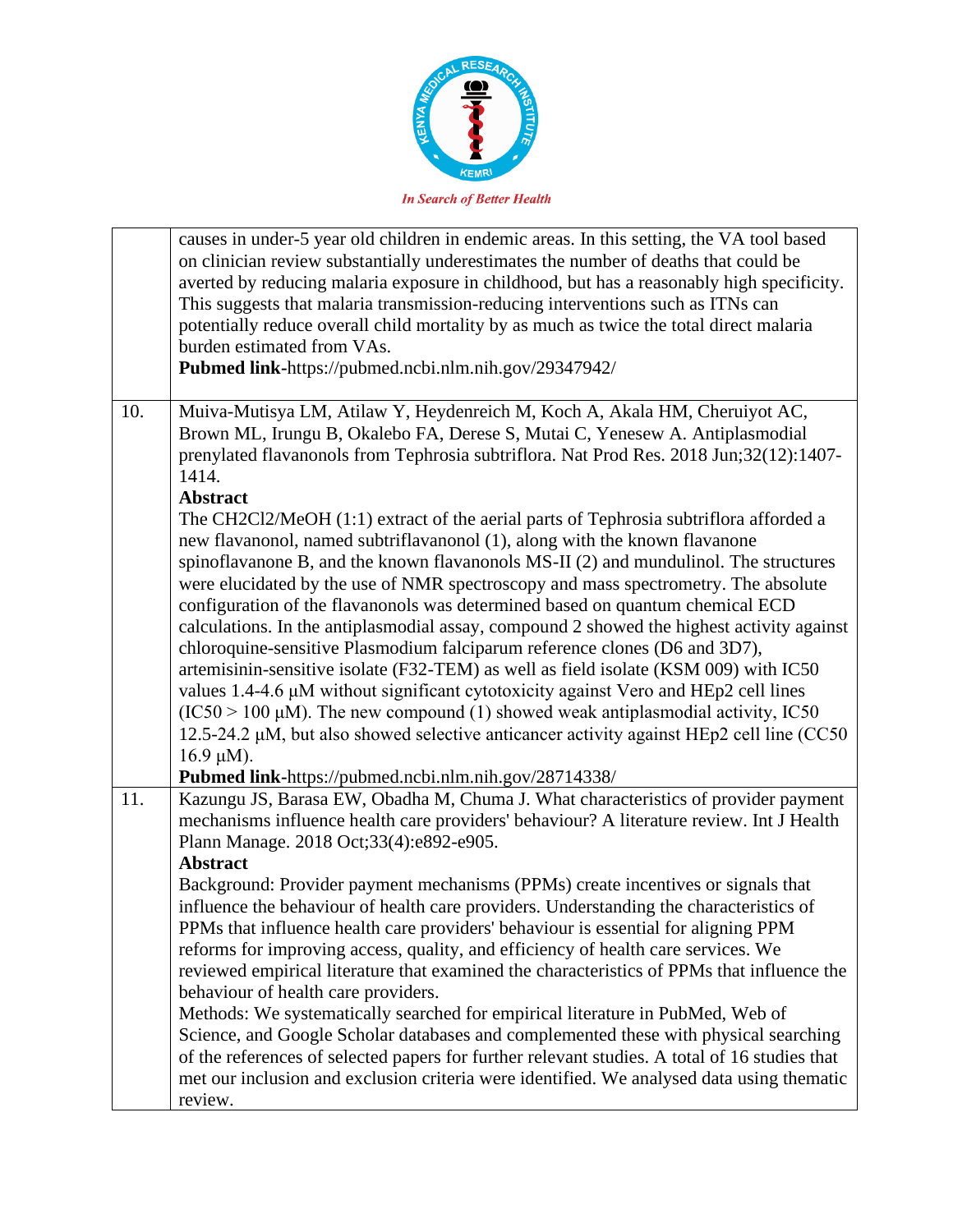

|     | Results: We identified seven major characteristics of PPMs that influence health care       |
|-----|---------------------------------------------------------------------------------------------|
|     | providers' behaviour. Of these characteristics, payment rate, the sufficiency of payment    |
|     | rate to cover the cost of services, timeliness of payment, payment schedule, performance    |
|     | requirements, and accountability mechanisms were the most important.                        |
|     | Conclusions: Our review found that health care providers' behaviour is influenced by the    |
|     | characteristics of PPMs. Provider payment mechanism reforms that optimally structure        |
|     | these characteristics can elicit required incentives for access, equity, quality, and       |
|     | efficiency in service delivery among health care providers towards achieving universal      |
|     | health coverage.                                                                            |
|     | Pubmed link- https://pubmed.ncbi.nlm.nih.gov/29984422/                                      |
| 12. | Murphy GAV, Omondi GB, Gathara D, Abuya N, Mwachiro J, Kuria R, Tallam-                     |
|     | Kimaiyo E, English M. Expectations for nursing care in newborn units in Kenya: moving       |
|     | from implicit to explicit standards. BMJ Glob Health. 2018 Mar 21;3(2):e000645.             |
|     | <b>Abstract</b>                                                                             |
|     | Neonatal mortality currently accounts for 45% of all child mortality in Kenya, standing at  |
|     | 22 per 1000 live births. Access to basic but high quality inpatient neonatal services for   |
|     | small and sick newborns will be key in reducing neonatal mortality. Neonatal inpatient      |
|     | care is reliant on nursing care, yet explicit nursing standards for such care do not        |
|     | currently exist in Kenya. We reviewed the Nursing Council of Kenya 'Manual of Clinical      |
|     | Procedures' to identify tasks relevant for the care of inpatient neonates. An expert        |
|     | advisory group comprising major stakeholders, policy-makers, trainers, and frontline        |
|     | health-workers was invited to a workshop with the purpose of defining tasks for which       |
|     | nurses are responsible and the minimum standard with which these tasks should be            |
|     | delivered to inpatient neonates in Kenyan hospitals. Despite differences in opinions at the |
|     | beginning of the process, consensus was reached on the minimum standards of neonatal        |
|     | nursing. The key outcome was a comprehensive list and grouping of neonatal nursing          |
|     | task and the minimum frequency with which these tasks should be performed. Second, a        |
|     | simple categorisation of neonatal patients based on care needs was agreed. In addition,     |
|     | acceptable forms of task sharing with other cadres and the patient's family for the         |
|     | neonatal nursing tasks were agreed and described. The process was found to be               |
|     | acceptable to policy-makers and practitioners, who recognised the value of standards in     |
|     | neonatal nursing to improve the quality of neonatal inpatient care. Such standards could    |
|     | form the basis for audit and quality evaluation.                                            |
|     | Pubmed link- https://pubmed.ncbi.nlm.nih.gov/29616146/                                      |
| 13. | Bitta MA, Bakolis I, Kariuki SM, Nyutu G, Mochama G, Thornicroft G, Newton CRJC.            |
|     | Suicide in a rural area of coastal Kenya. BMC Psychiatry. 2018 Aug 29;18(1):267.            |
|     | <b>Abstract</b>                                                                             |
|     |                                                                                             |
|     | Background: Suicide accounts for approximately 1.4% of deaths globally and is the 15th      |
|     | leading cause of death overall. There are no reliable data on the epidemiology of           |
|     | completed suicide in rural areas of many developing countries, yet suicide is an indicator  |
|     | of the sustainable development goals on health.                                             |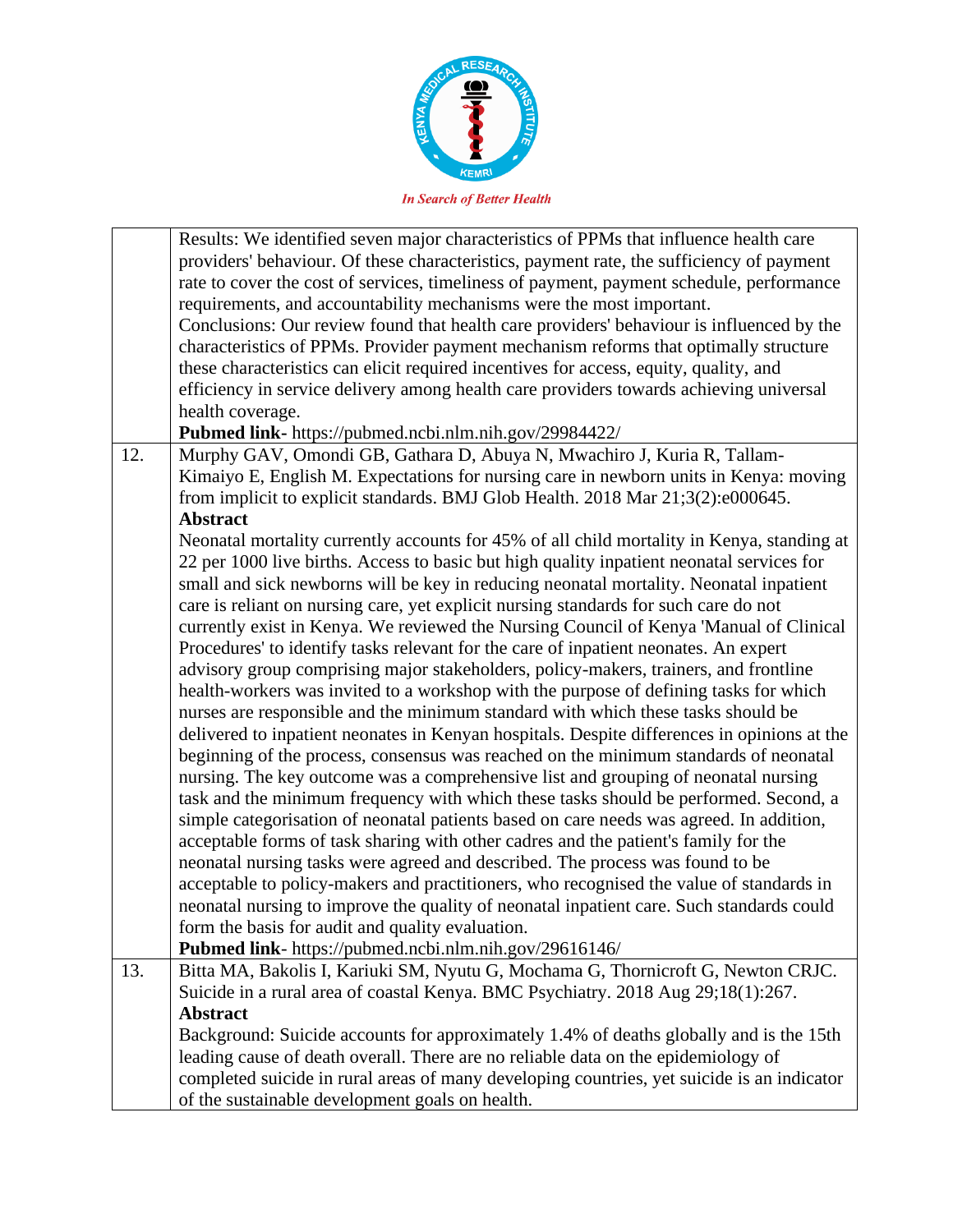

|  |     | Methods: Using data collected between 2008 and 2016 from the Kilifi Health and                  |
|--|-----|-------------------------------------------------------------------------------------------------|
|  |     | Demographic Surveillance System in rural Kenya, we retrospectively determined the               |
|  |     | incidence rate and risk factors for completed suicide.                                          |
|  |     | Results: During the period, 104 people died by suicide, contributing to 0.78% (95% $CI =$       |
|  |     | 0.74-1.10) of all deaths. The mean annual incidence rate of suicide was 4.61 (95% $CI =$        |
|  |     | 3.80-5.58) per 100,000 person years of observation (pyo). The annual incidence rate for         |
|  |     | men was higher than that of women (IRR = 3.05, 95% CI = 1.98-4.70, $p < 0.001$ ) and it         |
|  |     | increased with age (IRR = 2.73, 95% CI = 2.30-3.24, $p < 0.001$ ). People aged > 64 years       |
|  |     | had the highest mean incidence rate of 18.58 (95% CI = 11.99-28.80) per 100,000 pyo.            |
|  |     | Completed suicide was associated with age, being male, and living in a house whose wall         |
|  |     | is made of scrap material, which is a proxy marker of extreme poverty in this region (OR        |
|  |     |                                                                                                 |
|  |     | $= 5.5, 95\% \text{ CI} = 4.0 - 7.0, p = 0.02$ ). Most cases (76%) completed suicide by hanging |
|  |     | themselves. Spatial heterogeneity of rates of suicides was observed across the                  |
|  |     | enumeration zones of the KHDSS.                                                                 |
|  |     | Conclusions: Suicide is common in this area, but the incidence of completed suicide in          |
|  |     | rural Kenya may be an underestimate of the true burden. Like in other studies, suicide          |
|  |     | was associated with older age, being male and poverty, but other medical and                    |
|  |     | neuropsychiatric risk factors should be investigated in future studies.                         |
|  |     | Pubmed link- https://pubmed.ncbi.nlm.nih.gov/30157796/                                          |
|  | 14. | Barasa E, Mbau R, Gilson L. What Is Resilience and How Can It Be Nurtured? A                    |
|  |     | Systematic Review of Empirical Literature on Organizational Resilience. Int J Health            |
|  |     | Policy Manag. 2018 Jun 1;7(6):491-503.                                                          |
|  |     | <b>Abstract</b>                                                                                 |
|  |     | Background: Recent health system shocks such as the Ebola outbreak of 2014-2016 and             |
|  |     | the global financial crisis of 2008 have generated global health interest in the concept of     |
|  |     | resilience. The concept is however not new, and has been applied to other sectors for a         |
|  |     | longer period of time. We conducted a review of empirical literature from both the health       |
|  |     | and other sectors to synthesize evidence on organizational resilience.                          |
|  |     | Methods: We systematically searched for literature in PubMed, Econlit, EBSCOHOST                |
|  |     | databases, google, and Google Scholar and manually searched the reference lists of              |
|  |     | selected papers. We identified 34 papers that met our inclusion criteria. We analysed data      |
|  |     | from the selected papers by thematic review.                                                    |
|  |     | Results: Resilience was generally taken to mean a system's ability to continue to meet its      |
|  |     | objectives in the face of challenges. The concepts of resilience that were used in the          |
|  |     | selected papers emphasized not just a system's capacity to withstand shocks, but also to        |
|  |     | adapt and transform. The resilience of organizations was influenced by the following            |
|  |     | factors: Material resources, preparedness and planning, information management,                 |
|  |     | collateral pathways and redundancy, governance processes, leadership practices,                 |
|  |     |                                                                                                 |
|  |     | organizational culture, human capital, social networks and collaboration.                       |
|  |     | Conclusion: A common theme across the selected papers is the recognition of resilience          |
|  |     | as an emergent property of complex adaptive systems. Resilience is both a function of           |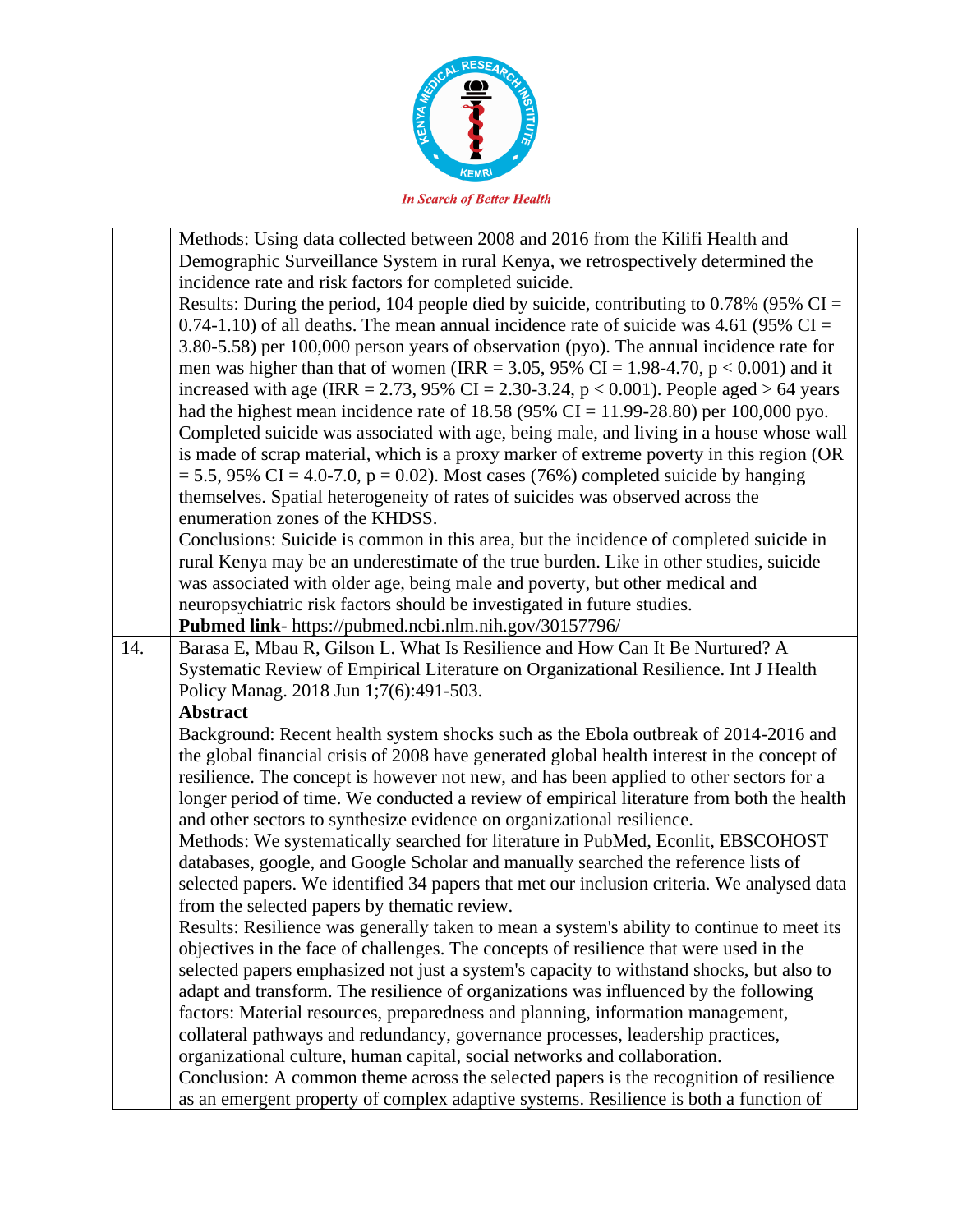

|     | planning for and preparing for future crisis (planned resilience), and adapting to chronic |
|-----|--------------------------------------------------------------------------------------------|
|     | stresses and acute shocks (adaptive resilience). Beyond resilience to acute shocks, the    |
|     | resilience of health systems to routine and chronic stress (everyday resilience) is also   |
|     | key. Health system software is as, if not more important, as its hardware in nurturing     |
|     | health system resilience.                                                                  |
|     | Pubmed link- https://pubmed.ncbi.nlm.nih.gov/29935126/                                     |
| 15. | Ssewanyana D, Mwangala PN, van Baar A, Newton CR, Abubakar A. Health Risk                  |
|     | Behaviour among Adolescents Living with HIV in Sub-Saharan Africa: A Systematic            |
|     | Review and Meta-Analysis. Biomed Res Int. 2018 Jan 28;2018:7375831.                        |
|     | <b>Abstract</b>                                                                            |
|     | The burden of health risk behaviour (HRB) among adolescents living with HIV                |
|     |                                                                                            |
|     | (ALWHIV) in sub-Saharan Africa (SSA) is currently unknown. A systematic search for         |
|     | publications on HRB among ALWHIV in SSA was conducted in PubMed, Embase,                   |
|     | PsycINFO, and Applied Social Sciences Index and Abstracts databases. Results were          |
|     | summarized following PRISMA guidelines for systematic reviews and meta-analyses.           |
|     | Heterogeneity was assessed by the DerSimonian and Laird method and the pooled              |
|     | estimates were computed. Prevalence of current condom nonuse behaviour was at 59.8%        |
|     | (95% CI: 47.9-71.3%), risky sexual partnerships at 32.9% (95% CI: 15.4-53.2%),             |
|     | transactional sex at 20.1% (95% CI: 9.2-33.8%), and the experience of sexual violence at   |
|     | 21.4% (95% CI: 16.3-27.0%) among ALWHIV. From this meta-analysis, we did not find          |
|     | statistically significant differences in pooled estimates of HRB prevalence between        |
|     | ALWHIV and HIV uninfected adolescents. However, there was mixed evidence on the            |
|     | occurrence of alcohol and drug use behaviour. Overall, we found that research on HRB       |
|     | among ALWHIV tends to focus on behaviour specific to sexual risk. With such a high         |
|     | burden of HRB for the individuals as well as society, these findings highlight an unmet    |
|     | need for age-appropriate interventions to address the behavioural needs of these           |
|     | adolescents.                                                                               |
|     | Pubmed link- https://pubmed.ncbi.nlm.nih.gov/29789804/                                     |
| 16. | Williams PCM, Isaacs D, Berkley JA. Antimicrobial resistance among children in sub-        |
|     | Saharan Africa. Lancet Infect Dis. 2018 Feb;18(2):e33-e44.                                 |
|     | <b>Abstract</b>                                                                            |
|     | Antimicrobial resistance is an important threat to international health. Therapeutic       |
|     | guidelines for empirical treatment of common life-threatening infections depend on         |
|     | available information regarding microbial aetiology and antimicrobial susceptibility, but  |
|     | sub-Saharan Africa lacks diagnostic capacity and antimicrobial resistance surveillance.    |
|     | We systematically reviewed studies of antimicrobial resistance among children in sub-      |
|     | Saharan Africa since 2005. 18 of 1075 articles reviewed met inclusion criteria, providing  |
|     | data from 67 451 invasive bacterial isolates from inconsistently defined populations in    |
|     | predominantly urban tertiary settings. Among neonates, Gram-negative organisms were        |
|     | the predominant cause of early-onset neonatal sepsis, with a high prevalence of            |
|     | extended-spectrum $\beta$ -lactamase-producing organisms. Gram-positive bacteria were      |
|     |                                                                                            |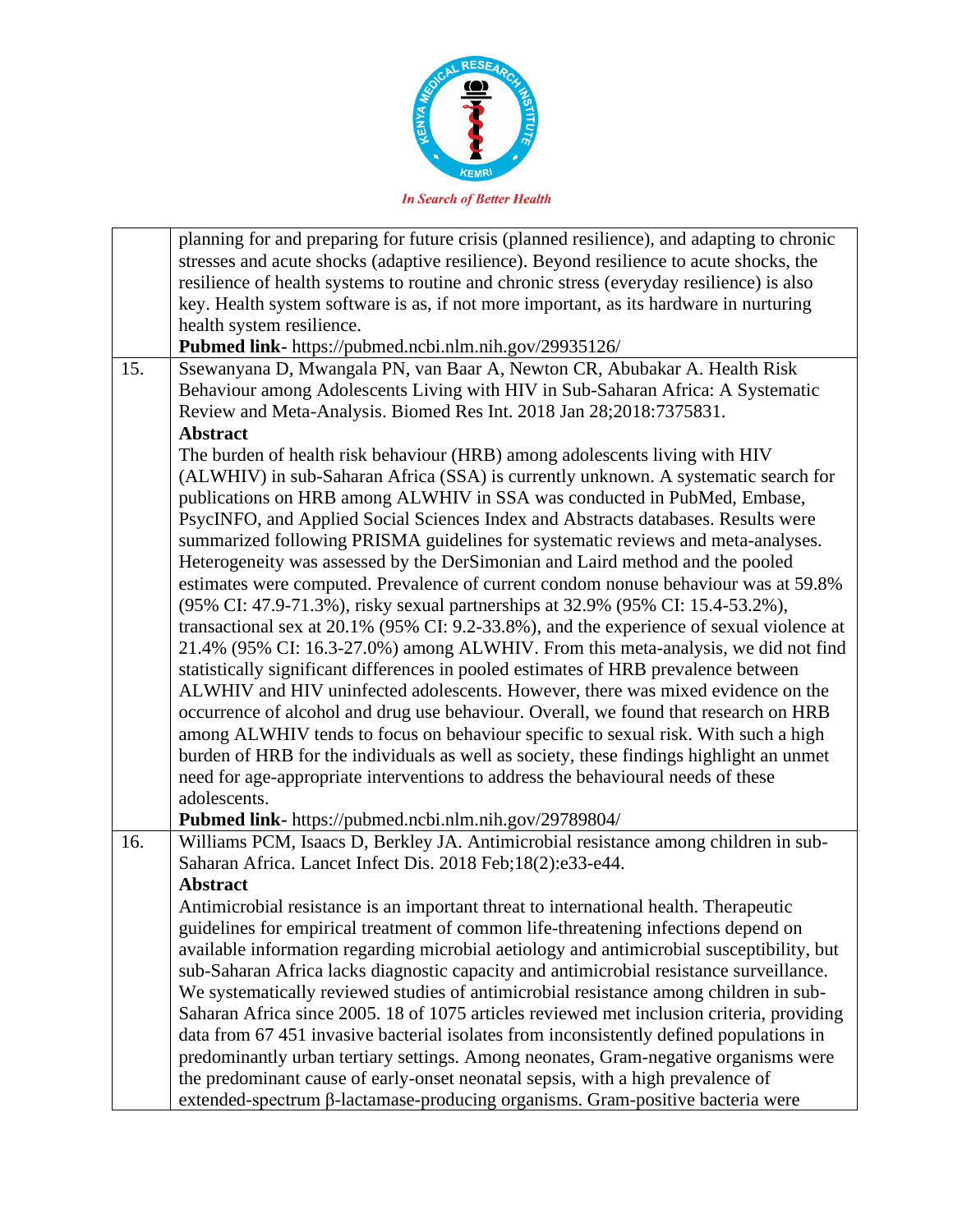

|     | responsible for a high proportion of infections among children beyond the neon atal             |
|-----|-------------------------------------------------------------------------------------------------|
|     | period, with high reported prevalence of non-susceptibility to treatment advocated by the       |
|     | WHO therapeutic guidelines. There are few up-to-date or representative studies given the        |
|     | magnitude of the problem of antimicrobial resistance, especially regarding community-           |
|     | acquired infections. Research should focus on differentiating resistance in community-          |
|     |                                                                                                 |
|     | acquired versus hospital-acquired infections, implementation of standardised reporting          |
|     | systems, and pragmatic clinical trials to assess the efficacy of alternative treatment          |
|     | regimens.                                                                                       |
|     | Pubmed link- https://pubmed.ncbi.nlm.nih.gov/29033034/                                          |
| 17. | Adetifa IMO, Adamu AL, Karani A, Waithaka M, Odeyemi KA, Okoromah CAN, Bello                    |
|     | MM, Abubakar IS, Inem V, Scott JAG. Nasopharyngeal Pneumococcal Carriage in                     |
|     | Nigeria: a two-site, population-based survey. Sci Rep. 2018 Feb 22;8(1):3509.                   |
|     | <b>Abstract</b>                                                                                 |
|     | Changes in nasopharyngeal (NP) carriage of vaccine-type (VT) Streptococcus                      |
|     | pneumoniae can be used to assess the effectiveness of a pneumococcal conjugate vaccine          |
|     | (PCV10). We conducted a baseline carriage survey in rural (Kumbotso, Kano) and urban            |
|     | (Pakoto, Ogun) Nigeria. In this cross-sectional study, we obtained data on demography,          |
|     | clinical history, risk factors, and took NP swabs for pneumococcal culture. We calculated       |
|     | crude and age-standardised carriage prevalence and used log-binomial regression to              |
|     |                                                                                                 |
|     | assess risk factors for carriage. Among children aged <5 years, 92% (95% CI: 88-95%)            |
|     | and 78% (73-82%), respectively, carried any pneumococcus and 48% and 50%,                       |
|     | respectively, carried PCV10 serotypes. In Kumbotso, carriage prevalence was >40%                |
|     | across all ages. The age-standardized prevalence of pneumococcal carriage was 66% in            |
|     | Kumbotso and 40% in Pakoto. The most commonly identified serotypes were 19 F, 6 A               |
|     | and 23 F. Risk factors for carriage were young age, recent rhinorrhoea, cohabitation with       |
|     | $\geq$ 2 children aged <5 years, and sharing a bed with $\geq$ 2 persons. Pneumococcal carriage |
|     | prevalence is high in this Nigerian population. Persisting prevalence of VT-carriage in         |
|     | older children and adults suggests that PCV10 introduction in children will not eliminate       |
|     | transmission of vaccine serotypes rapidly. High vaccine coverage will therefore be              |
|     | required to ensure full protection of children.                                                 |
|     | Pubmed link- https://pubmed.ncbi.nlm.nih.gov/29472635/                                          |
| 18. | Ssewanyana D, Bitanihirwe B. Problem Gambling among Young People in Sub-Saharan                 |
|     | Africa. Front Public Health. 2018 Feb 9;6:23.                                                   |
|     | <b>Abstract</b>                                                                                 |
|     |                                                                                                 |
|     | Gambling is a cross-cultural and global activity which typically involves the wagering of       |
|     | money or an item of monetary value on an outcome that is governed by chance. Although           |
|     | gambling is positioned as a legitimate recreational and leisure activity within sub-            |
|     | Saharan Africa (SSA), there is widespread recognition among healthcare professionals            |
|     | and policy-makers that gambling has the capacity to become dysfunctional in a minority.         |
|     | Emerging knowledge suggests that problem gambling is rapidly evolving in to a public            |
|     | health concern in SSA, especially among youth. This article focuses on problem                  |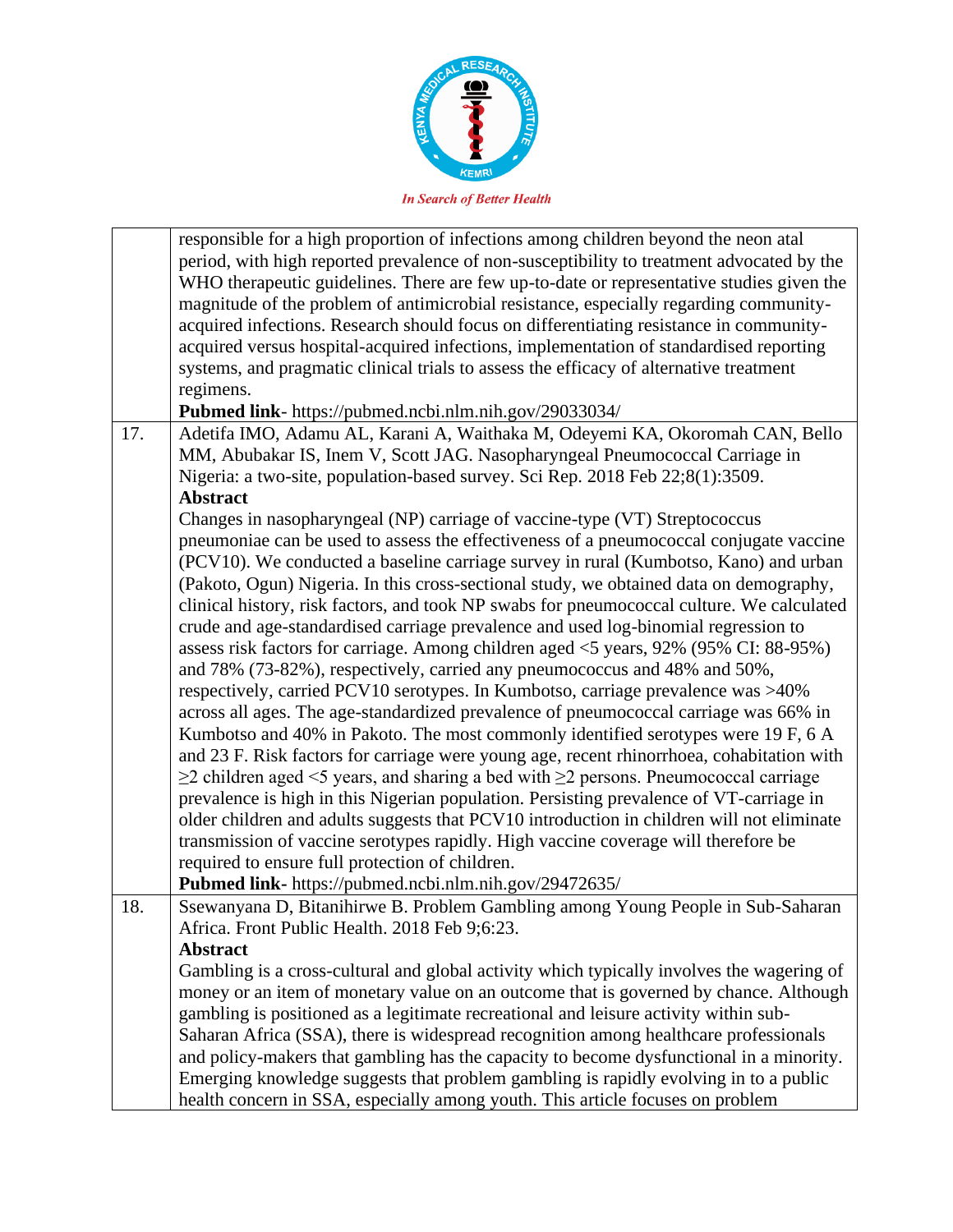

|     | gambling among young people in SSA with an emphasis on three key themes: (1)<br>gambling behavior and patterns in SSA; (2) public health and socioeconomic |
|-----|------------------------------------------------------------------------------------------------------------------------------------------------------------|
|     | implications of gambling in SSA; and (3) public health policies and interventions for                                                                      |
|     | addressing this issue. We believe that collaborative efforts between government,                                                                           |
|     | prevention specialists, legislators, researchers, treatment providers, and other stake                                                                     |
|     | holders can influence the uptake of research findings necessary to implement social                                                                        |
|     | policies and design effective public health intervention options to combat problem                                                                         |
|     | gambling and its associated implications among young people in SSA.                                                                                        |
|     | Pubmed link-https://pubmed.ncbi.nlm.nih.gov/29479527/                                                                                                      |
| 19. | Macharia AW, Mochamah G, Uyoga S, Ndila CM, Nyutu G, Makale J, Tendwa M,                                                                                   |
|     | Nyatichi E, Ojal J, Shebe M, Awuondo KO, Mturi N, Peshu N, Tsofa B, Scott JAG,                                                                             |
|     | Maitland K, Williams TN. The clinical epidemiology of sickle cell anemia In Africa. Am                                                                     |
|     | J Hematol. 2018 Mar; 93(3): 363-370.                                                                                                                       |
|     | <b>Abstract</b>                                                                                                                                            |
|     | Sickle cell anemia (SCA) is the commonest severe monogenic disorders of humans. The                                                                        |
|     | disease has been highly characterized in high-income countries but not in sub-Saharan                                                                      |
|     | Africa where SCA is most prevalent. We conducted a retrospective cohort study of all                                                                       |
|     | children 0-13 years admitted from within a defined study area to Kilifi County Hospital                                                                    |
|     | in Kenya over a five-year period. Children were genotyped for SCA retrospectively and                                                                      |
|     | incidence rates calculated with reference to population data. Overall, 576 of 18,873                                                                       |
|     | $(3.1\%)$ admissions had SCA of whom the majority $(399, 69.3\%)$ were previously                                                                          |
|     | undiagnosed. The incidence of all-cause hospital admission was 57.2/100 person years of                                                                    |
|     | observation (PYO; 95%CI 52.6-62.1) in children with SCA and 3.7/100 PYO (95%CI                                                                             |
|     | 3.7-3.8) in those without SCA (IRR 15.3; 95%CI 14.1-16.6). Rates were higher for the                                                                       |
|     | majority of syndromic diagnoses at all ages beyond the neonatal period, being especially                                                                   |
|     | high for severe anemia (hemoglobin $\langle 50 \text{ g/L} \rangle$ ; IRR 58.8; 95%CI 50.3-68.7), stroke (IRR                                              |
|     | 486; 95% CI 68.4-3,450), bacteremia (IRR 23.4; 95% CI 17.4-31.4), and for bone (IRR                                                                        |
|     | 607; 95% CI 284-1,300), and joint (IRR 80.9; 95% CI 18.1-362) infections. The use of an                                                                    |
|     | algorithm based on just five clinical features would have identified approximately half of                                                                 |
|     | all SCA cases among hospital-admitted children with a number needed to test to identify                                                                    |
|     | each affected patient of only fourteen. Our study illustrates the clinical epidemiology of                                                                 |
|     | SCA in a malaria-endemic environment without specific interventions. The targeted                                                                          |
|     | testing of hospital-admitted children using the Kilifi Algorithm provides a pragmatic                                                                      |
|     | approach to early diagnosis in high-prevalence countries where newborn screening is                                                                        |
|     | unavailable.                                                                                                                                               |
|     | Pubmed link-https://pubmed.ncbi.nlm.nih.gov/29168218/                                                                                                      |
| 20. | Standing JF, Ongas MO, Ogwang C, Kagwanja N, Murunga S, Mwaringa S, Ali R, Mturi                                                                           |
|     | N, Timbwa M, Manyasi C, Mwalekwa L, Bandika VL, Ogutu B, Waichungo J, Kipper                                                                               |
|     | K, Berkley JA; FLACSAM-PK Study Group. Dosing of Ceftriaxone and Metronidazole                                                                             |
|     | for Children With Severe Acute Malnutrition. Clin Pharmacol Ther. 2018                                                                                     |
|     | Dec; 104(6): 1165-1174.                                                                                                                                    |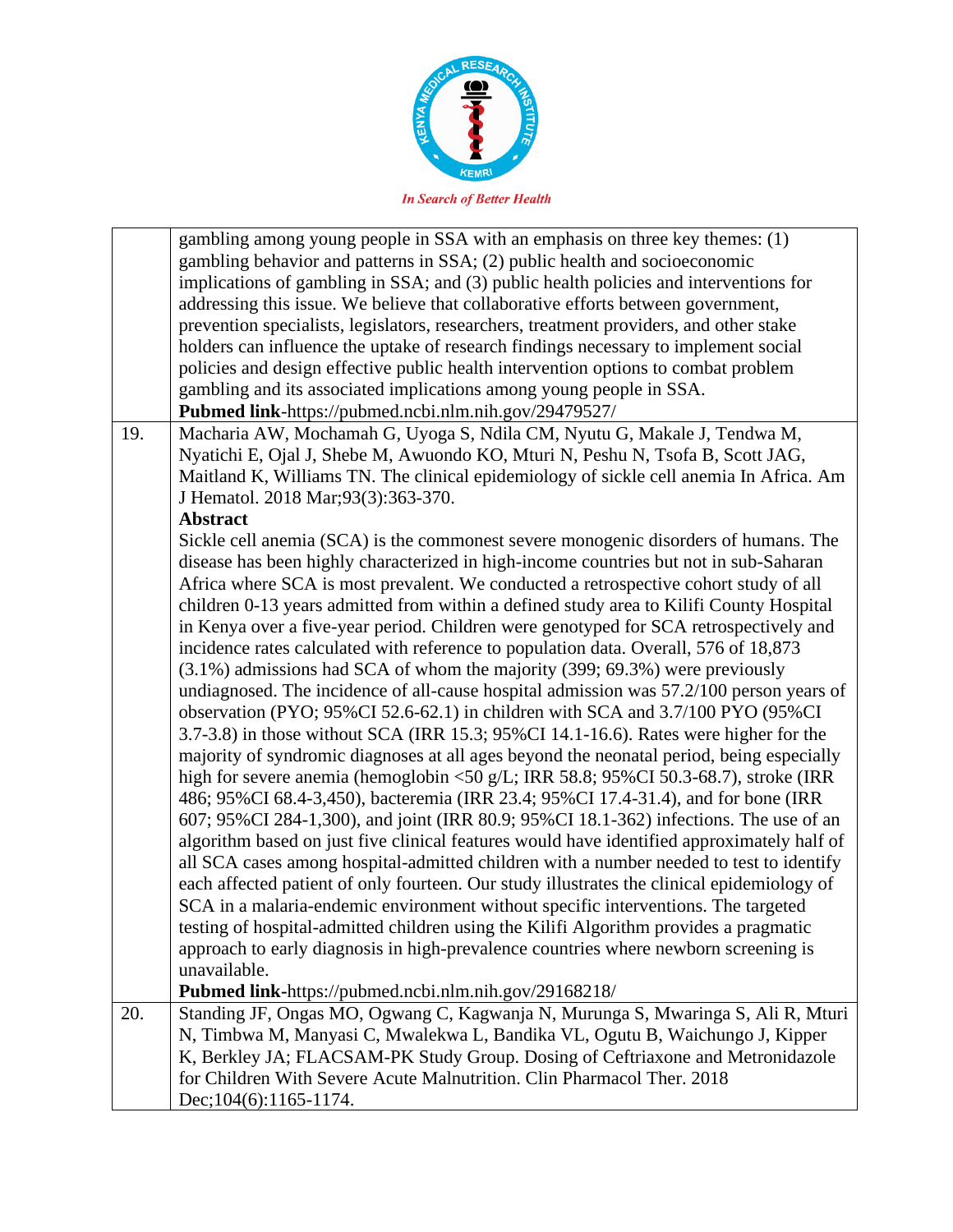

|     | <b>Abstract</b>                                                                          |
|-----|------------------------------------------------------------------------------------------|
|     | Infants and young children with severe acute malnutrition (SAM) are treated with         |
|     | empiric broad-spectrum antimicrobials. Parenteral ceftriaxone is currently a second-line |
|     | agent for invasive infection. Oral metronidazole principally targets small intestinal    |
|     | bacterial overgrowth. Children with SAM may have altered drug absorption, distribution,  |
|     | metabolism, and elimination. Population pharmacokinetics of ceftriaxone and              |
|     | metronidazole were studied, with the aim of recommending optimal dosing. Eighty-one      |
|     | patients with SAM (aged 2-45 months) provided 234 postdose pharmacokinetic samples       |
|     | for total ceftriaxone, metronidazole, and hydroxymetronidazole. Ceftriaxone protein      |
|     | binding was also measured in 190 of these samples. A three-compartment model             |
|     | adequately described free ceftriaxone, with a Michaelis-Menten model for concentration   |
|     | and albumin-dependent protein binding. A one-compartment model was used for both         |
|     | metronidazole and hydroxymetronidazole, with only 1% of hydroxymetronidazole             |
|     | predicted to be formed during first-pass. Simulations showed 80 mg/kg once daily of      |
|     | ceftriaxone and 12.5 mg/kg twice daily of metronidazole were sufficient to reach         |
|     | therapeutic targets.                                                                     |
|     | Pubmed link- https://pubmed.ncbi.nlm.nih.gov/29574688/                                   |
| 21. | Magai DN, Malik JA, Koot HM. Emotional and Behavioral Problems in Children and           |
|     | Adolescents in Central Kenya. Child Psychiatry Hum Dev. 2018 Aug;49(4):659-671.          |
|     | <b>Abstract</b>                                                                          |
|     | Emotional and behavioral problems (EBP) during childhood and adolescence are a           |
|     | common concern for parents and mental health stakeholders. However, little has been      |
|     | documented about their prevalence in Kenyan children and adolescents. This study aimed   |
|     | to close this gap. The study included Child Behavior Checklist reports from 1022         |
|     | Kenyan parents on their children (ages 6-18 years) and Youth Self-Reports from 533       |
|     | adolescents (ages 12-18) living in Kenya's Central Province. EBP in Kenya are highly     |
|     | prevalent compared to multi-cultural standards for parent reports, with 27 and 17%       |
|     | scoring in the borderline and clinical range, respectively. Based on parent reports,     |
|     | younger children scored higher on EBP than older children, and higher on internalizing   |
|     | problems. Based on self-reports girls scored higher than boys, particularly on           |
|     | internalizing problems. The study provides evidence on elevated parent-reported EBP in   |
|     | Kenyan youths. Mental health providers should focus on interventions that reduce EBP     |
|     | in Kenyan youths.                                                                        |
|     | Pubmed link- https://pubmed.ncbi.nlm.nih.gov/29387998/                                   |
| 22. | Onchieku NM, Mogire R, Ndung'u L, Mwitari P, Kimani F, Matoke-Muhia D, Kiboi D,          |
|     | Magoma G. Deciphering the targets of retroviral protease inhibitors in Plasmodium        |
|     | berghei. PLoS One. 2018 Aug 1;13(8):e0201556.                                            |
|     | <b>Abstract</b>                                                                          |
|     | Retroviral protease inhibitors (RPIs) such as lopinavir (LP) and saquinavir (SQ) are     |
|     | active against Plasmodium parasites. However, the exact molecular target(s) for these    |
|     | RPIs in the Plasmodium parasites remains poorly understood. We hypothesised that LP      |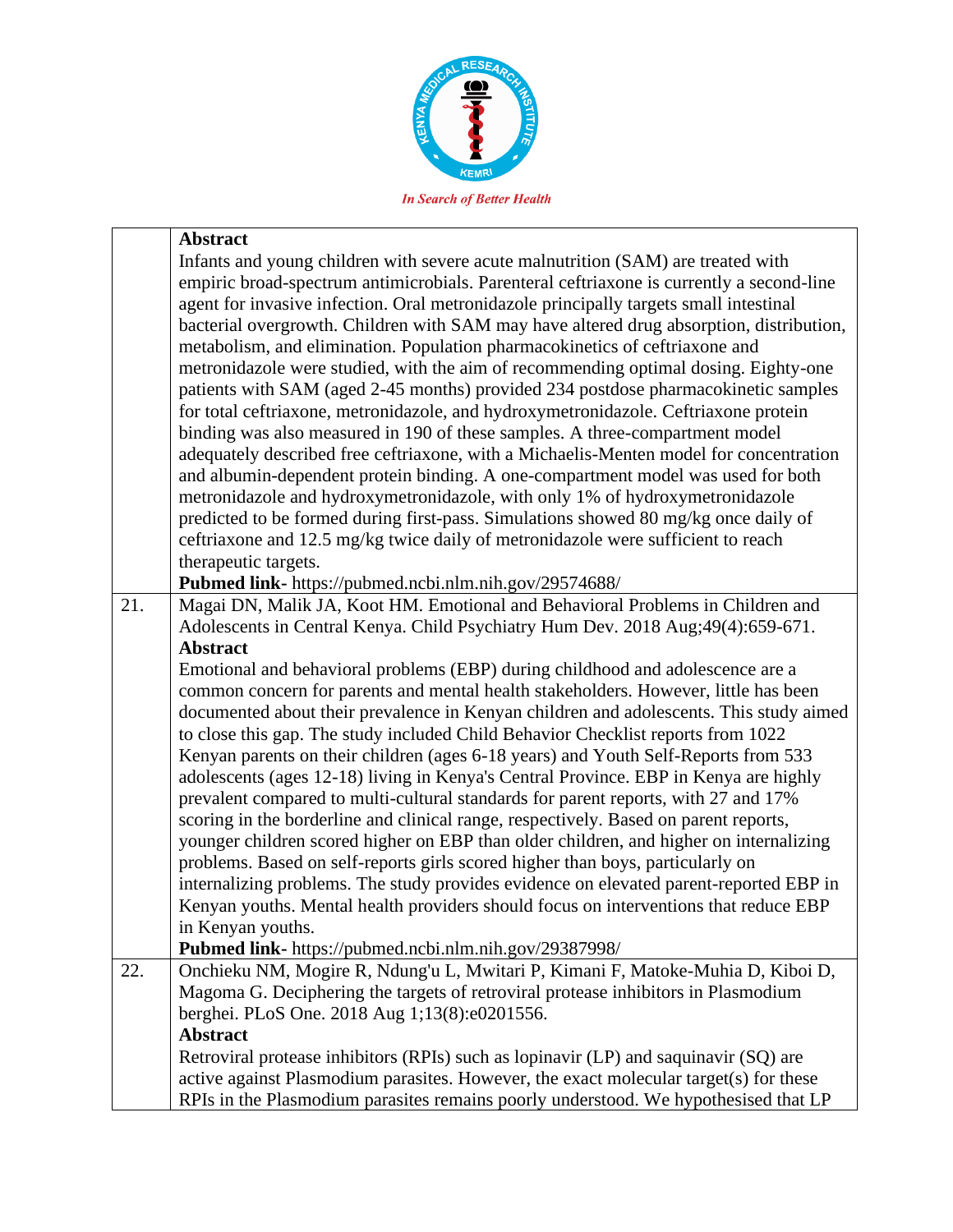

|     | and SQ suppress parasite growth through inhibition of aspartyl proteases. Using reverse<br>genetics approach, we embarked on separately generating knockout (KO) parasite lines<br>lacking Plasmepsin 4 (PM4), PM7, PM8, or DNA damage-inducible protein 1 (Ddi1) in<br>the rodent malaria parasite Plasmodium berghei ANKA. We then tested the suppressive<br>profiles of the LP/Ritonavir (LP/RT) and SQ/RT as well as antimalarials; Amodiaquine<br>(AQ) and Piperaquine (PQ) against the KO parasites in the standard 4-day suppressive<br>test. The Ddi1 gene proved refractory to deletion suggesting that the gene is essential for<br>the growth of the asexual blood stage parasites. Our results revealed that deletion of PM4<br>significantly reduces normal parasite growth rate phenotype ( $P = 0.003$ ). Unlike<br>PM4_KO parasites which were less susceptible to LP and SQ ( $P = 0.036$ , $P = 0.030$ ), the<br>suppressive profiles for PM7_KO and PM8_KO parasites were comparable to those for<br>the WT parasites. This finding suggests a potential role of PM4 in the LP and SQ action.<br>On further analysis, modelling and molecular docking studies revealed that both LP and<br>SQ displayed high binding affinities (-6.3 kcal/mol to -10.3 kcal/mol) towards the<br>Plasmodium aspartyl proteases. We concluded that PM4 plays a vital role in assuring<br>asexual stage parasite fitness and might be mediating LP and SQ action. The essential<br>nature of the Ddi1 gene warrants further studies to evaluate its role in the parasite asexual<br>blood stage growth as well as a possible target for the RPIs.<br>Pubmed link-https://pubmed.ncbi.nlm.nih.gov/30067811/                                                                                             |
|-----|---------------------------------------------------------------------------------------------------------------------------------------------------------------------------------------------------------------------------------------------------------------------------------------------------------------------------------------------------------------------------------------------------------------------------------------------------------------------------------------------------------------------------------------------------------------------------------------------------------------------------------------------------------------------------------------------------------------------------------------------------------------------------------------------------------------------------------------------------------------------------------------------------------------------------------------------------------------------------------------------------------------------------------------------------------------------------------------------------------------------------------------------------------------------------------------------------------------------------------------------------------------------------------------------------------------------------------------------------------------------------------------------------------------------------------------------------------------------------------------------------------------------------------------------------------------------------------------------------------------------------------------------------------------------------------------------------------------------------------------------------------------------------------------------------------|
| 23. | Stringer EM, Kendall MA, Lockman S, Campbell TB, Nielsen-Saines K, Sawe F, Cu-<br>Uvin S, Wu X, Currier JS. Pregnancy outcomes among HIV-infected women who<br>conceived on antiretroviral therapy. PLoS One. 2018 Jul 18;13(7):e0199555.<br><b>Abstract</b><br>As antiretroviral therapy (ART) expands in resource-limited settings, understanding the<br>impact of ART on pregnancy outcomes is critical. We analyzed women who became<br>pregnant on ART while enrolled in a clinical trial (HPTN 052, ACTG A5208, and ACTG<br>A5175); the majority of women were from Africa, with a median age of 29 years.<br>Eligible women were on ART at conception and had a documented date of a last<br>menstrual period and a pregnancy outcome. The primary outcome was non-live birth<br>(stillbirth; spontaneous abortion; elective termination; or ectopic pregnancy) versus live<br>birth. Preterm birth (<37 weeks completed gestation) was a secondary outcome. We used<br>Cox proportional hazards regression models with time-varying covariates. 359 women<br>became pregnant, of whom 253 (70%) met inclusion criteria: 127 (50%) were on<br>NNRTI-based ART, 118 (47%) on PI-based ART, and 8 (3%) on 3-NRTIs at conception.<br>There were $160(63%)$ live births (76 term and 84 preterm), 11 (4%) stillbirths, 51 (20%)<br>spontaneous abortions, $28(11\%)$ elective terminations, and $3(1\%)$ ectopic pregnancies.<br>In multivariable analysis adjusted for region, parent study, and pre-pregnancy ART class,<br>only older age was associated with increased hazard of preterm birth [HR: 2.49 for age<br>25-30 years; 95% CI: 1.18-5.26; $p = 0.017$ ]. Women conceiving on ART had high rates<br>of preterm birth and other adverse pregnancy outcomes. Despite the benefits of ART, |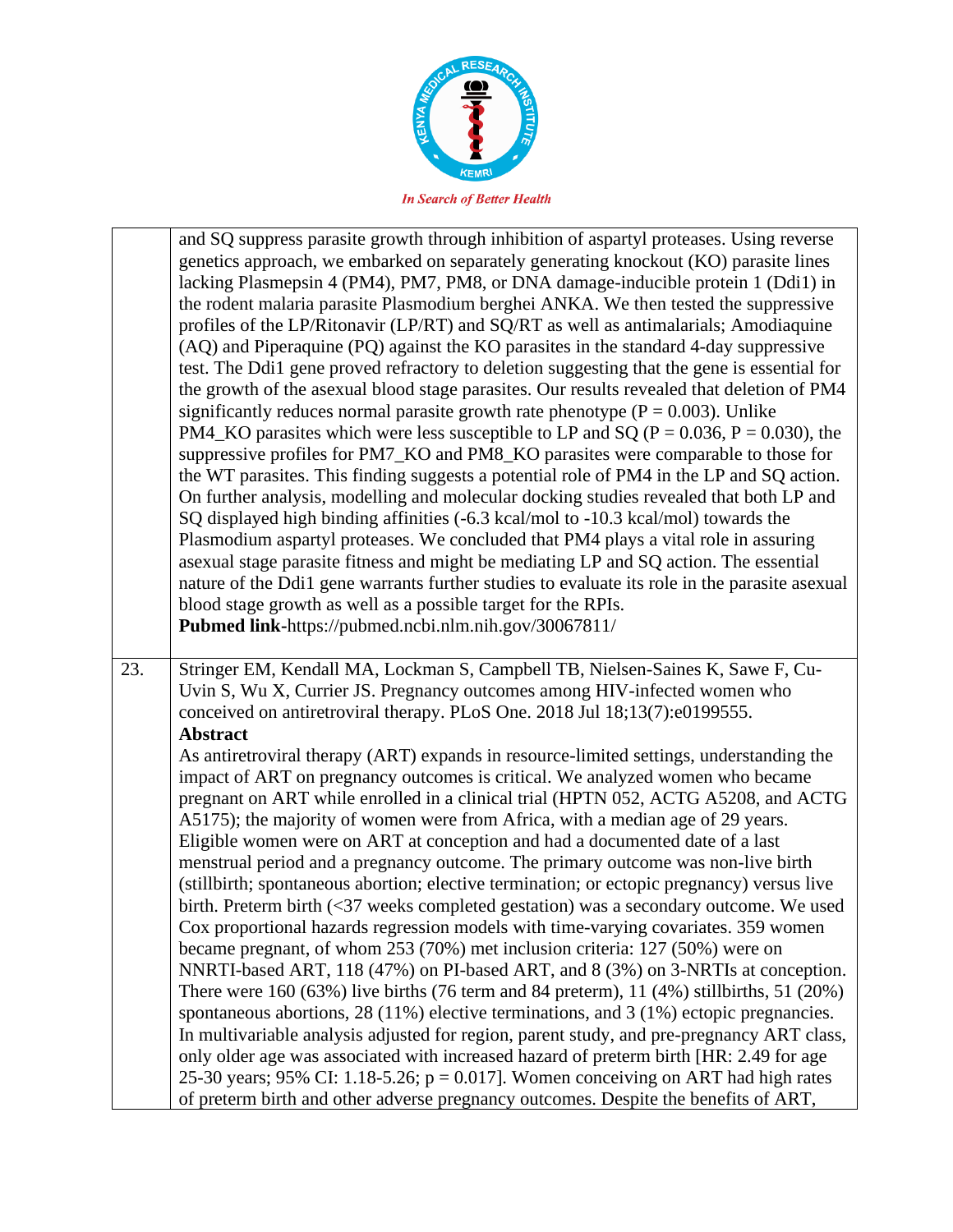

|     | studies designed to investigate the effects of preconception ART on pregnancy outcomes<br>are needed.                                                                                                                                                                                                                                                                                                                                                                                                                                                                                                                                                                                                                                                                                                                                                                                                                                                                                                                                                                                                                                                                                                                                                                                                                                                                                                                                                                                                                                                                                                                                                                                                                                                                                                                                                                                                                                                                                                                                                                                                                                                                                                                                                                                                 |
|-----|-------------------------------------------------------------------------------------------------------------------------------------------------------------------------------------------------------------------------------------------------------------------------------------------------------------------------------------------------------------------------------------------------------------------------------------------------------------------------------------------------------------------------------------------------------------------------------------------------------------------------------------------------------------------------------------------------------------------------------------------------------------------------------------------------------------------------------------------------------------------------------------------------------------------------------------------------------------------------------------------------------------------------------------------------------------------------------------------------------------------------------------------------------------------------------------------------------------------------------------------------------------------------------------------------------------------------------------------------------------------------------------------------------------------------------------------------------------------------------------------------------------------------------------------------------------------------------------------------------------------------------------------------------------------------------------------------------------------------------------------------------------------------------------------------------------------------------------------------------------------------------------------------------------------------------------------------------------------------------------------------------------------------------------------------------------------------------------------------------------------------------------------------------------------------------------------------------------------------------------------------------------------------------------------------------|
|     | Pubmed link- https://pubmed.ncbi.nlm.nih.gov/30020964/                                                                                                                                                                                                                                                                                                                                                                                                                                                                                                                                                                                                                                                                                                                                                                                                                                                                                                                                                                                                                                                                                                                                                                                                                                                                                                                                                                                                                                                                                                                                                                                                                                                                                                                                                                                                                                                                                                                                                                                                                                                                                                                                                                                                                                                |
| 24. | Mackintosh M, Tibandebage P, Karimi Njeru M, Kariuki Kungu J, Israel C, Mujinja<br>PGM. Rethinking health sector procurement as developmental linkages in East Africa.<br>Soc Sci Med. 2018 Mar; 200:182-189.<br><b>Abstract</b><br>Health care forms a large economic sector in all countries, and procurement of medicines<br>and other essential commodities necessarily creates economic linkages between a<br>country's health sector and local and international industrial development. These<br>procurement processes may be positive or negative in their effects on populations' access<br>to appropriate treatment and on local industrial development, yet procurement in low and<br>middle income countries (LMICs) remains under-studied: generally analysed, when<br>addressed at all, as a public sector technical and organisational challenge rather than a<br>social and economic element of health system governance shaping its links to the wider<br>economy. This article uses fieldwork in Tanzania and Kenya in 2012-15 to analyse<br>procurement of essential medicines and supplies as a governance process for the health<br>system and its industrial links, drawing on aspects of global value chain theory. We<br>describe procurement work processes as experienced by front line staff in public, faith-<br>based and private sectors, linking these experiences to wholesale funding sources and<br>purchasing practices, and examining their implications for medicines access and for local<br>industrial development within these East African countries. We show that in a context of<br>poor access to reliable medicines, extensive reliance on private medicines purchase, and<br>increasing globalisation of procurement systems, domestic linkages between health and<br>industrial sectors have been weakened, especially in Tanzania. We argue in consequence<br>for a more developmental perspective on health sector procurement design, including<br>closer policy attention to strengthening vertical and horizontal relational working within<br>local health-industry value chains, in the interests of both wider access to treatment and<br>improved industrial development in Africa.<br>Pubmed link- https://pubmed.ncbi.nlm.nih.gov/29421465/ |
| 25. | Means AR, van Lieshout L, Brienen E, Yuhas K, Hughes JP, Ndungu P, Singa B,                                                                                                                                                                                                                                                                                                                                                                                                                                                                                                                                                                                                                                                                                                                                                                                                                                                                                                                                                                                                                                                                                                                                                                                                                                                                                                                                                                                                                                                                                                                                                                                                                                                                                                                                                                                                                                                                                                                                                                                                                                                                                                                                                                                                                           |
|     | Walson JL. Combined effectiveness of anthelmintic chemotherapy and WASH among<br>HIV-infected adults. PLoS Negl Trop Dis. 2018 Jan 18;12(1):e0005955.<br><b>Abstract</b>                                                                                                                                                                                                                                                                                                                                                                                                                                                                                                                                                                                                                                                                                                                                                                                                                                                                                                                                                                                                                                                                                                                                                                                                                                                                                                                                                                                                                                                                                                                                                                                                                                                                                                                                                                                                                                                                                                                                                                                                                                                                                                                              |
|     | Introduction: Current global helminth control guidelines focus on regular deworming of<br>targeted populations for morbidity control. However, water, sanitation, and hygiene<br>(WASH) interventions may also be important for reducing helminth transmission. We<br>evaluated the impact of different potential helminth protective packages on infection<br>prevalence, including repeated treatment with albendazole and praziquantel with and<br>without WASH access.                                                                                                                                                                                                                                                                                                                                                                                                                                                                                                                                                                                                                                                                                                                                                                                                                                                                                                                                                                                                                                                                                                                                                                                                                                                                                                                                                                                                                                                                                                                                                                                                                                                                                                                                                                                                                            |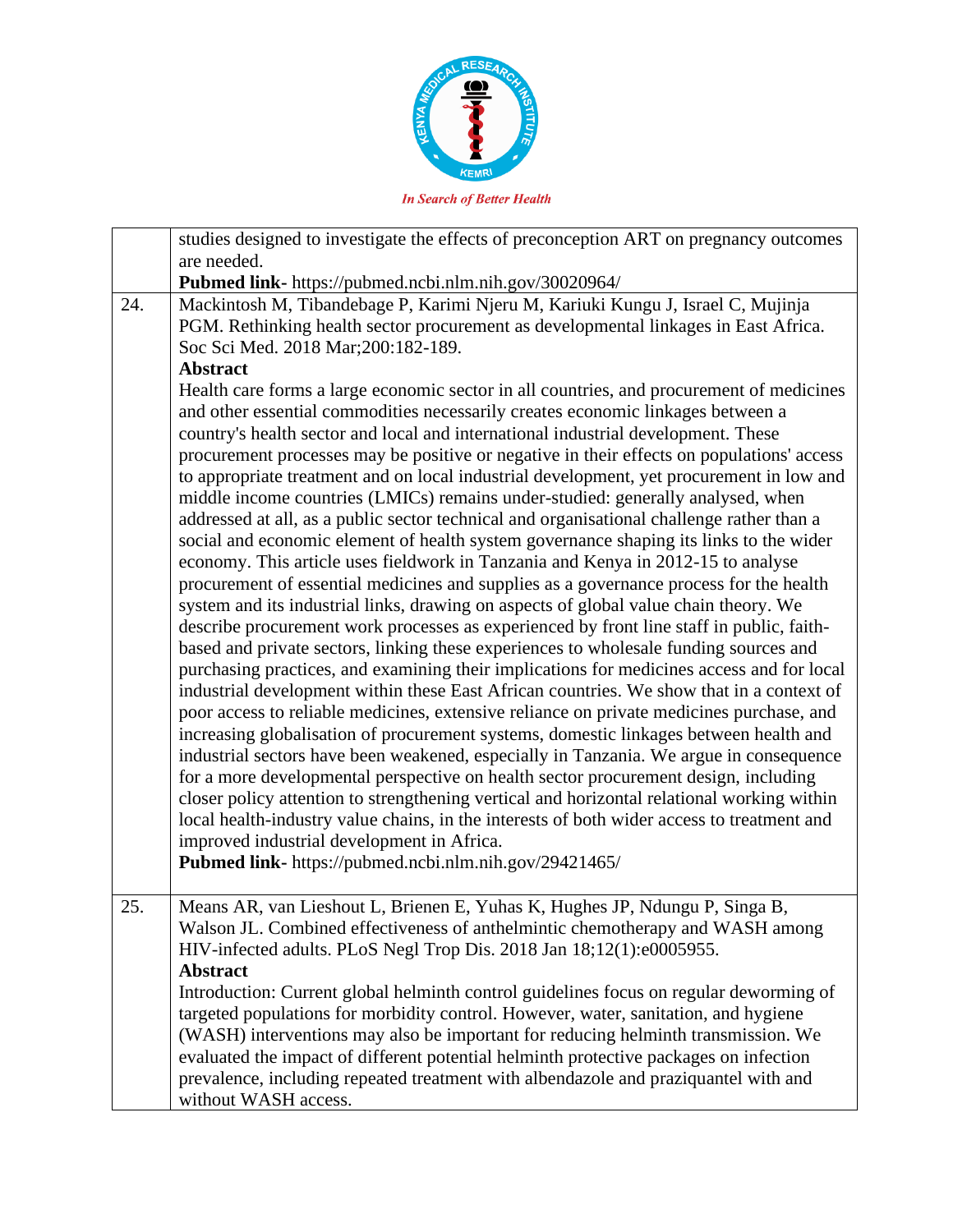

|     | Methodology/principal findings: We conducted a cohort study nested within a<br>randomized trial of empiric deworming of HIV-infected adults in Kenya. Helminth<br>infections and infection intensity were diagnosed using semi-quantitative real-time PCR.<br>We conducted a manual forward stepwise model building approach to identify if there<br>are packages of interventions that may be protective against an STH infection of any<br>species (combined outcome) and each helminth species individually. We conducted<br>secondary analyses using the same approach only amongst individuals with no<br>anthelmintis exposure. We used interaction terms to test for potential intervention<br>synergy. Approximately 22% of the 701 stool samples provided were helminth-infected,<br>most of which were of low to moderate intensity. The odds of infection with any STH<br>species were lower for individuals who were treated with albendazole (aOR:0.11,<br>95% CI: 0.05, 0.20, p<0.001), adjusting for age and sex. Although most WASH<br>conditions demonstrated minimal additional benefit in reducing the probability of<br>infection with any STH species, access to safe flooring did appear to offer some<br>additional protection (aOR:0.34, 95%CI: 0.20, 0.56, p<0.001). For schistosomiasis, only<br>treatment with praziquantel was protective (aOR:0.30 95%CI: 0.14, 0.60, $p = 0.001$ ).<br>Amongst individuals who were not treated with albendazole or praziquantel, the most<br>protective intervention package to reduce probability of STH infections included safe<br>flooring (aOR:0.34, 95%CI: 0.20, 0.59, p<0.001) and latrine access (aOR:0.59, 95%CI:<br>0.35, 0.99, $p = 0.05$ ). Across all species, there was no evidence of synergy or antagonism<br>between anthelmintic chemotherapy with albendazole or praziquantel and WASH<br>resources. |
|-----|----------------------------------------------------------------------------------------------------------------------------------------------------------------------------------------------------------------------------------------------------------------------------------------------------------------------------------------------------------------------------------------------------------------------------------------------------------------------------------------------------------------------------------------------------------------------------------------------------------------------------------------------------------------------------------------------------------------------------------------------------------------------------------------------------------------------------------------------------------------------------------------------------------------------------------------------------------------------------------------------------------------------------------------------------------------------------------------------------------------------------------------------------------------------------------------------------------------------------------------------------------------------------------------------------------------------------------------------------------------------------------------------------------------------------------------------------------------------------------------------------------------------------------------------------------------------------------------------------------------------------------------------------------------------------------------------------------------------------------------------------------------------------------------------------------------------------------------------------------------------------------------|
|     | Conclusions/significance: Deworming is effective in reducing the probability of helminth<br>infections amongst HIV-infected adults. With the exception of safe flooring, WASH                                                                                                                                                                                                                                                                                                                                                                                                                                                                                                                                                                                                                                                                                                                                                                                                                                                                                                                                                                                                                                                                                                                                                                                                                                                                                                                                                                                                                                                                                                                                                                                                                                                                                                          |
|     | offers minimal additional benefit. However, WASH does appear to significantly reduce                                                                                                                                                                                                                                                                                                                                                                                                                                                                                                                                                                                                                                                                                                                                                                                                                                                                                                                                                                                                                                                                                                                                                                                                                                                                                                                                                                                                                                                                                                                                                                                                                                                                                                                                                                                                   |
|     | infection prevalence in adults who are not treated with chemotherapy.                                                                                                                                                                                                                                                                                                                                                                                                                                                                                                                                                                                                                                                                                                                                                                                                                                                                                                                                                                                                                                                                                                                                                                                                                                                                                                                                                                                                                                                                                                                                                                                                                                                                                                                                                                                                                  |
|     | Pubmed link-https://pubmed.ncbi.nlm.nih.gov/29346385/                                                                                                                                                                                                                                                                                                                                                                                                                                                                                                                                                                                                                                                                                                                                                                                                                                                                                                                                                                                                                                                                                                                                                                                                                                                                                                                                                                                                                                                                                                                                                                                                                                                                                                                                                                                                                                  |
| 26. | Early AM, Lievens M, MacInnis BL, Ockenhouse CF, Volkman SK, Adjei S,<br>Agbenyega T, Ansong D, Gondi S, Greenwood B, Hamel M, Odero C, Otieno K, Otieno<br>W, Owusu-Agyei S, Asante KP, Sorgho H, Tina L, Tinto H, Valea I, Wirth DF, Neafsey<br>DE. Host-mediated selection impacts the diversity of Plasmodium falciparum antigens<br>within infections. Nat Commun. 2018 Apr 11;9(1):1381.<br><b>Abstract</b>                                                                                                                                                                                                                                                                                                                                                                                                                                                                                                                                                                                                                                                                                                                                                                                                                                                                                                                                                                                                                                                                                                                                                                                                                                                                                                                                                                                                                                                                      |
|     | Host immunity exerts strong selective pressure on pathogens. Population-level genetic<br>analysis can identify signatures of this selection, but these signatures reflect the net<br>selective effect of all hosts and vectors in a population. In contrast, analysis of pathogen<br>diversity within hosts provides information on individual, host-specific selection<br>pressures. Here, we combine these complementary approaches in an analysis of the<br>malaria parasite Plasmodium falciparum using haplotype sequences from thousands of<br>natural infections in sub-Saharan Africa. We find that parasite genotypes show<br>preferential clustering within multi-strain infections in young children, and identify                                                                                                                                                                                                                                                                                                                                                                                                                                                                                                                                                                                                                                                                                                                                                                                                                                                                                                                                                                                                                                                                                                                                                          |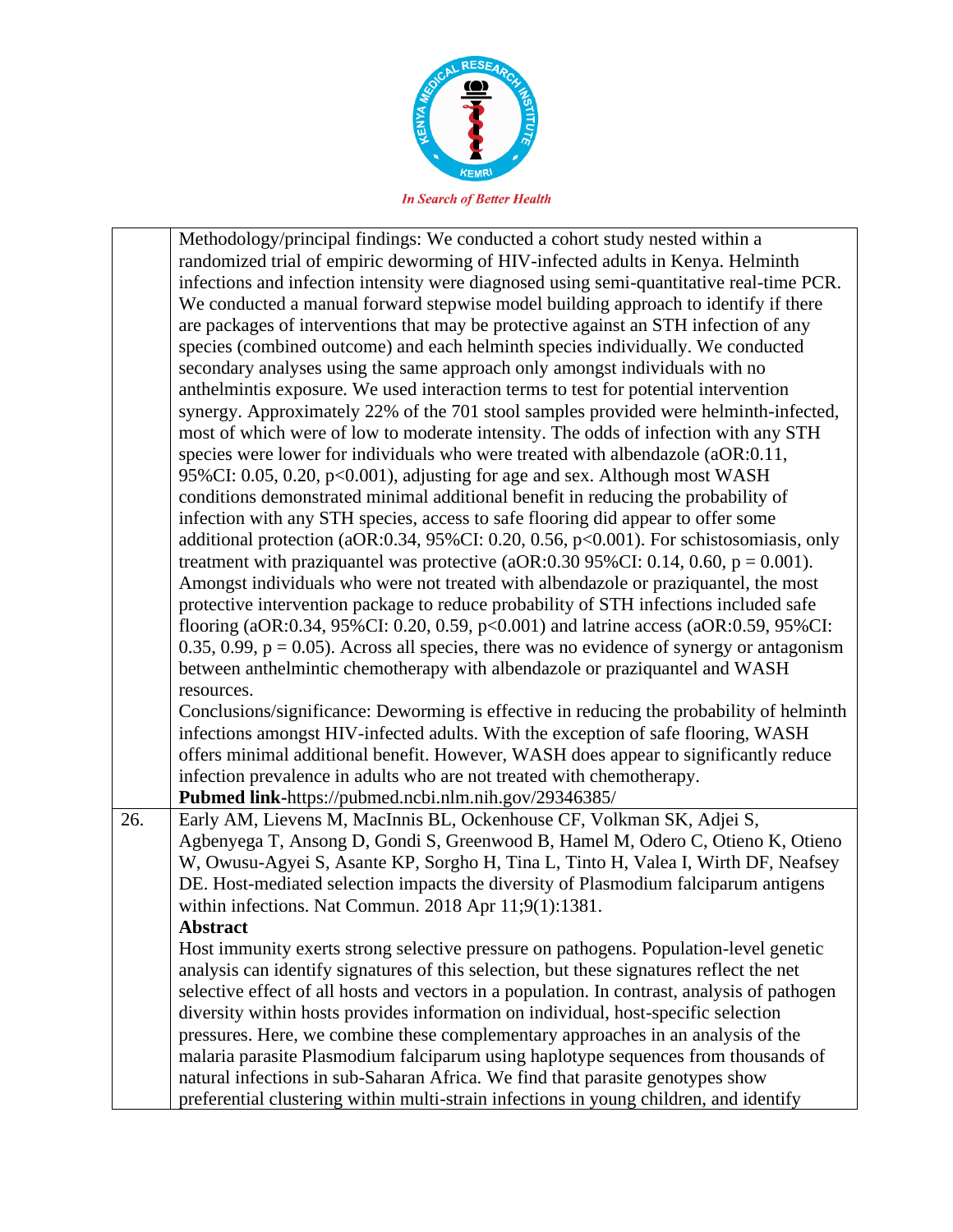

|     | individual amino acid positions that may contribute to strain-specific immunity. Our<br>results demonstrate that natural host defenses to P. falciparum act in an allele-specific<br>manner to block specific parasite haplotypes from establishing blood-stage infections.<br>This selection partially explains the extreme amino acid diversity of many parasite<br>antigens and suggests that vaccines targeting such proteins should account for allele-<br>specific immunity.<br>Pubmed link- https://pubmed.ncbi.nlm.nih.gov/29643376/                                                                                                                                                                                                                                                                                                                                                                                                                                                                                                                                                                                                                                                                                                                                                                                                                                                                                                                                                                                                                                                                                                                                                                                                                                                                                                                                                                                                                                                                                                                                                                                                          |
|-----|-------------------------------------------------------------------------------------------------------------------------------------------------------------------------------------------------------------------------------------------------------------------------------------------------------------------------------------------------------------------------------------------------------------------------------------------------------------------------------------------------------------------------------------------------------------------------------------------------------------------------------------------------------------------------------------------------------------------------------------------------------------------------------------------------------------------------------------------------------------------------------------------------------------------------------------------------------------------------------------------------------------------------------------------------------------------------------------------------------------------------------------------------------------------------------------------------------------------------------------------------------------------------------------------------------------------------------------------------------------------------------------------------------------------------------------------------------------------------------------------------------------------------------------------------------------------------------------------------------------------------------------------------------------------------------------------------------------------------------------------------------------------------------------------------------------------------------------------------------------------------------------------------------------------------------------------------------------------------------------------------------------------------------------------------------------------------------------------------------------------------------------------------------|
| 27. | Smith AM, Niemeyer KE, Katz DS, Barba LA, Githinji G, Gymrek M, Huff KD, Madan<br>CR, Mayes AC, Moerman KM, Prins P, Ram K, Rokem A, Teal TK, Guimera RV,<br>Vanderplas JT. Journal of Open Source Software (JOSS): design and first-year review.<br>PeerJ Prepr. 2018;4:e147.                                                                                                                                                                                                                                                                                                                                                                                                                                                                                                                                                                                                                                                                                                                                                                                                                                                                                                                                                                                                                                                                                                                                                                                                                                                                                                                                                                                                                                                                                                                                                                                                                                                                                                                                                                                                                                                                        |
|     | <b>Abstract</b><br>This article describes the motivation, design, and progress of the Journal of Open Source<br>Software (JOSS). JOSS is a free and open-access journal that publishes articles<br>describing research software. It has the dual goals of improving the quality of the<br>software submitted and providing a mechanism for research software developers to<br>receive credit. While designed to work within the current merit system of science, JOSS<br>addresses the dearth of rewards for key contributions to science made in the form of<br>software. JOSS publishes articles that encapsulate scholarship contained in the software<br>itself, and its rigorous peer review targets the software components: functionality,<br>documentation, tests, continuous integration, and the license. A JOSS article contains an<br>abstract describing the purpose and functionality of the software, references, and a link to<br>the software archive. The article is the entry point of a JOSS submission, which<br>encompasses the full set of software artifacts. Submission and review proceed in the<br>open, on GitHub. Editors, reviewers, and authors work collaboratively and openly.<br>Unlike other journals, JOSS does not reject articles requiring major revision; while not<br>yet accepted, articles remain visible and under review until the authors make adequate<br>changes (or withdraw, if unable to meet requirements). Once an article is accepted, JOSS<br>gives it a digital object identifier (DOI), deposits its metadata in Crossref, and the article<br>can begin collecting citations on indexers like Google Scholar and other services.<br>Authors retain copyright of their JOSS article, releasing it under a Creative Commons<br>Attribution 4.0 International License. In its first year, starting in May 2016, JOSS<br>published 111 articles, with more than 40 additional articles under review. JOSS is a<br>sponsored project of the nonprofit organization NumFOCUS and is an affiliate of the<br>Open Source Initiative (OSI).<br>Pubmed link- https://pubmed.ncbi.nlm.nih.gov/32704456/ |
| 28. | Esterhuizen AI, Carvill GL, Ramesar RS, Kariuki SM, Newton CR, Poduri A,<br>Wilmshurst JM. Clinical Application of Epilepsy Genetics in Africa: Is Now the Time?                                                                                                                                                                                                                                                                                                                                                                                                                                                                                                                                                                                                                                                                                                                                                                                                                                                                                                                                                                                                                                                                                                                                                                                                                                                                                                                                                                                                                                                                                                                                                                                                                                                                                                                                                                                                                                                                                                                                                                                      |
|     | Front Neurol. 2018 May 2;9:276.                                                                                                                                                                                                                                                                                                                                                                                                                                                                                                                                                                                                                                                                                                                                                                                                                                                                                                                                                                                                                                                                                                                                                                                                                                                                                                                                                                                                                                                                                                                                                                                                                                                                                                                                                                                                                                                                                                                                                                                                                                                                                                                       |
|     | <b>Abstract</b>                                                                                                                                                                                                                                                                                                                                                                                                                                                                                                                                                                                                                                                                                                                                                                                                                                                                                                                                                                                                                                                                                                                                                                                                                                                                                                                                                                                                                                                                                                                                                                                                                                                                                                                                                                                                                                                                                                                                                                                                                                                                                                                                       |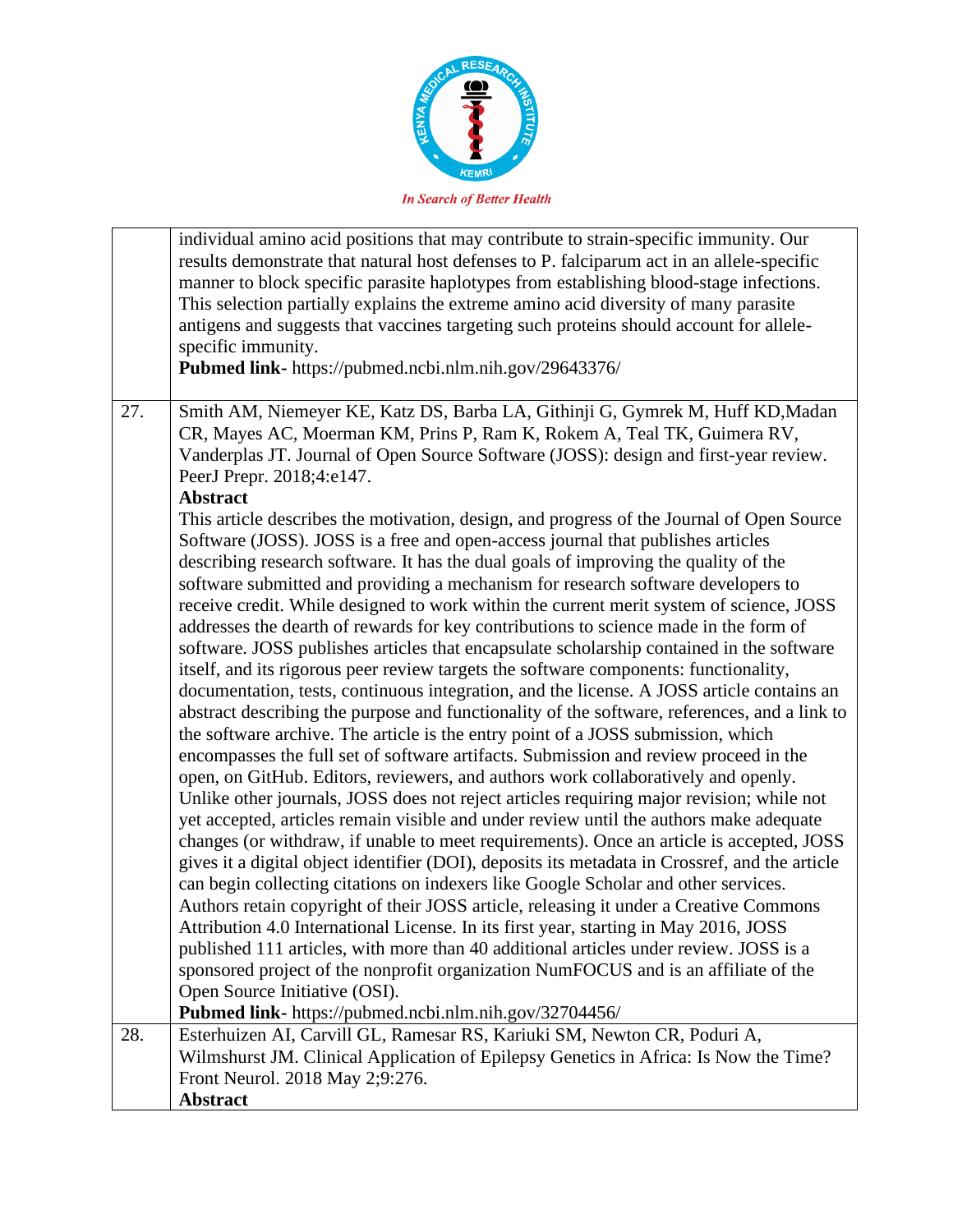

|     | Over 80% of people with epilepsy live in low- to middle-income countries where                                |
|-----|---------------------------------------------------------------------------------------------------------------|
|     | epilepsy is often undiagnosed and untreated due to limited resources and poor                                 |
|     | infrastructure. In Africa, the burden of epilepsy is exacerbated by increased risk factors                    |
|     |                                                                                                               |
|     | such as central nervous system infections, perinatal insults, and traumatic brain injury.                     |
|     | Despite the high incidence of these etiologies, the cause of epilepsy in over 60% of                          |
|     | African children is unknown, suggesting a possible genetic origin. Large-scale genetic                        |
|     | and genomic research in Europe and North America has revealed new genes and variants                          |
|     | underlying disease in a range of epilepsy phenotypes. The relevance of this knowledge to                      |
|     | patient care is especially evident among infants with early-onset epilepsies, where early                     |
|     | genetic testing can confirm the diagnosis and direct treatment, potentially improving                         |
|     | prognosis and quality of life. In Africa, however, genetic epilepsies are among the most                      |
|     | under-investigated neurological disorders, and little knowledge currently exists on the                       |
|     | genetics of epilepsy among African patients. The increased diversity on the continent                         |
|     | may yield unique, important epilepsy-associated genotypes, currently absent from the                          |
|     | North American or European diagnostic testing protocols. In this review, we propose that                      |
|     | there is strong justification for developing the capacity to offer genetic testing for                        |
|     | children with epilepsy in Africa, informed mostly by the existing counseling and                              |
|     | interventional needs. Initial simple protocols involving well-recognized epilepsy genes                       |
|     | will not only help patients but will give rise to further clinically relevant research, thus                  |
|     | increasing knowledge and capacity.                                                                            |
|     | Pubmed link- https://pubmed.ncbi.nlm.nih.gov/29770117/                                                        |
| 29. | Gilchrist JJ, Rautanen A, Fairfax BP, Mills TC, Naranbhai V, Trochet H, Pirinen M,                            |
|     | Muthumbi E, Mwarumba S, Njuguna P, Mturi N, Msefula CL, Gondwe EN, MacLennan                                  |
|     | JM, Chapman SJ, Molyneux ME, Knight JC, Spencer CCA, Williams TN, MacLennan                                   |
|     | CA, Scott JAG, Hill AVS. Risk of nontyphoidal Salmonella bacteraemia in African                               |
|     | children is modified by STAT4. Nat Commun. 2018 Mar 9;9(1):1014.                                              |
|     | <b>Abstract</b>                                                                                               |
|     | Nontyphoidal Salmonella (NTS) is a major cause of bacteraemia in Africa. The disease                          |
|     | typically affects HIV-infected individuals and young children, causing substantial                            |
|     | morbidity and mortality. Here we present a genome-wide association study (180 cases,                          |
|     | 2677 controls) and replication analysis of NTS bacteraemia in Kenyan and Malawian                             |
|     | children. We identify a locus in STAT4,rs13390936, associated with NTS bacteraemia.                           |
|     | rs13390936 is a context-specific expression quantitative trait locus for STAT4 RNA                            |
|     | expression, and individuals carrying the NTS-risk genotype demonstrate decreased                              |
|     | interferon- $\gamma$ (IFN $\gamma$ ) production in stimulated natural killer cells, and decreased circulating |
|     | IFNy concentrations during acute NTS bacteraemia. The NTS-risk allele at rs13390936 is                        |
|     | associated with protection against a range of autoimmune diseases. These data implicate                       |
|     |                                                                                                               |
|     | interleukin-12-dependent IFNy-mediated immunity as a determinant of invasive NTS                              |
|     | disease in African children, and highlight the shared genetic architecture of infectious                      |
|     | and autoimmune disease.                                                                                       |
|     | Pubmed link-https://pubmed.ncbi.nlm.nih.gov/29523850/                                                         |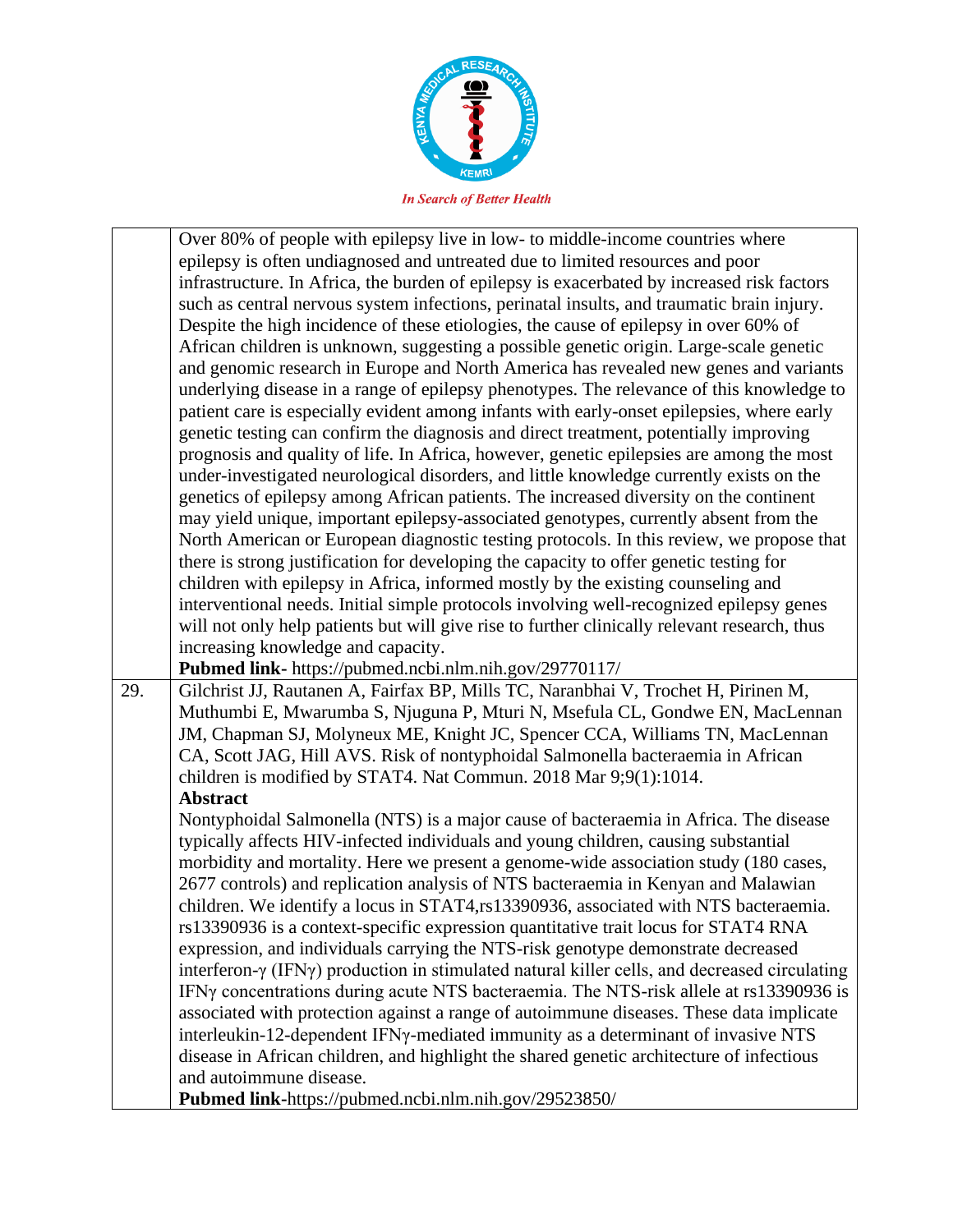

| 30. | Das D, Grais RF, Okiro EA, Stepniewska K, Mansoor R, van der Kam S, Terlouw DJ,<br>Tarning J, Barnes KI, Guerin PJ. Complex interactions between malaria and<br>malnutrition: a systematic literature review. BMC Med. 2018 Oct 29;16(1):186. |
|-----|-----------------------------------------------------------------------------------------------------------------------------------------------------------------------------------------------------------------------------------------------|
|     | <b>Abstract</b>                                                                                                                                                                                                                               |
|     | Background: Despite substantial improvement in the control of malaria and decreased                                                                                                                                                           |
|     | prevalence of malnutrition over the past two decades, both conditions remain heavy                                                                                                                                                            |
|     | burdens that cause hundreds of thousands of deaths in children in resource-poor countries                                                                                                                                                     |
|     | every year. Better understanding of the complex interactions between malaria and                                                                                                                                                              |
|     | malnutrition is crucial for optimally targeting interventions where both conditions co-                                                                                                                                                       |
|     | exist. This systematic review aimed to assess the evidence of the interplay between                                                                                                                                                           |
|     | malaria and malnutrition.                                                                                                                                                                                                                     |
|     | Methods: Database searches were conducted in PubMed, Global Health and Cochrane                                                                                                                                                               |
|     | Libraries and articles published in English, French or Spanish between Jan 1980 and Feb                                                                                                                                                       |
|     | 2018 were accessed and screened. The methodological quality of the included studies                                                                                                                                                           |
|     | was assessed using the Newcastle-Ottawa Scale and the risk of bias across studies was<br>assessed using the GRADE approach. The preferred reporting items for systematic                                                                      |
|     | reviews and meta-analyses (PRISMA) guideline were followed.                                                                                                                                                                                   |
|     | Results: Of 2945 articles screened from databases, a total of 33 articles were identified                                                                                                                                                     |
|     | looking at the association between malnutrition and risk of malaria and/or the impact of                                                                                                                                                      |
|     | malnutrition in antimalarial treatment efficacy. Large methodological heterogeneity of                                                                                                                                                        |
|     | studies precluded conducting meaningful aggregated data meta-analysis. Divergent                                                                                                                                                              |
|     | results were reported on the effect of malnutrition on malaria risk. While no consistent                                                                                                                                                      |
|     | association between risk of malaria and acute malnutrition was found, chronic                                                                                                                                                                 |
|     | malnutrition was relatively consistently associated with severity of malaria such as high-                                                                                                                                                    |
|     | density parasitemia and anaemia. Furthermore, there is little information on the effect of                                                                                                                                                    |
|     | malnutrition on therapeutic responses to artemisinin combination therapies (ACTs) and                                                                                                                                                         |
|     | their pharmacokinetic properties in malnourished children in published literature.<br>Conclusions: The evidence on the effect of malnutrition on malaria risk remains                                                                         |
|     | inconclusive. Further analyses using individual patient data could provide an important                                                                                                                                                       |
|     | opportunity to better understand the variability observed in publications by standardising                                                                                                                                                    |
|     | both malaria and nutritional metrics. Our findings highlight the need to improve our                                                                                                                                                          |
|     | understanding of the pharmacodynamics and pharmacokinetics of ACTs in malnourished                                                                                                                                                            |
|     | children. Further clarification on malaria-malnutrition interactions would also serve as a                                                                                                                                                    |
|     | basis for designing future trials and provide an opportunity to optimise antimalarial                                                                                                                                                         |
|     | treatment for this large, vulnerable and neglected population.                                                                                                                                                                                |
|     | Pubmed link- https://pubmed.ncbi.nlm.nih.gov/30371344/                                                                                                                                                                                        |
| 31. | Kiuru CW, Oyieke FA, Mukabana WR, Mwangangi J, Kamau L, Muhia-Matoke D.                                                                                                                                                                       |
|     | Status of insecticide resistance in malaria vectors in Kwale County, Coastal Kenya.                                                                                                                                                           |
|     | Malar J. 2018 Jan 5;17(1):3.                                                                                                                                                                                                                  |
|     | <b>Abstract</b>                                                                                                                                                                                                                               |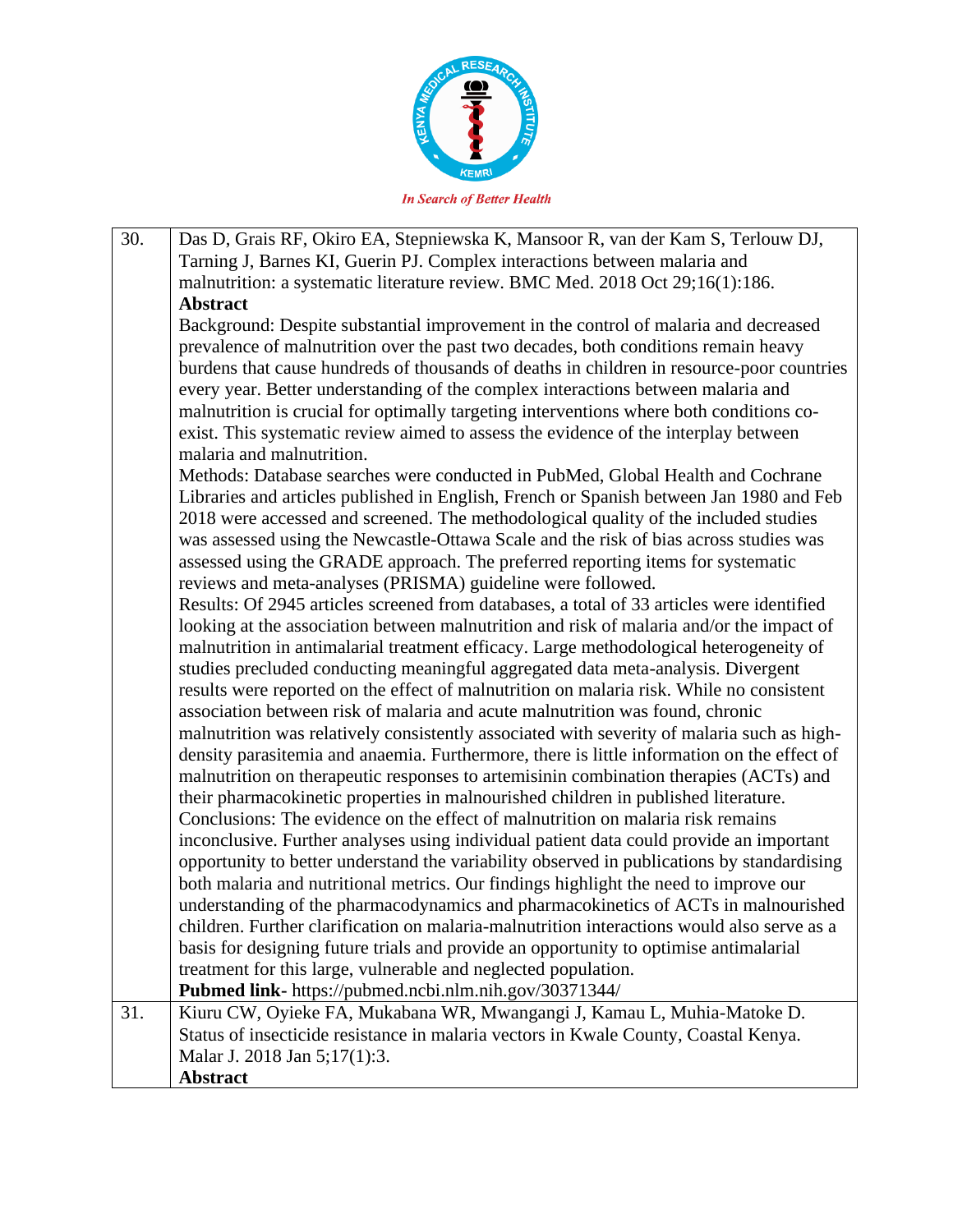

|     | Background: The strategy for malaria vector control in the context of reducing malaria         |
|-----|------------------------------------------------------------------------------------------------|
|     | morbidity and mortality has been the scale-up of long-lasting insecticidal nets to             |
|     | universal coverage and indoor residual spraying. This has led to significant decline in        |
|     | malaria transmission. However, these vector control strategies rely on insecticides which      |
|     | are threatened by insecticide resistance. In this study the status of pyrethroid resistance in |
|     | malaria vectors and it's implication in malaria transmission at the Kenyan Coast was           |
|     | investigated.                                                                                  |
|     | Results: Using World Health Organization diagnostic bioassay, levels of phenotypic             |
|     | resistance to permethrin and deltamethrin was determined. Anopheles arabiensis showed          |
|     | high resistance to pyrethroids while Anopheles gambiae sensu stricto (s.s.) and                |
|     | Anopheles funestus showed low resistance and susceptibility, respectively. Anopheles           |
|     |                                                                                                |
|     | gambiae sensu lato (s.l.) mosquitoes were further genotyped for L1014S and L1014F kdr          |
|     | mutation by real time PCR. An allele frequency of 1.33% for L1014S with no L1014F              |
|     | was detected. To evaluate the implication of pyrethroid resistance on malaria                  |
|     | transmission, Plasmodium falciparum infection rates in field collected adult mosquitoes        |
|     | was determined using enzyme linked immunosorbent assay and further, the behaviour of           |
|     | the vectors was assessed by comparing indoor and outdoor proportions of mosquitoes             |
|     | collected. Sporozoite infection rate was observed at 4.94 and 2.60% in An. funestus s.l.       |
|     | and An. gambiae s.l., respectively. A higher density of malaria vectors was collected          |
|     | outdoor and this also corresponded with high Plasmodium infection rates outdoor.               |
|     | Conclusions: This study showed phenotypic resistance to pyrethroids and low frequency          |
|     | of L1014S kdr mutation in An. gambiae s.l. The occurrence of phenotypic resistance with        |
|     | low levels of kdr frequencies highlights the need to investigate other mechanisms of           |
|     | resistance. Despite being susceptible to pyrethroids An. funestus s.l. could be driving        |
|     | malaria infections in the area.                                                                |
|     | Pubmed link- https://pubmed.ncbi.nlm.nih.gov/29304805/                                         |
| 32. | Malla L, Perera-Salazar R, McFadden E, Ogero M, Stepniewska K, English M. Handling             |
|     | missing data in propensity score estimation in comparative effectiveness evaluations: a        |
|     | systematic review. J Comp Eff Res. 2018 Mar;7(3):271-279.                                      |
|     | <b>Abstract</b>                                                                                |
|     | Aim: Even though systematic reviews have examined how aspects of propensity score              |
|     | methods are used, none has reviewed how the challenge of missing data is addressed             |
|     | with these methods. This review therefore describes how missing data are addressed with        |
|     | propensity score methods in observational comparative effectiveness studies.                   |
|     | Methods: Published articles on observational comparative effectiveness studies were            |
|     | extracted from MEDLINE and EMBASE databases.                                                   |
|     | Results: Our search yielded 167 eligible articles. Majority of these studies (114; 68%)        |
|     | conducted complete case analysis with only 53 of them stating this in the methods. Only        |
|     | 16 articles reported use of multiple imputation.                                               |
|     | Conclusion: Few researchers use correct methods for handling missing data or reported          |
|     | missing data methodology which may lead to reporting biased findings.                          |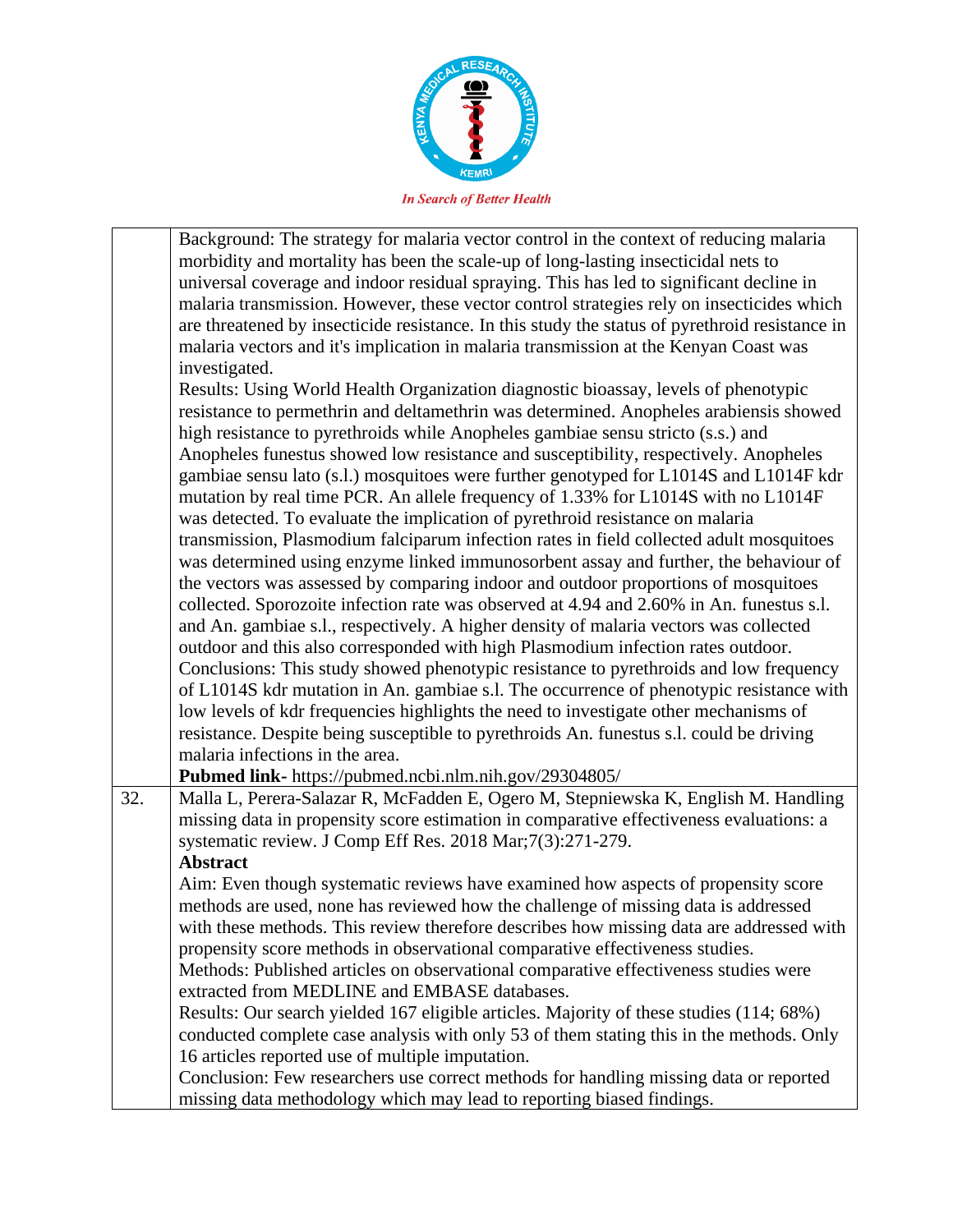

|     | Pubmed link- https://pubmed.ncbi.nlm.nih.gov/28980833/                                                                                                                                                                                                                                                                                                                                                                                                                                                                                                                                                                                                                                   |
|-----|------------------------------------------------------------------------------------------------------------------------------------------------------------------------------------------------------------------------------------------------------------------------------------------------------------------------------------------------------------------------------------------------------------------------------------------------------------------------------------------------------------------------------------------------------------------------------------------------------------------------------------------------------------------------------------------|
| 33. | Maia MF, Tenywa FC, Nelson H, Kambagha A, Ashura A, Bakari I, Mruah D, Simba<br>A, Bedford A. Attractive toxic sugar baits for controlling mosquitoes: a qualitative study<br>in Bagamoyo, Tanzania. Malar J. 2018 Jan 10;17(1):22.<br><b>Abstract</b>                                                                                                                                                                                                                                                                                                                                                                                                                                   |
|     | Background: Malaria elimination is unlikely to be achieved without the implementation<br>of new vector control interventions capable of complementing insecticide-treated nets<br>and indoor residual spraying. Attractive-toxic sugar baits (ATSBs) are considered a new<br>vector control paradigm. They are technologically appropriate as they are simple and<br>affordable to produce. ATSBs kill both female and male mosquitoes attracted to sugar<br>feed on a sugary solution containing a mosquitocidal agent and may be used indoors or<br>outdoors. This study explored the views and perceptions on ATSBs of community<br>members from three Coastal Tanzanian communities. |
|     | Methods: Three communities were chosen to represent coastal urban, peri-urban and<br>rural areas. Sensitization meetings were held with a total of sixty community members<br>where ATSBs were presented and explained their mode of action. At the end of the<br>meeting, one ATSB was given to each participant for a period of 2 weeks, after which<br>they were invited to participate in focus group discussions (FGDs) to provide feedback<br>on their experience.                                                                                                                                                                                                                 |
|     | Results: Over 50% of the participants preferred to use the bait indoors although they had<br>been instructed to place it outdoors. Participants who used the ATSBs indoors reported<br>fewer mosquitoes inside their homes, but were disappointed not to find the dead<br>mosquitoes in the baits, altho ugh they had been informed that this was unlikely to<br>happen. Most participants disliked the appearance of the bait and some thought it to be<br>reminiscent of witchcraft. Neighbours that did not participate in the FGDs or                                                                                                                                                |
|     | sensitizations were sceptical of the baits.<br>Conclusions: This study delivers insight on how communities in Coastal Tanzania are<br>likely to perceive ATSBs and provides important information for future trials<br>investigating the efficacy of ATSBs against malaria. This new vector control tool will<br>require sensitization at community level regarding its mode of action in order to increase<br>the acceptance and confidence in ATSBs for mosquito control given that most people are<br>not familiar with the new paradigm. A few recommendations for product development<br>and delivery are discussed.                                                                |
|     | Pubmed link- https://pubmed.ncbi.nlm.nih.gov/29321011/                                                                                                                                                                                                                                                                                                                                                                                                                                                                                                                                                                                                                                   |
| 34. | Williams PCM, Berkley JA. Guidelines for the management of paediatric cholera                                                                                                                                                                                                                                                                                                                                                                                                                                                                                                                                                                                                            |
|     | infection: a systematic review of the evidence. Paediatr Int Child Health. 2018<br>Nov;38(sup1):S16-S31.                                                                                                                                                                                                                                                                                                                                                                                                                                                                                                                                                                                 |
|     | <b>Abstract</b>                                                                                                                                                                                                                                                                                                                                                                                                                                                                                                                                                                                                                                                                          |
|     | Background Vibrio cholerae is a highly motile Gram-negative bacterium which is                                                                                                                                                                                                                                                                                                                                                                                                                                                                                                                                                                                                           |
|     | responsible for 3 million cases of diarrhoeal illness and up to 100,000 deaths per year,                                                                                                                                                                                                                                                                                                                                                                                                                                                                                                                                                                                                 |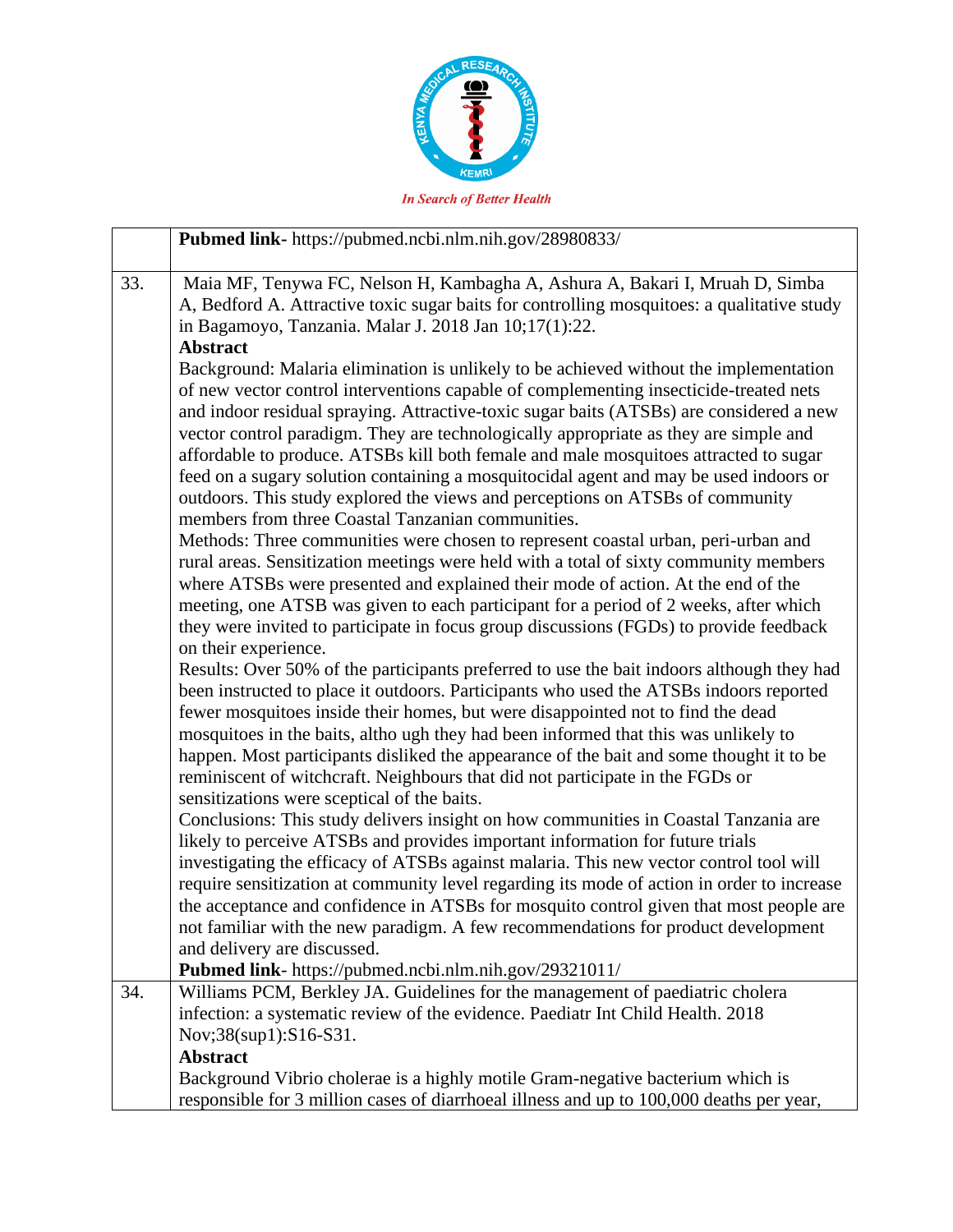

|     | with an increasing burden documented over the past decade. Current WHO guidelines for        |
|-----|----------------------------------------------------------------------------------------------|
|     | the treatment of paediatric cholera infection (tetracycline 12.5 mg/kg four times daily for  |
|     | 3 days) are based on data which are over a decade old. In an era of increasing               |
|     | antimicrobial resistance, updated review of the appropriate empirical therapy for cholera    |
|     | infection in children (taking account of susceptibility patterns, cost and the risk of       |
|     | adverse events) is necessary. Methods A systematic review of the current published           |
|     | literature on the treatment of cholera infection in accordance with the Preferred            |
|     | Reporting Items for Systematic Reviews and Meta-Analyses (PRISMA) was undertaken.            |
|     | International clinical guidelines and studies pertaining to adverse effects associated with  |
|     | treatments available for cholera infection were also reviewed. Results The initial search    |
|     |                                                                                              |
|     | produced 256 results, of which eight studies met the inclusion criteria. Quality             |
|     | assessment of the studies was performed as per the Grading of Recommendations                |
|     | Assessment, Development and Evaluation guidelines. Conclusions In view of the                |
|     | changing non-susceptibility rates worldwide, empirical therapy for cholera infection in      |
|     | paediatric patients should be changed to single-dose azithromycin (20 mg/kg), a safe and     |
|     | effective medication with ease of administration. Erythromycin (12.5 mg/kg four times        |
|     | daily for 3 days) exhibits similar bacteriological and clinical success and should be listed |
|     | as a second-line therapy. Fluid resuscitation remains the cornerstone of management of       |
|     | paediatric cholera infection, and prevention of infection by promoting access to clean       |
|     | water and sanitation is paramount.                                                           |
|     | Pubmed link-https://pubmed.ncbi.nlm.nih.gov/29790841/                                        |
| 35. | Zurovac D, Machini B, Kiptui R, Memusi D, Amboko B, Kigen S, Njiri P, Waqo E.                |
|     | Monitoring health systems readiness and inpatient malaria case-management at Kenyan          |
|     | county hospitals. Malar J. 2018 May 29;17(1):213.                                            |
|     | <b>Abstract</b>                                                                              |
|     | Background: Change of severe malaria treatment policy from quinine to artesunate, a          |
|     | major malaria control advance in Africa, is compromised by scarce data to monitor            |
|     | policy translation into practice. In Kenya, hospital surveys were implemented to monitor     |
|     | health systems readiness and inpatient malaria case-management.                              |
|     | Methods: All 47 county referral hospitals were surveyed in February and October 2016.        |
|     | Data collection included hospital assessments, interviews with inpatient health workers      |
|     | and retrospective review of patients' admission files. Analysis included 185 and 182         |
|     | health workers, and 1162 and 1224 patients admitted with suspected malaria,                  |
|     | respectively, in all 47 hospitals. Cluster-adjusted comparisons of the performance           |
|     | indicators with exploratory stratifications were performed.                                  |
|     | Results: Malaria microscopy was universal during both surveys. Artesunate availability       |
|     | increased (63.8-85.1%), while retrospective stock-outs declined (46.8-19.2%). No             |
|     | significant changes were observed in the coverage of artesunate trained (42.2% vs            |
|     | 40.7%) and supervised health workers (8.7% vs 12.8%). The knowledge about treatment          |
|     | policy improved (73.5-85.7%; $p = 0.002$ ) while correct artesunate dosing knowledge         |
|     | increased for patients < 20 kg (42.7-64.6%; $p < 0.001$ ) and > 20 kg (70.3-80.8%; $p =$     |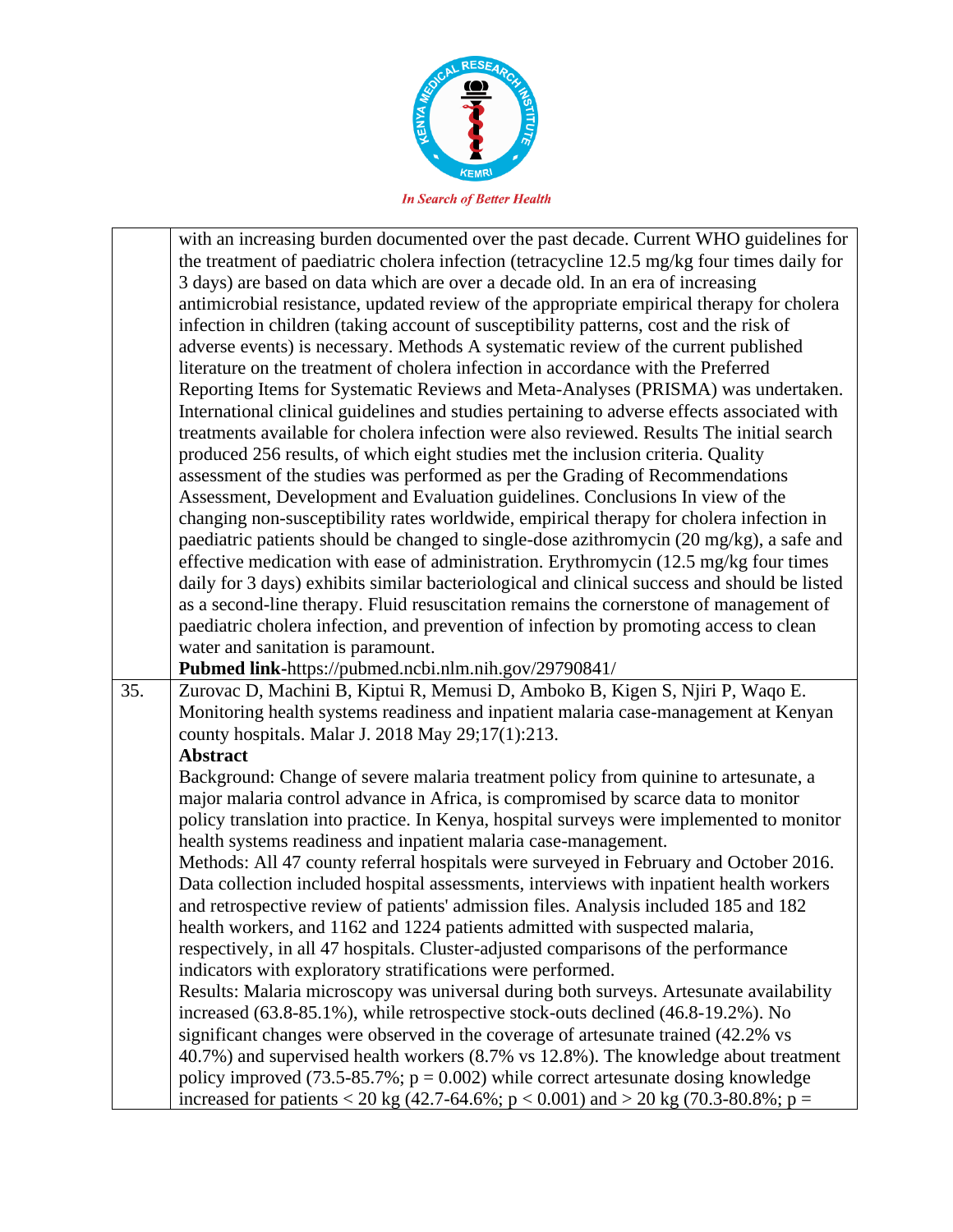

|     | 0.052). Most patients were tested on admission (88.6% vs $92.1\%$ ; p = 0.080) while            |
|-----|-------------------------------------------------------------------------------------------------|
|     | repeated malaria testing was low (5.2% vs 8.1%; $p = 0.034$ ). Artesunate treatment for         |
|     | confirmed severe malaria patients significantly increased (69.9-78.7%; $p = 0.030$ ). No        |
|     | changes were observed in artemether-lumefantrine treatment for non-severe test positive         |
|     | patients (8.0% vs $8.8\%$ ; $p = 0.796$ ). Among test negative patients, increased adherence to |
|     | test results was observed for non-severe $(68.6-78.0\%; p = 0.063)$ but not for severe          |
|     | patients (59.1-62.1%; $p = 0.673$ ). Overall quality of malaria case-management improved        |
|     | $(48.6-56.3\%; p = 0.004)$ , both for children $(54.1-61.5\%; p = 0.019)$ and adults $(43.0-$   |
|     | 51.0%; $p = 0.041$ ), and in both high (51.1-58.1%; $p = 0.024$ ) and low malaria risk areas    |
|     | $(47.5-56.0\%; p = 0.029).$                                                                     |
|     | Conclusion: Most health systems and malaria case-management indicators improved                 |
|     | during 2016. Gaps, often specific to different inpatient populations and risk areas,            |
|     | however remain and further programmatic interventions including close monitoring is             |
|     | needed to optimize policy translation.                                                          |
|     | Pubmed link- https://pubmed.ncbi.nlm.nih.gov/29843717/                                          |
| 36. | Iwashita H, Higa Y, Futami K, Lutiali PA, Njenga SM, Nabeshima T, Minakawa N.                   |
|     | Mosquito arbovirus survey in selected areas of Kenya: detection of insect- specific virus.      |
|     | Trop Med Health. 2018 Jun 4;46:19.                                                              |
|     | <b>Abstract</b>                                                                                 |
|     | Background: Many arboviral outbreaks have occurred in various locations in Kenya.               |
|     | Entomological surveys are suitable methods for revealing information about circulating          |
|     | arboviruses before human outbreaks are recognized. Therefore, mosquitoes were                   |
|     | collected in Kenya to determine the distribution of arboviruses.                                |
|     | Methods: Various species of mosquitoes were sampled from January to July 2012 using             |
|     | several collection methods. Mosquito homogenates were directly tested by reverse                |
|     | transcription-polymerase chain reaction (RT-PCR) using various arbovirus-targeted               |
|     | primer pairs.                                                                                   |
|     | Results: We collected 12,569 mosquitoes. Although no human-related arboviruses were             |
|     | detected, Culex flavivirus (CxFV), an insect-specific arbovirus, was detected in 54 pools       |
|     | of 324 Culex quinquefasciatus individuals collected during the rainy season. Of these 54        |
|     | positive pools, 96.3% (52/54) of the mosquitoes were collected in Busia, on the border of       |
|     | western Kenya and Uganda. The remaining two CxFV-positive pools were collected in               |
|     | Mombasa and Kakamega, far from Busia. Phylogenetic analysis revealed minimal                    |
|     | genetic diversity among the CxFVs collected in Mombasa, Kakamega, and Busia, even               |
|     | though these cities are in geographically different regions. Additionally, CxFV was             |
|     | detected in one mosquito pool collected in Mombasa during the dry season. In addition to        |
|     | Culex mosquitoes, Aedes (Stegomyia) and Anopheles mosquitoes were also positive for             |
|     | the Flavivirus genus. Cell fusing agent virus was detected in one pool of Aedes aegypti.        |
|     | Mosquito flavivirus was detected in three pools of Anopheles gambiae s.l. collected in          |
|     | the dry and rainy seasons.                                                                      |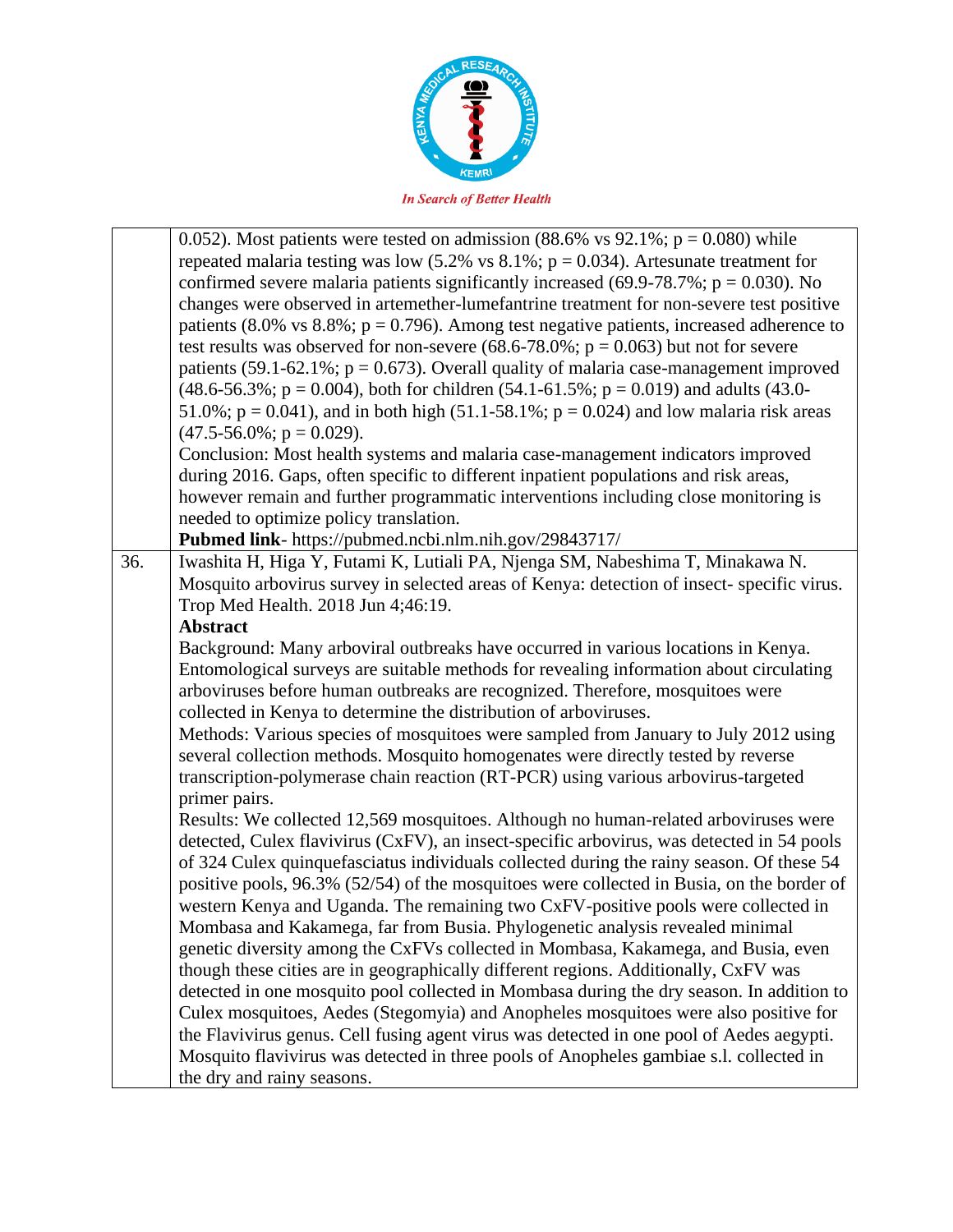

|     | Conclusions: Although no mosquitoes were positive for human-related arbovirus, insect-<br>specific viruses were detected in various species of mosquitoes. The heterogeneity<br>observed in the number of CxFVs in Culex mosquitoes in different locations in Kenya<br>suggests that the abundance of human-related viruses might differ depending on the<br>abundance of insect-specific viruses. We may have underestimated the circulation of any<br>human-related arbovirus in Kenya, and the collection of larger samples may allow for<br>determination of the presence of human-related arboviruses.<br>Pubmed link- https://pubmed.ncbi.nlm.nih.gov/29991925/ |
|-----|-----------------------------------------------------------------------------------------------------------------------------------------------------------------------------------------------------------------------------------------------------------------------------------------------------------------------------------------------------------------------------------------------------------------------------------------------------------------------------------------------------------------------------------------------------------------------------------------------------------------------------------------------------------------------|
| 37. | Waithaka D, Tsofa B, Barasa E. Evaluating healthcare priority setting at the meso level:<br>A thematic review of empirical literature. Wellcome Open Res. 2018 Jan 8;3:2.<br><b>Abstract</b>                                                                                                                                                                                                                                                                                                                                                                                                                                                                          |
|     | Background: Decentralization of health systems has made sub-national/regional                                                                                                                                                                                                                                                                                                                                                                                                                                                                                                                                                                                         |
|     | healthcare systems the backbone of healthcare delivery. These regions are tasked with                                                                                                                                                                                                                                                                                                                                                                                                                                                                                                                                                                                 |
|     | the difficult responsibility of determining healthcare priorities and resource allocation                                                                                                                                                                                                                                                                                                                                                                                                                                                                                                                                                                             |
|     | amidst scarce resources. We aimed to review empirical literature that evaluated priority                                                                                                                                                                                                                                                                                                                                                                                                                                                                                                                                                                              |
|     | setting practice at the meso level of health systems. Methods: We systematically                                                                                                                                                                                                                                                                                                                                                                                                                                                                                                                                                                                      |
|     | searched PubMed, ScienceDirect and Google scholar databases and supplemented these                                                                                                                                                                                                                                                                                                                                                                                                                                                                                                                                                                                    |
|     | with manual searching for relevant studies, based on the reference list of selected papers.                                                                                                                                                                                                                                                                                                                                                                                                                                                                                                                                                                           |
|     | We only included empirical studies that described and evaluated, or those that only                                                                                                                                                                                                                                                                                                                                                                                                                                                                                                                                                                                   |
|     | evaluated priority setting practice at the meso-level. A total of 16 papers were identified                                                                                                                                                                                                                                                                                                                                                                                                                                                                                                                                                                           |
|     | from LMICs and HICs. We analyzed data from the selected papers by thematic review.                                                                                                                                                                                                                                                                                                                                                                                                                                                                                                                                                                                    |
|     | Results: Few studies used systematic priority setting processes, and all but one were from                                                                                                                                                                                                                                                                                                                                                                                                                                                                                                                                                                            |
|     | HICs. Both formal and informal criteria are used in priority-setting, however, informal                                                                                                                                                                                                                                                                                                                                                                                                                                                                                                                                                                               |
|     | criteria appear to be more perverse in LMICs compared to HICs. The priority setting                                                                                                                                                                                                                                                                                                                                                                                                                                                                                                                                                                                   |
|     | process at the meso-level is a top-down approach with minimal involvement of the                                                                                                                                                                                                                                                                                                                                                                                                                                                                                                                                                                                      |
|     | community. Accountability for reasonableness was the most common evaluative                                                                                                                                                                                                                                                                                                                                                                                                                                                                                                                                                                                           |
|     | framework as it was used in 12 of the 16 studies. Efficiency, reallocation of resources                                                                                                                                                                                                                                                                                                                                                                                                                                                                                                                                                                               |
|     | and options for service delivery redesign were the most common outcome measures used                                                                                                                                                                                                                                                                                                                                                                                                                                                                                                                                                                                  |
|     | to evaluate priority setting. Limitations: Our study was limited by the fact that there are                                                                                                                                                                                                                                                                                                                                                                                                                                                                                                                                                                           |
|     | very few empirical studies that have evaluated priority setting at the meso-level and there<br>is likelihood that we did not capture all the studies. Conclusions: Improving priority                                                                                                                                                                                                                                                                                                                                                                                                                                                                                 |
|     | setting practices at the meso level is crucial to strengthening health systems. This can be                                                                                                                                                                                                                                                                                                                                                                                                                                                                                                                                                                           |
|     | achieved through incorporating and adapting systematic priority setting processes and                                                                                                                                                                                                                                                                                                                                                                                                                                                                                                                                                                                 |
|     | frameworks to the context where used, and making considerations of both process and                                                                                                                                                                                                                                                                                                                                                                                                                                                                                                                                                                                   |
|     | outcome measures during priority setting and resource allocation.                                                                                                                                                                                                                                                                                                                                                                                                                                                                                                                                                                                                     |
|     | Pubmed link- https://pubmed.ncbi.nlm.nih.gov/29511741/                                                                                                                                                                                                                                                                                                                                                                                                                                                                                                                                                                                                                |
| 38. | Inoue M, Niki M, Ozeki Y, Nagi S, Chadeka EA, Yamaguchi T, Osada-Oka M, Ono K,                                                                                                                                                                                                                                                                                                                                                                                                                                                                                                                                                                                        |
|     | Oda T, Mwende F, Kaneko Y, Matsumoto M, Kaneko S, Ichinose Y, Njenga SM,                                                                                                                                                                                                                                                                                                                                                                                                                                                                                                                                                                                              |
|     | Hamano S, Matsumoto S. High-density lipoprotein suppresses tumor necrosis factor                                                                                                                                                                                                                                                                                                                                                                                                                                                                                                                                                                                      |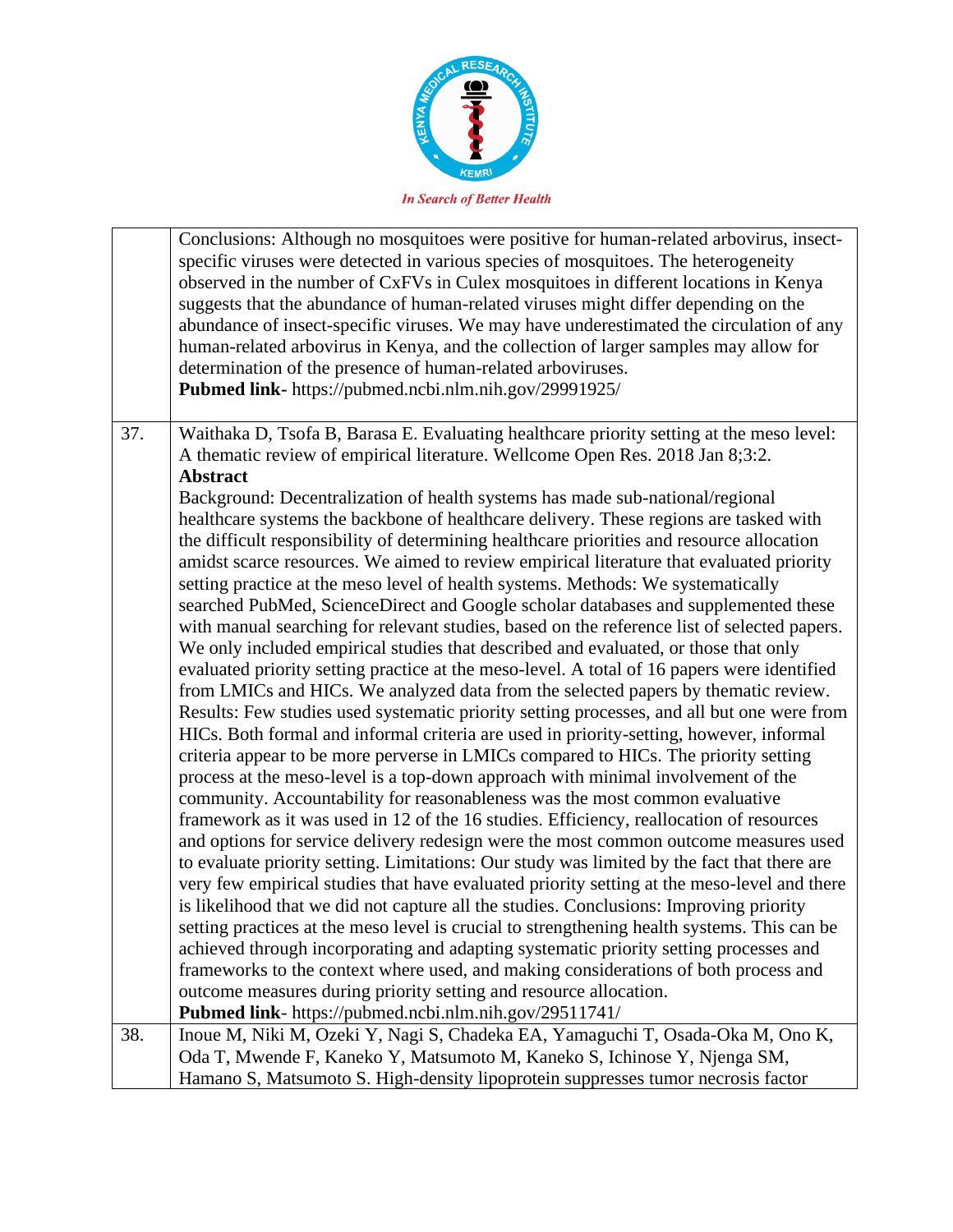

| 30;8(1):6736.<br><b>Abstract</b><br>Immune responses to parasitic pathogens are affected by the host physiological<br>condition. High-density lipoprotein (HDL) and low-density lipoprotein (LDL) are<br>transporters of lipids between the liver and peripheral tissues, and modulate pro-<br>inflammatory immune responses. Pathogenic mycobacteria are parasitic intracellular<br>bacteria that can survive within macrophages for a long period. Macrophage function is<br>thus key for host defense against mycobacteria. These basic facts suggest possible effects<br>of HDL and LDL on mycobacterial diseases, which have not been elucidated so far. In<br>this study, we found that HDL and not LDL enhanced mycobacterial infections in human<br>macrophages. Nevertheless, we observed that HDL remarkably suppressed production of<br>tumor necrosis factor alpha (TNF- $\alpha$ ) upon mycobacterial infections. TNF- $\alpha$ is a critical<br>host-protective cytokine against mycobacterial diseases. We proved that toll-like receptor<br>(TLR)-2 is responsible for TNF- $\alpha$ production by human macrophages infected with<br>mycobacteria. Subsequent analysis showed that HDL downregulates TLR2 expression<br>and suppresses its intracellular signaling pathways. This report demonstrates for the first<br>time the substantial action of HDL in mycobacterial infections to human macrophages.<br>Pubmed link- https://pubmed.ncbi.nlm.nih.gov/29712918/<br>39.<br>Bosire E, Mendenhall E, Omondi GB, Ndetei D. When Diabetes Confronts HIV:<br>Biological Sub-citizenship at a Public Hospital in Nairobi, Kenya. Med Anthropol Q.<br>2018 Dec; 32(4): 574-592.<br><b>Abstract</b><br>This article investigates how international donor policies cultivate a form of biological<br>sub-citizenship for those with diabetes in Kenya. We interviewed 100 patients at a public<br>hospital clinic in Nairobi, half with a diabetes diagnosis. We focus on three vignettes that<br>illustrate how our study participants differentially perceived and experienced living with<br>and seeking treatment and care for diabetes compared to other conditions, with a special<br>focus on HIV. We argue that biological sub-citizenship, where those with HIV have<br>consistent and comprehensive free medical care and those with diabetes must pay out-of- |
|---------------------------------------------------------------------------------------------------------------------------------------------------------------------------------------------------------------------------------------------------------------------------------------------------------------------------------------------------------------------------------------------------------------------------------------------------------------------------------------------------------------------------------------------------------------------------------------------------------------------------------------------------------------------------------------------------------------------------------------------------------------------------------------------------------------------------------------------------------------------------------------------------------------------------------------------------------------------------------------------------------------------------------------------------------------------------------------------------------------------------------------------------------------------------------------------------------------------------------------------------------------------------------------------------------------------------------------------------------------------------------------------------------------------------------------------------------------------------------------------------------------------------------------------------------------------------------------------------------------------------------------------------------------------------------------------------------------------------------------------------------------------------------------------------------------------------------------------------------------------------------------------------------------------------------------------------------------------------------------------------------------------------------------------------------------------------------------------------------------------------------------------------------------------------------------------------------------------------------------------------------------------------------------------------------------------------------------------------------------------------------------|
|                                                                                                                                                                                                                                                                                                                                                                                                                                                                                                                                                                                                                                                                                                                                                                                                                                                                                                                                                                                                                                                                                                                                                                                                                                                                                                                                                                                                                                                                                                                                                                                                                                                                                                                                                                                                                                                                                                                                                                                                                                                                                                                                                                                                                                                                                                                                                                                       |
|                                                                                                                                                                                                                                                                                                                                                                                                                                                                                                                                                                                                                                                                                                                                                                                                                                                                                                                                                                                                                                                                                                                                                                                                                                                                                                                                                                                                                                                                                                                                                                                                                                                                                                                                                                                                                                                                                                                                                                                                                                                                                                                                                                                                                                                                                                                                                                                       |
|                                                                                                                                                                                                                                                                                                                                                                                                                                                                                                                                                                                                                                                                                                                                                                                                                                                                                                                                                                                                                                                                                                                                                                                                                                                                                                                                                                                                                                                                                                                                                                                                                                                                                                                                                                                                                                                                                                                                                                                                                                                                                                                                                                                                                                                                                                                                                                                       |
|                                                                                                                                                                                                                                                                                                                                                                                                                                                                                                                                                                                                                                                                                                                                                                                                                                                                                                                                                                                                                                                                                                                                                                                                                                                                                                                                                                                                                                                                                                                                                                                                                                                                                                                                                                                                                                                                                                                                                                                                                                                                                                                                                                                                                                                                                                                                                                                       |
|                                                                                                                                                                                                                                                                                                                                                                                                                                                                                                                                                                                                                                                                                                                                                                                                                                                                                                                                                                                                                                                                                                                                                                                                                                                                                                                                                                                                                                                                                                                                                                                                                                                                                                                                                                                                                                                                                                                                                                                                                                                                                                                                                                                                                                                                                                                                                                                       |
|                                                                                                                                                                                                                                                                                                                                                                                                                                                                                                                                                                                                                                                                                                                                                                                                                                                                                                                                                                                                                                                                                                                                                                                                                                                                                                                                                                                                                                                                                                                                                                                                                                                                                                                                                                                                                                                                                                                                                                                                                                                                                                                                                                                                                                                                                                                                                                                       |
|                                                                                                                                                                                                                                                                                                                                                                                                                                                                                                                                                                                                                                                                                                                                                                                                                                                                                                                                                                                                                                                                                                                                                                                                                                                                                                                                                                                                                                                                                                                                                                                                                                                                                                                                                                                                                                                                                                                                                                                                                                                                                                                                                                                                                                                                                                                                                                                       |
|                                                                                                                                                                                                                                                                                                                                                                                                                                                                                                                                                                                                                                                                                                                                                                                                                                                                                                                                                                                                                                                                                                                                                                                                                                                                                                                                                                                                                                                                                                                                                                                                                                                                                                                                                                                                                                                                                                                                                                                                                                                                                                                                                                                                                                                                                                                                                                                       |
|                                                                                                                                                                                                                                                                                                                                                                                                                                                                                                                                                                                                                                                                                                                                                                                                                                                                                                                                                                                                                                                                                                                                                                                                                                                                                                                                                                                                                                                                                                                                                                                                                                                                                                                                                                                                                                                                                                                                                                                                                                                                                                                                                                                                                                                                                                                                                                                       |
|                                                                                                                                                                                                                                                                                                                                                                                                                                                                                                                                                                                                                                                                                                                                                                                                                                                                                                                                                                                                                                                                                                                                                                                                                                                                                                                                                                                                                                                                                                                                                                                                                                                                                                                                                                                                                                                                                                                                                                                                                                                                                                                                                                                                                                                                                                                                                                                       |
|                                                                                                                                                                                                                                                                                                                                                                                                                                                                                                                                                                                                                                                                                                                                                                                                                                                                                                                                                                                                                                                                                                                                                                                                                                                                                                                                                                                                                                                                                                                                                                                                                                                                                                                                                                                                                                                                                                                                                                                                                                                                                                                                                                                                                                                                                                                                                                                       |
|                                                                                                                                                                                                                                                                                                                                                                                                                                                                                                                                                                                                                                                                                                                                                                                                                                                                                                                                                                                                                                                                                                                                                                                                                                                                                                                                                                                                                                                                                                                                                                                                                                                                                                                                                                                                                                                                                                                                                                                                                                                                                                                                                                                                                                                                                                                                                                                       |
|                                                                                                                                                                                                                                                                                                                                                                                                                                                                                                                                                                                                                                                                                                                                                                                                                                                                                                                                                                                                                                                                                                                                                                                                                                                                                                                                                                                                                                                                                                                                                                                                                                                                                                                                                                                                                                                                                                                                                                                                                                                                                                                                                                                                                                                                                                                                                                                       |
|                                                                                                                                                                                                                                                                                                                                                                                                                                                                                                                                                                                                                                                                                                                                                                                                                                                                                                                                                                                                                                                                                                                                                                                                                                                                                                                                                                                                                                                                                                                                                                                                                                                                                                                                                                                                                                                                                                                                                                                                                                                                                                                                                                                                                                                                                                                                                                                       |
|                                                                                                                                                                                                                                                                                                                                                                                                                                                                                                                                                                                                                                                                                                                                                                                                                                                                                                                                                                                                                                                                                                                                                                                                                                                                                                                                                                                                                                                                                                                                                                                                                                                                                                                                                                                                                                                                                                                                                                                                                                                                                                                                                                                                                                                                                                                                                                                       |
|                                                                                                                                                                                                                                                                                                                                                                                                                                                                                                                                                                                                                                                                                                                                                                                                                                                                                                                                                                                                                                                                                                                                                                                                                                                                                                                                                                                                                                                                                                                                                                                                                                                                                                                                                                                                                                                                                                                                                                                                                                                                                                                                                                                                                                                                                                                                                                                       |
|                                                                                                                                                                                                                                                                                                                                                                                                                                                                                                                                                                                                                                                                                                                                                                                                                                                                                                                                                                                                                                                                                                                                                                                                                                                                                                                                                                                                                                                                                                                                                                                                                                                                                                                                                                                                                                                                                                                                                                                                                                                                                                                                                                                                                                                                                                                                                                                       |
|                                                                                                                                                                                                                                                                                                                                                                                                                                                                                                                                                                                                                                                                                                                                                                                                                                                                                                                                                                                                                                                                                                                                                                                                                                                                                                                                                                                                                                                                                                                                                                                                                                                                                                                                                                                                                                                                                                                                                                                                                                                                                                                                                                                                                                                                                                                                                                                       |
|                                                                                                                                                                                                                                                                                                                                                                                                                                                                                                                                                                                                                                                                                                                                                                                                                                                                                                                                                                                                                                                                                                                                                                                                                                                                                                                                                                                                                                                                                                                                                                                                                                                                                                                                                                                                                                                                                                                                                                                                                                                                                                                                                                                                                                                                                                                                                                                       |
|                                                                                                                                                                                                                                                                                                                                                                                                                                                                                                                                                                                                                                                                                                                                                                                                                                                                                                                                                                                                                                                                                                                                                                                                                                                                                                                                                                                                                                                                                                                                                                                                                                                                                                                                                                                                                                                                                                                                                                                                                                                                                                                                                                                                                                                                                                                                                                                       |
|                                                                                                                                                                                                                                                                                                                                                                                                                                                                                                                                                                                                                                                                                                                                                                                                                                                                                                                                                                                                                                                                                                                                                                                                                                                                                                                                                                                                                                                                                                                                                                                                                                                                                                                                                                                                                                                                                                                                                                                                                                                                                                                                                                                                                                                                                                                                                                                       |
|                                                                                                                                                                                                                                                                                                                                                                                                                                                                                                                                                                                                                                                                                                                                                                                                                                                                                                                                                                                                                                                                                                                                                                                                                                                                                                                                                                                                                                                                                                                                                                                                                                                                                                                                                                                                                                                                                                                                                                                                                                                                                                                                                                                                                                                                                                                                                                                       |
|                                                                                                                                                                                                                                                                                                                                                                                                                                                                                                                                                                                                                                                                                                                                                                                                                                                                                                                                                                                                                                                                                                                                                                                                                                                                                                                                                                                                                                                                                                                                                                                                                                                                                                                                                                                                                                                                                                                                                                                                                                                                                                                                                                                                                                                                                                                                                                                       |
|                                                                                                                                                                                                                                                                                                                                                                                                                                                                                                                                                                                                                                                                                                                                                                                                                                                                                                                                                                                                                                                                                                                                                                                                                                                                                                                                                                                                                                                                                                                                                                                                                                                                                                                                                                                                                                                                                                                                                                                                                                                                                                                                                                                                                                                                                                                                                                                       |
|                                                                                                                                                                                                                                                                                                                                                                                                                                                                                                                                                                                                                                                                                                                                                                                                                                                                                                                                                                                                                                                                                                                                                                                                                                                                                                                                                                                                                                                                                                                                                                                                                                                                                                                                                                                                                                                                                                                                                                                                                                                                                                                                                                                                                                                                                                                                                                                       |
|                                                                                                                                                                                                                                                                                                                                                                                                                                                                                                                                                                                                                                                                                                                                                                                                                                                                                                                                                                                                                                                                                                                                                                                                                                                                                                                                                                                                                                                                                                                                                                                                                                                                                                                                                                                                                                                                                                                                                                                                                                                                                                                                                                                                                                                                                                                                                                                       |
|                                                                                                                                                                                                                                                                                                                                                                                                                                                                                                                                                                                                                                                                                                                                                                                                                                                                                                                                                                                                                                                                                                                                                                                                                                                                                                                                                                                                                                                                                                                                                                                                                                                                                                                                                                                                                                                                                                                                                                                                                                                                                                                                                                                                                                                                                                                                                                                       |
|                                                                                                                                                                                                                                                                                                                                                                                                                                                                                                                                                                                                                                                                                                                                                                                                                                                                                                                                                                                                                                                                                                                                                                                                                                                                                                                                                                                                                                                                                                                                                                                                                                                                                                                                                                                                                                                                                                                                                                                                                                                                                                                                                                                                                                                                                                                                                                                       |
|                                                                                                                                                                                                                                                                                                                                                                                                                                                                                                                                                                                                                                                                                                                                                                                                                                                                                                                                                                                                                                                                                                                                                                                                                                                                                                                                                                                                                                                                                                                                                                                                                                                                                                                                                                                                                                                                                                                                                                                                                                                                                                                                                                                                                                                                                                                                                                                       |
| pocket for testing and treatment, impedes diabetes testing and treatment. Once diagnosed,<br>many are then systematically excluded from the health care system due to their own                                                                                                                                                                                                                                                                                                                                                                                                                                                                                                                                                                                                                                                                                                                                                                                                                                                                                                                                                                                                                                                                                                                                                                                                                                                                                                                                                                                                                                                                                                                                                                                                                                                                                                                                                                                                                                                                                                                                                                                                                                                                                                                                                                                                       |
| inability to pay. We argue that the systematic exclusion from international donor money                                                                                                                                                                                                                                                                                                                                                                                                                                                                                                                                                                                                                                                                                                                                                                                                                                                                                                                                                                                                                                                                                                                                                                                                                                                                                                                                                                                                                                                                                                                                                                                                                                                                                                                                                                                                                                                                                                                                                                                                                                                                                                                                                                                                                                                                                               |
| creates a form of biological sub-citizenship based on neoliberal economic policies that                                                                                                                                                                                                                                                                                                                                                                                                                                                                                                                                                                                                                                                                                                                                                                                                                                                                                                                                                                                                                                                                                                                                                                                                                                                                                                                                                                                                                                                                                                                                                                                                                                                                                                                                                                                                                                                                                                                                                                                                                                                                                                                                                                                                                                                                                               |
| undermine other public health protections, such as universal primary health care.                                                                                                                                                                                                                                                                                                                                                                                                                                                                                                                                                                                                                                                                                                                                                                                                                                                                                                                                                                                                                                                                                                                                                                                                                                                                                                                                                                                                                                                                                                                                                                                                                                                                                                                                                                                                                                                                                                                                                                                                                                                                                                                                                                                                                                                                                                     |
| Pubmed link- https://pubmed.ncbi.nlm.nih.gov/30117196/                                                                                                                                                                                                                                                                                                                                                                                                                                                                                                                                                                                                                                                                                                                                                                                                                                                                                                                                                                                                                                                                                                                                                                                                                                                                                                                                                                                                                                                                                                                                                                                                                                                                                                                                                                                                                                                                                                                                                                                                                                                                                                                                                                                                                                                                                                                                |
| Oliwa JN, Maina J, Ayieko P, Gathara D, Kathure IA, Masini E, Van't Hoog AH, van<br>40.                                                                                                                                                                                                                                                                                                                                                                                                                                                                                                                                                                                                                                                                                                                                                                                                                                                                                                                                                                                                                                                                                                                                                                                                                                                                                                                                                                                                                                                                                                                                                                                                                                                                                                                                                                                                                                                                                                                                                                                                                                                                                                                                                                                                                                                                                               |
| Hensbroek MB, English M. Variability in distribution and use of tuberculosis diagnostic                                                                                                                                                                                                                                                                                                                                                                                                                                                                                                                                                                                                                                                                                                                                                                                                                                                                                                                                                                                                                                                                                                                                                                                                                                                                                                                                                                                                                                                                                                                                                                                                                                                                                                                                                                                                                                                                                                                                                                                                                                                                                                                                                                                                                                                                                               |
| tests in Kenya: a cross-sectional survey. BMC Infect Dis. 2018 Jul 16;18(1):328.                                                                                                                                                                                                                                                                                                                                                                                                                                                                                                                                                                                                                                                                                                                                                                                                                                                                                                                                                                                                                                                                                                                                                                                                                                                                                                                                                                                                                                                                                                                                                                                                                                                                                                                                                                                                                                                                                                                                                                                                                                                                                                                                                                                                                                                                                                      |
| <b>Abstract</b>                                                                                                                                                                                                                                                                                                                                                                                                                                                                                                                                                                                                                                                                                                                                                                                                                                                                                                                                                                                                                                                                                                                                                                                                                                                                                                                                                                                                                                                                                                                                                                                                                                                                                                                                                                                                                                                                                                                                                                                                                                                                                                                                                                                                                                                                                                                                                                       |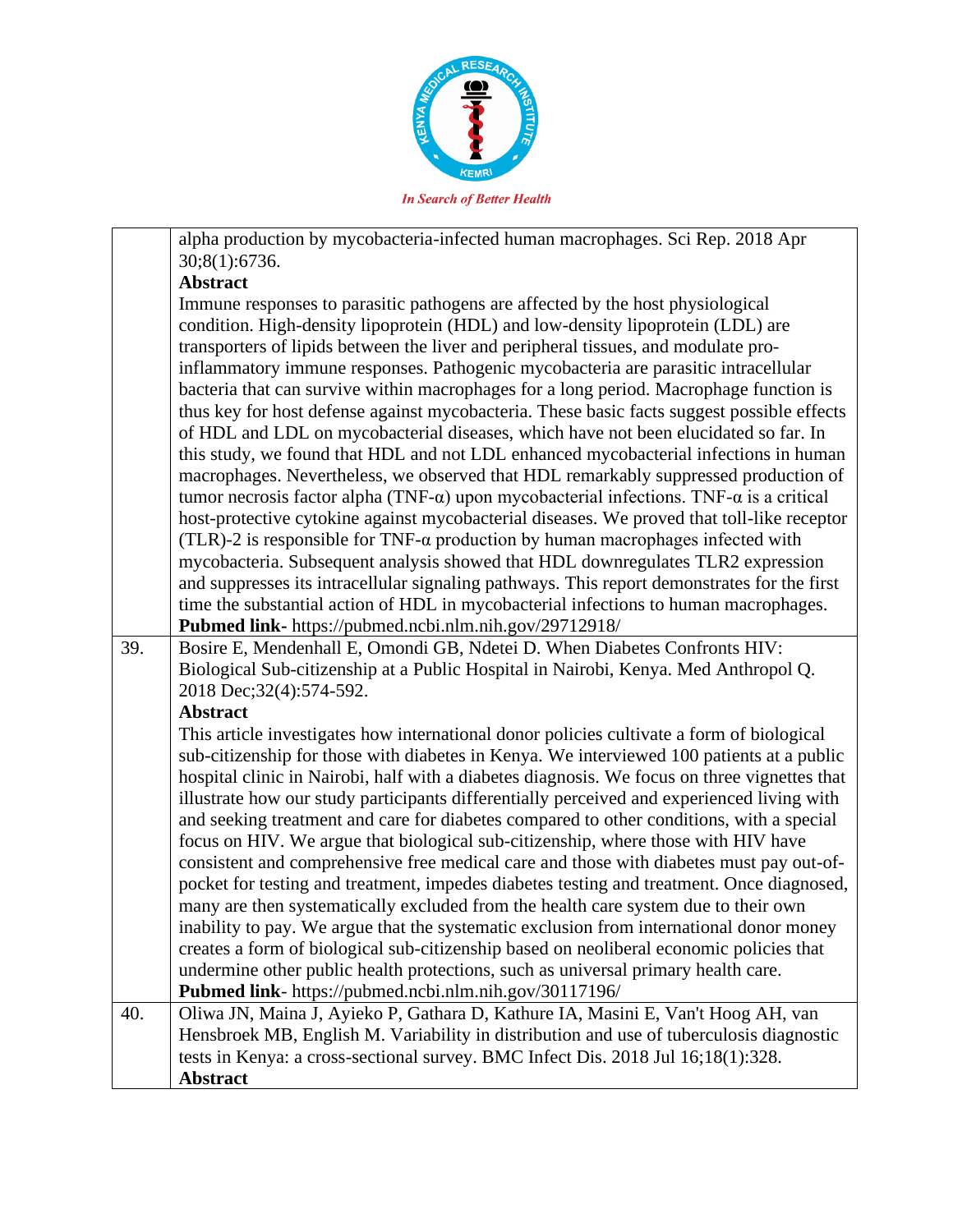

|     | Background: Globally, 40% of all tuberculosis (TB) cases, 65% paediatric cases and 75%        |
|-----|-----------------------------------------------------------------------------------------------|
|     | multi-drug resistant TB (MDR-TB) cases are missed due to underreporting and/or under          |
|     | diagnosis. A recent Kenyan TB prevalence survey found that a significant number of TB         |
|     | cases are being missed here. Understanding spatial distribution and patterns of use of TB     |
|     | diagnostic tests as per the guidelines could potentially help improve TB case detection by    |
|     | identifying diagnostic gaps.                                                                  |
|     | Methods: We used 2015 Kenya National TB programme data to map TB case                         |
|     | notification rates (CNR) in different counties, linked with their capacity to perform         |
|     | diagnostic tests (chest x-rays, smear microscopy, Xpert MTB/RIF®, culture and line            |
|     | probe assay). We then ran hierarchical regression models for adults and children to           |
|     |                                                                                               |
|     | specifically establish determinants of use of Xpert® (as per Kenyan guidelines) with          |
|     | county and facility as random effects.                                                        |
|     | Results: In 2015, 82,313 TB cases were notified and 7.8% were children. The median            |
|     | CNR/100,000 amongst 0-14yr olds was 37.2 (IQR 20.6, 41.0) and 267.4 (IQR 202.6,               |
|     | 338.1) for $\geq$ 15yr olds respectively. 4.8% of child TB cases and 12.2% of adult TB cases  |
|     | had an Xpert® test done, with gaps in guideline adherence. There were 2,072 microscopy        |
|     | sites (mean microscopy density 4.46/100,000); 129 Xpert® sites (mean 0.31/100,000);           |
|     | two TB culture laboratories and 304 chest X-ray facilities (mean 0.74/100,000) with           |
|     | variability in spatial distribution across the 47 counties. Retreatment cases (i.e. failures, |
|     | relapses/recurrences, defaulters) had the highest odds of getting an Xpert® test compared     |
|     | to new/transfer-in patients (AOR 7.81, 95% CI 7.33-8.33). Children had reduced odds of        |
|     | getting an Xpert® (AOR 0.41, CI 0.36-0.47). HIV-positive individuals had nearly twice         |
|     | the odds of getting an Xpert® test (AOR 1.82, CI 1.73-1.92). Private sector and higher-       |
|     | level hospitals had a tendency towarrds lower odds of use of Xpert®.                          |
|     | Conclusions: We noted under-use and gaps in guideline adherence for Xpert® especially         |
|     | in children. The under-use despite considerable investment undermines cost-                   |
|     | effectiveness of Xpert®. Further research is needed to develop strategies enhancing use       |
|     | of diagnostics, including innovations to improve access (e.g. specimen referral) and          |
|     | overcoming local barriers to adoption of guidelines and technologies.                         |
|     | Pubmed link-https://pubmed.ncbi.nlm.nih.gov/30012092/                                         |
| 41. | Gitari JW, Nzou SM, Wamunyokoli F, Kinyeru E, Fujii Y, Kaneko S, Mwau M.                      |
|     | Leishmaniasis recidivans by Leishmania tropica in Central Rift Valley Region in Kenya.        |
|     | Int J Infect Dis. 2018 Sep; 74:109-116.                                                       |
|     | <b>Abstract</b>                                                                               |
|     | Objectives: This study sought to determine the endemic Leishmania species, the clinical       |
|     | features of cutaneous leishmaniasis (CL) in the Central Rift Valley in Kenya and to give      |
|     | an account on unresponsiveness to treatment in the region.                                    |
|     | Methods: Participants were clinically identified and grouped into untreated, classical and    |
|     | recidivate based on clinical manifestation and clinical data. Leishmaniasis recidivans        |
|     | lesions were scaly hyperemic papules that appeared before the classic lesion had healed       |
|     | or after healing. The demographics and socio-economic data were recorded and lesion           |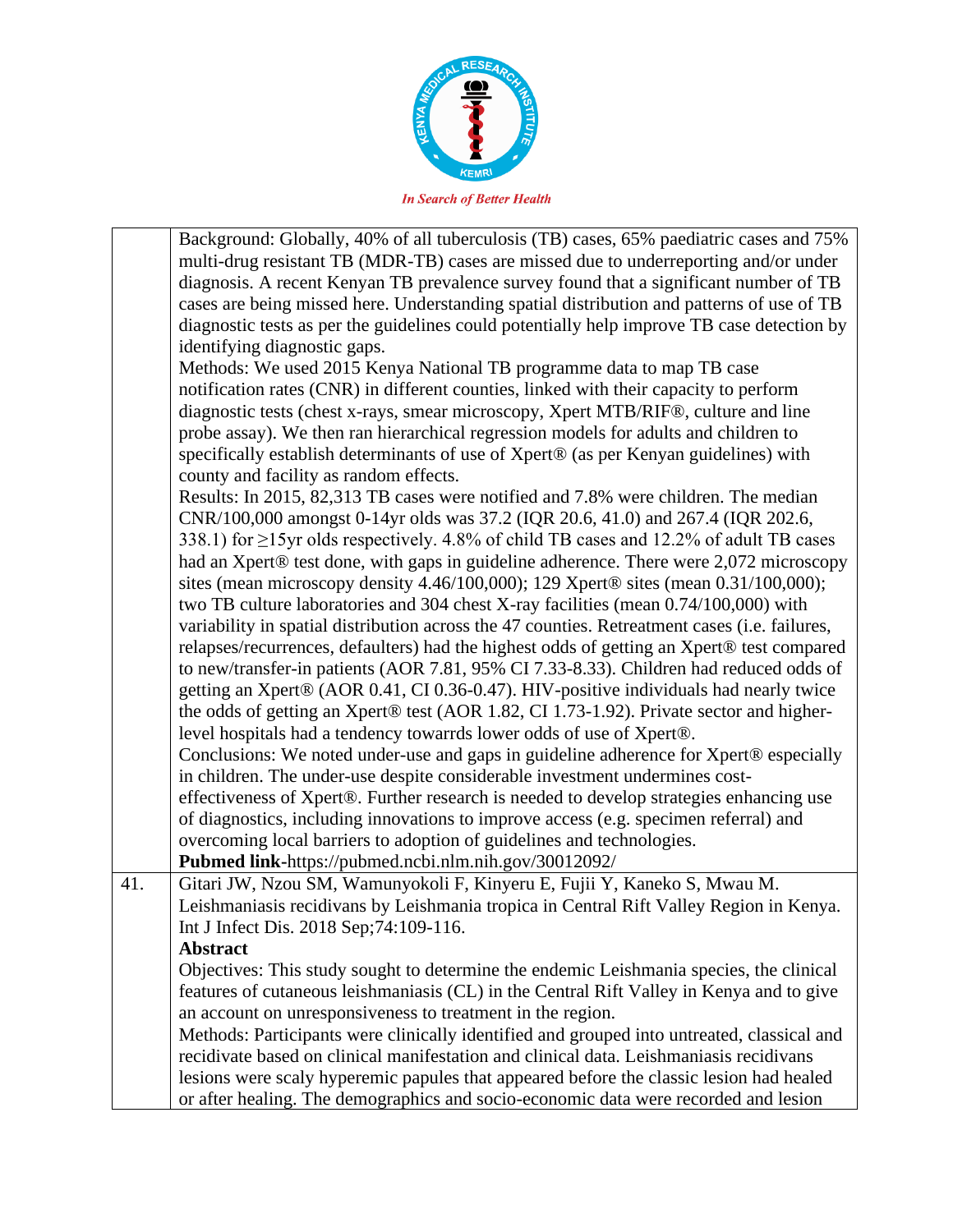

|     | scraping samples screened through microscopy and Internal Transcribed Spacer 1-PCR.<br>Leishmania species were identified using Restriction Fragment Length Polymorphism.<br>Results: A total of 52 participants were sampled, of which, 44.2% of the cases were<br>recidivate and L. tropica the only species identified. All patients had been treated using<br>sodium stibogluconate (SSG) which is the recommended first-line drug in Kenya. 60% of<br>the patients experienced prolonged exposure to the drug $($ >30 days).<br>Conclusion: L. tropica is the endemic Leishmania species for CL leading to classical and<br>leishmaniasis recidivans. Treatment of CL in the area is not effective hence, alternative<br>measures/therapy should be considered to cope with the unresponsiveness.<br>Pubmed link-https://pubmed.ncbi.nlm.nih.gov/30017946/                                                                                                                                                                                                                                                                                                                                                                                                                                                                                                                                                                                                                                            |
|-----|------------------------------------------------------------------------------------------------------------------------------------------------------------------------------------------------------------------------------------------------------------------------------------------------------------------------------------------------------------------------------------------------------------------------------------------------------------------------------------------------------------------------------------------------------------------------------------------------------------------------------------------------------------------------------------------------------------------------------------------------------------------------------------------------------------------------------------------------------------------------------------------------------------------------------------------------------------------------------------------------------------------------------------------------------------------------------------------------------------------------------------------------------------------------------------------------------------------------------------------------------------------------------------------------------------------------------------------------------------------------------------------------------------------------------------------------------------------------------------------------------------|
| 42. | Wahome E, Thiong'o AN, Mwashigadi G, Chirro O, Mohamed K, Gichuru E, Mwambi<br>J, Price MA, Graham SM, Sanders EJ. An Empiric Risk Score to Guide PrEP Targeting<br>Among MSM in Coastal Kenya. AIDS Behav. 2018 Jul;22(Suppl 1):35-44.<br><b>Abstract</b><br>Men who have sex with men (MSM), who have heterogeneous HIV-acquisition risks are<br>not specifically targeted in Kenyan pre-exposure prophylaxis (PrEP) guidelines. We used<br>data from an open cohort, which followed 753 initially HIV-negative MSM participants<br>for more than 1378.5 person-years, to develop an empiric risk score for targeting PrEP<br>delivery. Independent predictors of incident HIV-1 infection in this cohort were an age of<br>18-24 years, having only male sex partners, having receptive anal intercourse, having any<br>unprotected sex, and having group sex. Poisson model coefficients were used to assign a<br>numeric score to each statistically significant predictor. A risk score of $\geq 1$ corresponded<br>to an HIV-1 incidence of $\geq$ 2.2 [95% confidence interval (CI) 1.2-4.1] and identified<br>81.3% of the cohort participants as being at high risk for HIV-1 acquisition. The area<br>under the receiver operating characteristic curve was 0.76 (95% CI 0.71-0.80). This<br>empiric risk score may help Kenyan health care providers to assess HIV-1 acquisition<br>risk and encourage PrEP uptake by high-risk MSM.<br>Pubmed link- https://pubmed.ncbi.nlm.nih.gov/29767324/ |
| 43. | Konongoi SL, Nyunja A, Ofula V, Owaka S, Koka H, Koskei E, Eyase F, Langat D,<br>Mancuso J, Lutomiah J, Sang R. Human and entomologic investigations of chikungunya<br>outbreak in Mandera, Northeastern Kenya, 2016. PLoS One. 2018 Oct<br>11;13(10):e0205058.<br><b>Abstract</b><br>Chikungunya is a reemerging vector borne pathogen associated with severe morbidity in<br>affected populations. Lamu, along the Kenyan coast was affected by a major<br>chikungunya outbreak in 2004. Twelve years later, we report on entomologic<br>investigations and laboratory confirmed chikungunya cases in northeastern Kenya.<br>Patient blood samples were received at the Kenya Medical Research Institute (KEMRI)<br>viral hemorrhagic fever laboratory and the immunoglobulin M enzyme linked                                                                                                                                                                                                                                                                                                                                                                                                                                                                                                                                                                                                                                                                                                            |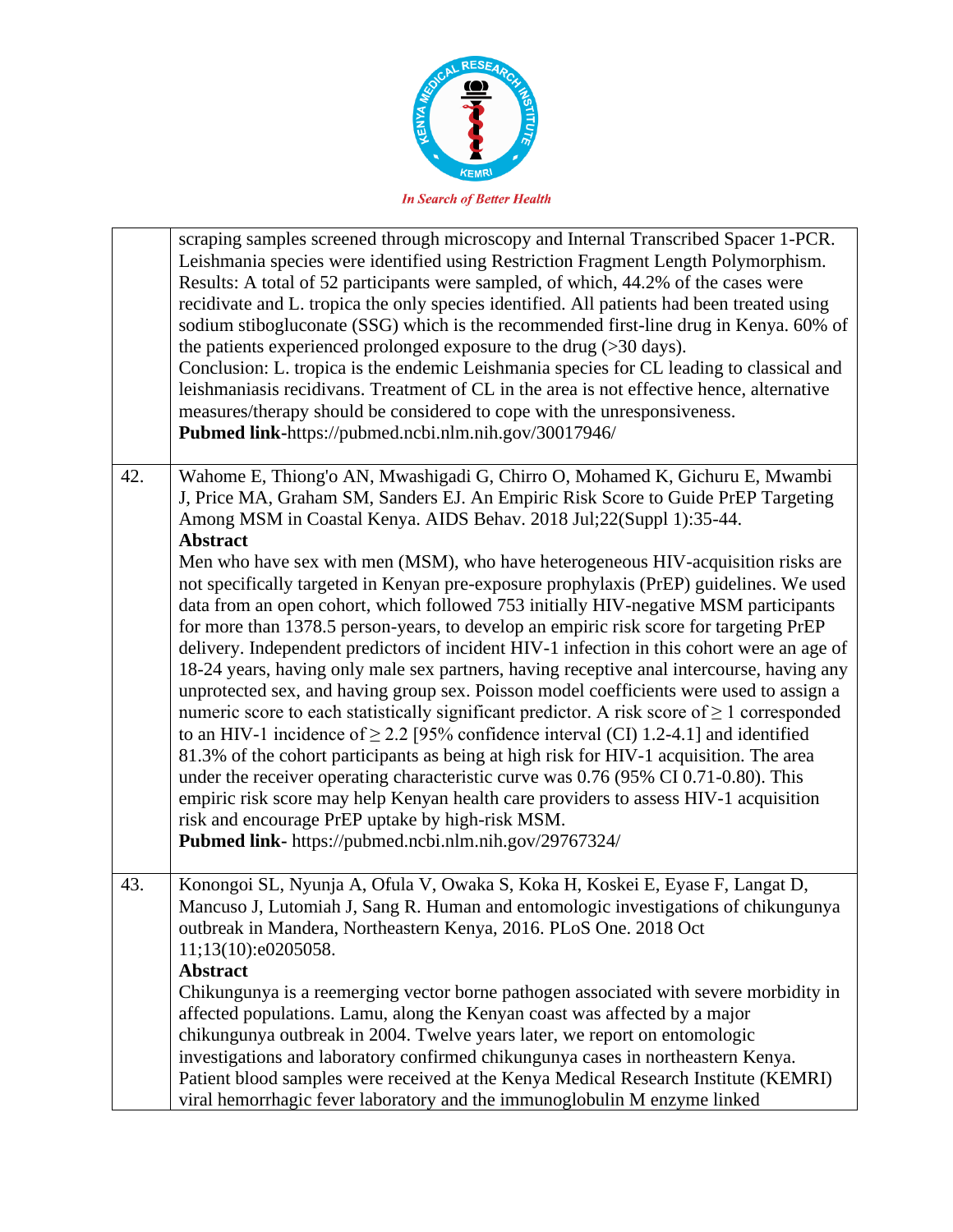

|     | immunosorbent assay (IgM ELISA) was used to test for the presence of IgM antibodies<br>against chikungunya and dengue. Reverse transcription polymerase chain reaction (RT-<br>PCR) utilizing flavivirus, alphavirus and chikungunya specific primers were used to<br>detect acute infections and representative PCR positive samples sequenced to confirm the<br>circulating strain. Immature mosquitoes were collected from water-holding containers<br>indoors and outdoors in the affected areas in northeastern Kenya. A total of 189 human<br>samples were tested; 126 from Kenya and 63 from Somalia. 52.9% (100/189) tested<br>positive for Chikungunya virus (CHIKV) by either IgM ELISA or RT-PCR. Sequence<br>analysis of selected samples revealed that the virus was closely related to that from China<br>(2010). 29% (55/189) of the samples, almost all from northeastern Kenya or with a<br>history of travel to northern Kenya, tested positive for dengue IgM antibodies.<br>Entomologic risk assessment revealed high house, container and Breteau indices of, 14.5,<br>41.9 and 17.1% respectively. Underground water storage tanks were the most abundant,<br>30.1%, of which 77.4% were infested with Aedes aegypti mosquitoes. These findings<br>confirm the presence of active chikungunya infections in the northeastern parts of Kenya.<br>The detection of dengue IgM antibodies concurrently with chikungunya virus circulation<br>emphasizes on the need for improved surveillance systems and diagnostic algorithms<br>with the capacity to capture multiple causes of arbovirus infections as these two viruses<br>share common vectors and eco-systems. In addition sustained entomological surveillance<br>and vector control programs targeting most productive containers are needed to monitor<br>changes in vector densities, for early detection of the viruses and initiate vector control<br>efforts to prevent possible outbreaks<br>Pubmed link- https://pubmed.ncbi.nlm.nih.gov/30308064/ |
|-----|---------------------------------------------------------------------------------------------------------------------------------------------------------------------------------------------------------------------------------------------------------------------------------------------------------------------------------------------------------------------------------------------------------------------------------------------------------------------------------------------------------------------------------------------------------------------------------------------------------------------------------------------------------------------------------------------------------------------------------------------------------------------------------------------------------------------------------------------------------------------------------------------------------------------------------------------------------------------------------------------------------------------------------------------------------------------------------------------------------------------------------------------------------------------------------------------------------------------------------------------------------------------------------------------------------------------------------------------------------------------------------------------------------------------------------------------------------------------------------------------------------------------------------------------------------------------------------------------------------------------------------------------------------------------------------------------------------------------------------------------------------------------------------------------------------------------------------------------------------------------------------------------------------------------------------------------------------------------------------------------------------------------------------------|
| 44. | Barasa E, Rogo K, Mwaura N, Chuma J. Kenya National Hospital Insurance Fund<br>Reforms: Implications and Lessons for Universal Health Coverage. Health Syst Reform.<br>2018;4(4):346-361.<br><b>Abstract</b><br>This article identifies and describes the reforms undertaken by the National Hospital<br>Insurance Fund (NHIF) and examines their implications for Kenya's quest to achieve<br>universal health coverage (UHC). We undertook a review of published and grey<br>literature to identify key reforms that had been implemented by the NHIF since 2010. We<br>examined the reforms undertaken by the NHIF using a health financing evaluation<br>framework that considers the feasibility, equity, efficiency, and sustainability of health<br>financing mechanisms. We found the following NHIF reforms: (1) the introduction of the<br>Civil Servants Scheme (CSS), (2) the introduction of a stepwise quality improvement<br>system, $(3)$ the health insurance subsidy for the poor (HISP), $(4)$ revision of monthly<br>contribution rates and expansion of the benefit package, and (5) the upward revision of<br>provider reimbursement rates. Though there are improvements in several areas, these<br>reforms raise equity, efficiency, feasibility, and sustainability concerns. The article<br>concludes that though NHIF reforms in Kenya are well intentioned and there has been                                                                                                                                                                                                                                                                                                                                                                                                                                                                                                                                                                                                                             |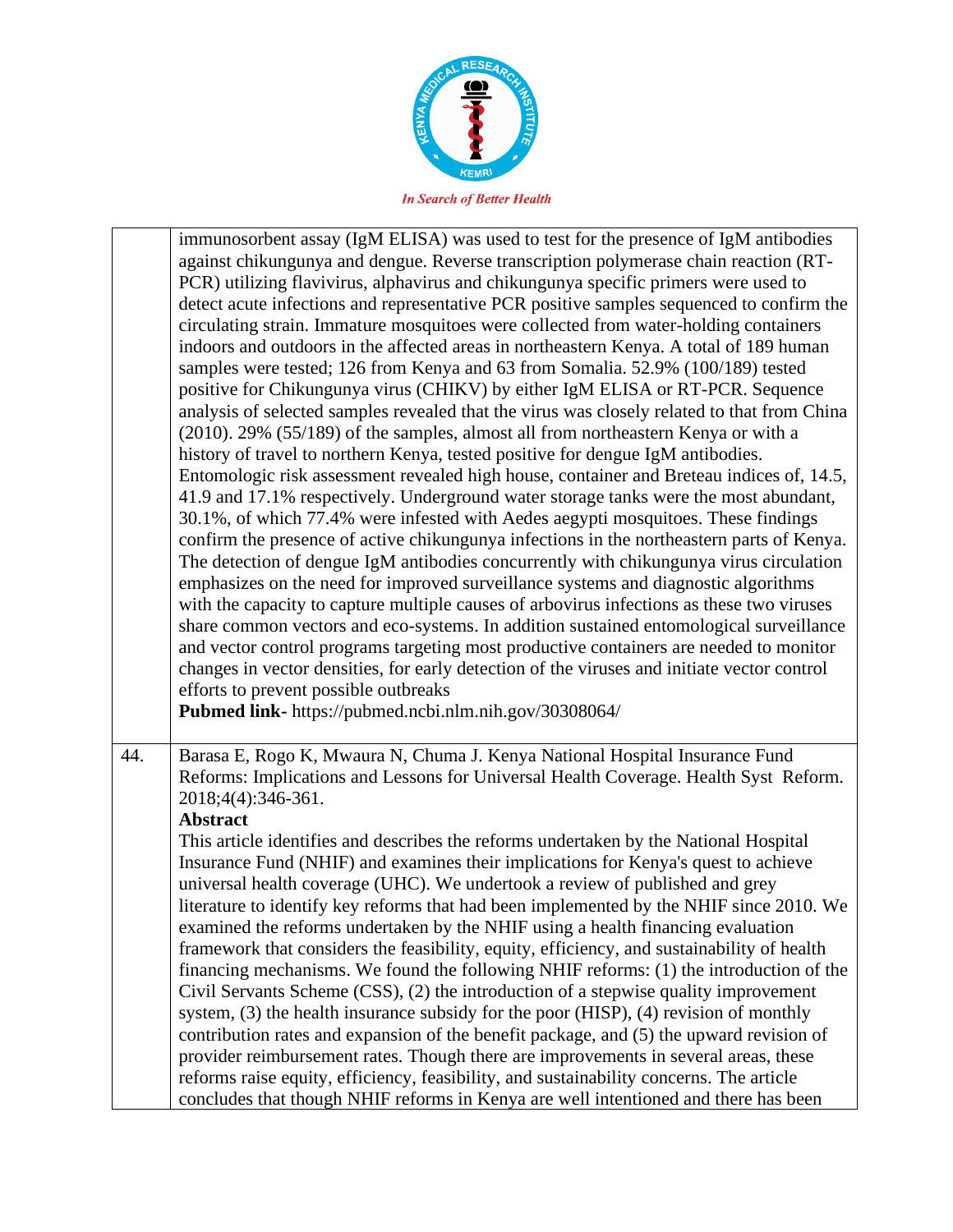

|     | improvement in several areas, design attributes could compromise the extent to which                 |
|-----|------------------------------------------------------------------------------------------------------|
|     | they achieve their intended goal of providing universal financing risk protection to the             |
|     | Kenyan population.                                                                                   |
|     | Pubmed link-https://pubmed.ncbi.nlm.nih.gov/30398396/                                                |
| 45. | Mulinge E, Magambo J, Odongo D, Njenga S, Zeyhle E, Mbae C, Kagendo D, Addy F,                       |
|     | Ebi D, Wassermann M, Kern P, Romig T. Molecular characterization of Echinococcus                     |
|     | species in dogs from four regions of Kenya. Vet Parasitol. 2018 May 15;255:49-57.<br><b>Abstract</b> |
|     | Cystic echinococcosis is endemic both in livestock and humans in many parts of Kenya.                |
|     | However, very little data exists on Echinococcus infections in dogs, and therefore their             |
|     | role in maintaining the transmission cycles and environmental contamination with eggs                |
|     | of Echinococcus species is unknown. The study aimed to establish the prevalence and                  |
|     | distribution of Echinococcus granulosus sensu lato causing infection in dogs in Kenya. A             |
|     | total of 1621 dog faecal samples were collected from the environment in four different               |
|     | regions and examined microscopically for the presence of taeniid eggs. Up to 20                      |
|     | individual taeniid eggs per faecal sample were picked, lysed and genotyped by                        |
|     | polymerase chain reaction-restriction fragment length polymorphism (PCR-RFLP) and                    |
|     | sequencing of the NADH dehydrogenase subunit 1 (nad1) gene. Eleven percent                           |
|     | (178/1621) of faecal samples had taeniid eggs, while 4.4% (71/1621) contained                        |
|     | Echinococcus spp. eggs. Area-wise, the faecal prevalence of Echinococcus spp. was                    |
|     | 9.2% (48/524) in Turkana, 4.0% (20/500) in Maasai Mara, 0.7% (2/294) in Isiolo and                   |
|     | 0.3% (1/303) in Meru. E. granulosus sensu stricto (s. s.) was the dominant Echinococcus              |
|     | taxon, followed by E. canadensis (G6/7) that was detected in 51 and 23 faecal samples,               |
|     | respectively. E. ortleppi was detected in only 5 faecal samples. We report for the first             |
|     | time the presence of E. felidis eggs in two dog faecal samples (from Maasai Mara                     |
|     | region). Mixed infections of these taxa were also found in faecal samples, including: E.             |
|     | granulosus s. s. and E. canadensis (G6/7) ( $n = 7$ ), E. granulosus s. s. and E. ortleppi ( $n =$   |
|     | 1) and all three species $(n = 1)$ . The dog data presented here confirm the differences in          |
|     | diversity and abundance of Echinococcus spp. between regions of Kenya, correspond                    |
|     | well with previously published data from livestock, and tentatively suggest a role of                |
|     | domestic dogs as a link between domestic and sylvatic cycles of Echinococcus spp.                    |
|     | Pubmed link- https://pubmed.ncbi.nlm.nih.gov/29773136/                                               |
| 46. | Etyang AO, Wandabwa CK, Kapesa S, Muthumbi E, Odipo E, Wamukoya M, Ngomi N,                          |
|     | Haregu T, Kyobutungi C, Williams TN, Makale J, Macharia A, Cruickshank JK, Smeeth                    |
|     | L, Scott JAG. Blood Pressure and Arterial Stiffness in Kenyan Adolescents With the                   |
|     | Sickle Cell Trait. Am J Epidemiol. 2018 Feb 1;187(2):199-205.                                        |
|     | <b>Abstract</b>                                                                                      |
|     | The potential association between sickle cell trait (SCT) and increased arterial                     |
|     | stiffness/blood pressure (BP) has not been evaluated in detail despite its association with          |
|     | stroke, sudden death, and renal disease. We performed 24-hour ambulatory BP                          |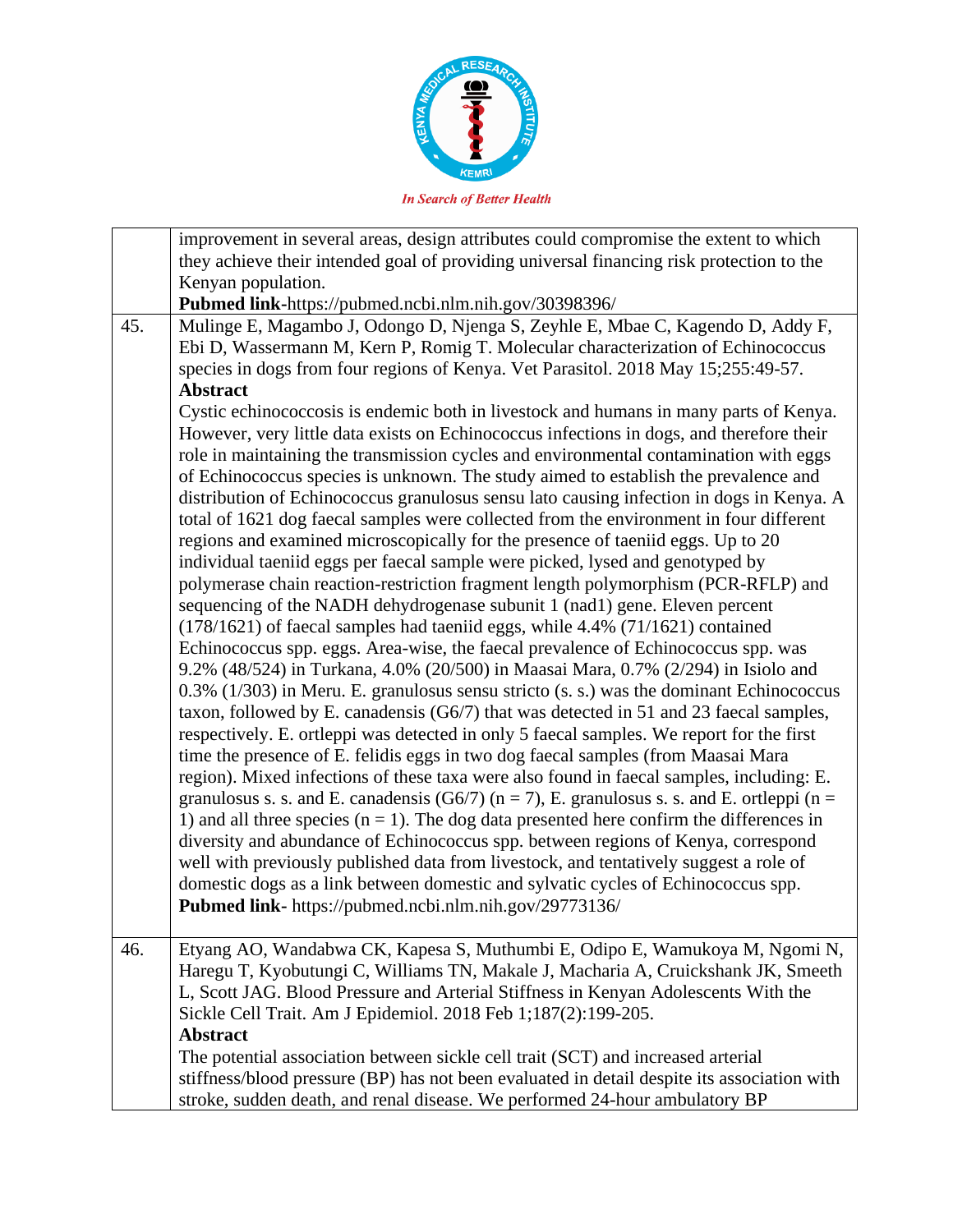

|     | monitoring and arterial stiffness measurements in adolescents raised in a malaria-free     |
|-----|--------------------------------------------------------------------------------------------|
|     | environment in Kenya. Between December 2015 and June 2016, 938 randomly selected           |
|     | adolescents (ages 11-17 years) who had been continuous residents of Nairobi from birth     |
|     | were invited to participate in the study. Standard clinic BP measurement was performed,    |
|     | followed by 24-hour ambulatory BP monitoring and arterial stiffness measurement using      |
|     | an Arteriograph24 (TensioMed Ltd., Budapest, Hungary) device. SCT status was               |
|     | determined using DNA genotyping in contemporaneously collected blood samples. Of           |
|     | the 938 adolescents invited to participate, 609 (65%) provided complete data for analysis. |
|     | SCT was present in 103 (15%). Mean 24-hour systolic and diastolic BPs were 116             |
|     | (standard deviation (SD), 11.5) mm Hg and 64 (SD, 7) mm Hg, respectively, in children      |
|     | with SCT and 117 (SD, 11.4) mm Hg and 64 (SD, 6.8) mm Hg, respectively, in non-SCT         |
|     | children. Mean pulse wave velocity (PWV) was 7.1 (SD, 0.8) m/second and 7.0 (SD, 0.8)      |
|     | m/second in SCT and non-SCT children, respectively. We observed no differences in          |
|     | PWV or in any clinic or ambulatory BP-derived measures between adolescents with and        |
|     | without SCT. These data suggest that SCT does not independently influence BP or PWV.       |
|     | Pubmed link-https://pubmed.ncbi.nlm.nih.gov/28992220/                                      |
| 47. | Pyra M, Anderson PL, Hendrix CW, Heffron R, Mugwanya K, Haberer JE, Thomas KK,             |
|     | Celum C, Donnell D, Marzinke MA, Bukusi EA, Mugo NR, Asiimwe S, Katabira E,                |
|     | Baeten JM; Partners Demonstration Study Team. Tenofovir and tenofovir-diphosphate          |
|     | concentrations during pregnancy among HIV-uninfected women using oral preexposure          |
|     | prophylaxis. AIDS. 2018 Aug 24;32(13):1891-1898.                                           |
|     | <b>Abstract</b>                                                                            |
|     | Objectives: Pregnancy is a time of increased HIV acquisition risk and pregnancy reduces    |
|     | concentrations of antiretrovirals used for treatment. We assessed whether pregnancy        |
|     | lowers concentrations of tenofovir (TFV) and tenofovir-diphosphate (TFV-DP) among          |
|     | HIV-uninfected women using oral preexposure prophylaxis (PrEP).                            |
|     | Methods: We analyzed data from an open-label PrEP study, comparing concentrations of       |
|     | TFV in plasma and TFV-DP in dried blood spots (DBS) among 37 pregnant women and            |
|     | 97 nonpregnant women. Analyses controlled for adherence from daily electronic              |
|     | monitoring.                                                                                |
|     | Results: The average plasma concentration of TFV among pregnant women was 34.7             |
|     | ng/ml with 22.2 average recorded doses over the prior month versus 86.5 ng/ml with 23.1    |
|     | doses among nonpregnant women. After controlling for adherence, TFV concentrations         |
|     | were 58% lower among pregnant women, a statistically significant difference of -50.4       |
|     | ng/ml (95% CI-68.3 to -32.5). The average TFV-DP concentration was 450.3                   |
|     | fmol/punch among pregnant women and 636.7 fmol/punch among nonpregnant women.              |
|     | This difference was not statistically significant after adjusting for adherence; however,  |
|     | among those with quantifiable TFV-DP, concentrations were 27% lower during                 |
|     | pregnancy [-202 fmol/punch (95% CI -384 to -19)]. Among participants with samples          |
|     | before and during pregnancy, there were significant decreases during pregnancy,            |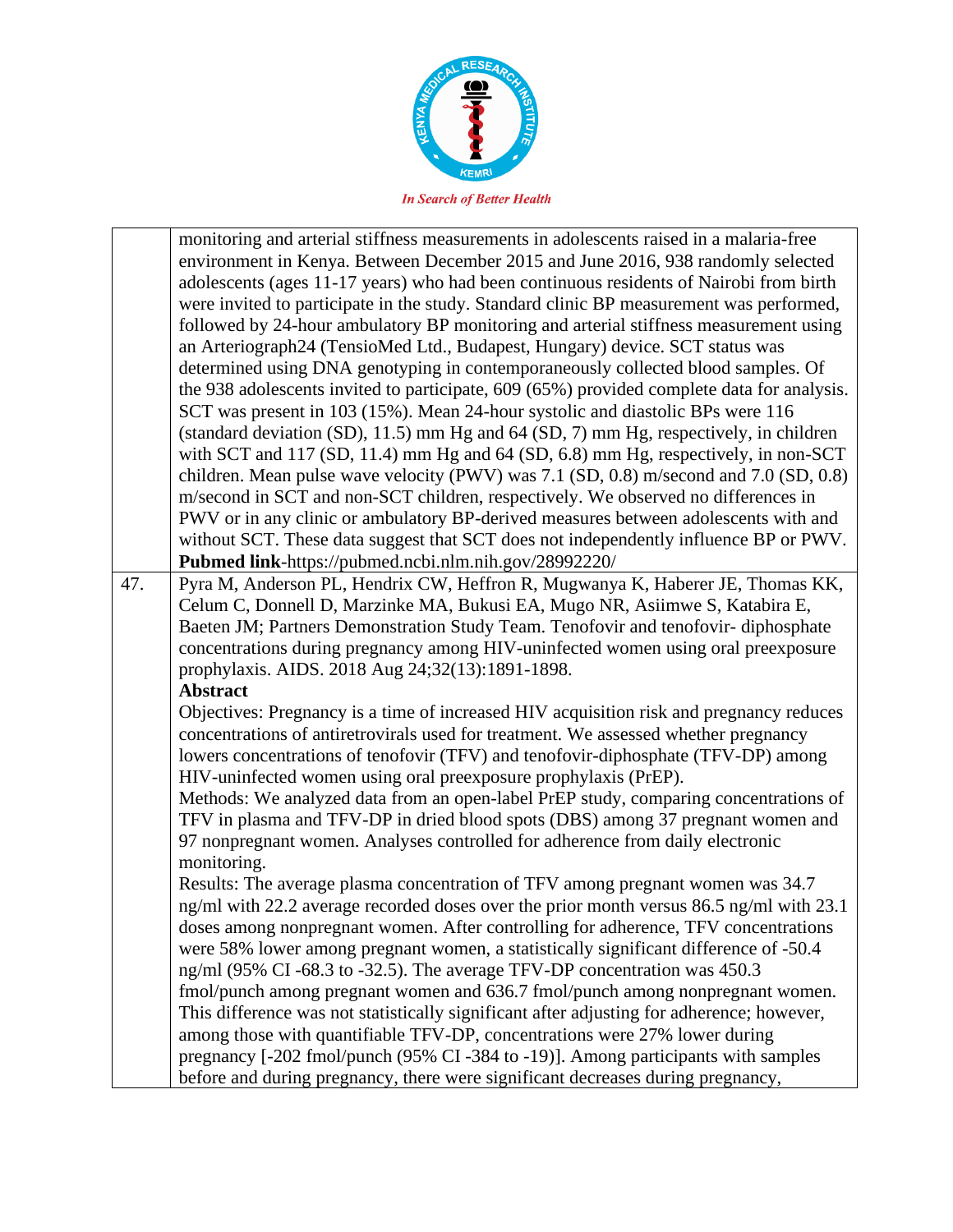

|     | controlling for adherence: -28.1 ng/ml TFV (95% CI -52.3 to -4.0) and -289.2                |
|-----|---------------------------------------------------------------------------------------------|
|     | fmol/punch TFV-DP (95% CI -439.0 to -139.3).                                                |
|     | Conclusion: Consistent with studies among HIV-infected women on ART, we found               |
|     | TFV and TFV-DP concentrations were lower during pregnancy. There is no established          |
|     | TFV concentration threshold to achieve HIV prevention. Additional pharmacokinetic           |
|     | studies and studies of PrEP efficacy in pregnancy are needed.                               |
|     |                                                                                             |
|     | Pubmeb link- https://pubmed.ncbi.nlm.nih.gov/29894385/                                      |
| 48. | Campbell ZA, Marsh TL, Mpolya EA, Thumbi SM, Palmer GH. Newcastle disease                   |
|     | vaccine adoption by smallholder households in Tanzania: Identifying determinants and        |
|     | barriers. PLoS One. 2018 Oct 24;13(10):e0206058.                                            |
|     | <b>Abstract</b>                                                                             |
|     | Background: Food security is critical to achieving sustainable growth, poverty reduction,   |
|     | and political and economic stability. Livestock have the potential to improve the food      |
|     | security of smallholder households in developing countries, but livestock productivity is   |
|     | constrained by disease. The extent to which households adopt innovations such as            |
|     | vaccines impacts disease control; however, the behavioral and economic drivers              |
|     | underlying household decisions to adopt or forgo vaccination are not well understood.       |
|     | We address this gap with a study of adoption of Newcastle disease (ND) vaccines by          |
|     | chicken-owning households in Tanzania.                                                      |
|     | Methods: A cross-sectional survey was administered to 535 households owning                 |
|     | indigenous chickens in Arusha, Singida, and Mbeya regions in Tanzania. We measured          |
|     | potential predictors of ND vaccine adoption including knowledge, attitudes, and             |
|     | practices. Logistic regression was used to identify predictors correlated with three stages |
|     | of household adoption: awareness of ND vaccines, previous vaccination, and recent           |
|     | vaccination (within four months) consistent with veterinary guidelines.                     |
|     | Results: Eighty percent of households were aware of ND vaccines, 57% had previously         |
|     | vaccinated, and 26% had recently vaccinated. Knowing someone who vaccinated                 |
|     | increased the odds of a household previously vaccinating [adjusted odds ratio (AOR):        |
|     | 1.32, 95% CI: 1.1-1.5]. Larger flock size was also associated with higher odds of           |
|     | previous vaccination (AOR: 1.03 for a one chicken increase, 95% CI: 1.01-1.05). Usage       |
|     | of traditional medicine decreased the odds of previously vaccination (AOR: 0.58, 95%        |
|     | $CI: 0.36-0.95$ ).                                                                          |
|     | Conclusion: Our findings suggest that encouraging the flow of professional-level            |
|     | knowledge within the community by vaccine adopters is a strategy to increase vaccine        |
|     | adoption. Enhancing local chicken productivity through increased vaccine coverage           |
|     | would strengthen a key smallholder household resource for food and economic security.       |
|     |                                                                                             |
|     | Pubmed link- https://pubmed.ncbi.nlm.nih.gov/30356260/                                      |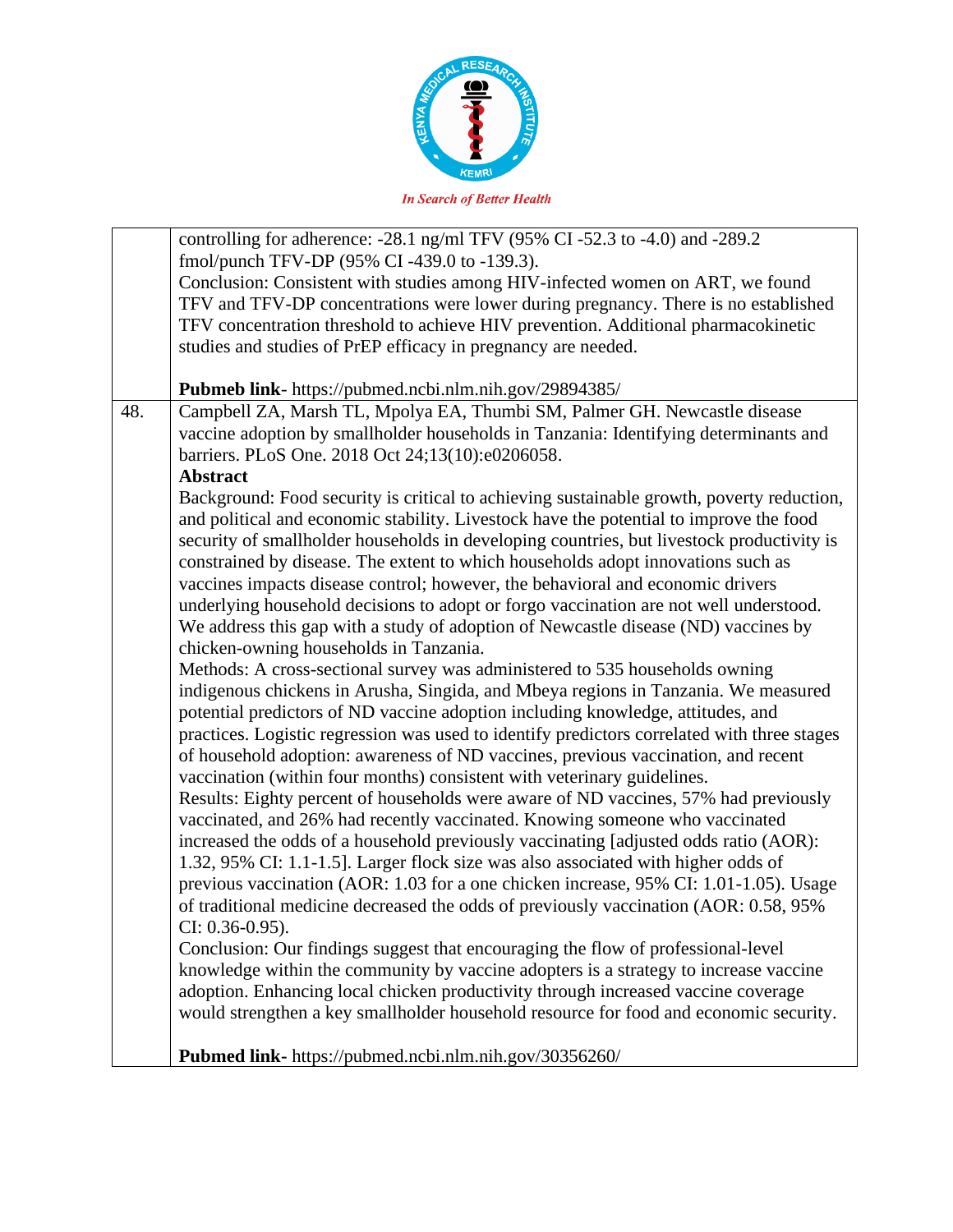

| 49. | Leidich A, Achiro L, Kwena ZA, McFarland W, Neilands TB, Cohen CR, Bukusi EA,<br>Camlin CS. Methods for sampling geographically mobile female traders in an East<br>African market setting. PLoS One. 2018 Jan 11;13(1):e0190395. |
|-----|-----------------------------------------------------------------------------------------------------------------------------------------------------------------------------------------------------------------------------------|
|     | <b>Abstract</b>                                                                                                                                                                                                                   |
|     | Background: The role of migration in the spread of HIV in sub-Saharan Africa is well-                                                                                                                                             |
|     | documented. Yet migration and HIV research have often focused on HIV risks to male                                                                                                                                                |
|     | migrants and their partners, or migrants overall, often failing to measure the risks to                                                                                                                                           |
|     | women via their direct involvement in migration. Inconsistent measures of mobility,                                                                                                                                               |
|     | gender biases in those measures, and limited data sources for sex-specific population-                                                                                                                                            |
|     | based estimates of mobility have contributed to a paucity of research on the HIV                                                                                                                                                  |
|     | prevention and care needs of migrant and highly mobile women. This study addresses an                                                                                                                                             |
|     | urgent need for novel methods for developing probability-based, systematic samples of                                                                                                                                             |
|     | highly mobile women, focusing on a population of female traders operating out of one of                                                                                                                                           |
|     | the largest open air markets in East Africa. Our method involves three stages: 1.)                                                                                                                                                |
|     | identification and mapping of all market stall locations using Global Positioning System                                                                                                                                          |
|     | (GPS) coordinates; 2.) using female market vendor stall GPS coordinates to build the                                                                                                                                              |
|     | sampling frame using replicates; and 3.) using maps and GPS data for recruitment of                                                                                                                                               |
|     | study participants.                                                                                                                                                                                                               |
|     | Results: The location of 6,390 vendor stalls were mapped using GPS. Of these, 4,064                                                                                                                                               |
|     | stalls occupied by women (63.6%) were used to draw four replicates of 128 stalls each,                                                                                                                                            |
|     | and a fifth replicate of 15 pre-selected random alternates for a total of 527 stalls assigned                                                                                                                                     |
|     | to one of five replicates. Staff visited 323 stalls from the first three replicates and from                                                                                                                                      |
|     | these successfully recruited 306 female vendors into the study for a participation rate of                                                                                                                                        |
|     | 94.7%. Mobilization strategies and involving traders association representatives in                                                                                                                                               |
|     | participant recruitment were critical to the study's success.                                                                                                                                                                     |
|     | Conclusion: The study's high participation rate suggests that this geospatial sampling                                                                                                                                            |
|     | method holds promise for development of probability-based samples in other settings                                                                                                                                               |
|     | that serve as transport hubs for highly mobile populations.                                                                                                                                                                       |
|     | Pubmed link-https://pubmed.ncbi.nlm.nih.gov/29324780/                                                                                                                                                                             |
| 50. | Allen ER, Krumm SA, Raghwani J, Halldorsson S, Elliott A, Graham VA, Koudriakova                                                                                                                                                  |
|     | E, Harlos K, Wright D, Warimwe GM, Brennan B, Huiskonen JT, Dowall SD, Elliott                                                                                                                                                    |
|     | RM, Pybus OG, Burton DR, Hewson R, Doores KJ, Bowden TA. A Protective                                                                                                                                                             |
|     | Monoclonal Antibody Targets a Site of Vulnerability on the Surface of Rift Valley Fever                                                                                                                                           |
|     | Virus. Cell Rep. 2018 Dec 26;25(13):3750-3758.e4.                                                                                                                                                                                 |
|     | <b>Abstract</b>                                                                                                                                                                                                                   |
|     | The Gn subcomponent of the Gn-Gc assembly that envelopes the human and animal                                                                                                                                                     |
|     | pathogen, Rift Valley fever virus (RVFV), is a primary target of the neutralizing                                                                                                                                                 |
|     | antibody response. To better understand the molecular basis for immune recognition, we                                                                                                                                            |
|     | raised a class of neutralizing monoclonal antibodies (nAbs) against RVFV Gn, which                                                                                                                                                |
|     | exhibited protective efficacy in a mouse infection model. Structural characterization                                                                                                                                             |
|     | revealed that these nAbs were directed to the membrane-distal domain of RVFV Gn and                                                                                                                                               |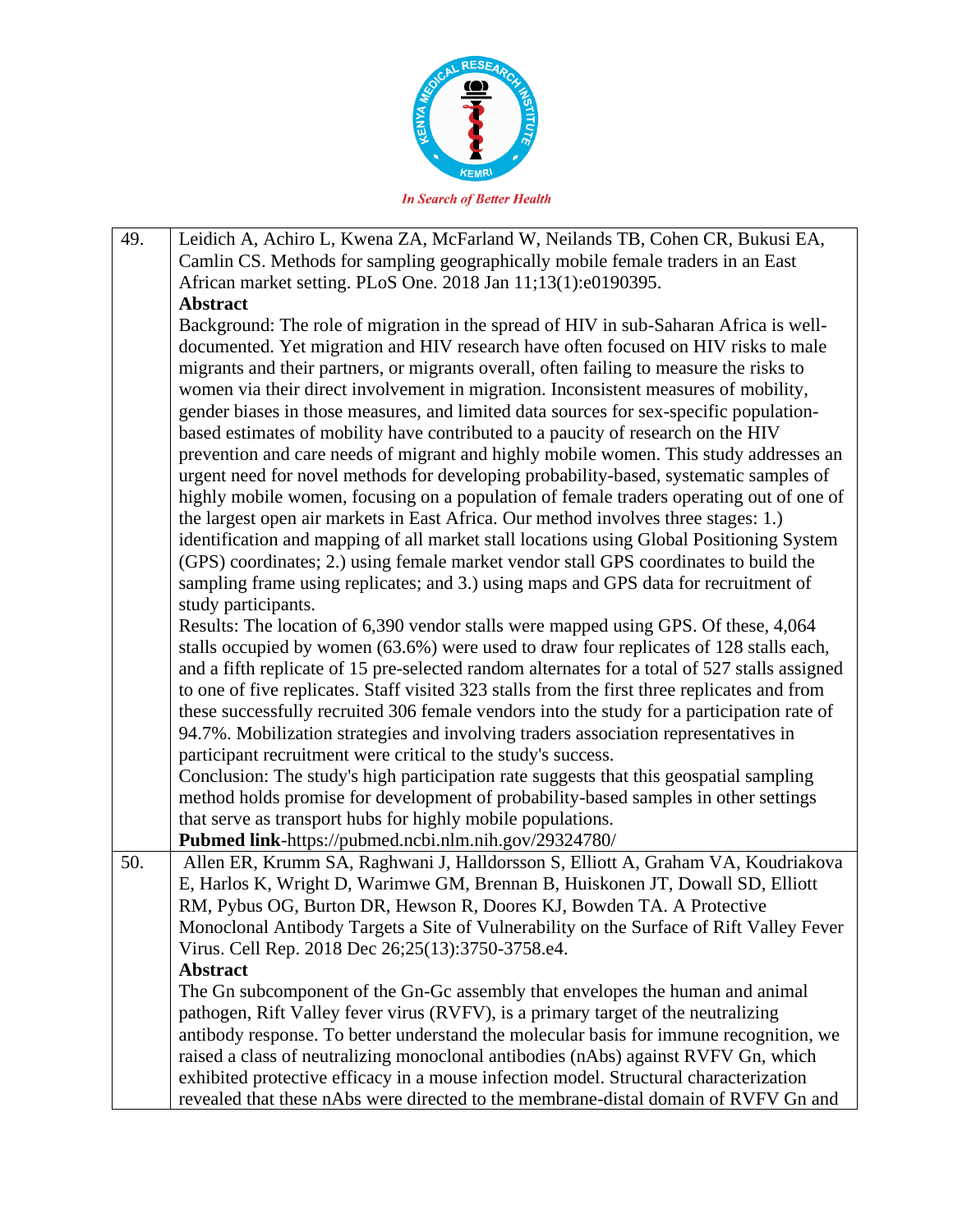

|     | likely prevented virus entry into a host cell by blocking fusogenic rearrangements of the<br>Gn-Gc lattice. Genome sequence analysis confirmed that this region of the RVFV Gn-Gc<br>assembly was under selective pressure and constituted a site of vulnerability on the virion<br>surface. These data provide a blueprint for the rational design of immunotherapeutics and<br>vaccines capable of preventing RVFV infection and a model for understanding Ab-<br>mediated neutralization of bunyaviruses more generally.<br>Pubmed link-https://pubmed.ncbi.nlm.nih.gov/30590046/                                                                                                                                                                                                                                                                                                                                                                                                                                                                                                                                                                                                                                                                                                   |
|-----|----------------------------------------------------------------------------------------------------------------------------------------------------------------------------------------------------------------------------------------------------------------------------------------------------------------------------------------------------------------------------------------------------------------------------------------------------------------------------------------------------------------------------------------------------------------------------------------------------------------------------------------------------------------------------------------------------------------------------------------------------------------------------------------------------------------------------------------------------------------------------------------------------------------------------------------------------------------------------------------------------------------------------------------------------------------------------------------------------------------------------------------------------------------------------------------------------------------------------------------------------------------------------------------|
| 51. | Waithaka D, Tsofa B, Kabia E, Barasa E. Describing and evaluating healthcare priority<br>setting practices at the county level in Kenya. Int J Health Plann Manage. 2018 Apr<br>15;33(3):e733-50.                                                                                                                                                                                                                                                                                                                                                                                                                                                                                                                                                                                                                                                                                                                                                                                                                                                                                                                                                                                                                                                                                      |
|     | <b>Abstract</b>                                                                                                                                                                                                                                                                                                                                                                                                                                                                                                                                                                                                                                                                                                                                                                                                                                                                                                                                                                                                                                                                                                                                                                                                                                                                        |
|     | Background: Healthcare priority setting research has focused at the macro (national) and<br>micro (patient level), while there is a dearth of literature on meso-level<br>(subnational/regional) priority setting practices. In this study, we aimed to describe and<br>evaluate healthcare priority setting practices at the county level in Kenya.<br>Methods: We used a qualitative case study approach to examine the planning and<br>budgeting processes in 2 counties in Kenya. We collected the data through in-depth<br>interviews of senior managers, middle-level managers, frontline managers, and health<br>partners ( $n = 23$ ) and document reviews. We analyzed the data using a framework                                                                                                                                                                                                                                                                                                                                                                                                                                                                                                                                                                             |
|     | approach.<br>Findings: The planning and budgeting processes in both counties were characterized by<br>misalignment and the dominance of informal considerations in decision making. When<br>evaluated against consequential conditions, efficiency and equity considerations were not<br>incorporated in the planning and budgeting processes. Stakeholders were more satisfied<br>and understood the planning process compared with the budgeting process. There was a<br>lack of shifting of priorities and unsatisfactory implementation of decisions. Against<br>procedural conditions, the planning process was more inclusive and transparent and<br>stakeholders were more empowered compared with the budgeting process. There was<br>ineffective use of data, lack of provisions for appeal and revisions, and limited<br>mechanisms for incorporating community values in the planning and budgeting.<br>Conclusion: County governments can improve the planning and budgeting processes by<br>aligning them, implementing a systematic priority setting process with explicit resource<br>allocation criteria, and adhering to both consequential and procedural aspects of an ideal<br>priority setting process.<br>Pubmed link- https://pubmed.ncbi.nlm.nih.gov/29658138/ |
| 52. | Swanson M, Ibrahim S, Blat C, Oketch S, Olwanda E, Maloba M, Huchko MJ.<br>Evaluating a community-based cervical cancer screening strategy in Western Kenya: a<br>descriptive study. BMC Womens Health. 2018 Jul 3;18(1):116.                                                                                                                                                                                                                                                                                                                                                                                                                                                                                                                                                                                                                                                                                                                                                                                                                                                                                                                                                                                                                                                          |
|     | <b>Abstract</b><br>Background: The incidence of cervical cancer in Kenya is among the highest in the<br>world. Few Kenyan women are able to access screening, thus fueling the high cervical                                                                                                                                                                                                                                                                                                                                                                                                                                                                                                                                                                                                                                                                                                                                                                                                                                                                                                                                                                                                                                                                                           |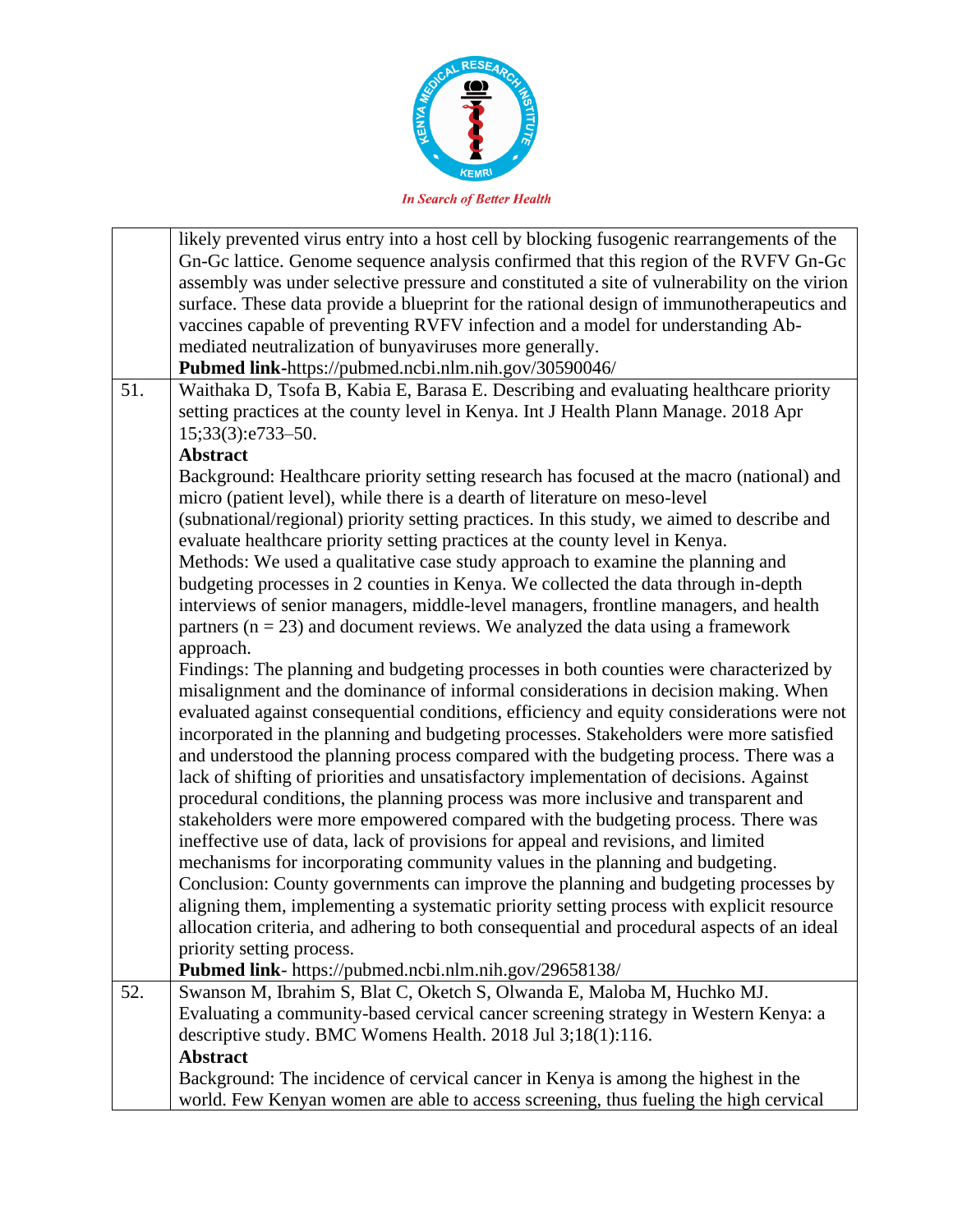

|     | cancer burden. Self-collected human papilloma Virus (HPV) tests, administered during<br>community-health campaigns in rural areas may be a way to expand access to screening.<br>Methods: In December 2015, we carried out a four-day community health campaign<br>(CHC) to educate participants about cervical cancer prevention and offer self-<br>administered HPV screening. Community enumeration, outreach and mobilization<br>preceded the CHC. Samples were sent to Migori County Hospital for HPV DNA testing<br>using careHPV Test Kits. Women were notified of results through their choice of short<br>message service (SMS), phone call, home visit or clinic visit. HPV positive women were<br>referred for cryotherapy following a screen-and-treat strategy.<br>Results: Door-to-door enumeration identified approximately 870 eligible women in<br>Ngodhe Community in Migori County. Among the 267 women attending the campaign,<br>255 women enrolled and collected samples: 243 tests were successfully resulted and 12<br>were indeterminate. Of the 243 resulted tests, 47 (19%) were positive for HPV, with<br>young age being the only significant predictor of positivity. In multivariate analysis, each<br>additional year of age conferred about a 4% decrease in the odds of testing positive (95%<br>CI 0.1 to 7%, $p = 0.046$ ). Just over three-quarters of all women (195/255), were notified<br>of their results. Those who were unable to be reached were more likely to prefer<br>receiving results from clinic (54/60, 90%) and were less likely to have mobile phones<br>(24/60,<br>73%). Although 76% of HPV positive women were notified of their results, just half<br>(51%) of those testing positive presented for treatment. HPV positive women who<br>successfully accessed the treatment facility did not differ from their non-presenting<br>counterparts by demographics, health history, desired route of notification or access to a<br>mobile phone.<br>Conclusion: Nearly a third of eligible women in Ngodhe Community attended the CHC<br>and were screened for cervical cancer. Nearly all women who attended the CHC<br>underwent cervical cancer screening by self-collected HPV tests. Three-quarters of all<br>participants received results, but just half of HPV positive participants presented for<br>treatment in a timely fashion, suggesting that linkage to treatment remains a major<br>challenge.<br>Pubmed link- https://pubmed.ncbi.nlm.nih.gov/29970063/ |
|-----|----------------------------------------------------------------------------------------------------------------------------------------------------------------------------------------------------------------------------------------------------------------------------------------------------------------------------------------------------------------------------------------------------------------------------------------------------------------------------------------------------------------------------------------------------------------------------------------------------------------------------------------------------------------------------------------------------------------------------------------------------------------------------------------------------------------------------------------------------------------------------------------------------------------------------------------------------------------------------------------------------------------------------------------------------------------------------------------------------------------------------------------------------------------------------------------------------------------------------------------------------------------------------------------------------------------------------------------------------------------------------------------------------------------------------------------------------------------------------------------------------------------------------------------------------------------------------------------------------------------------------------------------------------------------------------------------------------------------------------------------------------------------------------------------------------------------------------------------------------------------------------------------------------------------------------------------------------------------------------------------------------------------------------------------------------------------------------------------------------------------------------------------------------------------------------------------------------------------------------------------------------------------------------------------------------------------------------------------------------------------------------------------------------------------------------------------------------------------------------------------------------------------------------|
| 53. | Simam J, Rono M, Ngoi J, Nyonda M, Mok S, Marsh K, Bozdech Z, Mackinnon M.<br>Gene copy number variation in natural populations of Plasmodium falciparum in Eastern<br>Africa. BMC Genomics. 2018 May 21;19(1):372.<br><b>Abstract</b><br>Background: Gene copy number variants (CNVs), which consist of deletions and<br>amplifications of single or sets of contiguous genes, contribute to the great diversity in<br>the Plasmodium falciparum genome. In vitro studies in the laboratory have revealed their<br>important role in parasite fitness phenotypes such as red cell invasion, transmissibility<br>and cytoadherence. Studies of natural parasite populations indicate that CNVs are also                                                                                                                                                                                                                                                                                                                                                                                                                                                                                                                                                                                                                                                                                                                                                                                                                                                                                                                                                                                                                                                                                                                                                                                                                                                                                                                                                                                                                                                                                                                                                                                                                                                                                                                                                                                                                          |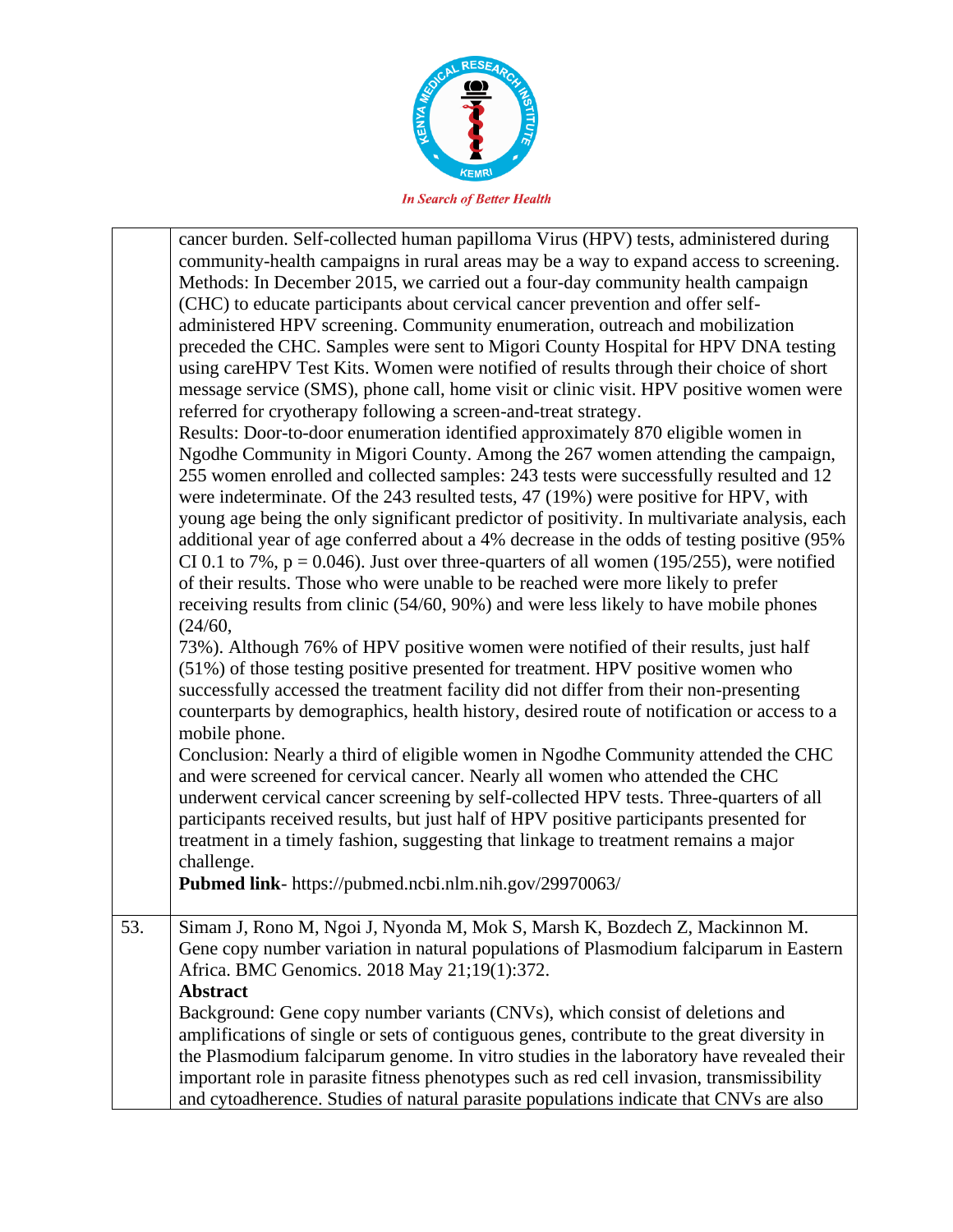

|     | common in the field and thus may facilitate adaptation of the parasite to its local           |
|-----|-----------------------------------------------------------------------------------------------|
|     | environment.                                                                                  |
|     | Results: In a survey of 183 fresh field isolates from three populations in Eastern Africa     |
|     | with different malaria transmission intensities, we identified 94 CNV loci using              |
|     | microarrays. All CNVs had low population frequencies (minor allele frequency $<$ 5%)          |
|     | but each parasite isolate carried an average of 8 CNVs. Nine CNVs showed high levels          |
|     | of population differentiation ( $\text{FST} > 0.3$ ) and nine exhibited significant clines in |
|     | population frequency across a gradient in transmission intensity. The clearest example of     |
|     | this was a large deletion on chromosome 9 previously reported only in laboratory-             |
|     | adapted isolates. This deletion was present in 33% of isolates from a population with low     |
|     | and highly seasonal malaria transmission, and in $\lt 9\%$ of isolates from populations with  |
|     | higher transmission. Subsets of CNVs were strongly correlated in their population             |
|     | frequencies, implying co-selection.                                                           |
|     | Conclusions: These results support the hypothesis that CNVs are the target of selection in    |
|     | natural populations of P. falciparum. Their environment-specific patterns observed here       |
|     | imply an important role for them in conferring adaptability to the parasite thus enabling it  |
|     | to persist in its highly diverse ecological environment.                                      |
|     | Pubmed link- https://pubmed.ncbi.nlm.nih.gov/29783949/                                        |
| 54. | Morpeth SC, Munywoki P, Hammitt LL, Bett A, Bottomley C, Onyango CO, Murdoch                  |
|     | DR, Nokes DJ, Scott JAG. Impact of viral upper respiratory tract infection on the             |
|     | concentration of nasopharyngeal pneumococcal carriage among Kenyan children. Sci              |
|     | Rep. 2018 Jul 23;8(1):11030.                                                                  |
|     | <b>Abstract</b>                                                                               |
|     | Viral upper respiratory tract infection (URTI) predisposes to bacterial pneumonia             |
|     | possibly by facilitating growth of bacteria such as Streptococcus pneumoniae colonising       |
|     | the nasopharynx. We investigated whether viral URTI is temporally associated with an          |
|     | increase in nasopharyngeal pneumococcal concentration. Episodes of symptomatic RSV            |
|     | or rhinovirus URTI among children <5 years were identified from a longitudinal                |
|     | household study in rural Kenya. lytA and alu PCR were performed on nasopharyngeal             |
|     | samples collected twice-weekly, to measure the pneumococcal concentration adjusted for        |
|     | the concentration of human DNA present. Pneumococcal concentration increased with a           |
|     | fold-change of 3.80 (95%CI 1.95-7.40), with acquisition of RSV or rhinovirus, during 51       |
|     | URTI episodes among 42 children. In repeated swabs from the baseline period, in the           |
|     | two weeks before URTI developed, within-episode variation was broad; within +/-112-           |
|     | fold range of the geometric mean. We observed only a small increase in nasopharyngeal         |
|     | pneumococcal concentration during RSV or rhinovirus URTI, relative to natural                 |
|     | variation. Other factors, such as host response to viral infection, may be more important     |
|     | than nasopharyngeal pneumococcal concentration in determining risk of invasive disease.       |
|     | Pubmed link-https://pubmed.ncbi.nlm.nih.gov/30038420/                                         |
| 55. | Jost J, Ratsimbazafy V, Nguyen TT, Nguyen TL, Dufat H, Dugay A, Ba A, Sivadier G,             |
|     | Mafilaza Y, Jousse C, Traïkia M, Leremboure M, Auditeau E, Raharivelo A, Ngoungou             |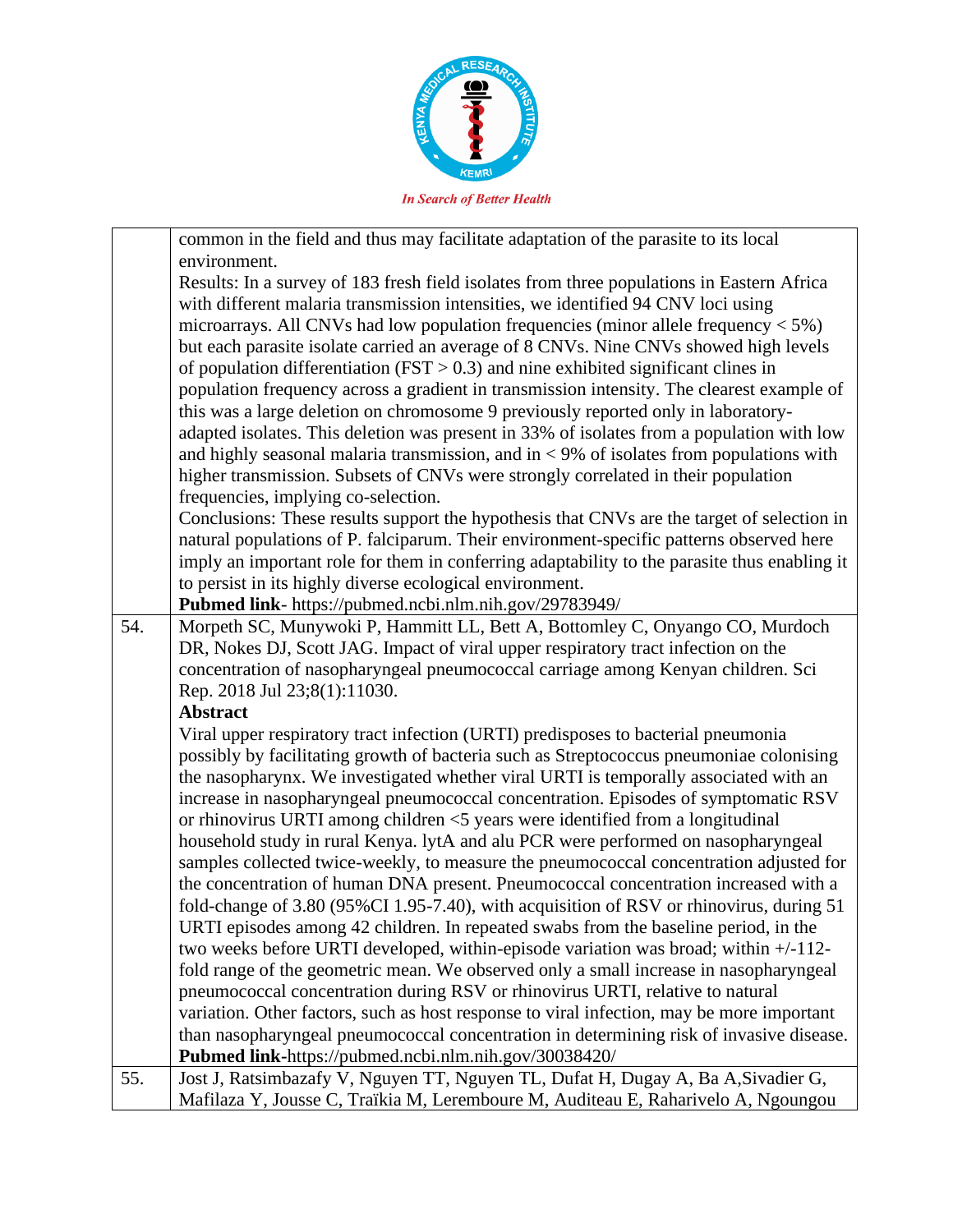

|     | E, Kariuki SM, Newton CR, Preux PM. Quality of antiepileptic drugs in sub-Saharan<br>Africa: A study in Gabon, Kenya, and                                                                                                                                                                                                                                                                                                                                                                                                                                                                                                                                                                                                                                                                                                                                                                                                                                                                                                                                                                                                                                                                         |
|-----|---------------------------------------------------------------------------------------------------------------------------------------------------------------------------------------------------------------------------------------------------------------------------------------------------------------------------------------------------------------------------------------------------------------------------------------------------------------------------------------------------------------------------------------------------------------------------------------------------------------------------------------------------------------------------------------------------------------------------------------------------------------------------------------------------------------------------------------------------------------------------------------------------------------------------------------------------------------------------------------------------------------------------------------------------------------------------------------------------------------------------------------------------------------------------------------------------|
|     | Madagascar. Epilepsia. 2018 Jul;59(7):1351-1361.                                                                                                                                                                                                                                                                                                                                                                                                                                                                                                                                                                                                                                                                                                                                                                                                                                                                                                                                                                                                                                                                                                                                                  |
|     | <b>Abstract</b>                                                                                                                                                                                                                                                                                                                                                                                                                                                                                                                                                                                                                                                                                                                                                                                                                                                                                                                                                                                                                                                                                                                                                                                   |
|     | Objective: Epilepsy is a major public health issue in low- and middle-income countries,<br>where the availability and accessibility of quality treatment remain important issues, the<br>severity of which may be aggravated by poor quality antiepileptic drugs (AEDs). The<br>primary objective of this study was to measure the quality of AEDs in rural and urban<br>areas in 3 African countries.                                                                                                                                                                                                                                                                                                                                                                                                                                                                                                                                                                                                                                                                                                                                                                                            |
|     | Methods: This cross-sectional study was carried out in Gabon, Kenya, and Madagascar.<br>Both official and unofficial supply chains in urban and rural areas were investigated.<br>Samples of oral AEDs were collected in areas where a patient could buy or obtain them.<br>Pharmacological analytical procedures and Medicine Quality Assessment Reporting                                                                                                                                                                                                                                                                                                                                                                                                                                                                                                                                                                                                                                                                                                                                                                                                                                       |
|     | Guidelines were used to assess quality.                                                                                                                                                                                                                                                                                                                                                                                                                                                                                                                                                                                                                                                                                                                                                                                                                                                                                                                                                                                                                                                                                                                                                           |
|     | Results: In total, 102 batches, representing 3782 units of AEDs, were sampled. Overall,<br>32.3% of the tablets were of poor quality, but no significant difference was observed<br>across sites: 26.5% in Gabon, 37.0% in Kenya, and 34.1% in Madagascar ( $P = .7$ ). The<br>highest proportions of substandard medications were found in the carbamazepine<br>(38.7%; 95% confidence interval [CI] 21.8-57.8) and phenytoin (83.3%; 95% CI 35.8-<br>99.5) batches, which were mainly flawed by their failure to dissolve. Sodium valproate<br>was the AED with the poorest quality (32.1%; 95% CI 15.8-42.3). The phenobarbital<br>$(94.1\%; 95\% \text{ CI } 80.3-99.2)$ and diazepam $(100.0\%)$ batches were of better quality. The<br>prevalence of substandard quality medications increased in samples supplied by public<br>facilities (odds ratio [OR] 9.9; 95% CI 1.2-84.1; $P < .04$ ) and manufacturers located in<br>China (OR 119.8; 95% CI 8.7-1651.9; $P < .001$ ). The prevalence of AEDs of bad quality<br>increased when they were stored improperly (OR 5.4; 95% CI 1.2-24.1; $P < .03$ ).<br>Significance: No counterfeiting was observed. However, inadequate AED storage |
|     | conditions are likely to lead to ineffective and possibly dangerous AEDs, even when                                                                                                                                                                                                                                                                                                                                                                                                                                                                                                                                                                                                                                                                                                                                                                                                                                                                                                                                                                                                                                                                                                               |
|     | good-quality AEDs are initially imported.                                                                                                                                                                                                                                                                                                                                                                                                                                                                                                                                                                                                                                                                                                                                                                                                                                                                                                                                                                                                                                                                                                                                                         |
|     | Pubmed link- https://pubmed.ncbi.nlm.nih.gov/29893991/                                                                                                                                                                                                                                                                                                                                                                                                                                                                                                                                                                                                                                                                                                                                                                                                                                                                                                                                                                                                                                                                                                                                            |
| 56. | Ngari MM, Mwalekwa L, Timbwa M, Hamid F, Ali R, Iversen PO, Fegan GW, Berkley                                                                                                                                                                                                                                                                                                                                                                                                                                                                                                                                                                                                                                                                                                                                                                                                                                                                                                                                                                                                                                                                                                                     |
|     | JA. Changes in susceptibility to life-threatening infections after treatment for                                                                                                                                                                                                                                                                                                                                                                                                                                                                                                                                                                                                                                                                                                                                                                                                                                                                                                                                                                                                                                                                                                                  |
|     | complicated severe malnutrition in Kenya. Am J Clin Nutr. 2018 Apr 1;107(4):626-634.                                                                                                                                                                                                                                                                                                                                                                                                                                                                                                                                                                                                                                                                                                                                                                                                                                                                                                                                                                                                                                                                                                              |
|     | <b>Abstract</b>                                                                                                                                                                                                                                                                                                                                                                                                                                                                                                                                                                                                                                                                                                                                                                                                                                                                                                                                                                                                                                                                                                                                                                                   |
|     | Background: Goals of treating childhood severe acute malnutrition (SAM), in addition to                                                                                                                                                                                                                                                                                                                                                                                                                                                                                                                                                                                                                                                                                                                                                                                                                                                                                                                                                                                                                                                                                                           |
|     | anthropometric recovery and preventing short-term mortality, include reducing the risks<br>of subsequent serious infections. How quickly and how much the risk of serious illness                                                                                                                                                                                                                                                                                                                                                                                                                                                                                                                                                                                                                                                                                                                                                                                                                                                                                                                                                                                                                 |
|     | changes during rehabilitation are unknown but could inform improving the design and                                                                                                                                                                                                                                                                                                                                                                                                                                                                                                                                                                                                                                                                                                                                                                                                                                                                                                                                                                                                                                                                                                               |
|     | scope of interventions.                                                                                                                                                                                                                                                                                                                                                                                                                                                                                                                                                                                                                                                                                                                                                                                                                                                                                                                                                                                                                                                                                                                                                                           |
|     | Objective: The aim of this study was to investigate changes in the risk of life-threatening<br>events (LTEs) in relation to anthropometric recovery from SAM.                                                                                                                                                                                                                                                                                                                                                                                                                                                                                                                                                                                                                                                                                                                                                                                                                                                                                                                                                                                                                                     |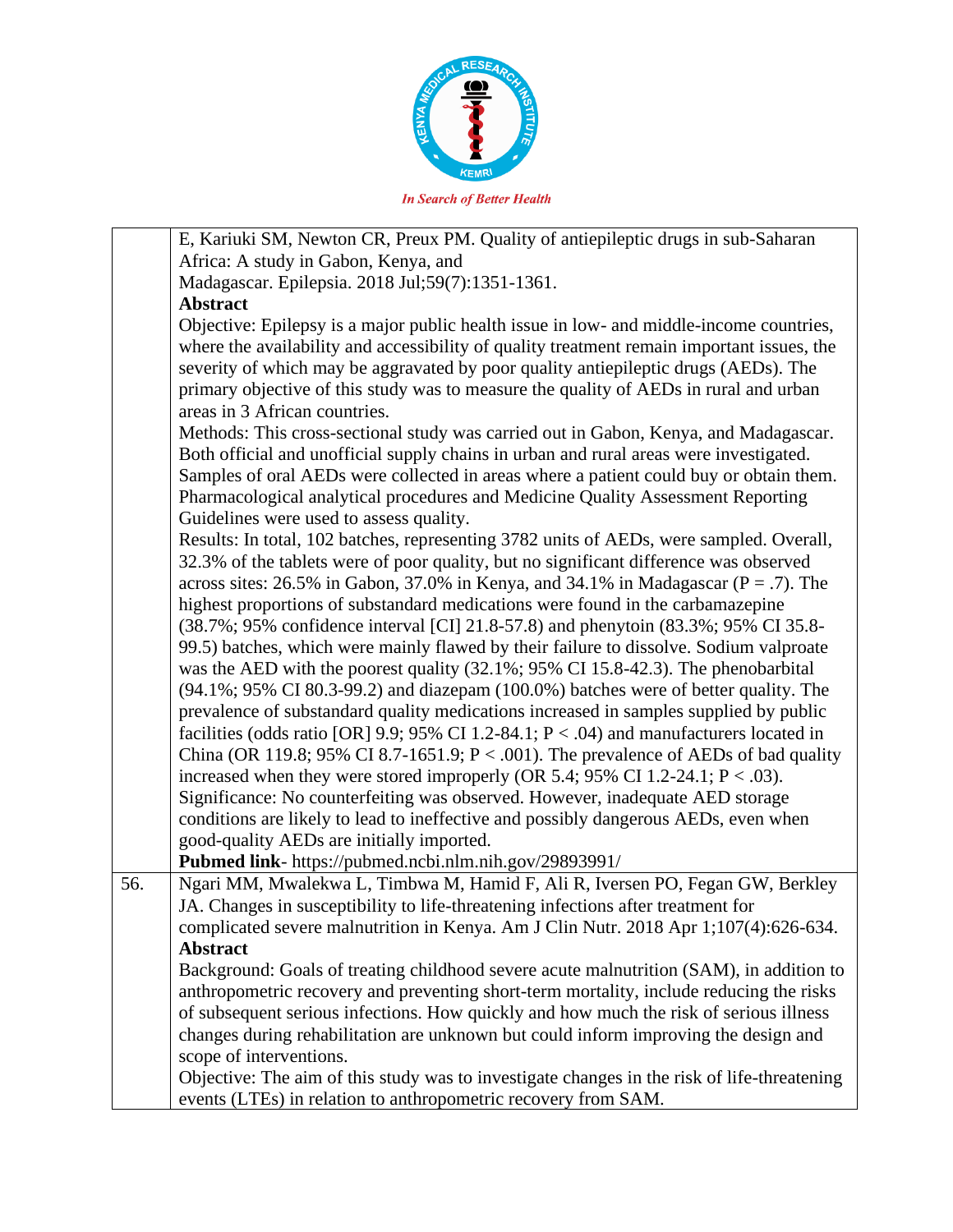

|     | Design: This was a secondary analysis of a clinical trial including 1778 HIV-uninfected        |
|-----|------------------------------------------------------------------------------------------------|
|     | Kenyan children aged 2-59 mo with complicated SAM, enrolled after the inpatient                |
|     | stabilization phase of treatment, and followed for 12 mo. The main outcome was LTEs,           |
|     | defined as infections requiring rehospitalization or causing death. We examined                |
|     | anthropometric variables measured at months 1, 3, and 6 after enrollment in relation to        |
|     | LTEs occurring during the 6 mo after each of these time points.                                |
|     | Results: Over 12 mo, there were 823 LTEs (257 fatal), predominantly severe pneumonia           |
|     | and diarrhea. At months 1, 3, and 6, 557 (34%), 764 (49%), and 842 (56%) children had          |
|     | a weight-for-height or -length z score (WHZ) $\geq$ -2, respectively, which, compared with a   |
|     | $W$ HZ <-3, was associated with lower risks of subsequent LTEs [adjusted HRs $(95\%$ ]         |
|     | CIs): 0.50 (0.40, 0.64), 0.30 (0.23, 0.39), and 0.23 (0.16, 0.32), respectively]. However,     |
|     | children with a WHZ $\geq$ -2 at 1, 3, and 6 mo still had 39 (95% CI: 32, 47), 26 (95% CI: 22, |
|     | 32), and 15 (95% CI: 12, 20) LTEs/100 child-years of observation during the following 6        |
|     | mo. WHZ at study enrollment predicted subsequent WHZ but not the risk of LTEs.                 |
|     | Changes in height-for-age z score did not predict LTEs.                                        |
|     |                                                                                                |
|     | Conclusions: Anthropometric response was associated with a rapid and substantial               |
|     | reduction in risk of LTEs. However, reduction in susceptibility lagged behind                  |
|     | anthropometric improvement. Disease events, together with anthropometric assessment,           |
|     | may provide a clearer picture of the effectiveness of interventions. Robust protocols for      |
|     | detecting and treating poor anthropometric recovery and addressing broader                     |
|     | vulnerabilities that complicated SAM indicates may save lives. This trial was registered       |
|     | at www.clinicaltrials.gov as NCT00934492.                                                      |
|     | Pubmed link- https://pubmed.ncbi.nlm.nih.gov/29635501/                                         |
| 57. | Dawa JA, Chaves SS, Nyawanda B, Njuguna HN, Makokha C, Otieno NA, Anzala O,                    |
|     | Widdowson MA, Emukule GO. National burden of hospitalized and non-hospitalized                 |
|     | influenza-associated severe acute respiratory illness in Kenya, 2012-2014. Influenza           |
|     | Other Respir Viruses. 2018 Jan; 12(1): 30-37.                                                  |
|     | <b>Abstract</b>                                                                                |
|     | Background: Influenza-associated respiratory illness was substantial during the                |
|     | emergence of the 2009 influenza pandemic. Estimates of influenza burden in the post-           |
|     | pandemic period are unavailable to guide Kenyan vaccine policy.                                |
|     | Objectives: To update estimates of hospitalized and non-hospitalized influenza-                |
|     | associated severe acute respiratory illness (SARI) during a post-pandemic period (2012-        |
|     | 2014) and describe the incidence of disease by narrow age categories.                          |
|     | Methods: We used data from Siaya County Referral Hospital to estimate age-specific             |
|     | base rates of SARI. We extrapolated these base rates to other regions within the country       |
|     | by adjusting for regional risk factors for acute respiratory illness (ARI), regional           |
|     | healthcare utilization for acute respiratory illness, and the proportion of influenza-         |
|     | positive SARI cases in each region, so as to obtain region-specific rates.                     |
|     | Results: The mean annual rate of hospitalized influenza-associated SARI among all ages         |
|     | was 21 (95% CI 19-23) per 100 000 persons. Rates of non-hospitalized influenza-                |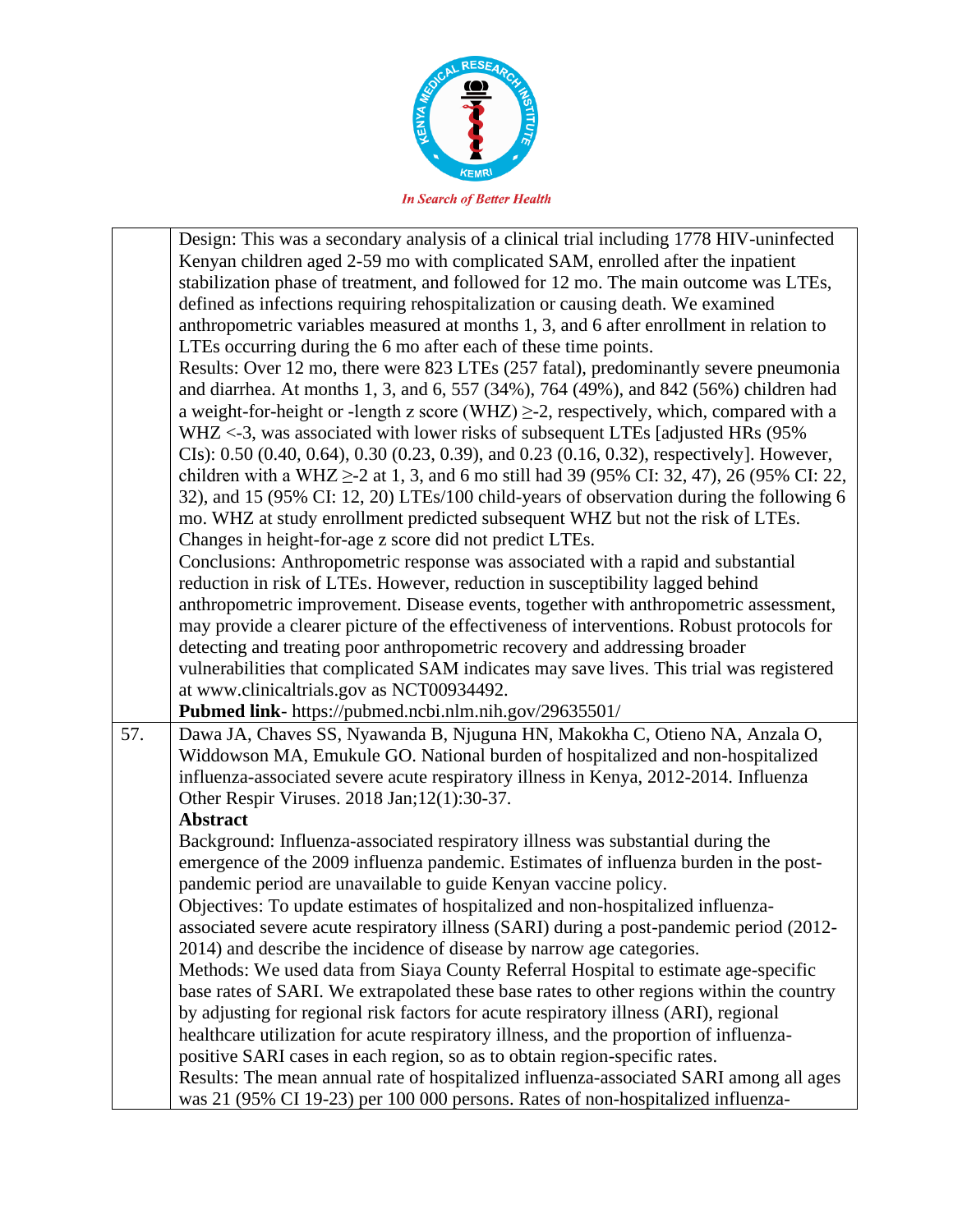

|     | associated SARI were approximately 4 times higher at 82 (95% CI 74-90) per 100 000<br>persons. Mean annual rates of influenza-associated SARI were highest in children <2<br>years of age with annual hospitalization rates of 147 (95% CI of 134-160) per 100 000<br>persons and non-hospitalization rates of 469 (95% CI 426-517) per 100 000 persons. For<br>the period 2012-2014, there were between 8153 and 9751 cases of hospitalized<br>influenza-associated SARI and 31 785-38 546 cases of non-hospitalized influenza-<br>associated SARI per year.<br>Conclusions: The highest burden of disease was observed among children <2 years of |
|-----|-----------------------------------------------------------------------------------------------------------------------------------------------------------------------------------------------------------------------------------------------------------------------------------------------------------------------------------------------------------------------------------------------------------------------------------------------------------------------------------------------------------------------------------------------------------------------------------------------------------------------------------------------------|
|     | age. This highlights the need for strategies to prevent influenza infections in this age                                                                                                                                                                                                                                                                                                                                                                                                                                                                                                                                                            |
|     | group                                                                                                                                                                                                                                                                                                                                                                                                                                                                                                                                                                                                                                               |
|     | Pubmed link-https://pubmed.ncbi.nlm.nih.gov/29243402/                                                                                                                                                                                                                                                                                                                                                                                                                                                                                                                                                                                               |
| 58. | Passmore MR, Byrne L, Obonyo NG, See Hoe LE, Boon AC, Diab SD, Dunster KR,<br>Bisht K, Tung JP, Fauzi MH, Narula M, Pedersen SE, Esguerra-Lallen A, Simonova G,<br>Sultana A, Anstey CM, Shekar K, Maitland K, Suen JY, Fraser JF. Inflammation and<br>lung injury in an ovine model of fluid resuscitated endotoxemic shock. Respir Res. 2018<br>Nov 22;19(1):231.                                                                                                                                                                                                                                                                                 |
|     | <b>Abstract</b>                                                                                                                                                                                                                                                                                                                                                                                                                                                                                                                                                                                                                                     |
|     | Background: Sepsis is a multi-system syndrome that remains the leading cause of<br>mortality and critical illness worldwide, with hemodynamic support being one of the<br>cornerstones of the acute management of sepsis. We used an ovine model of                                                                                                                                                                                                                                                                                                                                                                                                 |
|     | endotoxemic shock to determine if 0.9% saline resuscitation contributes to lung<br>inflammation and injury in acute respiratory distress syndrome, which is a common<br>complication of sepsis, and investigated the potential role of matrix metalloproteinases in<br>this process.                                                                                                                                                                                                                                                                                                                                                                |
|     | Methods: Endotoxemic shock was induced in sheep by administration of an escalating<br>dose of lipopolysaccharide, after which they subsequently received either no fluid bolus<br>resuscitation or a 0.9% saline bolus. Lung tissue, bronchoalveolar fluid (BAL) and<br>plasma were analysed by real-time PCR, ELISA, flow cytometry and                                                                                                                                                                                                                                                                                                            |
|     | immunohistochemical staining to assess inflammatory cells, cytokines, hyaluronan and<br>matrix metalloproteinases.                                                                                                                                                                                                                                                                                                                                                                                                                                                                                                                                  |
|     | Results: Endotoxemia was associated with decreased serum albumin and total protein<br>levels, with activated neutrophils, while the glycocalyx glycosaminoglycan hyaluronan<br>was significantly increased in BAL. Quantitative real-time PCR studies showed higher<br>expression of IL-6 and IL-8 with saline resuscitation but no difference in matrix<br>metalloproteinase expression. BAL and tissue homogenate levels of IL-6, IL-8 and IL-1 $\beta$<br>were elevated.                                                                                                                                                                         |
|     | Conclusions: This data shows that the inflammatory response is enhanced when a host<br>with endotoxemia is resuscitated with saline, with a comparatively higher release of<br>inflammatory cytokines and endothelial/glycocalyx damage, but no change in matrix                                                                                                                                                                                                                                                                                                                                                                                    |
|     | metalloproteinase levels.<br>Pubmed link-https://pubmed.ncbi.nlm.nih.gov/30466423/                                                                                                                                                                                                                                                                                                                                                                                                                                                                                                                                                                  |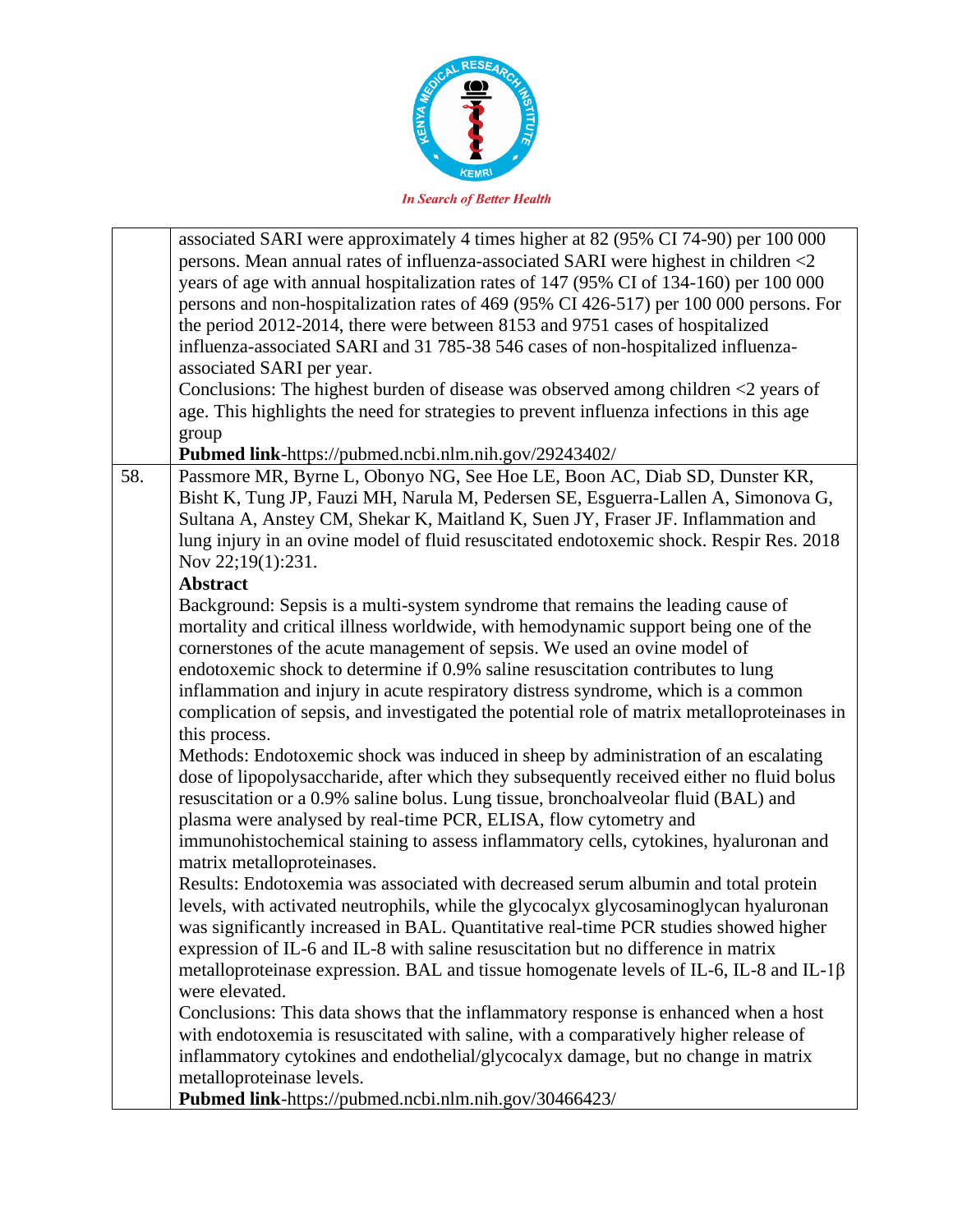

| 59. | Ssewanyana D, Mwangala PN, Marsh V, Jao I, van Baar A, Newton CR, Abubakar A.<br>Young people's and stakeholders' perspectives of adolescent sexual risk behavior in Kilifi<br>County, Kenya: A qualitative study. J Health Psychol. 2018 Feb;23(2):188-205. |
|-----|--------------------------------------------------------------------------------------------------------------------------------------------------------------------------------------------------------------------------------------------------------------|
|     | <b>Abstract</b>                                                                                                                                                                                                                                              |
|     | A lack of research exists around the most common forms of sexual risk behaviors among                                                                                                                                                                        |
|     | adolescents, including their underlying factors, in Sub-Saharan Africa. Using an                                                                                                                                                                             |
|     | Ecological Model of Adolescent Behavior, we explore the perceptions of 85 young                                                                                                                                                                              |
|     | people and 10 stakeholders on sexual risk behavior of adolescents in Kilifi County on the                                                                                                                                                                    |
|     | coast of Kenya. Our findings show that transactional sex, early sexual debut, coerced sex,                                                                                                                                                                   |
|     |                                                                                                                                                                                                                                                              |
|     | and multiple sexual partnerships are prevalent. An urgent need exists to develop                                                                                                                                                                             |
|     | measures to counter sexual risk behaviors. The results contribute to understanding the                                                                                                                                                                       |
|     | range of risks and protective factors in differing contexts, tackling underlying issues at                                                                                                                                                                   |
|     | individual, family, local institutional, wider socio-economic, and political levels.                                                                                                                                                                         |
|     | Pubmed link- https://pubmed.ncbi.nlm.nih.gov/29076401/                                                                                                                                                                                                       |
| 60. | Otto TD, Böhme U, Sanders M, Reid A, Bruske EI, Duffy CW, Bull PC, Pearson RD,                                                                                                                                                                               |
|     | Abdi A, Dimonte S, Stewart LB, Campino S, Kekre M, Hamilton WL, Claessens A,                                                                                                                                                                                 |
|     | Volkman SK, Ndiaye D, Amambua-Ngwa A, Diakite M, Fairhurst RM, Conway DJ,                                                                                                                                                                                    |
|     | Franck M, Newbold CI, Berriman M. Long read assemblies of geographically dispersed                                                                                                                                                                           |
|     | <i>Plasmodium falciparum</i> isolates reveal highly structured subtelomeres. Wellcome                                                                                                                                                                        |
|     | Open Res. 2018 May 3;3:52.                                                                                                                                                                                                                                   |
|     | <b>Abstract</b>                                                                                                                                                                                                                                              |
|     | Background: Although thousands of clinical isolates of Plasmodium falciparum are being                                                                                                                                                                       |
|     | sequenced and analysed by short read technology, the data do not resolve the highly                                                                                                                                                                          |
|     | variable subtelomeric regions of the genomes that contain polymorphic gene families                                                                                                                                                                          |
|     | involved in immune evasion and pathogenesis. There is also no current standard                                                                                                                                                                               |
|     | definition of the boundaries of these variable subtelomeric regions. Methods: Using long-                                                                                                                                                                    |
|     | read sequence data (Pacific Biosciences SMRT technology), we assembled and annotated                                                                                                                                                                         |
|     | the genomes of 15 P. falciparum isolates, ten of which are newly cultured clinical                                                                                                                                                                           |
|     |                                                                                                                                                                                                                                                              |
|     | isolates. We performed comparative analysis of the entire genome with particular                                                                                                                                                                             |
|     | emphasis on the subtelomeric regions and the internal var genes clusters. Results: The                                                                                                                                                                       |
|     | nearly complete sequence of these 15 isolates has enabled us to define a highly conserved                                                                                                                                                                    |
|     | core genome, to delineate the boundaries of the subtelomeric regions, and to compare                                                                                                                                                                         |
|     | these across isolates. We found highly structured variable regions in the genome. Some                                                                                                                                                                       |
|     | exported gene families purportedly involved in release of merozoites show copy number                                                                                                                                                                        |
|     | variation. As an example of ongoing genome evolution, we found a novel CLAG gene in                                                                                                                                                                          |
|     | six isolates. We also found a novel gene that was relatively enriched in the South East                                                                                                                                                                      |
|     | Asian isolates compared to those from Africa. Conclusions: These 15 manually curated                                                                                                                                                                         |
|     | new reference genome sequences with their nearly complete subtelomeric regions and                                                                                                                                                                           |
|     | fully assembled genes are an important new resource for the malaria research                                                                                                                                                                                 |
|     | community. We report the overall conserved structure and pattern of important gene                                                                                                                                                                           |
|     | families and the more clearly defined subtelomeric regions.                                                                                                                                                                                                  |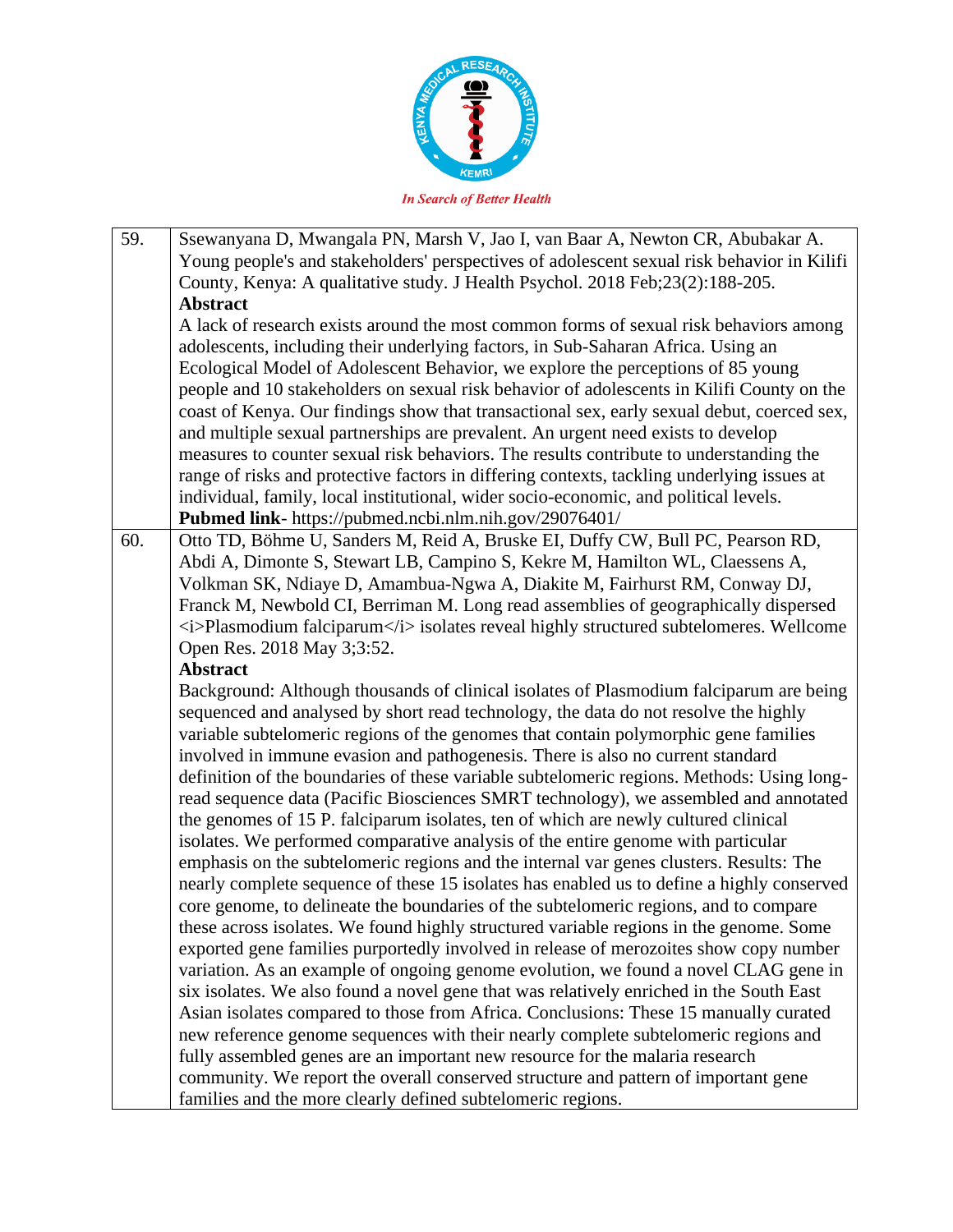

|     | Pubmed link- https://pubmed.ncbi.nlm.nih.gov/29862326/                                                                                                                      |
|-----|-----------------------------------------------------------------------------------------------------------------------------------------------------------------------------|
| 61. | Bigogo G, Cain K, Nyole D, Masyongo G, Auko JA, Wamola N, Okumu A, Agaya J,                                                                                                 |
|     | Montgomery J, Borgdorff M, Burton D. Tuberculosis case finding using population-                                                                                            |
|     | based disease surveillance platforms in urban and rural Kenya. BMC Infect Dis. 2018                                                                                         |
|     | Jun 7;18(1):262.                                                                                                                                                            |
|     | <b>Abstract</b>                                                                                                                                                             |
|     | Background: Tuberculosis (TB) case finding is an important component of TB control                                                                                          |
|     | because it can reduce transmission of Mycobacterium tuberculosis (MTB) through                                                                                              |
|     | prompt detection and treatment of infectious patients.                                                                                                                      |
|     | Methods: Using population-based infectious disease surveillance (PBIDS) platforms with                                                                                      |
|     | links to health facilities in Kenya we implemented intensified TB case finding in the                                                                                       |
|     | community and at the health facilities, as an adjunct to routine passive case finding                                                                                       |
|     | conducted by the national TB program. From 2011 to 2014, PBIDS participants $\geq$ 15                                                                                       |
|     | years were screened either at home or health facilities for possible TB symptoms which                                                                                      |
|     | included cough, fever, night sweats or weight loss in the preceding 2 weeks. At home,                                                                                       |
|     | participants with possible TB symptoms had expectorated sputum collected. At the                                                                                            |
|     | clinic, HIV-infected participants with possible TB symptoms were invited to produce                                                                                         |
|     | sputum. Those without HIV but with symptoms lasting 7 days including the visit day had                                                                                      |
|     | chest radiographs performed, and had sputum collected if the radiographs were                                                                                               |
|     | abnormal. Sputum samples were tested for the presence of MTB using the Xpert                                                                                                |
|     | MTB/RIF assay. TB detection rates were calculated per 100,000 persons screened.                                                                                             |
|     | Results: Of 11,191 participants aged $\geq$ 15 years screened at home at both sites, 2695                                                                                   |
|     | (23.9%) reported possible TB symptoms, of whom 2258 (83.8%) produced sputum                                                                                                 |
|     | specimens. MTB was detected in $32(1.4\%)$ of the specimens resulting in a detection rate                                                                                   |
|     | of 286/100,000 persons screened. At the health facilities, a total of 11,762 person were                                                                                    |
|     | screened, 7500 (63.8%) had possible TB symptoms of whom 1282 (17.1%) produced                                                                                               |
|     | sputum samples. MTB was detected in 69 (5.4%) of the samples, resulting in an overall                                                                                       |
|     | detection rate of 587/100,000 persons screened. The TB detection rate was higher in<br>persons with HIV compared to those without at both home (HIV-infected - 769/100,000, |
|     | HIV-uninfected 141/100,000, rate ratio (RR) - 5.45, 95% CI 3.25-22.37), and health                                                                                          |
|     | facilities (HIV-infected 3399/100,000, HIV-uninfected 294/100,000, RR 11.56, 95% CI                                                                                         |
|     | $6.18-18.44$ ).                                                                                                                                                             |
|     | Conclusion: Facility-based intensified TB case finding detected more TB cases per the                                                                                       |
|     | number of specimens tested and the number of persons screened, including those with                                                                                         |
|     | HIV, than home-based TB screening and should be further evaluated to determine its                                                                                          |
|     | potential programmatic impact.                                                                                                                                              |
|     | Pubmed link- https://pubmed.ncbi.nlm.nih.gov/29879917/                                                                                                                      |
| 62. | Lajeunesse-Trempe F, Dufour R, du Souich P, Paquette M, Kaduka LU, Christensen DL.                                                                                          |
|     | Anthropometric measures and their association with risk factors for cardio-metabolic                                                                                        |
|     | diseases in Kenyan adults. Ann Hum Biol. 2018 Sep-Dec; 45(6-8): 486-495.                                                                                                    |
|     | <b>Abstract</b>                                                                                                                                                             |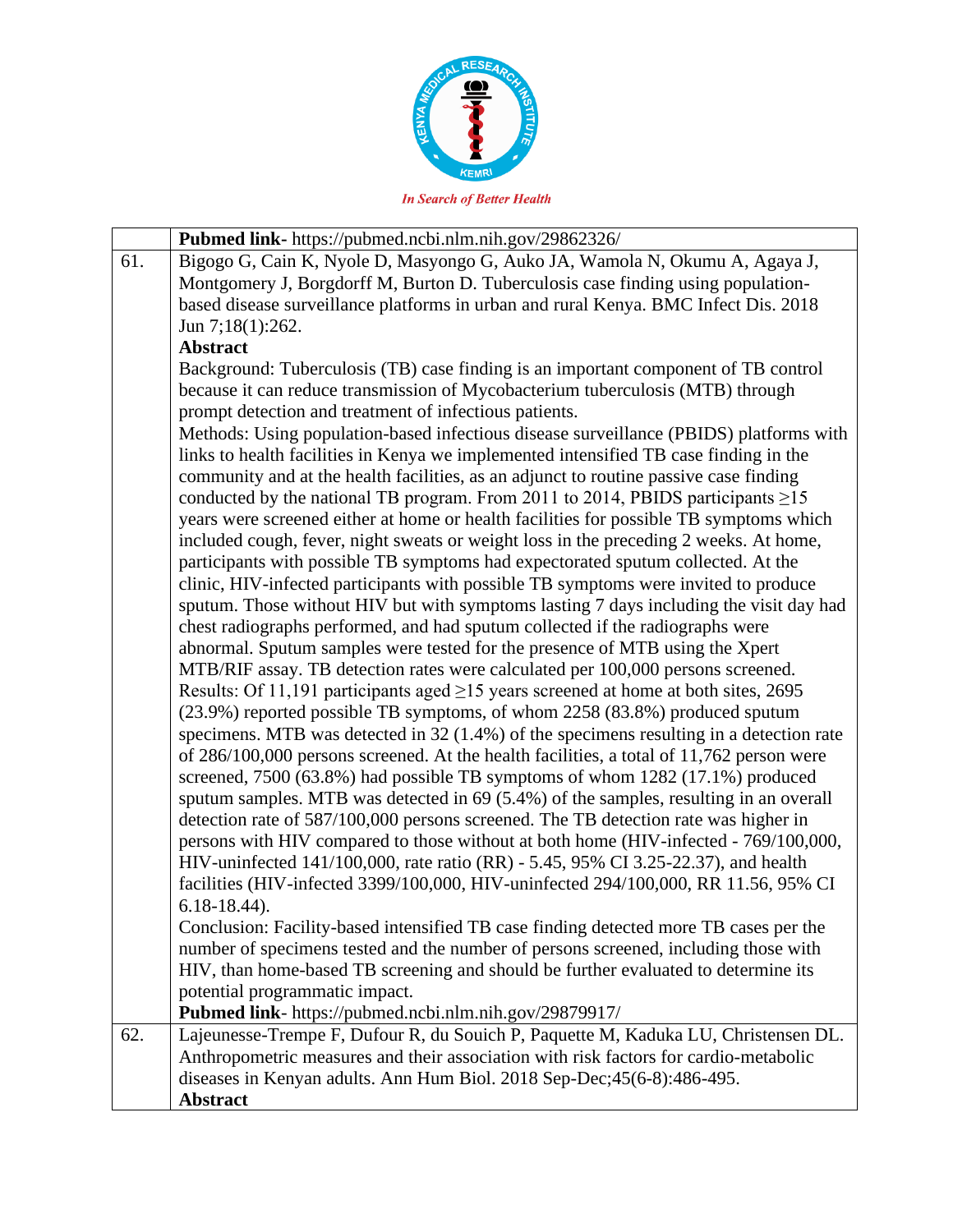

|     | Background: The prevalence of cardio-metabolic diseases (CMD) is drastically<br>increasing worldwide. Anthropometric measures of fat accumulation are correlated with<br>CMD and Metabolic Syndrome (MS), but few studies have addressed this association in |
|-----|--------------------------------------------------------------------------------------------------------------------------------------------------------------------------------------------------------------------------------------------------------------|
|     | sub-Saharan African populations.                                                                                                                                                                                                                             |
|     | Aim: To investigate the association between anthropometric features, MS and other                                                                                                                                                                            |
|     | CMD risk factors in a population from Kenya.                                                                                                                                                                                                                 |
|     | Subjects and methods: In this cross-sectional study including 1405 Kenyans,                                                                                                                                                                                  |
|     | anthropometric measurements including visceral adipose tissue (VAT) and abdominal                                                                                                                                                                            |
|     | subcutaneous adipose tissue (SAT) were carried out. Fasting blood glucose and standard                                                                                                                                                                       |
|     | oral glucose tolerance test, fasting serum insulin and plasma lipids were analysed.                                                                                                                                                                          |
|     | Homeostatic model assessment of insulin resistance was calculated. Systolic and                                                                                                                                                                              |
|     | diastolic blood pressures were measured.                                                                                                                                                                                                                     |
|     | Results: CMD risk factors and MS were associated with all anthropometric features,                                                                                                                                                                           |
|     | except for high-density lipoprotein cholesterol levels ( $p < 0.05$ ). The strongest                                                                                                                                                                         |
|     | association between MS and anthropometrics was seen with SAT ( $\beta$ = 1.45 $\pm$ 0.32 in men                                                                                                                                                              |
|     | and $0.88 \pm 0.14$ in women, both $p < 0.05$ ).                                                                                                                                                                                                             |
|     | Conclusions: Anthropometric measures, especially features of central obesity such as                                                                                                                                                                         |
|     | VAT and SAT, are relevant indicators of cardio-metabolic health in Kenyan populations.                                                                                                                                                                       |
|     | SAT is the strongest predictor of MS. These results highlight the need for further                                                                                                                                                                           |
|     | research on the pathological implication of VAT and SAT, in order to understand                                                                                                                                                                              |
|     | patterns of fat distribution and cardio-metabolic health among different ethnic groups.                                                                                                                                                                      |
|     |                                                                                                                                                                                                                                                              |
| 63. | Pubmed link- https://pubmed.ncbi.nlm.nih.gov/30608195/<br>Mutai WC, Muigai AWT, Waiyaki P, Kariuki S. Multi-drug resistant Salmonella enterica                                                                                                               |
|     | serovar Typhi isolates with reduced susceptibility to ciprofloxacin in Kenya. BMC                                                                                                                                                                            |
|     | Microbiol. 2018 Nov 14;18(1):187.                                                                                                                                                                                                                            |
|     | <b>Abstract</b>                                                                                                                                                                                                                                              |
|     | Background: Typhoid fever remains a public health concern in developing countries                                                                                                                                                                            |
|     |                                                                                                                                                                                                                                                              |
|     | especially among the poor who live in informal settlements devoid of proper sanitation                                                                                                                                                                       |
|     | and clean water supply. In addition antimicrobial resistance poses a major challenge in                                                                                                                                                                      |
|     | management of the disease. This study assessed the antimicrobial susceptibility patterns                                                                                                                                                                     |
|     | of Salmonella enterica serotype Typhi (S. Typhi) isolated from typhoid fever cases                                                                                                                                                                           |
|     | $(2004 - 2007)$ .                                                                                                                                                                                                                                            |
|     | Methods: A cross sectional study was conducted on 144 archived S. Typhi isolates                                                                                                                                                                             |
|     | (2004-2007) tested against 11 antimicrobial agents by quality controlled disk diffusion                                                                                                                                                                      |
|     | technique. Isolates resistant to ampicillin, chloramphenicol, and cotrimoxazole were                                                                                                                                                                         |
|     | considered Multidrug resistant (MDR). Thirty MDR isolates were selected randomly and                                                                                                                                                                         |
|     | further tested using minimum inhibitory concentration (MIC) E-test.                                                                                                                                                                                          |
|     | Results: Sixteen percent (23/144) of the isolates were susceptible to all the antibiotics<br>tested while 68% were resistant to three or more of the 11 antibiotics tested. The isolates                                                                     |
|     |                                                                                                                                                                                                                                                              |
|     | showed a high susceptibility to ceftriaxone (94%) and gentamicin (97%). A high                                                                                                                                                                               |
|     | percentage of resistance was observed for the conventional first-line antibiotics;                                                                                                                                                                           |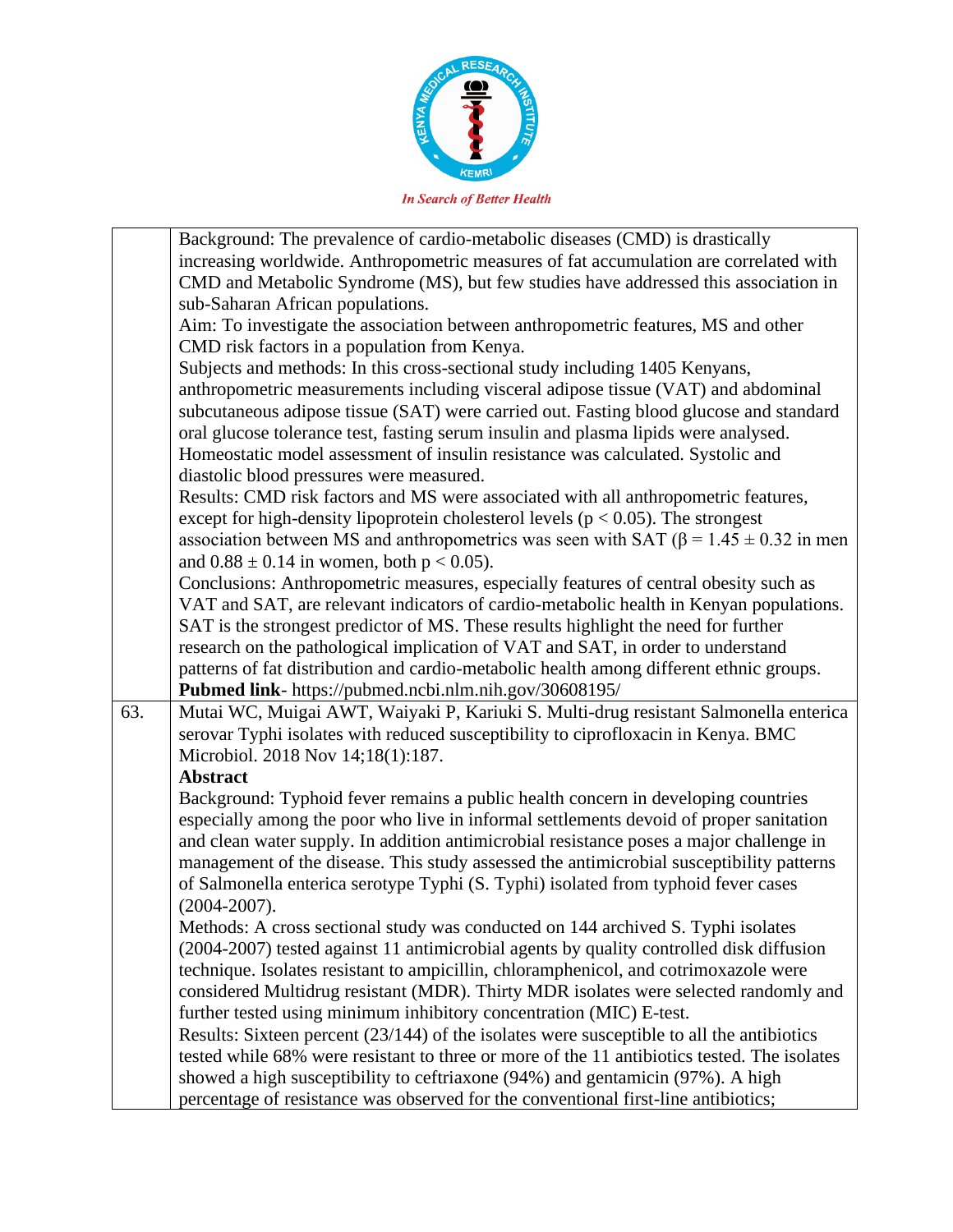

|     | ampicillin (72%), chloramphenicol (72%), and cotrimoxazole (70%). Sixty-nine percent<br>of the isolates (100/144) showed reduced susceptibility to ciprofloxacin. All the 30<br>(100%) isolates selected for MIC test were susceptible to amoxicillin-clavulanic acid. All<br>except one of the 30 isolates were susceptible to ceftriaxone while majority 21 (70%)<br>recorded an intermediate susceptibility to ciprofloxacin with MIC of $0.12$ -0.5 $\mu$ g/mL.<br>Conclusion: A large proportion of S. Typhi isolates were MDR and also showed reduced<br>susceptibility to ciprofloxacin. Fluoroquinolone resistance is emerging and this may pose<br>a challenge in treatment of typhoid in future. There is need for routine surveillance to<br>monitor this phenotype in clinical settings.<br>Pubmed link- https://pubmed.ncbi.nlm.nih.gov/30428828/                                                                                                                                                                                                                                                                                                                                                                                                                                                                                                                                                                                                                                                      |
|-----|---------------------------------------------------------------------------------------------------------------------------------------------------------------------------------------------------------------------------------------------------------------------------------------------------------------------------------------------------------------------------------------------------------------------------------------------------------------------------------------------------------------------------------------------------------------------------------------------------------------------------------------------------------------------------------------------------------------------------------------------------------------------------------------------------------------------------------------------------------------------------------------------------------------------------------------------------------------------------------------------------------------------------------------------------------------------------------------------------------------------------------------------------------------------------------------------------------------------------------------------------------------------------------------------------------------------------------------------------------------------------------------------------------------------------------------------------------------------------------------------------------------------|
| 64. | Tama E, Molyneux S, Waweru E, Tsofa B, Chuma J, Barasa E. Examining the<br>Implementation of the Free Maternity Services Policy in Kenya: A Mixed Methods<br>Process Evaluation. Int J Health Policy Manag. 2018 Jul 1;7(7):603-613.<br><b>Abstract</b><br>Background: Kenya introduced a free maternity policy in 2013 to address the cost barrier<br>associated with accessing maternal health services. We carried out a mixed methods<br>process evaluation of the policy to examine the extent to which the policy had been<br>implemented according to design, and positive experiences and challenges encountered<br>during implementation.<br>Methods: We conducted a mixed methods study in 3 purposely selected counties in<br>Kenya. Data were collected through in-depth interviews (IDIs) with policy-makers at the<br>national level, health managers at the county level, and frontline staff at the health<br>facility level $(n=60)$ , focus group discussions (FGDs) with community representatives<br>$(n=10)$ , facility records, and document reviews. We analysed the data using a framework<br>approach.<br>Results: Rapid implementation led to inadequate stakeholder engagement and confusion<br>about the policy. While the policy was meant to cover antenatal visits, deliveries, and<br>post-natal visits, in practice the policy only covered deliveries. While the policy led to a<br>rapid increase in facility deliveries, this was not matched by an increase in health facility |
|     | capacity and hence compromised quality of care. The policy led to an improvement in<br>the level of revenues for facilities. However, in all three counties, reimbursements were<br>not made on time. The policy did not have a system of verifying health facility reports on<br>utilization of services.<br>Conclusion: The Kenyan Ministry of Health (MoH) should develop a formal policy on<br>the free maternity services, and provide clear guidelines on its content and<br>implementation arrangements, engage with and effectively communicate the policy to<br>stakeholders, ensure timeliness of payment disbursement to healthcare facilities, and<br>introduce a mechanism for verifying utilization reports prepared by healthcare providers.<br>User fee removal policies such as free maternity programmes should be accompanied by<br>supply side capacity strengthening.<br>Pubmed link-https://pubmed.ncbi.nlm.nih.gov/29996580/                                                                                                                                                                                                                                                                                                                                                                                                                                                                                                                                                                 |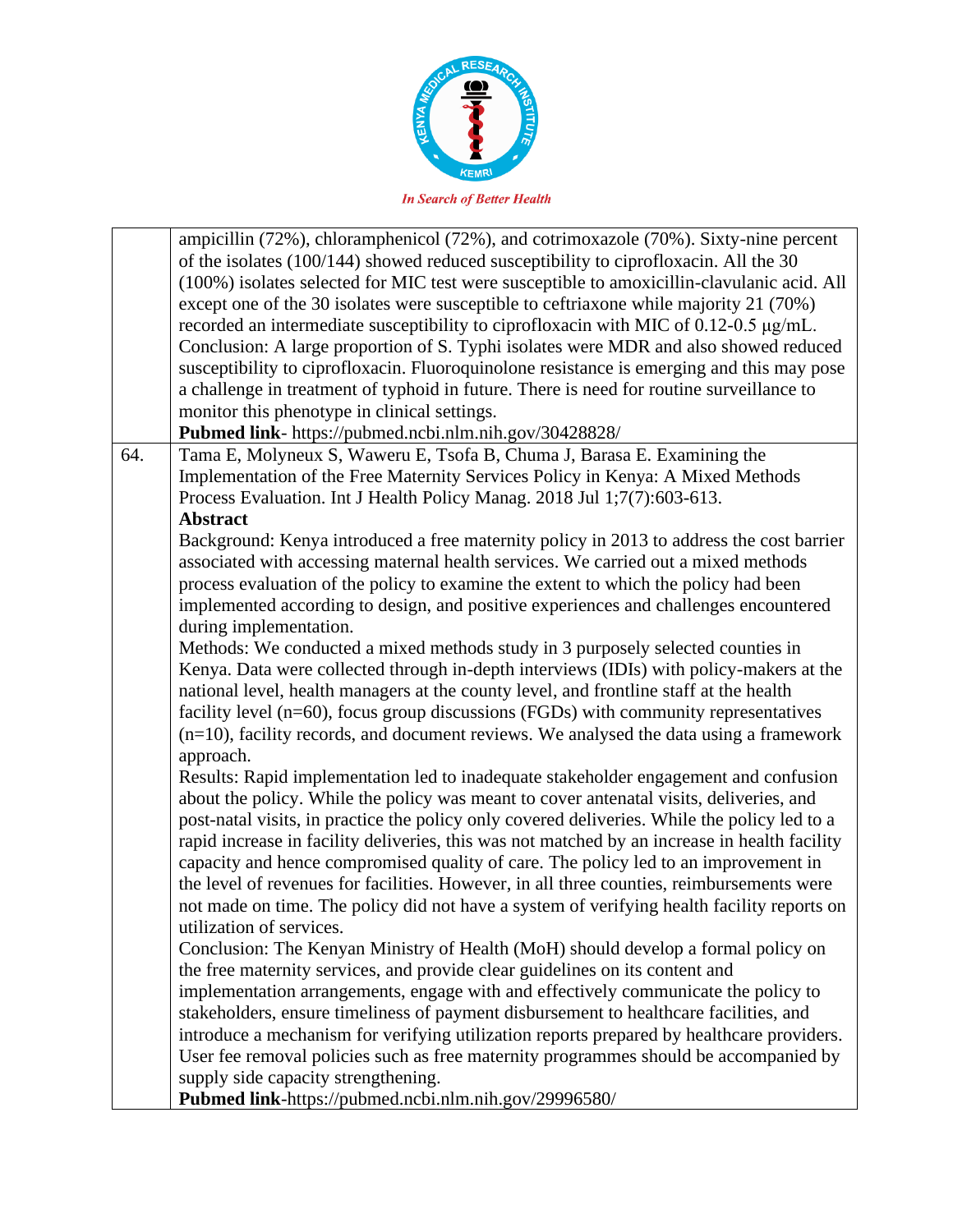

| 65. | de Laurent ZR, Chebon LJ, Ingasia LA, Akala HM, Andagalu B, Ochola-Oyier LI,                                 |
|-----|--------------------------------------------------------------------------------------------------------------|
|     | Kamau E. Polymorphisms in the K13 Gene in $\langle i \rangle$ Plasmodium falciparum $\langle i \rangle$ from |
|     | Different Malaria Transmission Areas of Kenya. Am J Trop Med Hyg. 2018                                       |
|     | May; 98(5): 1360-1366.                                                                                       |
|     | <b>Abstract</b>                                                                                              |
|     | The development of artemisinin (ART)-resistant parasites in Southeast Asia (SEA)                             |
|     | threatens malaria control globally. Mutations in the Kelch 13 (K13)-propeller domain                         |
|     | have been useful in identifying ART resistance in SEA. ART combination therapy                               |
|     | (ACT) remains highly efficacious in the treatment of uncomplicated malaria in Sub-                           |
|     | Saharan Africa (SSA). However, it is crucial that the efficacy of ACT is closely                             |
|     | monitored. Toward this effort, this study profiled the prevalence of K13 nonsynonymous                       |
|     | mutations in different malaria ecological zones of Kenya and in different time periods,                      |
|     | before (pre) and after (post) the introduction of ACT as the first-line treatment of                         |
|     | malaria. Nineteen nonsynonymous mutations were present in the pre-ACT samples ( $N =$                        |
|     | 64) compared with 22 in the post-ACT samples ( $N = 251$ ). Eight of these mutations were                    |
|     | present in both pre- and post-ACT parasites. Interestingly, seven of the shared single-                      |
|     | nucleotide polymorphisms were at higher frequencies in the pre-ACT than the post-ACT                         |
|     | parasites. The A578S mutation reported in SSA and the V568G mutation reported in                             |
|     | SEA were found in both pre- and post-ACT parasites, with their frequencies declining                         |
|     | post-ACT. D584Y and R539K mutations were found only in post-ACT parasites;                                   |
|     | changes in these codons have also been reported in SEA with different amino acids. The                       |
|     | N585K mutation described for the first time in this study was present only in post-ACT                       |
|     | parasites, and it was the most prevalent mutation at a frequency of 5.2%. This study                         |
|     | showed the type, prevalence, and frequency of K13 mutations that varied based on the                         |
|     | malaria ecological zones and also between the pre- and post-ACT time periods.                                |
|     | Pubmed link-https://pubmed.ncbi.nlm.nih.gov/29582728/                                                        |
| 66. | Adetifa IMO, Karia B, Mutuku A, Bwanaali T, Makumi A, Wafula J, Chome M,                                     |
|     | Mwatsuma P, Bauni E, Hammitt LL, Mataza C, Tabu C, Kamau T, Williams TN, Scott                               |
|     | JAG. Coverage and timeliness of vaccination and the validity of routine estimates:                           |
|     | Insights from a vaccine registry in Kenya. Vaccine. 2018 Dec 18;36(52):7965-7974.                            |
|     | <b>Abstract</b>                                                                                              |
|     | Background: The benefits of childhood vaccines are critically dependent on vaccination                       |
|     | coverage. We used a vaccine registry (as gold standard) in Kenya to quantify errors in                       |
|     | routine coverage methods (surveys and administrative reports), to estimate the magnitude                     |
|     | of survivor bias, contrast coverage with timeliness and use both measures to estimate                        |
|     | population immunity.                                                                                         |
|     | Methods: Vaccination records of children in the Kilifi Health and Demographic                                |
|     | Surveillance System (KHDSS), Kenya were combined with births, deaths, migration and                          |
|     | residence data from 2010 to 17. Using inverse survival curves, we estimated up-to-date                       |
|     | and age-appropriate vaccination coverage, calculated mean vaccination coverage in                            |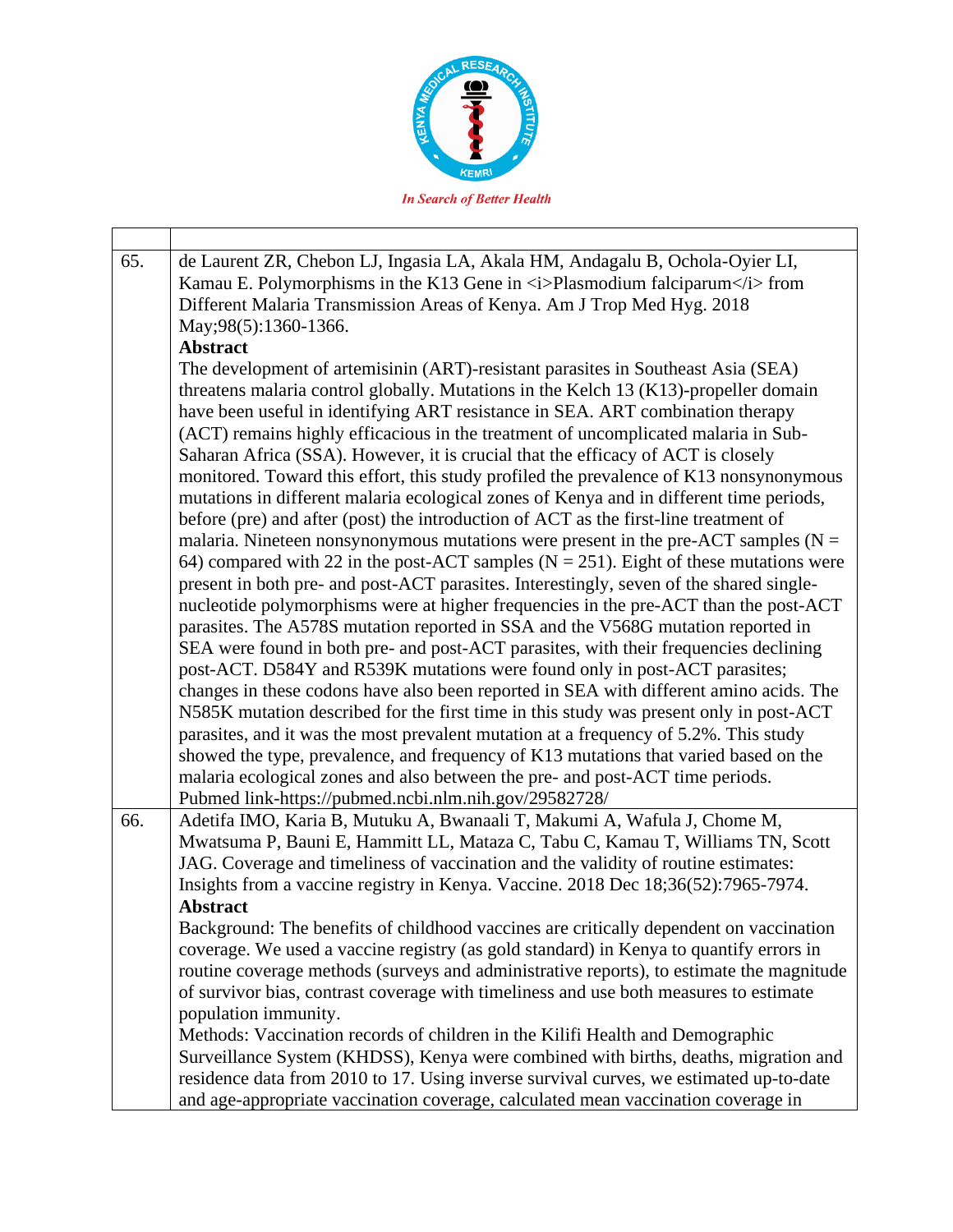

|     | infancy as the area under the inverse survival curves, and estimated the proportion of           |
|-----|--------------------------------------------------------------------------------------------------|
|     | fully immunised children (FIC). Results were compared with published coverage                    |
|     | estimates. Risk factors for vaccination were assessed using Cox regression models.               |
|     | Results: We analysed data for 49,090 infants and 48,025 children aged 12-23 months in 6          |
|     | birth cohorts and 6 cross-sectional surveys respectively, and found 2nd year of life             |
|     | surveys overestimated coverage by 2% compared to birth cohorts. Compared to mean                 |
|     | coverage in infants, static coverage at 12 months was exaggerated by 7-8% for third              |
|     | doses of oral polio, pentavalent (Penta3) and pneumococcal conjugate vaccines, and by            |
|     | 24% for the measles vaccine. Surveys and administrative coverage also underestimated             |
|     | the proportion of the fully immunised child by 10-14%. For BCG, Penta3 and measles,              |
|     | timeliness was 23-44% higher in children born in a health facility but 20-37% lower in           |
|     | those who first attended during vaccine stock outs.                                              |
|     | Conclusions: Standard coverage surveys in 12-23 month old children overestimate                  |
|     | protection by ignoring timeliness, and survivor and recall biases. Where delayed                 |
|     | vaccination is common, up-to-date coverage will give biased estimates of population              |
|     | immunity. Surveys and administrative methods also underestimate FIC prevalence.                  |
|     | Better measurement of coverage and more sophisticated analyses are required to control           |
|     | vaccine preventable diseases.                                                                    |
|     | <b>Pubmed link-</b> https://pubmed.ncbi.nlm.nih.gov/30416017/                                    |
| 67. | Houston KA, George EC, Maitland K. Implications for paediatric shock management in               |
|     | resource-limited settings: a perspective from the FEAST trial. Crit Care. 2018 May               |
|     | 4;22(1):119.                                                                                     |
|     | <b>Abstract</b>                                                                                  |
|     | Background: Although the African "Fluid Expansion as Supportive therapy" (FEAST)                 |
|     | trial showed fluid resuscitation was harmful in children with severe febrile illness             |
|     | managed in resource-limited hospitals, the most recent evidence reviewed World Health            |
|     | Organization (WHO) guidelines continue to recommend fluid boluses in children with               |
|     | shock according to WHO criteria "WHO shock", arguing that the numbers included in                |
|     | the FEAST trial were too small to provide reasonable certainty.                                  |
|     | Methods: We re-analysed the FEAST trial results for all international definitions for            |
|     | paediatric shock including hypotensive (or decompensated shock) and the WHO criteria.            |
|     | In addition, we examined the clinical relevance of the WHO criteria to published and             |
|     | unpublished observational studies reporting shock in resource-limited settings.                  |
|     | Results: We established that hypotension was rare in children with severe febrile illness        |
|     | complicating only 29/3170 trial participants (0.9%). We confirmed that fluid boluses             |
|     | were harmful irrespective of the definitions of shock including the very small number            |
|     | with WHO shock ( $n = 65$ ). In this subgroup 48% of bolus recipients died at 48 h               |
|     | compared to 20% of the non-bolus control group, an increased absolute risk of 28%, but           |
|     | translating to an increased relative risk of 240% ( $p = 0.07$ (two-sided Fisher's exact test)). |
|     | Examining studies describing the prevalence of the stringent WHO shock criteria in               |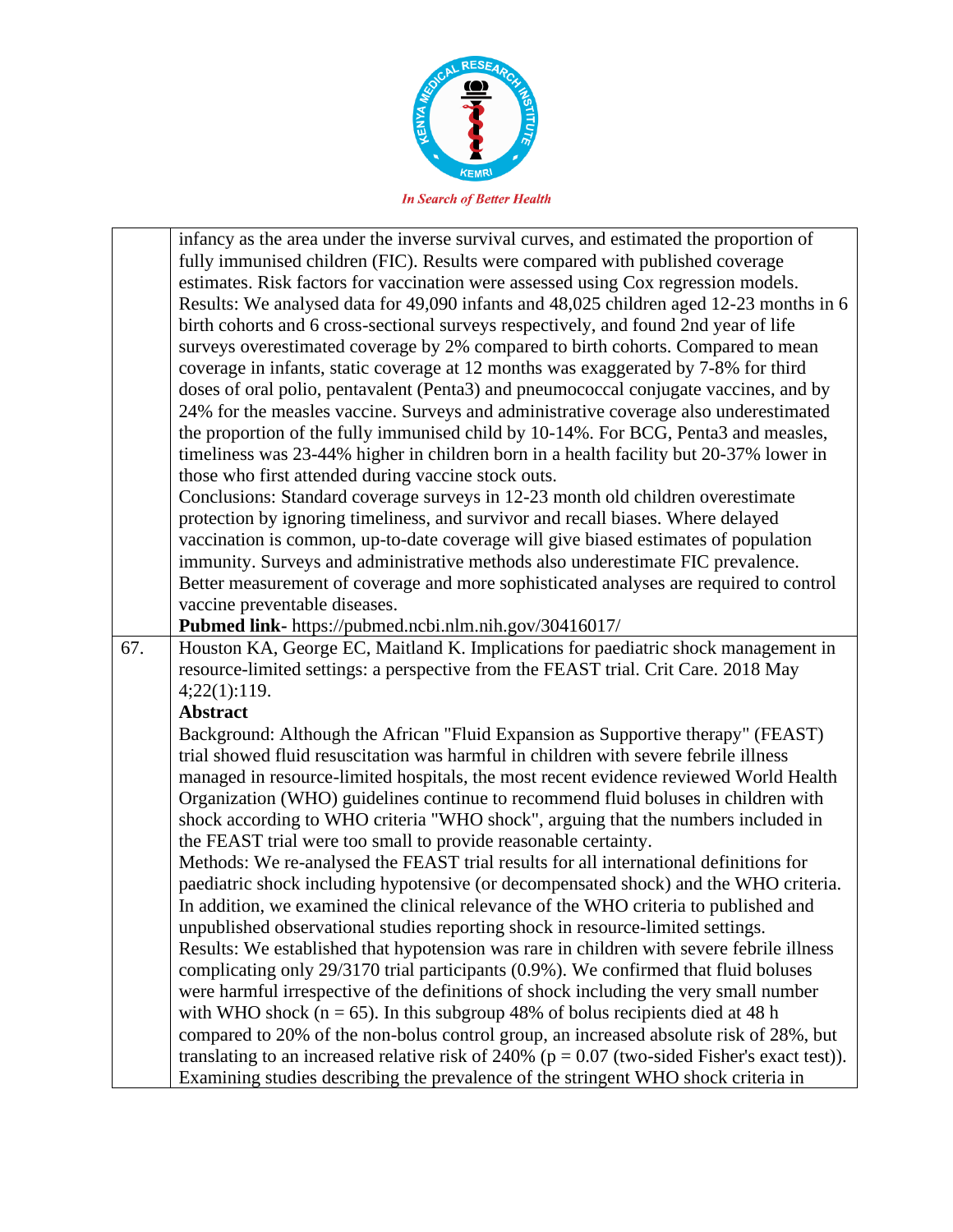

|     | children presenting to hospital we found this was rare $(0.1\%)$ and in these children                                   |
|-----|--------------------------------------------------------------------------------------------------------------------------|
|     | mortality was very high (41.5-100%).<br>Conclusions: The updated WHO guidelines continue to recommend boluses for a very |
|     | limited number of children presenting at hospital with the strict definition of WHO                                      |
|     | shock. Nevertheless, the 3% increased mortality from boluses seen across FEAST trial                                     |
|     |                                                                                                                          |
|     | participants would also include this subgroup of children receiving boluses.                                             |
|     | Recommendations aiming to differentiate WHO shock from other definitions will                                            |
|     | invariably lead to "slippage" at the bedside, with the potential of exposing a wider group                               |
|     | of children to the harm of fluid-bolus therapy.                                                                          |
|     | Pubmed link- https://pubmed.ncbi.nlm.nih.gov/29728116/                                                                   |
| 68. | Masha SC, Cools P, Descheemaeker P, Reynders M, Sanders EJ, Vaneechoutte M.                                              |
|     | Urogenital pathogens, associated with Trichomonas vaginalis, among pregnant women in                                     |
|     | Kilifi, Kenya: a nested case-control study. BMC Infect Dis. 2018 Nov 6;18(1):549.                                        |
|     | <b>Abstract</b>                                                                                                          |
|     | Background: Screening of curable sexually transmitted infections is frequently oriented                                  |
|     | towards the diagnosis of chlamydia, gonorrhea, syphilis and trichomoniasis, whereas                                      |
|     | other pathogens, sometimes associated with similar urogenital syndromes, remain                                          |
|     | undiagnosed and/or untreated. Some of these pathogens are associated with adverse                                        |
|     | pregnancy outcomes.                                                                                                      |
|     | Methods: In a nested case-control study, vaginal swabs from 79 pregnant women, i.e., 28                                  |
|     | T. vaginalis-positive (cases) and 51 T. vaginalis-negative (controls), were screened by                                  |
|     | quantitative PCR for Adenovirus 1 and 2, Cytomegalovirus, Herpes Simplex Virus 1 and                                     |
|     | 2, Chlamydia trachomatis, Escherichia coli, Haemophilus ducreyi, Mycoplasma                                              |
|     | genitalium, M. hominis, candidatus M. girerdii, Neisseria gonorrhoeae, Streptococcus                                     |
|     | agalactiae, Treponema pallidum, Ureaplasma parvum, U. urealyticum, and Candida                                           |
|     | albicans. Additionally, we determined whether women with pathogens highly associated                                     |
|     | with T. vaginalis had distinct clinical signs and symptoms compared to women with T.                                     |
|     | vaginalis mono-infection.                                                                                                |
|     | Results: M. hominis was independently associated with T. vaginalis (adjusted odds ratio                                  |
|     | $= 6.8, 95\%$ CI: 2.3-19.8). Moreover, M. genitalium and Ca M. girerdii were exclusively                                 |
|     | detected in women with T. vaginalis ( $P = 0.002$ and $P = 0.001$ ), respectively. Four of the                           |
|     | six women co-infected with T. vaginalis and Ca M. girerdii complained of vaginal                                         |
|     | itching, compared to only 4 out of the 22 women infected with T. vaginalis without Ca                                    |
|     | M. girerdii ( $P = 0.020$ ).                                                                                             |
|     | Conclusion: We confirm M. hominis as a correlate of T. vaginalis in our population, and                                  |
|     | the exclusive association of both M. genitalium and Ca. M. girerdii with T. vaginalis.                                   |
|     | Screening and treatment of these pathogens should be considered.                                                         |
|     |                                                                                                                          |
|     | Pubmed link- https://pubmed.ncbi.nlm.nih.gov/30400890/                                                                   |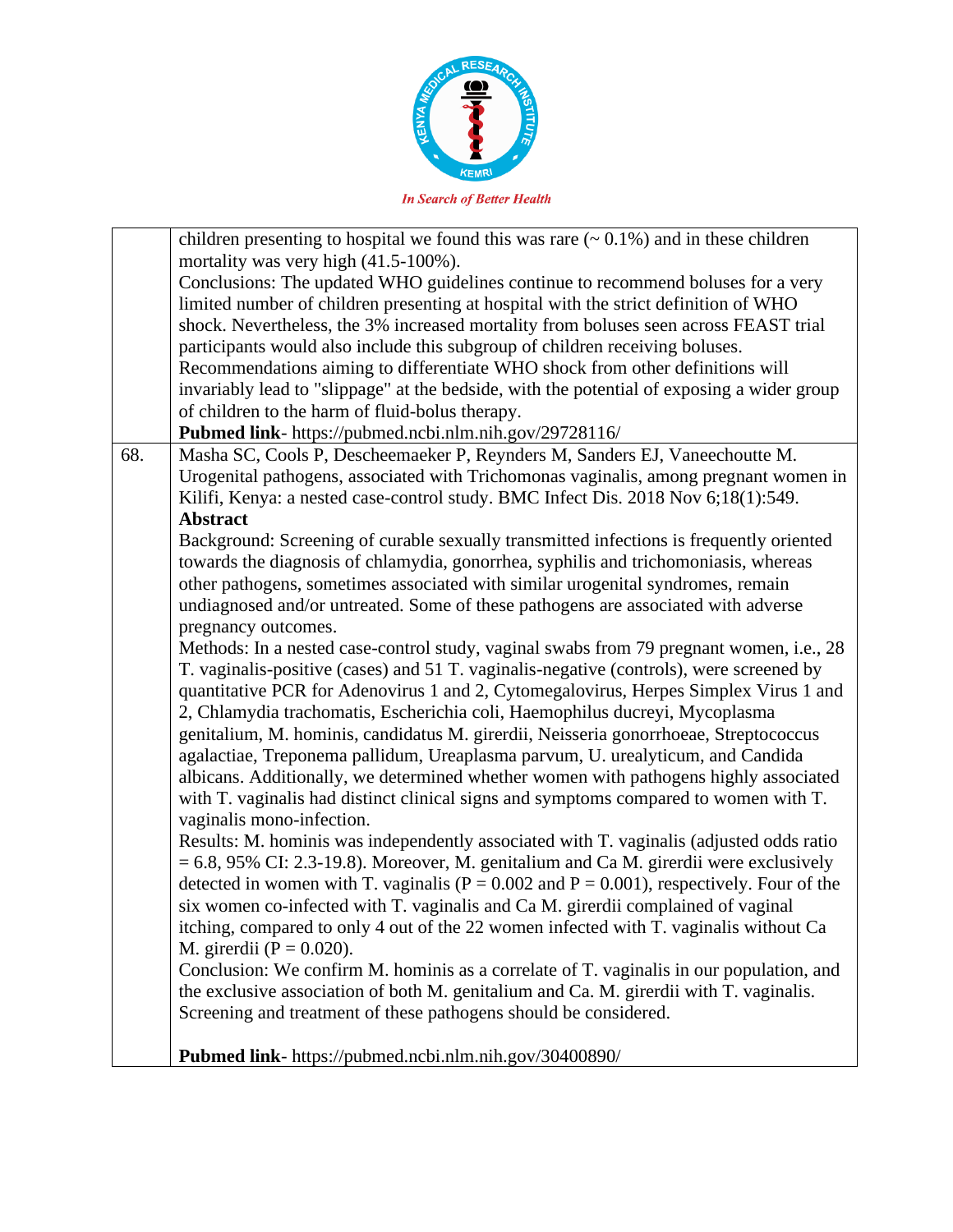

| 69. | Kahindi SC, Muriu S, Derua YA, Wang X, Zhou G, Lee MC, Mwangangi J, Atieli H,                |
|-----|----------------------------------------------------------------------------------------------|
|     | Githeko AK, Yan G. Efficacy and persistence of long-lasting microbial larvicides against     |
|     | malaria vectors in western Kenya highlands. Parasit Vectors. 2018 Jul 31;11(1):438.          |
|     | <b>Abstract</b>                                                                              |
|     | Background: Chemical-based malaria vector control interventions are threatened by the        |
|     | development of insecticide resistance and changes in the behavior of the vectors, and        |
|     | thus require the development of alternative control methods. Bacterial-based larvicides      |
|     | have the potential to target both insecticide resistant and outdoor-biting mosquitoes and    |
|     | are safe to use in the environment. However, the currently available microbial larvicide     |
|     | formulations have a short duration of activity requiring frequent re-applications which      |
|     | increase the cost of control interventions. This study was designed to evaluate the          |
|     | efficacy and duration of activity of two long-lasting formulations of Bacillus               |
|     | thuringiensis var. israelensis (Bti) and Bacillus sphaericus (Bs) (LL3 and FourStar®)        |
|     | under field conditions in western Kenya highlands.                                           |
|     | Methods: Three sites were selected for this study in the highlands of western Kenya. In      |
|     | each site, one hundred anopheline larval habitats were selected and assigned to one of       |
|     | three arms: (i) LL3; (ii) FourStar®; and (iii) untreated control larval habitats. Four types |
|     | of larval habitats were surveyed: abandoned gold mines, drainage canals, fish ponds and      |
|     | non-fish ponds. The habitats were sampled for mosquito larvae by using a standard            |
|     | dipping technique and collected larvae were recorded according to the larval stages of the   |
|     | different Anopheles species. The larvicides were applied at manufacturers' recommended       |
|     | dosage of 1 briquette per 100 square feet. Both treatment and control habitats were          |
|     | sampled for mosquito larvae immediately before treatment (day 0), and then at 24 hours,      |
|     | 3 days and weekly post-treatment for 5 months.                                               |
|     | Results: Overall larval density in treatment habitats was significantly reduced after        |
|     | application of the two microbial larvicides as compared to the control habitats. Post-       |
|     | intervention reduction in anopheline larval density by LL3 was 65, 71 and 84% for 1 day,     |
|     | 2 weeks and 4 weeks, respectively. FourStar® reduced anopheline larval density by 60,        |
|     | 66 and 80% for 1 day, 2 weeks and 4 weeks, respectively. Comparisons between the             |
|     | treatments reveal that LL3 and FourStar® were similar in efficacy. A higher reduction in     |
|     | Anopheles larval density was observed in the abandoned goldmines, while drainage             |
|     | canals had the lowest reduction.                                                             |
|     | Conclusions: Both LL3 and FourStar® long-lasting microbial larvicides were effective in      |
|     | reducing immature stages of An. gambiae complex and An. funestus group species, with         |
|     | significant reductions lasting for three months post-application.                            |
|     | Pubmed link- https://pubmed.ncbi.nlm.nih.gov/30064498/                                       |
| 70. | McCollum R, Taegtmeyer M, Otiso L, Muturi N, Barasa E, Molyneux S, Martineau T,              |
|     | Theobald S. "Sometimes it is difficult for us to stand up and change this": an analysis of   |
|     | power within priority-setting for health following devolution in Kenya. BMC Health           |
|     | Serv Res. 2018 Nov 29;18(1):906.                                                             |
|     | <b>Abstract</b>                                                                              |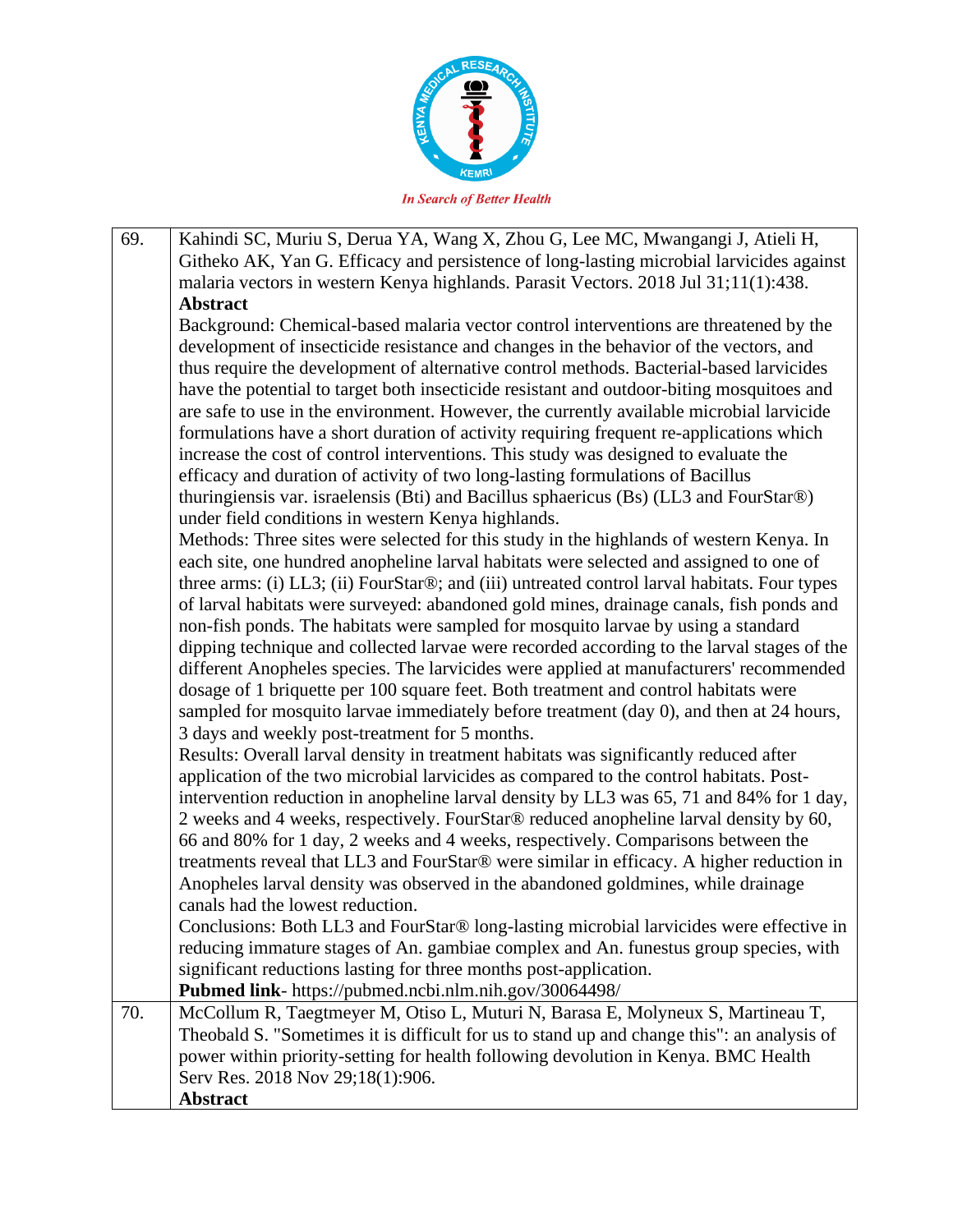

|     | Background: Practices of power lie at the heart of policy processes. In both devolution<br>and priority-setting, actors seek to exert power through influence and control over<br>material, human, intellectual and financial resources. Priority-setting arises as a<br>consequence of the needs and demand exceeding the resources available, requiring some<br>means of choosing between competing demands. This paper examines the use of power<br>within priority-setting processes for healthcare resources at sub-national level, following<br>devolution in Kenya.<br>Methods: We interviewed 14 national level key informants and 255 purposively selected<br>respondents from across the health system in ten counties. These qualitative data were<br>supplemented by 14 focus group discussions (FGD) involving 146 community members<br>in two counties. We conducted a power analysis using Gaventa's power cube and<br>Veneklasen's expressions of power to interpret our findings.<br>Results: We found Kenya's transition towards devolution is transforming the former<br>centralised balance of power, leading to greater ability for influence at the county level,<br>reduced power at national and sub-county (district) levels, and limited change at<br>community level. Within these changing power structures, politicians are felt to play a<br>greater role in priority-setting for health. The interfaces and tensions between politicians,<br>health service providers and the community has at times been felt to undermine health<br>related technical priorities. Underlying social structures and discriminatory practices<br>generally continue unchanged, leading to the continued exclusion of the most vulnerable<br>from priority-setting processes.<br>Conclusions: Power analysis of priority-setting at county level after devolution in Kenya<br>highlights the need for stronger institutional structures, processes and norms to reduce<br>the power imbalances between decision-making actors and to enable community |
|-----|---------------------------------------------------------------------------------------------------------------------------------------------------------------------------------------------------------------------------------------------------------------------------------------------------------------------------------------------------------------------------------------------------------------------------------------------------------------------------------------------------------------------------------------------------------------------------------------------------------------------------------------------------------------------------------------------------------------------------------------------------------------------------------------------------------------------------------------------------------------------------------------------------------------------------------------------------------------------------------------------------------------------------------------------------------------------------------------------------------------------------------------------------------------------------------------------------------------------------------------------------------------------------------------------------------------------------------------------------------------------------------------------------------------------------------------------------------------------------------------------------------------------------------------------------------------------------------------------------------------------------------------------------------------------------------------------------------------------------------------------------------------------------------------------------------------------------------------------------------------------------------------------------------------------------------------------------------------------------------------------------------------------------------------------------------------------|
|     | participation.                                                                                                                                                                                                                                                                                                                                                                                                                                                                                                                                                                                                                                                                                                                                                                                                                                                                                                                                                                                                                                                                                                                                                                                                                                                                                                                                                                                                                                                                                                                                                                                                                                                                                                                                                                                                                                                                                                                                                                                                                                                      |
|     | Pubmed link-https://pubmed.ncbi.nlm.nih.gov/30486867/                                                                                                                                                                                                                                                                                                                                                                                                                                                                                                                                                                                                                                                                                                                                                                                                                                                                                                                                                                                                                                                                                                                                                                                                                                                                                                                                                                                                                                                                                                                                                                                                                                                                                                                                                                                                                                                                                                                                                                                                               |
| 71. | Shen J, Olwanda E, Kahn JG, Huchko MJ. Cost of HPV screening at community health<br>campaigns (CHCs) and health clinics in rural Kenya. BMC Health Serv Res. 2018 May<br>25;18(1):378.<br><b>Abstract</b>                                                                                                                                                                                                                                                                                                                                                                                                                                                                                                                                                                                                                                                                                                                                                                                                                                                                                                                                                                                                                                                                                                                                                                                                                                                                                                                                                                                                                                                                                                                                                                                                                                                                                                                                                                                                                                                           |
|     | Background: Cervical cancer is the most frequent neoplasm among Kenyan women, with<br>4800 diagnoses and 2400 deaths per year. One reason is an extremely low rate of<br>screening through pap smears, at 13.8% in 2014. Knowing the costs of screening will<br>help planners and policymakers design, implement, and scale programs.<br>Methods: We conducted HPV-based cervical cancer screening via self-collection in 12<br>communities in rural Migori County, Kenya. Six communities were randomized to<br>community health campaigns (CHCs), and six to screening at government clinics. All<br>HPV-positive women were referred for cryotherapy at Migori County Hospital. We<br>prospectively estimated direct costs from the health system perspective, using micro-                                                                                                                                                                                                                                                                                                                                                                                                                                                                                                                                                                                                                                                                                                                                                                                                                                                                                                                                                                                                                                                                                                                                                                                                                                                                                      |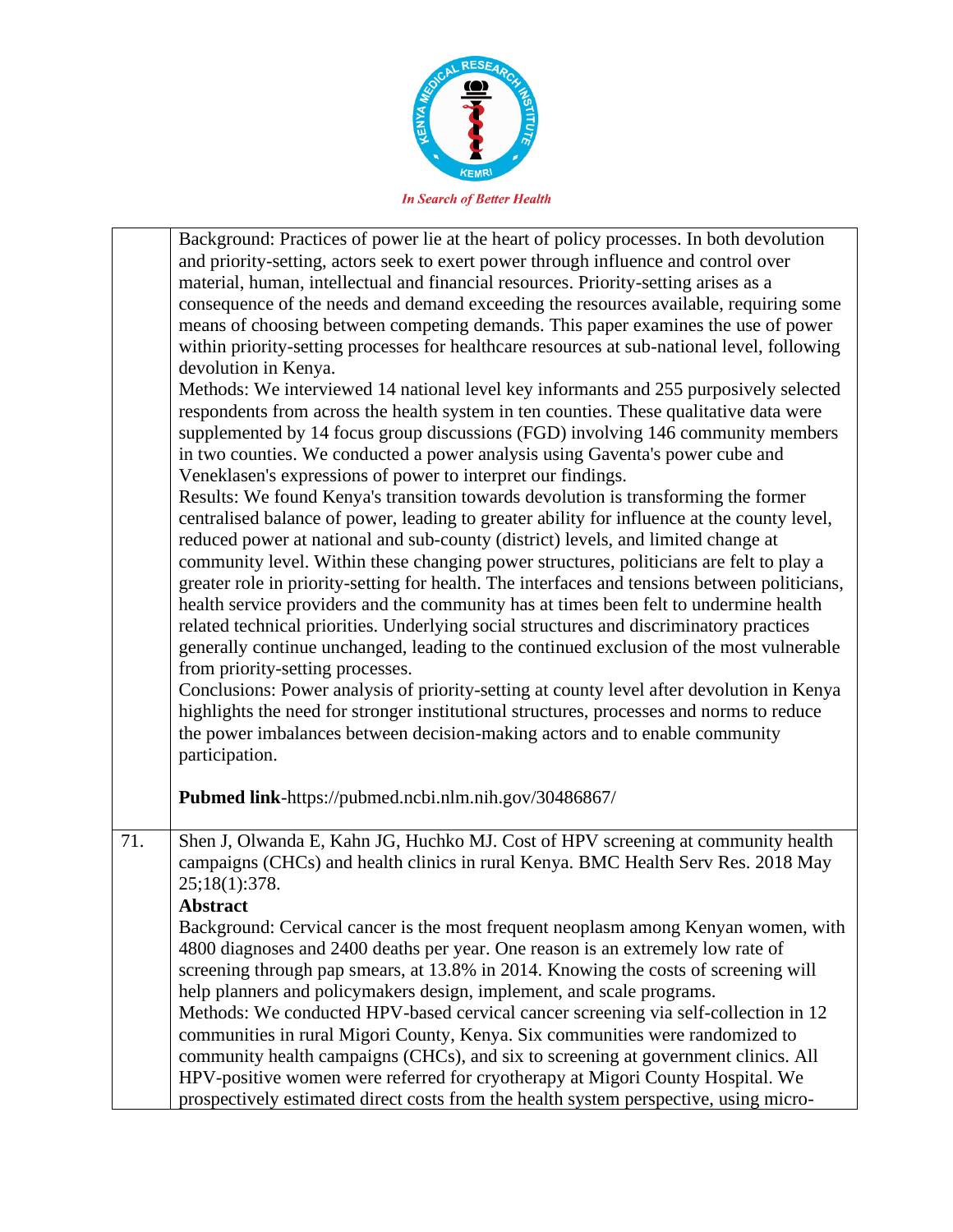

|     | costing methods. Cost data were extracted from expenditure records, staff interviews, and                                                                         |
|-----|-------------------------------------------------------------------------------------------------------------------------------------------------------------------|
|     | time and motion logs. Total costs per woman screening included three activities:                                                                                  |
|     | outreach, HPV-based screening, and notification. Types of inputs include personnel,                                                                               |
|     | recurrent goods, capital goods, and services. We costed potential changes to                                                                                      |
|     | implementation for scaling.                                                                                                                                       |
|     | Results: From January to September 2016, 2899 women were screened in CHCs and                                                                                     |
|     | 2042 in clinics. Each CHC lasted for 30 working days, 10 days each for outreach,                                                                                  |
|     | screening, and notification. The mean cost per woman screened was \$25.00 for CHCs                                                                                |
|     | [median: \$25.09; Range: \$22.06-30.21] and \$29.56 for clinics [\$28.90; \$25.27-37.08].                                                                         |
|     | Clinics had higher costs than CHCs for personnel $(\$14.27$ vs. $\$11.26)$ and capital $(\$5.55$                                                                  |
|     | vs. \$2.80). Screening costs were higher for clinics at \$21.84, compared to \$17.48 for                                                                          |
|     |                                                                                                                                                                   |
|     | CHCs. In contrast, CHCs had higher outreach costs (\$3.34 vs. \$0.17). After modeling a                                                                           |
|     | reduction in staffing, clinic per-screening costs (\$25.69) were approximately equivalent<br>to CHCs.                                                             |
|     | Conclusions: HPV-based cervical cancer screening through community health campaigns                                                                               |
|     | achieved lower costs per woman screened, compared to screening at clinics. Periodic                                                                               |
|     | high-volume CHCs appear to be a viable low-cost strategy for implementing cervical                                                                                |
|     | cancer screening.                                                                                                                                                 |
|     | Pubmed link-https://pubmed.ncbi.nlm.nih.gov/29801496/                                                                                                             |
|     |                                                                                                                                                                   |
| 72. | Shen J, Olwanda E, Kahn JG, Huchko MJ. Cost of HPV screening at community health                                                                                  |
|     | campaigns (CHCs) and health clinics in rural Kenya. BMC Health Serv Res. 2018 May                                                                                 |
|     | 25;18(1):378.                                                                                                                                                     |
|     |                                                                                                                                                                   |
|     |                                                                                                                                                                   |
|     | <b>Abstract</b>                                                                                                                                                   |
|     | Background: Cervical cancer is the most frequent neoplasm among Kenyan women, with                                                                                |
|     | 4800 diagnoses and 2400 deaths per year. One reason is an extremely low rate of                                                                                   |
|     | screening through pap smears, at 13.8% in 2014. Knowing the costs of screening will                                                                               |
|     | help planners and policymakers design, implement, and scale programs.                                                                                             |
|     | Methods: We conducted HPV-based cervical cancer screening via self-collection in 12                                                                               |
|     | communities in rural Migori County, Kenya. Six communities were randomized to                                                                                     |
|     | community health campaigns (CHCs), and six to screening at government clinics. All                                                                                |
|     | HPV-positive women were referred for cryotherapy at Migori County Hospital. We                                                                                    |
|     | prospectively estimated direct costs from the health system perspective, using micro-                                                                             |
|     | costing methods. Cost data were extracted from expenditure records, staff interviews, and                                                                         |
|     | time and motion logs. Total costs per woman screening included three activities:                                                                                  |
|     | outreach, HPV-based screening, and notification. Types of inputs include personnel,                                                                               |
|     | recurrent goods, capital goods, and services. We costed potential changes to                                                                                      |
|     | implementation for scaling.                                                                                                                                       |
|     | Results: From January to September 2016, 2899 women were screened in CHCs and<br>2042 in clinics. Each CHC lasted for 30 working days, 10 days each for outreach, |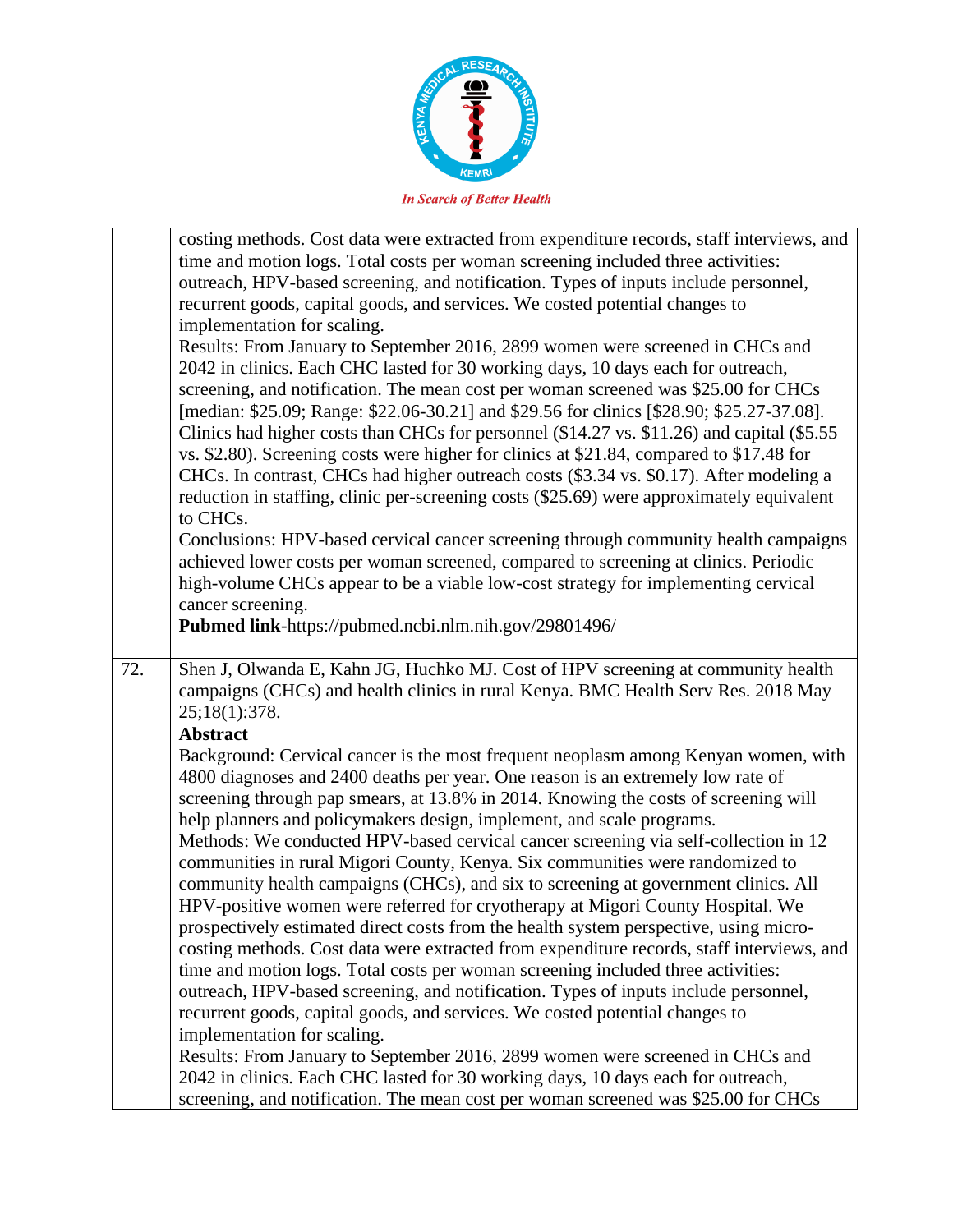

|     | [median: \$25.09; Range: \$22.06-30.21] and \$29.56 for clinics [\$28.90; \$25.27-37.08].<br>Clinics had higher costs than CHCs for personnel (\$14.27 vs. \$11.26) and capital (\$5.55)<br>vs. \$2.80). Screening costs were higher for clinics at \$21.84, compared to \$17.48 for<br>CHCs. In contrast, CHCs had higher outreach costs (\$3.34 vs. \$0.17). After modeling a<br>reduction in staffing, clinic per-screening costs (\$25.69) were approximately equivalent<br>to CHCs.<br>Conclusions: HPV-based cervical cancer screening through community health campaigns<br>achieved lower costs per woman screened, compared to screening at clinics. Periodic<br>high-volume CHCs appear to be a viable low-cost strategy for implementing cervical<br>cancer screening.<br>Pubmed link-https://pubmed.ncbi.nlm.nih.gov/29801496/ |
|-----|--------------------------------------------------------------------------------------------------------------------------------------------------------------------------------------------------------------------------------------------------------------------------------------------------------------------------------------------------------------------------------------------------------------------------------------------------------------------------------------------------------------------------------------------------------------------------------------------------------------------------------------------------------------------------------------------------------------------------------------------------------------------------------------------------------------------------------------------|
| 73. | Masyuko S, Mukui I, Njathi O, Kimani M, Oluoch P, Wamicwe J, Mutegi J, Njogo S,<br>Anyona M, Muchiri P, Maikweki L, Musyoki H, Bahati P, Kyongo J, Marwa T, Irungu<br>E, Kiragu M, Kioko U, Ogando J, Were D, Bartilol K, Sirengo M, Mugo N, Baeten JM,<br>Cherutich P, PrEP Technical Working Group OBOT. Pre-exposure prophylaxis rollout in<br>a national public sector program: the Kenyan case study. Sex Health. 2018<br>Nov;15(6):578-586.<br><b>Abstract</b>                                                                                                                                                                                                                                                                                                                                                                       |
|     | Background While advances have been made in HIV prevention and treatment, new HIV<br>infections continue to occur. The introduction of pre-exposure prophylaxis (PrEP) as an<br>additional HIV prevention option for those at high risk of HIV may change the landscape<br>of the HIV epidemic, especially in sub-Saharan Africa, which bears the greatest HIV<br>burden.                                                                                                                                                                                                                                                                                                                                                                                                                                                                  |
|     | Methods: This paper details Kenya's experience of PrEP rollout as a national public<br>sector program. The process of a national rollout of PrEP guidance, partnerships,<br>challenges, lessons learnt and progress related to national scale up of PrEP in Kenya, as<br>of 2018, is described. National rollout of PrEP was strongly lead by the government, and<br>work was executed through a multidisciplinary, multi-organisation dedicated team. This<br>required reviewing available evidence, providing guidance to health providers,<br>integration into existing logistic and health information systems, robust communication<br>and community engagement. Mapping of the response showed that subnational levels<br>had existing infrastructure but required targeted resources to catalyse PrEP provision.                    |
|     | Rollout scenarios were developed and adopted, with prioritisation of 19 counties<br>focusing on high incidence area and high potential PrEP users to maximise impact and<br>minimise costs.                                                                                                                                                                                                                                                                                                                                                                                                                                                                                                                                                                                                                                                |
|     | Results: PrEP is now offered in over 900 facilities countrywide. There are currently over<br>14000 PrEP users 1 year after launching PrEP.                                                                                                                                                                                                                                                                                                                                                                                                                                                                                                                                                                                                                                                                                                 |
|     | Conclusions: Kenya becomes the first African country to rollout PrEP as a national<br>program, in the public sector. This case study will provide guidance for low- and middle-                                                                                                                                                                                                                                                                                                                                                                                                                                                                                                                                                                                                                                                            |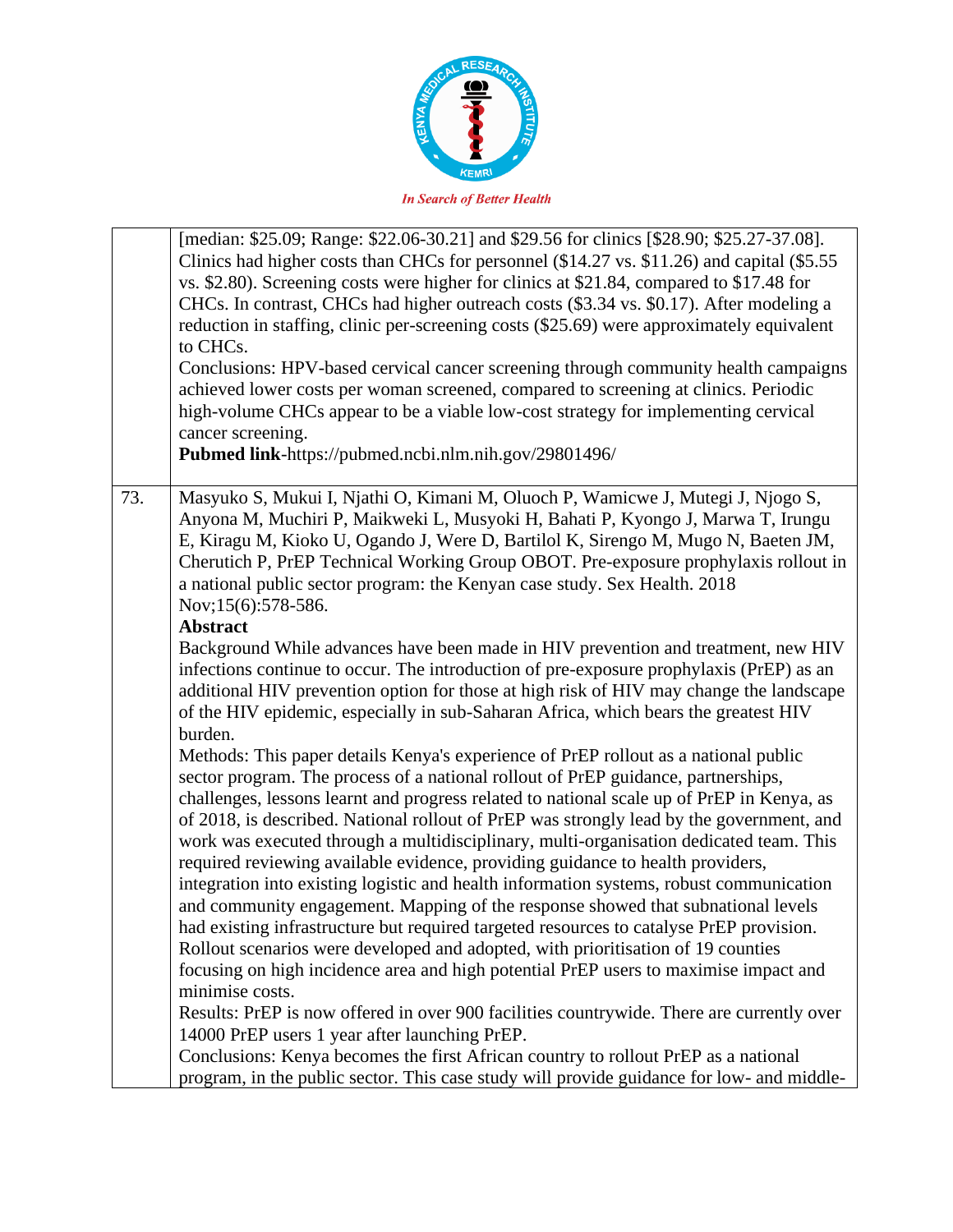

|     | income countries planning the rollout of PrEP in response to both generalised and                                                                                                                                                                                                                                                                                                                                                                                                                                                                                                                                                                                                                                                                                                                                                                                                                                                                                                                                                                                                                         |
|-----|-----------------------------------------------------------------------------------------------------------------------------------------------------------------------------------------------------------------------------------------------------------------------------------------------------------------------------------------------------------------------------------------------------------------------------------------------------------------------------------------------------------------------------------------------------------------------------------------------------------------------------------------------------------------------------------------------------------------------------------------------------------------------------------------------------------------------------------------------------------------------------------------------------------------------------------------------------------------------------------------------------------------------------------------------------------------------------------------------------------|
|     | concentrated epidemics.                                                                                                                                                                                                                                                                                                                                                                                                                                                                                                                                                                                                                                                                                                                                                                                                                                                                                                                                                                                                                                                                                   |
|     | Pubmed link- https://pubmed.ncbi.nlm.nih.gov/30408432/                                                                                                                                                                                                                                                                                                                                                                                                                                                                                                                                                                                                                                                                                                                                                                                                                                                                                                                                                                                                                                                    |
| 74. | Said Mohammed K, Kibinge N, Prins P, Agoti CN, Cotten M, Nokes DJ, Brand S,<br>Githinji G. Evaluating the performance of tools used to call minority variants from whole<br>genome short-read data. Wellcome Open Res. 2018 Sep 13;3:21.<br><b>Abstract</b><br>Background: High-throughput whole genome sequencing facilitates investigation of<br>minority virus sub-populations from virus positive samples. Minority variants are useful                                                                                                                                                                                                                                                                                                                                                                                                                                                                                                                                                                                                                                                               |
|     | in understanding within and between host diversity, population dynamics and can<br>potentially assist in elucidating person-person transmission pathways. Several minority<br>variant callers have been developed to describe low frequency sub-populations from<br>whole genome sequence data. These callers differ based on bioinformatics and statistical<br>methods used to discriminate sequencing errors from low-frequency variants. Methods:<br>We evaluated the diagnostic performance and concordance between published minority<br>variant callers used in identifying minority variants from whole-genome sequence data<br>from virus samples. We used the ART-Illumina read simulation tool to generate three<br>artificial short-read datasets of varying coverage and error profiles from an RSV<br>reference genome. The datasets were spiked with nucleotide variants at predetermined<br>positions and frequencies. Variants were called using FreeBayes, LoFreq, Vardict, and                                                                                                          |
|     | VarScan2. The variant callers' agreement in identifying known variants was quantified<br>using two measures; concordance accuracy and the inter-caller concordance. Results:<br>The variant callers reported differences in identifying minority variants from the datasets.<br>Concordance accuracy and inter-caller concordance were positively correlated with<br>sample coverage. FreeBayes identified the majority of variants although it was<br>characterised by variable sensitivity and precision in addition to a high false positive rate<br>relative to the other minority variant callers and which varied with sample coverage.<br>LoFreq was the most conservative caller. Conclusions: We conducted a performance and<br>concordance evaluation of four minority variant calling tools used to identify and<br>quantify low frequency variants. Inconsistency in the quality of sequenced samples<br>impacts on sensitivity and accuracy of minority variant callers. Our study suggests that<br>combining at least three tools when identifying minority variants is useful in filtering |
|     | errors when calling low frequency variants.                                                                                                                                                                                                                                                                                                                                                                                                                                                                                                                                                                                                                                                                                                                                                                                                                                                                                                                                                                                                                                                               |
|     | Pubmed link-https://pubmed.ncbi.nlm.nih.gov/30483597/                                                                                                                                                                                                                                                                                                                                                                                                                                                                                                                                                                                                                                                                                                                                                                                                                                                                                                                                                                                                                                                     |
| 75. | Macpherson L, Ogero M, Akech S, Aluvaala J, Gathara D, Irimu G, English M, Agweyu<br>A. Risk factors for death among children aged 5-14 years hospitalised with pneumonia: a<br>retrospective cohort study in Kenya. BMJ Glob Health. 2019 Sep 3;4(5):e001715.                                                                                                                                                                                                                                                                                                                                                                                                                                                                                                                                                                                                                                                                                                                                                                                                                                            |
|     | <b>Abstract</b>                                                                                                                                                                                                                                                                                                                                                                                                                                                                                                                                                                                                                                                                                                                                                                                                                                                                                                                                                                                                                                                                                           |
|     | Introduction: There were almost 1 million deaths in children aged between 5 and 14                                                                                                                                                                                                                                                                                                                                                                                                                                                                                                                                                                                                                                                                                                                                                                                                                                                                                                                                                                                                                        |
|     | years in 2017, and pneumonia accounted for 11%. However, there are no validated<br>guidelines for pneumonia management in older children and data to support their                                                                                                                                                                                                                                                                                                                                                                                                                                                                                                                                                                                                                                                                                                                                                                                                                                                                                                                                        |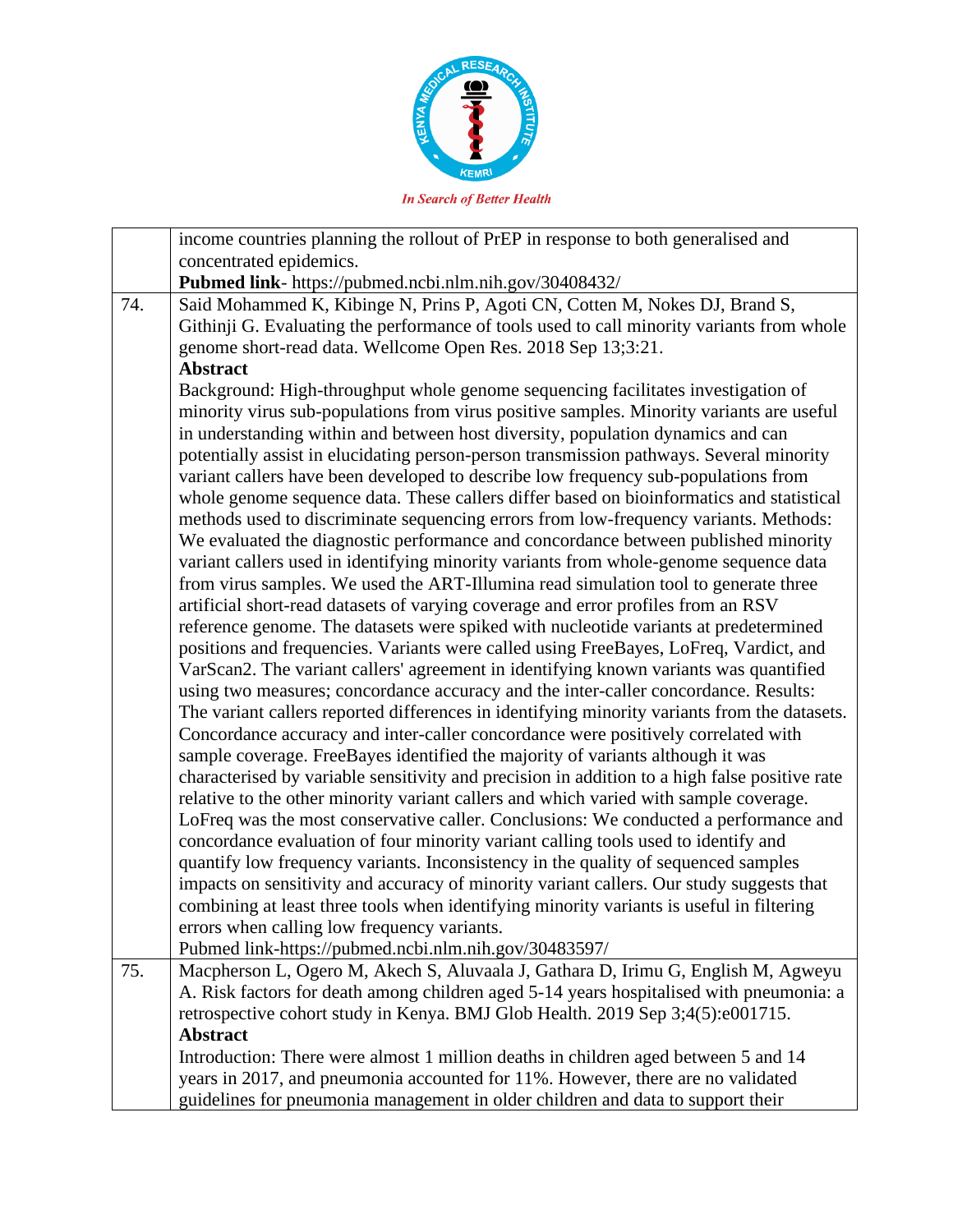

|     | development are limited. We sought to understand risk factors for mortality among<br>children aged 5-14 years hospitalised with pneumonia in district-level health facilities in |
|-----|----------------------------------------------------------------------------------------------------------------------------------------------------------------------------------|
|     | Kenya.                                                                                                                                                                           |
|     | Methods: We did a retrospective cohort study using data collected from an established                                                                                            |
|     | clinical information network of 13 hospitals. We reviewed records for children aged 5-14                                                                                         |
|     | years admitted with pneumonia between 1 March 2014 and 28 February 2018. Individual<br>clinical signs were examined for association with inpatient mortality using logistic      |
|     | regression. We used existing WHO criteria (intended for under 5s) to define levels of                                                                                            |
|     | severity and examined their performance in identifying those at increased risk of death.                                                                                         |
|     | Results: 1832 children were diagnosed with pneumonia and 145 (7.9%) died. Severe                                                                                                 |
|     | pallor was strongly associated with mortality (adjusted OR (aOR) 8.06, 95% CI 4.72 to                                                                                            |
|     | 13.75) as were reduced consciousness, mild/moderate pallor, central cyanosis and older                                                                                           |
|     | age $(>9$ years) (aOR $>2$ ). Comorbidities HIV and severe acute malnutrition were also                                                                                          |
|     | associated with death (aOR 2.31, 95% CI 1.39 to 3.84 and aOR 1.89, 95% CI 1.12 to                                                                                                |
|     | 3.21, respectively). The presence of clinical characteristics used by WHO to define                                                                                              |
|     | severe pneumonia was associated with death in univariate analysis (OR 2.69). However,                                                                                            |
|     | this combination of clinical characteristics was poor in discriminating those at risk of                                                                                         |
|     | death (sensitivity: 0.56, specificity: 0.68, and area under the curve: 0.62).                                                                                                    |
|     | Conclusion: Children >5 years have high inpatient pneumonia mortality. These findings                                                                                            |
|     | also suggest that the WHO criteria for classification of severity for children under 5 years                                                                                     |
|     | do not appear to be a valid tool for risk assessment in this older age group, indicating the                                                                                     |
|     | urgent need for evidence-based clinical guidelines for this neglected population.                                                                                                |
|     | Pubmed link- https://pubmed.ncbi.nlm.nih.gov/31544003/                                                                                                                           |
| 76. | Wandera EA, Mohammad S, Bundi M, Nyangao J, Galata A, Kathiiko C, Odoyo E,                                                                                                       |
|     | Guyo S, Miring'u G, Komoto S, Ichinose Y. Impact of rotavirus vaccination on rotavirus                                                                                           |
|     | hospitalisation rates among a resource-limited rural population in Mbita, Western Kenya.<br>Trop Med Int Health. 2018 Apr;23(4):425-432.                                         |
|     | <b>Abstract</b>                                                                                                                                                                  |
|     | Objectives: A two-dose oral monovalent rotavirus vaccine (RV1) was introduced into the                                                                                           |
|     | Kenyan National Immunization Program in July 2014. We assessed trends in                                                                                                         |
|     | hospitalisation for rotavirus-specific acute gastroenteritis (AGE) and strain distribution                                                                                       |
|     | among children <5 years in a rural, resource-limited setting in Kenya before and after the                                                                                       |
|     | nationwide implementation of the vaccine.                                                                                                                                        |
|     | Methods: Data on rotavirus AGE and strain distribution were derived from a 5-year                                                                                                |
|     | hospital-based surveillance. We compared rotavirus-related hospitalisations and strain                                                                                           |
|     | distribution in the 2-year post-vaccine period with the 3-year pre-vaccine baseline.                                                                                             |
|     | Vaccine administrative data from the Unit of Vaccines and Immunization Services                                                                                                  |
|     | (UVIS) for Mbita sub-county were used to estimate rotavirus immunisation coverage in                                                                                             |
|     | the study area.                                                                                                                                                                  |
|     | Results: We observed a 48% (95% CI: 27-64%) overall decline in rotavirus-related                                                                                                 |
|     | hospitalisations among children aged <5 years in the post-vaccine period. Coverage with                                                                                          |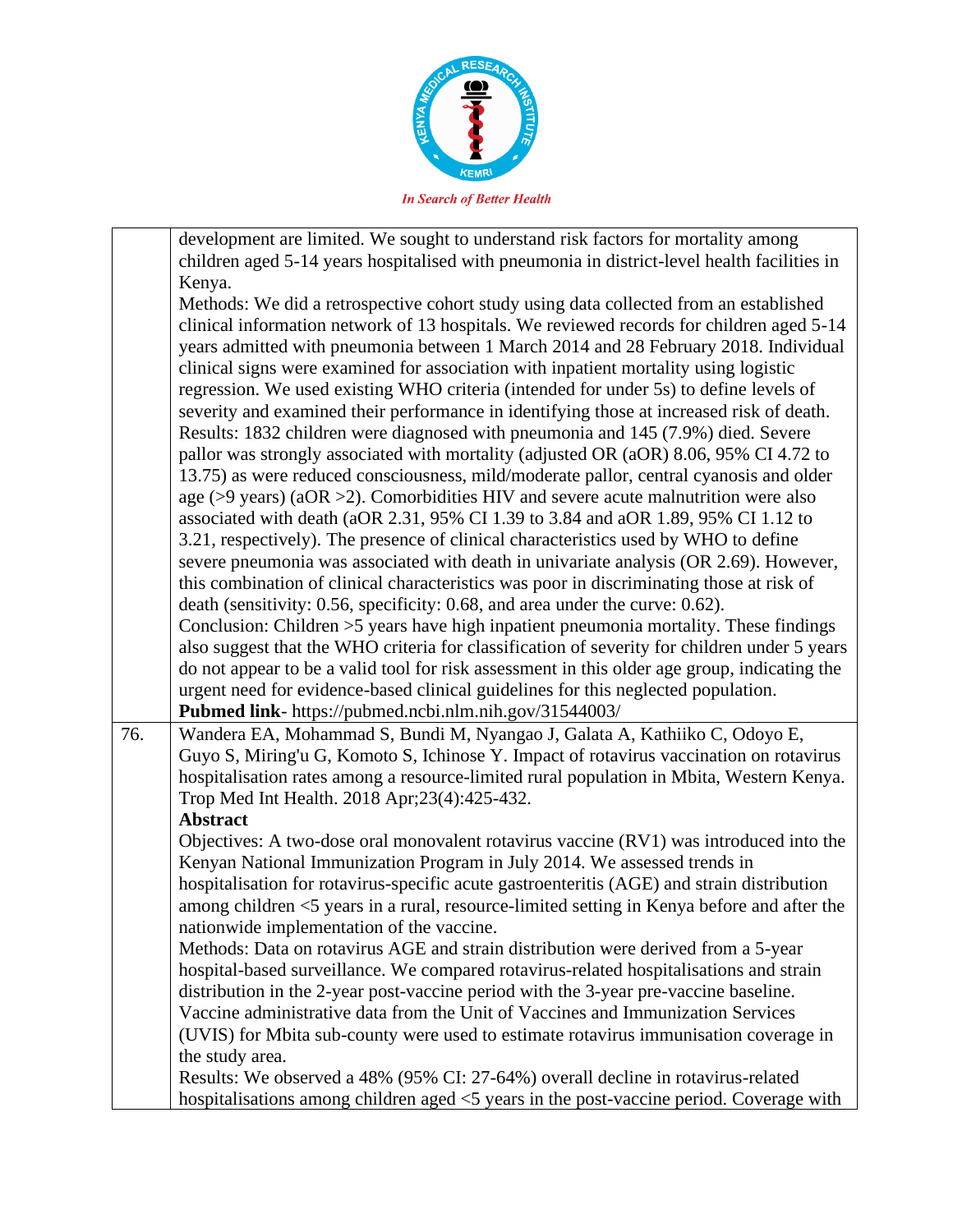

|     | the last dose of rotavirus vaccine increased from 51% in year 1% to 72% in year 2 of the<br>vaccine implementation. Concurrently, reductions in rotavirus hospitalisations increased<br>from 40% in the first year to 53% in the second year of vaccine use. The reductions were<br>most pronounced among the vaccine-eligible group, with the proportion of cases in this<br>age group dropping to 14% in post-vaccine years from a high of 51% in the pre-vaccine<br>period. A diversity of rotavirus strains circulated before the introduction of the vaccine<br>with G1P[8] being the most dominant strain. G2P[4] replaced G1P[8] as the dominant<br>strain after the vaccine was introduced.<br>Conclusions: Rotavirus vaccination has resulted in a notable decline in hospital<br>admissions for rotavirus infections in a rural resource-limited population in Kenya. This<br>provides early evidence for continued use of rotavirus vaccines in routine childhood<br>immunisations in Kenya. Our data also underscore the need for expanding coverage on<br>second dose so as to maximise the impact of the vaccine.<br>Pubmed link-https://pubmed.ncbi.nlm.nih.gov/29432666/                                                                                                                                                                                                                                                                                                                                                                                                                                                                                                                                                                                                                                                                                                                                                                                                                                                     |
|-----|----------------------------------------------------------------------------------------------------------------------------------------------------------------------------------------------------------------------------------------------------------------------------------------------------------------------------------------------------------------------------------------------------------------------------------------------------------------------------------------------------------------------------------------------------------------------------------------------------------------------------------------------------------------------------------------------------------------------------------------------------------------------------------------------------------------------------------------------------------------------------------------------------------------------------------------------------------------------------------------------------------------------------------------------------------------------------------------------------------------------------------------------------------------------------------------------------------------------------------------------------------------------------------------------------------------------------------------------------------------------------------------------------------------------------------------------------------------------------------------------------------------------------------------------------------------------------------------------------------------------------------------------------------------------------------------------------------------------------------------------------------------------------------------------------------------------------------------------------------------------------------------------------------------------------------------------------------------------------------------------------------------------------------------------|
| 77. | Zhang Y, Fogel JM, Guo X, Clarke W, Breaud A, Cummings V, Hamilton EL, Ogendo<br>A, Kayange N, Panchia R, Dominguez K, Chen YQ, Sandfort T, Eshleman SH.<br>Antiretroviral drug use and HIV drug resistance among MSM and transgender women in<br>sub-Saharan Africa. AIDS. 2018 Jun 19;32(10):1301-1306.<br><b>Abstract</b><br>Objective: To analyze antiretroviral drug use and HIV drug resistance among HIV-<br>infected MSM and transgender women who were screened for participation in the HIV<br>Prevention Trials Network 075 study.<br>Methods: A qualitative assay was used to detect 20 antiretroviral drugs in five drug<br>classes; this assay is based on liquid chromatography coupled with high-resolution<br>accurate-mass mass spectrometry. HIV viral load testing was performed using the<br>RealTime HIV-1 Viral Load Assay. HIV drug resistance testing was performed using the<br>ViroSeq HIV-1 Genotyping System. Logistic regression was used to evaluate factors<br>associated with study outcomes.<br>Results: Antiretroviral drugs were detected in 63 (34.4%) of 183 participants who had<br>confirmed HIV infection at screening; 11 (17.5%) of the 63 participants were not virally<br>suppressed. Six (54.5%) of the 11 participants had drug-resistant HIV, including four<br>who had multiclass resistance. Seven (63.6%) of the 11 were at risk of acquiring<br>resistance to additional antiretroviral drugs. In multivariate model, antiretroviral drugs<br>were more frequently detected in older participants, those recruited from Kisumu, Kenya,<br>and those who reported ever having been in HIV care or on antiretroviral therapy (ART).<br>Conclusion: Most of HIV-infected persons screened for participation in HIV Prevention<br>Trials Network 075 were not on ART, and many of those who were on ART were not<br>virally suppressed. Many of those participants had drug-resistant HIV. These findings<br>highlight the need for improved HIV care for African MSM and transgender women. |
|     | Pubmed link- https://pubmed.ncbi.nlm.nih.gov/29794492/                                                                                                                                                                                                                                                                                                                                                                                                                                                                                                                                                                                                                                                                                                                                                                                                                                                                                                                                                                                                                                                                                                                                                                                                                                                                                                                                                                                                                                                                                                                                                                                                                                                                                                                                                                                                                                                                                                                                                                                       |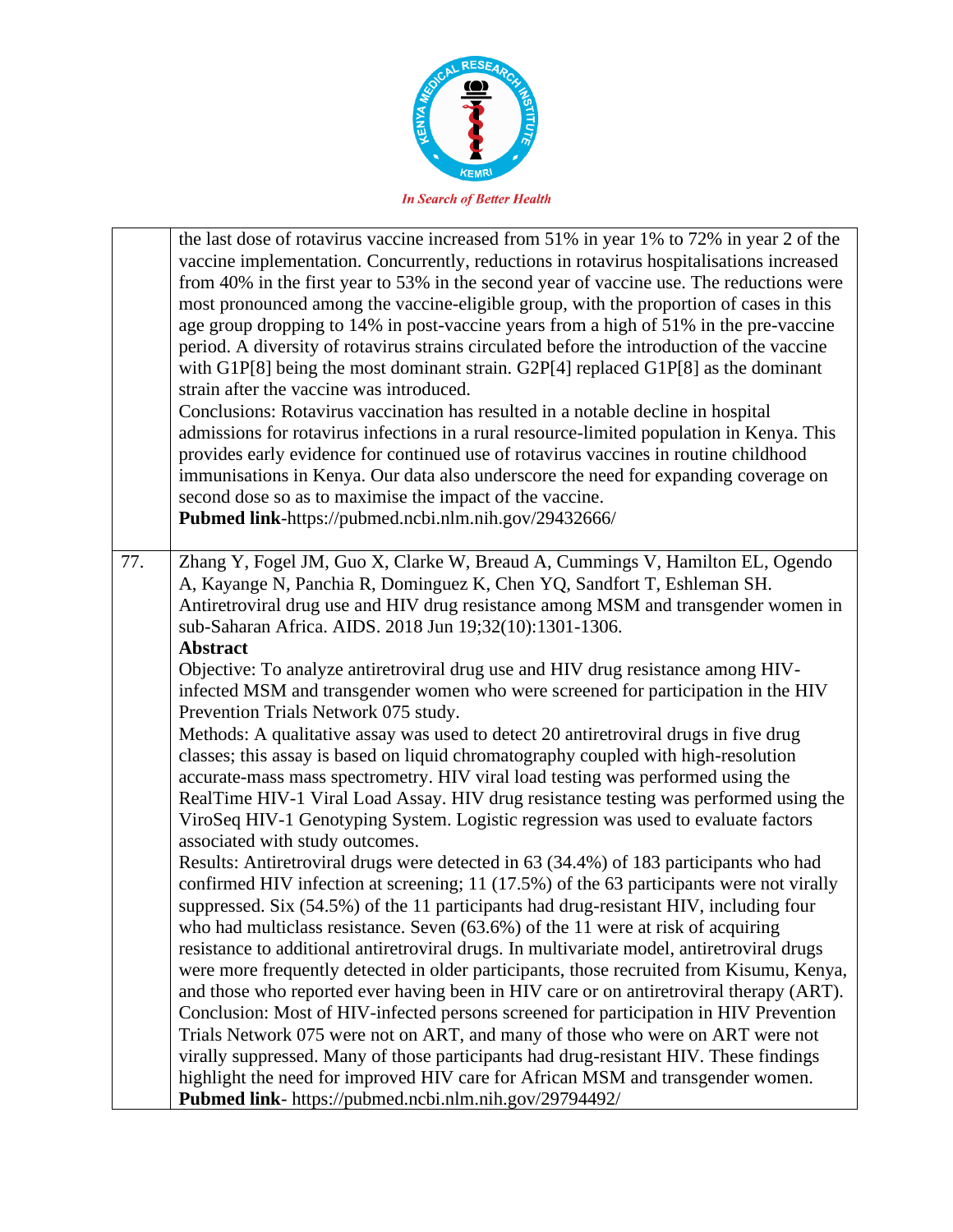

| 78. | Kamuyu G, Tuju J, Kimathi R, Mwai K, Mburu J, Kibinge N, Chong Kwan M, Hawkings<br>S, Yaa R, Chepsat E, Njunge JM, Chege T, Guleid F, Rosenkranz M, Kariuki CK, Frank<br>R, Kinyanjui SM, Murungi LM, Bejon P, Färnert A, Tetteh KKA, Beeson JG, Conway<br>DJ, Marsh K, Rayner JC, Osier FHA. KILchip v1.0: A Novel <i>Plasmodium<br/>falciparum</i> Merozoite Protein Microarray to Facilitate Malaria Vaccine Candidate<br>Prioritization. Front Immunol. 2018 Dec 11;9:2866.<br><b>Abstract</b><br>Passive transfer studies in humans clearly demonstrated the protective role of IgG<br>antibodies against malaria. Identifying the precise parasite antigens that mediate<br>immunity is essential for vaccine design, but has proved difficult. Completion of the<br>Plasmodium falciparum genome revealed thousands of potential vaccine candidates, but<br>a significant bottleneck remains in their validation and prioritization for further<br>evaluation in clinical trials. Focusing initially on the Plasmodium falciparum merozoite<br>proteome, we used peer-reviewed publications, multiple proteomic and bioinformatic<br>approaches, to select and prioritize potential immune targets. We expressed 109 P.<br>falciparum recombinant proteins, the majority of which were obtained using a<br>mammalian expression system that has been shown to produce biologically functional<br>extracellular proteins, and used them to create KILchip v1.0: a novel protein microarray<br>to facilitate high-throughput multiplexed antibody detection from individual samples.<br>The microarray assay was highly specific; antibodies against P. falciparum proteins were<br>detected exclusively in sera from malaria-exposed but not malaria-naïve individuals. The<br>intensity of antibody reactivity varied as expected from strong to weak across well-<br>studied antigens such as AMA1 and RH5 (Kruskal-Wallis H test for trend: $p < 0.0001$ ).<br>The inter-assay and intra-assay variability was minimal, with reproducible results<br>obtained in re-assays using the same chip over a duration of 3 months. Antibodies<br>quantified using the multiplexed format in KILchip v1.0 were highly correlated with<br>those measured in the gold-standard monoplex ELISA [median (range) Spearman's R of<br>0.84 (0.65-0.95)]. KILchip v1.0 is a robust, scalable and adaptable protein microarray<br>that has broad applicability to studies of naturally acquired immunity against malaria by<br>providing a standardized tool for the detection of antibody correlates of protection. It will |
|-----|----------------------------------------------------------------------------------------------------------------------------------------------------------------------------------------------------------------------------------------------------------------------------------------------------------------------------------------------------------------------------------------------------------------------------------------------------------------------------------------------------------------------------------------------------------------------------------------------------------------------------------------------------------------------------------------------------------------------------------------------------------------------------------------------------------------------------------------------------------------------------------------------------------------------------------------------------------------------------------------------------------------------------------------------------------------------------------------------------------------------------------------------------------------------------------------------------------------------------------------------------------------------------------------------------------------------------------------------------------------------------------------------------------------------------------------------------------------------------------------------------------------------------------------------------------------------------------------------------------------------------------------------------------------------------------------------------------------------------------------------------------------------------------------------------------------------------------------------------------------------------------------------------------------------------------------------------------------------------------------------------------------------------------------------------------------------------------------------------------------------------------------------------------------------------------------------------------------------------------------------------------------------------------------------------------------------------------------------------------------------------------------------------------------------------------------------------------------------------------------------------------------------------------------------------------------------------------------------------------------------|
|     | facilitate rapid high-throughput validation and prioritization of potential Plasmodium<br>falciparum merozoite-stage antigens paving the way for urgently needed clinical trials for<br>the next generation of malaria vaccines.                                                                                                                                                                                                                                                                                                                                                                                                                                                                                                                                                                                                                                                                                                                                                                                                                                                                                                                                                                                                                                                                                                                                                                                                                                                                                                                                                                                                                                                                                                                                                                                                                                                                                                                                                                                                                                                                                                                                                                                                                                                                                                                                                                                                                                                                                                                                                                                     |
|     | Pubmed link- https://pubmed.ncbi.nlm.nih.gov/30619257/                                                                                                                                                                                                                                                                                                                                                                                                                                                                                                                                                                                                                                                                                                                                                                                                                                                                                                                                                                                                                                                                                                                                                                                                                                                                                                                                                                                                                                                                                                                                                                                                                                                                                                                                                                                                                                                                                                                                                                                                                                                                                                                                                                                                                                                                                                                                                                                                                                                                                                                                                               |
| 79. | Williams PCM, Berkley JA. Guidelines for the treatment of severe acute malnutrition: a<br>systematic review of the evidence for antimicrobial therapy. Paediatr Int Child Health.<br>2018 Nov;38(sup1):S32-S49.<br><b>Abstract</b>                                                                                                                                                                                                                                                                                                                                                                                                                                                                                                                                                                                                                                                                                                                                                                                                                                                                                                                                                                                                                                                                                                                                                                                                                                                                                                                                                                                                                                                                                                                                                                                                                                                                                                                                                                                                                                                                                                                                                                                                                                                                                                                                                                                                                                                                                                                                                                                   |
|     | Background Severe acute malnutrition (SAM) affects nearly 20 million children<br>worldwide and is responsible for up to 1 million deaths per year in children under the age                                                                                                                                                                                                                                                                                                                                                                                                                                                                                                                                                                                                                                                                                                                                                                                                                                                                                                                                                                                                                                                                                                                                                                                                                                                                                                                                                                                                                                                                                                                                                                                                                                                                                                                                                                                                                                                                                                                                                                                                                                                                                                                                                                                                                                                                                                                                                                                                                                          |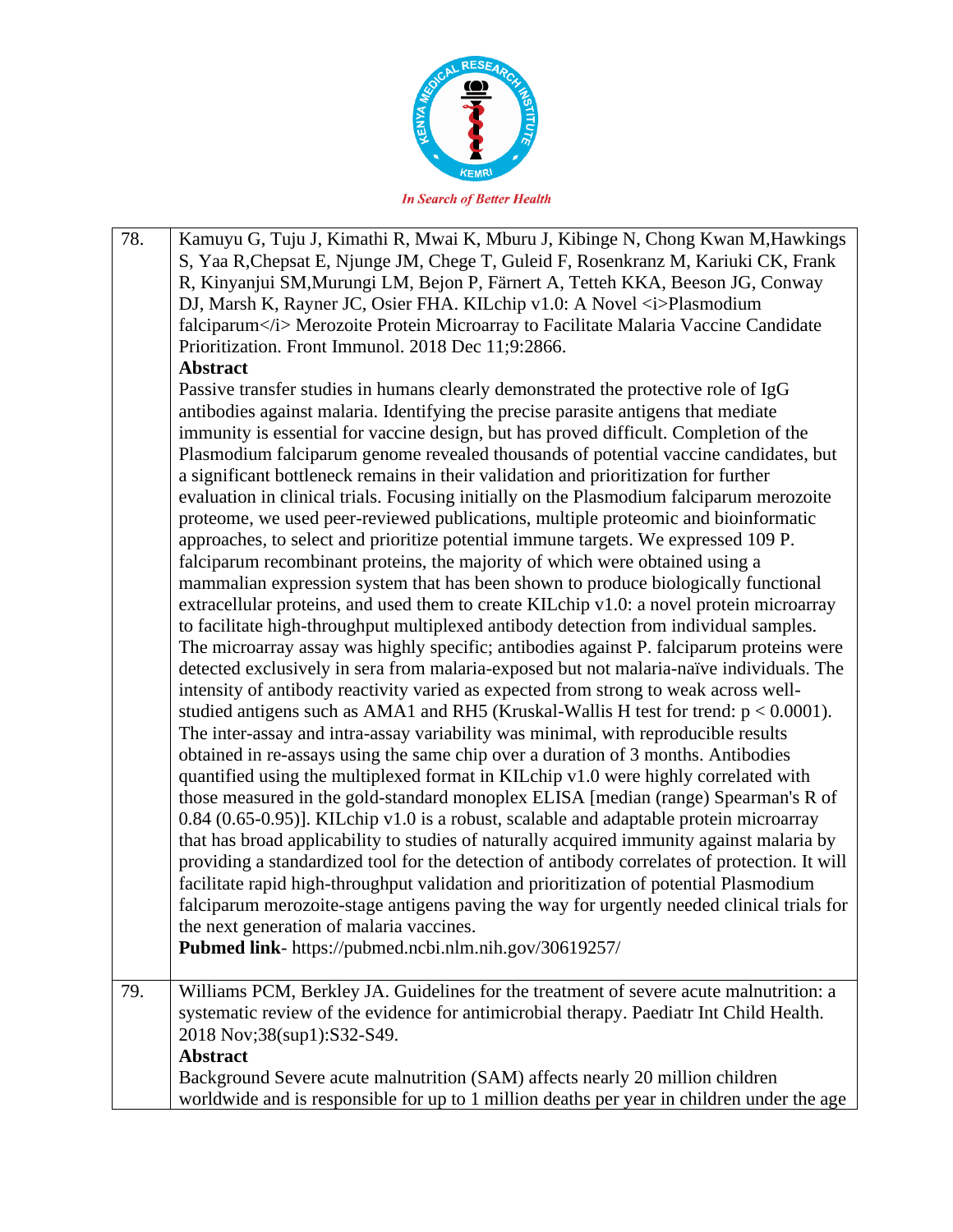

|     | of 5 years. Current WHO guidelines recommend oral amoxicillin for children with<br>uncomplicated malnutrition and parenteral benzylpenicillin and gentamicin for those<br>with complicated malnutrition. Because of cost pressures and increasing antimicrobial<br>resistance, the administration of empirical antibiotics for children with SAM has recently<br>been debated. Methods A systematic review of the current published literature was<br>undertaken to assess the efficacy, safety, cost-effectiveness and pharmacokinetics of<br>antimicrobial treatment of children with SAM in accordance with the Preferred<br>Reporting Items for Systematic Reviews and Meta-Analyses. Results The initial search<br>found 712 papers, eight of which met the inclusion criteria. Quality assessment of the<br>studies was performed as per the Grading of Recommendations Assessment,<br>Development and Evaluation guidelines. International guidelines and clinical data<br>registries were also reviewed which identified inconsistencies in current first- and<br>second-line therapies and dosing regimens. Conclusion Current evidence supports the<br>continued use of broad-spectrum oral amoxicillin for treating children with<br>uncomplicated SAM as outpatients. There is no strong evidence to justify changing the<br>current parenteral therapy guidelines for children admitted with complicated SAM,<br>although they should be clarified to harmonise the dosage regimen of amoxicillin for the |
|-----|------------------------------------------------------------------------------------------------------------------------------------------------------------------------------------------------------------------------------------------------------------------------------------------------------------------------------------------------------------------------------------------------------------------------------------------------------------------------------------------------------------------------------------------------------------------------------------------------------------------------------------------------------------------------------------------------------------------------------------------------------------------------------------------------------------------------------------------------------------------------------------------------------------------------------------------------------------------------------------------------------------------------------------------------------------------------------------------------------------------------------------------------------------------------------------------------------------------------------------------------------------------------------------------------------------------------------------------------------------------------------------------------------------------------------------------------------------------------------------------------------------------------|
|     | treatment of SAM to 40 mg/kg twice daily, and to continue parenteral antimicrobials<br>beyond 2 days if indicated by the clinical condition.                                                                                                                                                                                                                                                                                                                                                                                                                                                                                                                                                                                                                                                                                                                                                                                                                                                                                                                                                                                                                                                                                                                                                                                                                                                                                                                                                                           |
|     | Pubmed link-https://pubmed.ncbi.nlm.nih.gov/29790840/                                                                                                                                                                                                                                                                                                                                                                                                                                                                                                                                                                                                                                                                                                                                                                                                                                                                                                                                                                                                                                                                                                                                                                                                                                                                                                                                                                                                                                                                  |
| 80. | Brent AJ, Mugo D, Musyimi R, Mutiso A, Morpeth SC, Levin M, Scott JAG.<br>Author Correction: Bacteriological diagnosis of childhood TB: a prospective<br>observational study. Sci Rep. 2018 May 3;8(1):7223.                                                                                                                                                                                                                                                                                                                                                                                                                                                                                                                                                                                                                                                                                                                                                                                                                                                                                                                                                                                                                                                                                                                                                                                                                                                                                                           |
|     | Pubmed link-https://pubmed.ncbi.nlm.nih.gov/29725073/                                                                                                                                                                                                                                                                                                                                                                                                                                                                                                                                                                                                                                                                                                                                                                                                                                                                                                                                                                                                                                                                                                                                                                                                                                                                                                                                                                                                                                                                  |
| 81. | Haenssgen MJ, Charoenboon N, Zanello G, Mayxay M, Reed-Tsochas F, Jones<br>COH, Kosaikanont R, Praphattong P, Manohan P, Lubell Y, Newton PN, Keomany S,<br>Wertheim HFL, Lienert J, Xayavong T, Warapikuptanun P, Khine Zaw Y, U-Thong<br>P, Benjaroon P, Sangkham N, Wibunjak K, Chai-In P, Chailert S, Thavethanutthanawin<br>P, Promsutt K, Thepkhamkong A, Sithongdeng N, Keovilayvanh M, Khamsoukthavong<br>N, Phanthasomchit P, Phanthavong C, Boualaiseng S, Vongsavang S, Greer RC, Althaus<br>T, Nedsuwan S, Intralawan D, Wangrangsimakul T, Limmathurotsakul D, Ariana<br>P. Antibiotics and activity spaces: protocol of an exploratory study of behaviour,<br>marginalisation and knowledge diffusion. BMJ Glob Health. 2018 Mar<br>28;3(2):e000621.<br><b>Abstract</b>                                                                                                                                                                                                                                                                                                                                                                                                                                                                                                                                                                                                                                                                                                                                  |
|     | Background: Antimicrobial resistance (AMR) is a global health priority. Leading UK                                                                                                                                                                                                                                                                                                                                                                                                                                                                                                                                                                                                                                                                                                                                                                                                                                                                                                                                                                                                                                                                                                                                                                                                                                                                                                                                                                                                                                     |
|     | and global strategy papers to fight AMR recognise its social and behavioural dimensions,<br>but current policy responses to improve the popular use of antimicrobials (eg, antibiotics)<br>are limited to education and awareness-raising campaigns. In response to conceptual,                                                                                                                                                                                                                                                                                                                                                                                                                                                                                                                                                                                                                                                                                                                                                                                                                                                                                                                                                                                                                                                                                                                                                                                                                                        |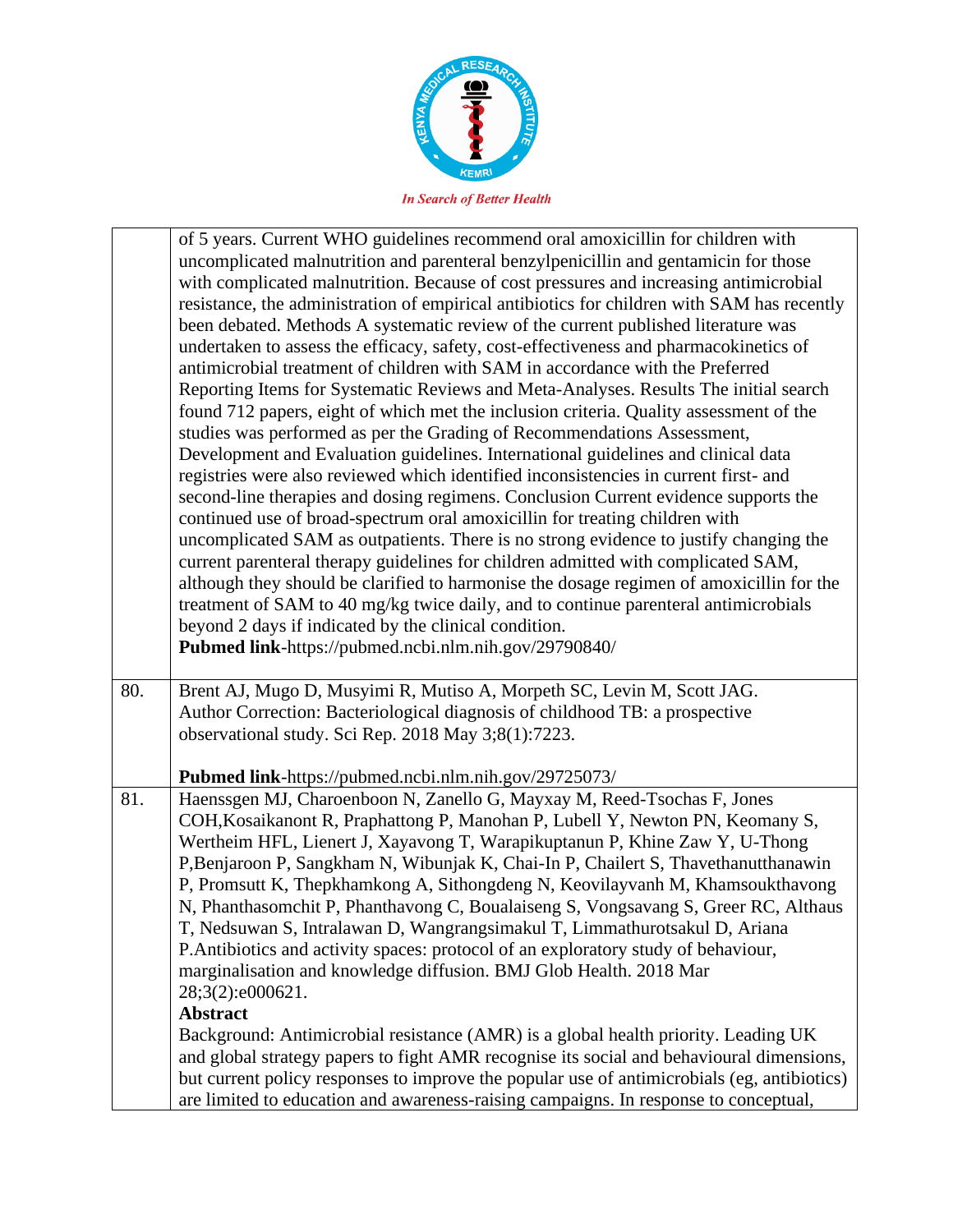

|     | methodological and empirical weaknesses of this approach, we study people's antibiotic-                                                                                                 |
|-----|-----------------------------------------------------------------------------------------------------------------------------------------------------------------------------------------|
|     | related health behaviour through three research questions. RQ1: What are the                                                                                                            |
|     | manifestations and determinants of problematic antibiotic use in patients' healthcare-                                                                                                  |
|     | seeking pathways?RQ2: Will people's exposure to antibiotic awareness activities entail                                                                                                  |
|     | changed behaviours that diffuse or dissipate within a network of competing healthcare                                                                                                   |
|     | practices?RQ3: Which proxy indicators facilitate the detection of problematic antibiotic                                                                                                |
|     | behaviours across and within communities?                                                                                                                                               |
|     | Methods: We apply an interdisciplinary analytical framework that draws on the public                                                                                                    |
|     | health, medical anthropology, sociology and development economics literature. Our                                                                                                       |
|     | research involves social surveys of treatment-seeking behaviour among rural dwellers in                                                                                                 |
|     | northern Thailand (Chiang Rai) and southern Lao PDR (Salavan). We sample                                                                                                                |
|     | approximately 4800 adults to produce district-level representative and social network                                                                                                   |
|     |                                                                                                                                                                                         |
|     | data. Additional 60 cognitive interviews facilitate survey instrument development and                                                                                                   |
|     | data interpretation. Our survey data analysis techniques include event sequence analysis                                                                                                |
|     | (RQ1), multilevel regression (RQ1-3), social network analysis (RQ2) and latent class                                                                                                    |
|     | analysis $(RQ3)$ .                                                                                                                                                                      |
|     | Discussion: Social research in AMR is nascent, but our unprecedentedly detailed data on                                                                                                 |
|     | microlevel treatment-seeking behaviour can contribute an understanding of behaviour                                                                                                     |
|     | beyond awareness and free choice, highlighting, for example, decision-making                                                                                                            |
|     | constraints, problems of marginalisation and lacking access to healthcare and competing                                                                                                 |
|     | ideas about desirable behaviour.                                                                                                                                                        |
|     | Pubmed link- https://pubmed.ncbi.nlm.nih.gov/29629190/                                                                                                                                  |
| 82. | Lam NL, Muhwezi G, Isabirye F, Harrison K, Ruiz-Mercado I, Amukoye E, Mokaya T,                                                                                                         |
|     | Wambua M, Bates MN. Exposure reductions associated with introduction of solar lamps                                                                                                     |
|     | to kerosene lamp-using households in Busia County, Kenya. Indoor Air. 2018                                                                                                              |
|     | Mar;28(2):218-227.                                                                                                                                                                      |
|     | <b>Abstract</b>                                                                                                                                                                         |
|     | Solar lamps are a clean and potentially cost-effective alternative to polluting kerosene                                                                                                |
|     | lamps used by millions of families in developing countries. By how much solar lamps                                                                                                     |
|     | actually reduce exposure to pollutants, however, has not been examined. Twenty                                                                                                          |
|     | households using mainly kerosene for lighting were enrolled through a secondary school                                                                                                  |
|     | in Busia County, Kenya. Personal PM2.5 and CO concentrations were measured on a                                                                                                         |
|     | school pupil and an adult in each household, before and after provision of 3 solar lamps.                                                                                               |
|     | PM2.5 concentrations were measured in main living areas, pupils' bedrooms, and                                                                                                          |
|     | kitchens. Usage sensors measured use of kerosene and solar lighting devices. Ninety                                                                                                     |
|     | percent of baseline kerosene lamp use was displaced at 1-month follow-up,                                                                                                               |
|     | corresponding to average PM2.5 reductions of 61% and 79% in main living areas and                                                                                                       |
|     |                                                                                                                                                                                         |
|     |                                                                                                                                                                                         |
|     | pupils' bedrooms, respectively. Average 48-h exposure to PM2.5 fell from 210 to 104                                                                                                     |
|     | $\mu$ g/m3 (-50%) among adults, and from 132 to 35 $\mu$ g/m3 (-73%) among pupils. Solar<br>lamps displaced most kerosene lamp use in at least the short term. If sustained, this could |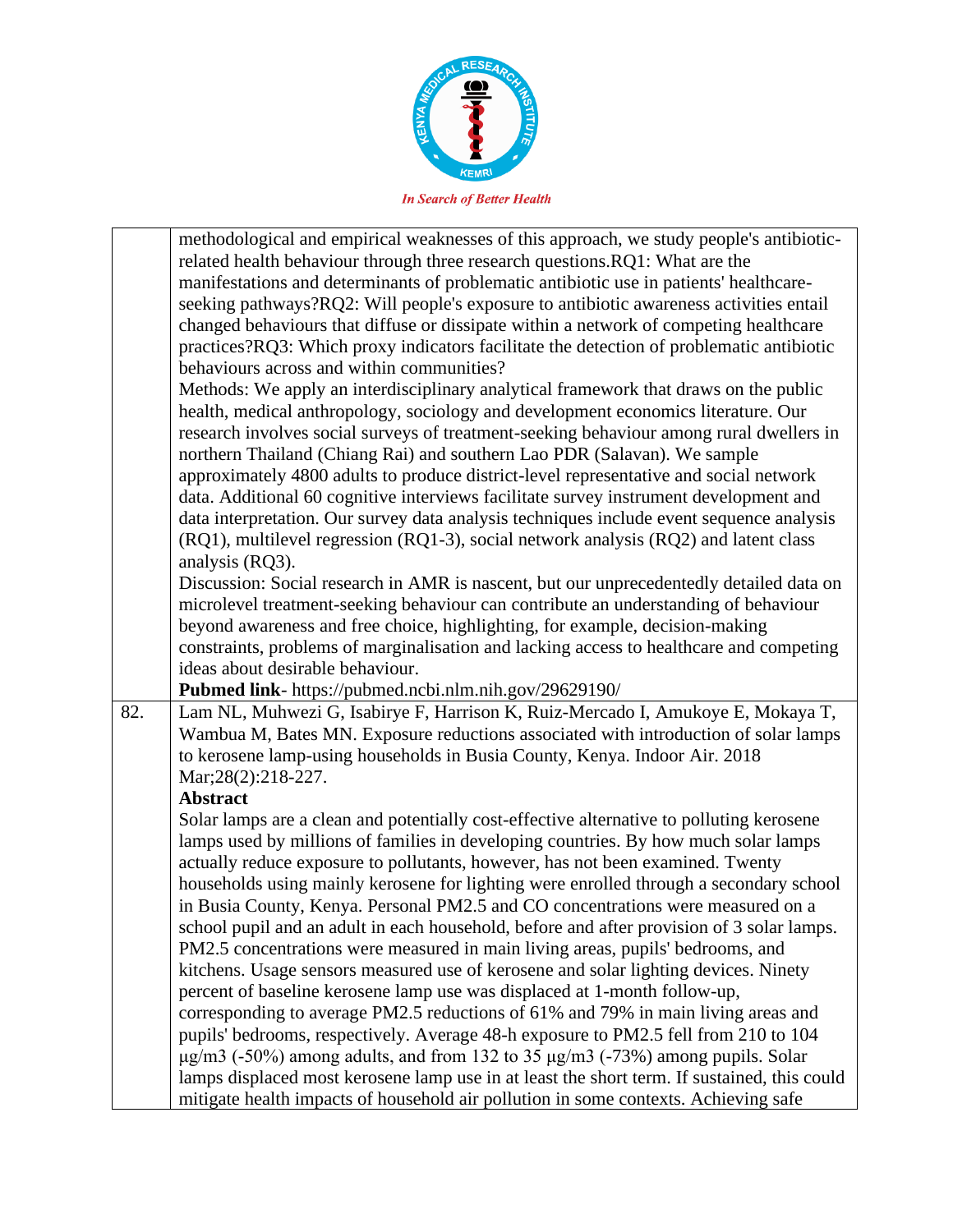

|     | levels of exposure for all family members would likely require also addressing use of                                                                                                                                                                                                                                                                                                                                                                                                                                                                                                                                                                                                                                                                                                                                                                                                                                                                                                                                                                                                                                                                                                                                                                                                                                                                                                                                                                                                                                                                                                                                                                                                                                                                                                                                                   |
|-----|-----------------------------------------------------------------------------------------------------------------------------------------------------------------------------------------------------------------------------------------------------------------------------------------------------------------------------------------------------------------------------------------------------------------------------------------------------------------------------------------------------------------------------------------------------------------------------------------------------------------------------------------------------------------------------------------------------------------------------------------------------------------------------------------------------------------------------------------------------------------------------------------------------------------------------------------------------------------------------------------------------------------------------------------------------------------------------------------------------------------------------------------------------------------------------------------------------------------------------------------------------------------------------------------------------------------------------------------------------------------------------------------------------------------------------------------------------------------------------------------------------------------------------------------------------------------------------------------------------------------------------------------------------------------------------------------------------------------------------------------------------------------------------------------------------------------------------------------|
|     | solid-fuel stoves.                                                                                                                                                                                                                                                                                                                                                                                                                                                                                                                                                                                                                                                                                                                                                                                                                                                                                                                                                                                                                                                                                                                                                                                                                                                                                                                                                                                                                                                                                                                                                                                                                                                                                                                                                                                                                      |
|     | Pubmed link- https://pubmed.ncbi.nlm.nih.gov/29028275/                                                                                                                                                                                                                                                                                                                                                                                                                                                                                                                                                                                                                                                                                                                                                                                                                                                                                                                                                                                                                                                                                                                                                                                                                                                                                                                                                                                                                                                                                                                                                                                                                                                                                                                                                                                  |
| 83. | Okungu V, Chuma J, Mulupi S, McIntyre D. Extending coverage to informal sector<br>populations in Kenya: design preferences and implications for financing policy. BMC<br>Health Serv Res. 2018 Jan 9;18(1):13.<br><b>Abstract</b>                                                                                                                                                                                                                                                                                                                                                                                                                                                                                                                                                                                                                                                                                                                                                                                                                                                                                                                                                                                                                                                                                                                                                                                                                                                                                                                                                                                                                                                                                                                                                                                                       |
|     | Background: Universal health coverage (UHC) is important in terms of improving access<br>to quality health care while protecting households from the risk of catastrophic health<br>spending and impoverishment. However, progress to UHC has been hampered by the<br>measures to increase mandatory prepaid funds especially in low- and middle-income<br>countries where there are large populations in the informal sector. Important<br>considerations in expanding coverage to the informal sector should include an<br>exploration of the type of prepayment system that is acceptable to the informal sector and<br>the features of such a design that would encourage prepayment for health care among this<br>population group. The objective of the study was to document the views of informal<br>sector workers regarding different prepayment mechanisms, and critically analyze key<br>design features of a future health system and the policy implications of financing UHC in                                                                                                                                                                                                                                                                                                                                                                                                                                                                                                                                                                                                                                                                                                                                                                                                                                          |
|     | Kenya.<br>Methods: This was part of larger study which involved a mixed-methods approach. The<br>following tools were used to collect data from informal sector workers: focus group<br>discussions [N = 16 (rural = 7; urban = 9)], individual in-depth interviews [N = 26 (rural<br>$= 14$ ; urban $= 12$ )] and a questionnaire survey [N = 455(rural = 129; urban = 326)].<br>Thematic approach was used to analyze qualitative data while Stata v.11 involving<br>mainly descriptive analysis was used in quantitative data. The tools mentioned were used<br>to collect data to meet various objectives of a larger study and what is presented here<br>constitutes a small section of the data generated by these tools.<br>Results: The findings show that informal sector workers in rural and urban areas prefer<br>different prepayment systems for financing UHC. Preference for a non-contributory<br>system of financing UHC was particularly strong in the urban study site (58%). Over<br>70% in the rural area preferred a contributory mechanism in financing UHC. The main<br>concern for informal sector workers regardless of the overall design of the financing<br>approach to UHC included a poor governance culture especially one that does not punish<br>corruption. Other reasons especially with regard to the contributory financing approach<br>included high premium costs and inability to enforce contributions from informal sector.<br>Conclusion: On average 47% of all study participants, the largest single majority, are in<br>favor of a non-contributory financing mechanism. Strong evidence from existing<br>literature indicates difficulties in implementing social contributions as the primary<br>financing mechanism for UHC in contexts with large informal sector populations. Non- |
|     | contributory financing should be strongly recommended to policymakers to be the<br>primary financing mechanism and supplemented by social contributions.                                                                                                                                                                                                                                                                                                                                                                                                                                                                                                                                                                                                                                                                                                                                                                                                                                                                                                                                                                                                                                                                                                                                                                                                                                                                                                                                                                                                                                                                                                                                                                                                                                                                                |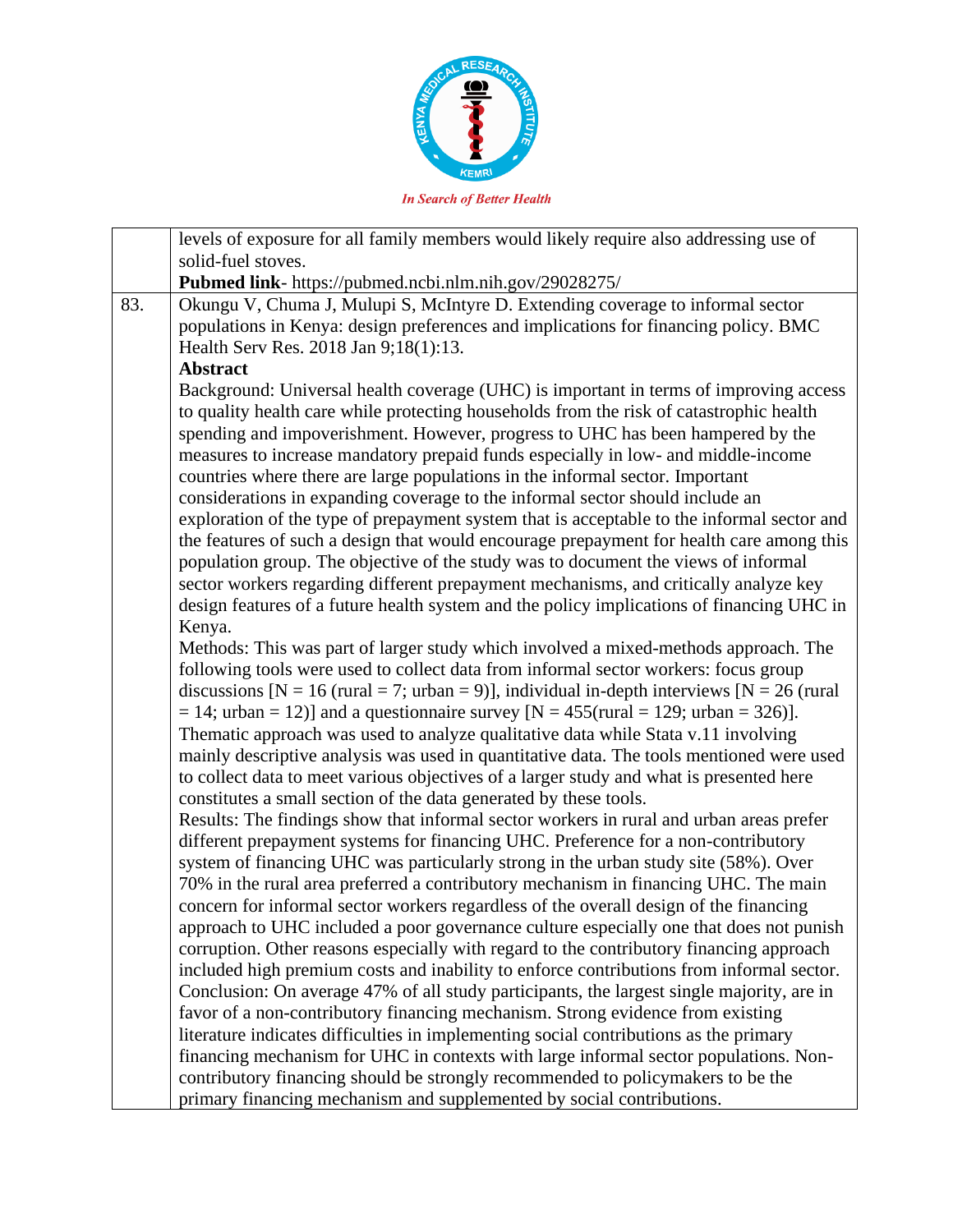

|     | Pubmed link-https://pubmed.ncbi.nlm.nih.gov/29316925/                                                                                                                                                                                                                                                                                                                                                                                                                                                                                                                                                                                                                                                                                                                                                                                                                                                                                                                                                                                                                                                                                                                                                                                                                                                                                                                                                                                                                                                                                                                                                                                                                                                                                                                                                                                                                                                                                                                                                                                                                                                                                                                                     |
|-----|-------------------------------------------------------------------------------------------------------------------------------------------------------------------------------------------------------------------------------------------------------------------------------------------------------------------------------------------------------------------------------------------------------------------------------------------------------------------------------------------------------------------------------------------------------------------------------------------------------------------------------------------------------------------------------------------------------------------------------------------------------------------------------------------------------------------------------------------------------------------------------------------------------------------------------------------------------------------------------------------------------------------------------------------------------------------------------------------------------------------------------------------------------------------------------------------------------------------------------------------------------------------------------------------------------------------------------------------------------------------------------------------------------------------------------------------------------------------------------------------------------------------------------------------------------------------------------------------------------------------------------------------------------------------------------------------------------------------------------------------------------------------------------------------------------------------------------------------------------------------------------------------------------------------------------------------------------------------------------------------------------------------------------------------------------------------------------------------------------------------------------------------------------------------------------------------|
| 84. | Munge K, Mulupi S, Barasa EW, Chuma J. A Critical Analysis of Purchasing<br>Arrangements in Kenya: The Case of the National Hospital Insurance Fund. Int J Health<br>Policy Manag. 2018 Mar 1;7(3):244-254.                                                                                                                                                                                                                                                                                                                                                                                                                                                                                                                                                                                                                                                                                                                                                                                                                                                                                                                                                                                                                                                                                                                                                                                                                                                                                                                                                                                                                                                                                                                                                                                                                                                                                                                                                                                                                                                                                                                                                                               |
|     | <b>Abstract</b><br>Background: Purchasing refers to the process by which pooled funds are paid to<br>providers in order to deliver a set of health care interventions. Very little is known about<br>purchasing arrangements in low- and middle-income countries (LMICs), and certainly<br>not in Kenya. This study aimed to critically analyse purchasing arrangements in Kenya,<br>using the National Hospital Insurance Fund (NHIF) as a case study.<br>Methods: We applied a principal-agent relationship framework, which identifies three<br>pairs of principal-agent relationships (government-purchaser, purchaser-provider, and<br>citizen-purchaser) and specific actions required within them to achieve strategic<br>purchasing. A qualitative case study approach was applied. Data were collected through<br>document reviews (statutes, policy and regulatory documents) and in-depth interviews<br>(n=62) with key informants including NHIF officials, Ministry of Health (MoH)<br>officials, insurance industry actors, and health service providers. Documents were<br>summarised using standardised forms. Interviews were recorded, transcribed verbatim,<br>and analysed using a thematic framework approach.<br>Results: The regulatory and policy framework for strategic purchasing in Kenya was<br>weak and there was no clear accountability mechanism between the NHIF and the MoH.<br>Accountability mechanisms within the NHIF have developed over time, but these<br>emphasized financial performance over other aspects of purchasing. The processes for<br>contracting, monitoring, and paying providers do not promote equity, quality, and<br>efficiency. This was partly due to geographical distribution of providers, but also due to<br>limited capacity within the NHIF. There are some mechanisms for assessing needs,<br>preferences, and values to inform design of the benefit package, and while channels to<br>engage beneficiaries exist, they do not always function appropriately and awareness of<br>these channels to the beneficiaries is limited.<br>Conclusion: Addressing the gaps in the NHIF's purchasing performance requires a |
|     | number of approaches. Critically, there is a need for the government through the MoH to<br>embrace its stewardship role in health, while recognizing the multiplicity of actors given<br>Kenya's devolved context. Relatively recent decentralisation reforms present an                                                                                                                                                                                                                                                                                                                                                                                                                                                                                                                                                                                                                                                                                                                                                                                                                                                                                                                                                                                                                                                                                                                                                                                                                                                                                                                                                                                                                                                                                                                                                                                                                                                                                                                                                                                                                                                                                                                  |
|     | opportunity that should be grasped to rewrite the contract between the government, the<br>NHIF and Kenyans in the pursuit of universal health coverage (UHC).<br>Pubmed link-https://pubmed.ncbi.nlm.nih.gov/29524953/                                                                                                                                                                                                                                                                                                                                                                                                                                                                                                                                                                                                                                                                                                                                                                                                                                                                                                                                                                                                                                                                                                                                                                                                                                                                                                                                                                                                                                                                                                                                                                                                                                                                                                                                                                                                                                                                                                                                                                    |
| 85. | Nyiro JU, Munywoki P, Kamau E, Agoti C, Gichuki A, Etyang T, Otieno G, NokesDJ.<br>Surveillance of respiratory viruses in the outpatient setting in rural coastal Kenya:<br>baseline epidemiological observations. Wellcome Open Res. 2018 Jul 25;3:89.<br><b>Abstract</b>                                                                                                                                                                                                                                                                                                                                                                                                                                                                                                                                                                                                                                                                                                                                                                                                                                                                                                                                                                                                                                                                                                                                                                                                                                                                                                                                                                                                                                                                                                                                                                                                                                                                                                                                                                                                                                                                                                                |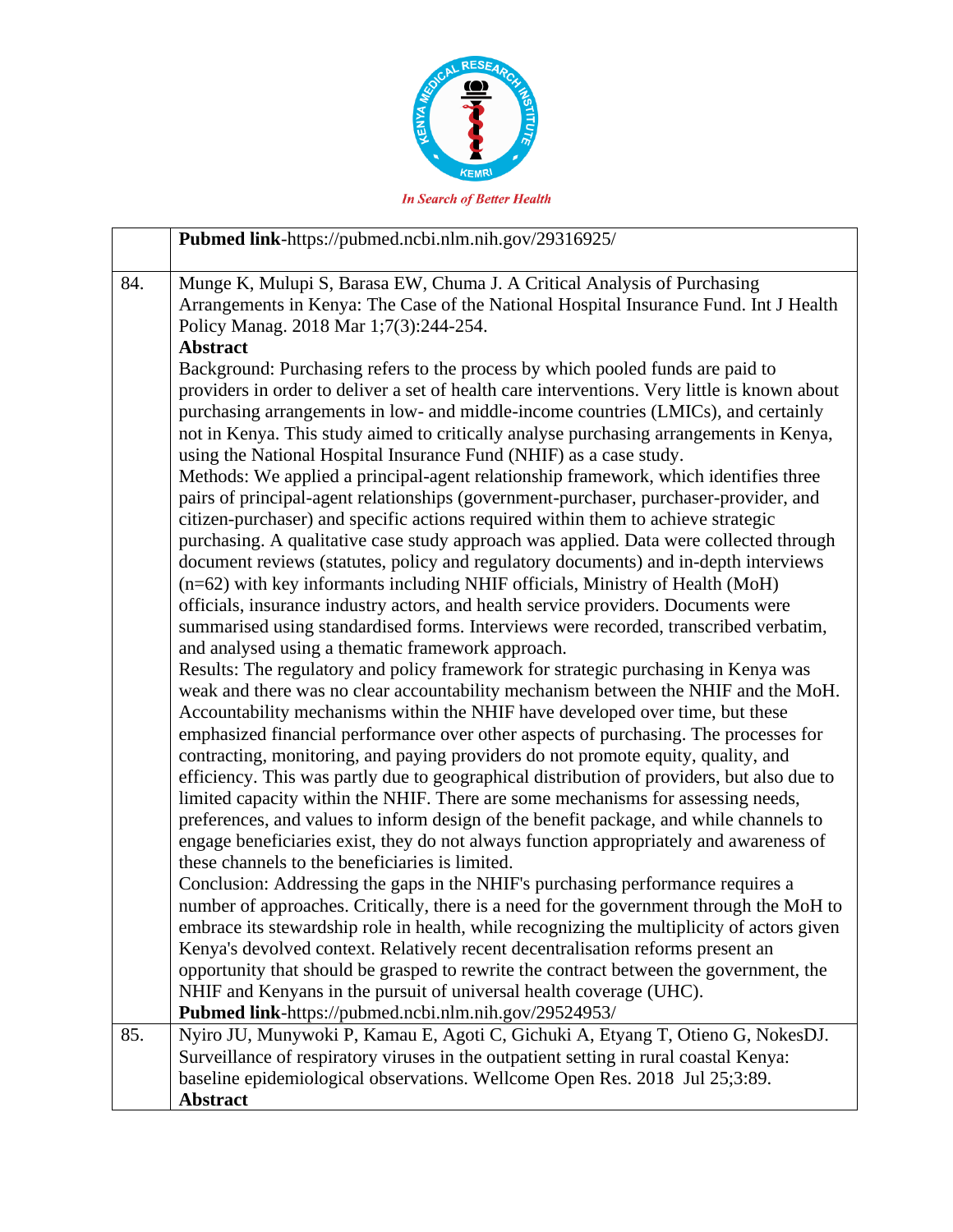

|     | Background: Endemic and seasonally recurring respiratory viruses are a major cause of<br>disease and death globally. The burden is particularly severe in developing countries.<br>Improved understanding of the source of infection, pathways of spread and persistence in<br>communities would be of benefit in devising intervention strategies. Methods: We report<br>epidemiological data obtained through surveillance of respiratory viruses at nine<br>outpatient health facilities within the Kilifi Health and Demographic Surveillance<br>System, Kilifi County, coastal Kenya, between January and December 2016.<br>Nasopharyngeal swabs were collected from individuals of all ages presenting with acute<br>respiratory infection (ARI) symptoms (up to 15 swabs per week per facility) and<br>screened for 15 respiratory viruses using real-time PCR. Paediatric inpatient surveillance<br>at Kilifi County Hospital for respiratory viruses provided comparative data. Results:<br>Over the year, 5,647 participants were sampled, of which $3,029$ (53.7%) were aged $\leq$ 5<br>years. At least one target respiratory virus was detected in 2,380 (42.2%) of the samples;<br>the most common being rhinovirus $18.6\%$ $(1,050)$ , influenza virus $6.9\%$ $(390)$ ,<br>coronavirus 6.8% (387), parainfluenza virus 6.6% (371), respiratory syncytial virus<br>(RSV) 3.9% (219) and adenovirus 2.7% (155). Virus detections were higher among $\le$ 5-<br>year-olds compared to older children and adults (50.3% vs 32.7%, respectively; $\chi$ 2(1)<br>=177.3, P=0.0001). Frequency of viruses did not differ significantly by facility ( $\chi$ 2(8)<br>$=$ 13.38, P=0.072). However, prevalence was significantly higher among inpatients than<br>outpatients in <5-year-olds for RSV (22.1% vs 6.0%; $\chi$ 2(1) = 159.4, P=0.0001), and<br>adenovirus (12.4% vs 4.4%, $\chi$ 2(1) = 56.6, P=0.0001). Conclusions: Respiratory virus<br>infections are common amongst ARI outpatients in this coastal Kenya setting,<br>particularly in young children. Rhinovirus predominance warrants further studies on the<br>health and socio-economic implications. RSV and adenovirus were more commonly<br>associated with severe disease. Further analysis will explore epidemiological<br>transmission patterns with the addition of virus sequence data.<br>Pubmed link- https://pubmed.ncbi.nlm.nih.gov/30175247/ |
|-----|-----------------------------------------------------------------------------------------------------------------------------------------------------------------------------------------------------------------------------------------------------------------------------------------------------------------------------------------------------------------------------------------------------------------------------------------------------------------------------------------------------------------------------------------------------------------------------------------------------------------------------------------------------------------------------------------------------------------------------------------------------------------------------------------------------------------------------------------------------------------------------------------------------------------------------------------------------------------------------------------------------------------------------------------------------------------------------------------------------------------------------------------------------------------------------------------------------------------------------------------------------------------------------------------------------------------------------------------------------------------------------------------------------------------------------------------------------------------------------------------------------------------------------------------------------------------------------------------------------------------------------------------------------------------------------------------------------------------------------------------------------------------------------------------------------------------------------------------------------------------------------------------------------------------------------------------------------------------------------------------------------------------------------------------------------------------------------------------------------------------------------------------------------------------------------------------------------------------------------------------------------------------------------------------------------------------------------------------------------------------------------------------------------------------------------------------|
| 86. | Pyra M, Haberer JE, Heffron R, Kidoguchi L, Brown ER, Bukusi EA, Asiimwe S, Celum<br>C, Katabira E, Mugo NR, Baeten JM; Partners Demonstration Project Team. Brief<br>Report: PrEP Use During Periods of HIV Risk Among East African Women in<br>Serodiscordant Relationships. J Acquir Immune Defic Syndr. 2018 Jan 1;77(1):41-45.<br><b>Abstract</b><br>Background: Pre-exposure prophylaxis (PrEP) is efficacious for African women at risk                                                                                                                                                                                                                                                                                                                                                                                                                                                                                                                                                                                                                                                                                                                                                                                                                                                                                                                                                                                                                                                                                                                                                                                                                                                                                                                                                                                                                                                                                                                                                                                                                                                                                                                                                                                                                                                                                                                                                                                          |
|     | for HIV, but data on adherence outside clinical trials are sparse. We describe the<br>persistence and execution of PrEP use among women participating in a large open-label<br>PrEP demonstration project, particularly during periods of HIV risk.<br>Setting and methods: Three hundred ten HIV-uninfected women in HIV serodiscordant<br>couples in Kenya and Uganda were offered and accepted PrEP. Electronic monitoring<br>caps were used to measure daily PrEP adherence. Time on PrEP while at risk for HIV<br>(when the HIV-infected partner was on antiretroviral therapy <6 months) and weekly                                                                                                                                                                                                                                                                                                                                                                                                                                                                                                                                                                                                                                                                                                                                                                                                                                                                                                                                                                                                                                                                                                                                                                                                                                                                                                                                                                                                                                                                                                                                                                                                                                                                                                                                                                                                                               |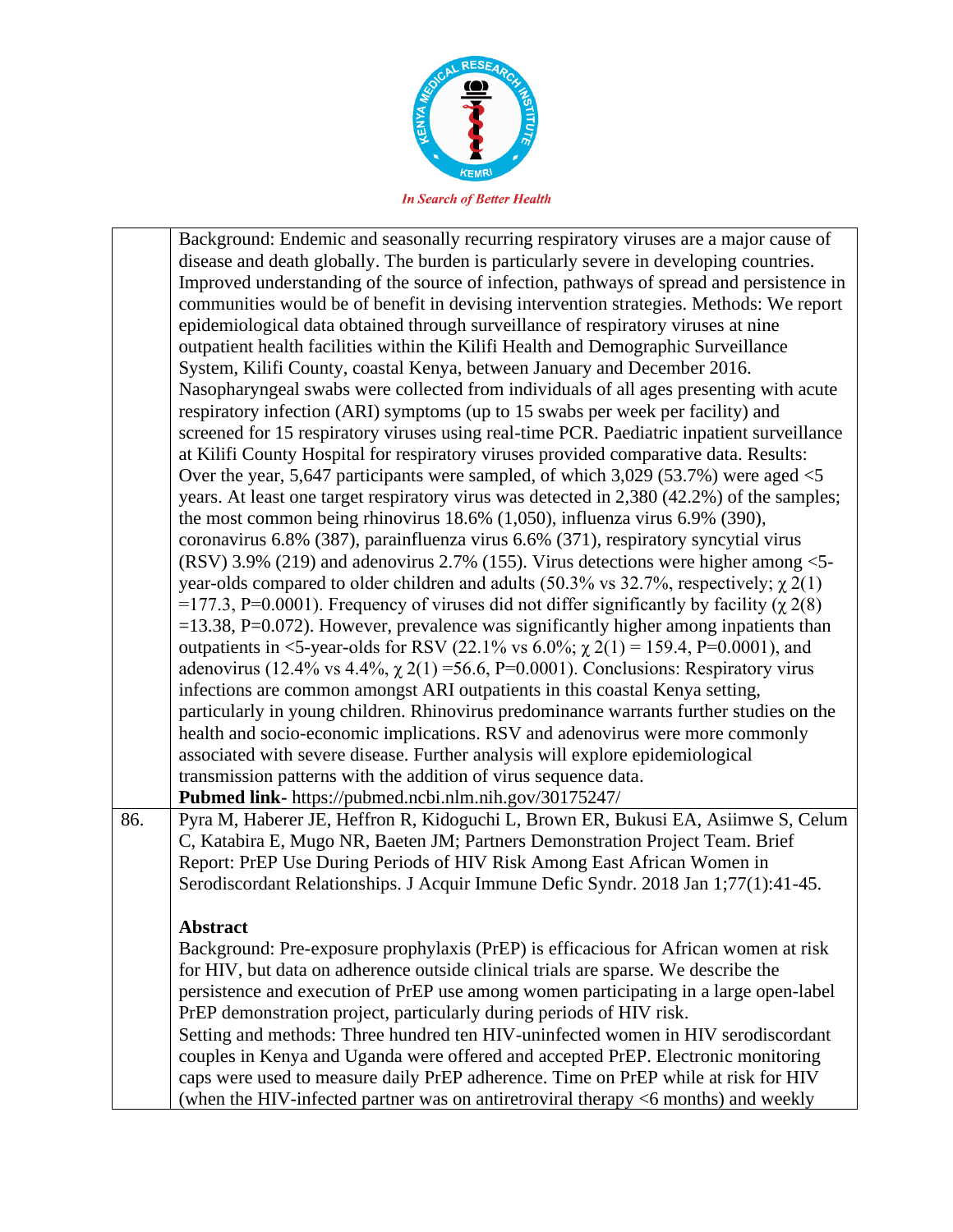

|     | adherence while on PrEP were calculated and compared among older and younger $\langle$ <25                                                                                                                                                                                                                                                                                                                                                                                                                                                                                                                                                                                                                                                                                                                                                                                                                                                                                                                                                                                                                                                                                                                                                                                                                                                                                                                                                                                                                                                                                                                                                                                                                                                                                                                                                                                                                                                                             |
|-----|------------------------------------------------------------------------------------------------------------------------------------------------------------------------------------------------------------------------------------------------------------------------------------------------------------------------------------------------------------------------------------------------------------------------------------------------------------------------------------------------------------------------------------------------------------------------------------------------------------------------------------------------------------------------------------------------------------------------------------------------------------------------------------------------------------------------------------------------------------------------------------------------------------------------------------------------------------------------------------------------------------------------------------------------------------------------------------------------------------------------------------------------------------------------------------------------------------------------------------------------------------------------------------------------------------------------------------------------------------------------------------------------------------------------------------------------------------------------------------------------------------------------------------------------------------------------------------------------------------------------------------------------------------------------------------------------------------------------------------------------------------------------------------------------------------------------------------------------------------------------------------------------------------------------------------------------------------------------|
|     | years old) women.<br>Results: As defined above, women were at risk for HIV for an average of 361 days; 54%<br>took PrEP during their entire risk period and 24% stopped but restarted PrEP during their<br>risk period. While on PrEP, women took $\geq 6$ doses/wk for 78% of weeks [67% of weeks<br>for women aged <25 years, 80% of weeks for women aged $\geq$ 25 years (P < 0.001)], and<br>≥4 doses for 88% of weeks [80% for those <25, 90% for those ≥25, (P < 0.001)].<br>Compared with historical, risk-matched controls, HIV incidence was reduced 93% (95%<br>confidence interval: 77% to 98%) for all women and 91% (95% confidence interval: 29%<br>to 99%) among women aged $\langle 25 \rangle$ years.<br>Conclusion: Women, including young women, in HIV-serodiscordant couples took PrEP<br>successfully over sustained periods of risk. Although young women had lower adherence<br>than older women, they achieved strong protection, which suggests that women can align<br>PrEP use to periods of risk and imperfect adherence can still provide substantial benefit.<br>Pubmed link-https://pubmed.ncbi.nlm.nih.gov/29016523/                                                                                                                                                                                                                                                                                                                                                                                                                                                                                                                                                                                                                                                                                                                                                                                                                  |
| 87. | Al Zahrani MH, Omar AI, Abdoon AMO, Ibrahim AA, Alhogail A, Elmubarak M,<br>Elamin YE, AlHelal MA, Alshahrani AM, Abdelgader TM, Saeed I, El Gamri TB,<br>Alattas MS, Dahlan AA, Assiri AM, Maina J, Li XH, Snow RW. Cross-border<br>movement, economic development and malaria elimination in the Kingdom of Saudi<br>Arabia. BMC Med. 2018 Jun 26;16(1):98.<br><b>Abstract</b><br>Malaria at international borders presents particular challenges with regards to<br>elimination. International borders share common malaria ecologies, yet neighboring<br>countries are often at different stages of the control-to-elimination pathway. Herein, we<br>present a case study on malaria, and its control, at the border between Saudi Arabia and<br>Yemen. Malaria program activity reports, case data, and ancillary information have been<br>assembled from national health information systems, archives, and other related sources.<br>Information was analyzed as a semi-quantitative time series, between 2000 and 2017, to<br>provide a plausibility framework to understand the possible contributions of factors<br>related to control activities, conflict, economic development, migration, and climate. The<br>malaria recession in the Yemeni border regions of Saudi Arabia is a likely consequence<br>of multiple, coincidental factors, including scaled elimination activities, cross-border<br>vector control, periods of low rainfall, and economic development. The temporal<br>alignment of many of these factors suggests that economic development may have<br>changed the receptivity to the extent that it mitigated against surges in vulnerability<br>posed by imported malaria from its endemic neighbor Yemen. In many border areas of<br>the world, malaria is likely to be sustained through a complex congruence of factors,<br>including poverty, conflict, and migration.<br>Pubmed link-https://pubmed.ncbi.nlm.nih.gov/29940950/ |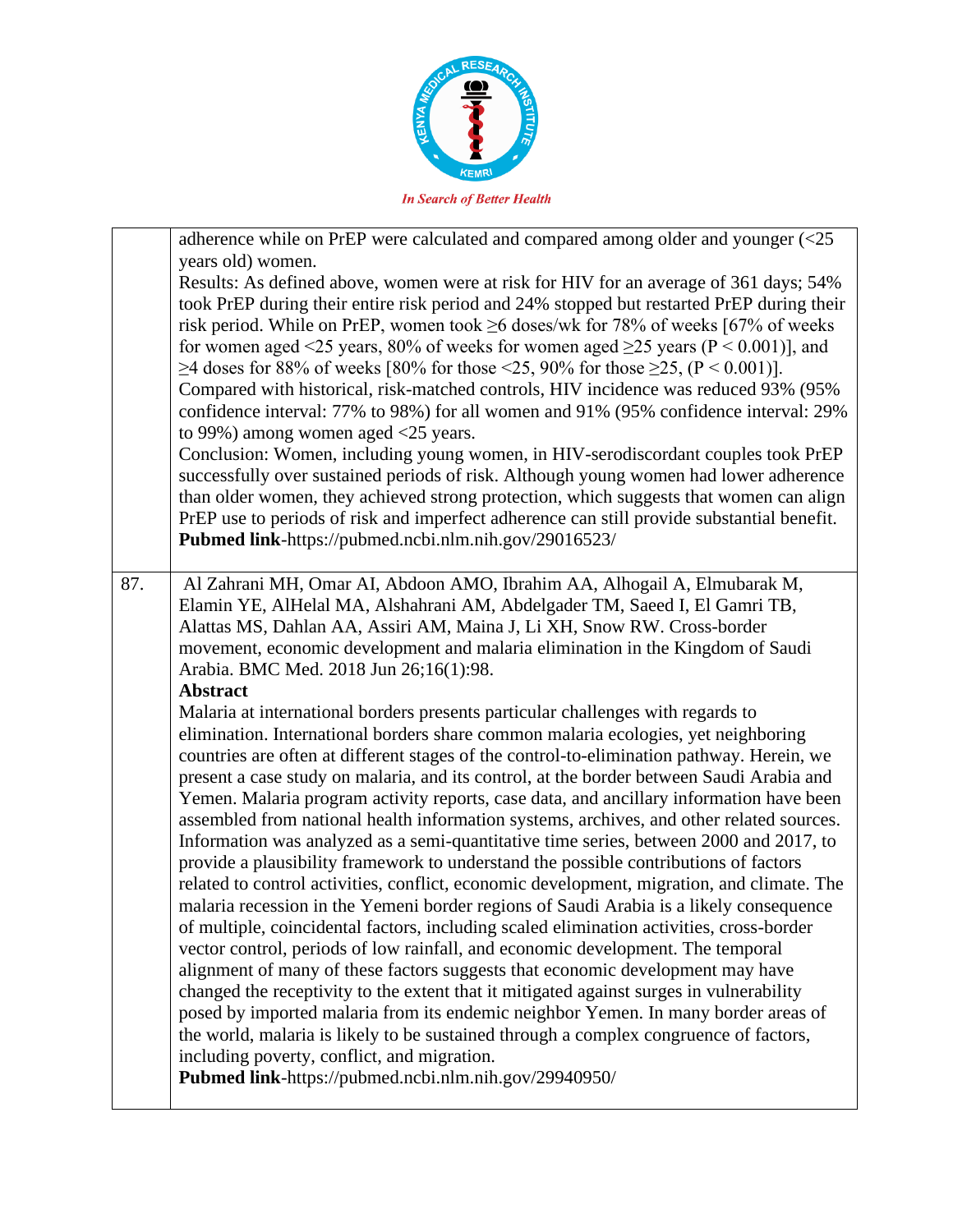

| 88. | Kariuki SM, Abubakar A, Kombe M, Kazungu M, Odhiambo R, Stein A, Newton CRJC.<br>Prevalence, risk factors and behavioural and emotional comorbidity of acute seizures in<br>young Kenyan children: a population-based study. BMC Med. 2018 Mar 7;16(1):35. |
|-----|------------------------------------------------------------------------------------------------------------------------------------------------------------------------------------------------------------------------------------------------------------|
|     | <b>Abstract</b>                                                                                                                                                                                                                                            |
|     | Background: Acute symptomatic seizures and febrile seizures are common in children                                                                                                                                                                         |
|     | admitted to hospitals in Africa and may be markers of brain dysfunction. They may be                                                                                                                                                                       |
|     | associated with behavioural and emotional problems, but there are no published                                                                                                                                                                             |
|     | community-based studies in Africa.                                                                                                                                                                                                                         |
|     | Methods: We screened 7047 children aged 1-6 years (randomly sampled from 50,000 in                                                                                                                                                                         |
|     | the community) for seizures (using seven questions) and invited those who screened                                                                                                                                                                         |
|     | positive and a proportion of negatives for a clinical assessment. Risk factors were                                                                                                                                                                        |
|     | identified using a parental questionnaire. Behavioural and emotional problems were                                                                                                                                                                         |
|     | examined using the Child Behaviour Checklist (CBCL) in 3273 children randomly                                                                                                                                                                              |
|     | selected from 7047. Generalised linear models with appropriate link functions were used                                                                                                                                                                    |
|     | to determine risk factors and associations between behavioural or emotional problems                                                                                                                                                                       |
|     | and acute seizures. Sobel-Goodman mediation tests were used to investigate if the                                                                                                                                                                          |
|     | association between acute seizures and CBCL scores was mediated by co-diagnosis of                                                                                                                                                                         |
|     | epilepsy.                                                                                                                                                                                                                                                  |
|     | Results: Acute seizures were identified in 429 (6.1%) preschool children: 3.2% (95%)                                                                                                                                                                       |
|     | confidence interval CI: 2.9-3.5%) for symptomatic seizures, and 2.9% (95% CI: 2.6-                                                                                                                                                                         |
|     | 3.3%) for febrile seizures. Risk factors for acute seizures included family history of                                                                                                                                                                     |
|     | febrile seizures (odds ratio $OR = 3.19$ ; 95% CI: 2.03-5.01) and previous hospitalisation                                                                                                                                                                 |
|     | $(OR = 6.65; 95\% \text{ CI: } 4.60-9.63)$ . Total CBCL problems occurred more frequently in                                                                                                                                                               |
|     | children with acute seizures (27%; 95% CI: 21-34%) than for those without seizures                                                                                                                                                                         |
|     | $(11\%; 95\% \text{ CI: } 11{\text -}12\%; \text{ chi-squared } p \leq 0.001)$ . Acute seizures were associated with                                                                                                                                       |
|     | total CBCL problems (adjusted risk ratio (aRR) = $1.92$ ; 95% CI: 1.34-2.77), externalising                                                                                                                                                                |
|     | problems (aRR = 1.82; 95% CI: 1.21-2.75) and internalising problems (aRR = 1.57; 95%                                                                                                                                                                       |
|     | CI: 1.22-2.02), with the proportion of the comorbidity mediated by a co-diagnosis of                                                                                                                                                                       |
|     | epilepsy being small (15.3%; 95% CI: 4.5-34.9%). Risk factors for this comorbidity                                                                                                                                                                         |
|     | included family history of febrile seizures (risk ratio $(RR) = 3.36$ ; 95% CI: 1.34-8.41),                                                                                                                                                                |
|     | repetitive acute seizures ( $\beta$ = 0.36; 95% CI: 0.15-0.57) and focal acute seizures (RR =                                                                                                                                                              |
|     | 1.80; 95% CI: 1.05-3.08).                                                                                                                                                                                                                                  |
|     | Conclusions: Acute seizures are common in preschool children in this area and are                                                                                                                                                                          |
|     | associated with behavioural and emotional problems. Both conditions should be assessed                                                                                                                                                                     |
|     | and addressed in children.                                                                                                                                                                                                                                 |
|     | Pubmed link-https://pubmed.ncbi.nlm.nih.gov/29510713/                                                                                                                                                                                                      |
| 89. | Jones C, Talisuna AO, Snow RW, Zurovac D. "We were being treated like the Queen":                                                                                                                                                                          |
|     | understanding trial factors influencing high paediatric malaria treatment adherence in                                                                                                                                                                     |
|     | western Kenya. Malar J. 2018 Jan 5;17(1):8.                                                                                                                                                                                                                |
|     | <b>Abstract</b>                                                                                                                                                                                                                                            |
|     |                                                                                                                                                                                                                                                            |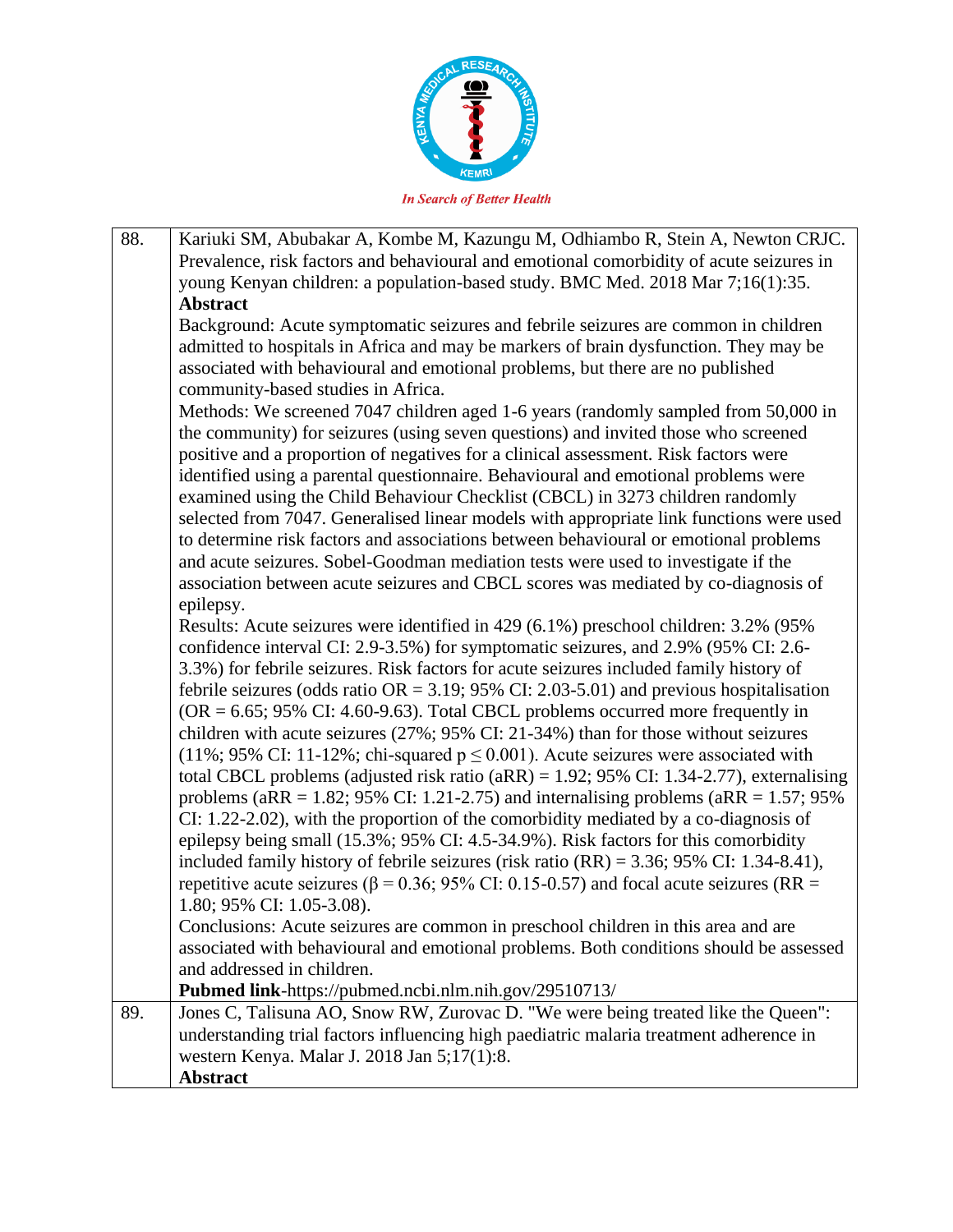

|    | Background: Adherence to anti-malarial medication is highly variable but frequently            |
|----|------------------------------------------------------------------------------------------------|
|    | suboptimal. Numerous interventions with a variety of methodological approaches have            |
|    | been implemented to address the problem. A recently conducted, randomized, controlled          |
|    | trial in western Kenya evaluated the effects of short message service (SMS) reminders on       |
|    | paediatric adherence to artemether-lumefantrine (AL) and found over 97% adherence              |
|    | rates in both intervention and control arms. The current study was undertaken to explore       |
|    | participants' experiences in the trial and identify the factors contributing to the high       |
|    | adherence rates.                                                                               |
|    | Methods: In July 2016, 5 months after the trial completion, focus group discussions            |
|    | (FGDs) were undertaken with caregivers of children who had been treated in the                 |
|    | intervention ( $n = 2$ ) or control ( $n = 2$ ) arms and who, post-trial, had received malaria |
|    | treatment from the same facilities. The FGDs explored similarities and differences in          |
|    |                                                                                                |
|    | perceptions and experiences of the care they received during and after the trial.              |
|    | Results: Intervention-arm participants reported that SMS messages were effective dosing        |
|    | reminders. Participants from both arms reported that trial instructions to keep empty AL       |
|    | packs for verification during a home visit by a health worker affected their dosing and        |
|    | adherence practices. Differences between trial and post-trial treatment experiences            |
|    | included: administration of the first AL dose by health workers with demonstration of          |
|    | dispersible tablets dilution; advice on what to do if a child vomited; clear instructions on   |
|    | timing of dosing with efforts made to ensure understanding; and, information that dose         |
|    | completion was necessary with explanation provided. Participants reported that after the       |
|    | trial AL was not available at facilities, constraining their ability to adhere to              |
|    | recommended malaria treatment. They emphasized receiving respectful and personal               |
|    | treatment from trial health workers contributing to perceptions of high quality care and       |
|    | enhanced readiness to adhere to dosing instructions.                                           |
|    | Conclusions: This study highlights the complex range of factors that influence AL              |
|    | adherence. The results suggest that in addition to standardized definitions and                |
|    | measurement of adherence, and the influence of enrolment procedures, AL adherence              |
|    | trials need to take account of how intervention impact can be influenced by differences in     |
|    | the quality of care received under trial and routine conditions.                               |
|    | Pubmed link- https://pubmed.ncbi.nlm.nih.gov/29304798/                                         |
| 90 | Gona JK, Newton CR, Hartley S, Bunning K. Persons with disabilities as experts-by              |
|    | experience: using personal narratives to affect community attitudes in Kilifi, Kenya.          |
|    | BMC Int Health Hum Rights. 2018 May 8;18(1):18                                                 |
|    | <b>Abstract</b>                                                                                |
|    | Background: The last decade has seen improved public awareness of disability in sub-           |
|    | Saharan Africa. However, negative and stereotypical views of disability still persist in       |
|    | many communities. We conducted a study to promote awareness of disability in rural             |
|    | Kenya, using a process of reflection and education. This paper reports on the second           |
|    | aspect - education. The research question was: How can personal narratives of living           |
|    | with disability affect community attitudes and responses to disability?                        |
|    |                                                                                                |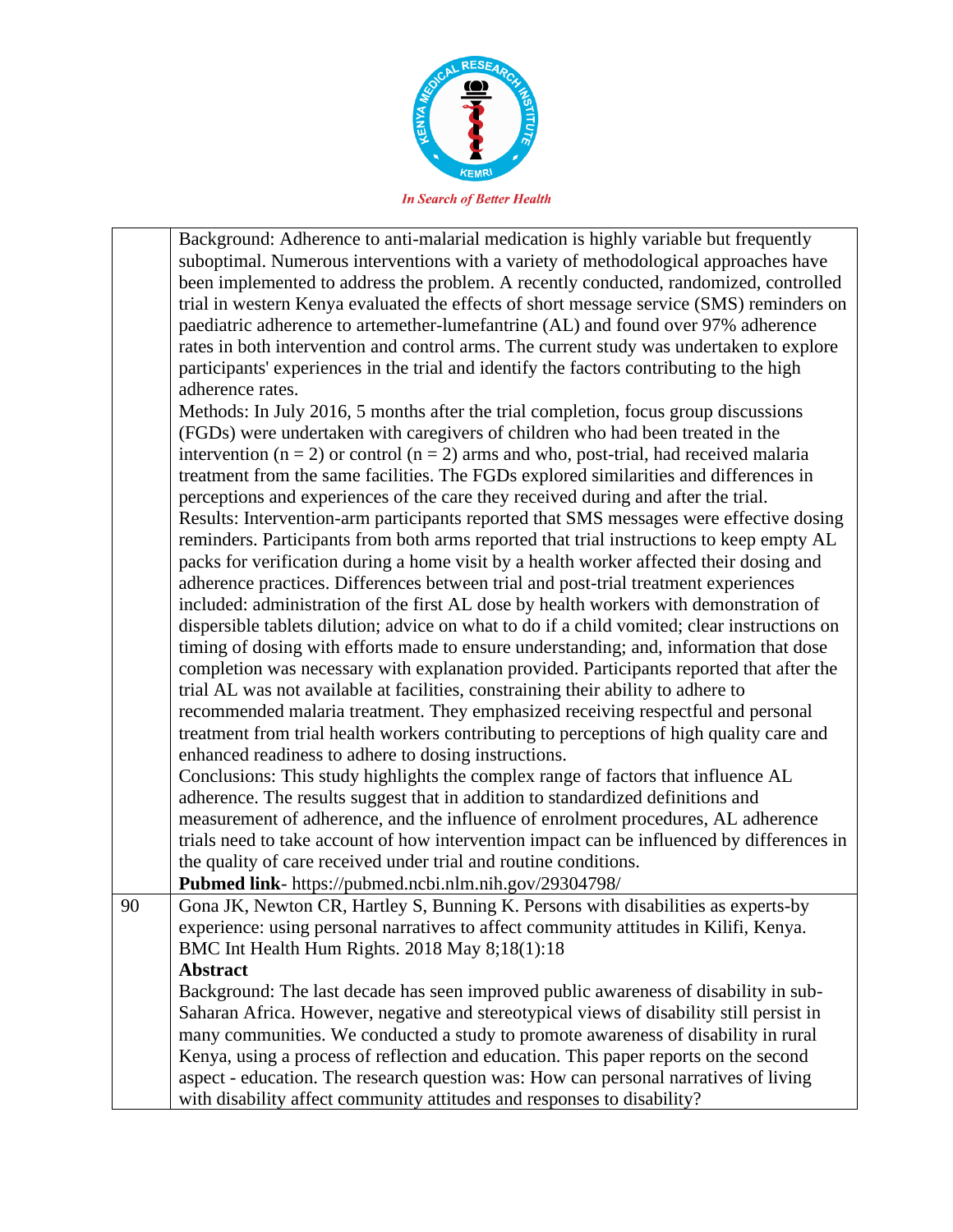

|     | Methods: A qualitative phenomenological approach was adopted. Twenty community-<br>based groups involving 249 participants took part. Each group participated in one focus<br>group discussion at baseline, to explore the members' personal experiences and views of<br>disability. The intervention involved three adults with disabilities sharing their personal<br>narratives with each group. After the intervention, repeat focus group discussions were<br>conducted with each group. Thematic analysis was carried out according to the<br>framework method.<br>Results: The emergent framework consisted of four main themes, organised as opposing<br>constructs: 'burden' and 'agency', 'sub-human' and 'human'. 'Burden' focused on the<br>perceived hopelessness of the situation. Post-intervention revealed greater support for the<br>'agency' of persons with disabilities, evidenced by what the person could do, rather than<br>their inability, and the relevance of support. The 'sub-human' to 'human' construct<br>captured dehumanising and discriminating practice towards persons with disabilities on<br>one side, and recognition of the person and inclusion in the community on the other.<br>Whilst support and empathy were evident at the pre-intervention stage, post-intervention<br>revealed greater recognition of people with disabilities as fellow human beings.<br>Conclusion: This study provides a proof of concept regarding the deployment of persons<br>with disabilities as agents for change. Exposure to experts-by-experience provided |
|-----|-------------------------------------------------------------------------------------------------------------------------------------------------------------------------------------------------------------------------------------------------------------------------------------------------------------------------------------------------------------------------------------------------------------------------------------------------------------------------------------------------------------------------------------------------------------------------------------------------------------------------------------------------------------------------------------------------------------------------------------------------------------------------------------------------------------------------------------------------------------------------------------------------------------------------------------------------------------------------------------------------------------------------------------------------------------------------------------------------------------------------------------------------------------------------------------------------------------------------------------------------------------------------------------------------------------------------------------------------------------------------------------------------------------------------------------------------------------------------------------------------------------------------------------------------------------------------------------------|
|     | community groups with opportunities to reflect on, examine and adjust their views on<br>disability in this rural part of Kenya. The sharing of personal narratives appeared to<br>resonate with group members, to encourage recognition of the person and not just the<br>disability, and to move their resolve toward ideas for collective action. Further research<br>is needed to assess the effects of such interventions.                                                                                                                                                                                                                                                                                                                                                                                                                                                                                                                                                                                                                                                                                                                                                                                                                                                                                                                                                                                                                                                                                                                                                            |
|     | Pubmed link-https://pubmed.ncbi.nlm.nih.gov/29739403/                                                                                                                                                                                                                                                                                                                                                                                                                                                                                                                                                                                                                                                                                                                                                                                                                                                                                                                                                                                                                                                                                                                                                                                                                                                                                                                                                                                                                                                                                                                                     |
| 91. | Khara T, Mwangome M, Ngari M, Dolan C. Children concurrently wasted and stunted:<br>A meta-analysis of prevalence data of children 6-59 months from 84 countries. Matern<br>Child Nutr. 2018 Apr;14(2):e12516.<br><b>Abstract</b>                                                                                                                                                                                                                                                                                                                                                                                                                                                                                                                                                                                                                                                                                                                                                                                                                                                                                                                                                                                                                                                                                                                                                                                                                                                                                                                                                         |
|     | Children can be stunted and wasted at the same time. Having both deficits greatly<br>elevates risk of mortality. The analysis aimed to estimate the prevalence and burden of<br>children aged 6-59 months concurrently wasted and stunted. Data from demographic and<br>health survey and Multi-indicator Cluster Surveys datasets from 84 countries were<br>analysed. Overall prevalence for being wasted, stunted, and concurrently wasted and<br>stunted among children 6 to 59 months was calculated. A pooled prevalence of<br>concurrence was estimated and reported by gender, age, United Nations regions, and<br>contextual categories. Burden was calculated using population figures from the global<br>joint estimates database. The pooled prevalence of concurrence in the 84 countries was<br>3.0%, 95% CI [2.97, 3.06], ranging from 0% to 8.0%. Nine countries reported a                                                                                                                                                                                                                                                                                                                                                                                                                                                                                                                                                                                                                                                                                                |
|     | concurrence prevalence greater than 5%. The estimated burden was 5,963,940 children.<br>Prevalence of concurrence was highest in the 12- to 24-month age group 4.2%, 95% CI                                                                                                                                                                                                                                                                                                                                                                                                                                                                                                                                                                                                                                                                                                                                                                                                                                                                                                                                                                                                                                                                                                                                                                                                                                                                                                                                                                                                               |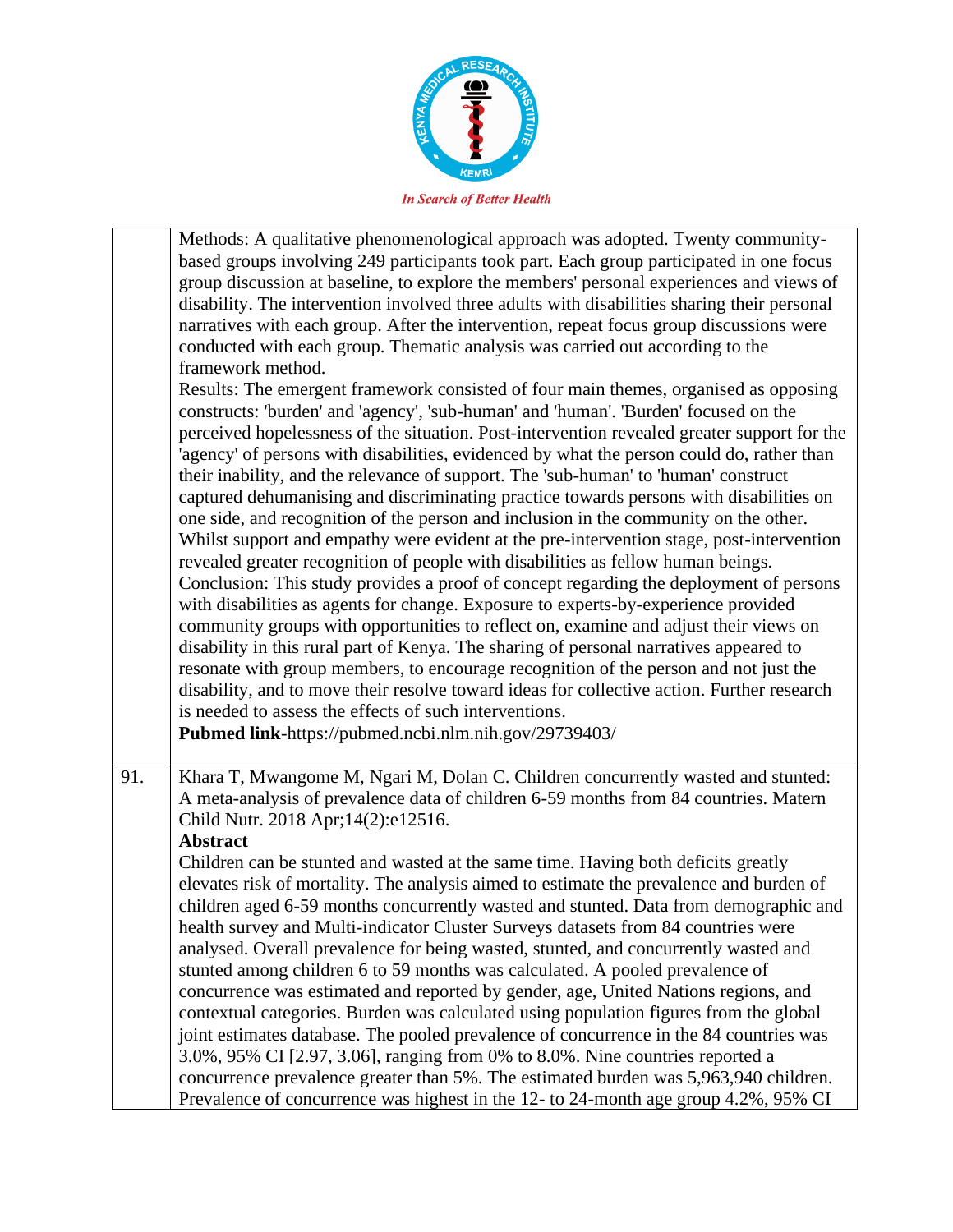

|     | [4.1, 4.3], and was significantly higher among boys 3.54%, 95% CI [3.47, 3.61],<br>compared to girls; 2.46%, 95% CI [2.41, 2.52]. Fragile and conflict-affected states<br>reported significantly higher concurrence 3.6%, 95% CI [3.5, 3.6], than those defined as<br>stable 2.24%, 95% CI [2.18, 2.30]. This analysis represents the first multiple country<br>estimation of the prevalence and burden of children concurrently wasted and stunted.<br>Given the high risk of mortality associated with concurrence, the findings indicate a need<br>to report on this condition as well as investigate whether these children are being reached<br>through existing programmes.<br>Pubmed link-https://pubmed.ncbi.nlm.nih.gov/28944990/                                                                                                                                                                                                                                                                                                                                                                                                                                                                                                                                                                                                                                                                                                                                                                                                                                                                                                                                                                                                                                                                       |
|-----|------------------------------------------------------------------------------------------------------------------------------------------------------------------------------------------------------------------------------------------------------------------------------------------------------------------------------------------------------------------------------------------------------------------------------------------------------------------------------------------------------------------------------------------------------------------------------------------------------------------------------------------------------------------------------------------------------------------------------------------------------------------------------------------------------------------------------------------------------------------------------------------------------------------------------------------------------------------------------------------------------------------------------------------------------------------------------------------------------------------------------------------------------------------------------------------------------------------------------------------------------------------------------------------------------------------------------------------------------------------------------------------------------------------------------------------------------------------------------------------------------------------------------------------------------------------------------------------------------------------------------------------------------------------------------------------------------------------------------------------------------------------------------------------------------------------|
| 92. | Jones KDJ, Hachmeister CU, Khasira M, Cox L, Schoenmakers I, Munyi C, Nassir HS,<br>Hünten-Kirsch B, Prentice A, Berkley JA. Vitamin D deficiency causes rickets in an<br>urban informal settlement in Kenya and is associated with malnutrition. Matern Child<br>Nutr. 2018 Jan; 14(1): e12452.<br><b>Abstract</b>                                                                                                                                                                                                                                                                                                                                                                                                                                                                                                                                                                                                                                                                                                                                                                                                                                                                                                                                                                                                                                                                                                                                                                                                                                                                                                                                                                                                                                                                                              |
|     | The commonest cause of rickets worldwide is vitamin D deficiency, but studies from<br>sub-Saharan Africa describe an endemic vitamin D-independent form that responds to<br>dietary calcium enrichment. The extent to which calcium-deficiency rickets is the<br>dominant form across sub-Saharan Africa and in other low-latitude areas is unknown.<br>We aimed to characterise the clinical and biochemical features of young children with<br>rickets in a densely populated urban informal settlement in Kenya. Because malnutrition<br>may mask the clinical features of rickets, we also looked for biochemical indices of risk<br>in children with varying degrees of acute malnutrition. Twenty one children with rickets,<br>aged 3 to 24 months, were identified on the basis of clinical and radiologic features,<br>along with 22 community controls, and 41 children with either severe or moderate acute<br>malnutrition. Most children with rickets had wrist widening (100%) and rachitic rosary<br>(90%), as opposed to lower limb features (19%). Developmental delay (52%), acute<br>malnutrition $(71\%)$ , and stunting $(62\%)$ were common. Compared to controls, there were<br>no differences in calcium intake, but most (71%) had serum 25-hydroxyvitamin D levels<br>below 30 nmol/L. These results suggest that rickets in young children in urban Kenya is<br>usually driven by vitamin D deficiency, and vitamin D supplementation is likely to be<br>required for full recovery. Wasting was associated with lower calcium ( $p = .001$ ),<br>phosphate ( $p < .001$ ), 25-hydroxyvitamin D ( $p = .049$ ), and 1,25-dihydroxyvitamin D ( $p$<br>$= 0.022$ ) levels, the clinical significance of which remain unclear.<br>Pubmed link- https://pubmed.ncbi.nlm.nih.gov/28470840/ |
| 93. | Agweyu A, Oliwa J, Gathara D, Muinga N, Allen E, Lilford RJ, English M. Comparable<br>outcomes among trial and nontrial participants in a clinical trial of antibiotics for                                                                                                                                                                                                                                                                                                                                                                                                                                                                                                                                                                                                                                                                                                                                                                                                                                                                                                                                                                                                                                                                                                                                                                                                                                                                                                                                                                                                                                                                                                                                                                                                                                      |
|     | childhood pneumonia: a retrospective cohort study. J Clin Epidemiol. 2018 Feb;94:1-7.                                                                                                                                                                                                                                                                                                                                                                                                                                                                                                                                                                                                                                                                                                                                                                                                                                                                                                                                                                                                                                                                                                                                                                                                                                                                                                                                                                                                                                                                                                                                                                                                                                                                                                                            |
|     | <b>Abstract</b>                                                                                                                                                                                                                                                                                                                                                                                                                                                                                                                                                                                                                                                                                                                                                                                                                                                                                                                                                                                                                                                                                                                                                                                                                                                                                                                                                                                                                                                                                                                                                                                                                                                                                                                                                                                                  |
|     | Objectives: We compared characteristics and outcomes of children enrolled in a                                                                                                                                                                                                                                                                                                                                                                                                                                                                                                                                                                                                                                                                                                                                                                                                                                                                                                                                                                                                                                                                                                                                                                                                                                                                                                                                                                                                                                                                                                                                                                                                                                                                                                                                   |
|     | randomized controlled trial (RCT) comparing oral amoxicillin and benzyl penicillin for                                                                                                                                                                                                                                                                                                                                                                                                                                                                                                                                                                                                                                                                                                                                                                                                                                                                                                                                                                                                                                                                                                                                                                                                                                                                                                                                                                                                                                                                                                                                                                                                                                                                                                                           |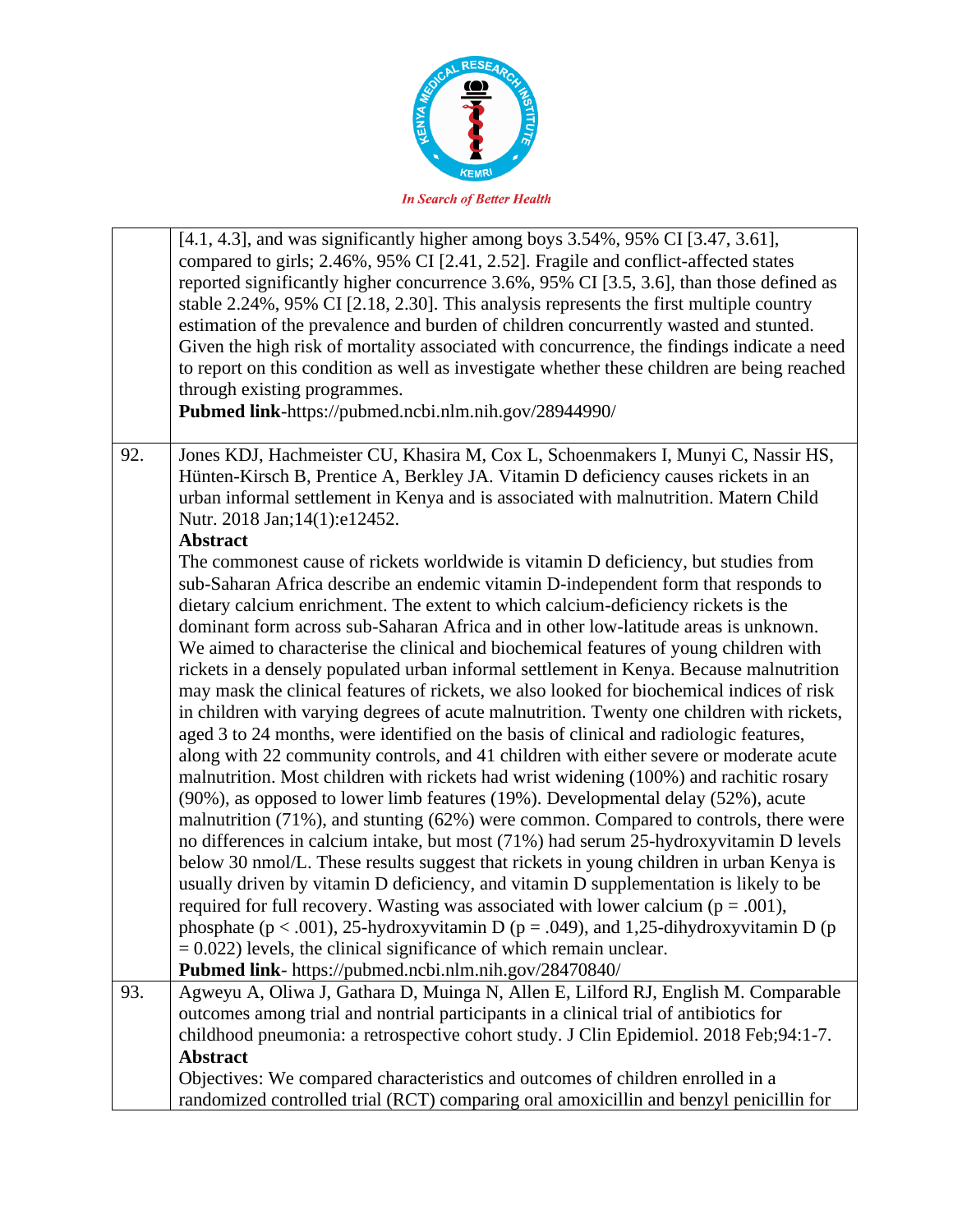

|     | the treatment of chest indrawing pneumonia vs. children who received routine care to                                                                                                                                                                                                                                                                                                                                                                                                                                                                                                                                                                                                                                                                                                                                                                                                                                                                                                                                                                                                                                                                                                                                                                                                                                                                                                                                                                                                                                                                                                                                                                                                                                                              |
|-----|---------------------------------------------------------------------------------------------------------------------------------------------------------------------------------------------------------------------------------------------------------------------------------------------------------------------------------------------------------------------------------------------------------------------------------------------------------------------------------------------------------------------------------------------------------------------------------------------------------------------------------------------------------------------------------------------------------------------------------------------------------------------------------------------------------------------------------------------------------------------------------------------------------------------------------------------------------------------------------------------------------------------------------------------------------------------------------------------------------------------------------------------------------------------------------------------------------------------------------------------------------------------------------------------------------------------------------------------------------------------------------------------------------------------------------------------------------------------------------------------------------------------------------------------------------------------------------------------------------------------------------------------------------------------------------------------------------------------------------------------------|
|     | determine the external validity of the trial results.                                                                                                                                                                                                                                                                                                                                                                                                                                                                                                                                                                                                                                                                                                                                                                                                                                                                                                                                                                                                                                                                                                                                                                                                                                                                                                                                                                                                                                                                                                                                                                                                                                                                                             |
|     | Study design and setting: A retrospective cohort study was conducted among children                                                                                                                                                                                                                                                                                                                                                                                                                                                                                                                                                                                                                                                                                                                                                                                                                                                                                                                                                                                                                                                                                                                                                                                                                                                                                                                                                                                                                                                                                                                                                                                                                                                               |
|     | aged 2-59 months admitted in six Kenyan hospitals. Data for nontrial participants were                                                                                                                                                                                                                                                                                                                                                                                                                                                                                                                                                                                                                                                                                                                                                                                                                                                                                                                                                                                                                                                                                                                                                                                                                                                                                                                                                                                                                                                                                                                                                                                                                                                            |
|     | extracted from inpatient records upon conclusion of the RCT. Mortality among trial vs.                                                                                                                                                                                                                                                                                                                                                                                                                                                                                                                                                                                                                                                                                                                                                                                                                                                                                                                                                                                                                                                                                                                                                                                                                                                                                                                                                                                                                                                                                                                                                                                                                                                            |
|     | nontrial participants was compared in multivariate models.                                                                                                                                                                                                                                                                                                                                                                                                                                                                                                                                                                                                                                                                                                                                                                                                                                                                                                                                                                                                                                                                                                                                                                                                                                                                                                                                                                                                                                                                                                                                                                                                                                                                                        |
|     | Results: A total of 1,709 children were included, of whom 527 were enrolled in the RCT                                                                                                                                                                                                                                                                                                                                                                                                                                                                                                                                                                                                                                                                                                                                                                                                                                                                                                                                                                                                                                                                                                                                                                                                                                                                                                                                                                                                                                                                                                                                                                                                                                                            |
|     | and 1,182 received routine care. History of a wheeze was more common among trial                                                                                                                                                                                                                                                                                                                                                                                                                                                                                                                                                                                                                                                                                                                                                                                                                                                                                                                                                                                                                                                                                                                                                                                                                                                                                                                                                                                                                                                                                                                                                                                                                                                                  |
|     |                                                                                                                                                                                                                                                                                                                                                                                                                                                                                                                                                                                                                                                                                                                                                                                                                                                                                                                                                                                                                                                                                                                                                                                                                                                                                                                                                                                                                                                                                                                                                                                                                                                                                                                                                   |
|     | participants (35.4% vs. 11.2%; $P < 0.01$ ), while dehydration was more common among                                                                                                                                                                                                                                                                                                                                                                                                                                                                                                                                                                                                                                                                                                                                                                                                                                                                                                                                                                                                                                                                                                                                                                                                                                                                                                                                                                                                                                                                                                                                                                                                                                                              |
|     | nontrial participants (8.6% vs. 5.9%; $P = 0.05$ ). Other patient characteristics were                                                                                                                                                                                                                                                                                                                                                                                                                                                                                                                                                                                                                                                                                                                                                                                                                                                                                                                                                                                                                                                                                                                                                                                                                                                                                                                                                                                                                                                                                                                                                                                                                                                            |
|     | balanced between the two groups. Among those with available outcome data, 14/1,140                                                                                                                                                                                                                                                                                                                                                                                                                                                                                                                                                                                                                                                                                                                                                                                                                                                                                                                                                                                                                                                                                                                                                                                                                                                                                                                                                                                                                                                                                                                                                                                                                                                                |
|     | $(1.2\%)$ nontrial participants died compared to 4/527 (0.8%) enrolled in the trial (adjusted                                                                                                                                                                                                                                                                                                                                                                                                                                                                                                                                                                                                                                                                                                                                                                                                                                                                                                                                                                                                                                                                                                                                                                                                                                                                                                                                                                                                                                                                                                                                                                                                                                                     |
|     | odds ratio, 0.7; 95% confidence interval: 0.2-2.1).                                                                                                                                                                                                                                                                                                                                                                                                                                                                                                                                                                                                                                                                                                                                                                                                                                                                                                                                                                                                                                                                                                                                                                                                                                                                                                                                                                                                                                                                                                                                                                                                                                                                                               |
|     |                                                                                                                                                                                                                                                                                                                                                                                                                                                                                                                                                                                                                                                                                                                                                                                                                                                                                                                                                                                                                                                                                                                                                                                                                                                                                                                                                                                                                                                                                                                                                                                                                                                                                                                                                   |
|     | nontrial participants. These findings support the revised World Health Organization                                                                                                                                                                                                                                                                                                                                                                                                                                                                                                                                                                                                                                                                                                                                                                                                                                                                                                                                                                                                                                                                                                                                                                                                                                                                                                                                                                                                                                                                                                                                                                                                                                                               |
|     | treatment recommendations for chest indrawing pneumonia.                                                                                                                                                                                                                                                                                                                                                                                                                                                                                                                                                                                                                                                                                                                                                                                                                                                                                                                                                                                                                                                                                                                                                                                                                                                                                                                                                                                                                                                                                                                                                                                                                                                                                          |
|     |                                                                                                                                                                                                                                                                                                                                                                                                                                                                                                                                                                                                                                                                                                                                                                                                                                                                                                                                                                                                                                                                                                                                                                                                                                                                                                                                                                                                                                                                                                                                                                                                                                                                                                                                                   |
| 94. |                                                                                                                                                                                                                                                                                                                                                                                                                                                                                                                                                                                                                                                                                                                                                                                                                                                                                                                                                                                                                                                                                                                                                                                                                                                                                                                                                                                                                                                                                                                                                                                                                                                                                                                                                   |
|     |                                                                                                                                                                                                                                                                                                                                                                                                                                                                                                                                                                                                                                                                                                                                                                                                                                                                                                                                                                                                                                                                                                                                                                                                                                                                                                                                                                                                                                                                                                                                                                                                                                                                                                                                                   |
|     |                                                                                                                                                                                                                                                                                                                                                                                                                                                                                                                                                                                                                                                                                                                                                                                                                                                                                                                                                                                                                                                                                                                                                                                                                                                                                                                                                                                                                                                                                                                                                                                                                                                                                                                                                   |
|     |                                                                                                                                                                                                                                                                                                                                                                                                                                                                                                                                                                                                                                                                                                                                                                                                                                                                                                                                                                                                                                                                                                                                                                                                                                                                                                                                                                                                                                                                                                                                                                                                                                                                                                                                                   |
|     |                                                                                                                                                                                                                                                                                                                                                                                                                                                                                                                                                                                                                                                                                                                                                                                                                                                                                                                                                                                                                                                                                                                                                                                                                                                                                                                                                                                                                                                                                                                                                                                                                                                                                                                                                   |
|     |                                                                                                                                                                                                                                                                                                                                                                                                                                                                                                                                                                                                                                                                                                                                                                                                                                                                                                                                                                                                                                                                                                                                                                                                                                                                                                                                                                                                                                                                                                                                                                                                                                                                                                                                                   |
|     |                                                                                                                                                                                                                                                                                                                                                                                                                                                                                                                                                                                                                                                                                                                                                                                                                                                                                                                                                                                                                                                                                                                                                                                                                                                                                                                                                                                                                                                                                                                                                                                                                                                                                                                                                   |
|     |                                                                                                                                                                                                                                                                                                                                                                                                                                                                                                                                                                                                                                                                                                                                                                                                                                                                                                                                                                                                                                                                                                                                                                                                                                                                                                                                                                                                                                                                                                                                                                                                                                                                                                                                                   |
|     |                                                                                                                                                                                                                                                                                                                                                                                                                                                                                                                                                                                                                                                                                                                                                                                                                                                                                                                                                                                                                                                                                                                                                                                                                                                                                                                                                                                                                                                                                                                                                                                                                                                                                                                                                   |
|     |                                                                                                                                                                                                                                                                                                                                                                                                                                                                                                                                                                                                                                                                                                                                                                                                                                                                                                                                                                                                                                                                                                                                                                                                                                                                                                                                                                                                                                                                                                                                                                                                                                                                                                                                                   |
|     |                                                                                                                                                                                                                                                                                                                                                                                                                                                                                                                                                                                                                                                                                                                                                                                                                                                                                                                                                                                                                                                                                                                                                                                                                                                                                                                                                                                                                                                                                                                                                                                                                                                                                                                                                   |
|     |                                                                                                                                                                                                                                                                                                                                                                                                                                                                                                                                                                                                                                                                                                                                                                                                                                                                                                                                                                                                                                                                                                                                                                                                                                                                                                                                                                                                                                                                                                                                                                                                                                                                                                                                                   |
|     |                                                                                                                                                                                                                                                                                                                                                                                                                                                                                                                                                                                                                                                                                                                                                                                                                                                                                                                                                                                                                                                                                                                                                                                                                                                                                                                                                                                                                                                                                                                                                                                                                                                                                                                                                   |
|     |                                                                                                                                                                                                                                                                                                                                                                                                                                                                                                                                                                                                                                                                                                                                                                                                                                                                                                                                                                                                                                                                                                                                                                                                                                                                                                                                                                                                                                                                                                                                                                                                                                                                                                                                                   |
|     |                                                                                                                                                                                                                                                                                                                                                                                                                                                                                                                                                                                                                                                                                                                                                                                                                                                                                                                                                                                                                                                                                                                                                                                                                                                                                                                                                                                                                                                                                                                                                                                                                                                                                                                                                   |
|     |                                                                                                                                                                                                                                                                                                                                                                                                                                                                                                                                                                                                                                                                                                                                                                                                                                                                                                                                                                                                                                                                                                                                                                                                                                                                                                                                                                                                                                                                                                                                                                                                                                                                                                                                                   |
|     |                                                                                                                                                                                                                                                                                                                                                                                                                                                                                                                                                                                                                                                                                                                                                                                                                                                                                                                                                                                                                                                                                                                                                                                                                                                                                                                                                                                                                                                                                                                                                                                                                                                                                                                                                   |
|     |                                                                                                                                                                                                                                                                                                                                                                                                                                                                                                                                                                                                                                                                                                                                                                                                                                                                                                                                                                                                                                                                                                                                                                                                                                                                                                                                                                                                                                                                                                                                                                                                                                                                                                                                                   |
|     | steady HIV risk (78% of population) and declining (22%). Compared to women with                                                                                                                                                                                                                                                                                                                                                                                                                                                                                                                                                                                                                                                                                                                                                                                                                                                                                                                                                                                                                                                                                                                                                                                                                                                                                                                                                                                                                                                                                                                                                                                                                                                                   |
|     | declining HIV risk behavior, women with steady risk behavior were more likely to have                                                                                                                                                                                                                                                                                                                                                                                                                                                                                                                                                                                                                                                                                                                                                                                                                                                                                                                                                                                                                                                                                                                                                                                                                                                                                                                                                                                                                                                                                                                                                                                                                                                             |
|     | high steady adherence (61% vs 35%) and less likely to have early (6% vs 17%) or late                                                                                                                                                                                                                                                                                                                                                                                                                                                                                                                                                                                                                                                                                                                                                                                                                                                                                                                                                                                                                                                                                                                                                                                                                                                                                                                                                                                                                                                                                                                                                                                                                                                              |
|     |                                                                                                                                                                                                                                                                                                                                                                                                                                                                                                                                                                                                                                                                                                                                                                                                                                                                                                                                                                                                                                                                                                                                                                                                                                                                                                                                                                                                                                                                                                                                                                                                                                                                                                                                                   |
|     |                                                                                                                                                                                                                                                                                                                                                                                                                                                                                                                                                                                                                                                                                                                                                                                                                                                                                                                                                                                                                                                                                                                                                                                                                                                                                                                                                                                                                                                                                                                                                                                                                                                                                                                                                   |
|     | Pubmed link- https://pubmed.ncbi.nlm.nih.gov/30006791/                                                                                                                                                                                                                                                                                                                                                                                                                                                                                                                                                                                                                                                                                                                                                                                                                                                                                                                                                                                                                                                                                                                                                                                                                                                                                                                                                                                                                                                                                                                                                                                                                                                                                            |
|     | Conclusion: Patient characteristics were similar, and mortality was low among trial and<br>Pubmed link- https://pubmed.ncbi.nlm.nih.gov/29097339/<br>Pyra M, Brown ER, Haberer JE, Heffron R, Celum C, Bukusi EA, Asiimwe S, Katabira<br>E, Mugo NR, Baeten JM; Partners Demonstration Project Team. Patterns of Oral PrEP<br>Adherence and HIV Risk Among Eastern African Women in HIV Serodiscordant<br>Partnerships. AIDS Behav. 2018 Nov; 22(11): 3718-3725.<br><b>Abstract</b><br>Understanding how women use PrEP is important for developing successful<br>implementation programs. We hypothesized there are distinct patterns of adherence,<br>related to HIV risk and other factors. We identified patterns of PrEP adherence and HIV<br>risk behavior over the first 6 months of PrEP use, using data from 233 HIV-uninfected<br>women in high-risk serodiscordant couples in a demonstration project in Kenya &<br>Uganda. We modeled PrEP adherence, assessed by daily electronic monitoring, and HIV<br>risk behavior using group-based trajectory models. We tested baseline covariates and risk<br>behavior group as predictors of adherence patterns. There were four distinct adherence<br>patterns: high steady adherence (55% of population), moderate steady (29%), late<br>declining (8%), and early declining (9%). No baseline characteristics significantly<br>differed between adherence patterns. Adherence patterns differed in average weekly<br>doses (6.7 vs 5.4 vs 4.1 vs 1.5, respectively). Two risk behavior groups were identified:<br>(4% vs 19%) declining adherence. Women's use of PrEP was associated with concurrent<br>HIV risk behavior; higher risk was associated with higher, sustained adherence. |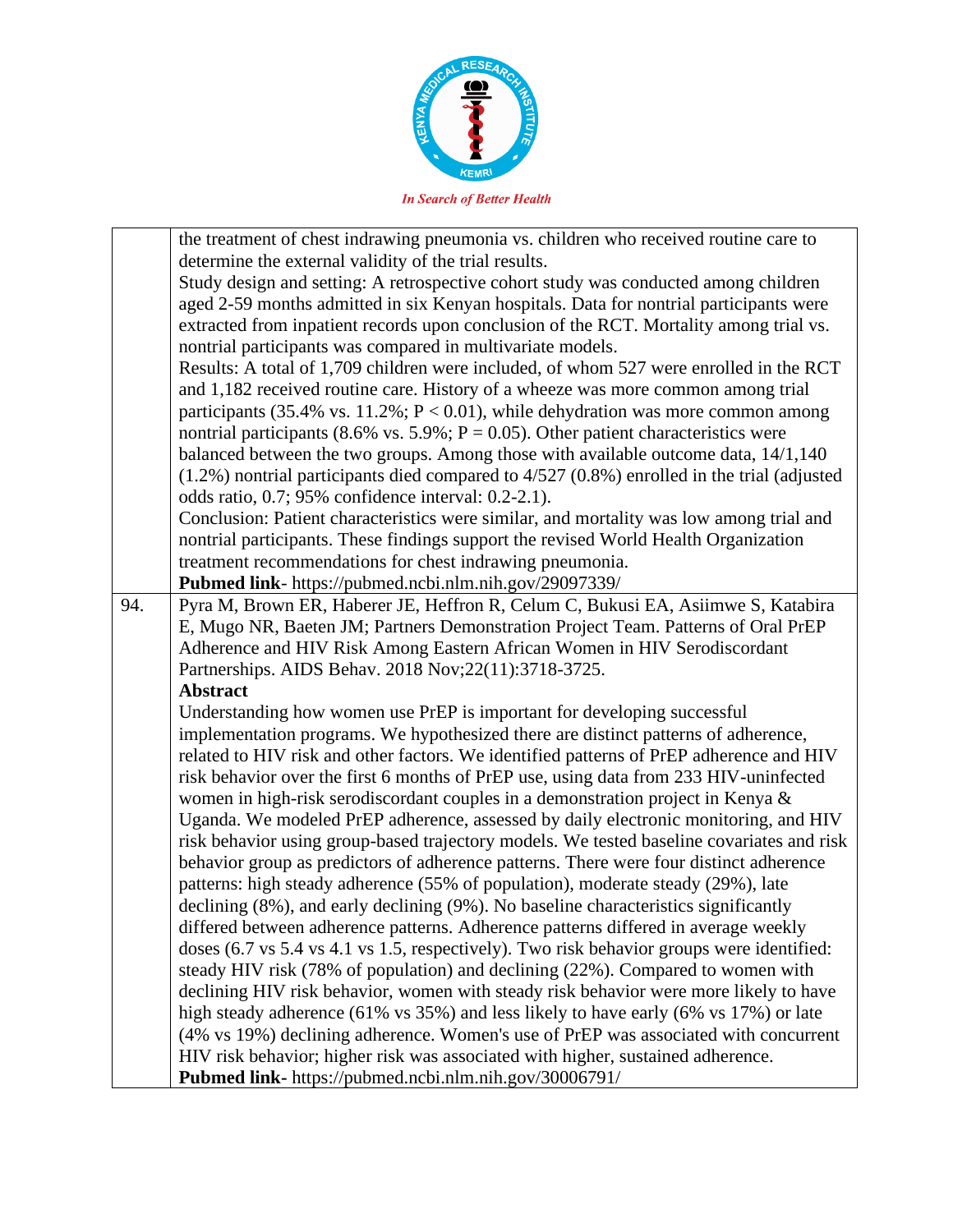

| 95. | Jawara M, Jatta E, Bell D, Burkot TR, Bradley J, Hunt V, Kandeh B, Jones C, Manjang<br>AM, Pinder M, Stone S, D'Alessandro U, Knudsen J, Lindsay SW. New Prototype<br>Screened Doors and Windows for Excluding Mosquitoes from Houses: A Pilot Study in<br>Rural Gambia. Am J Trop Med Hyg. 2018 Dec;99(6):1475-1484.                                                                                                                                                                                                                                                                                                                                                                                                                                                                                                                                                                                                                                                                                                                                                                                                                                                                                                                                                                                                                                                                                                                                                                                                                                                                                                                                                                                                                      |
|-----|--------------------------------------------------------------------------------------------------------------------------------------------------------------------------------------------------------------------------------------------------------------------------------------------------------------------------------------------------------------------------------------------------------------------------------------------------------------------------------------------------------------------------------------------------------------------------------------------------------------------------------------------------------------------------------------------------------------------------------------------------------------------------------------------------------------------------------------------------------------------------------------------------------------------------------------------------------------------------------------------------------------------------------------------------------------------------------------------------------------------------------------------------------------------------------------------------------------------------------------------------------------------------------------------------------------------------------------------------------------------------------------------------------------------------------------------------------------------------------------------------------------------------------------------------------------------------------------------------------------------------------------------------------------------------------------------------------------------------------------------|
|     | <b>Abstract</b><br>Despite compelling evidence that modern housing protects against malaria, houses in<br>endemic areas are still commonly porous to mosquitoes. The protective efficacy of four<br>prototype screened doors and two windows designs against mosquito house entry, their<br>impact on indoor climate, as well as their use, durability and acceptability was assessed<br>in a Gambian village. A baseline survey collected data on all the houses and discrete<br>household units, each consisting of a front and back room, were selected and randomly<br>allocated to the study arms. Each prototype self-closing screened door and window was<br>installed in six and 12 units, respectively, with six unaltered units serving as controls. All<br>prototype doors reduced the number of house-entering mosquitoes by 59-77% in<br>comparison with the control houses. The indoor climate of houses with screened doors<br>was similar to control houses. Seventy-nine percentage of door openings at night<br>occurred from dusk to midnight, when malaria vectors begin entering houses. Ten weeks<br>after installation the doors and windows were in good condition, although 38% of doors<br>did not fully self-close and latch (snap shut). The new doors and windows were popular<br>with residents. The prototype door with perforated concertinaed screening was the best<br>performing door because it reduced mosquito entry, remained fully functional, and was<br>preferred by the villagers. Screened doors and windows may be useful tools for reducing<br>vector exposure and keeping areas malaria-free after elimination, when investment in<br>routine vector control becomes difficult to maintain. |
|     | Pubmed link-https://pubmed.ncbi.nlm.nih.gov/30350770/                                                                                                                                                                                                                                                                                                                                                                                                                                                                                                                                                                                                                                                                                                                                                                                                                                                                                                                                                                                                                                                                                                                                                                                                                                                                                                                                                                                                                                                                                                                                                                                                                                                                                      |
| 96. | Kabogo J, Muniu E, Wamunyokoli F, Musoke R, Songok E. Evidence of reduced<br>treatment adherence among HIV infected paediatric and adolescent populations in<br>Nairobi at the onset of the UNAIDS Universal Test and Treat Program. BMC Res Notes.<br>2018 Feb 17;11(1):134.<br><b>Abstract</b>                                                                                                                                                                                                                                                                                                                                                                                                                                                                                                                                                                                                                                                                                                                                                                                                                                                                                                                                                                                                                                                                                                                                                                                                                                                                                                                                                                                                                                           |
|     | Objective: We conducted a retrospective cohort study to evaluate the efficacy of the                                                                                                                                                                                                                                                                                                                                                                                                                                                                                                                                                                                                                                                                                                                                                                                                                                                                                                                                                                                                                                                                                                                                                                                                                                                                                                                                                                                                                                                                                                                                                                                                                                                       |
|     | World Health Organization (WHO) "Universal Test and Treat" (UTT) policy, initiated in<br>Kenya in September 2016. Under this policy, every human immunodeficiency virus<br>(HIV)-infected person should be initiated on antiretroviral therapy (ART). We compared<br>intra- and inter-group viral suppression and ART adherence rates for pre-UTT (initiated<br>on ART in March-August 2016) and UTT groups (initiated in September 2016). The<br>study was conducted in a community outreach Program in Nairobi with 3500 HIV-<br>infected children enrolled.                                                                                                                                                                                                                                                                                                                                                                                                                                                                                                                                                                                                                                                                                                                                                                                                                                                                                                                                                                                                                                                                                                                                                                             |
|     | Results: 122 children and adolescents were initiated on first-line ART pre-UTT, and 197<br>during the UTT period. The 6 month viral suppression rate was 79.7% pre-UTT versus<br>76.6% UTT ( $P < 0.05$ ). Suboptimal adherence was higher in the UTT than pre-UTT                                                                                                                                                                                                                                                                                                                                                                                                                                                                                                                                                                                                                                                                                                                                                                                                                                                                                                                                                                                                                                                                                                                                                                                                                                                                                                                                                                                                                                                                         |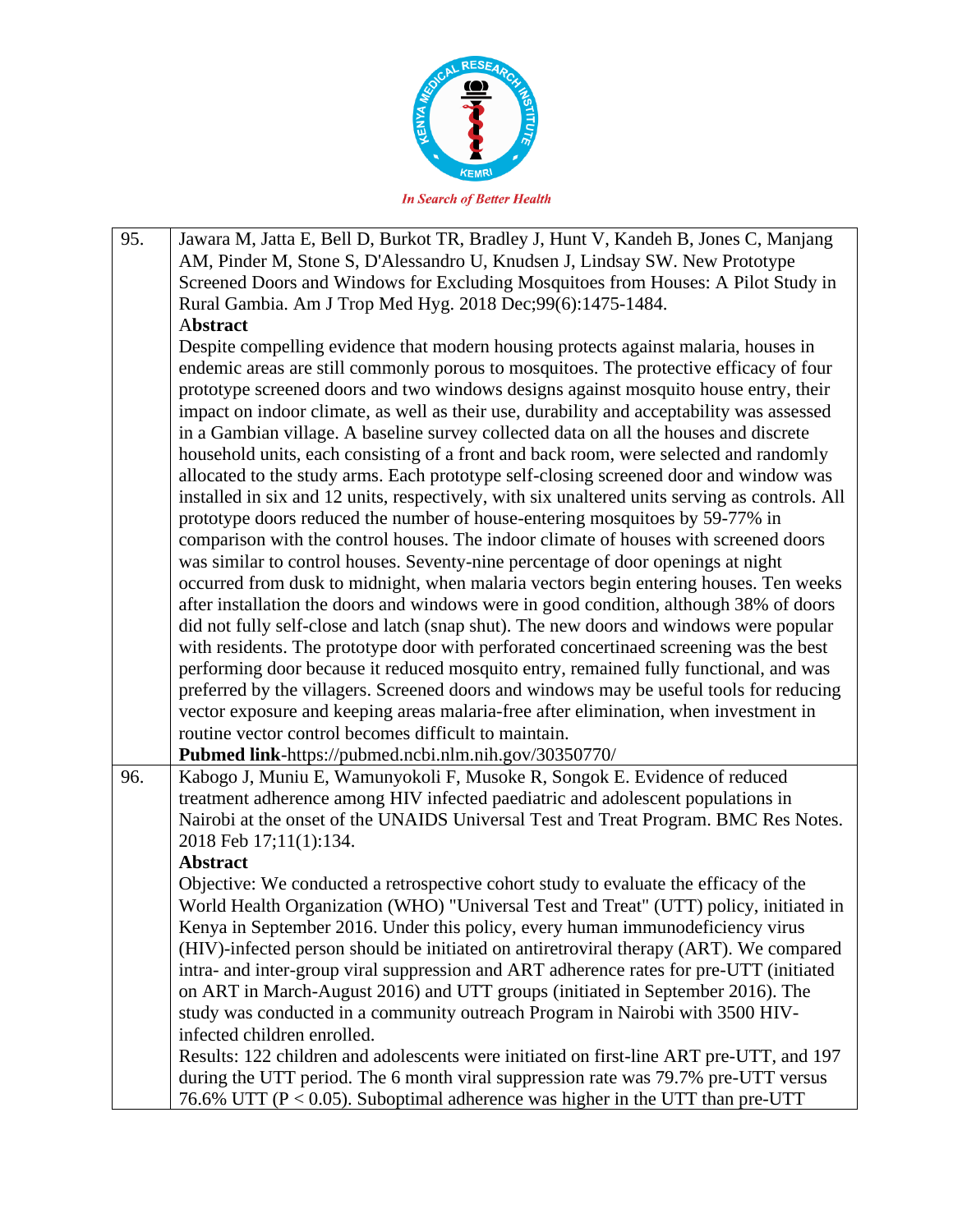

|     | period (88 of 197, 44.7% and 44 of 122, 34%; $P < 0.001$ ). The decrease in adherence was                                                                                               |
|-----|-----------------------------------------------------------------------------------------------------------------------------------------------------------------------------------------|
|     | greater among orphans (91.7% pre-UTT and 87.2% UTT, $P = 0.001$ ) and children 11-18                                                                                                    |
|     | years. Our results show that successful implementation of the UTT policy in Africa is                                                                                                   |
|     | challenged by an increased risk of suboptimal adherence. There is a need to develop<br>extra strategies to support adherence, especially among orphans and teenagers.                   |
|     | Pubmed link-https://pubmed.ncbi.nlm.nih.gov/29452597/                                                                                                                                   |
|     |                                                                                                                                                                                         |
| 97. | Abong'o B, Yu X, Donnelly MJ, Geier M, Gibson G, Gimnig J, Ter Kuile F, Lobo NF,<br>Ochomo E, Munga S, Ombok M, Samuels A, Torr SJ, Hawkes FM. Host Decoy Trap                          |
|     | (HDT) with cattle odour is highly effective for collection of exophagic malaria<br>vectors. Parasit Vectors. 2018 Oct 15;11(1):533.                                                     |
|     |                                                                                                                                                                                         |
|     | Abstract                                                                                                                                                                                |
|     | Background: As currently implemented, malaria vector surveillance in sub-Saharan                                                                                                        |
|     | Africa targets endophagic and endophilic mosquitoes, leaving exophagic (outdoor blood-                                                                                                  |
|     | feeding) mosquitoes underrepresented. We evaluated the recently developed host decoy                                                                                                    |
|     | trap (HDT) and compared it to the gold standard, human landing catch (HLC), in a $3 \times 3$                                                                                           |
|     | Latin square study design outdoors in western Kenya. HLCs are considered to represent<br>the natural range of Anopheles biting-behaviour compared to other sampling tools, and          |
|     | therefore, in principle, provide the most reliable profile of the biting population                                                                                                     |
|     | transmitting malaria. The HDT incorporates the main host stimuli that attract blood-meal                                                                                                |
|     | seeking mosquitoes and can be baited with the odours of live hosts.                                                                                                                     |
|     | Results: Numbers and species diversity of trapped mosquitoes varied significantly                                                                                                       |
|     | between HLCs and HDTs baited with human (HDT-H) or cattle (HDT-C) odour,                                                                                                                |
|     | revealing important differences in behaviour of Anopheles species. In the main study in                                                                                                 |
|     | Kisian, the HDT-C collected a nightly mean of 43.2 (95% CI: 26.7-69.8) Anopheles,                                                                                                       |
|     | compared to 5.8 (95% CI: 4.1-8.2) in HLC, while HDT-H collected 0.97 (95% CI: 0.4-                                                                                                      |
|     | 2.1), significantly fewer than the HLC. Significantly higher proportions of An. arabiensis<br>were caught in HDT-Cs (0.94 $\pm$ 0.01; SE) and HDT-Hs (0.76 $\pm$ 0.09; SE) than in HLCs |
|     | $(0.45 \pm 0.05; SE)$ per trapping night. The proportion of An. gambiae (s.s.) was highest in                                                                                           |
|     | HLC (0.55 $\pm$ 0.05; SE) followed by HDT-H (0.20 $\pm$ 0.09; SE) and least in HDT-C (0.06                                                                                              |
|     | $\pm$ 0.01; SE). An unbaited HDT placed beside locales where cattle are usually corralled                                                                                               |
|     | overnight caught mostly An. arabiensis with proportions of $0.97 \pm 0.02$ and $0.80 \pm 0.2$                                                                                           |
|     | relative to the total anopheline catch in the presence and absence of cattle, respectively.                                                                                             |
|     | A mean of 10.4 (95% CI: 2.0-55.0) Anopheles/night were trapped near cattle, compared<br>to $0.4$ (95% CI: $0.1$ -1.7) in unbaited HDT away from hosts.                                  |
|     | Conclusions: The capability of HDTs to combine host odours, heat and visual stimuli to                                                                                                  |
|     | simulate a host provides the basis of a system to sample human- and cattle-biting                                                                                                       |
|     | mosquitoes. HDT-C is particularly effective for collecting An. arabiensis outdoors. The                                                                                                 |
|     | HDT offers the prospect of a system to monitor and potentially control An. arabiensis                                                                                                   |
|     | and other outdoor-biting mosquitoes more effectively.                                                                                                                                   |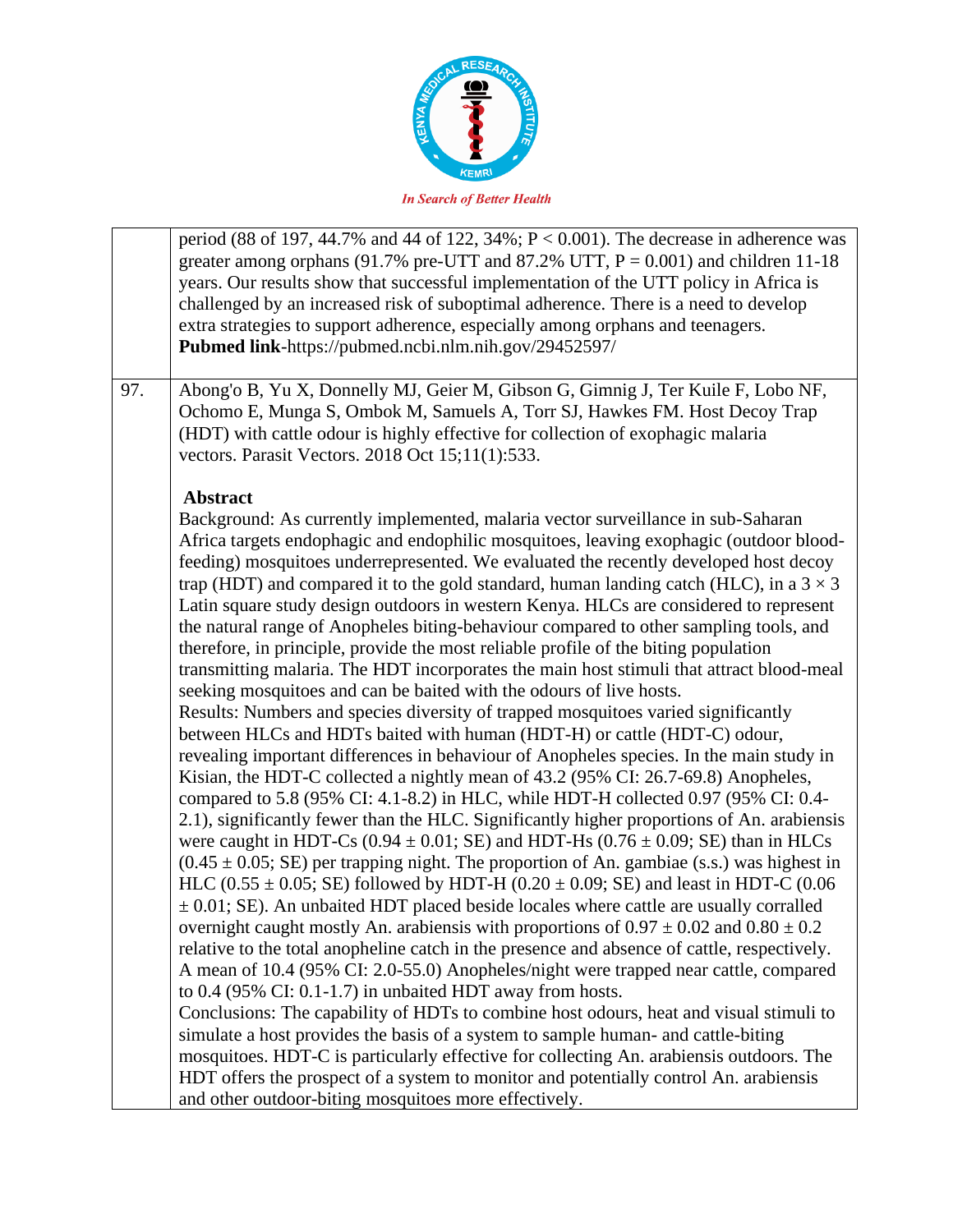

|     | Pubmed link- https://pubmed.ncbi.nlm.nih.gov/30318015/                                                                                                                   |
|-----|--------------------------------------------------------------------------------------------------------------------------------------------------------------------------|
| 98. | EA, Nambati Kiarie WC, Kimani F, Kimotho JH, Otinga MS, Too E, Kaniaru S, Limson                                                                                         |
|     | J, Bulimo W. Unclear association between levels of Plasmodium falciparum lactate                                                                                         |
|     | dehydrogenase (PfLDH) in saliva of malaria patients and blood parasitaemia: diagnostic                                                                                   |
|     | implications? Malar J. 2018 Jan 5;17(1):9.                                                                                                                               |
|     | <b>Abstract</b>                                                                                                                                                          |
|     | Background: The use of saliva in diagnosis of infectious diseases is an attractive                                                                                       |
|     | alternative to procedures that involve blood drawing. It promises to reduce risks                                                                                        |
|     | associated with accidental needle pricks and improve patient compliance particularly in                                                                                  |
|     | malaria survey and drug efficacy studies. Quantification of parasitaemia is useful in                                                                                    |
|     | establishing severity of disease and in assessing individual patient response to treatment.                                                                              |
|     | In current practice, microscopy is the recommended technique, despite its limitations.                                                                                   |
|     | This study measured the levels of Plasmodium falciparum lactate dehydrogenase                                                                                            |
|     | (PfLDH) in saliva of malaria patients and investigated the relationship with blood                                                                                       |
|     | parasitaemia.                                                                                                                                                            |
|     | Methods: Matched pre-treatment blood and saliva samples were collected from patients                                                                                     |
|     | at Msambweni District Hospital, Kenya. Parasitaemia was determined and only those                                                                                        |
|     | confirmed to be Plasmodium falciparum mono-infected were recruited. PfLDH was                                                                                            |
|     | quantified in saliva using a commercial ELISA kit. A total of 175 samples were                                                                                           |
|     | collected. Relationship between blood parasitaemia and concentration of PfLDH in saliva                                                                                  |
|     | was determined using Pearson correlation statistics. F test was used to determine whether                                                                                |
|     | there is a significant difference between levels of PfLDH in saliva of patients with                                                                                     |
|     | moderate to high parasitaemia and those with low parasitaemia.                                                                                                           |
|     | Results: One-hundred and seventy-five patient samples were positive for malaria by<br>microscopy. Of these, 62 (35%) tested positive for PfLDH in saliva, 113 (65%) were |
|     | false negatives. For those that tested positive, (53) 85% were from patients with                                                                                        |
|     | moderate to high parasitaemia while 9 (15%) were from patients with low parasitaemia.                                                                                    |
|     | A correlation co-efficient of 0.18 indicated a weak positive relationship between the                                                                                    |
|     | concentration of PfLDH in saliva and blood parasitaemia. There was a marginal                                                                                            |
|     | difference between levels of PfLDH in saliva of patients with moderate to high                                                                                           |
|     | parasitaemia and those with low parasitaemia [F $(1, 59) = 1.83$ , p = 0.1807].                                                                                          |
|     | Conclusion: The results indicate that there is a weak correlation between levels of                                                                                      |
|     | PfLDH in saliva and blood parasitaemia. This is weak association could be as a result of                                                                                 |
|     | low sensitivity of the assay used as well as presence of inhibitors and proteases in saliva.                                                                             |
|     | Further studies should be focused towards reducing the number of false negatives and                                                                                     |
|     | developing a customised assay that is specific for detection of PfLDH in saliva.                                                                                         |
|     | Pubmed link- https://pubmed.ncbi.nlm.nih.gov/29304786/                                                                                                                   |
| 99. | English M, Mwaniki P, Julius T, Chepkirui M, Gathara D, Ouma PO, Cherutich P, Okiro                                                                                      |
|     | EA, Snow RW. Hospital Mortality - a neglected but rich source of information                                                                                             |
|     | supporting the transition to higher quality health systems in low and middle income                                                                                      |
|     | countries. BMC Med. 2018 Mar 1;16(1):32.                                                                                                                                 |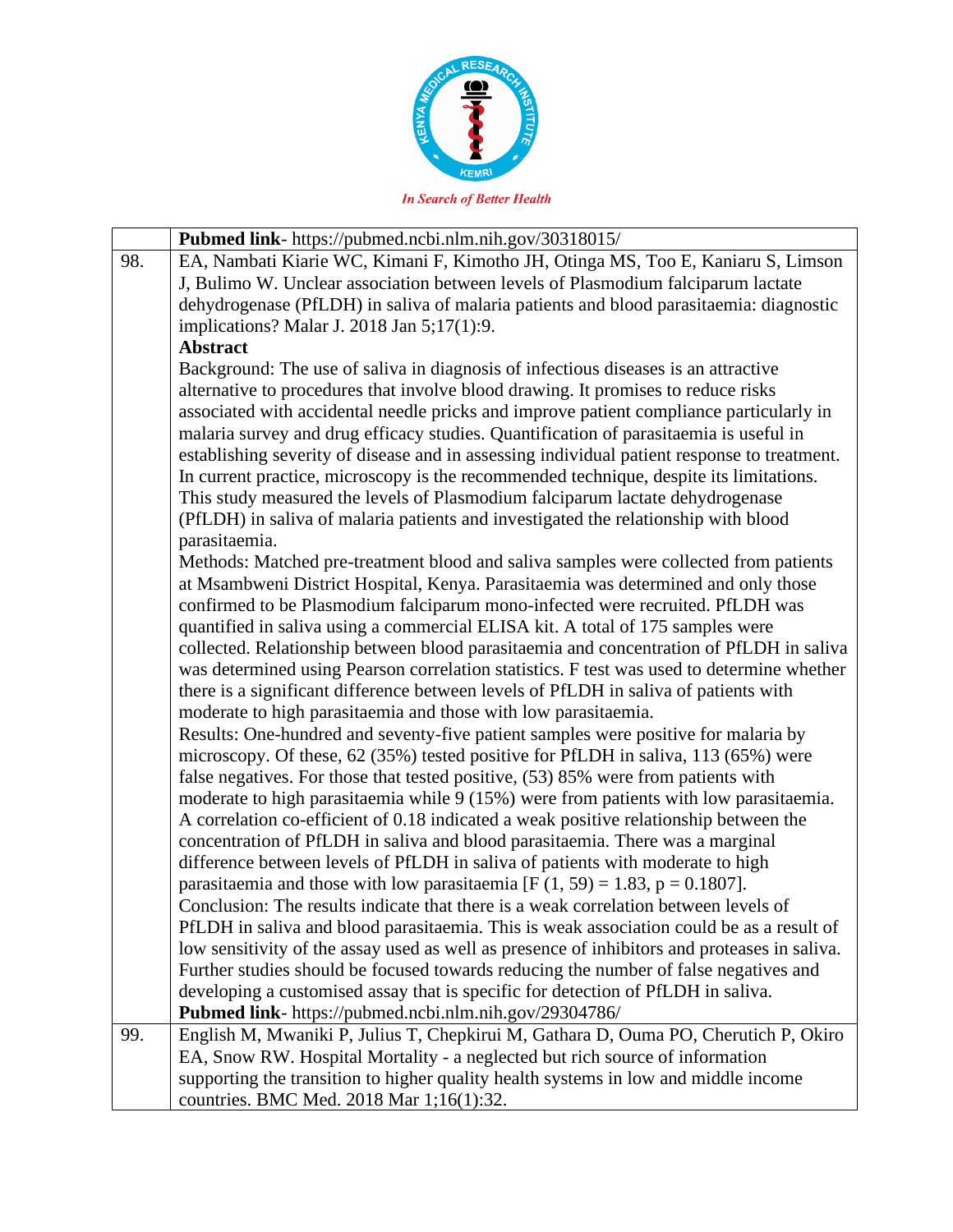

|      | <b>Abstract</b>                                                                            |
|------|--------------------------------------------------------------------------------------------|
|      | Background: There is increasing focus on the strength of primary health care systems in    |
|      | low and middle-income countries (LMIC). There are important roles for higher quality       |
|      | district hospital care within these systems. These hospitals are also sources of           |
|      | information of considerable importance to health systems, but this role, as with the wider |
|      | roles of district hospitals, has been neglected.                                           |
|      | Key messages: As we make efforts to develop higher quality health systems in LMIC we       |
|      | highlight the critical importance of district hospitals focusing here on how data on       |
|      | hospital mortality offers value: i) in understanding disease burden; ii) as part of        |
|      | surveillance and impact monitoring; iii) as an entry point to exploring system failures;   |
|      | and iv) as a lens to examine variability in health system performance and possibly as a    |
|      | measure of health system quality in its own right. However, attention needs paying to      |
|      | improving data quality by addressing reporting gaps and cause of death reporting. Ideally  |
|      | enabling the collection of basic, standardised patient level data might support at least   |
|      | simple case-mix and case-severity adjustment helping us understand variation. Better       |
|      | mortality data could support impact evaluation, benchmarking, exploration of links         |
|      | between health system inputs and outcomes and critical scrutiny of geographic variation    |
|      | in quality and outcomes of care. Improved hospital information is a neglected but broadly  |
|      | valuable public good.                                                                      |
|      | Conclusion: Accurate, complete and timely hospital mortality reporting is a key attribute  |
|      | of a functioning health system. It can support countries' efforts to transition to higher  |
|      | quality health systems in LMIC enabling national and local advocacy, accountability and    |
|      | action.                                                                                    |
|      | Pubmed link- https://pubmed.ncbi.nlm.nih.gov/29495961/                                     |
| 100. | Kendagor A, Gathecha G, Ntakuka MW, Nyakundi P, Gathere S, Kiptui D, Abubakar H,           |
|      | Ombiro O, Juma P, Ngaruiya C. Prevalence and determinants of heavy episodic drinking       |
|      | among adults in Kenya: analysis of the STEPwise survey, 2015. BMC Public Health.           |
|      | 2018 Nov 7;18(Suppl 3):1216.                                                               |
|      | <b>Abstract</b>                                                                            |
|      | Background: Globally, alcohol consumption contributes to 3.3 million deaths and 5.1%       |
|      | of Disability Adjusted Life Years (DALYs), and its use is linked with more than 200        |
|      | disease and injury conditions. Our study assessed the frequency and patterns of Heavy      |
|      | Episodic Drinking (HED) in Kenya. HED is defined as consumption of 60 or more grams        |
|      | of pure alcohol (6+ standard drinks in most countries) on at least one single occasion per |
|      | month. Understanding the burden and patterns of heavy episodic drinking will be helpful    |
|      | to inform strategies that would curb the problem in Kenya.                                 |
|      | Methods: Using the WHO STEPwise approach to surveillance (STEPS) tool, a nationally        |
|      | representative household survey of 4203 adults aged 18-69 years was conducted in           |
|      | Kenya between April and June 2015. We used logistic regression analysis to assess          |
|      | factors associated with HED among both current and former alcohol drinkers. We             |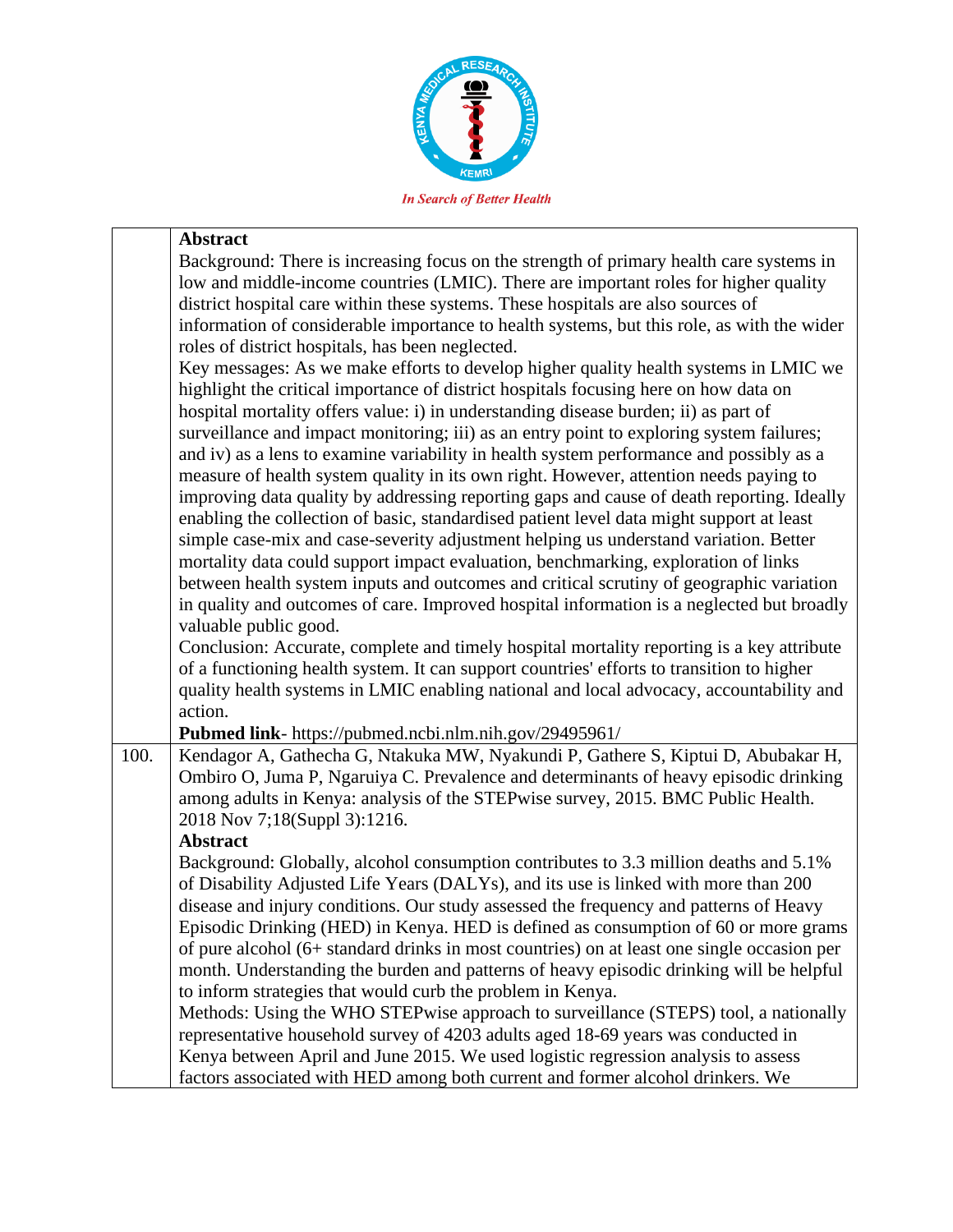

|      | included the following socio-demographic variables: age, sex, and marital status, level of<br>education, socio-economic status, residence, and tobacco as an interaction factor. |
|------|----------------------------------------------------------------------------------------------------------------------------------------------------------------------------------|
|      | Results: The prevalence of HED was 12.6%. Men were more likely to engage in HED                                                                                                  |
|      | than women (unadjusted OR 9.9 95%, CI 5.5-18.8). The highest proportion of HED was                                                                                               |
|      | reported in the 18-29-year age group (35.5%). Those currently married/cohabiting had                                                                                             |
|      | the highest prevalence of HED (60%). Respondents who were separated had three times                                                                                              |
|      | higher odds of HED compared to married counterparts (OR 2.7, 95% CI 1.3-5.7).                                                                                                    |
|      | Approximately 16.0% of respondents reported cessation of alcohol use due to health                                                                                               |
|      | reasons. Nearly two thirds reported drinking home-brewed beers or wines. Tobacco                                                                                                 |
|      | consumption was associated with higher odds of HED (unadjusted OR 6.9, 95% CI 4.4-                                                                                               |
|      | 10.8); those that smoke (34.4%) were more likely to engage in HED compared to their                                                                                              |
|      | non-smoking counterparts.                                                                                                                                                        |
|      | Conclusion: Our findings highlight a significant prevalence of HED among alcohol                                                                                                 |
|      | drinkers in Kenya. Young males, those with less education, married people, and tobacco                                                                                           |
|      | users were more likely to report heavy alcohol use, with male sex as the primary driving                                                                                         |
|      | factor. These findings are novel to the country and region; they provide guidance to                                                                                             |
|      | target alcohol control interventions for different groups in Kenya.                                                                                                              |
|      | Pubmed link- https://pubmed.ncbi.nlm.nih.gov/30400910/                                                                                                                           |
| 101. | Afulani P, Kusi C, Kirumbi L, Walker D. Companionship during facility-based                                                                                                      |
|      | childbirth: results from a mixed-methods study with recently delivered women and                                                                                                 |
|      | providers in Kenya. BMC Pregnancy Childbirth. 2018 May 10;18(1):150.                                                                                                             |
|      | <b>Abstract</b>                                                                                                                                                                  |
|      | Background: Research suggests that birth companionship, and in particular, continuous                                                                                            |
|      | support during labor and delivery, can improve women's childbirth experience and birth                                                                                           |
|      | outcomes. Yet, little is known about the extent to which birth companionship is                                                                                                  |
|      | practiced, as well as women and providers' perceptions of it in low-resource settings.                                                                                           |
|      | This study aimed to assess the prevalence and determinants of birth companionship, and                                                                                           |
|      | women and providers' perceptions of it in health facilities in a rural County in Western                                                                                         |
|      | Kenya.                                                                                                                                                                           |
|      | Methods: We used quantitative and qualitative data from 3 sources: surveys with 877                                                                                              |
|      | women, 8 focus group discussions with 58 women, and in-depth interviews with 49                                                                                                  |
|      | maternity providers in the County. Eligible women were 15 to 49 years old and delivered                                                                                          |
|      | in the 9 weeks preceding the study.                                                                                                                                              |
|      | Results: About 88% of women were accompanied by someone from their social network                                                                                                |
|      | to the health facility during their childbirth, with 29% accompanied by a male partner.                                                                                          |
|      | Sixty-seven percent were allowed continuous support during labor, but only 29% were                                                                                              |
|      | allowed continuous support during delivery. Eighteen percent did not desire                                                                                                      |
|      | companionship during labor and 63% did not desire it during delivery. Literate, wealthy,                                                                                         |
|      | and employed women, as well as women who delivered in health centers and did not                                                                                                 |
|      | experience birth complications, were more likely to be allowed continuous support                                                                                                |
|      | during labor. Most women desired a companion during labor to attend to their needs.                                                                                              |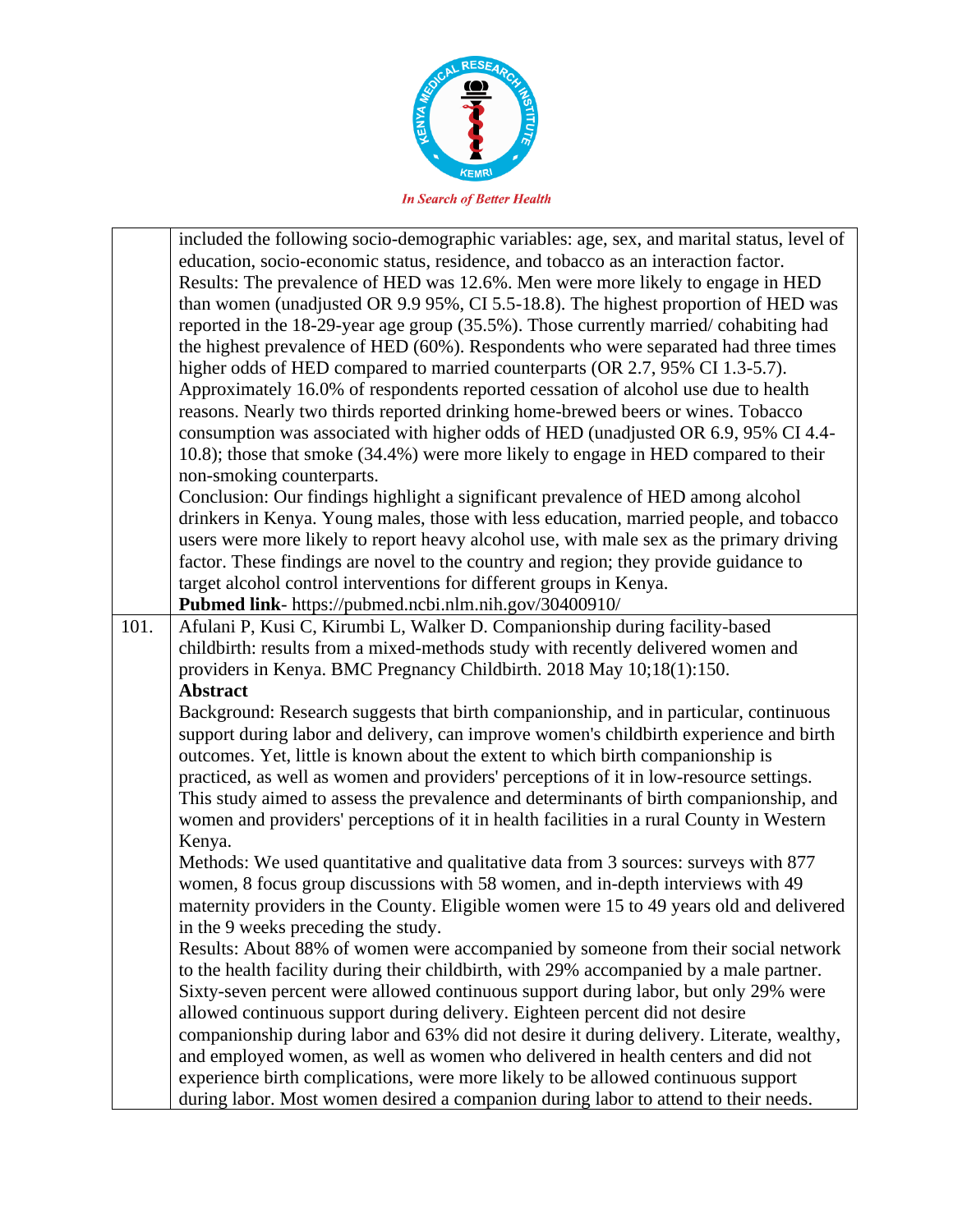

|      | Reasons for not desiring companions included embarrassment and fear of gossip and           |
|------|---------------------------------------------------------------------------------------------|
|      | abuse. Most providers recommended birth companionship, but stated that it is often not      |
|      | possible due to privacy concerns and other reasons mainly related to distrust of            |
|      | companions. Providers perceive companions' roles more in terms of assisting them with       |
|      | non-clinical tasks than providing emotional support to women.                               |
|      | Conclusion: Although many women desire birth companionship, their desires differ            |
|      | across the labor and delivery continuum, with most desiring companionship during labor      |
|      | but not at the time of delivery. Most, however, don't get continuous support during labor   |
|      | and delivery. Interventions with women, companions, and providers, as well as structural    |
|      | and health system intervent ions, are needed to promote continuous support during labor     |
|      | and delivery.                                                                               |
|      | Pubmed link- https://pubmed.ncbi.nlm.nih.gov/29747593/                                      |
| 102. | Ssewanyana D, Abubakar A, van Baar A, Mwangala PN, Newton CR. Perspectives on               |
|      | Underlying Factors for Unhealthy Diet and Sedentary Lifestyle of Adolescents at a           |
|      | Kenyan Coastal Setting. Front Public Health. 2018 Feb 9;6:11.                               |
|      | <b>Abstract</b>                                                                             |
|      | Unhealthy diet and physical inactivity are among the key modifiable risk factors for non-   |
|      | communicable diseases, such as diabetes and cardiovascular disease. Although such           |
|      | diseases often only appear in adulthood, these behaviors are typically initiated or         |
|      | reinforced already during adolescence. However, knowledge on underlying factors for         |
|      | adolescents' unhealthy dieting and physical inactivity in sub-Saharan Africa (SSA) is       |
|      | poor. We conducted in-depth interviews and focus group discussions to explore the           |
|      | perceptions of a diverse group of 78 young people of 10-19 years of age, which also         |
|      | included some adolescents living with HIV, as this is an emerging group in the              |
|      | HIV/AIDS epidemic in many parts of SSA. In addition, 10 stakeholders, such as               |
|      |                                                                                             |
|      | teachers, clinicians, and staff from organizations at the Kenyan coast and seven young      |
|      | adult community representatives informed us on: (a) adolescents' unhealthy food choices     |
|      | and their forms of sedentary behavior; (b) predisposing factors; and (c) protective factors |
|      | against unhealthy food choices and sedentary behavior of adolescents living in Kilifi       |
|      | County. The findings reveal that adolescents occasionally access nutritious foods, such as  |
|      | fruits, vegetables, and animal protein. However, there is a growing tendency to consume     |
|      | unbalanced diets with high intake of carbohydrates, oily foods, and consumption of sugar    |
|      | dense processed foods and drinks. Sports and domestic chores were found to be major         |
|      | sources of physical activity. Sedentary lifestyles characterized by a long-time sitting and |
|      | chatting, watching sports games and movies were described. Adolescents living with          |
|      | HIV did not indicate any divergent perceptions from those of other adolescents relating     |
|      | to diet and physical activity, but mentioned health-related conditions, such as medication, |
|      | asthma, and low body weight, as a risk factors for sedentary lifestyle. Using a Socio-      |
|      | Ecological model, our findings suggest that risk factors are numerous and interrelated,     |
|      | especially at intrapersonal, interpersonal, and community level. The negative influences    |
|      | at an intrapersonal level were as follows: body image concerns, attitudes and               |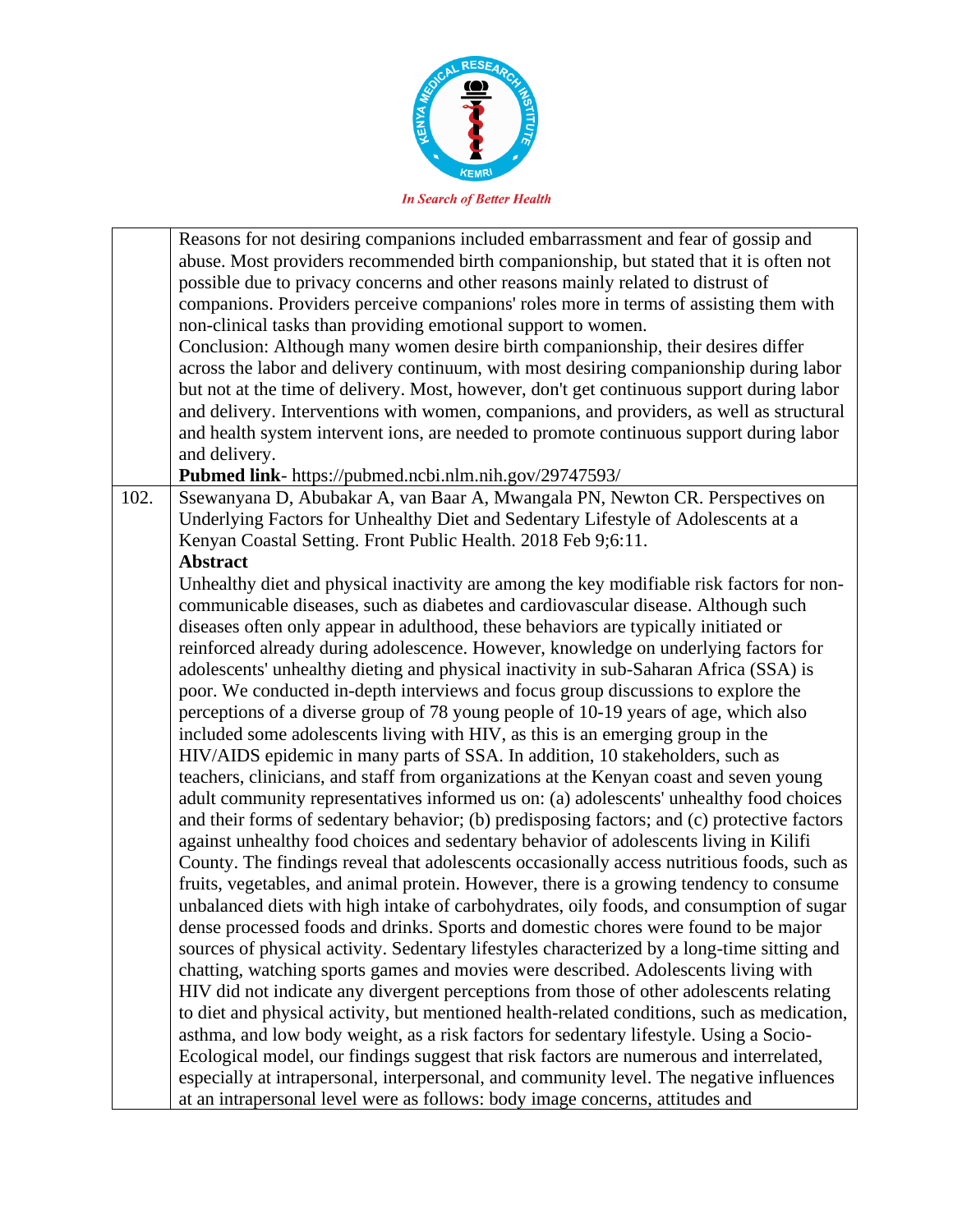

|      | misconceptions, substance use behavior, and taste for unhealthy foods. In the                            |
|------|----------------------------------------------------------------------------------------------------------|
|      | interpersonal domain, household poverty and parenting practices that condone unhealthy                   |
|      | habits were identified risk factors. Availability of affordable unhealthy foods, high prices             |
|      | for nutritious food, farming practices, gambling, and influx of transportation alternatives              |
|      | in the community were interrelated but also had relationships with intrapersonal and                     |
|      | interpersonal risk factors. Modernization and poor implementation of policies were                       |
|      | discussed as enabling factors especially by stakeholders from a societal perspective.                    |
|      | Seasonality and farming practices, school attendance, community-based services, and                      |
|      |                                                                                                          |
|      | regulations mitigating adolescents' engagement in gambling were identified as potential                  |
|      | protective factors. Our findings provide a unique qualitative insight of the factors                     |
|      | underlying adolescents' dietary and sedentary lifestyle and highlight the need for                       |
|      | ecological intervention approaches to address these forms of health risk behavior in a                   |
|      | rural African setting.                                                                                   |
|      | Pubmed link-https://pubmed.ncbi.nlm.nih.gov/29479525/                                                    |
| 103. | Okanda J, Otieno G, Kinuthia J, Kohler P, John-Stewart G. Higher likelihood of 6-                        |
|      | months exclusive breastfeeding among HIV infected than uninfected mothers: a                             |
|      | household survey in Kenya. Int Breastfeed J. 2018 Nov 29;13:51.                                          |
|      | <b>Abstract</b>                                                                                          |
|      | Background: Exclusive breastfeeding (EBF) (breast milk feeding without additional food                   |
|      | or drink, except medicine) is associated with deceased risk of postnatal transmission of                 |
|      | HIV from mother to child.                                                                                |
|      | Methods: This analysis used data from a household survey in Western Kenya in 2011.                       |
|      | Participants were mothers with HIV and uninfected mothers, aged $\geq$ 14 years who gave                 |
|      | birth in the prior year (ever breastfed) within the Kenya Medical Research Institute/US                  |
|      | Centers for Disease Control and Prevention (KEMRI/CDC) Health and Demographic                            |
|      | Surveillance System. Data on breastfeeding counseling and knowledge and practices                        |
|      | regarding breastfeeding were collected. Rates and correlates of EBF were determined                      |
|      | using multivariable logistic regression.                                                                 |
|      | Results: Of 652 mothers enrolled in the study, 435 were included in this analysis. Median                |
|      | age was 28 years among 154 mothers with HIV and 25 years among 281 uninfected                            |
|      | mothers. Mothers with HIV were more likely than uninfected mothers to report                             |
|      |                                                                                                          |
|      | breastfeeding counseling at a health facility (88.9% vs. 51.6%, respectively, $p < 0.001$ )              |
|      | and EBF for 6-months (64.9% versus $34.5\%$ , $p < 0.001$ ). Premastication (pre-chewing of              |
|      | food by adults prior to feeding to children) was less prevalent among mothers with HIV                   |
|      | $(3.9\% \text{ vs. } 13.2\% \text{ p} = 0.001)$ who were also more knowledgeable about potential risk of |
|      | HIV transmission through premastication (83.1% vs 71.2% $p = 0.005$ ). Mothers with                      |
|      | HIV who EBF for six months were 3.68-fold more likely to report counseling on EBF                        |
|      | (aOR 3.68; 95% CI: 1.00,13.70). Uninfected mothers with polygamous marriage, any                         |
|      | antenatal care visit, unskilled delivery and delayed breastfeeding initiation $($ > 1 h) were            |
|      | less likely to practice EBF for six months 62% (aOR 0.38; 95%CI: 0.20,0.94), 72% (aOR                    |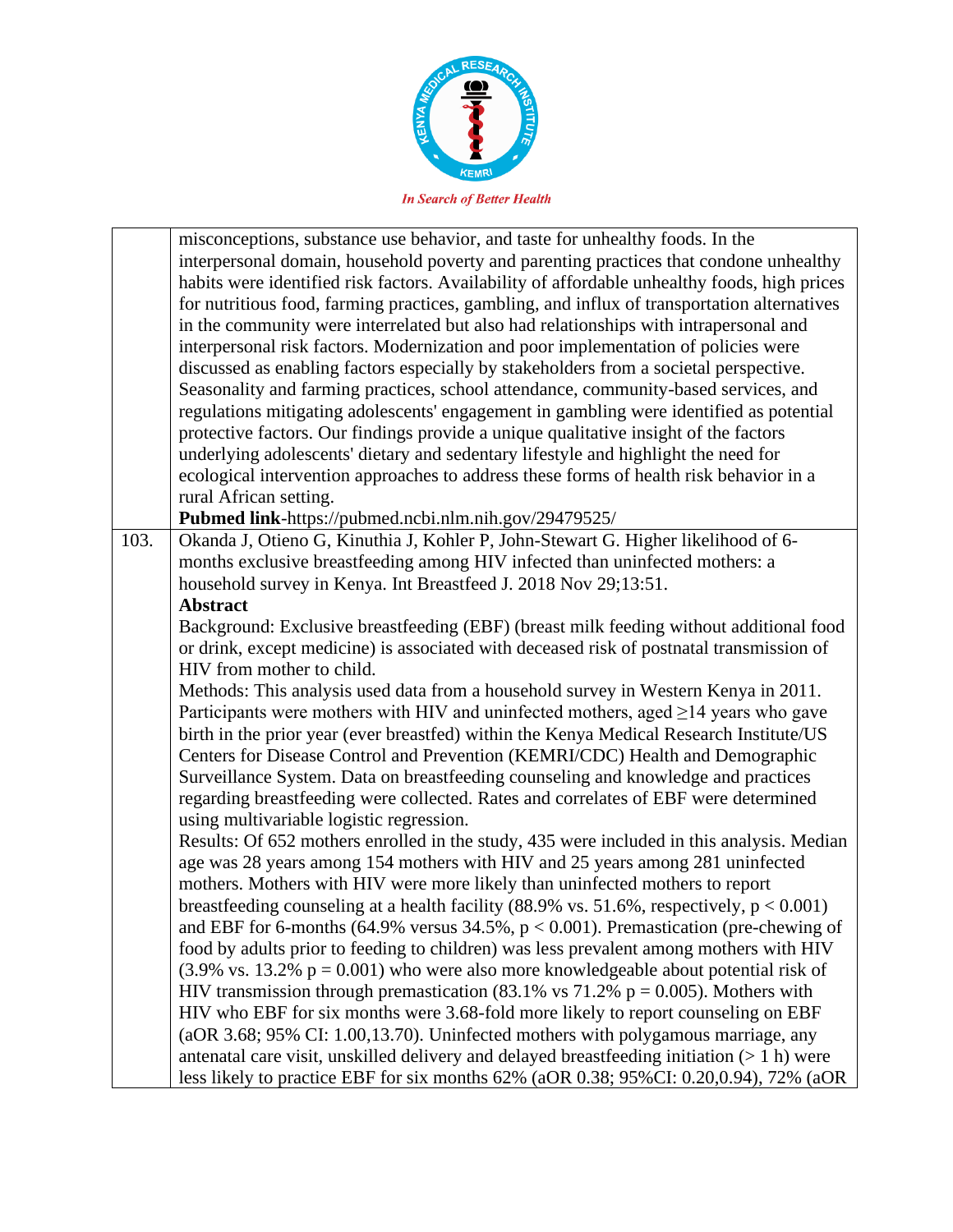

|      | 0.28; 95%CI: 0.10,1.00), 54% (aOR 0.46; 95% CI: 0.22,1.00) and 46% (aOR 0.54;                 |
|------|-----------------------------------------------------------------------------------------------|
|      | 95% CI: 0.30, 1.00) respectively.                                                             |
|      | Conclusions: Mothers with HIV were more likely to report breastfeeding counseling at a        |
|      | health facility, EBF for six months and less likely to practice premastication than           |
|      | uninfected mothers. Lessons learned from breastfeeding counseling in mothers with HIV         |
|      | could be used to improve awareness and change breastfeeding practices for all mothers.        |
|      | Pubmed link-https://pubmed.ncbi.nlm.nih.gov/30519276/                                         |
| 104. | Dumas SE, Maranga A, Mbullo P, Collins S, Wekesa P, Onono M, Young SL. "Men Are               |
|      | in Front at Eating Time, but Not When It Comes to Rearing the Chicken": Unpacking the         |
|      | Gendered Benefits and Costs of Livestock Ownership in Kenya. Food Nutr Bull. 2018             |
|      | Mar;39(1):3-27.                                                                               |
|      | <b>Abstract</b>                                                                               |
|      | Background: Livestock can promote resilience in low-income communities through a              |
|      | number of pathways. Livestock development programs seek to amplify these benefits but         |
|      | often fail to consider the costs to intended beneficiaries or the effect of prevailing gender |
|      | norms.                                                                                        |
|      | Objective: To explore perceptions of livestock ownership among female smallholder             |
|      | livestock keepers in Nyanza Region, Kenya, and unpack how the distribution of livestock       |
|      | benefits and investments varies by gender within households.                                  |
|      | Methods: We used multiple ethnographic techniques, including Photovoice, a photo-             |
|      | elicitation interview method, focus group discussions, and pile sorts, with female            |
|      | smallholder livestock owners ( $n = 18$ ) participating in an ongoing cohort study.           |
|      | Transcripts were coded using a combination of a priori constructs and grounded theory.        |
|      | Results: We found that livestock benefited households by providing financial security,        |
|      |                                                                                               |
|      | food security, social benefits, and human time and labor savings. However, these benefits     |
|      | largely promoted long-term household resilience rather than immediate gains. Livestock        |
|      | ownership also had major costs to household time and labor, which were                        |
|      | overwhelmingly borne by women and children. Despite this investment, women had                |
|      | limited livestock ownership rights, decision-making power, control over income, or            |
|      | access to meat.                                                                               |
|      | Conclusions: Our findings suggest that livestock ownership requires significant               |
|      | investments of household time and labor, which disproportionately burden women.               |
|      | Prevailing gender inequalities may therefore constrain the net benefit of livestock           |
|      | ownership for many women and their households in some contexts. Livestock                     |
|      | development programs must assess both program benefits and costs at multiple levels to        |
|      | ensure that women's participation in livestock production leads to improved individual        |
|      | and household outcomes.                                                                       |
|      | Pubmed link-https://pubmed.ncbi.nlm.nih.gov/29226708/                                         |
| 105. | Molla M, Negussie H, Ngari M, Kivaya E, Njuguna P, Enqueselassie F, Berkley JA,               |
|      | Davey G. Pragmatism in practice: lessons learned during screening and enrollment for a        |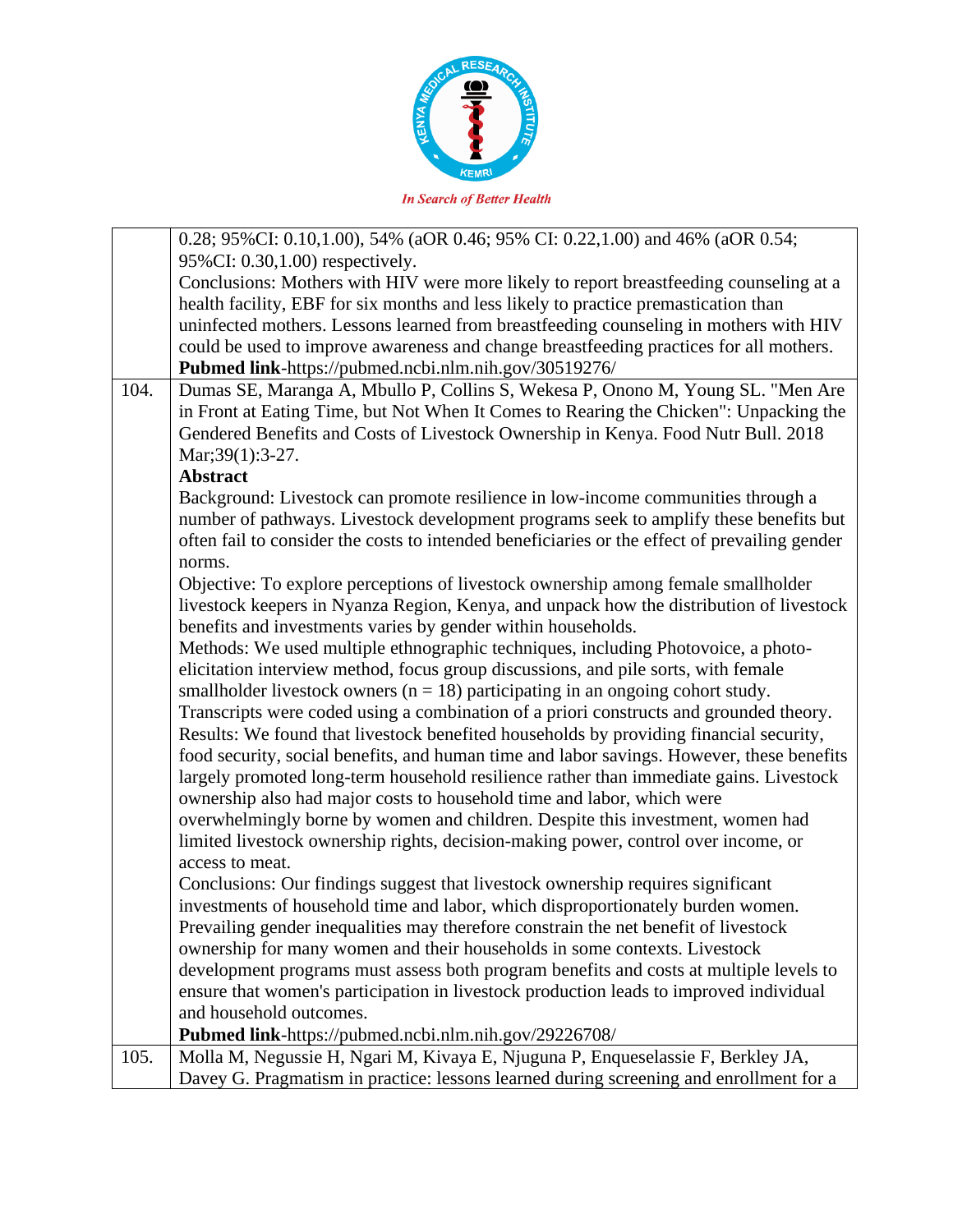

|      | randomised controlled trial in rural northern Ethiopia. BMC Med Res Methodol. 2018           |
|------|----------------------------------------------------------------------------------------------|
|      | Mar 7;18(1):26.                                                                              |
|      | <b>Abstract</b>                                                                              |
|      | Background: We use the example of the Gojjam Lymphoedema Best Practice Trial                 |
|      | (GoLBeT), a pragmatic trial in a remote rural setting in northern Ethiopia, to extract       |
|      | lessons relevant to other investigators balancing the demands of practicality and            |
|      | community acceptability with internal and external validity in clinical trials.              |
|      | Methods: We explain in detail the preparation for the trial, its setting in northern         |
|      | Ethiopia, the identification and selection of patients (inclusion and exclusion criterion,   |
|      | identifying and screening of patients at home, enrollment of patients at the health centres  |
|      | and health posts), and randomisation.                                                        |
|      | Results: We describe the challenges met, together with strategies employed to overcome       |
|      | them.                                                                                        |
|      | Conclusions: Examples given in the previous section are contextualised and general           |
|      | principles extracted where possible. We conclude that it is possible to conduct a trial that |
|      | balances approaches that support internal validity (e.g. careful design of proformas,        |
|      | accurate case identification, control over data quality and high retention rates) with those |
|      | that favour generalisability (e.g. 'real world' setting and low rates of exclusion).         |
|      | Strategies, such as Rapid Ethical Assessment, that increase researchers' understanding of    |
|      | the study setting and inclusion of hard-to-reach participants are likely to have resource    |
|      | and time implications, but are vital in achieving an appropriate balance.                    |
|      | Pubmed link- https://pubmed.ncbi.nlm.nih.gov/29514613/                                       |
| 106. | McGann PT, Williams TN, Olupot-Olupot P, Tomlinson GA, Lane A, Luís Reis da                  |
|      | Fonseca J, Kitenge R, Mochamah G, Wabwire H, Stuber S, Howard TA, McElhinney K,              |
|      | Aygun B, Latham T, Santos B, Tshilolo L, Ware RE; REACH Investigators. Realizing             |
|      | effectiveness across continents with hydroxyurea: Enrollment and baseline characteristics    |
|      | of the multicenter REACH study in Sub-Saharan Africa. Am J Hematol. 2018                     |
|      | Aug;93(4):537-545.                                                                           |
|      | <b>Abstract</b>                                                                              |
|      | Despite its well-described safety and efficacy in the treatment of sickle cell anemia        |
|      | (SCA) in high-income settings, hydroxyurea remains largely unavailable in sub-Saharan        |
|      | Africa, where more than 75% of annual SCA births occur and many comorbidities exist.         |
|      | Realizing Effectiveness Across Continents with Hydroxyurea (REACH,                           |
|      | ClinicalTrials.gov NCT01966731) is a prospective, Phase I/II open-label trial of             |
|      | hydroxyurea designed to evaluate the feasibility, safety, and benefits of hydroxyurea        |
|      | treatment for children with SCA in four sub-Saharan African countries. Following             |
|      | comprehensive training of local research teams, REACH was approved by local Ethics           |
|      | Committees and achieved full enrollment ahead of projections with 635 participants           |
|      | enrolled over a 30-month period, despite half of families living >12 km from their           |
|      | clinical site. At enrollment, study participants (age $5.4 \pm 2.4$ years) had substantial   |
|      | morbidity, including a history of vaso-occlusive pain (98%), transfusion (68%), malaria      |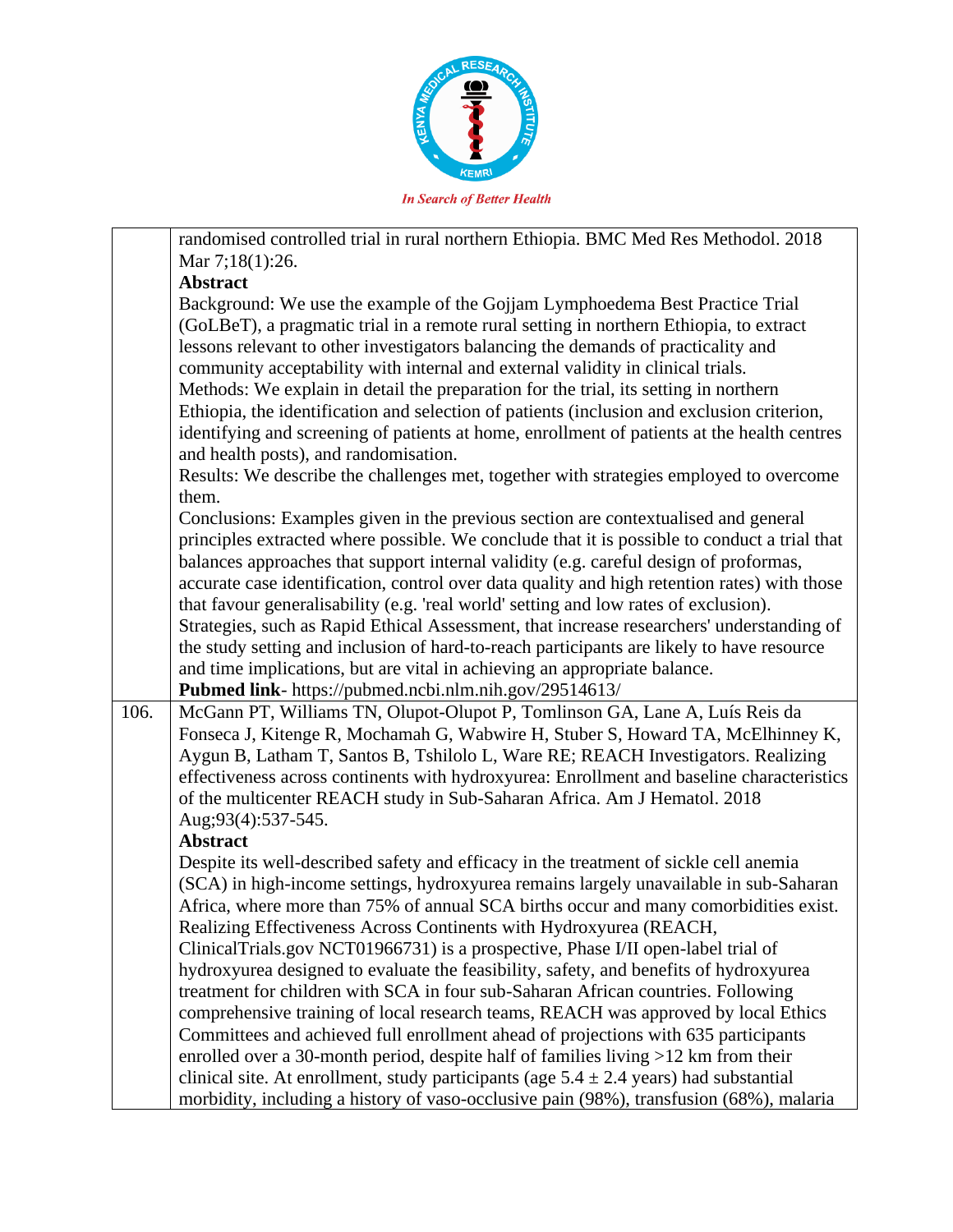

|      | (85%), and stroke (6%). Significant differences in laboratory characteristics were noted<br>across sites, with lower hemoglobin concentrations ( $P < .01$ ) in Angola (7.2 $\pm$ 1.0 g/dL)<br>and the DRC (7.0 $\pm$ 0.9 g/dL) compared to Kenya (7.4 $\pm$ 1.1 g/dL) and Uganda (7.5 $\pm$ 1.1<br>$g/dL$ ). Analysis of known genetic modifiers of SCA demonstrated a high frequency of $\alpha$ -<br>thalassemia (58.4% with at least a single $\alpha$ -globin gene deletion) and G6PD deficiency<br>(19.7% of males and 2.4% of females) across sites. The CAR $\beta$ -globin haplotype was<br>present in 99% of participants. The full enrollment to REACH confirms the feasibility of<br>conducting high-quality SCA research in Africa; this study will provide vital information<br>to guide safe and effective dosing of hydroxyurea for children with SCA living in Africa.<br>Pubmed link- https://pubmed.ncbi.nlm.nih.gov/29318647/ |
|------|---------------------------------------------------------------------------------------------------------------------------------------------------------------------------------------------------------------------------------------------------------------------------------------------------------------------------------------------------------------------------------------------------------------------------------------------------------------------------------------------------------------------------------------------------------------------------------------------------------------------------------------------------------------------------------------------------------------------------------------------------------------------------------------------------------------------------------------------------------------------------------------------------------------------------------------------------|
| 107. | Odhiambo Sewe M, Bunker A, Ingole V, Egondi T, Oudin Åström D, Hondula DM,<br>Rocklöv J, Schumann B. Estimated Effect of Temperature on Years of Life Lost: A<br>Retrospective Time-Series Study of Low-, Middle-, and High-Income Regions. Environ<br>Health Perspect. 2018 Jan 12;126(1):017004.<br><b>Abstract</b>                                                                                                                                                                                                                                                                                                                                                                                                                                                                                                                                                                                                                             |
|      | Background: Numerous studies have reported a strong association between temperature<br>and mortality. Additional insights can be gained from investigating the effects of<br>temperature on years of life lost (YLL), considering the life expectancy at the time of<br>death.                                                                                                                                                                                                                                                                                                                                                                                                                                                                                                                                                                                                                                                                    |
|      | Objectives: The goal of this work was to assess the association between temperature and<br>YLL at seven low-, middle-, and high-income sites.                                                                                                                                                                                                                                                                                                                                                                                                                                                                                                                                                                                                                                                                                                                                                                                                     |
|      | Methods: We obtained meteorological and population data for at least nine years from<br>four Health and Demographic Surveillance Sites in Kenya (western Kenya, Nairobi),<br>Burkina Faso (Nouna), and India (Vadu), as well as data from cities in the United States<br>(Philadelphia, Phoenix) and Sweden (Stockholm). A distributed lag nonlinear model was<br>used to estimate the association of daily maximum temperature and daily YLL, lagged 0-<br>14 d. The reference value was set for each site at the temperature with the lowest YLL.                                                                                                                                                                                                                                                                                                                                                                                               |
|      | Results: Generally, YLL increased with higher temperature, starting day 0. In Nouna, the<br>hottest location, with a minimum YLL temperature at the first percentile, YLL increased<br>consistently with higher temperatures. In Vadu, YLL increased in association with heat,<br>whereas in Nairobi, YLL increased in association with both low and high temperatures.<br>Associations with cold and heat were evident for Phoenix (stronger for heat), Stockholm,                                                                                                                                                                                                                                                                                                                                                                                                                                                                               |
|      | and Philadelphia (both stronger for cold). Patterns of associations with mortality were<br>generally similar to those with YLL.                                                                                                                                                                                                                                                                                                                                                                                                                                                                                                                                                                                                                                                                                                                                                                                                                   |
|      | Conclusions: Both high and low temperatures are associated with YLL in high-, middle-,<br>and low-income countries. Policy guidance and health adaptation measures might be                                                                                                                                                                                                                                                                                                                                                                                                                                                                                                                                                                                                                                                                                                                                                                       |
|      | improved with more comprehensive indicators of the health burden of high and low<br>temperatures such as YLL. https://doi.org/10.1289/EHP1745.                                                                                                                                                                                                                                                                                                                                                                                                                                                                                                                                                                                                                                                                                                                                                                                                    |
|      | Pubmed link-https://pubmed.ncbi.nlm.nih.gov/29342452/                                                                                                                                                                                                                                                                                                                                                                                                                                                                                                                                                                                                                                                                                                                                                                                                                                                                                             |
| 108. | Chongwo E, Ssewanyana D, Nasambu C, Mwangala PN, Mwangi PM, Nyongesa MK,<br>Newton CR, Abubakar A. Validation of a Swahili version of the World Health                                                                                                                                                                                                                                                                                                                                                                                                                                                                                                                                                                                                                                                                                                                                                                                            |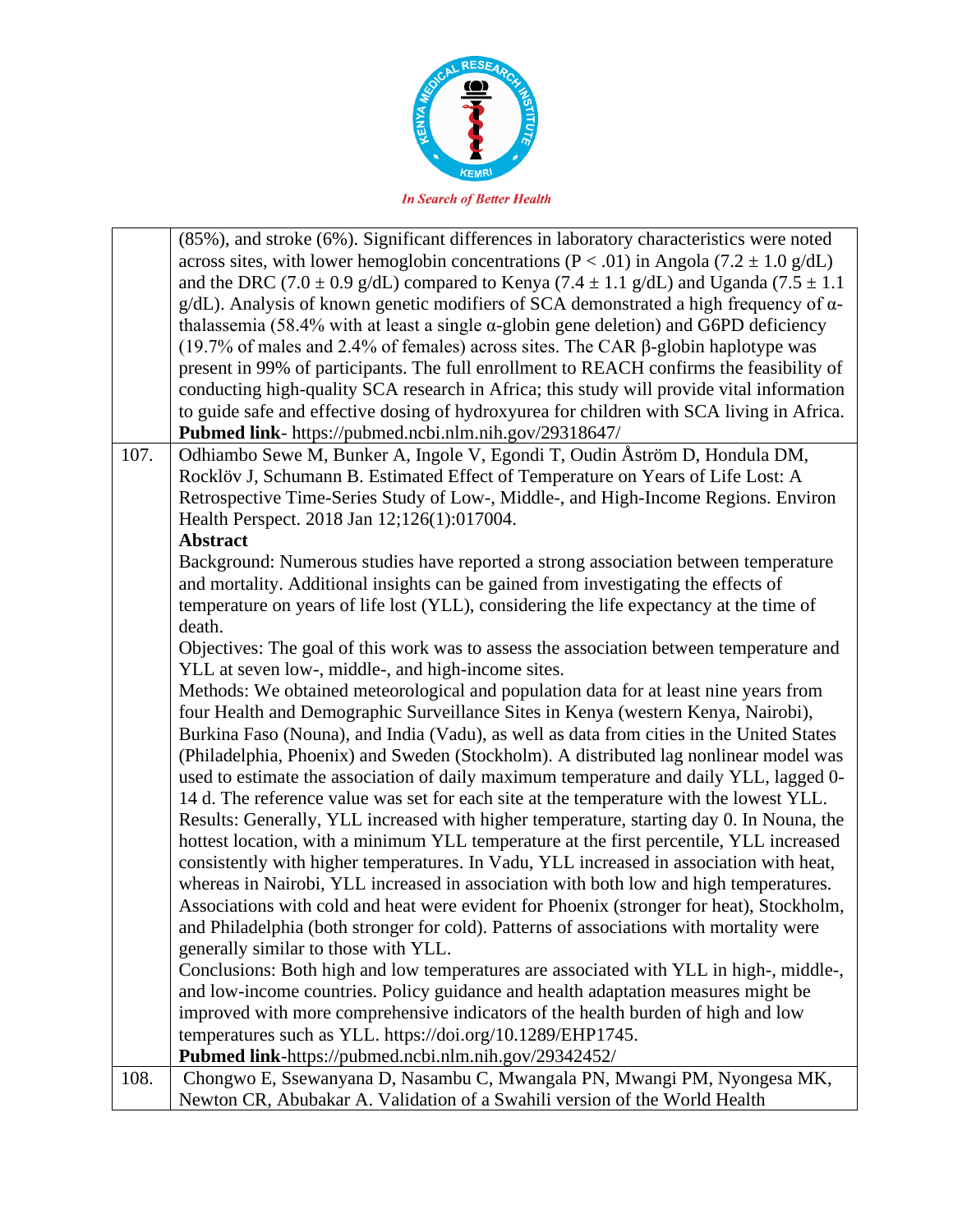

|      | Organization 5-item well-being index among adults living with HIV and epilepsy in rural<br>coastal Kenya. Glob Health Res Policy. 2018 Sep 10;3:26.<br><b>Abstract</b><br>Objective: The purpose of this study was to evaluate the psychometric properties of the<br>World Health Organization's five item well-being index (WHO-5) when administered to<br>adults living with HIV or epilepsy in a rural setting at the coast of Kenya.<br>Methods: A case control study design was conducted among 230 adults aged 18-50<br>years, who comprised 147 cases (63 living with epilepsy and 84 living with HIV) and 83<br>healthy controls. The participants were administered to a face-to-face interview during<br>which they completed the Swahili version of WHO-5 well-being index, the Major<br>Depression Inventory (MDI) and responded to some items on their socio-demographic<br>characteristics. Analysis to assess internal consistency, construct validity, discriminant<br>validity, and convergent validity of the Swahili version of WHO-5 well-being index was<br>conducted. A multivariate regression was carried out to assess the association between<br>psychological wellbeing (assessed using Swahili version of WHO-5 well-being index)<br>and having a chronic illness (HIV or epilepsy).<br>Results: The Swahili version of WHO-5 well-being index demonstrated good internal<br>consistency with Cronbach alpha ranges of 0.86-0.88 among the three study groups. The<br>tool had good discriminant validity. A one factor structure of the tool was obtained from<br>confirmatory factor analysis (overall Comparative Fit Index $= 1.00$ , Tuckler Lewis Index<br>$= 1.01$ , Root Mean Square of Error Approximation $= 0.00$ ). Living with HIV or epilepsy<br>in comparison to being a healthy control was significantly associated with greater odds of<br>having sub-optimal psychological wellbeing.<br>Conclusion: Our findings demonstrate that the Swahili version of WHO-5 well-being<br>index has good psychometric properties and is appropriate for use to evaluate<br>psychological well-being among adults living with chronic conditions such as HIV or<br>epilepsy from a rural low resource setting in Kenya. Given its brevity and ease of use, the<br>Swahili version of WHO-5 well-being index could potentially be used by lay workers<br>and other paraprofessional to monitor psychological well-being among chronically ill<br>adults in resource poor settings. |
|------|---------------------------------------------------------------------------------------------------------------------------------------------------------------------------------------------------------------------------------------------------------------------------------------------------------------------------------------------------------------------------------------------------------------------------------------------------------------------------------------------------------------------------------------------------------------------------------------------------------------------------------------------------------------------------------------------------------------------------------------------------------------------------------------------------------------------------------------------------------------------------------------------------------------------------------------------------------------------------------------------------------------------------------------------------------------------------------------------------------------------------------------------------------------------------------------------------------------------------------------------------------------------------------------------------------------------------------------------------------------------------------------------------------------------------------------------------------------------------------------------------------------------------------------------------------------------------------------------------------------------------------------------------------------------------------------------------------------------------------------------------------------------------------------------------------------------------------------------------------------------------------------------------------------------------------------------------------------------------------------------------------------------------------------------------------------------------------------------------------------------------------------------------------------------------------------------------------------------------------------------------------------------------------------------------------------------------------------------------------------------------------------------------------------------------------------------------------------------------------------------------------------------|
|      |                                                                                                                                                                                                                                                                                                                                                                                                                                                                                                                                                                                                                                                                                                                                                                                                                                                                                                                                                                                                                                                                                                                                                                                                                                                                                                                                                                                                                                                                                                                                                                                                                                                                                                                                                                                                                                                                                                                                                                                                                                                                                                                                                                                                                                                                                                                                                                                                                                                                                                                     |
|      | Pubmed link- https://pubmed.ncbi.nlm.nih.gov/30214943/                                                                                                                                                                                                                                                                                                                                                                                                                                                                                                                                                                                                                                                                                                                                                                                                                                                                                                                                                                                                                                                                                                                                                                                                                                                                                                                                                                                                                                                                                                                                                                                                                                                                                                                                                                                                                                                                                                                                                                                                                                                                                                                                                                                                                                                                                                                                                                                                                                                              |
| 109. | Hassan AS, Esbjörnsson J, Wahome E, Thiong'o A, Makau GN, Price MA, Sanders EJ.<br>HIV-1 subtype diversity, transmission networks and transmitted drug resistance amongst<br>acute and early infected MSM populations from Coastal Kenya. PLoS One. 2018 Dec<br>18;13(12):e0206177.<br><b>Abstract</b>                                                                                                                                                                                                                                                                                                                                                                                                                                                                                                                                                                                                                                                                                                                                                                                                                                                                                                                                                                                                                                                                                                                                                                                                                                                                                                                                                                                                                                                                                                                                                                                                                                                                                                                                                                                                                                                                                                                                                                                                                                                                                                                                                                                                              |
|      | Background: HIV-1 molecular epidemiology amongst men who have sex with men<br>(MSM) in sub-Saharan Africa remains not well characterized. We aimed to determine<br>HIV-1 subtype distribution, transmission clusters and transmitted drug resistance (TDR)<br>in acute and early infected MSM from Coastal Kenya.                                                                                                                                                                                                                                                                                                                                                                                                                                                                                                                                                                                                                                                                                                                                                                                                                                                                                                                                                                                                                                                                                                                                                                                                                                                                                                                                                                                                                                                                                                                                                                                                                                                                                                                                                                                                                                                                                                                                                                                                                                                                                                                                                                                                   |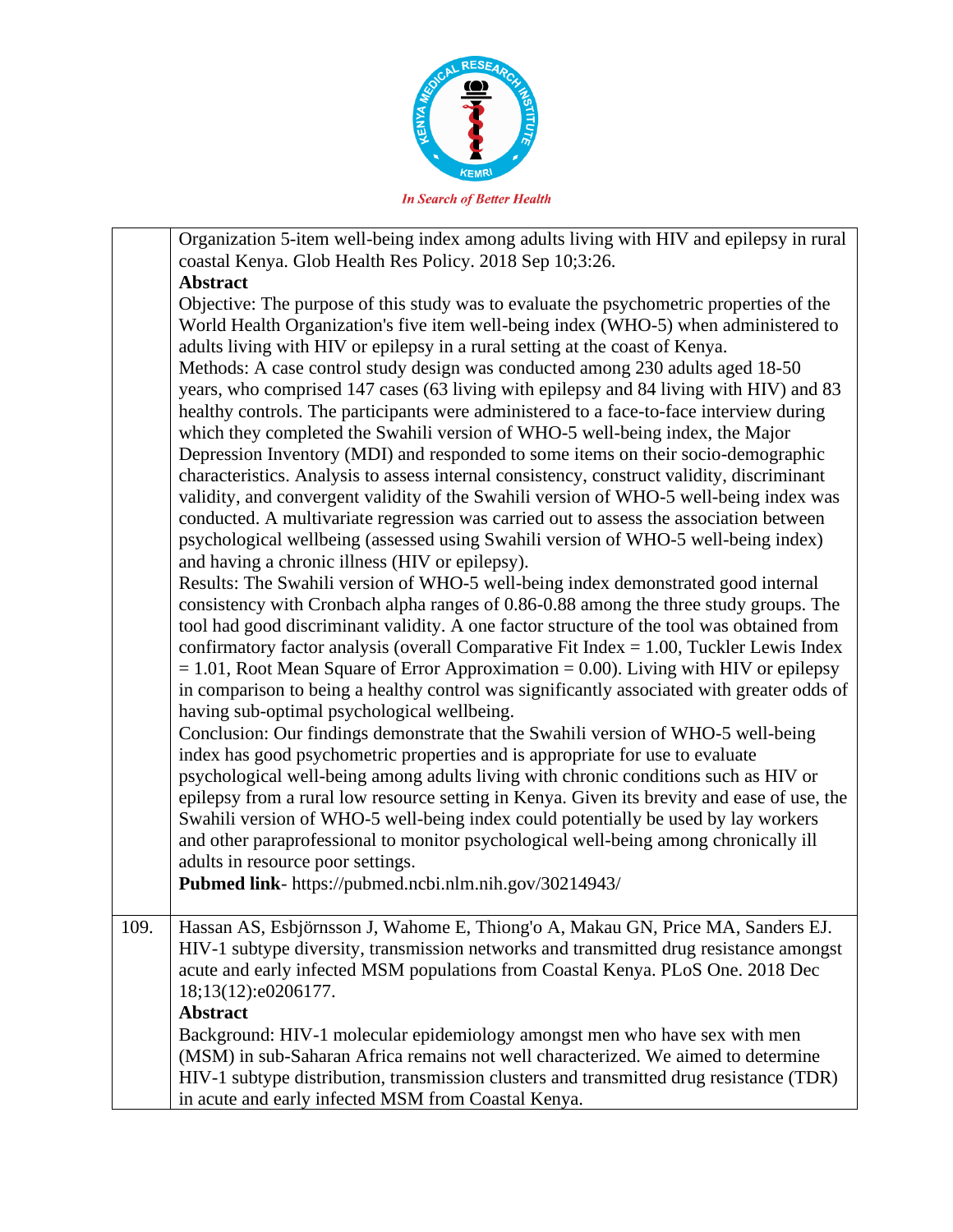

|      | Methods: Analysis of HIV-1 partial pol sequences from MSM recruited 2005-2017 and         |
|------|-------------------------------------------------------------------------------------------|
|      | sampled within six months of the estimated date of infection. Volunteers were classified  |
|      | as men who have sex with men exclusively (MSME) or with both men and women                |
|      | (MSMW). HIV-1 subtype and transmission clusters were determined by maximum-               |
|      | likelihood phylogenetics. TDR mutations were determined using the Stanford HIV drug       |
|      | resistance database.                                                                      |
|      | Results: Of the 97 volunteers, majority (69%) were MSMW; 74%, 16%, 9% and 1% had          |
|      |                                                                                           |
|      | HIV-1 subtypes A1, D, C or G, respectively. Overall, 65% formed transmission clusters,    |
|      | with substantial mixing between MSME and MSMW. Majority of volunteer sequences            |
|      | were either not linked to any reference sequence (56%) or clustered exclusively with      |
|      | sequences of Kenyan origin (19%). Eight (8% [95% CI: 4-16]) had at least one TDR          |
|      | mutation against nucleoside ( $n = 2$ [2%]) and/or non-nucleoside ( $n = 7$ [7%]) reverse |
|      | transcriptase inhibitors. The most prevalent TDR mutation was $K103N$ (n = 5), with       |
|      | sequences forming transmission clusters of two and three taxa each. There were no         |
|      | significant differences in HIV-1 subtype distribution and TDR between MSME and            |
|      | MSMW.                                                                                     |
|      | Conclusions: This HIV-1 MSM epidemic was predominantly sub-subtype A1, of Kenyan          |
|      | origin, with many transmission clusters and having intermediate level of TDR. Targeted    |
|      | HIV-1 prevention, early identification and care interventions are warranted to break the  |
|      | transmission cycle amongst MSM from Coastal Kenya.                                        |
|      | Pubmed link- https://pubmed.ncbi.nlm.nih.gov/30562356/                                    |
| 110. | Haaland RE, Otieno K, Martin A, Katana A, Dinh C, Slutsker L, Menendez C, Gonzalez        |
|      | R, Williamson J, Heneine W, Desai M. Short Communication: Reduced Nevirapine              |
|      | Concentrations Among HIV-Positive Women Receiving Mefloquine for Intermittent             |
|      | Preventive Treatment for Malaria Control During Pregnancy. AIDS Res Hum                   |
|      | Retroviruses. 2018 Nov; 34(11): 912-915.                                                  |
|      | <b>Abstract</b>                                                                           |
|      | Clinical trials demonstrated intermittent preventive treatment in pregnancy with          |
|      | mefloquine (MQ) reduced malaria rates among pregnant women, yet an unexpected             |
|      | higher risk of mother-to-child transmission (MTCT) of HIV among HIV-positive women        |
|      | receiving MQ has also been observed. To determine if interactions between antiretroviral  |
|      | drugs (ARVs) and MQ could contribute to the increased MTCT observed in women              |
|      | receiving MQ, we performed a retrospective cross-sectional analysis of ARV plasma         |
|      | concentrations in peripheral blood (maternal plasma) and cord blood (cord plasma)         |
|      | collected at delivery from 186 mothers participating in a randomized clinical trial of MQ |
|      | $(n = 102)$ compared with placebo $(n = 84)$ in Kenya. Plasma zidovudine (AZT),           |
|      | lamivudine (3TC), and nevirapine (NVP) concentrations were measured by high-              |
|      | performance liquid chromatography-tandem mass spectrometry. Although only 4%              |
|      | (7/186) reported not using these ARVs, AZT, 3TC, and NVP were all below the limit of      |
|      | detection in 44% of maternal plasma and 42% of cord plasma samples, and proportions       |
|      | were similar between the two study arms. Median concentrations of AZT and 3TC were        |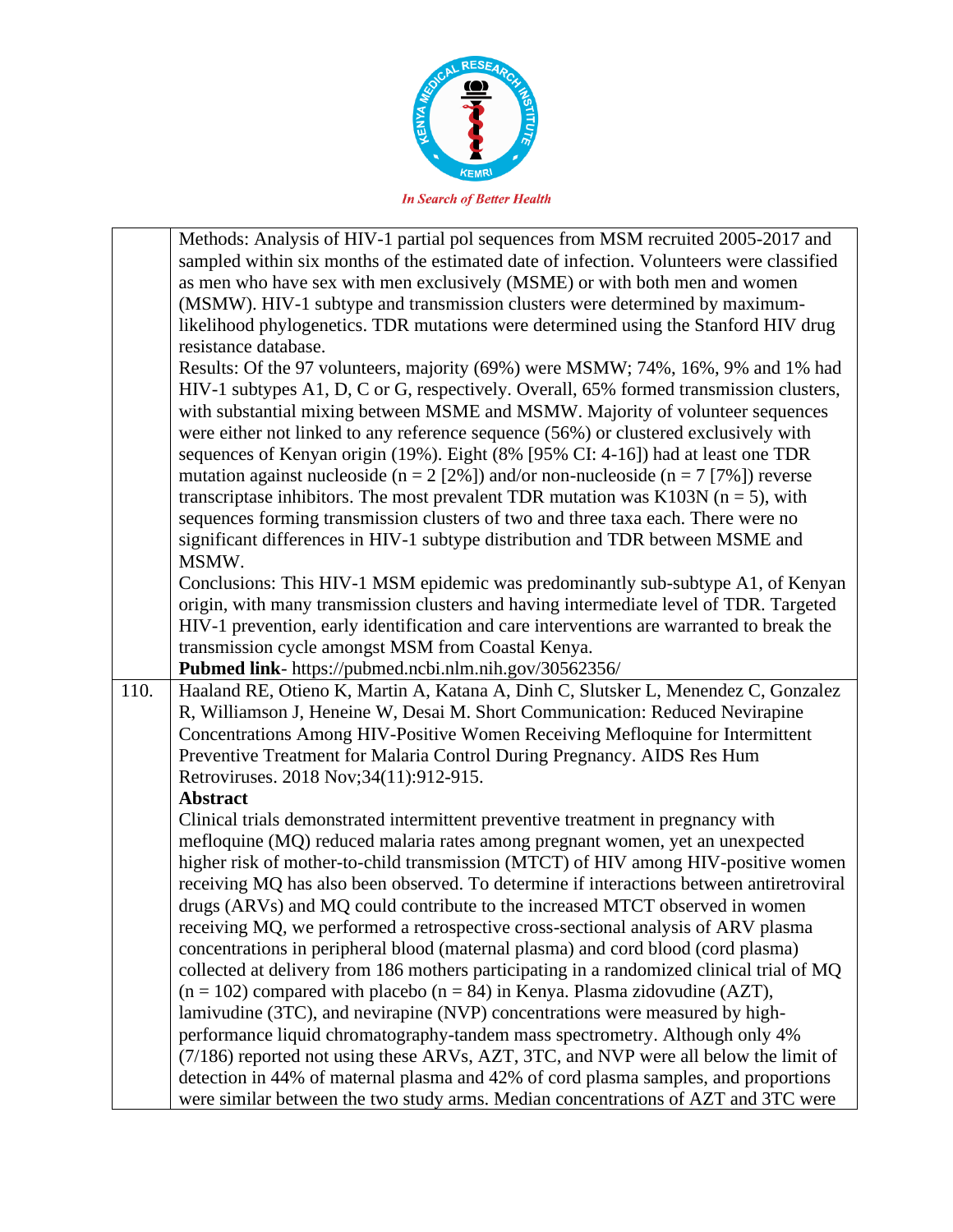

|      | not significantly lower in the MQ arm compared with the placebo arm for maternal<br>plasma and cord plasma ( $p > .05$ ). However, median NVP concentrations were<br>significantly lower in the MQ study arm compared with the placebo study arm in both<br>maternal plasma $(1,597 \text{ ng/mL vs. } 2,353 \text{ ng/mL}, \text{Mann-Whitney Rank Sum}, p = .023)$<br>and cord plasma $(2,038 \text{ ng/mL vs. } 2,434 \text{ ng/mL}, p = .048)$ . Reduced NVP concentrations<br>in maternal and cord plasma of women receiving MQ suggest MQ may affect NVP<br>metabolism for both mother and infant. These results highlight the need to evaluate<br>potential drug-drug interactions between candidate antimalarials and ARVs for use in<br>pregnant women.<br>Pubmed link- https://pubmed.ncbi.nlm.nih.gov/30173559/                                                                                                                                                                                                                                                                                                                                                                                                                                                                                                                                                                                                                                                                                                                                                               |
|------|------------------------------------------------------------------------------------------------------------------------------------------------------------------------------------------------------------------------------------------------------------------------------------------------------------------------------------------------------------------------------------------------------------------------------------------------------------------------------------------------------------------------------------------------------------------------------------------------------------------------------------------------------------------------------------------------------------------------------------------------------------------------------------------------------------------------------------------------------------------------------------------------------------------------------------------------------------------------------------------------------------------------------------------------------------------------------------------------------------------------------------------------------------------------------------------------------------------------------------------------------------------------------------------------------------------------------------------------------------------------------------------------------------------------------------------------------------------------------------------------------------------------------------------------------------------------------------------|
| 111. | Kleinschmidt I, Bradley J, Knox TB, Mnzava AP, Kafy HT, Mbogo C, Ismail BA,<br>Bigoga JD, Adechoubou A, Raghavendra K, Cook J, Malik EM, Nkuni ZJ, Macdonald<br>M,<br>Bayoh N, Ochomo E, Fondjo E, Awono-Ambene HP, Etang J, Akogbeto M, Bhatt RM,<br>Chourasia MK, Swain DK, Kinyari T, Subramaniam K, Massougbodji A, Okê-Sopoh M,<br>Ogouyemi-Hounto A, Kouambeng C, Abdin MS, West P, Elmardi K, Cornelie S, Corbel<br>V, Valecha N, Mathenge E, Kamau L, Lines J, Donnelly MJ. Implications of<br>insecticide resistance for malaria vector control with long-lasting insecticidal<br>nets: a WHO-coordinated, prospective, international, observational cohort study.<br>Lancet Infect Dis. 2018 Jun; 18(6): 640-649.                                                                                                                                                                                                                                                                                                                                                                                                                                                                                                                                                                                                                                                                                                                                                                                                                                                              |
|      | Abstract<br>Background: Scale-up of insecticide-based interventions has averted more than 500<br>million malaria cases since 2000. Increasing insecticide resistance could herald a rebound<br>in disease and mortality. We aimed to investigate whether insecticide resistance was<br>associated with loss of effectiveness of long-lasting insecticidal nets and increased<br>malaria disease burden.<br>Methods: This WHO-coordinated, prospective, observational cohort study was done at<br>279 clusters (villages or groups of villages in which phenotypic resistance was<br>measurable) in Benin, Cameroon, India, Kenya, and Sudan. Pyrethroid long-lasting<br>insecticidal nets were the principal form of malaria vector control in all study areas; in<br>Sudan this approach was supplemented by indoor residual spraying. Cohorts of children<br>from randomly selected households in each cluster were recruited and followed up by<br>community health workers to measure incidence of clinical malaria and prevalence of<br>infection. Mosquitoes were assessed for susceptibility to pyrethroids using the standard<br>WHO bioassay test. Country-specific results were combined using meta-analysis.<br>Findings: Between June 2, 2012, and Nov 4, 2016, 40 000 children were enrolled and<br>assessed for clinical incidence during 1.4 million follow-up visits. 80 000 mosquitoes<br>were assessed for insecticide resistance. Long-lasting insecticidal net users had lower<br>infection prevalence (adjusted odds ratio [OR] 0.63, 95% CI 0.51-0.78) and disease |
|      | incidence (adjusted rate ratio [RR] $0.62$ , $0.41$ - $0.94$ ) than did non-users across a range of                                                                                                                                                                                                                                                                                                                                                                                                                                                                                                                                                                                                                                                                                                                                                                                                                                                                                                                                                                                                                                                                                                                                                                                                                                                                                                                                                                                                                                                                                      |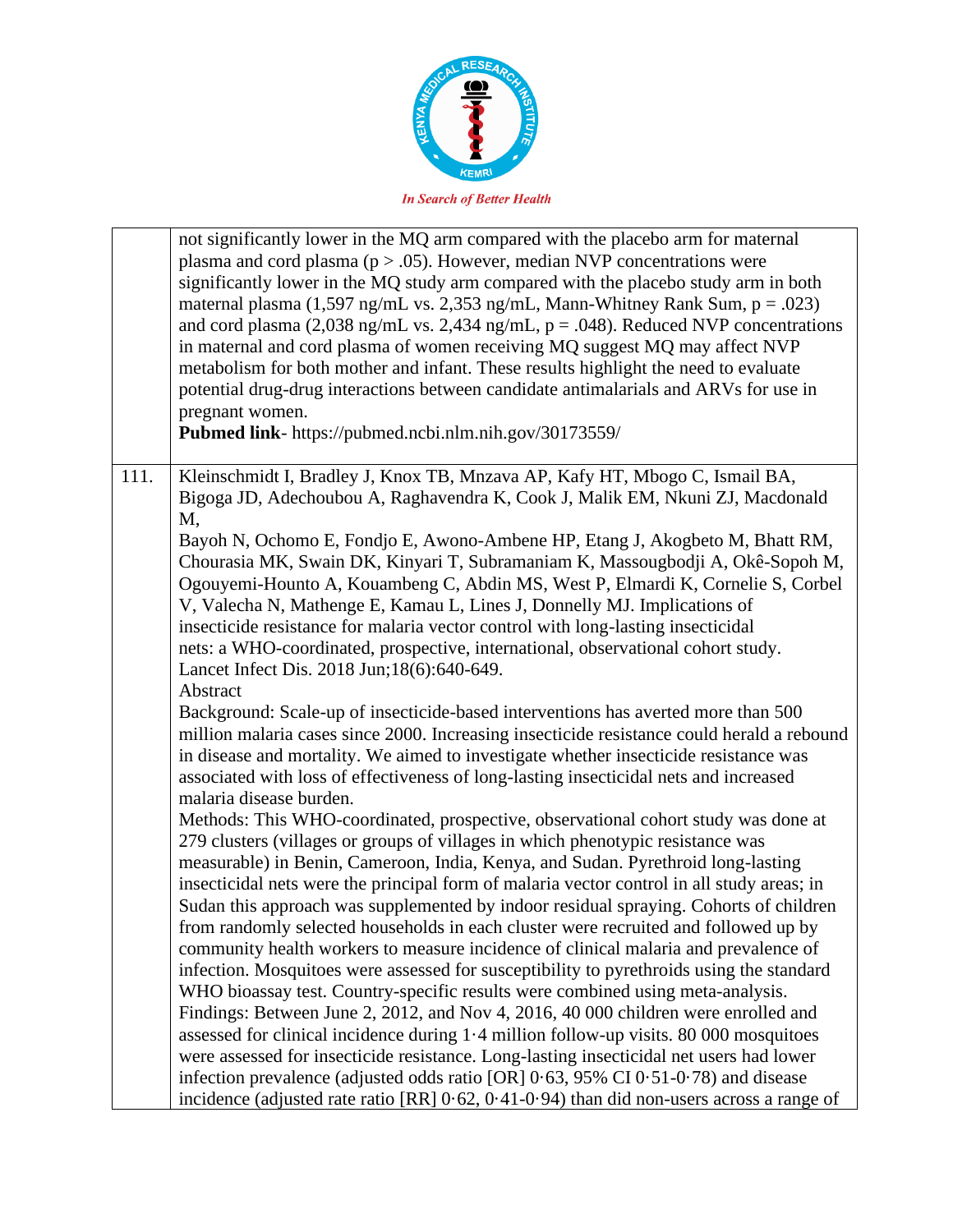

|      | resistance levels. We found no evidence of an association between insecticide resistance<br>and infection prevalence (adjusted OR $0.86$ , $0.70$ -1 $0.06$ ) or incidence (adjusted RR $0.89$ ,<br>0.72-1.10). Users of nets, although significantly better protected than non-users, were<br>nevertheless subject to high malaria infection risk (ranging from an average incidence in<br>net users of $0.023$ , [95% CI $0.016 - 0.033$ ] per person-year in India, to $0.80$ [ $0.65 - 0.97$ ]<br>per person year in Kenya; and an average infection prevalence in net users of $0.8\%$ [ $0.5$ -<br>$1.3$ ] in India to an average infection prevalence of $50.8\%$ [43.4-58.2] in Benin).<br>Interpretation: Irrespective of resistance, populations in malaria endemic areas should<br>continue to use long-lasting insecticidal nets to reduce their risk of infection. As nets<br>provide only partial protection, the development of additional vector control tools should<br>be prioritised to reduce the unacceptably high malaria burden.<br>Pubmed link- https://pubmed.ncbi.nlm.nih.gov/29650424/ |
|------|-------------------------------------------------------------------------------------------------------------------------------------------------------------------------------------------------------------------------------------------------------------------------------------------------------------------------------------------------------------------------------------------------------------------------------------------------------------------------------------------------------------------------------------------------------------------------------------------------------------------------------------------------------------------------------------------------------------------------------------------------------------------------------------------------------------------------------------------------------------------------------------------------------------------------------------------------------------------------------------------------------------------------------------------------------------------------------------------------------------------|
| 112. | McCollum R, Theobald S, Otiso L, Martineau T, Karuga R, Barasa E, Molyneux S,                                                                                                                                                                                                                                                                                                                                                                                                                                                                                                                                                                                                                                                                                                                                                                                                                                                                                                                                                                                                                                     |
|      | Taegtmeyer M. Priority setting for health in the context of devolution in Kenya:<br>implications for health equity and community-based primary care. Health Policy Plan.<br>2018 Jul 1;33(6):729-742.                                                                                                                                                                                                                                                                                                                                                                                                                                                                                                                                                                                                                                                                                                                                                                                                                                                                                                             |
|      | <b>Abstract</b>                                                                                                                                                                                                                                                                                                                                                                                                                                                                                                                                                                                                                                                                                                                                                                                                                                                                                                                                                                                                                                                                                                   |
|      | Devolution changes the locus of power within a country from central to sub-national                                                                                                                                                                                                                                                                                                                                                                                                                                                                                                                                                                                                                                                                                                                                                                                                                                                                                                                                                                                                                               |
|      | levels. In 2013, Kenya devolved health and other services from central government to 47                                                                                                                                                                                                                                                                                                                                                                                                                                                                                                                                                                                                                                                                                                                                                                                                                                                                                                                                                                                                                           |
|      | new sub-national governments (known as counties). This transition seeks to strengthen                                                                                                                                                                                                                                                                                                                                                                                                                                                                                                                                                                                                                                                                                                                                                                                                                                                                                                                                                                                                                             |
|      | democracy and accountability, increase community participation, improve efficiency and                                                                                                                                                                                                                                                                                                                                                                                                                                                                                                                                                                                                                                                                                                                                                                                                                                                                                                                                                                                                                            |
|      | reduce inequities. With changing responsibilities and power following devolution                                                                                                                                                                                                                                                                                                                                                                                                                                                                                                                                                                                                                                                                                                                                                                                                                                                                                                                                                                                                                                  |
|      | reforms, comes the need for priority-setting at the new county level. Priority-setting                                                                                                                                                                                                                                                                                                                                                                                                                                                                                                                                                                                                                                                                                                                                                                                                                                                                                                                                                                                                                            |
|      | arises as a consequence of the needs and demand for healthcare resources exceeding the                                                                                                                                                                                                                                                                                                                                                                                                                                                                                                                                                                                                                                                                                                                                                                                                                                                                                                                                                                                                                            |
|      | resources available, resulting in the need for some means of choosing between competing                                                                                                                                                                                                                                                                                                                                                                                                                                                                                                                                                                                                                                                                                                                                                                                                                                                                                                                                                                                                                           |
|      | demands. We sought to explore the impact of devolution on priority-setting for health                                                                                                                                                                                                                                                                                                                                                                                                                                                                                                                                                                                                                                                                                                                                                                                                                                                                                                                                                                                                                             |
|      | equity and community health services. We conducted key informant and in-depth                                                                                                                                                                                                                                                                                                                                                                                                                                                                                                                                                                                                                                                                                                                                                                                                                                                                                                                                                                                                                                     |
|      | interviews with health policymakers, health providers and politicians from 10 counties (n                                                                                                                                                                                                                                                                                                                                                                                                                                                                                                                                                                                                                                                                                                                                                                                                                                                                                                                                                                                                                         |
|      | $=$ 269 individuals) and 14 focus group discussions with community members based in 2                                                                                                                                                                                                                                                                                                                                                                                                                                                                                                                                                                                                                                                                                                                                                                                                                                                                                                                                                                                                                             |
|      | counties ( $n = 146$ individuals). Qualitative data were analysed using the framework                                                                                                                                                                                                                                                                                                                                                                                                                                                                                                                                                                                                                                                                                                                                                                                                                                                                                                                                                                                                                             |
|      | approach. We found Kenya's devolution reforms were driven by the need to demonstrate                                                                                                                                                                                                                                                                                                                                                                                                                                                                                                                                                                                                                                                                                                                                                                                                                                                                                                                                                                                                                              |
|      | responsiveness to county contexts, with positive ramifications for health equity in                                                                                                                                                                                                                                                                                                                                                                                                                                                                                                                                                                                                                                                                                                                                                                                                                                                                                                                                                                                                                               |
|      | previously neglected counties. The rapidity of the process, however, combined with                                                                                                                                                                                                                                                                                                                                                                                                                                                                                                                                                                                                                                                                                                                                                                                                                                                                                                                                                                                                                                |
|      | limited technical capacity and guidance has meant that decision-making and                                                                                                                                                                                                                                                                                                                                                                                                                                                                                                                                                                                                                                                                                                                                                                                                                                                                                                                                                                                                                                        |
|      | prioritization have been captured and distorted for political and power interests. Less                                                                                                                                                                                                                                                                                                                                                                                                                                                                                                                                                                                                                                                                                                                                                                                                                                                                                                                                                                                                                           |
|      | visible community health services that focus on health promotion, disease prevention and                                                                                                                                                                                                                                                                                                                                                                                                                                                                                                                                                                                                                                                                                                                                                                                                                                                                                                                                                                                                                          |
|      | referral have been neglected within the prioritization process in favour of more tangible                                                                                                                                                                                                                                                                                                                                                                                                                                                                                                                                                                                                                                                                                                                                                                                                                                                                                                                                                                                                                         |
|      | curative health services. The rapid transition in power carries a degree of risk of not                                                                                                                                                                                                                                                                                                                                                                                                                                                                                                                                                                                                                                                                                                                                                                                                                                                                                                                                                                                                                           |
|      | meeting stated objectives. As Kenya moves forward, decision-makers need to address the                                                                                                                                                                                                                                                                                                                                                                                                                                                                                                                                                                                                                                                                                                                                                                                                                                                                                                                                                                                                                            |
|      | community health gap and lay down institutional structures, processes and norms which                                                                                                                                                                                                                                                                                                                                                                                                                                                                                                                                                                                                                                                                                                                                                                                                                                                                                                                                                                                                                             |
|      | promote health equity for all Kenyans.                                                                                                                                                                                                                                                                                                                                                                                                                                                                                                                                                                                                                                                                                                                                                                                                                                                                                                                                                                                                                                                                            |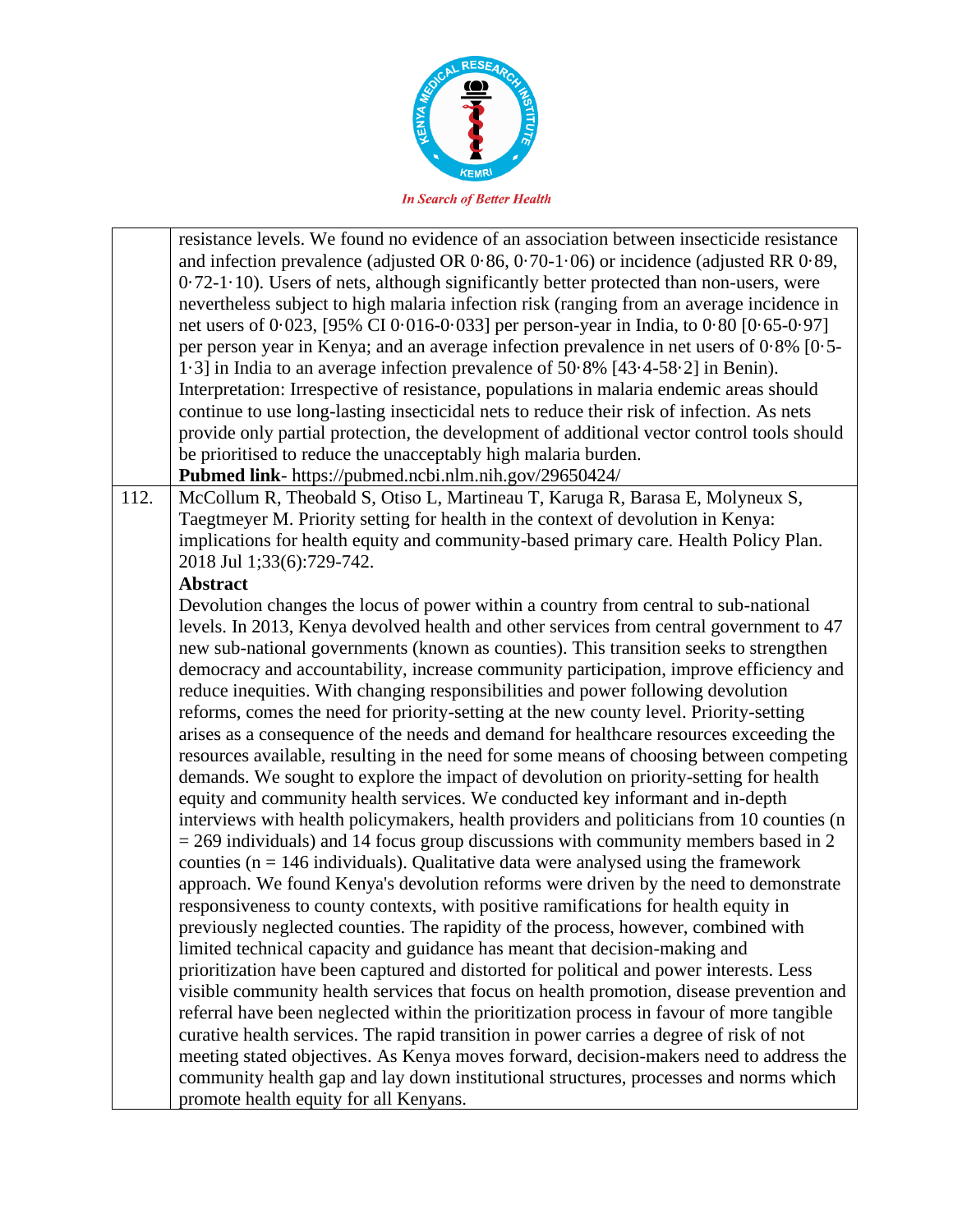

| Kamau A, Mwangangi JM, Rono MK, Mogeni P, Omedo I, Midega J, Scott JAG, Bejon<br>P. Variation in the effectiveness of insecticide treated nets against malaria and outdoor                                                                                                                                                                                     |
|----------------------------------------------------------------------------------------------------------------------------------------------------------------------------------------------------------------------------------------------------------------------------------------------------------------------------------------------------------------|
| Background: Insecticide treated nets (ITNs) protect humans against bites from the<br>Anopheles mosquito vectors that transmit malaria, thereby reducing malaria morbidity<br>and mortality. It has been noted that ITN use leads to a switch from indoor to outdoor<br>feeding among these vectors. It might be expected that outdoor feeding would undermine  |
| the effectiveness of ITNs that target indoors vectors, but data are limited. Methods: We<br>healthcare facility in Kilifi County in order to map geographical heterogeneity in ITN                                                                                                                                                                             |
| effectiveness and observed vector feeding behaviour using landing catches and CDC<br>interaction between mosquitoes and humans to evaluate whether outdoor vector biting is<br>a potential explanation for the variation in ITN effectiveness. Results: We observed 37%                                                                                        |
| and 46% visits associated with positive malaria slides among ITN users and non-ITN-<br>users, respectively; ITN use was associated with 32% protection from malaria (crude OR                                                                                                                                                                                  |
| geographical area ( $p=0.016$ ), and identified 6 hotspots using the spatial scan statistic.<br>Majority of mosquitoes were caught outdoor (60%) and were of the An. funestus group<br>(75%). The overall propensity to feed at times when most people were asleep was high;                                                                                   |
| the vast majority of the Anopheles mosquitoes were caught at times when most people<br>are indoors asleep. Estimates for the proportion of human-mosquito contact between the<br>first and last hour when most humans were asleep was consistently high across all<br>locations, ranging from 0.83 to 1.00. Conclusion: Our data do not provide evidence of an |
| epidemiological association between microgeographical variations in ITN effectiveness                                                                                                                                                                                                                                                                          |
| Kimani BW, Mbugua AK, Kihara JH, Ng'ang'a M, Njomo DW. Safety, efficacy and<br>acceptability of praziquantel in the treatment of Schistosoma haematobium in pre-school<br>children of Kwale County, Kenya. PLoS Negl Trop Dis. 2018 Oct 17;12(10):e0006852.                                                                                                    |
| Background: The recommended strategy for control of schistosomiasis is preventive<br>chemotherapy with praziquantel (PZQ). Pre-school children (PSC) are excluded from                                                                                                                                                                                         |
| population treatment programs. In high endemic areas, these children are also at risk, and<br>require treatment with PZQ. The Government of Kenya initiated the National School-<br>Based Deworming Programme (NSBDP) where PSC in Early Childhood Development<br>Education (ECDE) Centers are only eligible for treatment with albendazole (ABZ) but          |
|                                                                                                                                                                                                                                                                                                                                                                |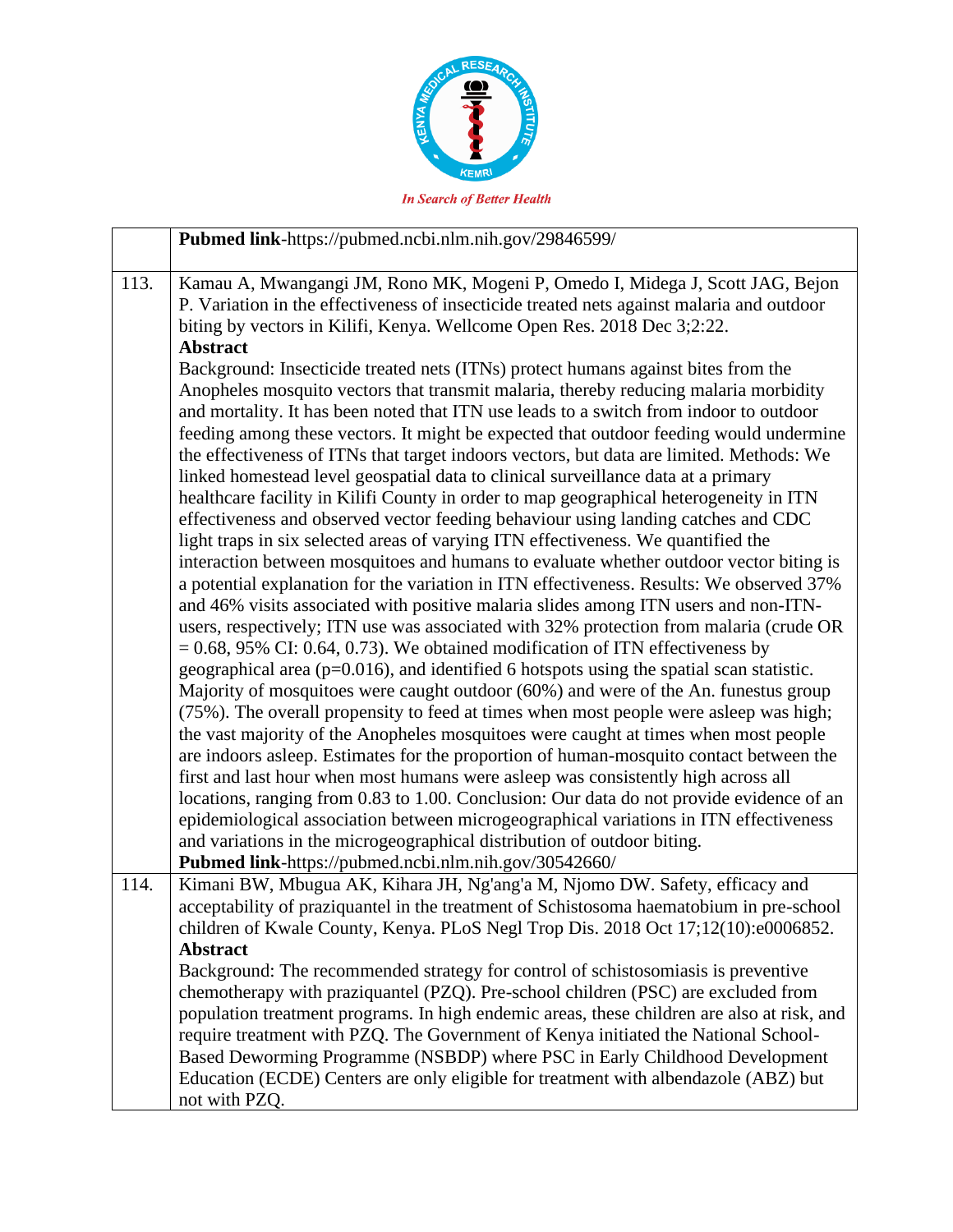

|      | Methodology/principal findings: 400 PSC were enrolled, from 10 randomly selected<br>ECDE Centers in Kwale County, Kenya where children were treated with crushed PZQ<br>tablets mixed with orange juice, at a single dose of 40 mg/kg. Adverse events were<br>assessed 24 hours post-treatment through questionnaires administered to the parents or<br>guardians. Acceptability was determined by observing if the child spat and/ or vomited<br>all or part of the PZQ dose immediately after treatment. Efficacy was assessed by<br>examining urine samples for Schistosoma haematobium eggs in the 5 weeks post-<br>treatment follow-up. Children testing negative for S. haematobium during the follow-up<br>were considered cured. Egg reduction rate (ERR) was calculated as the decrement in the<br>infection intensity (group's geometric mean egg counts per 10 ml of urine) following<br>treatment expressed as a proportion of the pre-treatment infection intensity. Before<br>treatment, 80 out of the 400 children enrolled in the study tested positive for S.<br>haematobium (20.0% (95% confidence interval (CI) 16.4-24.2%). Of these, 41 had<br>infections of heavy intensity (51.3%) while the rest (48.7%) were of light intensity. Five<br>weeks post-treatment, 10 children who had heavy intensity infection were diagnosed with<br>S. haematobium (prevalence: 2.5% (95% CI 1.5-4.9%). Infection intensities decreased<br>significantly from 45.9 (95% CI: 31.0-68.0) eggs/ 10 ml urine to1.4 (95% CI: 1.1-1.7)<br>eggs/ 10 ml urine during pre-and post-treatment respectively. The ERR was 96.9%.<br>There were no severe adverse events during follow up 24 hours post treatment.<br>Treatment tolerability among the 400 children was high as none of the children spat and/<br>or vomited as observed in this study.<br>Conclusion/significance: The study revealed that crushed PZQ is safe and effective in the<br>treatment of urogenital schistosomiasis in this age group. It is therefore recommended<br>that PZQ should be administered to the PSC in Kwale County.<br>Pubmed link- https://pubmed.ncbi.nlm.nih.gov/30332403/ |
|------|---------------------------------------------------------------------------------------------------------------------------------------------------------------------------------------------------------------------------------------------------------------------------------------------------------------------------------------------------------------------------------------------------------------------------------------------------------------------------------------------------------------------------------------------------------------------------------------------------------------------------------------------------------------------------------------------------------------------------------------------------------------------------------------------------------------------------------------------------------------------------------------------------------------------------------------------------------------------------------------------------------------------------------------------------------------------------------------------------------------------------------------------------------------------------------------------------------------------------------------------------------------------------------------------------------------------------------------------------------------------------------------------------------------------------------------------------------------------------------------------------------------------------------------------------------------------------------------------------------------------------------------------------------------------------------------------------------------------------------------------------------------------------------------------------------------------------------------------------------------------------------------------------------------------------------------------------------------------------------------------------------------------------------------------------------------------------------------------------------------------------------------------------------------------|
| 115. | Ngari MM, Thitiri J, Mwalekwa L, Timbwa M, Iversen PO, Fegan GW, Berkley JA. The<br>impact of rickets on growth and morbidity during recovery among children with<br>complicated severe acute malnutrition in Kenya: A cohort study. Matern Child Nutr.<br>2018 Apr;14(2):e12569.<br><b>Abstract</b><br>The effects of rickets on children recovery from severe acute malnutrition (SAM) are<br>unknown. Rickets may affect both growth and susceptibility to infectious diseases. We<br>investigated the associations of clinically diagnosed rickets with life-threatening events<br>and anthropometric recovery during 1 year following inpatient treatment for complicated<br>SAM. This was a secondary analysis of clinical trial data among non-human<br>immunodeficiency virus-infected Kenyan children with complicated SAM (2-59 months)<br>followed for 1 year posthospital discharge (ClinicalTrials.gov ID NCT00934492). The<br>outcomes were mortality, hospital readmissions, and growth during 12 months. The main<br>exposure was clinically diagnosed rickets at baseline. Of 1,778 children recruited, 230<br>(12.9%, 95% CI [11.4, 14.6]) had clinical signs of rickets at baseline. Enrolment at an                                                                                                                                                                                                                                                                                                                                                                                                                                                                                                                                                                                                                                                                                                                                                                                                                                                                                                                                             |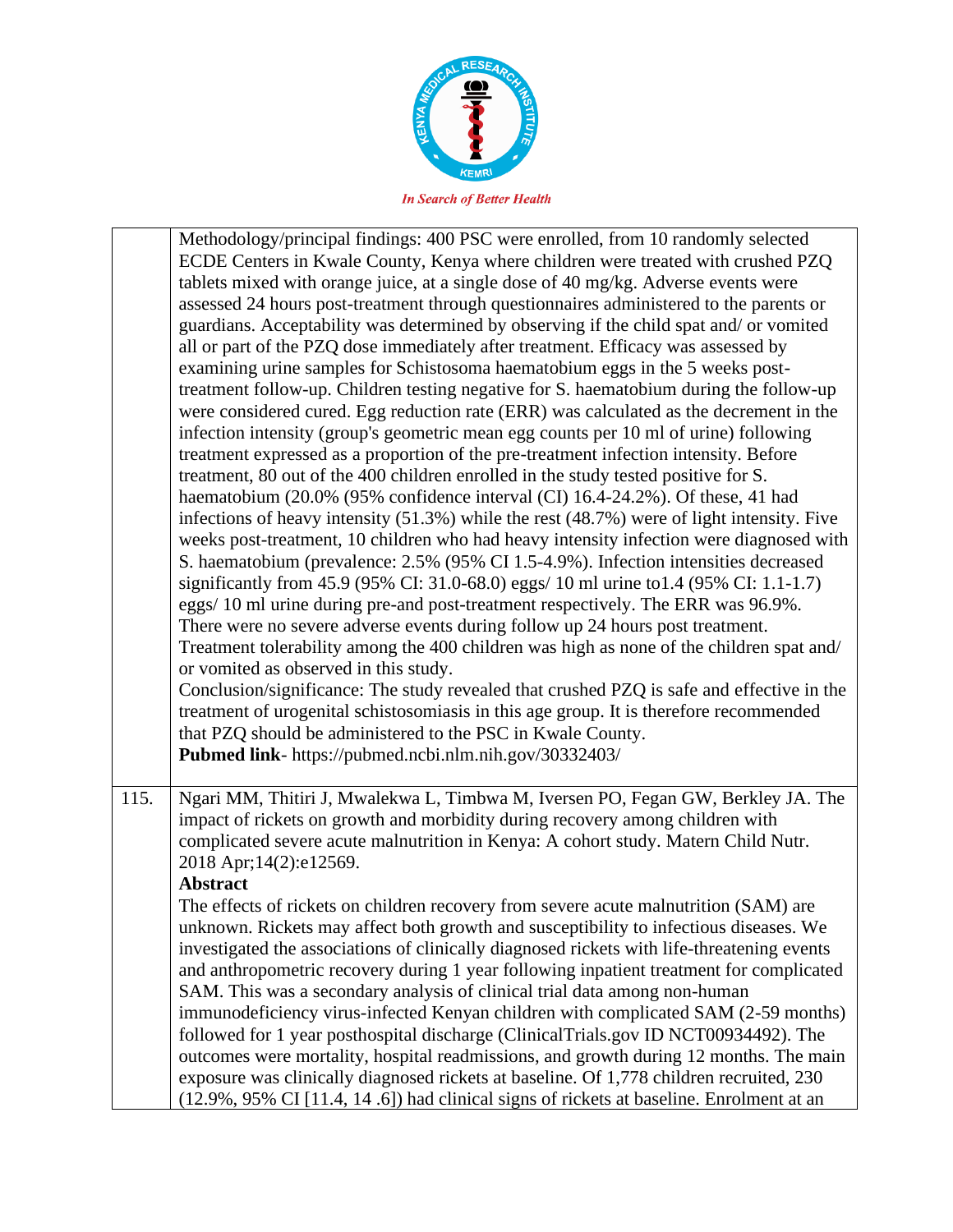

|      | urban site, height-for-age and head circumference-for-age z scores were associated with<br>rickets. Rickets at study enrolment was associated with increased mortality (adjusted<br>Hazard Ratio [aHR] 1.61, 95% CI [1.14, 2.27]), any readmission (aHR 1.37, 95% CI<br>$[1.09, 1.72]$ ), readmission for severe pneumonia (aHR 1.37, 95% CI [1.05, 1.79]), but not<br>readmission with diarrhoea (aHR 1.05, 95% CI [0.73, 1.51]). Rickets was associated with<br>increased height gain (centimetres), adjusted regression coefficient 0.19 (95% CI [0.10,<br>0.28]), but not changes in head circumference, mid-upper arm circumference, or weight.<br>Rickets was common among children with SAM at urban sites and associated with<br>increased risks of severe pneumonia and death. Increased height gain may have resulted<br>from vitamin D and calcium treatment. Future work should explore possibility of other<br>concurrent micronutrient deficiencies and optimal treatment of rickets in this high-risk<br>population.<br>Pubmed link- https://pubmed.ncbi.nlm.nih.gov/29178404/ |
|------|-----------------------------------------------------------------------------------------------------------------------------------------------------------------------------------------------------------------------------------------------------------------------------------------------------------------------------------------------------------------------------------------------------------------------------------------------------------------------------------------------------------------------------------------------------------------------------------------------------------------------------------------------------------------------------------------------------------------------------------------------------------------------------------------------------------------------------------------------------------------------------------------------------------------------------------------------------------------------------------------------------------------------------------------------------------------------------------------------|
| 116. | Weetman D, Wilding CS, Neafsey DE, Müller P, Ochomo E, Isaacs AT, Steen K,                                                                                                                                                                                                                                                                                                                                                                                                                                                                                                                                                                                                                                                                                                                                                                                                                                                                                                                                                                                                                    |
|      | Rippon EJ, Morgan JC, Mawejje HD, Rigden DJ, Okedi LM, Donnelly MJ. Candidate-                                                                                                                                                                                                                                                                                                                                                                                                                                                                                                                                                                                                                                                                                                                                                                                                                                                                                                                                                                                                                |
|      | gene based GWAS identifies reproducible DNA markers for metabolic pyrethroid                                                                                                                                                                                                                                                                                                                                                                                                                                                                                                                                                                                                                                                                                                                                                                                                                                                                                                                                                                                                                  |
|      | resistance from standing genetic variation in East African Anopheles gambiae. Sci Rep.                                                                                                                                                                                                                                                                                                                                                                                                                                                                                                                                                                                                                                                                                                                                                                                                                                                                                                                                                                                                        |
|      | 2018 Feb 13;8(1):2920.<br><b>Abstract</b>                                                                                                                                                                                                                                                                                                                                                                                                                                                                                                                                                                                                                                                                                                                                                                                                                                                                                                                                                                                                                                                     |
|      | Metabolic resistance to pyrethroid insecticides is widespread in Anopheles mosquitoes                                                                                                                                                                                                                                                                                                                                                                                                                                                                                                                                                                                                                                                                                                                                                                                                                                                                                                                                                                                                         |
|      | and is a major threat to malaria control. DNA markers would aid predictive monitoring                                                                                                                                                                                                                                                                                                                                                                                                                                                                                                                                                                                                                                                                                                                                                                                                                                                                                                                                                                                                         |
|      | of resistance, but few mutations have been discovered outside of insecticide-targeted                                                                                                                                                                                                                                                                                                                                                                                                                                                                                                                                                                                                                                                                                                                                                                                                                                                                                                                                                                                                         |
|      | genes. Isofemale family pools from a wild Ugandan Anopheles gambiae population,                                                                                                                                                                                                                                                                                                                                                                                                                                                                                                                                                                                                                                                                                                                                                                                                                                                                                                                                                                                                               |
|      | from an area where operational pyrethroid failure is suspected, were genotyped using a                                                                                                                                                                                                                                                                                                                                                                                                                                                                                                                                                                                                                                                                                                                                                                                                                                                                                                                                                                                                        |
|      | candidate-gene enriched SNP array. Resistance-associated SNPs were detected in three<br>genes from detoxification superfamilies, in addition to the insecticide target site (the                                                                                                                                                                                                                                                                                                                                                                                                                                                                                                                                                                                                                                                                                                                                                                                                                                                                                                              |
|      | Voltage Gated Sodium Channel gene, Vgsc). The putative associations were confirmed                                                                                                                                                                                                                                                                                                                                                                                                                                                                                                                                                                                                                                                                                                                                                                                                                                                                                                                                                                                                            |
|      | for two of the marker SNPs, in the P450 Cyp4j5 and the esterase Coeae1d by                                                                                                                                                                                                                                                                                                                                                                                                                                                                                                                                                                                                                                                                                                                                                                                                                                                                                                                                                                                                                    |
|      | reproducible association with pyrethroid resistance in multiple field collections from                                                                                                                                                                                                                                                                                                                                                                                                                                                                                                                                                                                                                                                                                                                                                                                                                                                                                                                                                                                                        |
|      | Uganda and Kenya, and together with the Vgsc-1014S (kdr) mutation these SNPs                                                                                                                                                                                                                                                                                                                                                                                                                                                                                                                                                                                                                                                                                                                                                                                                                                                                                                                                                                                                                  |
|      | explained around 20% of variation in resistance. Moreover, the $>20$ Mb 2La inversion                                                                                                                                                                                                                                                                                                                                                                                                                                                                                                                                                                                                                                                                                                                                                                                                                                                                                                                                                                                                         |
|      | also showed evidence of association with resistance as did environmental humidity.<br>Sequencing of Cyp4j5 and Coeae1d detected no resistance-linked loss of diversity,                                                                                                                                                                                                                                                                                                                                                                                                                                                                                                                                                                                                                                                                                                                                                                                                                                                                                                                       |
|      | suggesting selection from standing variation. Our study provides novel, regionally-                                                                                                                                                                                                                                                                                                                                                                                                                                                                                                                                                                                                                                                                                                                                                                                                                                                                                                                                                                                                           |
|      | validated DNA assays for resistance to the most important insecticide class, and                                                                                                                                                                                                                                                                                                                                                                                                                                                                                                                                                                                                                                                                                                                                                                                                                                                                                                                                                                                                              |
|      | establishes both 2La karyotype variation and humidity as common factors impacting the                                                                                                                                                                                                                                                                                                                                                                                                                                                                                                                                                                                                                                                                                                                                                                                                                                                                                                                                                                                                         |
|      | resistance phenotype.                                                                                                                                                                                                                                                                                                                                                                                                                                                                                                                                                                                                                                                                                                                                                                                                                                                                                                                                                                                                                                                                         |
|      | Pubmed link- https://pubmed.ncbi.nlm.nih.gov/29440767/                                                                                                                                                                                                                                                                                                                                                                                                                                                                                                                                                                                                                                                                                                                                                                                                                                                                                                                                                                                                                                        |
| 117. | Kadima J, Patterson E, Mburu M, Blat C, Nyanduko M, Bukusi EA, Cohen C, Oyaro P,                                                                                                                                                                                                                                                                                                                                                                                                                                                                                                                                                                                                                                                                                                                                                                                                                                                                                                                                                                                                              |
|      | Abuogi L. Adoption of routine virologic testing and predictors of virologic failure among                                                                                                                                                                                                                                                                                                                                                                                                                                                                                                                                                                                                                                                                                                                                                                                                                                                                                                                                                                                                     |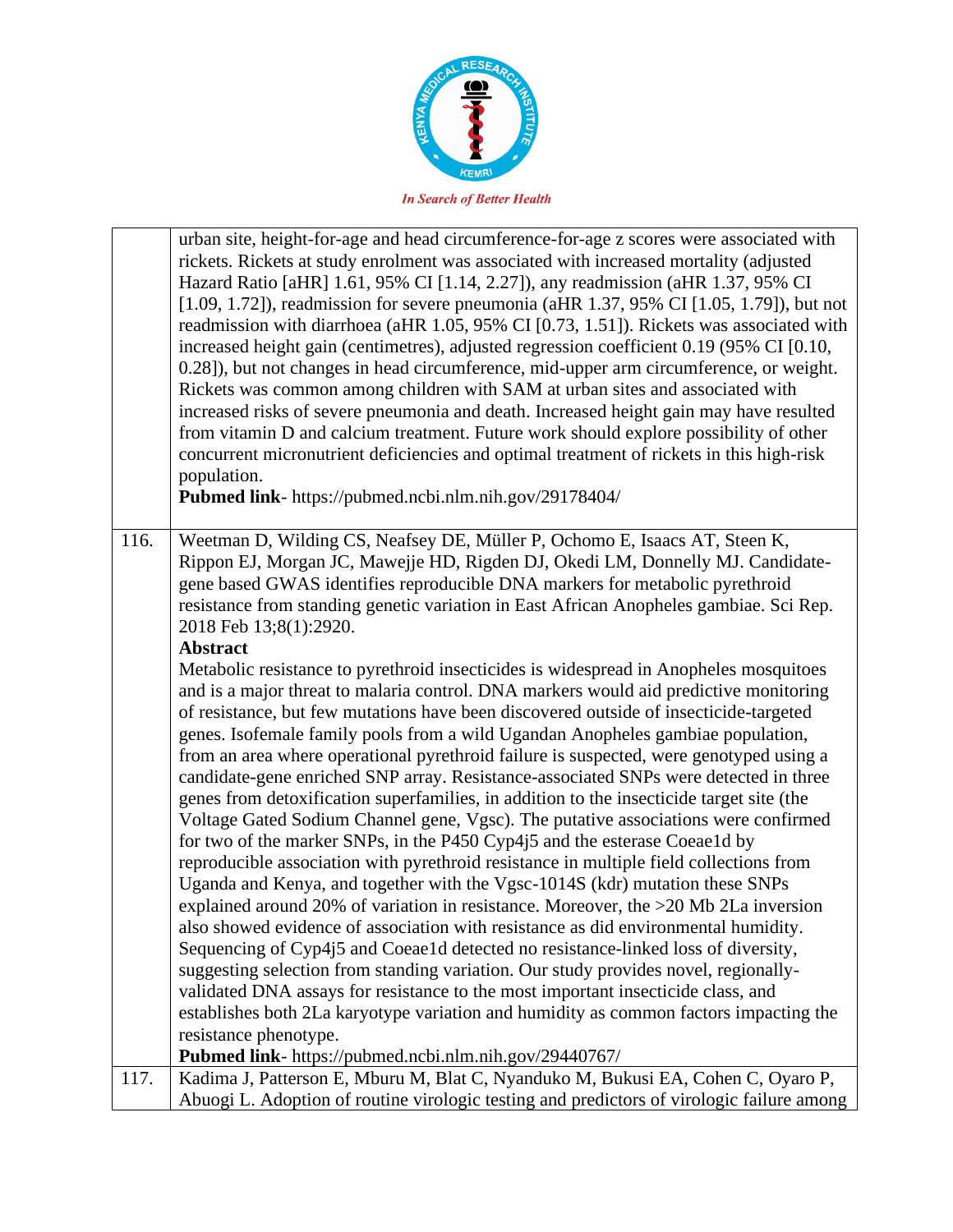

|      | HIV-infected children on antiretroviral treatment in western Kenya. PLoS One. 2018<br>Nov 9;13(11):e0200242. |
|------|--------------------------------------------------------------------------------------------------------------|
|      | <b>Abstract</b>                                                                                              |
|      | Background: Access to routine virologic monitoring, critical to ensuring treatment                           |
|      | success, remains limited in low- and middle-income countries. We report on                                   |
|      | implementation of routine viral load (VL) monitoring and risk factors for virologic                          |
|      | failure among HIV-infected children on antiretroviral treatment (ART) in Western                             |
|      | Kenya.                                                                                                       |
|      | Methods: Routine VL testing was introduced in western Kenya in November 2013. We                             |
|      | performed a case-control study among 1190 HIV-infected children ≤15 years on ART                             |
|      | who underwent routine VL testing June 2014-May 2015. A random sample of 98 cases                             |
|      | (virologic failure define as $VL > 1000$ cps/mL) and 201 controls ( $VL < 1000$ cps/mL)                      |
|      | from five facilities in three high HIV prevalence counties in Kenya were followed for a                      |
|      | minimum of 12 months. Data from patient charts were analyzed using logistic regression                       |
|      | to determine factors associated with failure to attain virologic suppression at initial                      |
|      | routine and subsequent VL testing among cases.                                                               |
|      | Results: Overall, 1190 (94%) children with a median age of 8 years underwent routine                         |
|      | VL testing of whom (37%) had virological failure. Among the 299 cases and controls,                          |
|      | WHO stage, baseline CD4 count and time since ART initiation were not associated with                         |
|      | virologic failure during the follow-up period. In multivariable analysis, unsuppressed                       |
|      | children at initial test were more likely to be male (adjusted Odds Ratio (aOR) 2.1, 95%                     |
|      | Confidence Interval (CI) 2.1-3.6) and have had an ART regimen change (aOR 2.0, CI                            |
|      | 1.0-3.7) than controls. Of the two-thirds of children 201/299 who had a subsequent VL                        |
|      | performed, VL suppression was greater among those suppressed at initial test 126/135                         |
|      | (93.3%) compared to children with virologic failure 15/66 (22.7%, p<0.0001). Among                           |
|      | those failing at first test who achieved viral suppression in follow up, 12/15 (80%) were                    |
|      | on a protease inhibitor (PI)-based regimen. In the multivariable analysis of children with                   |
|      | subsequent VL testing, children on PI-based 2nd line regimens were 10-fold more likely                       |
|      | to achieve viral suppression than children on first-line NNRTI-based ART (adjusted                           |
|      | Odds Ratio [aOR] 0.1; 95% CI 0.0-0.4).                                                                       |
|      | Conclusion: Coverage of initial routine viral load testing among children on ART in                          |
|      | western Kenya is high. However, subsequent testing and virologic suppression are low in                      |
|      | children with virologic failure on initial routine viral load test. There is an urgent need to               |
|      | improve management and viral load monitoring of children living with HIV experiencing                        |
|      | treatment failure to ensure improved long-term outcomes.                                                     |
|      | Pubmed link-https://pubmed.ncbi.nlm.nih.gov/30412576/                                                        |
| 118. | Afolabi MO, Rennie S, Hallfors DD, Kline T, Zeitz S, Odongo FS, Amek NO, Luseno                              |
|      | WK. An adapted instrument to assess informed consent comprehension among youth and                           |
|      | parents in rural western Kenya: a validation study. BMJ Open. 2018 Jul 12;8(7):e021613.                      |
|      | <b>Abstract</b>                                                                                              |
|      |                                                                                                              |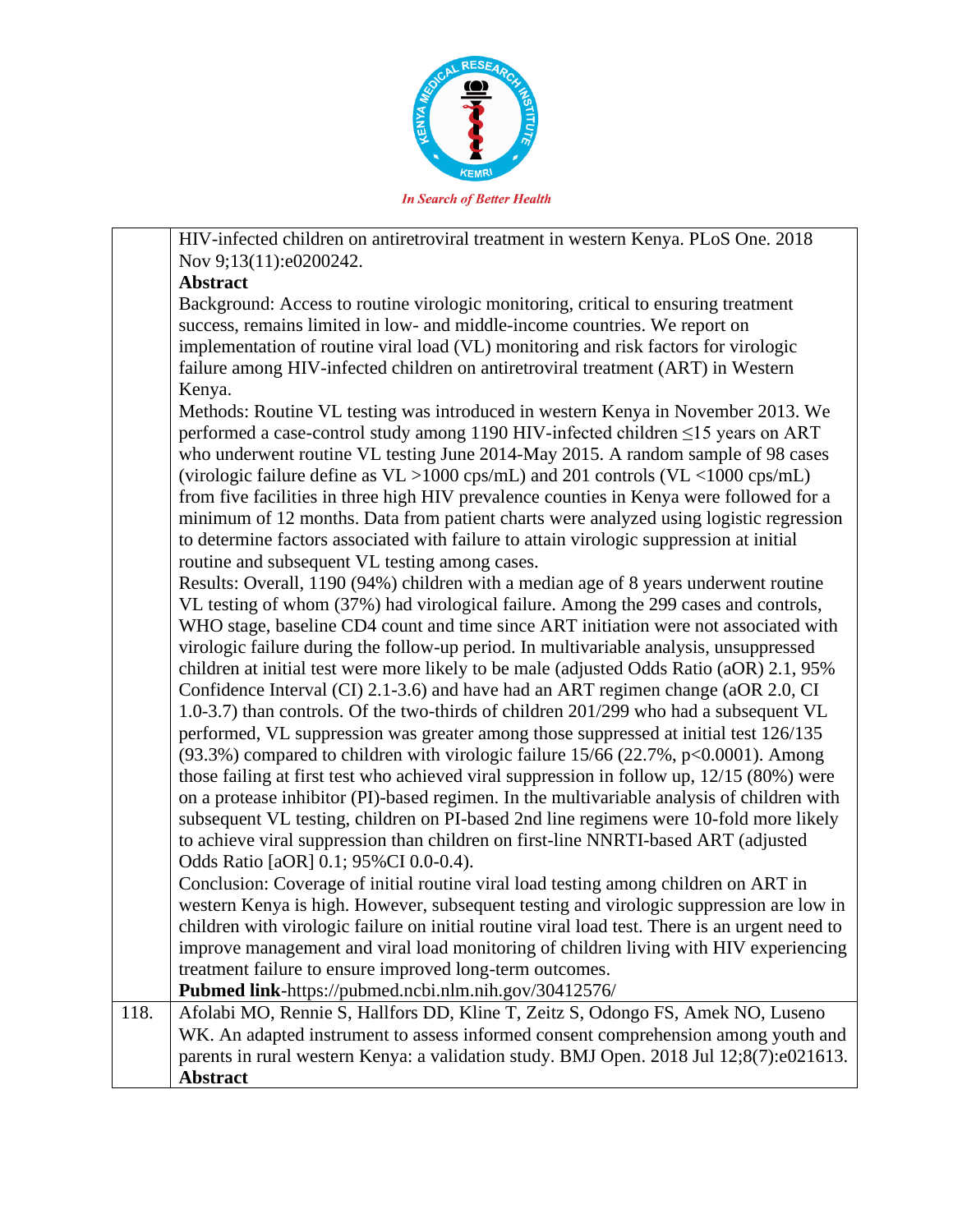

|      | Objective: To adapt and validate a questionnaire originally developed in a research<br>setting for assessment of comprehension of consent information in a different cultural<br>and linguistic research setting. |
|------|-------------------------------------------------------------------------------------------------------------------------------------------------------------------------------------------------------------------|
|      | Design: The adaptation process involved development and customisation of a                                                                                                                                        |
|      | questionnaire for each of the three study groups, modelled closely on the previously                                                                                                                              |
|      | validated questionnaire. The three adapted draft questionnaires were further reviewed by                                                                                                                          |
|      | two bioethicists and the developer of the original questionnaire for face and content                                                                                                                             |
|      |                                                                                                                                                                                                                   |
|      | validity. The revised questionnaire was subsequently programmed into an audio                                                                                                                                     |
|      | computerised format, with translations and back translations in three widely spoken                                                                                                                               |
|      | languages by the study participants: Luo, Swahili and English.                                                                                                                                                    |
|      | Setting: The questionnaire was validated among adolescents, their parents and young                                                                                                                               |
|      | adults living in Siaya County, a rural region of western Kenya.                                                                                                                                                   |
|      | Participants: Twenty-five-item adapted questionnaires consisting of close-ended,                                                                                                                                  |
|      | multiple-choice and open-ended questions were administered to 235 participants                                                                                                                                    |
|      | consisting of 107 adolescents, 92 parents and 36 young adults. Test-retest was conducted                                                                                                                          |
|      | 2-4 weeks after first questionnaire administration among 74 adolescents, young adults                                                                                                                             |
|      | and parents.                                                                                                                                                                                                      |
|      | Outcome measure: Primary outcome measures included ceiling/floor analysis to identify                                                                                                                             |
|      | questions with extremes in responses and item-level correlation to determine the test-                                                                                                                            |
|      | retest relationships. Given the data format, tetrachoric correlations were conducted for                                                                                                                          |
|      | dichotomous items and polychoric correlations for ordinal items. The qualitative                                                                                                                                  |
|      | validation assessment included face and content validity evaluation of the adapted                                                                                                                                |
|      | instrument by technical experts.                                                                                                                                                                                  |
|      | Results: Ceiling/floor analysis showed eight question items for which >80% of one or                                                                                                                              |
|      | more groups responded correctly, while for nine questions, including all seven open-                                                                                                                              |
|      | ended questions,<20% responded correctly. Majority of the question items had moderate                                                                                                                             |
|      | to strong test-retest correlation estimates indicating temporal stability.                                                                                                                                        |
|      | Conclusions: Our study demonstrates that cross-cultural adaptation and validation of an                                                                                                                           |
|      | informed consent comprehension questionnaire is feasible. However, further research is                                                                                                                            |
|      | needed to develop a tool which can estimate a quantifiable threshold of comprehension                                                                                                                             |
|      | thereby serving as an objective indicator of the need for interventions to improve                                                                                                                                |
|      | comprehension.                                                                                                                                                                                                    |
|      | Pubmed link- https://pubmed.ncbi.nlm.nih.gov/30002013/                                                                                                                                                            |
| 119. | Kotlyar S, Olupot-Olupot P, Nteziyaremye J, Akech SO, Uyoga S, Muhindo R, Moore                                                                                                                                   |
|      | CL, Maitland K. Assessment of Myocardial Function and Injury by Echocardiography                                                                                                                                  |
|      | and Cardiac Biomarkers in African Children With Severe Plasmodium falciparum                                                                                                                                      |
|      | Malaria. Pediatr Crit Care Med. 2018 Mar; 19(3): 179-185.                                                                                                                                                         |
|      | <b>Abstract</b>                                                                                                                                                                                                   |
|      | Objectives: Perturbed hemodynamic function complicates severe malaria. The Fluid                                                                                                                                  |
|      | Expansion as Supportive Therapy trial demonstrated that fluid resuscitation, involving                                                                                                                            |
|      | children with severe malaria, was associated with increased mortality, primarily due to                                                                                                                           |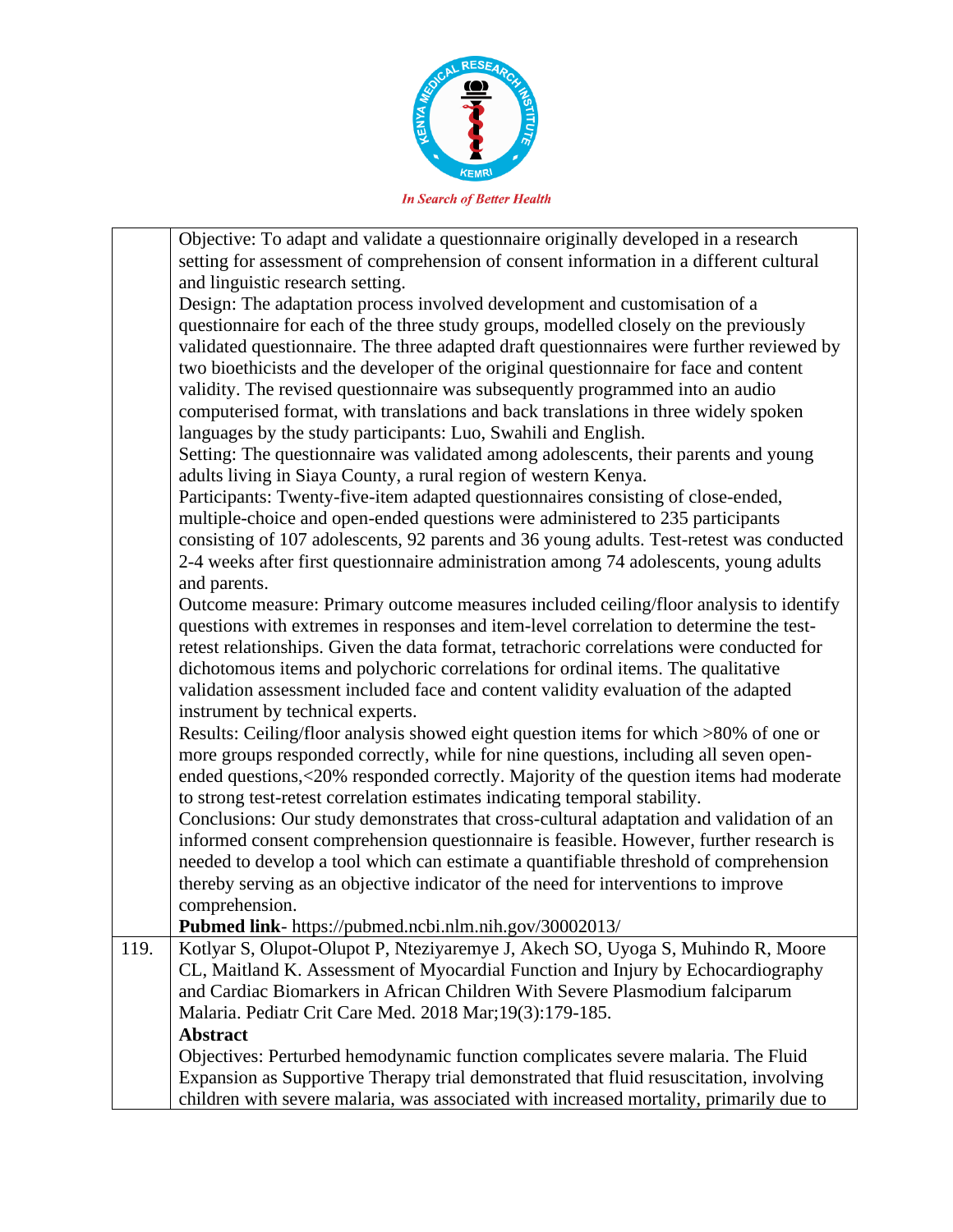

| aim of this study was to characterize cardiac function in children with severe malaria.<br>Design: A prospective observational study with clinical, laboratory, and<br>echocardiographic data collected at presentation (T0) and 24 hours (T1) in children with<br>troponin I and brain natriuretic peptide were measured at T0. We compared clinical and<br>echocardiographic variables in children with and without severe malarial anemia<br>(hemoglobin $<$ 5 mg/dL) at T0 and T1.<br>Setting: Mbale Regional Referral Hospital.<br>Patients: Children 3 months to 12 years old with severe falciparum malaria.<br>Interventions: Usual care.<br>Measurements and main results: We enrolled 104 children, median age 23.3 months,<br>including 61 children with severe malarial anemia. Cardiac troponin I levels were<br>elevated ( $> 0.1$ ng/mL) in n equals to 50, (48%), and median brain natriuretic peptide<br>was within normal range (69.1 pg/mL; interquartile range, 48.4-90.8). At T0, median<br>Cardiac index was significantly higher in the severe malarial anemia versus nonsevere<br>malarial anemia group (6.89 vs 5.28 L/min/m) ( $p = 0.001$ ), which normalized in both<br>groups at T1 (5.60 vs 5.13 L/min/m) ( $p = 0.452$ ). Cardiac index negatively correlated<br>with hemoglobin, r equals to -0.380 ( $p < 0.001$ ). Four patients (3.8%) had evidence of<br>depressed cardiac systolic function (ejection fraction < 45%). Overall, six children died,<br>none developed pulmonary edema, biventricular failure, or required diuretic treatment.<br>Conclusions: Elevation of cardiac index, due to increased stroke volume, in severe<br>malaria is a physiologic response to circulatory compromise and correlates with anemia.<br>Following whole blood transfusion and antimalarial therapy, cardiac index in severe<br>malarial anemia returns to normal. The majority $(> 96\%)$ of children with severe malaria<br>have preserved myocardial systolic function. Although there is evidence for myocardial<br>injury (elevated cardiac troponin I), this does not correlate with cardiac dysfunction.<br>Pubmed link- https://pubmed.ncbi.nlm.nih.gov/29206727/<br>Arafat Y, Islam MM, Connell N, Mothabbir G, McGrath M, Berkley JA, Ahmed T,<br>120.<br>Kerac M. Perceptions of Acute Malnutrition and Its Management in Infants Under 6<br>Months of Age: A Qualitative Study in Rural Bangladesh. Clin Med Insights Pediatr.<br>2018 May 3;12:1179556518771698.<br><b>Abstract</b><br>Background: World Health Organization guidelines advise community-based care (CBC)<br>for "uncomplicated" severe acute malnutrition (SAM) infants <6 months old (u6m),<br>whereas current national protocols refer to inpatient care. Our aim was to inform and<br>shape future management strategies by understanding caregivers' and different<br>stakeholders' perceptions on malnutrition among infants u6m on barriers/facilitators to<br>future CBC. |                                                                                                                                                                                   |
|---------------------------------------------------------------------------------------------------------------------------------------------------------------------------------------------------------------------------------------------------------------------------------------------------------------------------------------------------------------------------------------------------------------------------------------------------------------------------------------------------------------------------------------------------------------------------------------------------------------------------------------------------------------------------------------------------------------------------------------------------------------------------------------------------------------------------------------------------------------------------------------------------------------------------------------------------------------------------------------------------------------------------------------------------------------------------------------------------------------------------------------------------------------------------------------------------------------------------------------------------------------------------------------------------------------------------------------------------------------------------------------------------------------------------------------------------------------------------------------------------------------------------------------------------------------------------------------------------------------------------------------------------------------------------------------------------------------------------------------------------------------------------------------------------------------------------------------------------------------------------------------------------------------------------------------------------------------------------------------------------------------------------------------------------------------------------------------------------------------------------------------------------------------------------------------------------------------------------------------------------------------------------------------------------------------------------------------------------------------------------------------------------------------------------------------------------------------------------------------------------------------------------------------------------------------------------------------------------------------------------------------------------------------------------------------------------------------------------------------------------------------------------------------------------------------------------------------------------------------------------------------------------------------------------------------------------------------------------------------------|-----------------------------------------------------------------------------------------------------------------------------------------------------------------------------------|
|                                                                                                                                                                                                                                                                                                                                                                                                                                                                                                                                                                                                                                                                                                                                                                                                                                                                                                                                                                                                                                                                                                                                                                                                                                                                                                                                                                                                                                                                                                                                                                                                                                                                                                                                                                                                                                                                                                                                                                                                                                                                                                                                                                                                                                                                                                                                                                                                                                                                                                                                                                                                                                                                                                                                                                                                                                                                                                                                                                                             | cardiovascular collapse, suggesting that myocardial dysfunction may have a role. The<br>severe malaria. Cardiac index and ejection fraction were calculated at T0 and T1. Cardiac |
|                                                                                                                                                                                                                                                                                                                                                                                                                                                                                                                                                                                                                                                                                                                                                                                                                                                                                                                                                                                                                                                                                                                                                                                                                                                                                                                                                                                                                                                                                                                                                                                                                                                                                                                                                                                                                                                                                                                                                                                                                                                                                                                                                                                                                                                                                                                                                                                                                                                                                                                                                                                                                                                                                                                                                                                                                                                                                                                                                                                             |                                                                                                                                                                                   |
|                                                                                                                                                                                                                                                                                                                                                                                                                                                                                                                                                                                                                                                                                                                                                                                                                                                                                                                                                                                                                                                                                                                                                                                                                                                                                                                                                                                                                                                                                                                                                                                                                                                                                                                                                                                                                                                                                                                                                                                                                                                                                                                                                                                                                                                                                                                                                                                                                                                                                                                                                                                                                                                                                                                                                                                                                                                                                                                                                                                             |                                                                                                                                                                                   |
|                                                                                                                                                                                                                                                                                                                                                                                                                                                                                                                                                                                                                                                                                                                                                                                                                                                                                                                                                                                                                                                                                                                                                                                                                                                                                                                                                                                                                                                                                                                                                                                                                                                                                                                                                                                                                                                                                                                                                                                                                                                                                                                                                                                                                                                                                                                                                                                                                                                                                                                                                                                                                                                                                                                                                                                                                                                                                                                                                                                             |                                                                                                                                                                                   |
|                                                                                                                                                                                                                                                                                                                                                                                                                                                                                                                                                                                                                                                                                                                                                                                                                                                                                                                                                                                                                                                                                                                                                                                                                                                                                                                                                                                                                                                                                                                                                                                                                                                                                                                                                                                                                                                                                                                                                                                                                                                                                                                                                                                                                                                                                                                                                                                                                                                                                                                                                                                                                                                                                                                                                                                                                                                                                                                                                                                             |                                                                                                                                                                                   |
|                                                                                                                                                                                                                                                                                                                                                                                                                                                                                                                                                                                                                                                                                                                                                                                                                                                                                                                                                                                                                                                                                                                                                                                                                                                                                                                                                                                                                                                                                                                                                                                                                                                                                                                                                                                                                                                                                                                                                                                                                                                                                                                                                                                                                                                                                                                                                                                                                                                                                                                                                                                                                                                                                                                                                                                                                                                                                                                                                                                             |                                                                                                                                                                                   |
|                                                                                                                                                                                                                                                                                                                                                                                                                                                                                                                                                                                                                                                                                                                                                                                                                                                                                                                                                                                                                                                                                                                                                                                                                                                                                                                                                                                                                                                                                                                                                                                                                                                                                                                                                                                                                                                                                                                                                                                                                                                                                                                                                                                                                                                                                                                                                                                                                                                                                                                                                                                                                                                                                                                                                                                                                                                                                                                                                                                             |                                                                                                                                                                                   |
|                                                                                                                                                                                                                                                                                                                                                                                                                                                                                                                                                                                                                                                                                                                                                                                                                                                                                                                                                                                                                                                                                                                                                                                                                                                                                                                                                                                                                                                                                                                                                                                                                                                                                                                                                                                                                                                                                                                                                                                                                                                                                                                                                                                                                                                                                                                                                                                                                                                                                                                                                                                                                                                                                                                                                                                                                                                                                                                                                                                             |                                                                                                                                                                                   |
|                                                                                                                                                                                                                                                                                                                                                                                                                                                                                                                                                                                                                                                                                                                                                                                                                                                                                                                                                                                                                                                                                                                                                                                                                                                                                                                                                                                                                                                                                                                                                                                                                                                                                                                                                                                                                                                                                                                                                                                                                                                                                                                                                                                                                                                                                                                                                                                                                                                                                                                                                                                                                                                                                                                                                                                                                                                                                                                                                                                             |                                                                                                                                                                                   |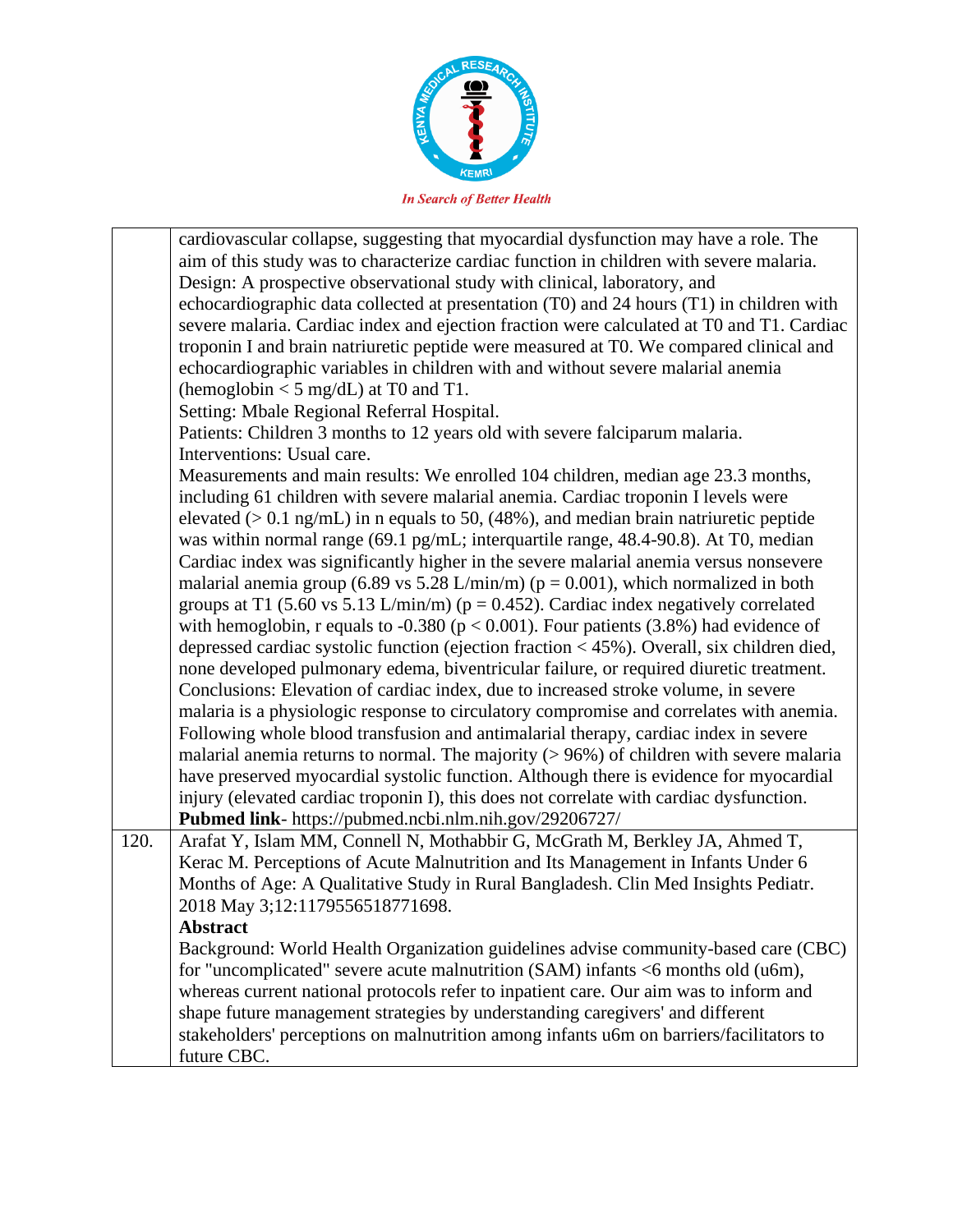

|      | Methods: The methods used in this study are as follows: in-depth interviews and focus       |
|------|---------------------------------------------------------------------------------------------|
|      | group discussions (FGDs) in southern Bangladesh, thematic analysis of transcripts, and      |
|      | sample size by data saturation.                                                             |
|      | Results: We conducted 5 FGDs with 29 caregivers, 4 with 29 health care workers, 4 key       |
|      | informant interviews each with community leaders and health supervisors. Five themes        |
|      | emerged. 1) Identification of SAM infants and care-seeking behavior: malnutrition was       |
|      | not noticed until severe, caregivers focused on clinical symptoms. Both allopathic and      |
|      | traditional healers were consulted. (2) Perceived causes of infant malnutrition:            |
|      | underlying illness, poor feeding practices, poverty, and local superstitions. (3) Views and |
|      | preferences on treatment: hospitals and doctors were perceived as offering the best         |
|      | treatment, health care workers were also important, and respondents highlighted the need    |
|      | care of the caregiver/mother along with the infant. (4) Perceived benefits and risks of     |
|      | CBC: lower cost and greater accessibility were appreciated but worried about quality. (5)   |
|      | Community networks: wider family and social support networks were considered                |
|      | important aspects of care.                                                                  |
|      | Conclusions: There is considerable potential for CBC but needs to be better and earlier     |
|      | identification of at-risk infants, strengthening of health systems to avoid community       |
|      | options being perceived as "second best," engagement with families and communities to       |
|      | tackle "upstream" determinants of SAM, and care for mother-infant pairs.                    |
|      | Pubmed link-https://pubmed.ncbi.nlm.nih.gov/29760577/                                       |
| 121. | Ubillos I, Ayestaran A, Nhabomba AJ, Dosoo D, Vidal M, Jiménez A, Jairoce C, Sanz           |
|      | H, Aguilar R, Williams NA, Díez-Padrisa N, Mpina M, Sorgho H, Agnandji ST, Kariuki          |
|      | S, Mordmüller B, Daubenberger C, Asante KP, Owusu-Agyei S, Sacarlal J, Aide P,              |
|      | Aponte JJ, Dutta S, Gyan B, Campo JJ, Valim C, Moncunill G, Dobaño C. Baseline              |
|      | exposure, antibody subclass, and hepatitis B response differentially affect malaria         |
|      | protective immunity following RTS, S/AS01E vaccination in African children. BMC             |
|      | Med. 2018 Oct 31;16(1):197.                                                                 |
|      | <b>Abstract</b>                                                                             |
|      | Background: The RTS, S/AS01E vaccine provides partial protection against malaria in         |
|      | African children, but immune responses have only been partially characterized and do        |
|      | not reliably predict protective efficacy. We aimed to evaluate comprehensively the          |
|      | immunogenicity of the vaccine at peak response, the factors affecting it, and the           |
|      | antibodies associated with protection against clinical malaria in young African children    |
|      | participating in the multicenter phase 3 trial for licensure.                               |
|      | Methods: We measured total IgM, IgG, and IgG1-4 subclass antibodies to three                |
|      | constructs of the Plasmodium falciparum circumsporozoite protein (CSP) and hepatitis B      |
|      | surface antigen (HBsAg) that are part of the RTS,S vaccine, by quantitative suspension      |
|      | array technology. Plasma and serum samples were analyzed in 195 infants and children        |
|      | from two sites in Ghana (Kintampo) and Mozambique (Manhiça) with different                  |
|      |                                                                                             |
|      | transmission intensities using a case-control study design. We applied regression models    |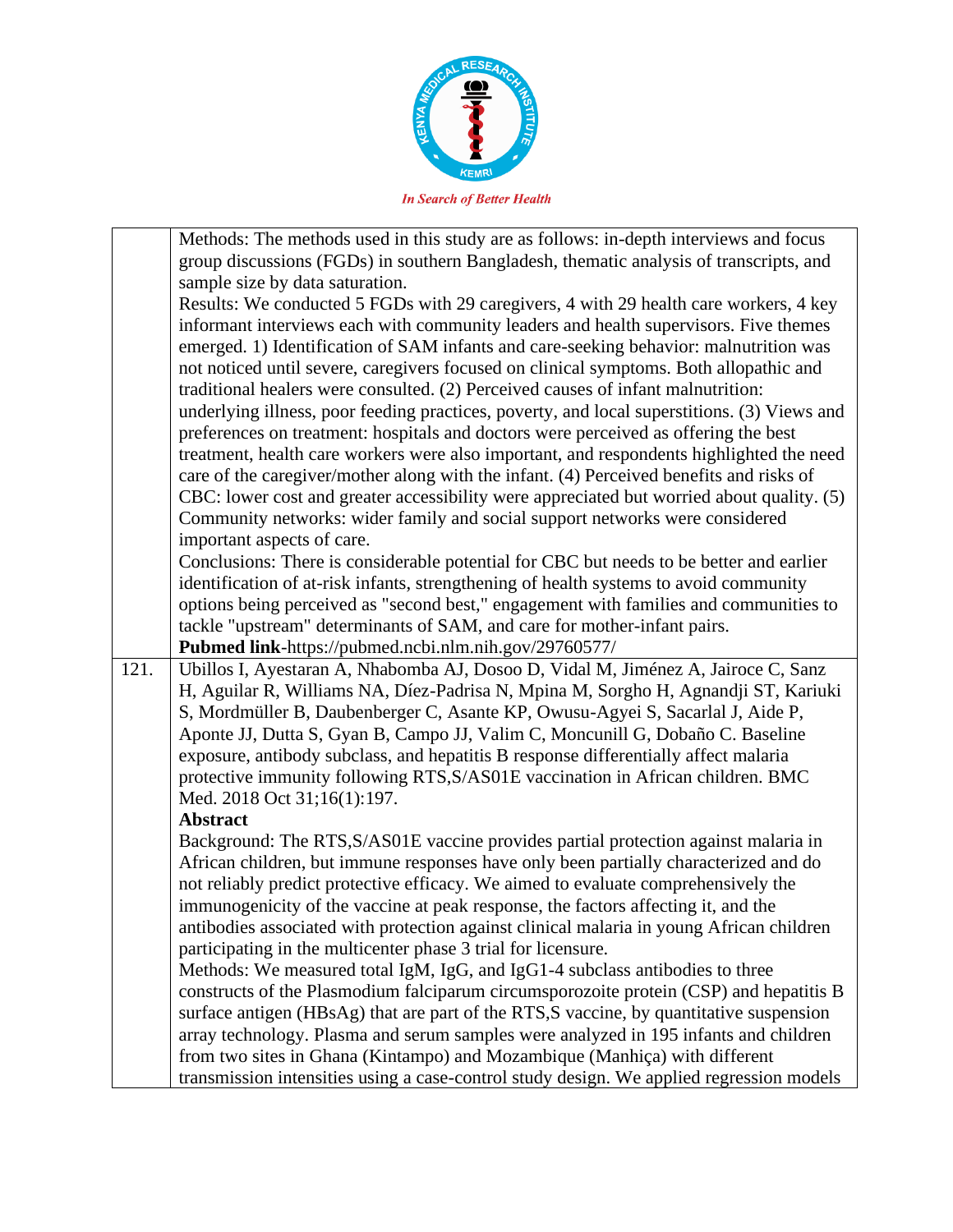

|      | and machine learning techniques to analyze immunogenicity, correlates of protection,           |
|------|------------------------------------------------------------------------------------------------|
|      | and factors affecting them.                                                                    |
|      | Results: RTS, S/AS01E induced IgM and IgG, predominantly IgG1 and IgG3, but also               |
|      | IgG2 and IgG4, subclass responses. Age, site, previous malaria episodes, and baseline          |
|      | characteristics including antibodies to CSP and other antigens reflecting malaria              |
|      | exposure and maternal IgGs, nutritional status, and hemoglobin concentration,                  |
|      | significantly affected vaccine immunogenicity. We identified distinct signatures of            |
|      | malaria protection and risk in RTS, S/AS01E but not in comparator vaccinees. IgG2 and          |
|      | IgG4 responses to RTS,S antigens post-vaccination, and anti-CSP and anti-P. falciparum         |
|      | antibody levels pre-vaccination, were associated with malaria risk over 1-year follow-up.      |
|      | In contrast, antibody responses to HBsAg (all isotypes, subclasses, and timepoints) and        |
|      | post-vaccination IgG1 and IgG3 to CSP C-terminus and NANP were associated with                 |
|      | protection. Age and site affected the relative contribution of responses in the correlates     |
|      | identified.                                                                                    |
|      | Conclusions: Cytophilic IgG responses to the C-terminal and NANP repeat regions of             |
|      | CSP and anti-HBsAg antibodies induced by RTS, S/AS01E vaccination were associated              |
|      | with malaria protection. In contrast, higher malaria exposure at baseline and non-             |
|      | cytophilic IgG responses to CSP were associated with disease risk. Data provide new            |
|      | correlates of vaccine success and failure in African children and reveal key insights into     |
|      | the mode of action that can guide development of more efficacious next-generation              |
|      | vaccines.                                                                                      |
|      | Pubmed link- https://pubmed.ncbi.nlm.nih.gov/30376866/                                         |
| 122. | Byrd KA, Williams TN, Lin A, Pickering AJ, Arnold BF, Arnold CD, Kiprotich M,                  |
|      | Dentz HN, Njenga SM, Rao G, Colford JM Jr, Null C, Stewart CP. Sickle Cell and $\alpha$ +-     |
|      | Thalassemia Traits Influence the Association between Ferritin and Hepcidin in Rural            |
|      | Kenyan Children Aged 14-26 Months. J Nutr. 2018 Dec 1;148(12):1903-1910.                       |
|      | <b>Abstract</b>                                                                                |
|      | Background: The relation between subclinical hemoglobinopathies and concentrations of          |
|      | the iron-regulatory hormone hepcidin is not well characterized.                                |
|      | Objective: We investigated the relation of hepcidin concentration with                         |
|      | hemoglobinopathies among young children in Kenya.                                              |
|      | Methods: We quantified serum hepcidin and ferritin in 435 Kenyan children aged 14-20           |
|      | mo in a subsample of the Water, Sanitation, and Handwashing (WASH) Benefits Trial.             |
|      | Blood samples were genotyped for $\alpha$ +-thalassemia and for sickle cell disorder. Hepcidin |
|      | was compared across sickle cell and $\alpha$ +-thalassemia genotypes separately by using       |
|      | generalized linear models, and children who were normozygous for both conditions were          |
|      | also compared with those who had either of these conditions. In the association between        |
|      | hepcidin and ferritin, we assessed effect modification by genotype.                            |
|      | Results: In this population, we found that 16.2% had sickle cell trait and 0.2% had sickle     |
|      |                                                                                                |
|      | cell disorder, whereas 40.0% were heterozygous for $\alpha$ +-thalassemia and 8.2% were        |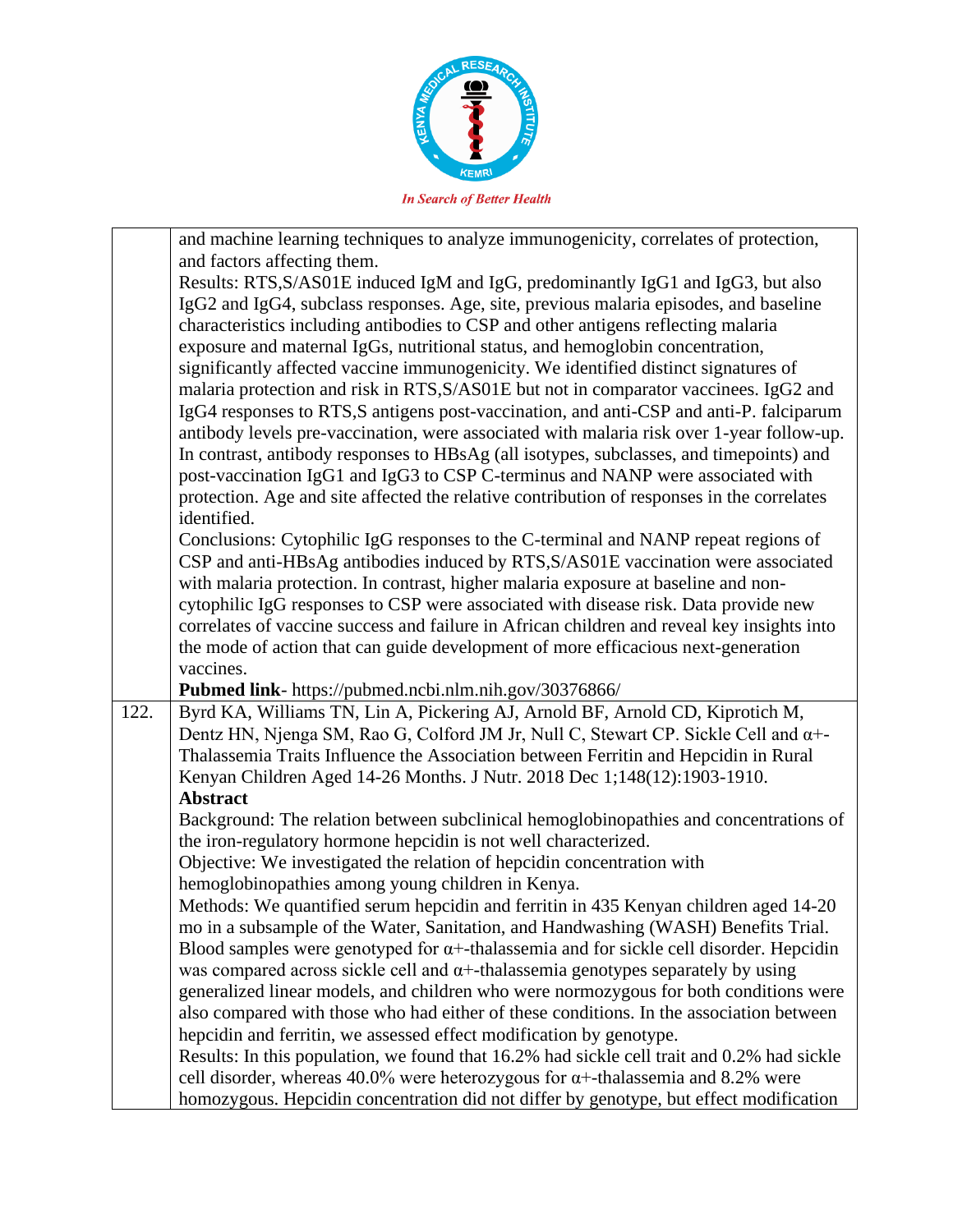

|      | was found by genotype in the association between hepcidin and ferritin $(P < 0.1)$ . Among                                   |
|------|------------------------------------------------------------------------------------------------------------------------------|
|      | normozygous sickle cell children (HbAA), there was an association between hepcidin                                           |
|      | and ferritin ( $\beta$ = 0.92; 95% CI: 0.72, 1.10). However, among those with sickle cell trait                              |
|      | (HbAS), the association was no longer significant ( $\beta$ = 0.31; 95% CI: -0.04, 0.66).                                    |
|      | Similarly, among children who were normozygous $(\alpha \alpha/\alpha \alpha)$ or heterozygous $(-\alpha/\alpha \alpha)$ for |
|      | $\alpha$ +-thalassemia, hepcidin and ferritin were significantly associated [ $\beta$ = 0.94 (95% CI:                        |
|      | 0.68, 1.20) and $\beta$ = 0.77 (95% CI: 0.51, 1.03), respectively]; however, in children who                                 |
|      | were homozygous for $\alpha$ +-thalassemia (- $\alpha$ /- $\alpha$ ), there was no longer a significant                      |
|      | association ( $\beta$ = 0.45; 95% CI: -0.10, 1.00).                                                                          |
|      | Conclusion: Hepcidin was not associated with hemoglobin genotype, but there may be a                                         |
|      |                                                                                                                              |
|      | difference in the way hepcidin responds to iron status among those with either sickle cell                                   |
|      | trait or homozygous $\alpha$ +-thalassemia in young Kenyan children. This trial was registered                               |
|      | at clinicaltrials.gov as NCT01704105.                                                                                        |
|      | Pubmed link-https://pubmed.ncbi.nlm.nih.gov/30517728/                                                                        |
| 123. | Taylor WR, Naw HK, Maitland K, Williams TN, Kapulu M, D'Alessandro U, Berkley                                                |
|      | JA, Bejon P, Okebe J, Achan J, Amambua AN, Affara M, Nwakanma D, van                                                         |
|      | Geertruyden JP, Mavoko M, Lutumba P, Matangila J, Brasseur P, Piola P, Randremanana                                          |
|      | R, Lasry E, Fanello C, Onyamboko M, Schramm B, Yah Z, Jones J, Fairhurst RM,                                                 |
|      | Diakite M, Malenga G, Molyneux M, Rwagacondo C, Obonyo C, Gadisa E, Aseffa A,                                                |
|      | Loolpapit M, Henry MC, Dorsey G, John C, Sirima SB, Barnes KI,                                                               |
|      | Kremsner P, Day NP, White NJ, Mukaka M. Single low-dose primaquine for blocking                                              |
|      | transmission of Plasmodium falciparum malaria - a proposed model-derived age- based                                          |
|      | regimen for sub-Saharan Africa. BMC Med. 2018 Jan 18;16(1):11.                                                               |
|      | <b>Abstract</b>                                                                                                              |
|      | Background: In 2012, the World Health Organization recommended blocking the                                                  |
|      | transmission of Plasmodium falciparum with single low-dose primaquine (SLDPQ,                                                |
|      | target dose 0.25 mg base/kg body weight), without testing for glucose-6-phosphate                                            |
|      | dehydrogenase deficiency (G6PDd), when treating patients with uncomplicated                                                  |
|      | falciparum malaria. We sought to develop an age-based SLDPQ regimen that would be                                            |
|      | suitable for sub-Saharan Africa.                                                                                             |
|      | Methods: Using data on the anti-infectivity efficacy and tolerability of primaquine (PQ),                                    |
|      | the epidemiology of anaemia, and the risks of PQ-induced acute haemolytic anaemia                                            |
|      | (AHA) and clinically significant anaemia (CSA), we prospectively defined therapeutic-                                        |
|      | dose ranges of 0.15-0.4 mg PQ base/kg for children aged 1-5 years and 0.15-0.5 mg PQ                                         |
|      | base/kg for individuals aged $\geq$ 6 years (therapeutic indices 2.7 and 3.3, respectively). We                              |
|      | chose 1.25 mg PQ base for infants aged 6-11 months because they have the highest rate                                        |
|      | of baseline anaemia and the highest risks of AHA and CSA. We modelled an                                                     |
|      | anthropometric database of 661,979 African individuals aged $\geq$ 6 months (549,127                                         |
|      |                                                                                                                              |
|      | healthy individuals, 28,466 malaria patients and 84,386 individuals with other                                               |
|      | infections/illnesses) by the Box-Cox transformation power exponential and tested PQ                                          |
|      | doses of 1-15 mg base, selecting dosing groups based on calculated mg/kg PQ doses.                                           |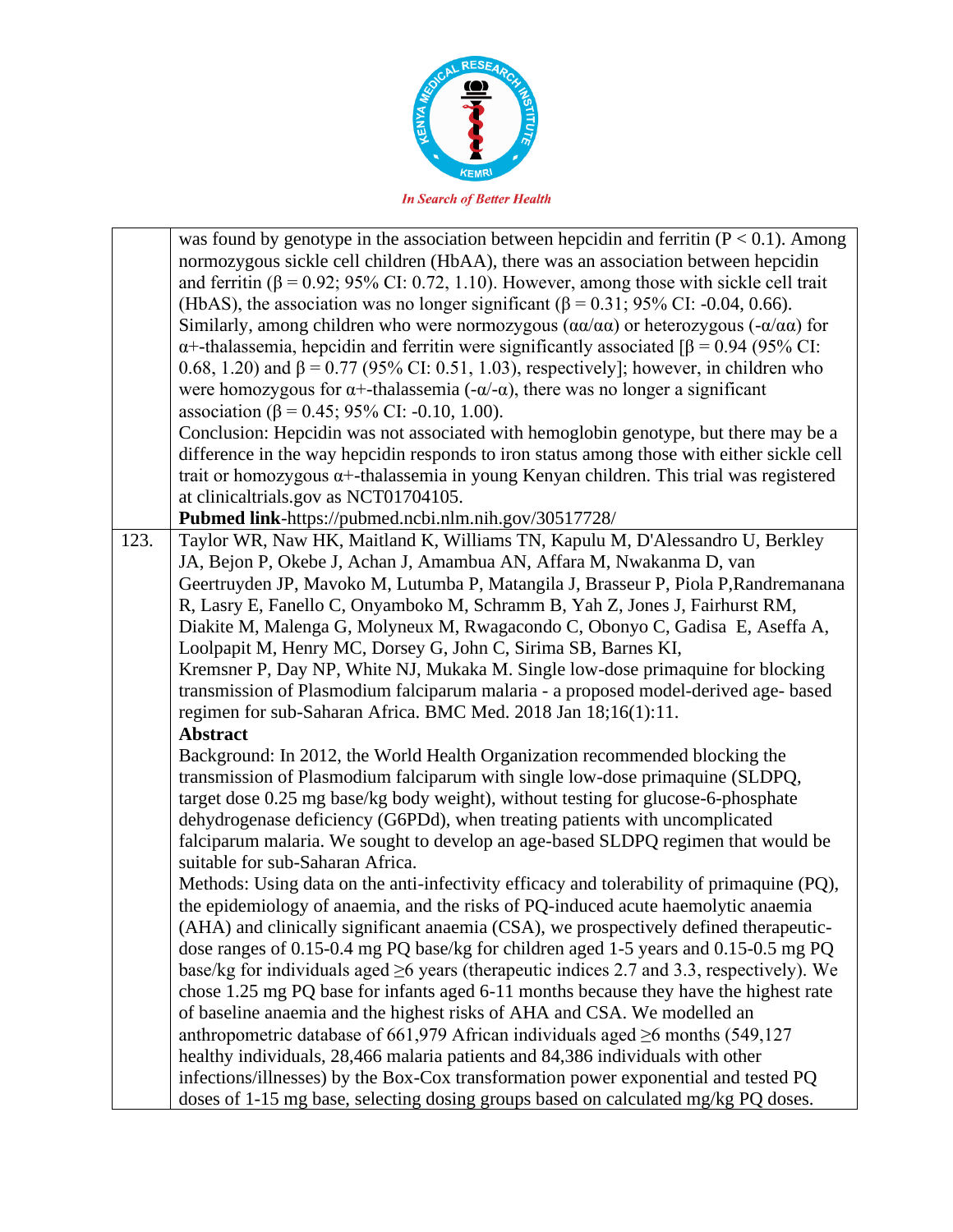

|      | Results: From the Box-Cox transformation power exponential model, five age categories           |
|------|-------------------------------------------------------------------------------------------------|
|      | were selected: (i) 6-11 months (n = 39,886, 6.03%), (ii) 1-5 years (n = 261,036, 45.46%),       |
|      | (iii) 6-9 years (n = 20,770, 3.14%), (iv) 10-14 years (n = 12,155, 1.84%) and (v) $\geq$ 15     |
|      | years (n = 328,132, 49.57%) to receive 1.25, 2.5, 5, 7.5 and 15 mg PQ base for                  |
|      | corresponding median (1st and 99th centiles) mg/kg PQ base of: (i) 0.16 (0.12-0.25), (ii)       |
|      | $0.21$ (0.13-0.37), (iii) 0.25 (0.16-0.38), (iv) 0.26 (0.15-0.38) and (v) 0.27 (0.17-0.40). The |
|      | proportions of individuals predicted to receive optimal therapeutic PQ doses were: 73.2         |
|      | (29,180/39,886), 93.7 (244,537/261,036), 99.6 (20,690/20,770), 99.4 (12,086/12,155)             |
|      | and 99.8% (327,620/328,132), respectively.                                                      |
|      | Conclusions: We plan to test the safety of this age-based dosing regimen in a large             |
|      | randomised placebo-controlled trial (ISRCTN11594437) of uncomplicated falciparum                |
|      |                                                                                                 |
|      | malaria in G6PDd African children aged 0.5 - 11 years. If the regimen is safe and               |
|      | demonstrates adequate pharmacokinetics, it should be used to support malaria                    |
|      | elimination.                                                                                    |
|      | Pubmed link- https://pubmed.ncbi.nlm.nih.gov/29347975/                                          |
| 124. | Nxumalo N, Gilson L, Goudge J, Tsofa B, Cleary S, Barasa E, Molyneux S.                         |
|      | Accountability mechanisms and the value of relationships: experiences of front-line             |
|      | managers at subnational level in Kenya and South Africa. BMJ Glob Health. 2018 Jul              |
|      | 6;3(4):e000842.                                                                                 |
|      | <b>Abstract</b>                                                                                 |
|      | Resource constraints, value for money debates and concerns about provider behaviour             |
|      | have placed accountability 'front and centre stage' in health system improvement                |
|      | initiatives and policy prescriptions. There are a myriad of accountability relationships        |
|      | within health systems, all of which can be transformed by decentralisation of health            |
|      | system decision-making from national to subnational level. Many potential benefits of           |
|      | decentralisation depend critically on the accountability processes and practices of front-      |
|      | line health facility providers and managers, who play a central role in policy                  |
|      | implementation at province, county, district and facility levels. However, few studies          |
|      | have examined these responsibilities and practices in detail, including their implications      |
|      | for service delivery. In this paper we contribute to filling this gap through presenting data   |
|      | drawn from broader ongoing research collaborations between researchers and health               |
|      | managers in Kenya and South Africa. These collaborations are aimed at understanding             |
|      | and strengthening day-to-day micropractices of health system governance, including              |
|      | accountability processes. We illuminate the multiple directions and forms of                    |
|      | accountability operating at the subnational level across three sites. Through detailed          |
|      | illustrative examples we highlight some of the unintended consequences of bureaucratic          |
|      | forms of accountability, the importance of relational elements in enabling effective            |
|      | bureaucratic accountability, and the ways in which front-line managers can sometimes            |
|      |                                                                                                 |
|      | creatively draw upon one set of accountability requirements to challenge another set to         |
|      | meet their goals. Overall, we argue that interpersonal interactions are key to appropriate      |
|      | functioning of many accountability mechanisms, and that policies and interventions              |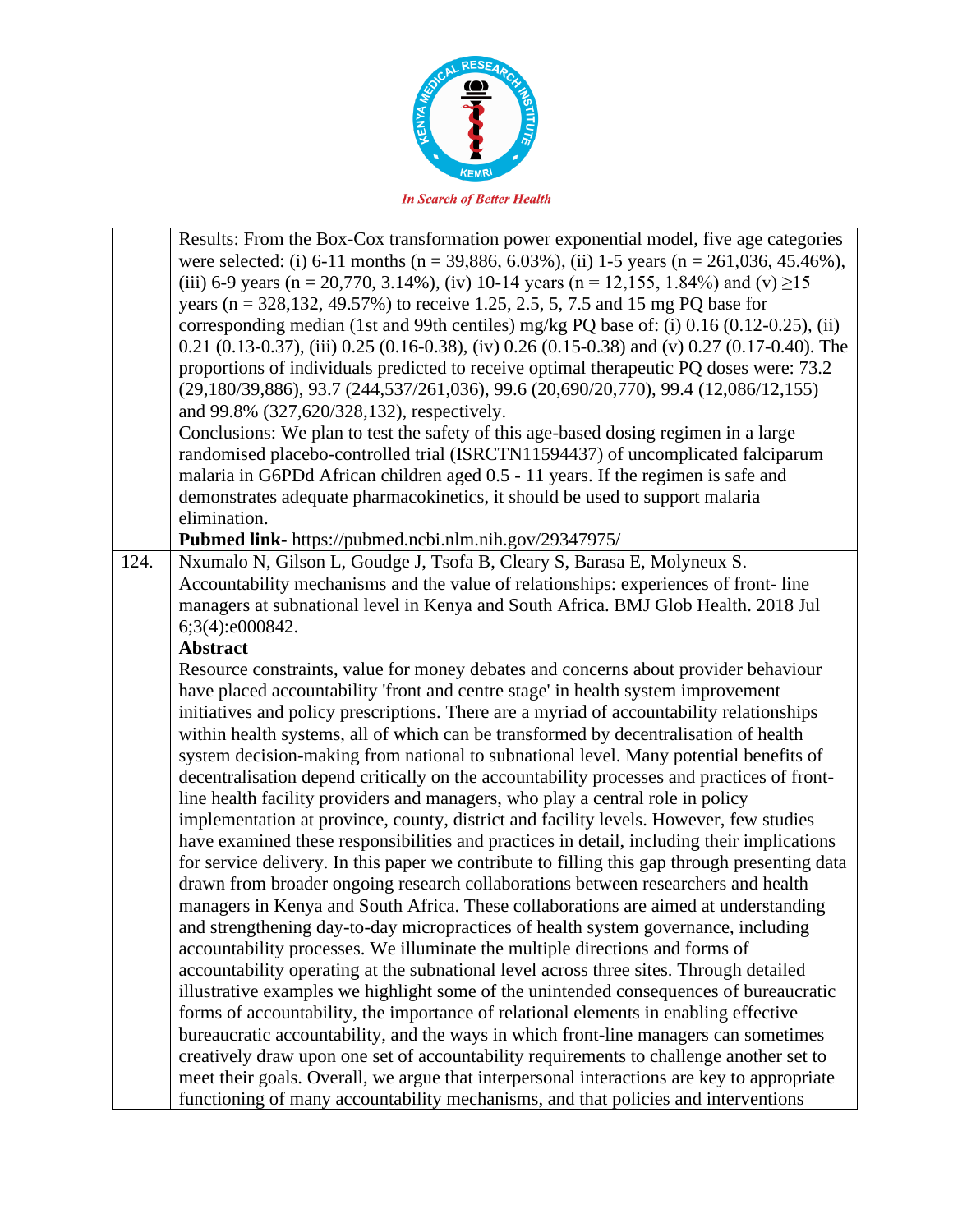

|      | supportive of positive relationships should complement target-based and/or audit-style<br>mechanisms to achieve their intended effects. Where this is done systematically and<br>across key elements and actors of the health system, this offers potential to build<br>everyday health system resilience.                                                                                                                                                                                                                                                        |
|------|-------------------------------------------------------------------------------------------------------------------------------------------------------------------------------------------------------------------------------------------------------------------------------------------------------------------------------------------------------------------------------------------------------------------------------------------------------------------------------------------------------------------------------------------------------------------|
|      | Pubmed link- https://pubmed.ncbi.nlm.nih.gov/30002921/                                                                                                                                                                                                                                                                                                                                                                                                                                                                                                            |
| 125. | Kinyoki DK, Moloney GM, Uthman OA, Odundo EO, Kandala NB, Noor AM, Snow<br>RW,                                                                                                                                                                                                                                                                                                                                                                                                                                                                                    |
|      | Berkley JA. Co-morbidity of malnutrition with falciparum malaria parasitaemia among<br>children under the aged 6-59 months in Somalia: a geostatistical analysis. Infect Dis<br>Poverty. 2018 Jul 6;7(1):72.                                                                                                                                                                                                                                                                                                                                                      |
|      | Abstract                                                                                                                                                                                                                                                                                                                                                                                                                                                                                                                                                          |
|      | Background: Malnutrition and malaria are both significant causes of morbidity and<br>mortality in African children. However, the extent of their spatial comorbidity remains<br>unexplored and an understanding of their spatial correlation structure would inform<br>improvement of integrated interventions. We aimed to determine the spatial correlation<br>between both wasting and low mid upper arm circumference (MUAC) and falciparum<br>malaria among Somalian children aged 6-59 months.                                                              |
|      | Methods: Data were from 49 227 children living in 888 villages between 2007 to 2010.<br>We developed a Bayesian geostatistical shared component model in order to determine<br>the common spatial distributions of wasting and falciparum malaria; and low-MUAC and                                                                                                                                                                                                                                                                                               |
|      | falciparum malaria at $1 \times 1$ km spatial resolution.<br>Results: The empirical correlations with malaria were 0.16 and 0.23 for wasting and low-<br>MUAC respectively. Shared spatial residual effects were statistically significant for both<br>wasting and low-MUAC. The posterior spatial relative risk was highest for low-MUAC<br>and malaria (range: 0.19 to 5.40) and relatively lower between wasting and malaria<br>(range: 0.11 to 3.55). Hotspots for both wasting and low-MUAC with malaria occurred<br>in the South Central region in Somalia. |
|      | Conclusions: The findings demonstrate a relationship between nutritional status and<br>falciparum malaria parasitaemia, and support the use of the relatively simpler MUAC<br>measurement in surveys. Shared spatial distribution and distinct hotspots present<br>opportunities for targeted seasonal chemoprophylaxis and other forms of malaria<br>prevention integrated within nutrition programmes.                                                                                                                                                          |
|      | Pubmed link-https://pubmed.ncbi.nlm.nih.gov/29986753/                                                                                                                                                                                                                                                                                                                                                                                                                                                                                                             |
| 126. | Mwangi IN, Agola EL, Mugambi RM, Shiraho EA, Mkoji GM. Development and<br>Evaluation of a Loop-Mediated Isothermal Amplification Assay for Diagnosis of<br><i>Schistosoma mansoni</i> Infection in Faecal Samples. J Parasitol Res. 2018 Jun<br>14;2018:1267826.                                                                                                                                                                                                                                                                                                  |
|      | <b>Abstract</b><br>Human intestinal schistosomiasis is caused by the blood fluke, Schistosoma mansoni.<br>With intensified efforts to control schistosomiasis by mass drug administration using<br>praziquantel (PZQ), there is an urgent need to have accessible, quality-assured diagnostic                                                                                                                                                                                                                                                                     |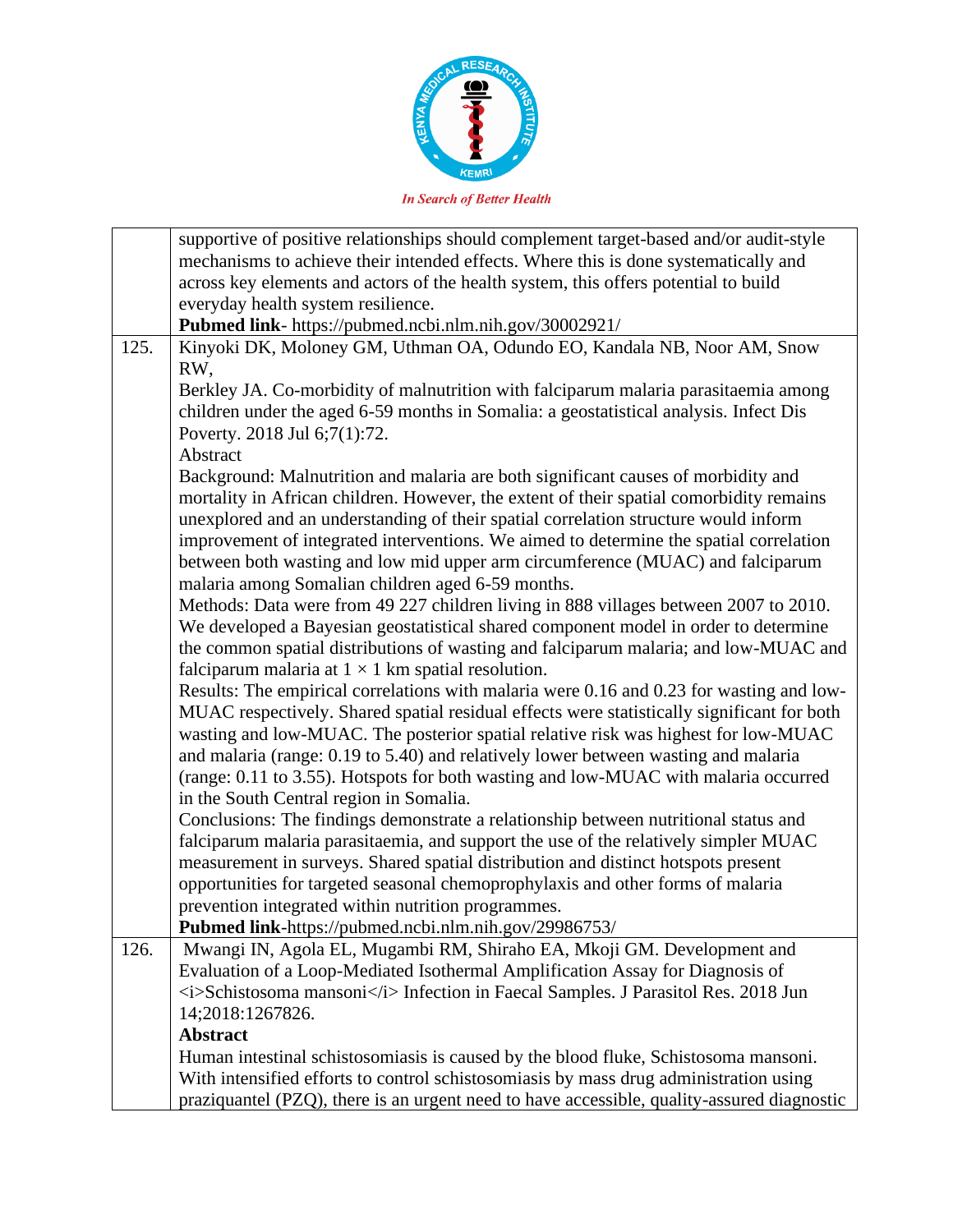

|     | tests for case detection and disease surveillance and for monitoring efficacy of treatment                                         |
|-----|------------------------------------------------------------------------------------------------------------------------------------|
|     | and other interventions. Current diagnostic tools are limited by suboptimal sensitivity,                                           |
|     | slow turn-around-time, affordability, and inability to distinguish current from past                                               |
|     | infections. We describe a simple and rapid diagnostic assay, based on the loop-mediated                                            |
|     | isothermal amplification (LAMP) technology for diagnosis of S. mansoni infection in                                                |
|     | human faecal samples. The LAMP primers used in this assay were previously described                                                |
|     | and they target a 121-bp DNA repeat sequence in S. mansoni. The LAMP assay was                                                     |
|     | optimized at an isothermal temperature of 63°C for 1 hour. The amplified DNA was                                                   |
|     | either visualized under ultraviolet light after electrophoresis or by directly observing the                                       |
|     | color change after staining the amplicons with CYBR Green dye. The LAMP assay was                                                  |
|     | evaluated against the microscopy-based procedure and the results were analysed using                                               |
|     | Cohen's kappa coefficient to determine the degree of agreement between the two                                                     |
|     | techniques. The LAMP assay reliably detected S. mansoni ova DNA in faecal samples                                                  |
|     | and parasite DNA in amounts as low as 32fg. When the assay was tested for specificity                                              |
|     | against other faecal-based soil-transmitted helminths (STH), no cross-reactivity was                                               |
|     | observed. The LAMP assay was superior to the Kato-Katz assay with a 97% specificity;                                               |
|     | a high positivity score reliably detecting S. mansoni and a Kappa Coefficient of 0.9                                               |
|     | suggested an exceptional agreement between the two techniques. The LAMP assay                                                      |
|     | developed has great potential for application in field settings to support S. mansoni                                              |
|     | control and elimination campaigns.                                                                                                 |
|     | Pubmed link-https://pubmed.ncbi.nlm.nih.gov/30013798/                                                                              |
| 127 | Shung-King M, Gilson L, Mbachu C, Molyneux S, Muraya KW, Uguru N, Govender V.                                                      |
|     | Leadership experiences and practices of South African health managers: what is the                                                 |
|     | influence of gender? -a qualitative, exploratory study. Int J Equity                                                               |
|     | Health. 2018 Sep 18;17(1):148.                                                                                                     |
|     | Abstract                                                                                                                           |
|     | Background: The importance of strong and transformative leadership is recognised as                                                |
|     | essential to the building of resilient and responsive health systems. In this regard,                                              |
|     | Sustainable Development Goals (SDG) 5 prioritises a current gap, by calling for women's                                            |
|     | full and effective participation and equal opportunities for leadership, including in the                                          |
|     | health system. In South Africa, pre-democracy repressive race-based policies, coupled                                              |
|     | with strong patriarchy, led to women and especially black women, being 'left behind' in                                            |
|     | terms of career development and progression into senior health leadership positions.                                               |
|     | Methods: Given limited prior inquiry into this subject, we conducted a qualitative                                                 |
|     | exploratory study employing case study design, with the individual managers as the                                                 |
|     | cases, to examine the influence of gender on career progression and leadership                                                     |
|     | perceptions and experiences of senior managers in South Africa in five geographical                                                |
|     |                                                                                                                                    |
|     |                                                                                                                                    |
|     | districts, located in two provinces. We explored this through in-depth interviews,                                                 |
|     | including life histories, career pathway mapping and critical incident analysis. The study                                         |
|     | sample selection was purposive and included 14 female and 5 male senior-managers in<br>district and provincial health departments. |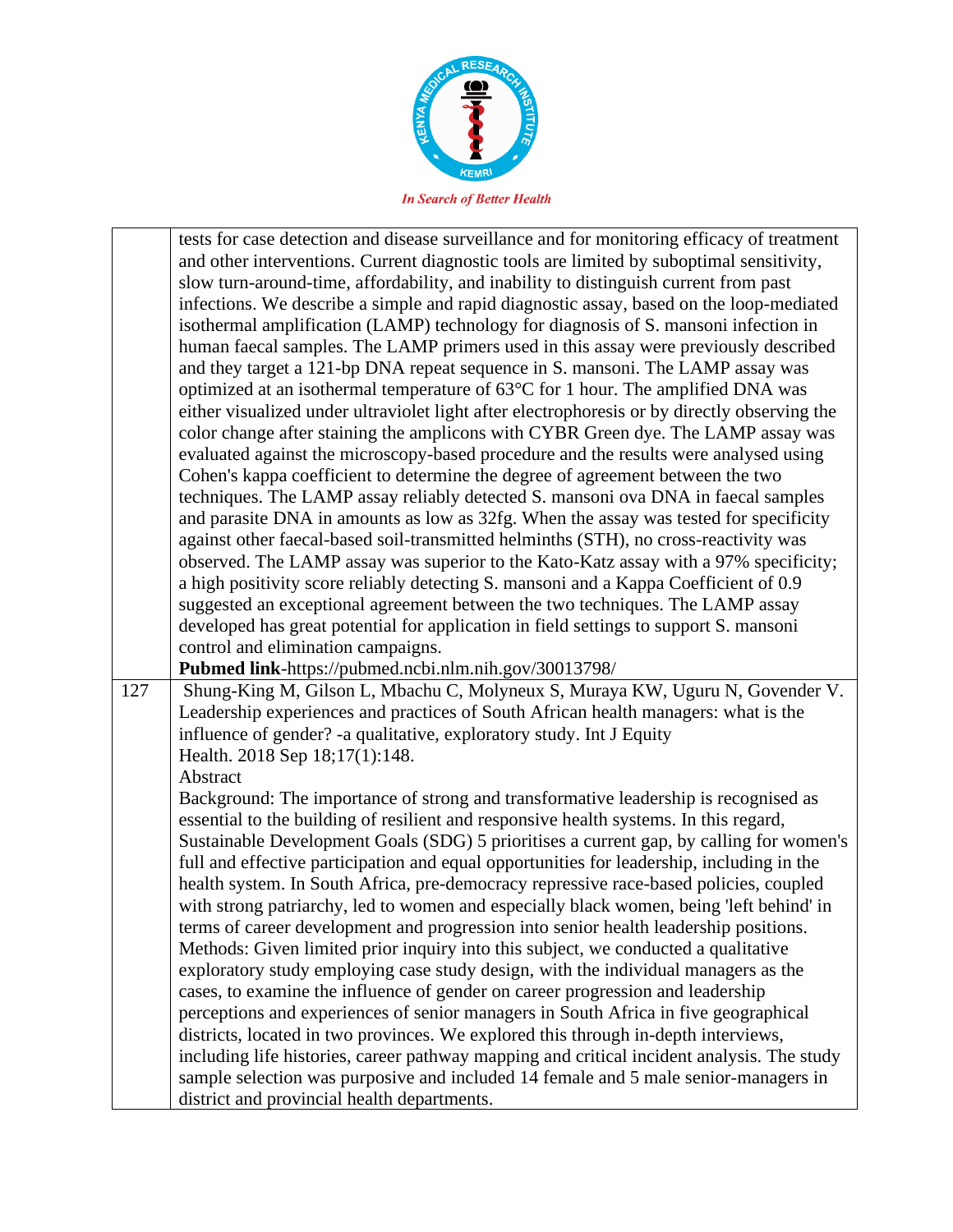

|     | Results: Our findings suggest that women considerably lag behind their male                   |
|-----|-----------------------------------------------------------------------------------------------|
|     | counterparts in advancing into management- and senior positions. We also found that           |
|     | race strongly intersected with gender in the lived experiences and career pathways of         |
|     | black female managers and in part for some black male managers. Professional hierarchy        |
|     | further compounded the influence of gender and race for black women managers, as              |
|     | doctors, who were frequently male, advanced more rapidly into management and senior           |
|     | management positions, than their female counterparts. Although not widespread, other          |
|     | minority groups, such as male managers in predominantly female departments, also              |
|     |                                                                                               |
|     | experienced prejudice and marginalisation. Affirmative employment policies, introduced        |
|     | in the new democratic dispensation, addressed this discriminatory legacy and contributed      |
|     | to a number of women being the 'first' to occupy senior management positions. In one of       |
|     | the provinces, these pioneering female managers assumed role-modelling and mentoring          |
|     | roles and built strong networks of support for emerging managers. This was aided by an        |
|     | enabling, value-based, organisational culture.                                                |
|     | Conclusion: This study has implications for institutionalising personal and organisational    |
|     | development that recognise and appropriately advances women managers, paying                  |
|     | attention to the intersections of gender, race and professional hierarchy. It is important in |
|     | the context of national and global goals, in particular SDG 5, that women and in              |
|     | particular black women, are prioritised for training and capacity development and             |
|     | ensuring that transformative health system policies and practices recognise and adapt,        |
|     | supporting the multiple social and work roles that managers, in particular women, play.       |
|     | Pubmed link-https://pubmed.ncbi.nlm.nih.gov/30227872/                                         |
| 128 | Zhang SM, Bu L, Laidemitt MR, Lu L, Mutuku MW, Mkoji GM, Loker ES. Complete                   |
|     | mitochondrial and rDNA complex sequences of important vector species of                       |
|     | Biomphalaria, obligatory hosts of the human-infecting blood fluke, Schistosoma                |
|     | mansoni. Sci Rep. 2018 May 9;8(1):7341.                                                       |
|     | <b>Abstract</b>                                                                               |
|     | Using high throughput Illumina sequencing technology, we determined complete                  |
|     |                                                                                               |
|     | sequences for the mitochondrial genome (mitogenome) and nuclear ribosomal DNA                 |
|     | (rDNA) complex for three African freshwater snail taxa within the genus Biomphalaria,         |
|     | B. pfeifferi, B. sudanica and B. choanomphala, and for two laboratory strains of B.           |
|     | glabrata originating from the Neotropics. Biomphalaria snails are obligate vectors of the     |
|     | blood fluke Schistosoma mansoni, a major etiologic agent of human intestinal                  |
|     | schistosomiasis. Our data show that mitogenomes from African and Neotropical                  |
|     | Biomphalaria are highly conserved. With respect to rDNA, the two internal transcribed         |
|     | spacers (ITS1 and 2) were found to be highly variable whereas the three ribosomal RNA         |
|     | genes (28S, 5.8S and 18S rRNA) exhibited no or very limited variation. Our analyses           |
|     | reveal that the two taxa inhabiting Lake Victoria, B. sudanica and B. choanomphala, are       |
|     | very similar to one another relative to the similarity either shows to B. pfeifferi or B.     |
|     | glabrata. This new sequence information may prove useful for developing new markers           |
|     | for snail identification, environmental detection/monitoring purposes or for tracking         |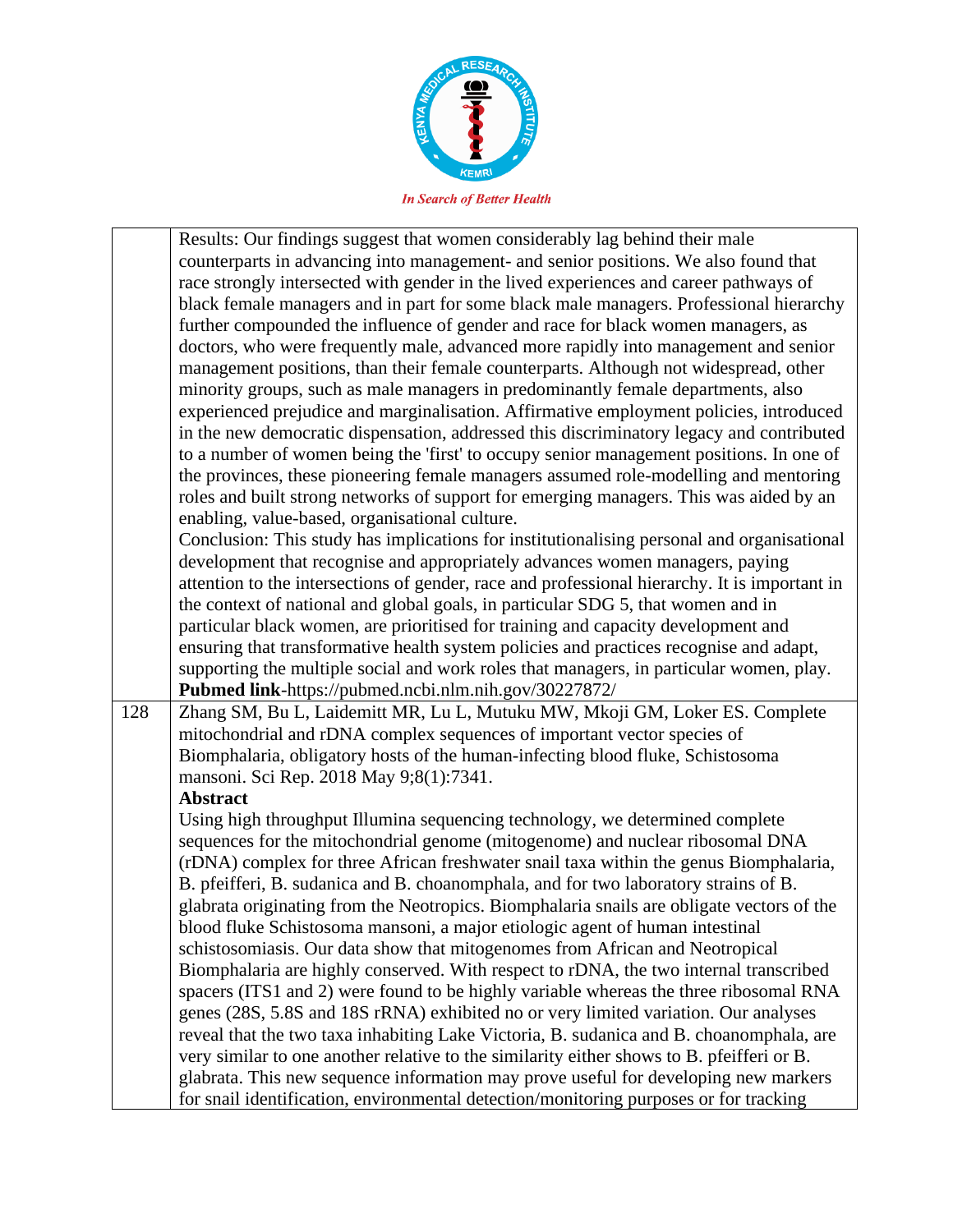

|      | epidemiology and snail dependencies of S. mansoni in endemic areas. It also provides<br>new information pertinent to still unresolved questions in Biomphalaria systematics and<br>nomenclature.<br>Pubmed link- https://pubmed.ncbi.nlm.nih.gov/29743617/                                                                                                                                                                                                                                                                                                                                                                                                                                                                                                                                                                                                                                                                                                                                                                                                                                                                                                                                                                                                                                                                                                                                                                                                                                                                                                                                                                                                                                                                                                                                                                                                                                                                                                                                                                                                                                                                                                                                                                                                                                                                                                                                                                                                                                                                                                                                                                                                                                                                                                                                                                                                                                                                                                                                                                                           |
|------|------------------------------------------------------------------------------------------------------------------------------------------------------------------------------------------------------------------------------------------------------------------------------------------------------------------------------------------------------------------------------------------------------------------------------------------------------------------------------------------------------------------------------------------------------------------------------------------------------------------------------------------------------------------------------------------------------------------------------------------------------------------------------------------------------------------------------------------------------------------------------------------------------------------------------------------------------------------------------------------------------------------------------------------------------------------------------------------------------------------------------------------------------------------------------------------------------------------------------------------------------------------------------------------------------------------------------------------------------------------------------------------------------------------------------------------------------------------------------------------------------------------------------------------------------------------------------------------------------------------------------------------------------------------------------------------------------------------------------------------------------------------------------------------------------------------------------------------------------------------------------------------------------------------------------------------------------------------------------------------------------------------------------------------------------------------------------------------------------------------------------------------------------------------------------------------------------------------------------------------------------------------------------------------------------------------------------------------------------------------------------------------------------------------------------------------------------------------------------------------------------------------------------------------------------------------------------------------------------------------------------------------------------------------------------------------------------------------------------------------------------------------------------------------------------------------------------------------------------------------------------------------------------------------------------------------------------------------------------------------------------------------------------------------------------|
| 129. | Muinga N, Magare S, Monda J, Kamau O, Houston S, Fraser H, Powell J, English M,<br>Paton C. Implementing an Open Source Electronic Health Record System in Kenyan<br>Health Care Facilities: Case Study. JMIR Med Inform. 2018 Apr 18;6(2):e22.<br><b>Abstract</b><br>Background: The Kenyan government, working with international partners and local<br>organizations, has developed an eHealth strategy, specified standards, and guidelines for<br>electronic health record adoption in public hospitals and implemented two major health<br>information technology projects: District Health Information Software Version 2, for<br>collating national health care indicators and a rollout of the KenyaEMR and International<br>Quality Care Health Management Information Systems, for managing 600 HIV clinics<br>across the country. Following these projects, a modified version of the Open Medical<br>Record System electronic health record was specified and developed to fulfill the clinical<br>and administrative requirements of health care facilities operated by devolved counties in<br>Kenya and to automate the process of collating health care indicators and entering them<br>into the District Health Information Software Version 2 system.<br>Objective: We aimed to present a descriptive case study of the implementation of an<br>open source electronic health record system in public health care facilities in Kenya.<br>Methods: We conducted a landscape review of existing literature concerning eHealth<br>policies and electronic health record development in Kenya. Following initial discussions<br>with the Ministry of Health, the World Health Organization, and implementing partners,<br>we conducted a series of visits to implementing sites to conduct semistructured<br>individual interviews and group discussions with stakeholders to produce a historical<br>case study of the implementation.<br>Results: This case study describes how consultants based in Kenya, working with<br>developers in India and project stakeholders, implemented the new system into several<br>public hospitals in a county in rural Kenya. The implementation process included<br>upgrading the hospital information technology infrastructure, training users, and<br>attempting to garner administrative and clinical buy-in for adoption of the system. The<br>initial deployment was ultimately scaled back due to a complex mix of sociotechnical<br>and administrative issues. Learning from these early challenges, the system is now being<br>redesigned and prepared for deployment in 6 new counties across Kenya.<br>Conclusions: Implementing electronic health record systems is a challenging process in<br>high-income settings. In low-income settings, such as Kenya, open source software may<br>offer some respite from the high costs of software licensing, but the familiar challenges<br>of clinical and administration buy-in, the need to adequately train users, and the need for |
|      | the provision of ongoing technical support are common across the North-South divide.                                                                                                                                                                                                                                                                                                                                                                                                                                                                                                                                                                                                                                                                                                                                                                                                                                                                                                                                                                                                                                                                                                                                                                                                                                                                                                                                                                                                                                                                                                                                                                                                                                                                                                                                                                                                                                                                                                                                                                                                                                                                                                                                                                                                                                                                                                                                                                                                                                                                                                                                                                                                                                                                                                                                                                                                                                                                                                                                                                 |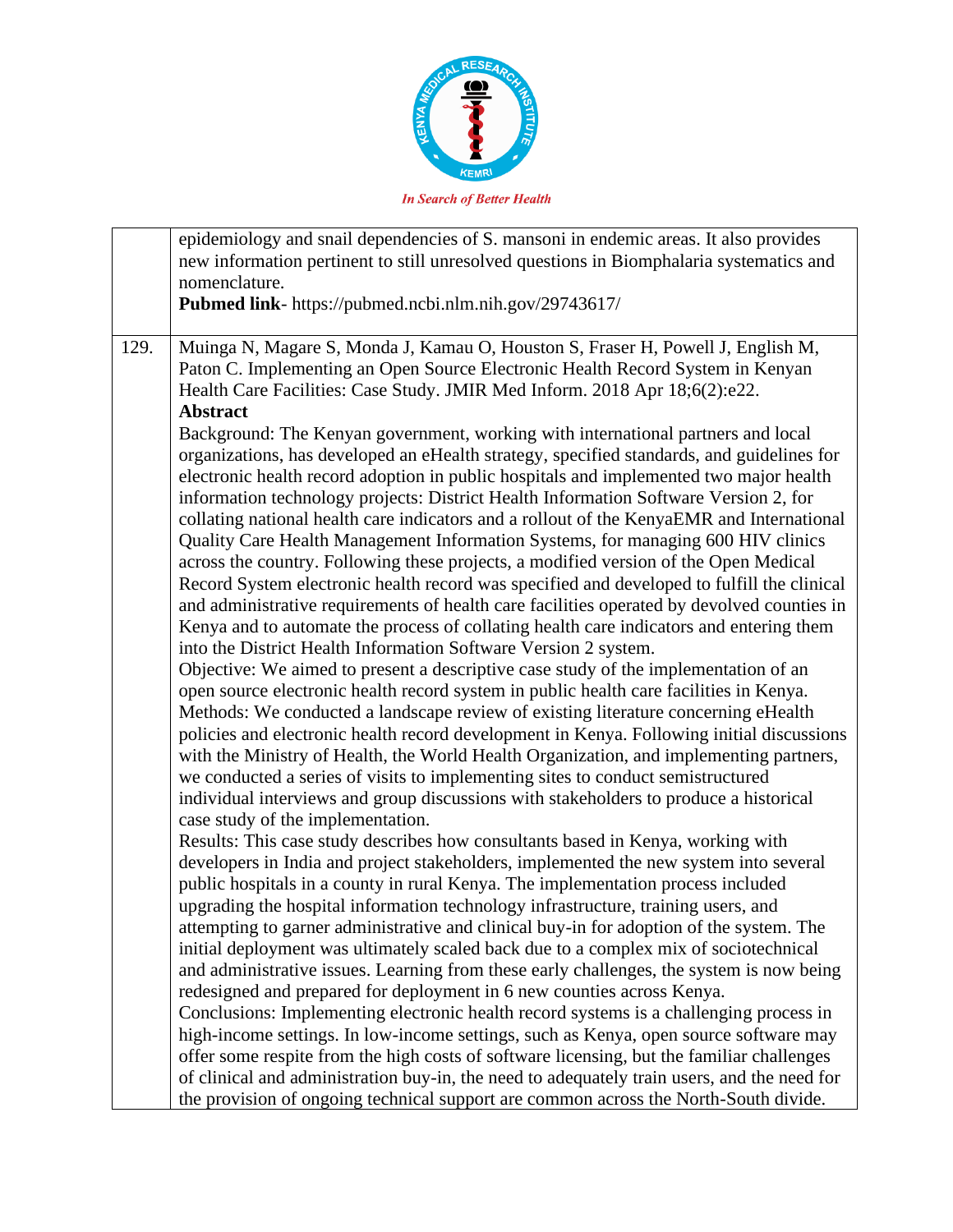

|      | Strategies such as creating local support teams, using local development resources,<br>ensuring end user buy-in, and rolling out in smaller facilities before larger hospitals are<br>being incorporated into the project. These are positive developments to help maintain<br>momentum as the project continues. Further integration with existing open source<br>communities could help ongoing development and implementations of the project. We<br>hope this case study will provide some lessons and guidance for other challenging<br>implementations of electronic health record systems as they continue across Africa.<br>Pubmed link- https://pubmed.ncbi.nlm.nih.gov/29669709/                                                                                                                                                                                                                                                                                                                                                                                                                                                                                                                                                                                                                                                                                                                                                                                                                                                                                                                                                                                                                                                                                                                                                                                                                                                                                                                                                                                                                                                                                                                                                                                                                                                                                                                                                                                                                                                                                                           |
|------|------------------------------------------------------------------------------------------------------------------------------------------------------------------------------------------------------------------------------------------------------------------------------------------------------------------------------------------------------------------------------------------------------------------------------------------------------------------------------------------------------------------------------------------------------------------------------------------------------------------------------------------------------------------------------------------------------------------------------------------------------------------------------------------------------------------------------------------------------------------------------------------------------------------------------------------------------------------------------------------------------------------------------------------------------------------------------------------------------------------------------------------------------------------------------------------------------------------------------------------------------------------------------------------------------------------------------------------------------------------------------------------------------------------------------------------------------------------------------------------------------------------------------------------------------------------------------------------------------------------------------------------------------------------------------------------------------------------------------------------------------------------------------------------------------------------------------------------------------------------------------------------------------------------------------------------------------------------------------------------------------------------------------------------------------------------------------------------------------------------------------------------------------------------------------------------------------------------------------------------------------------------------------------------------------------------------------------------------------------------------------------------------------------------------------------------------------------------------------------------------------------------------------------------------------------------------------------------------------|
| 130. | Macharia PM, Giorgi E, Noor AM, Waqo E, Kiptui R, Okiro EA, Snow RW. Spatio-<br>temporal analysis of Plasmodium falciparum prevalence to understand the past and chart<br>the future of malaria control in Kenya. Malar J. 2018 Sep 26;17(1):340.<br><b>Abstract</b>                                                                                                                                                                                                                                                                                                                                                                                                                                                                                                                                                                                                                                                                                                                                                                                                                                                                                                                                                                                                                                                                                                                                                                                                                                                                                                                                                                                                                                                                                                                                                                                                                                                                                                                                                                                                                                                                                                                                                                                                                                                                                                                                                                                                                                                                                                                                 |
|      | Background: Spatial and temporal malaria risk maps are essential tools to monitor the<br>impact of control, evaluate priority areas to reorient intervention approaches and<br>investments in malaria endemic countries. Here, the analysis of 36 years data on<br>Plasmodium falciparum prevalence is used to understand the past and chart a future for<br>malaria control in Kenya by confidently highlighting areas within important policy<br>relevant thresholds to allow either the revision of malaria strategies to those that support<br>pre-elimination or those that require additional control efforts.<br>Methods: Plasmodium falciparum parasite prevalence (PfPR) surveys undertaken in<br>Kenya between 1980 and 2015 were assembled. A spatio-temporal geostatistical model<br>was fitted to predict annual malaria risk for children aged 2-10 years (PfPR2-10) at $1 \times 1$<br>km spatial resolution from 1990 to 2015. Changing PfPR2-10 was compared against<br>plausible explanatory variables. The fitted model was used to categorize areas with<br>varying degrees of prediction probability for two important policy thresholds PfPR2-10 <<br>1% (non-exceedance probability) or $\geq$ 30% (exceedance probability).<br>Results: 5020 surveys at 3701 communities were assembled. Nationally, there was an<br>88% reduction in the mean modelled PfPR2-10 from 21.2% (ICR: 13.8-32.1%) in 1990<br>to 2.6% (ICR: 1.8-3.9%) in 2015. The most significant decline began in 2003. Declining<br>prevalence was not equal across the country and did not directly coincide with scaled<br>vector control coverage or changing therapeutics. Over the period 2013-2015, of Kenya's<br>47 counties, 23 had an average PfPR2-10 of < 1%; four counties remained $\geq$ 30%. Using<br>a metric of 80% probability, 8.5% of Kenya's 2015 population live in areas with PfPR2-<br>$10 \ge 30\%$ ; while 61% live in areas where PfPR2-10 is < 1%.<br>Conclusions: Kenya has made substantial progress in reducing the prevalence of malaria<br>over the last 26 years. Areas today confidently and consistently with $<$ 1% prevalence<br>require a revised approach to control and a possible consideration of strategies that<br>support pre-elimination. Conversely, there remains several intractable areas where<br>current levels and approaches to control might be inadequate. The modelling approaches<br>presented here allow the Ministry of Health opportunities to consider data-driven model<br>certainty in defining their future spatial targeting of resources. |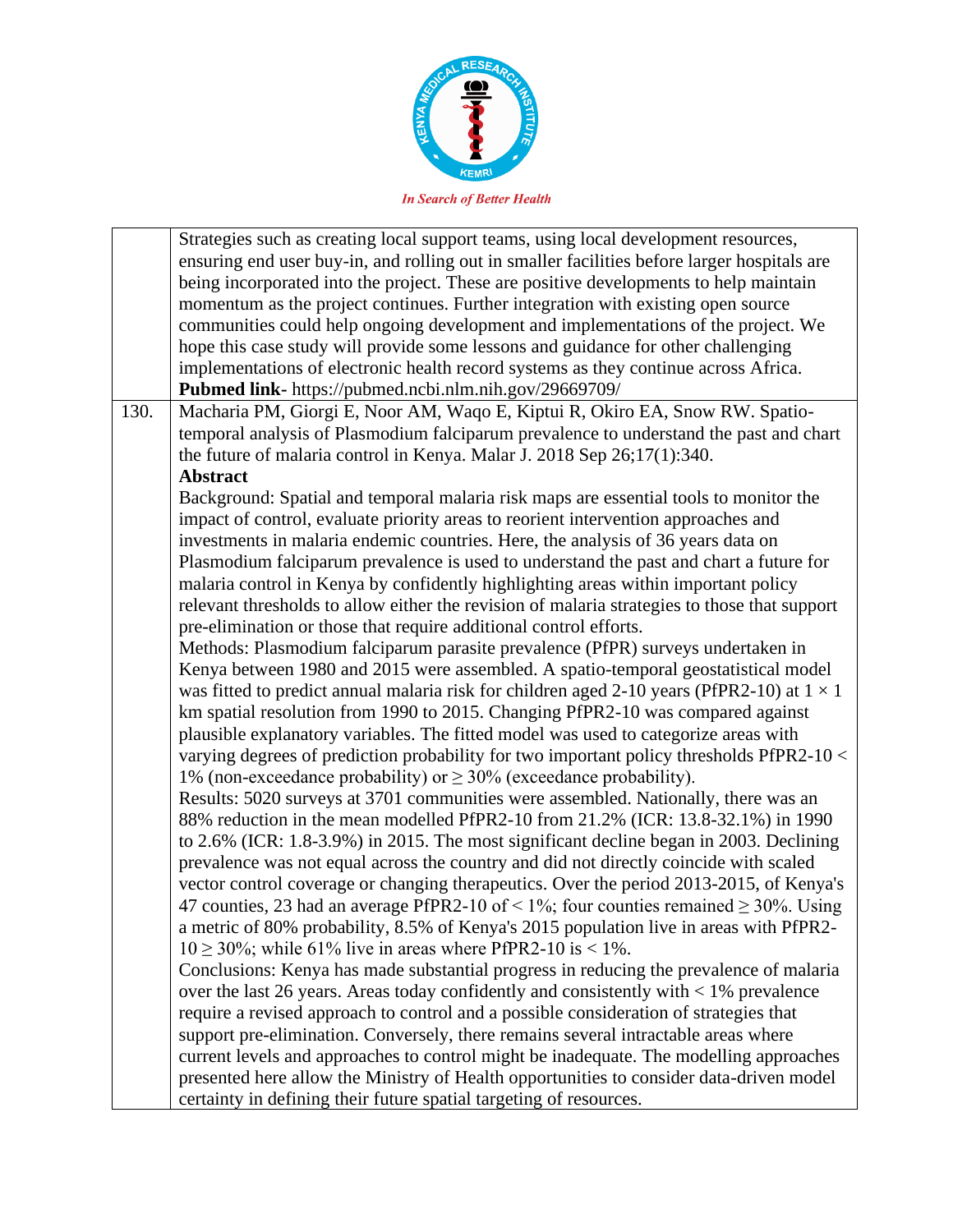

| 131.<br>Sande CJ, Mutunga M, Muteti J, Berkley JA, Nokes DJ, Njunge J. Untargeted analysis of<br>the airway proteomes of children with respiratory infections using mass spectrometry<br>based proteomics. Sci Rep. 2018 Sep 14;8(1):13814.<br><b>Abstract</b><br>The upper airway - which consists mainly of the naso- and oro-pharynx - is the first point<br>of contact between the respiratory system and microbial organisms that are ubiquitous in<br>the environment. It has evolved highly specialised functions to address these constant<br>threats whilst facilitating seamless respiratory exchange with the lower respiratory tract.<br>Dysregulation of its critical homeostatic and defence functions can lead to ingress of<br>pathogens into the lower respiratory tract, potentially leading to serious illness. Systems-<br>wide proteomic tools may facilitate a better understanding of mechanisms in the upper<br>airways in health and disease. In this study, we aimed to develop a mass spectrometry<br>based proteomics method for characterizing the upper airways proteome. Naso- and | Pubmed link- https://pubmed.ncbi.nlm.nih.gov/30257697/                                  |
|-------------------------------------------------------------------------------------------------------------------------------------------------------------------------------------------------------------------------------------------------------------------------------------------------------------------------------------------------------------------------------------------------------------------------------------------------------------------------------------------------------------------------------------------------------------------------------------------------------------------------------------------------------------------------------------------------------------------------------------------------------------------------------------------------------------------------------------------------------------------------------------------------------------------------------------------------------------------------------------------------------------------------------------------------------------------------------------------------------------------|-----------------------------------------------------------------------------------------|
|                                                                                                                                                                                                                                                                                                                                                                                                                                                                                                                                                                                                                                                                                                                                                                                                                                                                                                                                                                                                                                                                                                                   |                                                                                         |
|                                                                                                                                                                                                                                                                                                                                                                                                                                                                                                                                                                                                                                                                                                                                                                                                                                                                                                                                                                                                                                                                                                                   |                                                                                         |
|                                                                                                                                                                                                                                                                                                                                                                                                                                                                                                                                                                                                                                                                                                                                                                                                                                                                                                                                                                                                                                                                                                                   |                                                                                         |
|                                                                                                                                                                                                                                                                                                                                                                                                                                                                                                                                                                                                                                                                                                                                                                                                                                                                                                                                                                                                                                                                                                                   |                                                                                         |
|                                                                                                                                                                                                                                                                                                                                                                                                                                                                                                                                                                                                                                                                                                                                                                                                                                                                                                                                                                                                                                                                                                                   |                                                                                         |
|                                                                                                                                                                                                                                                                                                                                                                                                                                                                                                                                                                                                                                                                                                                                                                                                                                                                                                                                                                                                                                                                                                                   |                                                                                         |
|                                                                                                                                                                                                                                                                                                                                                                                                                                                                                                                                                                                                                                                                                                                                                                                                                                                                                                                                                                                                                                                                                                                   |                                                                                         |
|                                                                                                                                                                                                                                                                                                                                                                                                                                                                                                                                                                                                                                                                                                                                                                                                                                                                                                                                                                                                                                                                                                                   |                                                                                         |
|                                                                                                                                                                                                                                                                                                                                                                                                                                                                                                                                                                                                                                                                                                                                                                                                                                                                                                                                                                                                                                                                                                                   |                                                                                         |
|                                                                                                                                                                                                                                                                                                                                                                                                                                                                                                                                                                                                                                                                                                                                                                                                                                                                                                                                                                                                                                                                                                                   |                                                                                         |
|                                                                                                                                                                                                                                                                                                                                                                                                                                                                                                                                                                                                                                                                                                                                                                                                                                                                                                                                                                                                                                                                                                                   |                                                                                         |
|                                                                                                                                                                                                                                                                                                                                                                                                                                                                                                                                                                                                                                                                                                                                                                                                                                                                                                                                                                                                                                                                                                                   |                                                                                         |
|                                                                                                                                                                                                                                                                                                                                                                                                                                                                                                                                                                                                                                                                                                                                                                                                                                                                                                                                                                                                                                                                                                                   |                                                                                         |
|                                                                                                                                                                                                                                                                                                                                                                                                                                                                                                                                                                                                                                                                                                                                                                                                                                                                                                                                                                                                                                                                                                                   | oropharyngeal swab samples used in all our experiments had been eluted in the Universal |
| Transport Media (UTM) containing significantly high levels of bovine serum albumin.                                                                                                                                                                                                                                                                                                                                                                                                                                                                                                                                                                                                                                                                                                                                                                                                                                                                                                                                                                                                                               |                                                                                         |
| Our proteomic experiments tested the optimal approach to characterize airway proteome                                                                                                                                                                                                                                                                                                                                                                                                                                                                                                                                                                                                                                                                                                                                                                                                                                                                                                                                                                                                                             |                                                                                         |
| on swab samples eluted in UTM based on the number of proteins identified without BSA                                                                                                                                                                                                                                                                                                                                                                                                                                                                                                                                                                                                                                                                                                                                                                                                                                                                                                                                                                                                                              |                                                                                         |
| depletion (Total proteome: Protocol A) and with its depletion using a commercial kit;                                                                                                                                                                                                                                                                                                                                                                                                                                                                                                                                                                                                                                                                                                                                                                                                                                                                                                                                                                                                                             |                                                                                         |
| Allprep, Qiagen (cellular proteome: Protocol B, Ci, and Cii). Observations and lessons                                                                                                                                                                                                                                                                                                                                                                                                                                                                                                                                                                                                                                                                                                                                                                                                                                                                                                                                                                                                                            |                                                                                         |
| drawn from protocol A, fed into the design and implementation of protocol B, and from                                                                                                                                                                                                                                                                                                                                                                                                                                                                                                                                                                                                                                                                                                                                                                                                                                                                                                                                                                                                                             |                                                                                         |
| B to protocol Ci and finally Cii. Label free proteome quantification was used in Protocol                                                                                                                                                                                                                                                                                                                                                                                                                                                                                                                                                                                                                                                                                                                                                                                                                                                                                                                                                                                                                         |                                                                                         |
| A ( $n = 6$ ) and B ( $n = 4$ ) while commercial TMT 10plex reagents were used for protocols                                                                                                                                                                                                                                                                                                                                                                                                                                                                                                                                                                                                                                                                                                                                                                                                                                                                                                                                                                                                                      |                                                                                         |
| Ci and ii $(n = 83)$ . Protocols Ci and ii were carried out under similar conditions except                                                                                                                                                                                                                                                                                                                                                                                                                                                                                                                                                                                                                                                                                                                                                                                                                                                                                                                                                                                                                       |                                                                                         |
| for the elution gradient: 3 h and 6 h respectively. Swab samples tested in this study were                                                                                                                                                                                                                                                                                                                                                                                                                                                                                                                                                                                                                                                                                                                                                                                                                                                                                                                                                                                                                        |                                                                                         |
| from infants and children with and without upper respiratory tract infections from Kilifi                                                                                                                                                                                                                                                                                                                                                                                                                                                                                                                                                                                                                                                                                                                                                                                                                                                                                                                                                                                                                         |                                                                                         |
| County Hospital on the Kenyan Coast. Protocol A had the least number of proteins                                                                                                                                                                                                                                                                                                                                                                                                                                                                                                                                                                                                                                                                                                                                                                                                                                                                                                                                                                                                                                  |                                                                                         |
| identified (215) while B produced the highest number of protein identifications (2396).                                                                                                                                                                                                                                                                                                                                                                                                                                                                                                                                                                                                                                                                                                                                                                                                                                                                                                                                                                                                                           |                                                                                         |
| When Protocol B was modified through sample multiplexing with TMT to enable higher                                                                                                                                                                                                                                                                                                                                                                                                                                                                                                                                                                                                                                                                                                                                                                                                                                                                                                                                                                                                                                |                                                                                         |
| throughput (Protocol Ci), the number of protein identified reduced to 1432. Modification                                                                                                                                                                                                                                                                                                                                                                                                                                                                                                                                                                                                                                                                                                                                                                                                                                                                                                                                                                                                                          |                                                                                         |
| of protocol Ci by increasing the peptide elution time generated Protocol Cii that                                                                                                                                                                                                                                                                                                                                                                                                                                                                                                                                                                                                                                                                                                                                                                                                                                                                                                                                                                                                                                 |                                                                                         |
| substantially increased the number of proteins identified to 1875. The coefficient of                                                                                                                                                                                                                                                                                                                                                                                                                                                                                                                                                                                                                                                                                                                                                                                                                                                                                                                                                                                                                             |                                                                                         |
| variation among the TMT runs in Protocol Cii was <20%. There was substantial overlap                                                                                                                                                                                                                                                                                                                                                                                                                                                                                                                                                                                                                                                                                                                                                                                                                                                                                                                                                                                                                              |                                                                                         |
| in the identity of proteins using the four protocols. Our method was were able to identify                                                                                                                                                                                                                                                                                                                                                                                                                                                                                                                                                                                                                                                                                                                                                                                                                                                                                                                                                                                                                        |                                                                                         |
| marker proteins characteristically expressed in the upper airway. We found high                                                                                                                                                                                                                                                                                                                                                                                                                                                                                                                                                                                                                                                                                                                                                                                                                                                                                                                                                                                                                                   |                                                                                         |
| expression levels of signature nasopharyngeal and oral proteins, including BPIFA1/2 and                                                                                                                                                                                                                                                                                                                                                                                                                                                                                                                                                                                                                                                                                                                                                                                                                                                                                                                                                                                                                           |                                                                                         |
| AMY1A, as well as a high abundance of proteins related to innate and adaptive immune                                                                                                                                                                                                                                                                                                                                                                                                                                                                                                                                                                                                                                                                                                                                                                                                                                                                                                                                                                                                                              |                                                                                         |
| function in the upper airway. We have developed a sensitive systems-level proteomic<br>assay for the systematic quantification of naso-oro-pharyngeal proteins. The assay will                                                                                                                                                                                                                                                                                                                                                                                                                                                                                                                                                                                                                                                                                                                                                                                                                                                                                                                                    |                                                                                         |
| advance mechanistic studies of respiratory pathology, by providing an untargeted and                                                                                                                                                                                                                                                                                                                                                                                                                                                                                                                                                                                                                                                                                                                                                                                                                                                                                                                                                                                                                              |                                                                                         |
| hypothesis-free approach of examining the airway proteome.                                                                                                                                                                                                                                                                                                                                                                                                                                                                                                                                                                                                                                                                                                                                                                                                                                                                                                                                                                                                                                                        |                                                                                         |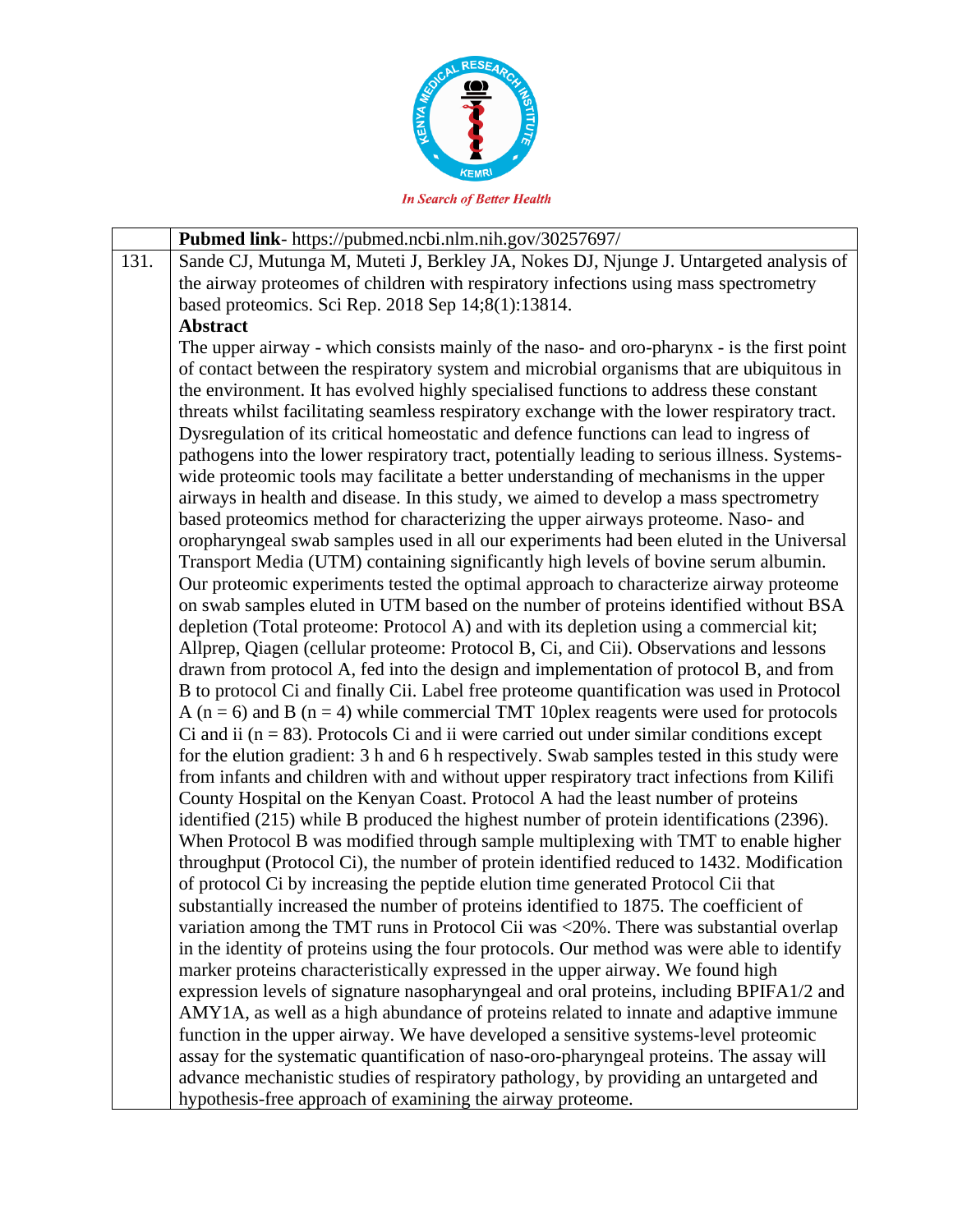

|      | Pubmed link- https://pubmed.ncbi.nlm.nih.gov/30217988/                                                                                                                                                                                                                                                                                                                                                                                                                                                                                                                                                                                                                                                                                                                                                                                                                                                                                                                                                                                                                                                                                                                                    |
|------|-------------------------------------------------------------------------------------------------------------------------------------------------------------------------------------------------------------------------------------------------------------------------------------------------------------------------------------------------------------------------------------------------------------------------------------------------------------------------------------------------------------------------------------------------------------------------------------------------------------------------------------------------------------------------------------------------------------------------------------------------------------------------------------------------------------------------------------------------------------------------------------------------------------------------------------------------------------------------------------------------------------------------------------------------------------------------------------------------------------------------------------------------------------------------------------------|
| 132. | Hercik C, Cosmas L, Mogeni OD, Wamola N, Kohi W, Houpt E, Liu J, Ochieng C,<br>Onyango C, Fields B, Mfinanga S, Montgomery JM. A Combined Syndromic Approach<br>to Examine Viral, Bacterial, and Parasitic Agents among Febrile Patients: A Pilot Study<br>in Kilombero, Tanzania. Am J Trop Med Hyg. 2018 Feb;98(2):625-632.                                                                                                                                                                                                                                                                                                                                                                                                                                                                                                                                                                                                                                                                                                                                                                                                                                                             |
|      | <b>Abstract</b>                                                                                                                                                                                                                                                                                                                                                                                                                                                                                                                                                                                                                                                                                                                                                                                                                                                                                                                                                                                                                                                                                                                                                                           |
|      | The use of fever syndromic surveillance in sub-Saharan Africa is an effective approach<br>to determine the prevalence of both malarial and nonmalarial infectious agents. We<br>collected both blood and naso/oro-pharyngeal (NP/OP) swabs from consecutive<br>consenting patients $\geq 1$ year of age, with an axillary temperature $\geq 37.5$ °C, and symptom<br>onset of $\leq$ 5 days. Specimens were analyzed using both acute febrile illness (AFI) and<br>respiratory TaqMan array cards (Resp TAC) for multiagent detection of 56 different<br>bloodstream and respiratory agents. In addition, we collected epidemiologic data to<br>further characterize our patient population. We enrolled 205 febrile patients, including 70<br>children ( $1 < 15$ years of age; 34%) and 135 adults ( $\geq 15$ years of age; 66%). AFI TAC<br>and Resp TAC were performed on 191 whole blood specimens and 115 NP/OP<br>specimens, respectively. We detected nucleic acid for Plasmodium (57%), Leptospira<br>(2%), and dengue virus (1%) among blood specimens. In addition, we detected 17<br>different respiratory agents, most notably, Haemophilus influenzae (64%), Streptococcus |
|      | pneumonia (56%), Moraxella catarrhalis (39%), and respiratory syncytial virus (11%)                                                                                                                                                                                                                                                                                                                                                                                                                                                                                                                                                                                                                                                                                                                                                                                                                                                                                                                                                                                                                                                                                                       |
|      | among NP/OP specimens. Overall median cycle threshold was measured at 26.5. This<br>study provides a proof-of-concept for the use of a multiagent diagnostic approach for<br>exploratory research on febrile illness and underscores the utility of quantitative<br>molecular diagnostics in complex epidemiologic settings of sub-Saharan Africa.<br>Pubmed link- https://pubmed.ncbi.nlm.nih.gov/29280432/                                                                                                                                                                                                                                                                                                                                                                                                                                                                                                                                                                                                                                                                                                                                                                              |
| 133. | Ojal J, Goldblatt D, Tigoi C, Scott JAG. Effect of Maternally Derived Anti- protein and<br>Anticapsular IgG Antibodies on the Rate of Acquisition of Nasopharyngeal Carriage of<br>Pneumococcus in Newborns. Clin Infect Dis. 2018 Jan 6;66(1):121-130.<br><b>Abstract</b>                                                                                                                                                                                                                                                                                                                                                                                                                                                                                                                                                                                                                                                                                                                                                                                                                                                                                                                |
|      | Background: In developing countries, introduction of pneumococcal conjugate vaccine<br>has not eliminated circulation of vaccine serotypes. Vaccinating pregnant mothers to<br>increase antibody concentrations in their newborn infants may reduce the acquisition of<br>pneumococcal carriage and subsequent risk of disease. We explored the efficacy of<br>passive immunity, attributable to anti-protein and anticapsular pneumococcal antibodies,<br>against acquisition of carriage.<br>Methods: We examined the rate of nasopharyngeal acquisition of pneumococci in the                                                                                                                                                                                                                                                                                                                                                                                                                                                                                                                                                                                                          |
|      | first 90 days of life associated with varying anticapsular and anti-protein antibody                                                                                                                                                                                                                                                                                                                                                                                                                                                                                                                                                                                                                                                                                                                                                                                                                                                                                                                                                                                                                                                                                                      |
|      | concentrations in infant cord/maternal venous blood in Kilifi, Kenya. We used<br>multivariable Cox proportional hazard models to estimate continuous functions relating                                                                                                                                                                                                                                                                                                                                                                                                                                                                                                                                                                                                                                                                                                                                                                                                                                                                                                                                                                                                                   |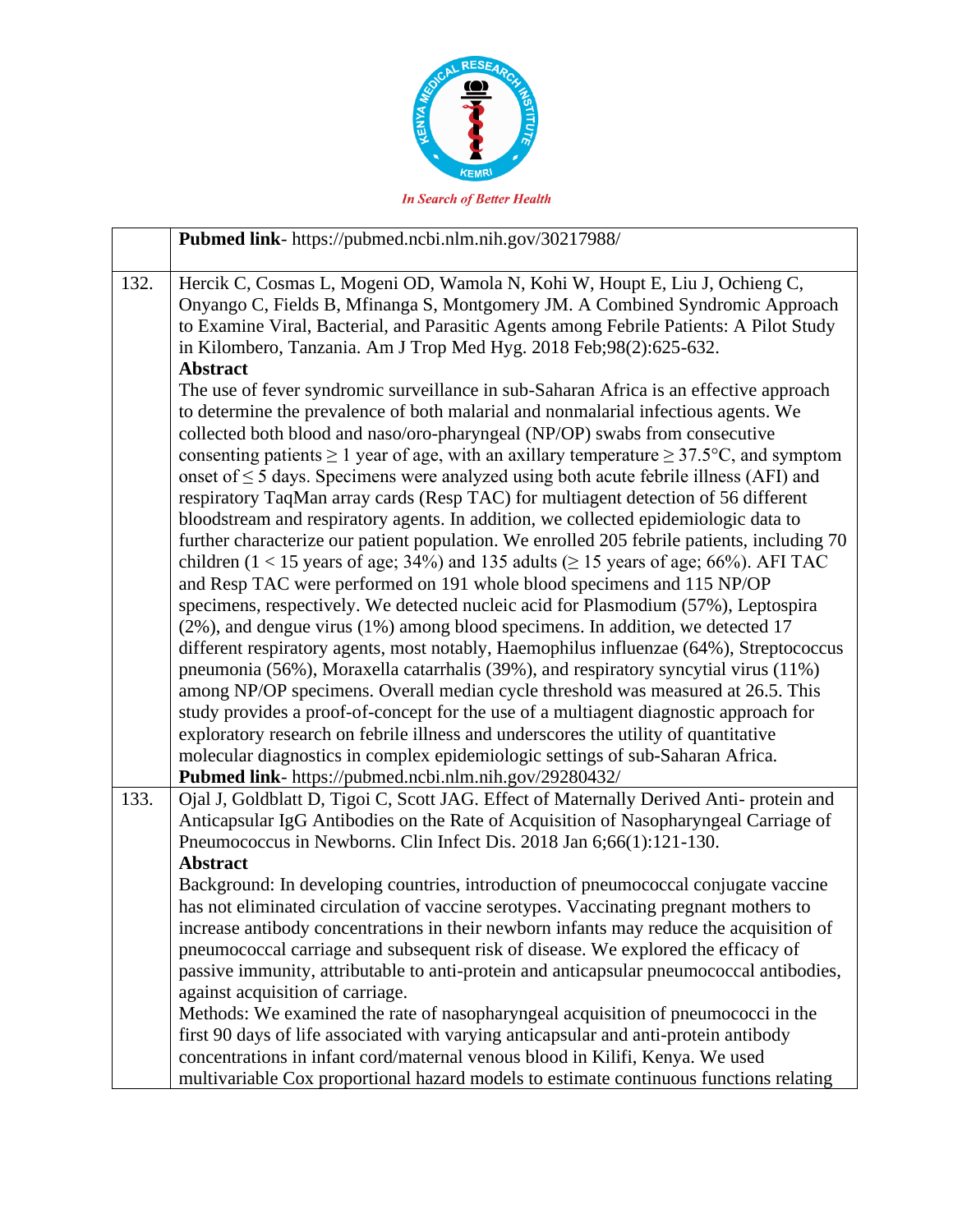

| acquisition of nasopharyngeal carriage to the concentration of maternally derived<br>antibody.                                                                                                                                                                                                                                                                                                                                                                                                                                                                                                                                                                                                                                                                                                                                                                                                                                                                                                                                                                                                                                                                                                                                                                                                                                                                                                                                                                                           |
|------------------------------------------------------------------------------------------------------------------------------------------------------------------------------------------------------------------------------------------------------------------------------------------------------------------------------------------------------------------------------------------------------------------------------------------------------------------------------------------------------------------------------------------------------------------------------------------------------------------------------------------------------------------------------------------------------------------------------------------------------------------------------------------------------------------------------------------------------------------------------------------------------------------------------------------------------------------------------------------------------------------------------------------------------------------------------------------------------------------------------------------------------------------------------------------------------------------------------------------------------------------------------------------------------------------------------------------------------------------------------------------------------------------------------------------------------------------------------------------|
| Results: Cord blood or maternal venous samples were collected from 976 mother-infant<br>pairs. Pneumococci were acquired 561 times during 33,905 person-days of follow-up.<br>Increasing concentrations of anti-protein antibodies were associated with either a<br>reduction (PhtD1, PspAFam2, Spr0096, StkP) or, paradoxically, an increase (CbpA,<br>LytC, PcpA, PiaA, PspAFam1, RrgBT4) in acquisition rate. We observed a<br>nonsignificant reduction in the incidence of homologous carriage acquisition with high<br>concentrations of maternally derived anticapsular antibodies to 5 serotypes (6A, 6B, 14,<br>19F, and 23F).<br>Conclusion: The protective efficacy of several anti-protein antibodies supports the<br>strategy of maternal vaccination to protect young infants from carriage and invasive<br>disease. We were not able to demonstrate that passive anticapsular antibodies were<br>protective against carriage acquisition at naturally occurring concentrations though it<br>remains possible they may do so at the higher concentrations elicited by vaccination.<br>Pubmed link- https://pubmed.ncbi.nlm.nih.gov/29020230/                                                                                                                                                                                                                                                                                                                                |
| Ominde M, Sande J, Ooko M, Bottomley C, Benamore R, Park K, Ignas J, Maitland K,<br>Bwanaali T, Gleeson F, Scott A. Reliability and validity of the World Health<br>Organization reading standards for paediatric chest radiographs used in the field in an<br>impact study of Pneumococcal Conjugate Vaccine in Kilifi, Kenya. PLoS One. 2018 Jul<br>25;13(7):e0200715.<br><b>Abstract</b>                                                                                                                                                                                                                                                                                                                                                                                                                                                                                                                                                                                                                                                                                                                                                                                                                                                                                                                                                                                                                                                                                              |
| Background: Radiologically-confirmed pneumonia (RCP) is a specific end-point used in<br>trials of Pneumococcal Conjugate Vaccine (PCV) to estimate vaccine efficacy. However,<br>chest radiograph (CXR) interpretation varies within and between readers. We measured<br>the repeatability and reliability of paediatric CXR interpretation using percent agreement<br>and Cohen's Kappa and the validity of field readings against expert review in a study of<br>the impact of PCV on pneumonia.<br>Methods: CXRs were obtained from 2716 children admitted between 2006 and 2014 to<br>Kilifi County Hospital, Kilifi, Kenya, with clinically-defined severe or very-severe<br>pneumonia. Five clinicians and radiologists attended a three-day training course on CXR<br>interpretation using a WHO standard. All CXRs were read once by two local primary<br>readers. Discordant readings and 13% of concordant readings were arbitrated by a panel<br>of three expert radiologists. To assess repeatability, a 5% median random sample was<br>presented twice. Sensitivity and specificity of the primary readers' interpretations was<br>estimated against the 'gold-standard' of the arbitrators' results.<br>Results: Of 2716 CXRs, 2 were uninterpretable and 159 were evaluated twice. The<br>percent agreement and Kappa for RCP were 89% and 0.68 and ranged between 84-97%<br>and 0.19-0.68, respectively, for all pathological findings. Intra-observer repeatability was |
|                                                                                                                                                                                                                                                                                                                                                                                                                                                                                                                                                                                                                                                                                                                                                                                                                                                                                                                                                                                                                                                                                                                                                                                                                                                                                                                                                                                                                                                                                          |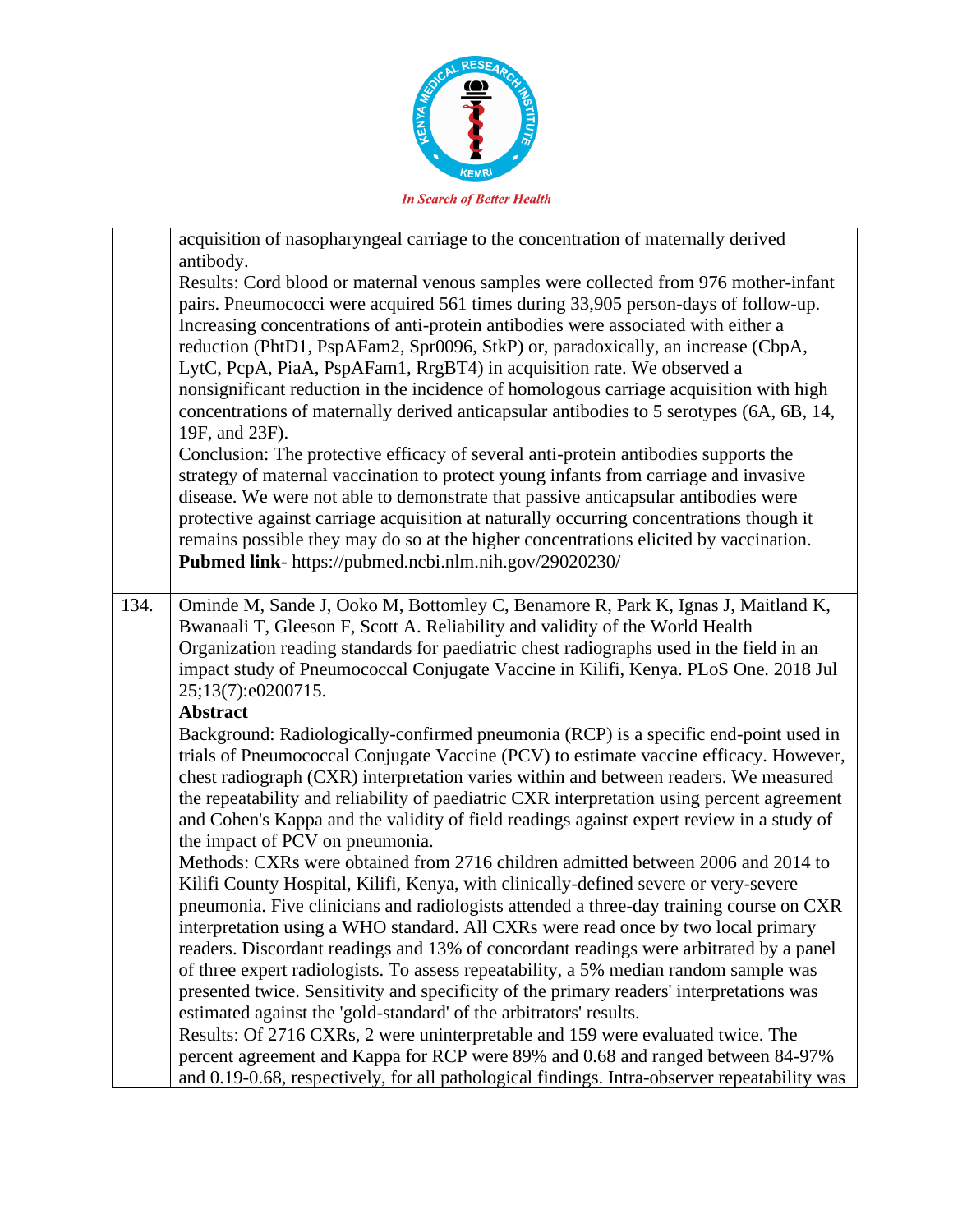

|      | similar to inter-observer reliability. Sensitivities of the primary readers to detect RCP<br>were 69% and 73%; specificities were 96% and 95%.<br>Conclusion: Intra- and inter-observer agreements on interpretations of radiologically-<br>confirmed pneumonia are fair to good. Reasonable sensitivity and high specificity make<br>radiologically-confirmed pneumonia, determined in the field, a suitable measure of<br>relative vaccine effectiveness.<br>Pubmed link- https://pubmed.ncbi.nlm.nih.gov/30044834/ |
|------|-----------------------------------------------------------------------------------------------------------------------------------------------------------------------------------------------------------------------------------------------------------------------------------------------------------------------------------------------------------------------------------------------------------------------------------------------------------------------------------------------------------------------|
| 135. | Nyongesa MK, Mwangala PN, Mwangi P, Kombe M, Newton CRJC, Abubakar AA.<br>Neurocognitive and mental health outcomes and association with quality of life among<br>adults living with HIV: a cross-sectional focus on a low-literacy population from coastal<br>Kenya. BMJ Open. 2018 Sep 17;8(9):e023914.<br><b>Abstract</b>                                                                                                                                                                                          |
|      | Objectives: Our aim was to compare the neurocognitive performance and mental health<br>outcome of adults living with HIV on antiretroviral therapy with that of community<br>controls, all of low literacy. Furthermore, we also wanted to explore the relationship of<br>these outcomes with quality of life among adults living with HIV.<br>Study design: This was a descriptive cross-sectional study.                                                                                                            |
|      | Setting: The study was conducted in Kilifi County, a region located at the Kenyan coast.<br>Participants: The participants consisted of a consecutive sample of 84 adults living with<br>HIV and 83 randomly selected community controls all with $\leq$ 8 years of schooling. All<br>participants were assessed for non-verbal intelligence, verbal working memory and<br>executive functioning. The Major Depression Inventory and a quality of life measure                                                        |
|      | (RAND SF-36) were also administered.<br>Results: Using analysis of covariance, we found no statistically significant group<br>differences between adults living with HIV and community controls in all the<br>neurocognitive tests except for a marginal difference in the non-verbal intelligence test (F<br>$(1, 158)=3.83$ , p=0.05). However, depressive scores of adults living with HIV were                                                                                                                    |
|      | significantly higher than those of controls (F $(1, 158)=11.56$ , p<0.01). Also, quality of<br>life scores of adults living with HIV were significantly lower than those of controls $(F(1,$<br>158)=4.62, p=0.03). For the HIV-infected group, results from multivariable linear<br>regression analysis showed that increasing depressive scores were significantly                                                                                                                                                  |
|      | associated with poorer quality of life ( $\beta$ =-1.17, 95% CI-1.55 to -0.80; p<0.01).<br>Conclusion: Our findings suggest that adults of low-literacy levels living with HIV and<br>on antiretroviral medication at the Kenyan coast do not have significant cognitive deficits<br>compared with their uninfected counterparts. However, their mental health, compared<br>with that of HIV-uninfected adults, remains poorer and their quality of life may                                                          |
|      | deteriorate when HIV and depressive symptoms co-occur.<br>Pubmed link- https://pubmed.ncbi.nlm.nih.gov/30224402/                                                                                                                                                                                                                                                                                                                                                                                                      |
| 136. | Musoke P, Hatcher A, Rogers AJ, Achiro L, Bukusi E, Darbes L, Kwena Z, Oyaro P,<br>Weke E, Turan JM. Men's hopes, fears and challenges in engagement in perinatal health                                                                                                                                                                                                                                                                                                                                              |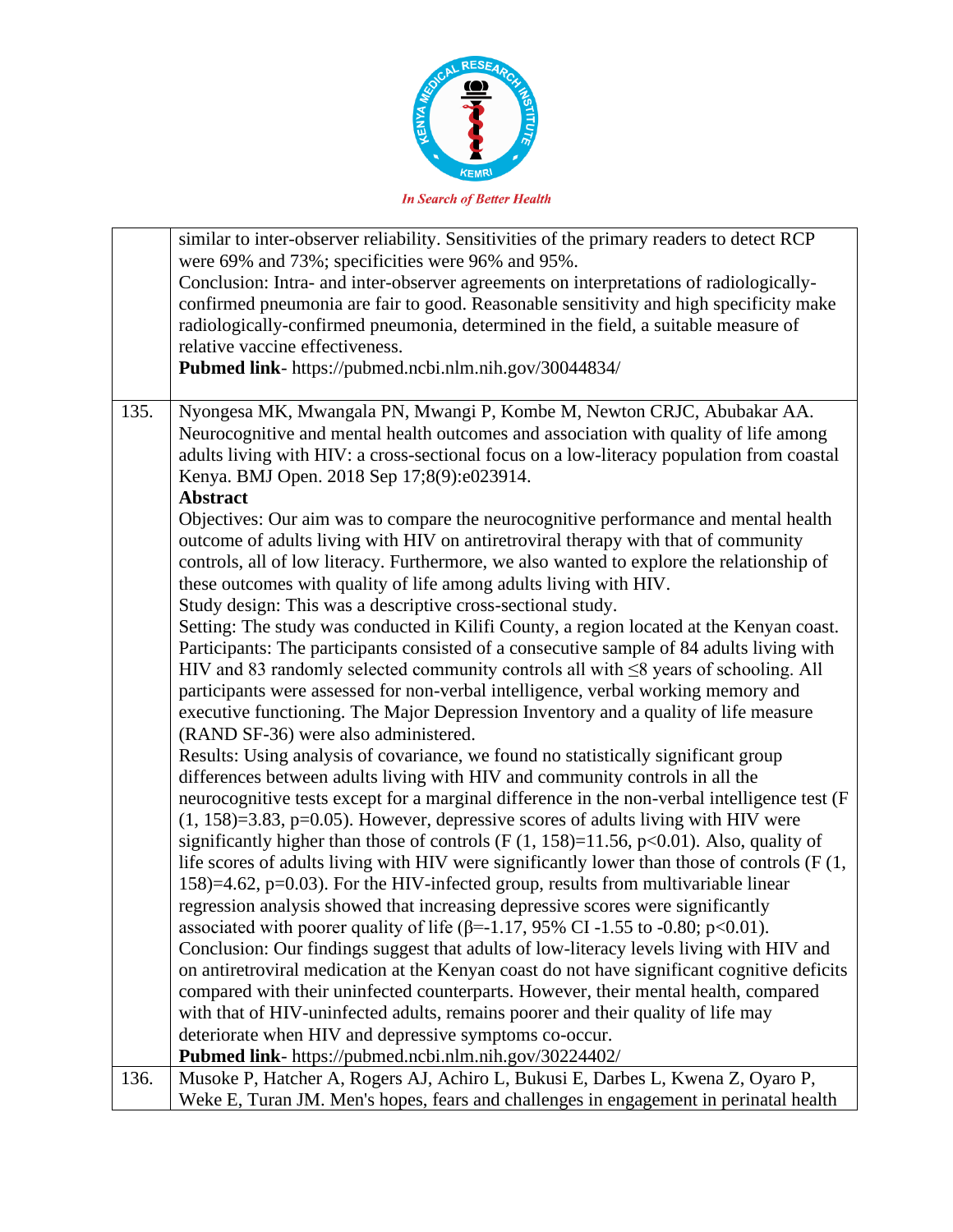

|      | and the prevention of mother-to-child transmission of HIV in rural Kenya. Cult Health     |
|------|-------------------------------------------------------------------------------------------|
|      | Sex. 2018 Nov;20(11):1259-1272.                                                           |
|      | <b>Abstract</b>                                                                           |
|      | Male involvement in antenatal care has been shown to improve health outcomes for          |
|      | women and infants. However, little is known about how best to encourage male partners     |
|      | to support essential perinatal health activities. We explored men's perceptions of        |
|      | facilitators and barriers to involvement in antenatal care and HIV prevention including   |
|      | fears, hopes and challenges. Forty in-depth interviews were conducted with the male       |
|      | partners of HIV-positive and HIV-negative pregnant women in southwest Kenya. Most         |
|      | male partners believed engaging in pregnancy health-related activities was beneficial for |
|      | keeping families healthy. However, thematic analysis revealed several obstacles that      |
|      | hindered participation. Poor couple relationship dynamics seemed negatively to influence  |
|      |                                                                                           |
|      | male engagement. Some men were apprehensive that clinic staff might force them to test    |
|      | for HIV and disclose the results; if HIV-positive, men feared being labelled as           |
|      | 'victimisers' in situations of serodiscordancy, and described fears of abandonment by     |
|      | their wives. Some men avoided accompanying their wives, citing local culture as           |
|      | rationale for avoiding the 'effeminate' act of antenatal care attendance. Amidst these    |
|      | obstacles, some men chose to use their partners' HIV status as proxy for their own.       |
|      | Findings suggest that improving male engagement in essential maternal and child health-   |
|      | related activities will require addressing both structural and interpersonal barriers.    |
|      | Pubmed link- https://pubmed.ncbi.nlm.nih.gov/29465291/                                    |
| 137. | Maina M, Aluvaala J, Mwaniki P, Tosas-Auguet O, Mutinda C, Maina B, Schultsz C,           |
|      | English M. Using a common data platform to facilitate audit and feedback on the quality   |
|      | of hospital care provided to sick newborns in Kenya. BMJ Glob Health. 2018 Sep            |
|      | 19;3(5):e001027.                                                                          |
|      | <b>Abstract</b>                                                                           |
|      | Essential interventions to reduce neonatal deaths that can be effectively delivered in    |
|      | hospitals have been identified. Improving information systems may support routine         |
|      | monitoring of the delivery of these interventions and outcomes at scale. We used cycles   |
|      | of audit and feedback $(A&F)$ coupled with the use of a standardised newborn admission    |
|      | record (NAR) form to explore the potential for creating a common inpatient neonatal       |
|      | data platform and illustrate its potential for monitoring prescribing accuracy. Revised   |
|      | NARs were introduced in a high volume, neonatal unit in Kenya together with 13 A&F        |
|      | meetings over a period of 3 years from January 2014 to November 2016. Data were           |
|      | abstracted from medical records for 15 months before introduction of the revised NAR      |
|      | and A&F and during the 3 years of A&F. We calculated, for each patient, the percentage    |
|      | of documented items from among the total recommended for documentation and trends         |
|      | calculated over time. Gentamicin prescribing accuracy was also tracked over time.         |
|      | Records were examined for 827 and 7336 patients in the pre-A&F and post-A&F               |
|      |                                                                                           |
|      | periods, respectively. Documentation scores improved overall. Documentation of            |
|      | gestational age improved from <15% in 2014 to >75% in 2016. For five recommended          |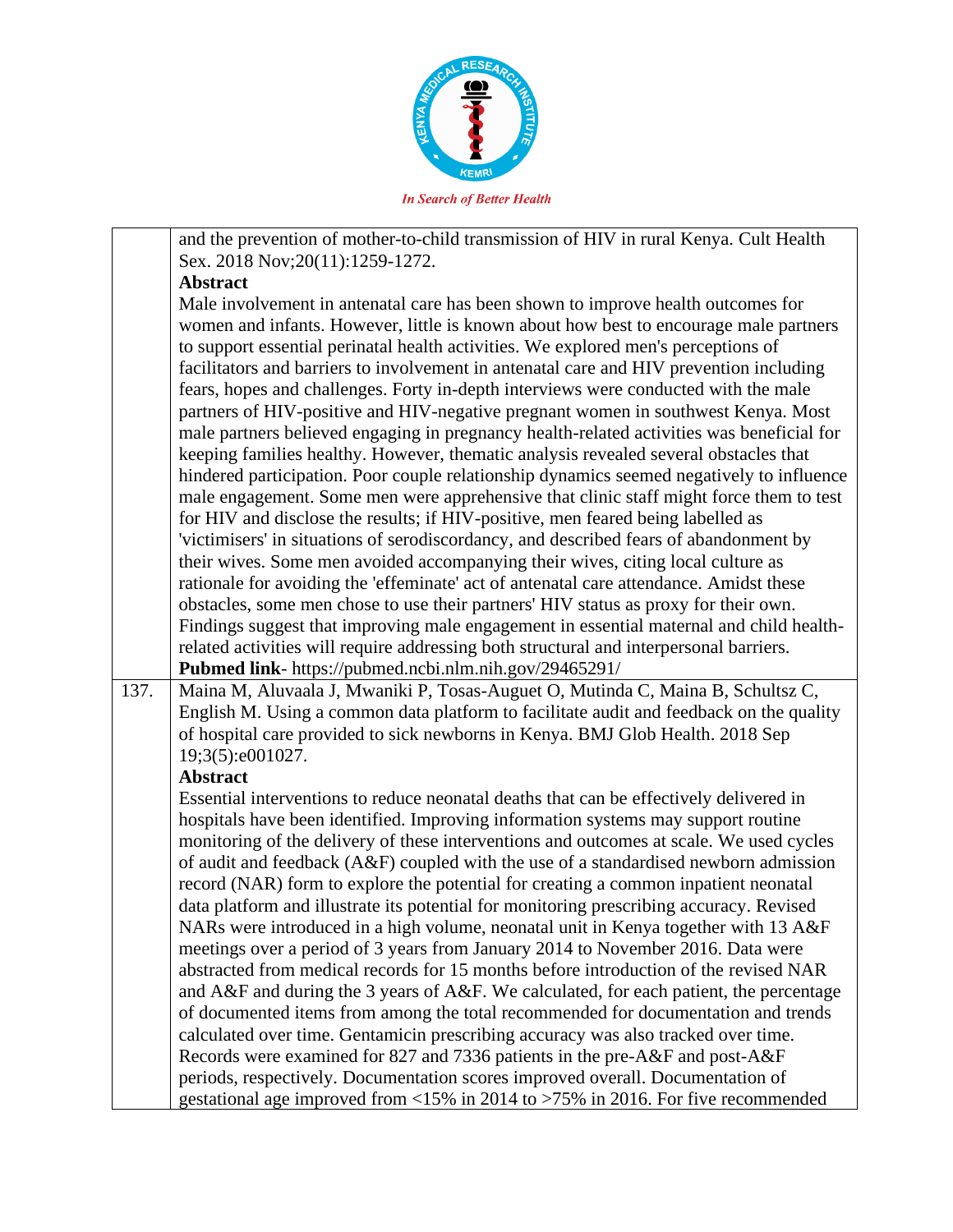

|      | items, including temperature, documentation remained <50%. 16.7% (n=1367; 95% CI<br>15.9 to 17.6) of the admitted babies had a diagnosis of neonatal sepsis needing antibiotic<br>treatment. In this group, dosing accuracy of gentamicin improved over time for those<br>under 2 kg from 60% (95%36.1 to 80.1) in 2013 to 83% (95% CI 69.2 to 92.3) in 2016.<br>We report that it is possible to improve routine data collection in neonatal units using a<br>standardised neonatal record linked to relatively basic electronic data collection tools and<br>cycles of A&F. This can be useful in identifying potential gaps in care and tracking<br>outcomes with an aim of improving the quality of care.<br>Pubmed link-https://pubmed.ncbi.nlm.nih.gov/30258654/ |
|------|------------------------------------------------------------------------------------------------------------------------------------------------------------------------------------------------------------------------------------------------------------------------------------------------------------------------------------------------------------------------------------------------------------------------------------------------------------------------------------------------------------------------------------------------------------------------------------------------------------------------------------------------------------------------------------------------------------------------------------------------------------------------|
| 138. | Ogero M, Ayieko P, Makone B, Julius T, Malla L, Oliwa J, Irimu G, English M;                                                                                                                                                                                                                                                                                                                                                                                                                                                                                                                                                                                                                                                                                           |
|      | Clinical Information Network author group. An observational study of monitoring of<br>vital signs in children admitted to Kenyan hospitals: an insight into the quality of nursing<br>care? J Glob Health. 2018 Jun;8(1):010409.<br><b>Abstract</b>                                                                                                                                                                                                                                                                                                                                                                                                                                                                                                                    |
|      |                                                                                                                                                                                                                                                                                                                                                                                                                                                                                                                                                                                                                                                                                                                                                                        |
|      | Background: Measurement and correct interpretation of vital signs is part of routine<br>clinical care. Repeated measurement enhances early recognition of deterioration, may<br>help prevent morbidity and mortality and is a standard of care in most countries.                                                                                                                                                                                                                                                                                                                                                                                                                                                                                                      |
|      | Objective: To examine documentation of vital signs by clinicians for admissions to                                                                                                                                                                                                                                                                                                                                                                                                                                                                                                                                                                                                                                                                                     |
|      | paediatric wards in Kenyan hospitals, to describe monitoring frequency by nurses and<br>explore factors influencing frequency.                                                                                                                                                                                                                                                                                                                                                                                                                                                                                                                                                                                                                                         |
|      | Methods: Vital signs information (temperature, respiratory and pulse rate) for the first 48<br>hours of admission was collected from case records of children admitted with non-<br>surgical conditions to 13 Kenyan county hospitals between September 2013 and April<br>2016. A mixed effect negative binomial regression model was used to explore whether<br>the severity of illness (indicated by danger signs or severe diagnostic episodes) is                                                                                                                                                                                                                                                                                                                  |
|      | associated with increased vital signs observation frequency.                                                                                                                                                                                                                                                                                                                                                                                                                                                                                                                                                                                                                                                                                                           |
|      | Results: We examined 54 800 admission episodes with an overall mortality 6.1%. Nurse<br>to bed ratios were very low $(1:10 \text{ to } 1:41 \text{ across hospitals})$ . Admitting clinicians<br>documented all or no vital signs in 57.0% and 8.4% cases respectively. For respiratory<br>and pulse rates there was pronounced even end-digit preference (an indicator of incorrect<br>information) and high frequency recording of specific values ( $P < 0.001$ ) suggesting                                                                                                                                                                                                                                                                                        |
|      | approximation. Monitoring frequency was explored in 41 738 children. Those with<br>inpatient stays $\geq$ 48 hours were expected to have a vital signs count of 18, hospitals varied<br>but most did not achieve this benchmark (median 9, range 2-30). There were clinically                                                                                                                                                                                                                                                                                                                                                                                                                                                                                          |
|      | small but significant associations between vital signs count and presence of multiple<br>severe illnesses or presence of severe pallor (adjusted relative risk ratio = $1.04$ , $P < 0.01$ ,<br>95% confidence interval CI = 1.02-1.06 and 1.05, P = 0.02, 95% CI = 1.01-1.09,                                                                                                                                                                                                                                                                                                                                                                                                                                                                                         |
|      | respectively).                                                                                                                                                                                                                                                                                                                                                                                                                                                                                                                                                                                                                                                                                                                                                         |
|      | Conclusions: Data suggest accurate admission measures are sometimes missing<br>especially for pulse and respiratory rates, possibly linked to manual measurement.                                                                                                                                                                                                                                                                                                                                                                                                                                                                                                                                                                                                      |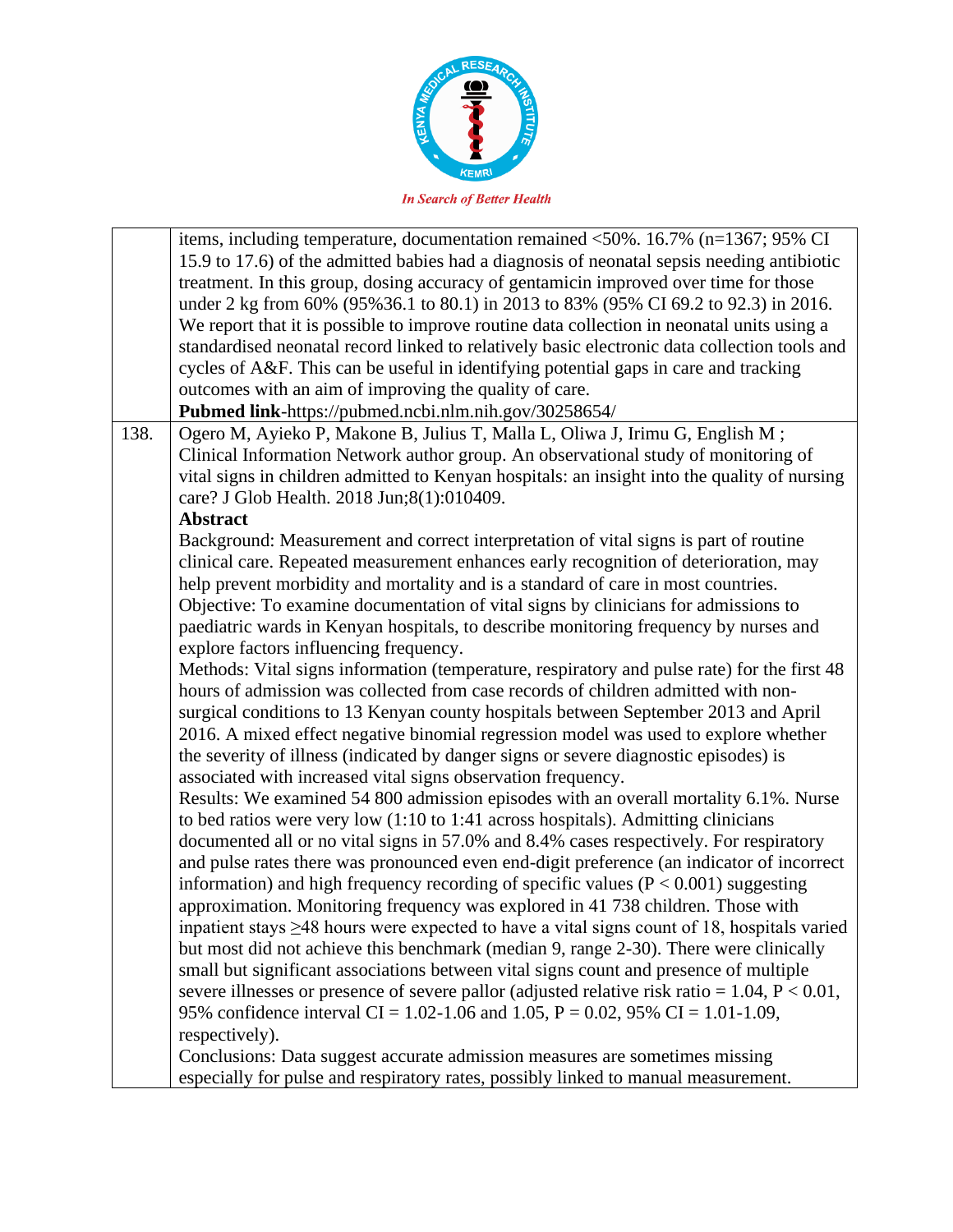

|      | Monitoring frequency is often low in the high risk population studied probably indicating                                                                                                                                                                                                                                                                                                                                                                                                                                                                                                                                                                                                                                                                                                                                                                                                                                                                                                                                                                                                                          |
|------|--------------------------------------------------------------------------------------------------------------------------------------------------------------------------------------------------------------------------------------------------------------------------------------------------------------------------------------------------------------------------------------------------------------------------------------------------------------------------------------------------------------------------------------------------------------------------------------------------------------------------------------------------------------------------------------------------------------------------------------------------------------------------------------------------------------------------------------------------------------------------------------------------------------------------------------------------------------------------------------------------------------------------------------------------------------------------------------------------------------------|
|      | how quality of nursing care is undermined by considerable human resource shortages.                                                                                                                                                                                                                                                                                                                                                                                                                                                                                                                                                                                                                                                                                                                                                                                                                                                                                                                                                                                                                                |
|      | Pubmed link-https://pubmed.ncbi.nlm.nih.gov/29497504/                                                                                                                                                                                                                                                                                                                                                                                                                                                                                                                                                                                                                                                                                                                                                                                                                                                                                                                                                                                                                                                              |
| 139. | Akama E, Mburu M, Mutegi E, Nyanaro G, Otieno JP, Ndolo S, Ochanda B, Ojwang' L,<br>Lewis-Kulzer J, Abuogi L, Oyaro P, Cohen CR, Bukusi EA, Onono M. Impact of a<br>Rapid Results Initiative Approach on Improving Male Partner Involvement in Prevention<br>of Mother to Child Transmission of HIV in Western Kenya. AIDS Behav. 2018<br>Sep;22(9):2956-2965.                                                                                                                                                                                                                                                                                                                                                                                                                                                                                                                                                                                                                                                                                                                                                     |
|      | <b>Abstract</b>                                                                                                                                                                                                                                                                                                                                                                                                                                                                                                                                                                                                                                                                                                                                                                                                                                                                                                                                                                                                                                                                                                    |
|      | A rapid results initiative (RRI) aimed at increasing male involvement in prevention of<br>mother-to-child transmission (PMTCT) and service uptake among pregnant women at<br>116 antenatal clinics in Western Kenya was compared at baseline, during the RRI, and 3-<br>months post-RRI. Male involvement increased from 7.4 to 54.2% during RRI (risk<br>difference [RD] 0.47, CI 0.45-0.48) then 43.4% post-RRI (RD 0.36, CI 0.35-0.37).<br>Among HIV-infected women, facility delivery increased from 40.0 to 49.9% (RD 0.10,<br>95% CI 0.06-0.13) and 65.0% post-RRI (RD 0.25, 95% CI 0.22-0.28). HIV-infected<br>pregnant women linkage to HIV care increased from 58.6 to 85.9% (RD 0.27, CI 0.24-<br>0.30) and 97.3% post-RRI (RD 0.39, CI 0.36-0.41). Time to ART initiation reduced from<br>29 days (interquartile range [IQR] 6-56) to 14 days (IQR 0-28) to 7 days (IQR 0-20). A<br>male-centered RRI can significantly increase men's engagement in antenatal care leading<br>to improved partner utilization of-PMTCT and antenatal services<br>Pubmed link-https://pubmed.ncbi.nlm.nih.gov/29948337/ |
|      |                                                                                                                                                                                                                                                                                                                                                                                                                                                                                                                                                                                                                                                                                                                                                                                                                                                                                                                                                                                                                                                                                                                    |
| 140. | Toda M, Zurovac D, Njeru I, Kareko D, Mwau M, Morita K. Health worker knowledge<br>of Integrated Disease Surveillance and Response standard case definitions: a cross-<br>sectional survey at rural health facilities in Kenya. BMC Public Health. 2018 Jan<br>17;18(1):146.                                                                                                                                                                                                                                                                                                                                                                                                                                                                                                                                                                                                                                                                                                                                                                                                                                       |
|      | <b>Abstract</b>                                                                                                                                                                                                                                                                                                                                                                                                                                                                                                                                                                                                                                                                                                                                                                                                                                                                                                                                                                                                                                                                                                    |
|      | Background: The correct knowledge of standard case definition is necessary for frontline<br>health workers to diagnose suspected diseases across Africa. However, surveillance<br>evaluations commonly assume this prerequisite. This study assessed the knowledge of<br>case definitions for health workers and their supervisors for disease surveillance<br>activities in rural Kenya.                                                                                                                                                                                                                                                                                                                                                                                                                                                                                                                                                                                                                                                                                                                          |
|      | Methods: A cross-sectional survey including 131 health workers and their 11 supervisors<br>was undertaken in two counties in Kenya. Descriptive analysis was conducted to classify                                                                                                                                                                                                                                                                                                                                                                                                                                                                                                                                                                                                                                                                                                                                                                                                                                                                                                                                 |
|      | the correctness of knowledge into four categories for three tracer diseases (dysentery,<br>measles, and dengue). We conducted a univariate and multivariable logistic regression                                                                                                                                                                                                                                                                                                                                                                                                                                                                                                                                                                                                                                                                                                                                                                                                                                                                                                                                   |
|      | analyses to explore factors influencing knowledge of the case definition for dysentery.                                                                                                                                                                                                                                                                                                                                                                                                                                                                                                                                                                                                                                                                                                                                                                                                                                                                                                                                                                                                                            |
|      | Results: Among supervisors, 81.8% knew the correct definition for dysentery, 27.3% for<br>measles, and no correct responses were provided for dengue. Correct knowledge was                                                                                                                                                                                                                                                                                                                                                                                                                                                                                                                                                                                                                                                                                                                                                                                                                                                                                                                                        |
|      | observed for 50.4% of the health workers for dysentery, only 12.2% for measles, and                                                                                                                                                                                                                                                                                                                                                                                                                                                                                                                                                                                                                                                                                                                                                                                                                                                                                                                                                                                                                                |
|      | none for dengue. Of 10 examined factors, the following were significantly associated                                                                                                                                                                                                                                                                                                                                                                                                                                                                                                                                                                                                                                                                                                                                                                                                                                                                                                                                                                                                                               |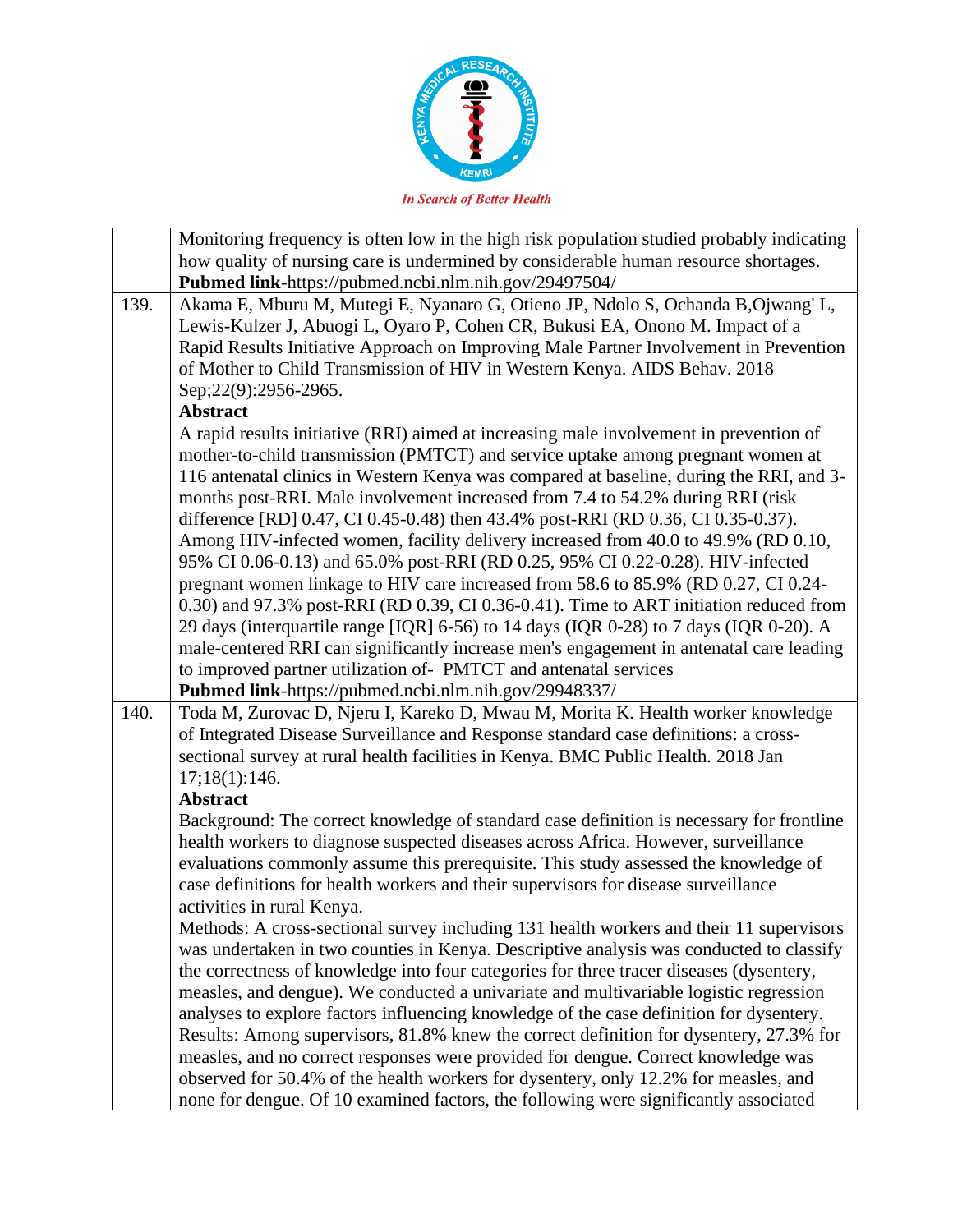

|      | with health workers' correct knowledge of the case definition for dysentery: health          |
|------|----------------------------------------------------------------------------------------------|
|      | workers' cadre (aOR 2.71; 95% CI 1.20-6.12; $p = 0.017$ ), and display of case definition    |
|      | poster (aOR 2.24; 95% CI 1.01-4.98; $p = 0.048$ ). Health workers' exposure to the           |
|      | surveillance refresher training, supportive supervision and guidelines were not              |
|      | significantly associated with the knowledge.                                                 |
|      | Conclusion: The correct knowledge of standard case definitions was sub-optimal among         |
|      | health workers and their supervisors, which is likely to impact the reliability of routine   |
|      | surveillance reports generated from health facilities.                                       |
|      | Pubmed link-https://pubmed.ncbi.nlm.nih.gov/29343225/                                        |
| 141. | Riley C, Dellicour S, Ouma P, Kioko U, Omar A, Kariuki S, Ng'ang'a Z, DesaiM, Buff           |
|      | AM, Gutman JR. Knowledge and Adherence to the National Guidelines for Malaria                |
|      | Diagnosis in Pregnancy among Health-Care Providers and Drug-Outlet Dispensers in             |
|      | Rural Western Kenya. Am J Trop Med Hyg. 2018 May;98(5):1367-1373.                            |
|      | <b>Abstract</b>                                                                              |
|      | Prompt diagnosis and effective treatment of acute malaria in pregnancy (MiP) is              |
|      | important for the mother and fetus; data on health-care provider adherence to diagnostic     |
|      | guidelines in pregnancy are limited. From September to November 2013, a cross-               |
|      | sectional survey was conducted in 51 health facilities and 39 drug outlets in Western        |
|      | Kenya. Provider knowledge of national diagnostic guidelines for uncomplicated MiP            |
|      | were assessed using standardized questionnaires. The use of parasitologic testing was        |
|      | assessed in health facilities via exit interviews with febrile women of childbearing age     |
|      | and in drug outlets via simulated-client scenarios, posing as pregnant women or their        |
|      |                                                                                              |
|      | spouses. Overall, 93% of providers tested for malaria or accurately described signs and      |
|      | symptoms consistent with clinical malaria. Malaria was parasitologically confirmed in        |
|      | 77% of all patients presenting with febrile illness at health facilities and 5% of simulated |
|      | clients at drug outlets. Parasitological testing was available in 80% of health facilities;  |
|      | 92% of patients evaluated at these facilities were tested. Only 23% of drug outlets had      |
|      | malaria rapid diagnostic tests (RDTs); at these outlets, RDTs were offered in 17% of         |
|      | client simulations. No differences were observed in testing rates by pregnancy trimester.    |
|      | The study highlights gaps among health providers in diagnostic knowledge and practice        |
|      | related to MiP, and the lack of malaria diagnostic capacity, particularly in drug outlets.   |
|      | The most important factor associated with malaria testing of pregnant women was the          |
|      | availability of diagnostics at the point of service. Interventions that increase the         |
|      | availability of malaria diagnostic services might improve malaria case management in         |
|      | pregnant women.                                                                              |
|      | Pubmed link-https://pubmed.ncbi.nlm.nih.gov/29512480/                                        |
| 142. | Uzochukwu B, Onwujekwe E, Mbachu C, Okeke C, Molyneux S, Gilson L.                           |
|      | Accountability mechanisms for implementing a health financing option: the case of the        |
|      | basic health care provision fund (BHCPF) in Nigeria. Int J Equity Health. 2018 Jul           |
|      | 11;17(1):100.                                                                                |
|      | <b>Abstract</b>                                                                              |
|      |                                                                                              |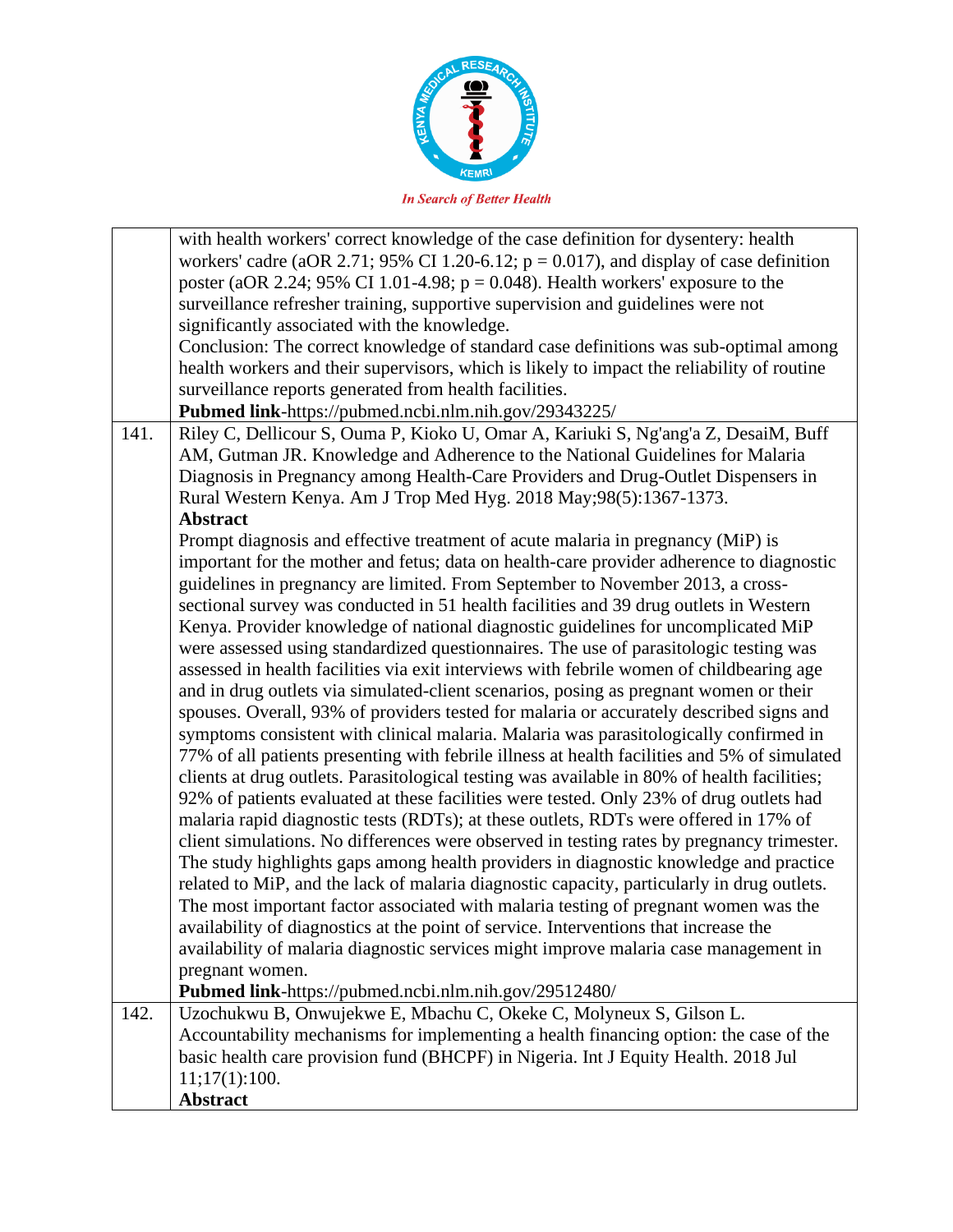

Background: The Nigerian National Health Act proposes a radical shift in health financing in Nigeria through the establishment of a fund - Basic Healthcare Provision Fund, (BHCPF). This Fund is intended to improve the functioning of primary health care in Nigeria. Key stakeholders at national, sub-national and local levels have raised concerns over the management of the BHCPF with respect to the roles of various stakeholders in ensuring accountability for its use, and the readiness of the implementers to manage this fund and achieve its objectives. This study explores the governance and accountability readiness of the different layers of implementation of the Fund; and it contributes to the generation of policy implementation guidelines around governance and accountability for the Fund. Methods: National, state and LGA level respondents were interviewed using a semi structured tool. Respondents were purposively selected to reflect the different layers of implementation of primary health care and the levels of accountability. Different accountability layers and key stakeholders expected to implement the BHCPF are the Federal government (Federal Ministry of Health, NPHCDA, NHIS, Federal Ministry of Finance); the State government (State Ministry of Health, SPHCB, State Ministry of Finance, Ministry of Local Government); the Local government (Local Government Health Authorities); Health facilities (Health workers, Health facility committees (HFC) and External actors (Development partners and donors, CSOs, Community members). Results: In general, the strategies for accountability encompass planning mechanisms, strong and transparent monitoring and supervision systems, and systematic reporting at different levels of the healthcare system. Non-state actors, particularly communities, must be empowered and engaged as instruments for ensuring external accountability at lower levels of implementation. New accountability strategies such as result-based or performance-based financing could be very valuable. Conclusion: The key challenges to accountability identified should be addressed and these included trust, transparency and corruption in the health system, political interference at higher levels of government, poor data management, lack of political commitment from the State in relation to release of funds for health activities, poor motivation, mentorship, monitoring and supervision, weak financial management and accountability systems and weak capacity to implement suggested accountability mechanisms due to political interference with accountability structures. **Pubmed link**- https://pubmed.ncbi.nlm.nih.gov/29996838/ 143. Graham SM, Micheni M, Secor A, van der Elst EM, Kombo B, Operario D, Amico KR, Sanders EJ, Simoni JM. HIV care engagement and ART adherence among Kenyan gay, bisexual, and other men who have sex with men: a multi-level model informed by qualitative research. AIDS Care. 2018 Aug;30(sup5):S97-S105. **Abstract**  Gay, bisexual, and other men who have sex with men (GBMSM) are highly stigmatized and male-male sex is often criminalized in sub-Saharan Africa, impeding access to quality care for sexual health, HIV prevention, and treatment. To better understand HIV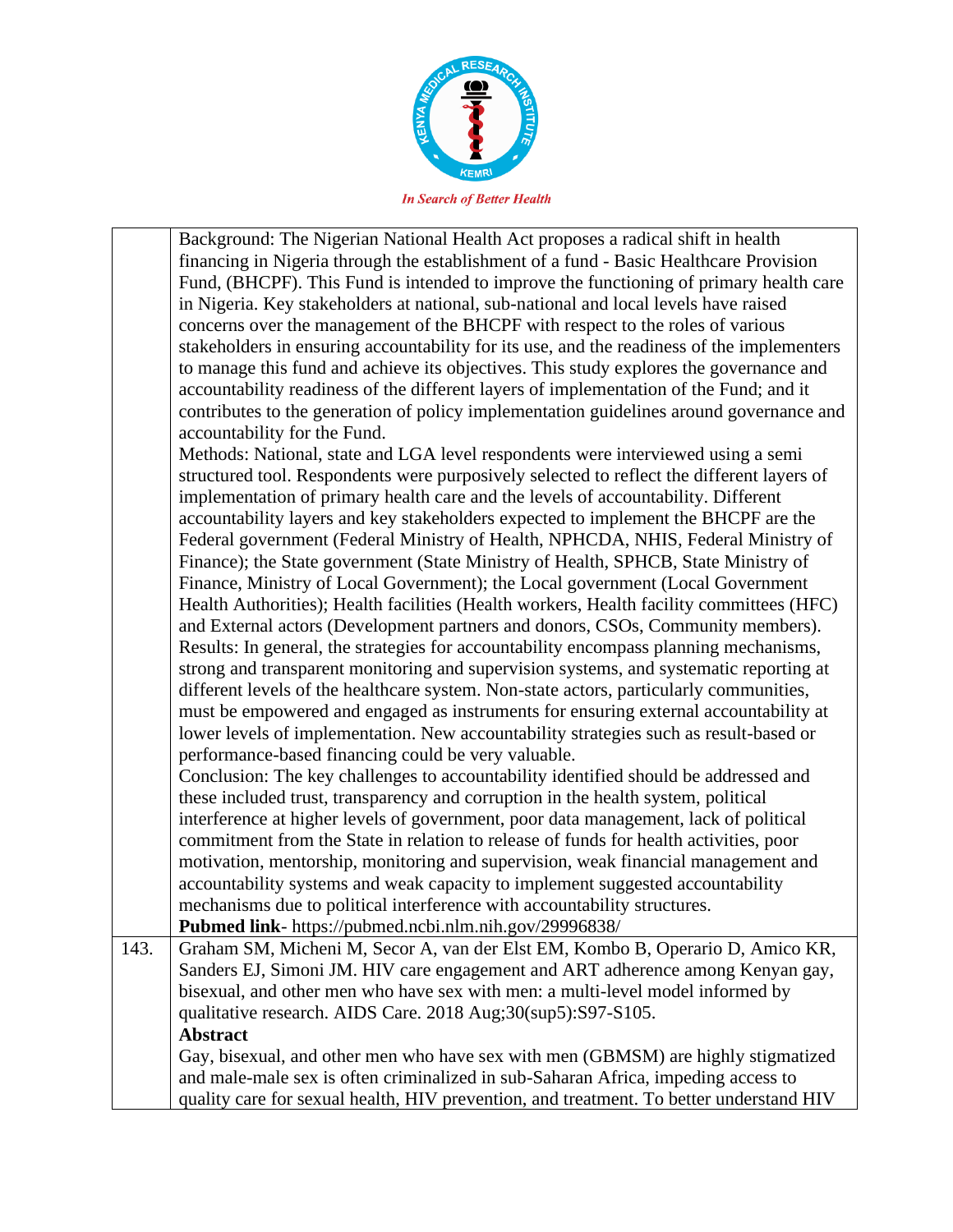

|      | care engagement and antiretroviral therapy (ART) adherence among GBMSM in this              |
|------|---------------------------------------------------------------------------------------------|
|      | context, a conceptual model incorporating sociocultural factors is needed. We conducted     |
|      | a qualitative study of barriers to and facilitators of HIV care engagement and ART          |
|      | adherence among Kenyan GBMSM, informed by a conceptual model based on an access,            |
|      | information, motivation, and behavioral skills(access-IMB) model, with trust in             |
|      | providers and stigma and discrimination as a priori factors of interest. We conducted 30    |
|      | semi-structured interviews with HIV-positive Kenyan GBMSM, of whom 20 were taking           |
|      | ART and 10 had not yet initiated treatment. A deductive approach was used to confirm        |
|      | the relevance of basic concepts of the access-IMB model, while an inductive approach        |
|      | was used to identify content that emerged from men's lived experiences. Access-related      |
|      | information, motivation, and behavioral skills appeared relevant to HIV care engagement     |
|      | and ART adherence, with stigma and discrimination appearing consistently across             |
|      | discourse exploring facilitators and barriers. Trusted providers and supportive family and  |
|      | friends helped many men, and resilience-related concepts such as selective disclosure of    |
|      | GBMSM status, connection to lesbian, gay, bisexual, and transgender (LGBT)                  |
|      | organizations, self-acceptance, goal-setting, social identity and altruism emerged as       |
|      | important facilitators. Findings suggest a need to increase support from providers and      |
|      | peers for Kenyan GBMSM living with HIV infection. In addition, they point toward the        |
|      | potential value of interventions that provide opportunities to build or enhance one's sense |
|      | of community belonging in order to improve HIV care engagement and promote ART              |
|      | adherence for this vulnerable population.                                                   |
|      | Pubmed link- https://pubmed.ncbi.nlm.nih.gov/30668136/                                      |
| 144. | Ginsburg C, Bocquier P, Béguy D, Afolabi S, Kahn K, Obor D, Tanser F, Tomita A,             |
|      | Wamukoya M, Collinson MA. Association between internal migration and epidemic               |
|      | dynamics: an analysis of cause-specific mortality in Kenya and South Africa using health    |
|      | and demographic surveillance data. BMC Public Health. 2018 Jul 27;18(1):918.                |
|      | <b>Abstract</b>                                                                             |
|      | Background: Many low- and middle-income countries are facing a double burden of             |
|      | disease with persisting high levels of infectious disease, and an increasing prevalence of  |
|      | non-communicable disease (NCD). Within these settings, complex processes and                |
|      | transitions concerning health and population are underway, altering population dynamics     |
|      | and patterns of disease. Understanding the mechanisms through which changing                |
|      | socioeconomic and environmental contexts may influence health is central to developing      |
|      | appropriate public health policy. Migration, which involves a change in environment and     |
|      | health exposure, is one such mechanism.                                                     |
|      | Methods: This study uses Competing Risk Models to examine the relationship between          |
|      | internal migration and premature mortality from AIDS/TB and NCDs. The analysis              |
|      | employs 9 to 14 years of longitudinal data from four Health and Demographic                 |
|      | Surveillance Systems (HDSS) of the INDEPTH Network located in Kenya and South               |
|      | Africa (populations ranging from 71 to 223 thousand). The study tests whether the           |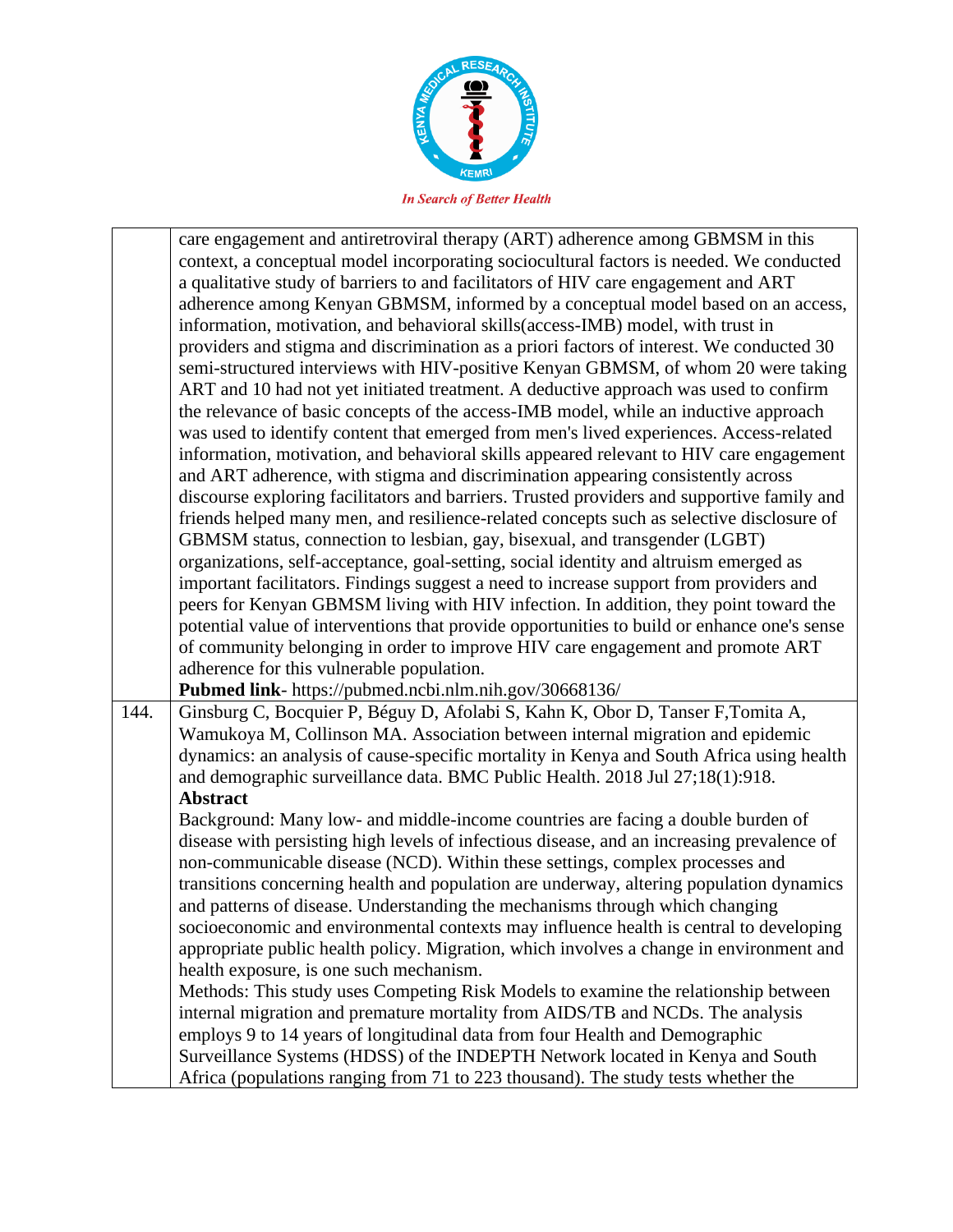

|      | mortality of migrants converges to that of non-migrants over the period of observation,<br>controlling for age, sex and education level.<br>Results: In all four HDSS, AIDS/TB has a strong influence on overall deaths. However,<br>in all sites the probability of premature death (45q15) due to AIDS/TB is declining in<br>recent periods, having exceeded 0.39 in the South African sites and 0.18 in the Kenyan<br>sites in earlier years. In general, the migration effect presents similar patterns in relation<br>to both AIDS/TB and NCD mortality, and shows a migrant mortality disadvantage with<br>no convergence between migrants and non-migrants over the period of observation.<br>Return migrants to the Agincourt HDSS (South Africa) are on average four times more<br>likely to die of AIDS/TB or NCDs than are non-migrants. In the Africa Health Research<br>Institute (South Africa) female return migrants have approximately twice the risk of<br>dying from AIDS/TB from the year 2004 onwards, while there is a divergence to higher<br>AIDS/TB mortality risk amongst female migrants to the Nairobi HDSS from 2010.<br>Conclusion: Results suggest that structural socioeconomic issues, rather than epidemic<br>dynamics are likely to be associated with differences in mortality risk by migrant status.<br>Interventions aimed at improving recent migrant's access to treatment may mitigate risk.<br>Pubmed link- https://pubmed.ncbi.nlm.nih.gov/30049267/                                                                                                                                                                                                                                                                                                                                                                                                               |
|------|----------------------------------------------------------------------------------------------------------------------------------------------------------------------------------------------------------------------------------------------------------------------------------------------------------------------------------------------------------------------------------------------------------------------------------------------------------------------------------------------------------------------------------------------------------------------------------------------------------------------------------------------------------------------------------------------------------------------------------------------------------------------------------------------------------------------------------------------------------------------------------------------------------------------------------------------------------------------------------------------------------------------------------------------------------------------------------------------------------------------------------------------------------------------------------------------------------------------------------------------------------------------------------------------------------------------------------------------------------------------------------------------------------------------------------------------------------------------------------------------------------------------------------------------------------------------------------------------------------------------------------------------------------------------------------------------------------------------------------------------------------------------------------------------------------------------------------------------------------------------------------------------------------------|
| 145. | Camlin CS, Akullian A, Neilands TB, Getahun M, Eyul P, Maeri I, Ssali S, Geng E,<br>Gandhi M, Cohen CR, Kamya MR, Odeny T, Bukusi EA, Charlebois ED. Population<br>mobility associated with higher risk sexual behaviour in eastern African communities<br>participating in a Universal Testing and Treatment trial. J Int AIDS Soc. 2018 Jul;21<br>Suppl 4(Suppl Suppl 4):e25115.<br><b>Abstract</b><br>Introduction: There are significant knowledge gaps concerning complex forms of<br>mobility emergent in sub-Saharan Africa, their relationship to sexual behaviours, HIV<br>transmission, and how sex modifies these associations. This study, within an ongoing<br>test-and-treat trial (SEARCH, NCT01864603), sought to measure effects of diverse<br>metrics of mobility on behaviours, with attention to gender.<br>Methods: Cross-sectional data were collected in 2016 from 1919 adults in 12<br>communities in Kenya and Uganda, to examine mobility (labour/non-labour-related<br>travel), migration (changes of residence over geopolitical boundaries) and their<br>associations with sexual behaviours (concurrent/higher risk partnerships), by region and<br>sex. Multilevel mixed-effects logistic regression models, stratified by sex and adjusted<br>for clustering by community, were fitted to examine associations of mobility with higher-<br>risk behaviours, in past 2 years/past 6 months, controlling for key covariates.<br>Results: The population was 45.8% male and 52.4% female, with mean age 38.7 (median<br>37, IQR: 17); 11.2% had migrated in the past 2 years. Migration varied by region (14.4%<br>in Kenya, 11.5% in southwestern and 1.7% in eastern and Uganda) and sex (13.6% of<br>men and 9.2% of women). Ten per cent reported labour-related travel and 45.9% non-<br>labour-related travel in past 6 months-and varied by region and sex: labour-related |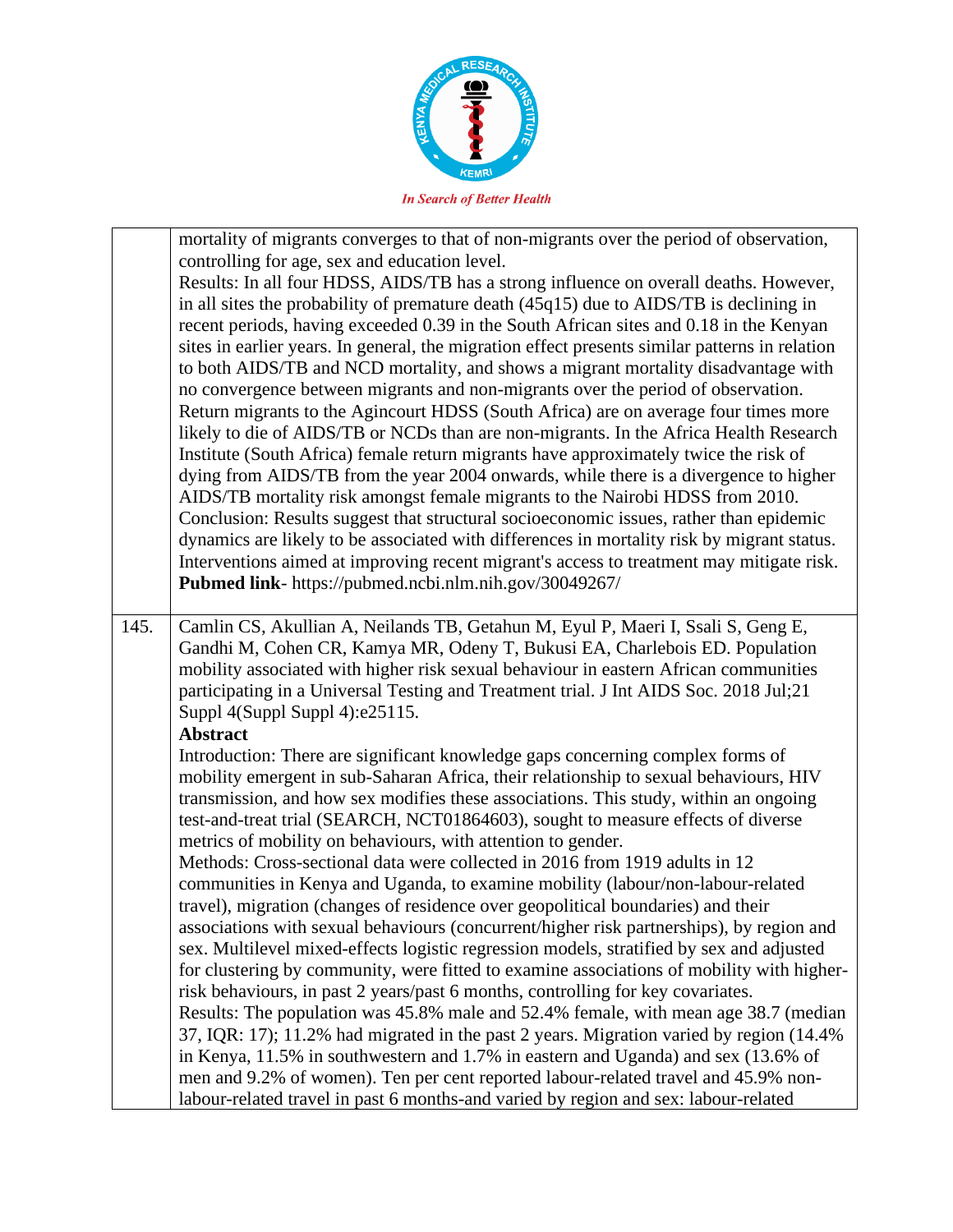

|      | mobility was more common in men $(18.5%)$ than women $(2.9%)$ ; non-labour-related           |
|------|----------------------------------------------------------------------------------------------|
|      | mobility was more common in women $(57.1\%)$ than men $(32.6\%)$ . In 2015 to 2016,          |
|      | 24.6% of men and 6.6% of women had concurrent sexual partnerships; in past 6 months,         |
|      | 21.6% of men and 5.4% of women had concurrent partnerships. Concurrency in 2015 to           |
|      | 2016 was more strongly associated with migration in women [aRR = $2.0$ , 95% CI(1.1 to       |
|      | 3.7)] than men [aRR = 1.5, 95% CI(1.0 to 2.2)]. Concurrency in past 6 months was more        |
|      | strongly associated with labour-related mobility in women [aRR = $2.9$ , 95% CI(1.0 to       |
|      | 8.0)] than men [aRR = 1.8, 95% CI(1.2 to 2.5)], but with non-labour-related mobility in      |
|      | men [aRR = 2.2, 95% CI(1.5 to 3.4)].                                                         |
|      | Conclusions: In rural eastern Africa, both longer-distance/permanent, and                    |
|      | localized/shorter-term forms of mobility are associated with higher-risk behaviours, and     |
|      | are highly gendered: the HIV risks associated with mobility are more pronounced for          |
|      | women. Gender-specific interventions among mobile populations are needed to combat           |
|      | HIV in the region.                                                                           |
|      | Pubmed link- https://pubmed.ncbi.nlm.nih.gov/30027668/                                       |
| 146. | Birdthistle I, Schaffnit SB, Kwaro D, Shahmanesh M, Ziraba A, Kabiru CW, Phillips-           |
|      | Howard P, Chimbindi N, Ondeng'e K, Gourlay A, Cowan FM, Hargreaves JR, Hensen B,             |
|      | Chiyaka T, Glynn JR, Floyd S. Evaluating the impact of the DREAMS partnership to             |
|      | reduce HIV incidence among adolescent girls and young women in four settings: a study        |
|      | protocol. BMC Public Health. 2018 Jul 25;18(1):912.                                          |
|      | <b>Abstract</b>                                                                              |
|      | Background: HIV risk remains unacceptably high among adolescent girls and young              |
|      | women (AGYW) in southern and eastern Africa, reflecting structural and social                |
|      | inequities that drive new infections. In 2015, PEPFAR (the United States President's         |
|      | Emergency Plan for AIDS Relief) with private-sector partners launched the DREAMS             |
|      | Partnership, an ambitious package of interventions in 10 sub-Saharan African countries.      |
|      | DREAMS aims to reduce HIV incidence by 40% among AGYW over two years by                      |
|      | addressing multiple causes of AGYW vulnerability. This protocol outlines an impact           |
|      | evaluation of DREAMS in four settings.                                                       |
|      | Methods: To achieve an impact evaluation that is credible and timely, we describe a mix      |
|      | of methods that build on longitudinal data available in existing surveillance sites prior to |
|      | DREAMS roll-out. In three long-running surveillance sites (in rural and urban Kenya and      |
|      | rural South Africa), the evaluation will measure: (1) population-level changes over time     |
|      | in HIV incidence and socio-economic, behavioural and health outcomes among AGYW              |
|      | and young men (before, during, after DREAMS); and (2) causal pathways linking uptake         |
|      | of DREAMS interventions to 'mediators' of change such as empowerment, through to             |
|      | behavioural and health outcomes, using nested cohort studies with samples of $\sim$ 1000-    |
|      | 1500 AGYW selected randomly from the general population and followed for two years.          |
|      | In Zimbabwe, where DREAMS includes an offer of pre-exposure HIV prophylaxis                  |
|      | (PrEP), cohorts of young women who sell sex will be followed for two years to measure        |
|      | the impact of 'DREAMS+PrEP' on HIV incidence among young women at highest risk               |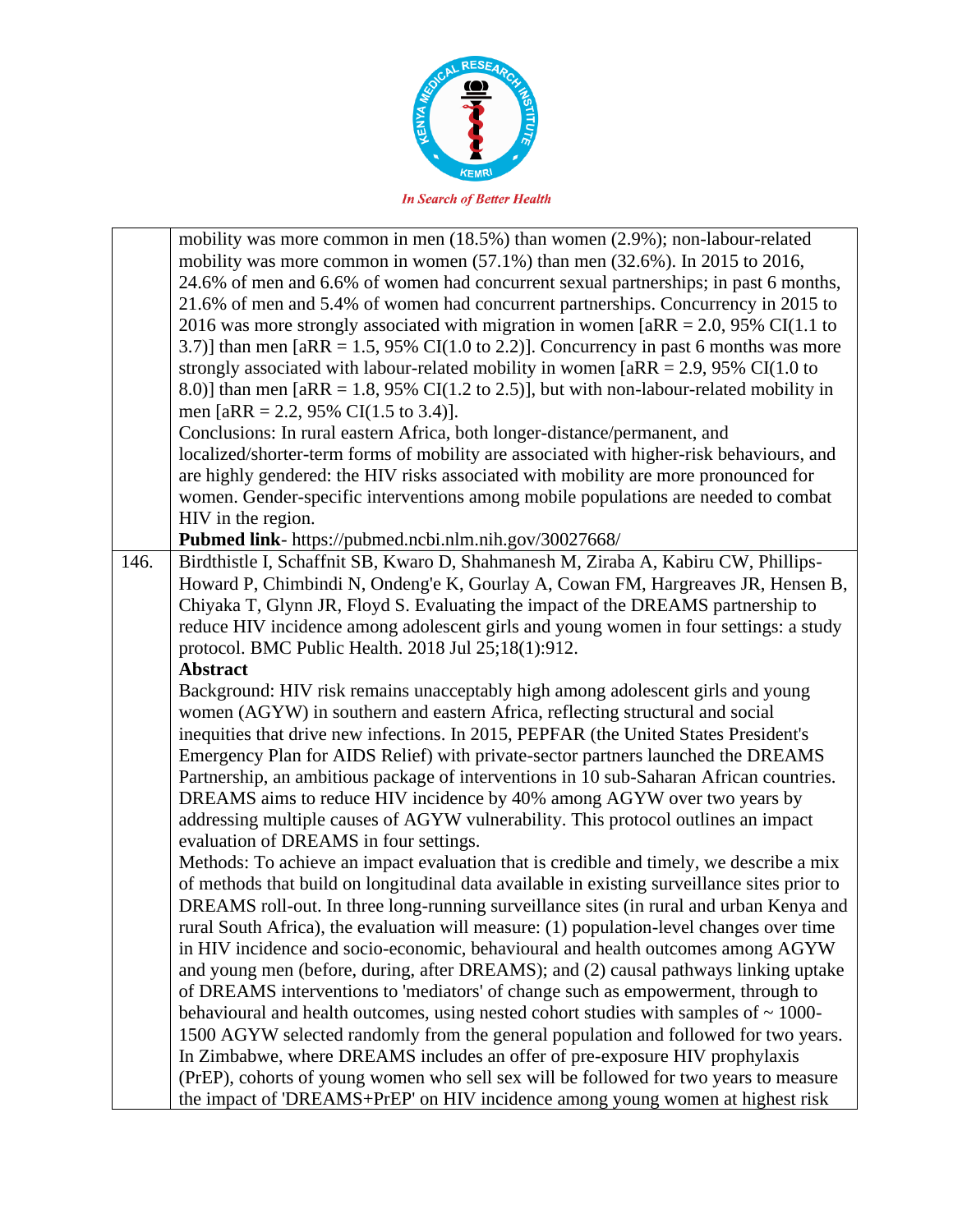

|      | of HIV. In all four settings, process evaluation and qualitative studies will monitor the     |
|------|-----------------------------------------------------------------------------------------------|
|      | delivery and context of DREAMS implementation. The primary evaluation outcome is              |
|      | HIV incidence, and secondary outcomes include indicators of sexual behavior change,           |
|      | and social and biological protection.                                                         |
|      | Discussion: DREAMS is, to date, the most ambitious effort to scale-up combinations or         |
|      | 'packages' of multi-sectoral interventions for HIV prevention. Evidence of its                |
|      | effectiveness in reducing HIV incidence among AGYW, and demonstrating which                   |
|      | aspects of the lives of AGYW were changed, will offer valuable lessons for replication.       |
|      | Pubmed link- https://pubmed.ncbi.nlm.nih.gov/30045711/                                        |
| 147. | Okello G, Gerrets R, Zakayo S, Molyneux S, Jones C. "Every day they keep adding new           |
|      | tools but they don't take any away": Producing indicators for intermittent preventive         |
|      | treatment for malaria in pregnancy (IPTp) from routine data in Kenya. PLoS One. 2018          |
|      | Jan 3;13(1):e0189699.                                                                         |
|      | <b>Abstract</b>                                                                               |
|      | Background: Intermittent preventive treatment for malaria in pregnancy (IPTp) is part of      |
|      | a multi-pronged strategy aimed at preventing malaria in pregnancy in areas of moderate        |
|      | to high transmission in sub-Saharan Africa. Despite being formally adopted as a malaria       |
|      | prevention policy over a decade ago, IPTp coverage has remained low. Recent demands           |
|      | for action have incorporated calls to strengthen IPTp monitoring and evaluation systems,      |
|      | including the use of routine data, to measure coverage, track implementation and identify     |
|      | roadblocks to improving uptake. Concerns about the quality of malaria indicators              |
|      | reported through routine information systems are well recognized, but there are few data      |
|      | on the realities of IPTp recording practices in frontline facilities or their entry into      |
|      | District Health Information Software (DHIS2).                                                 |
|      | Methods: Drawing on fieldwork conducted in two malaria endemic sub-counties in                |
|      | Kenya, we explore how local adaptations and innovations employed by health workers            |
|      |                                                                                               |
|      | and sub-country managers to cope with a range of health system constraints, shape             |
|      | recording practices and in turn, the measurement of IPTp. Data were collected through         |
|      | observations, interviews, and document reviews. Data analysis and interpretation was          |
|      | guided by thematic analysis approach.                                                         |
|      | Results: Measurement of IPTp was undermined by health system constraints such as              |
|      | stock-out of drugs and human resource shortages. Coping strategies adopted by health          |
|      | workers to address these challenges ensured continuity in service delivery and IPTp data      |
|      | generation but had variable consequences on IPTp data quality. Unclear recording and          |
|      | reporting instructions also led to lack of standardization in IPTp data generation. The use   |
|      | of redundant tools created significant data burdens which undermined service delivery in      |
|      | general.                                                                                      |
|      | Conclusions: There is need to integrate monthly reporting forms so as to remove               |
|      | redundancies which exacerbates workload for health workers and disrupts service               |
|      | delivery. Similarly, data collection instructions in registers and reporting forms need to    |
|      | be clarified to standardize IPTp data generation across health facilities. There is also need |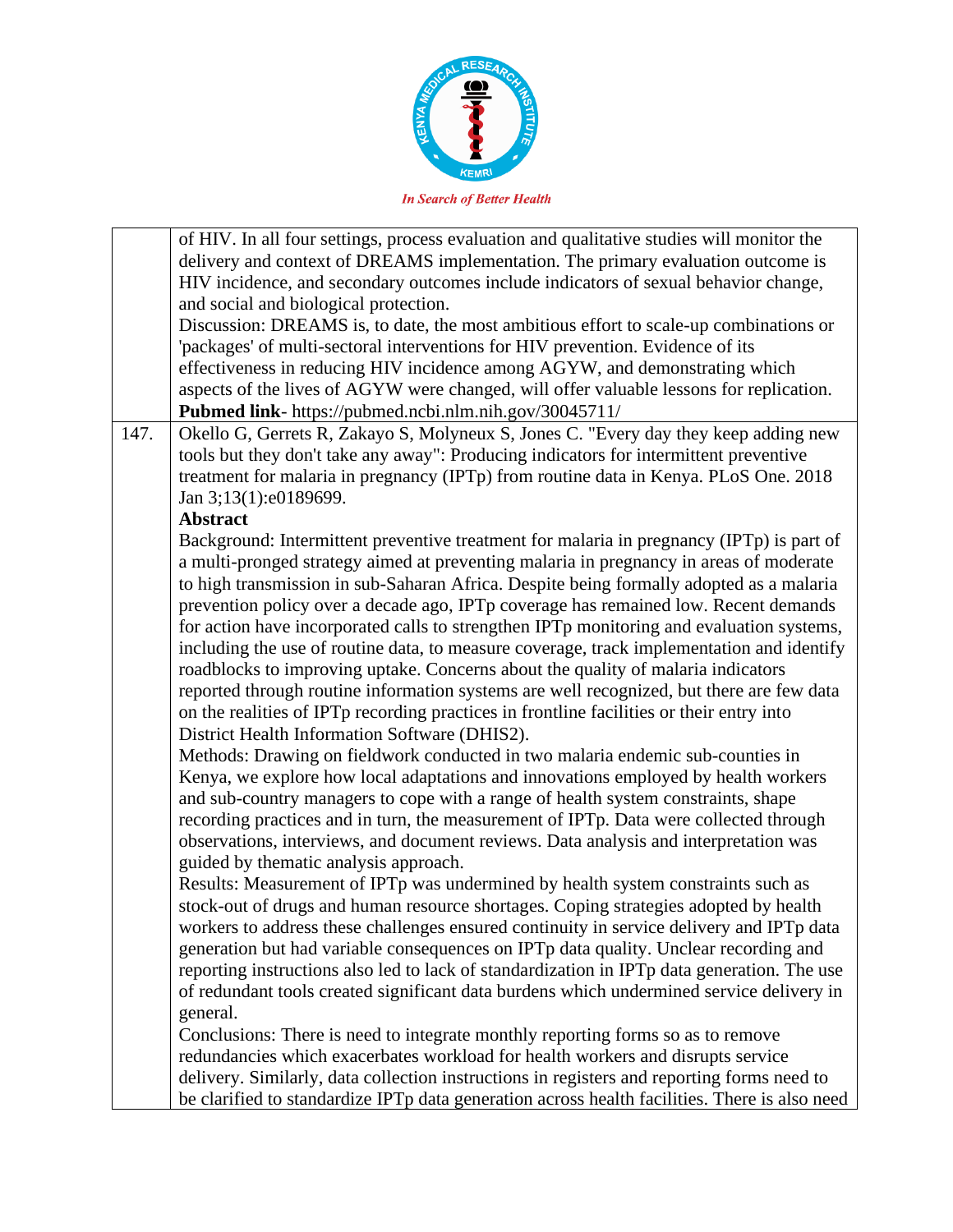

|      | to address broader contextual factors such as stock-out of commodities and human<br>resource shortages which undermine IPTp data generation process.<br>Pubmed link- https://pubmed.ncbi.nlm.nih.gov/29298303/ |
|------|----------------------------------------------------------------------------------------------------------------------------------------------------------------------------------------------------------------|
| 148. | Nabwera HM, Moore SE, Mwangome MK, Molyneux SC, Darboe MK, Camara-                                                                                                                                             |
|      | Trawally                                                                                                                                                                                                       |
|      | N, Sonko B, Darboe A, Singhateh S, Fulford AJ, Prentice AM. The influence of maternal                                                                                                                          |
|      | psychosocial circumstances and physical environment on the risk of severe wasting in                                                                                                                           |
|      | rural Gambian infants: a mixed methods approach. BMC Public Health. 2018 Jan                                                                                                                                   |
|      | 6;18(1):109.                                                                                                                                                                                                   |
|      | <b>Abstract</b>                                                                                                                                                                                                |
|      | Background: Severe wasting affects 16 million under 5's and carries an immediate risk of                                                                                                                       |
|      | death. Prevalence remains unacceptably high in sub-Saharan Africa and early infancy is a                                                                                                                       |
|      | high-risk period. We aimed to explore risk factors for severe wasting in rural Gambian                                                                                                                         |
|      | infants.                                                                                                                                                                                                       |
|      | Methods: We undertook a case-control study from November 2014 to June 2015, in rural                                                                                                                           |
|      | Gambia. Cases had WHO standard weight-for-length z-scores (WLZ) < $-3$ on at least 1                                                                                                                           |
|      | occasion in infancy. Controls with a $WLZ > -3$ in the same interval, matched on age,                                                                                                                          |
|      | gender, village size and distance from the clinic were selected. Standard questionnaires                                                                                                                       |
|      | were used to assess maternal socioeconomic status, water sanitation and hygiene and                                                                                                                            |
|      | maternal mental health. Conditional logistic regression using a multivariable model was                                                                                                                        |
|      | used to determine the risk factors for severe wasting. Qualitative in depth interviews                                                                                                                         |
|      | were conducted with mothers and fathers who were purposively sampled. A thematic                                                                                                                               |
|      | framework was used to analyse the in-depth interviews.                                                                                                                                                         |
|      | Results: Two hundred and eighty (77 cases and 203 controls) children were recruited. In-                                                                                                                       |
|      | depth interviews were conducted with 16 mothers, 3 fathers and 4 research staff                                                                                                                                |
|      | members. The mean age of introduction of complementary feeds was similar between                                                                                                                               |
|      | cases and controls (5.2 [SD 1.2] vs 5.1 [SD 1.3] months). Increased odds of severe                                                                                                                             |
|      | wasting were associated with increased frequency of complementary feeds (range 1-8)                                                                                                                            |
|      | [adjusted OR 2.06 (95%: 1.17-3.62), $p = 0.01$ ]. Maternal adherence to the recommended                                                                                                                        |
|      | infant care practices was influenced by her social support networks, most importantly her                                                                                                                      |
|      | husband, by infant feeding difficulties and maternal psychosocial stressors that include                                                                                                                       |
|      | death of a child or spouse, recurrent ill health of child and lack of autonomy in child                                                                                                                        |
|      | spacing.                                                                                                                                                                                                       |
|      | Conclusion: In rural Gambia, inappropriate infant feeding practices were associated with                                                                                                                       |
|      | severe wasting in infants. Additionally, adverse psychosocial circumstances and infant                                                                                                                         |
|      | feeding difficulties constrain mothers from practising the recommended child care                                                                                                                              |
|      | practices. Interventions that promote maternal resilience through gender empowerment,                                                                                                                          |
|      | prioritising maternal psychosocial support and encouraging the involvement of fathers in                                                                                                                       |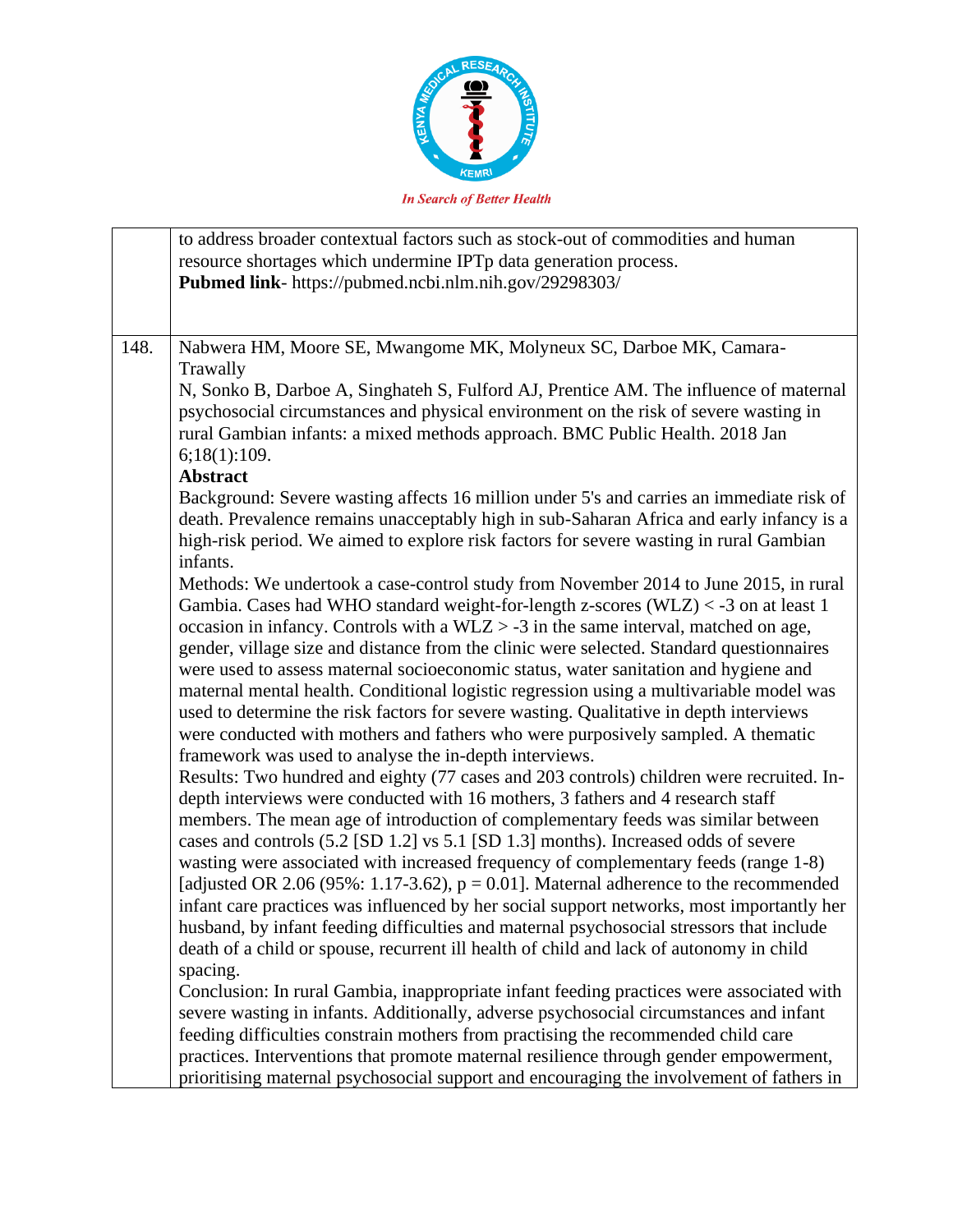

|      | infant and child care promotion strategies, would help prevent severe wasting in these        |
|------|-----------------------------------------------------------------------------------------------|
|      | infants.                                                                                      |
|      | Pubmed link- https://pubmed.ncbi.nlm.nih.gov/29304780/                                        |
| 149. | Mwangi W, Gachuno O, Desai M, Obor D, Were V, Odhiambo F, Nyaguara A, Laserson                |
|      | KF. Uptake of skilled attendance along the continuum of care in rural Western Kenya:          |
|      | selected analysis from Global Health initiative survey-2012. BMC Pregnancy Childbirth.        |
|      | 2018 May 16;18(1):175.                                                                        |
|      | <b>Abstract</b>                                                                               |
|      | Background: Examining skilled attendance throughout pregnancy, delivery and                   |
|      | immediate postnatal period is proxy indicator on the progress towards reduction of            |
|      | maternal and neonatal mortality in developing countries.                                      |
|      | Methods: We conducted a cross-sectional baseline survey of households of mothers with         |
|      | at least 1 child under-5 years in 2012 within the KEMRI/CDC health and demographic            |
|      | surveillance system (HDSS) area in rural western Kenya.                                       |
|      | Results: Out of 8260 mother-child pairs, data on antenatal care (ANC) in the most recent      |
|      | pregnancy was obtained for 89% ( $n = 8260$ ); 97% ( $n = 7387$ ) reported attendance. Data   |
|      | on number of ANC visits was available for 89% ( $n = 7140$ ); 52% ( $n = 6335$ ) of mothers   |
|      | reported $\geq$ 4 ANC visits. Data on gestation month at first ANC was available for 94% (n   |
|      | $= 7140$ ) of mothers; 14% (n = 6690) reported first visit was in1sttrimester (0-12 weeks),   |
|      | 73% in 2nd trimester (14-28 weeks) and remaining 13% in third trimester. Forty nine           |
|      | percent ( $n = 8259$ ) of mothers delivered in a Health Facility (HF), 48% at home and 3%     |
|      | en route to HF. Forty percent ( $n = 7140$ ) and 63% ( $n = 4028$ ) of mothers reporting ANC  |
|      | attendance and HF delivery respectively also reported receiving postnatal care (PNC).         |
|      | About 36% ( $n = 8259$ ) of mothers reported newborn assessment (NBA). Sixty eight            |
|      | percent ( $n = 3966$ ) of mothers that delivered at home reported taking newborn for HF       |
|      | check-up, with only 5% ( $n = 2693$ ) doing so within 48 h of delivery. Being $\leq 34$ years |
|      | (OR 1.8; 95% CI 1.4-2.4) and at least primary education (OR 5.3; 95% CI 1.8-15.3) were        |
|      | significantly associated with ANC attendance. Being $\leq$ 34 years (OR 1.7; 95% CI 1.5-      |
|      | 2.0), post-secondary vs primary education (OR 10; 95% CI 4.4-23.4), ANC attendance            |
|      | (OR 4.5; 95% CI 3.2-6.1), completing $\geq$ 4 ANC visits (OR 2.0; 95% CI 1.8-2.2), were       |
|      | strongly associated with HF delivery. The continuum of care was such that 97% ( $n =$         |
|      | 7387) mothers reported ANC attendance, 49% reported both ANC and HF delivery                  |
|      | attendance, 34% reported ANC, HF delivery and PNC attendance and only 18% reported            |
|      | ANC, HF delivery, PNC and NBA attendance.                                                     |
|      | Conclusion: Uptake of services drastically declined from antenatal to postnatal period,       |
|      | along the continuum of care. Age and education were key determinants of uptake.               |
|      | Pubmed link- https://pubmed.ncbi.nlm.nih.gov/29769047/                                        |
| 150. | Murphy GAV, Gathara D, Mwachiro J, Abuya N, Aluvaala J, English M; Health                     |
|      | Services that Deliver for Newborns Expert Group. Effective coverage of essential              |
|      | inpatient care for small and sick newborns in a high mortality urban setting: a cross-        |
|      | sectional study in Nairobi City County, Kenya. BMC Med. 2018 May 22;16(1):72.                 |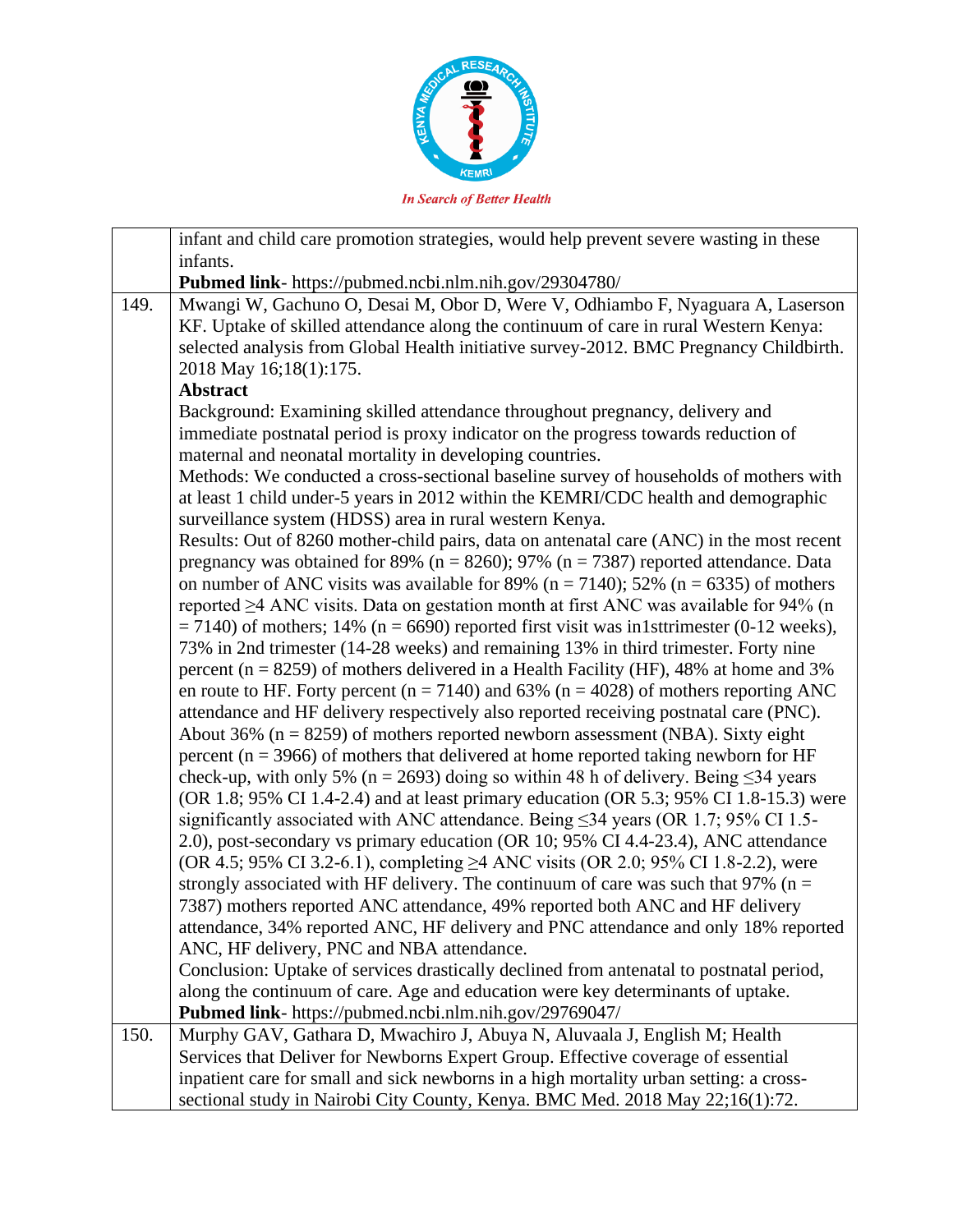

## **Abstract**

|      | Background: Effective coverage requires that those in need can access skilled care          |
|------|---------------------------------------------------------------------------------------------|
|      | supported by adequate resources. There are, however, few studies of effective coverage      |
|      | of facility-based neonatal care in low-income settings, despite the recognition that        |
|      | improving newborn survival is a global priority.                                            |
|      | Methods: We used a detailed retrospective review of medical records for neonatal            |
|      | admissions to public, private not-for-profit (mission) and private-for-profit (private)     |
|      | sector facilities providing 24×7 inpatient neonatal care in Nairobi City County to          |
|      | estimate the proportion of small and sick newborns receiving nationally recommended         |
|      | care across six process domains. We used our findings to explore the relationship           |
|      | between facility measures of structure and process and estimate effective coverage.         |
|      | Results: Of 33 eligible facilities, 28 (four public, six mission and 18 private), providing |
|      | an estimated 98.7% of inpatient neonatal care in the county, agreed to partake. Data from   |
|      | 1184 admission episodes were collected. Overall performance was lowest (weighted            |
|      | mean score 0.35 [95% confidence interval or CI: 0.22-0.48] out of 1) for correct            |
|      | prescription of fluid and feed volumes and best (0.86 [95% CI: 0.80-0.93]) for              |
|      | documentation of demographic characteristics. Doses of gentamicin, when prescribed,         |
|      | were at least 20% higher than recommended in 11.7% cases. Larger (often public)             |
|      | facilities tended to have higher process and structural quality scores compared with        |
|      | smaller, predominantly private, facilities. We estimate effective coverage to be 25%        |
|      | (estimate range: 21-31%). These newborns received high-quality inpatient care, while        |
|      | almost half (44.5%) of newborns needed care but did not receive it and a further 30.4%      |
|      | of newborns received an inadequate service.                                                 |
|      | Conclusions: Failure to receive services and gaps in quality of care both contribute to a   |
|      | shortfall in effective coverage in Nairobi City County. Three-quarters of small and sick    |
|      | newborns do not have access to high-quality facility-based care. Substantial                |
|      | improvements in effective coverage will be required to tackle high neonatal mortality in    |
|      | this urban setting with high levels of poverty.                                             |
|      | Pubmed link-https://pubmed.ncbi.nlm.nih.gov/29783977/                                       |
| 151. | Mujugira A, Baeten J, Kidoguchi L, Haberer J, Celum C, Donnell D, Ngure K, Bukusi E,        |
|      | Mugo N, Asiimwe S, Odoyo J, Tindimwebwa E, Bulya N, Katabira E, Heffron R. High             |
|      | levels of viral suppression among East African HIV-infected women and men in                |
|      | serodiscordant partnerships initiating antiretroviral therapywith high CD4 counts and       |
|      | during pregnancy. AIDS Res Hum Retroviruses. 2018 Feb;34(2):140-147.                        |
|      | <b>Abstract</b>                                                                             |
|      | Background: People who are asymptomatic and feel healthy, including pregnant women,         |
|      | may be less motivated to initiate ART or achieve high adherence. We assessed whether        |
|      | ART initiation, and viral suppression 6, 12 and 24-months after ART initiation, were        |
|      | lower in HIV-infected members of serodiscordant couples who initiated during                |
|      | pregnancy or with higher CD4 counts.                                                        |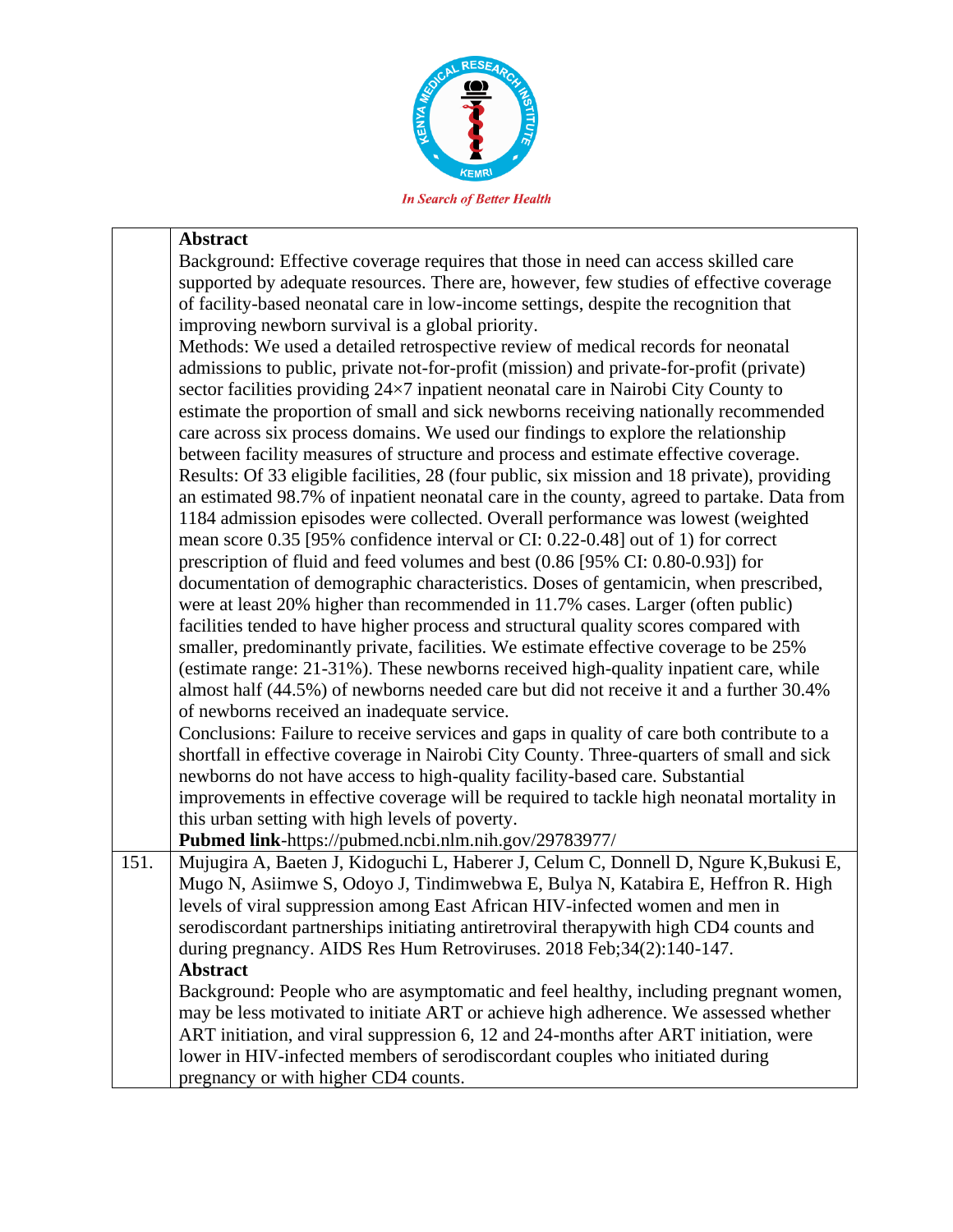

|      | Methods: We used data from the Partners Demonstration Project, an open-label study of          |
|------|------------------------------------------------------------------------------------------------|
|      | the delivery of integrated PrEP and ART (at any CD4 count) for HIV prevention among            |
|      | high-risk HIV serodiscordant couples in Kenya and Uganda. Differences in viral                 |
|      | suppression (HIV RNA <400 copies/ml) among people initiating ART at different CD4              |
|      | count levels $(\leq 350, 351-500,$ and $> 500$ cells/mm3) and during pregnancy were estimated  |
|      | using Poisson regression.                                                                      |
|      | Results: Of 865 HIV-infected participants retained after becoming eligible for ART             |
|      | during study follow-up, 95% initiated ART. Viral suppression 24-months after ART               |
|      | initiation was high overall (97%), and comparable among those initiating ART at CD4            |
|      | counts >500, 351-500 and $\leq$ 350 cells/mm3 (96% vs 97% vs 97%; relative risk [RR] 0.98;     |
|      | 95% CI: 0.93-1.03 for CD4 > 500 vs < 350 and RR 0.99; 95% CI: (0.93-1.06) for CD4              |
|      | 351-500 vs ≤350). Viral suppression was as likely among women initiating ART                   |
|      | primarily to prevent perinatal transmission as ART initiation for other reasons ( $p=0.9$ at 6 |
|      | months and $p=0.5$ at 12 months).                                                              |
|      | Conclusions: Nearly all HIV-infected partners initiating ART were virally suppressed by        |
|      | 24 months, irrespective of CD4 count or pregnancy status. These findings suggest that          |
|      | people initiating ART at high CD4 counts or due to pregnancy can adhere to ART as              |
|      |                                                                                                |
|      | well as those starting treatment with symptomatic HIV disease or low CD4 counts.               |
|      | Pubmed link-https://pubmed.ncbi.nlm.nih.gov/28899162/                                          |
| 152. | Omondi GB, Serem G, Abuya N, Gathara D, Stanton NA, Agedo D, English M, Murphy                 |
|      | GAV. Neonatal nasogastric tube feeding in a low-resource African setting using                 |
|      | ergonomics methods to explore quality and safety issues in task sharing. BMC Nurs. 2018        |
|      | Nov 16;17:46.                                                                                  |
|      | <b>Abstract</b>                                                                                |
|      | Background: Sharing tasks with lower cadre workers may help ease the burden of work            |
|      | on the constrained nursing workforce in low- and middle-income countries but the               |
|      | quality and safety issues associated with shifting tasks are rarely critically evaluated.      |
|      | This research explored this gap using a Human Factors and Ergonomics (HFE) method              |
|      | as a novel approach to address this gap and inform task sharing policies in neonatal care      |
|      | settings in Kenya.                                                                             |
|      | Methods: We used Hierarchical Task Analysis (HTA) and the Systematic Human Error               |
|      | Reduction and Prediction Approach (SHERPA) to analyse and identify the nature and              |
|      | significance of potential errors of nasogastric tube (NGT) feeding in a neonatal setting       |
|      | and to gain a preliminary understanding of informal task sharing.                              |
|      | Results: A total of 47 end tasks were identified from the HTA. Sharing, supervision and        |
|      | risk levels of these tasks reported by subject matter experts (SMEs) varied broadly. More      |
|      | than half of the tasks (58.3%) were shared with mothers, of these, 31.7% (13/41) and           |
|      | 68.3% were assigned a medium and low level of risk by the majority $(≥4)$ of SMEs              |
|      | respectively. Few tasks were reported as 'often missed' by the majority of SMEs.               |
|      | SHERPA analysis suggested omission was the commonest type of error, however, due to            |
|      | the low risk nature, omission would potentially result in minor consequences. Training         |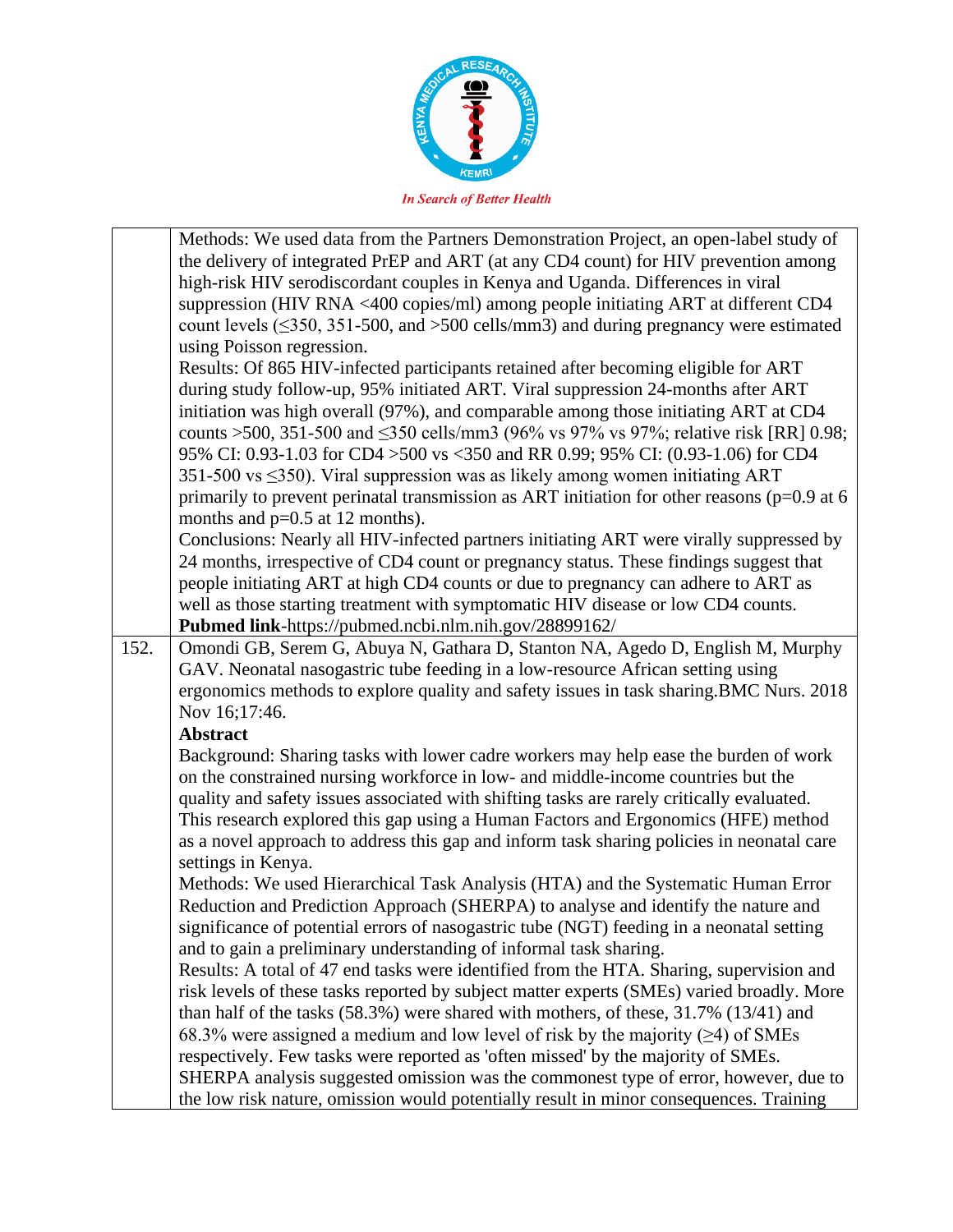

|      | and provision of checklists for NGT feeding were the key approaches for remedying<br>most errors. By extension these strategies could support safer task shifting.<br>Conclusion: Inclusion of mothers and casual workers in care provided to sick infants is<br>reported by SMEs in the Kenyan neonatal settings. Ergonomics methods proved useful in<br>working with Kenyan SMEs to identify possible errors and the training and supervision<br>needs for safer task-sharing.<br>Pubmed link-https://pubmed.ncbi.nlm.nih.gov/30479560/ |
|------|-------------------------------------------------------------------------------------------------------------------------------------------------------------------------------------------------------------------------------------------------------------------------------------------------------------------------------------------------------------------------------------------------------------------------------------------------------------------------------------------------------------------------------------------|
| 153. | Njue M, Njuguna P, Kapulu MC, Sanga G, Bejon P, Marsh V, Molyneux S, KamuyaD.                                                                                                                                                                                                                                                                                                                                                                                                                                                             |
|      | Ethical considerations in Controlled Human Malaria Infection studies in low resource                                                                                                                                                                                                                                                                                                                                                                                                                                                      |
|      | settings: Experiences and perceptions of study participants in a malaria Challenge study                                                                                                                                                                                                                                                                                                                                                                                                                                                  |
|      | in Kenya. Wellcome Open Res. 2018 Oct 29;3:39.                                                                                                                                                                                                                                                                                                                                                                                                                                                                                            |
|      | <b>Abstract</b>                                                                                                                                                                                                                                                                                                                                                                                                                                                                                                                           |
|      | Background: The range and amount of volunteer infection studies, known as Controlled                                                                                                                                                                                                                                                                                                                                                                                                                                                      |
|      | Human Infection Model (CHMI) studies, in Low-Middle Income Countries (LMICs) is                                                                                                                                                                                                                                                                                                                                                                                                                                                           |
|      | increasing with rapid technological advancement, world-class laboratory facilities and                                                                                                                                                                                                                                                                                                                                                                                                                                                    |
|      | increasing capacity development initiatives. However, the ethical issues these studies                                                                                                                                                                                                                                                                                                                                                                                                                                                    |
|      | present in LMICs have not been empirically studied. We present findings of a descriptive                                                                                                                                                                                                                                                                                                                                                                                                                                                  |
|      | social science study nested within a malaria volunteer infection study, on-going at the                                                                                                                                                                                                                                                                                                                                                                                                                                                   |
|      | time of writing, at the KEMRI-Wellcome Trust Research Programme (KWTRP) on the                                                                                                                                                                                                                                                                                                                                                                                                                                                            |
|      | Kenyan Coast. Methods: The study included non-participant observations, five group                                                                                                                                                                                                                                                                                                                                                                                                                                                        |
|      | discussions with more than half of the CHMI study participants, two in-depth interviews                                                                                                                                                                                                                                                                                                                                                                                                                                                   |
|      | with study team members, and an exit questionnaire administered to the participants.                                                                                                                                                                                                                                                                                                                                                                                                                                                      |
|      | Results: Participants understood the key elements of the study, including that they would                                                                                                                                                                                                                                                                                                                                                                                                                                                 |
|      | be deliberately infected with malaria parasites and may get malaria as a result, there                                                                                                                                                                                                                                                                                                                                                                                                                                                    |
|      | would be regular blood draws, and they would spend up to 24 days in a residence facility                                                                                                                                                                                                                                                                                                                                                                                                                                                  |
|      | away from their homes. The greatest motivation for participation was the monetary                                                                                                                                                                                                                                                                                                                                                                                                                                                         |
|      | compensation of 20 USD per overnight stay given as a lump-sum at the end of their                                                                                                                                                                                                                                                                                                                                                                                                                                                         |
|      | residency stay. Also appreciated were the health screening tests prior to enrolment and                                                                                                                                                                                                                                                                                                                                                                                                                                                   |
|      | the positive relations with the study team. Concerns raised included the amount and                                                                                                                                                                                                                                                                                                                                                                                                                                                       |
|      | regularity of blood draws experienced, and concerns that this type of research may feed                                                                                                                                                                                                                                                                                                                                                                                                                                                   |
|      | into on-going rumours about research generally. Conclusion: With the increasing range                                                                                                                                                                                                                                                                                                                                                                                                                                                     |
|      | and number of CHMI studies being conducted in LMICs, current ethical guidance are                                                                                                                                                                                                                                                                                                                                                                                                                                                         |
|      | inadequate. This study highlights some of the ethical issues that could emerge in these                                                                                                                                                                                                                                                                                                                                                                                                                                                   |
|      | settings, emphasizing the heavy responsibility placed on research review and regulatory                                                                                                                                                                                                                                                                                                                                                                                                                                                   |
|      | systems, researchers and funders, as well as the importance of carefully tailored                                                                                                                                                                                                                                                                                                                                                                                                                                                         |
|      | community engagement and consent processes.                                                                                                                                                                                                                                                                                                                                                                                                                                                                                               |
|      | Pubmed link-https://pubmed.ncbi.nlm.nih.gov/29806038/                                                                                                                                                                                                                                                                                                                                                                                                                                                                                     |
| 154. | Odeny TA, Onono M, Owuor K, Helova A, Wanga I, Bukusi EA, Turan JM, Abuogi LL.                                                                                                                                                                                                                                                                                                                                                                                                                                                            |
|      | Maximizing adherence and retention for women living with HIV and their infants in                                                                                                                                                                                                                                                                                                                                                                                                                                                         |
|      | Kenya (MOTIVATE! study): study protocol for a randomized controlled trial. Trials.                                                                                                                                                                                                                                                                                                                                                                                                                                                        |
|      | 2018 Jan 29;19(1):77.                                                                                                                                                                                                                                                                                                                                                                                                                                                                                                                     |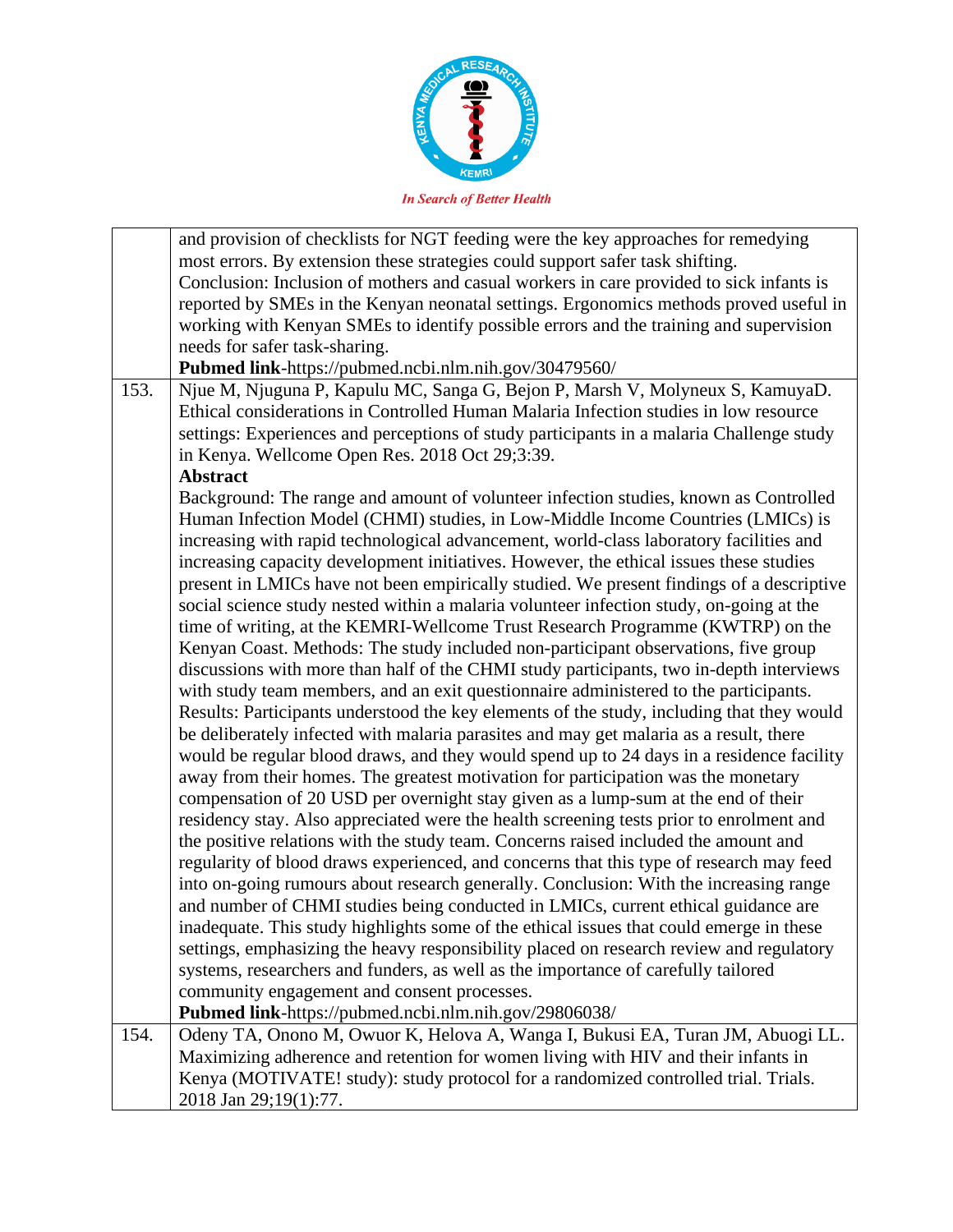

|      | <b>Abstract</b>                                                                                                                                                                          |
|------|------------------------------------------------------------------------------------------------------------------------------------------------------------------------------------------|
|      | Background: Successful completion and retention throughout the multi-step cascade of                                                                                                     |
|      | prevention of mother-to-child HIV transmission (PMTCT) remains difficult to achieve.<br>The Mother and Infant Visit Adherence and Treatment Engagement study aims to                     |
|      | evaluate the effect of mobile text messaging, community-based mentor mothers (cMMs),                                                                                                     |
|      | or both on increasing antiretroviral therapy (ART) adherence, retention in HIV care,                                                                                                     |
|      | maternal viral load suppression, and mother-to-child HIV transmission for mother-infant                                                                                                  |
|      | pairs receiving lifelong ART.                                                                                                                                                            |
|      | Methods/design: This study is a cluster randomized, $2 \times 2$ factorial, controlled trial. The<br>trial will be undertaken in the western Kenyan counties of Migori, Kisumu, and Homa |
|      | Bay. Study sites will be randomized into one of four groups: six sites will implement                                                                                                    |
|      | both text messaging and cMM, six sites will implement cMM only, six sites will                                                                                                           |
|      | implement text messaging only, and six sites will implement the existing standard of                                                                                                     |
|      | care. The primary analysis will be based on the intention-to-treat principle and will                                                                                                    |
|      | compare maternal ART adherence and maternal retention in care.                                                                                                                           |
|      | Discussion: This study will determine the impact of long-term (up to 12 months                                                                                                           |
|      | postpartum) text messaging and cMMs on retention in and adherence to ART among                                                                                                           |
|      | pregnant and breastfeeding women living with HIV in Kenya. It will address key gaps in                                                                                                   |
|      | our understanding of what interventions may successfully promote long-term retention in<br>the PMTCT cascade of care.                                                                    |
|      | Pubmed link- https://pubmed.ncbi.nlm.nih.gov/29378622/                                                                                                                                   |
|      |                                                                                                                                                                                          |
|      |                                                                                                                                                                                          |
| 155. | Elliott AM, Roestenberg M, Wajja A, Opio C, Angumya F, Adriko M, Egesa M, Gitome                                                                                                         |
|      | S, Mfutso-Bengo J, Bejon P, Kapulu M, Seager Z, Lutalo T, Nazziwa WB, Muwumuza<br>A, Yazdanbakhsh M, Kaleebu P, Kabatereine N, Tukahebwa E. Ethical andscientific                        |
|      | considerations on the establishment of a controlled human infection model for                                                                                                            |
|      | schistosomiasis in Uganda: report of a stakeholders' meeting held in Entebbe, Uganda.                                                                                                    |
|      | AAS Open Res. 2018 Aug 6;1:2.                                                                                                                                                            |
|      | <b>Abstract</b>                                                                                                                                                                          |
|      | Controlled human infection (CHI) models are gaining recognition as an approach to                                                                                                        |
|      | accelerating vaccine development, for use in both non-endemic and endemic populations:                                                                                                   |
|      | they can facilitate identification of the most promising candidate vaccines for further                                                                                                  |
|      | trials and advance understanding of protective immunity. Helminths present a continuing                                                                                                  |
|      | health burden in sub-Saharan Africa. Vaccine development for these complex organisms<br>is particularly challenging, partly because protective responses are akin to mechanisms of       |
|      | allergy. A CHI model for Schistosoma mansoni (CHI-S) has been developed at Leiden                                                                                                        |
|      | University Medical Centre, the Netherlands. However, responses to schistosome                                                                                                            |
|      | infections, and candidate vaccines, are likely to be different among people from endemic                                                                                                 |
|      | settings compared to schistosome-naïve Dutch volunteers. Furthermore, among                                                                                                              |
|      | volunteers from endemic regions who have acquired immune responses through prior                                                                                                         |
|      | exposure, schistosome challenge can be used to define responses associated with clinical<br>protection, and thus to guide vaccine development. To explore the possibility of             |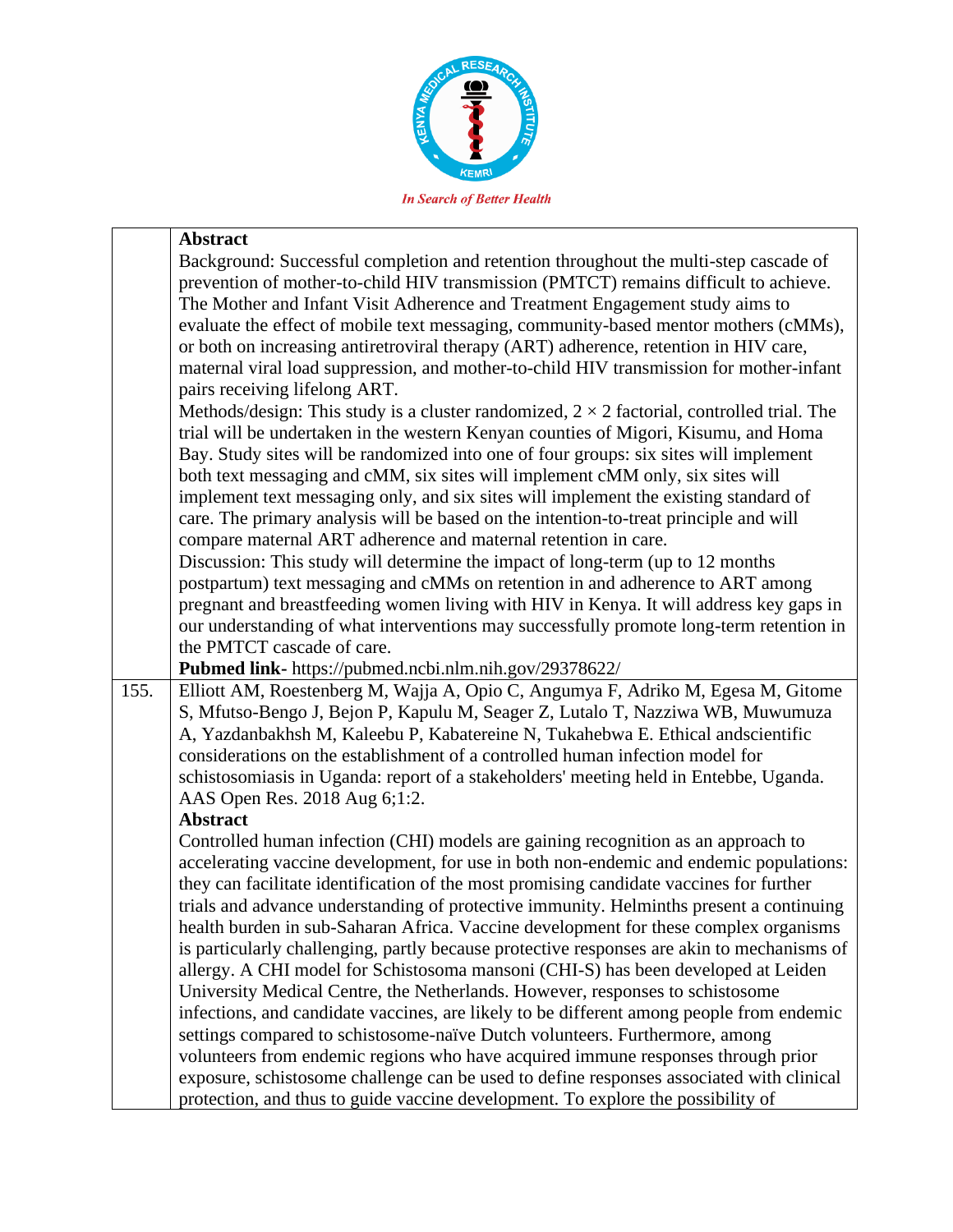

|      | establishing the CHI-S in Uganda, a Stakeholders' Meeting was held in Entebbe in 2017.        |
|------|-----------------------------------------------------------------------------------------------|
|      | Regulators, community members, researchers and policy-makers discussed                        |
|      | implementation challenges and recommended preparatory steps: risk assessment;                 |
|      | development of infrastructure and technical capacity to produce the infectious challenge      |
|      |                                                                                               |
|      | material in Uganda; community engagement from Parliamentary to grass-roots level;             |
|      | pilot studies to establish approaches to assuring fully informed consent and true             |
|      | voluntariness, and strategies for selection of volunteers who can avoid natural infection     |
|      | during the 12-week CHI-S; the building of regulatory capacity; and the development of         |
|      | study protocols and a product dossier in close consultation with ethical and regulatory       |
|      | partners. It was recommended that, on completion, the protocol and product dossier be         |
|      | reviewed for approval in a joint meeting combining ethical, regulatory and environment        |
|      | management authorities. Most importantly, representatives of schistosomiasis-affected         |
|      | communities emphasised the urgent need for an effective vaccine and urged the research        |
|      | community not to delay in the development process.                                            |
|      | Pubmed link- https://pubmed.ncbi.nlm.nih.gov/30714021/                                        |
| 156. | Otieno P, Waiswa P, Butrick E, Namazzi G, Achola K, Santos N, Keating R,                      |
|      | Lester F, Walker D. Strengthening intrapartum and immediate newborn care to                   |
|      | reduce morbidity and mortality of preterm infants born in health facilities in                |
|      | Migori County, Kenya and Busoga Region, Uganda: a study protocol for a                        |
|      | randomized controlled trial. Trials. 2018 Jun 5;19(1):313.                                    |
|      | <b>Abstract</b>                                                                               |
|      | Background: Preterm birth (birth before 37 weeks of gestation) and its complications are      |
|      | the leading contributors to neonatal and under-5 mortality. The majority of neonatal          |
|      | deaths in Kenya and Uganda occur during the intrapartum and immediate postnatal               |
|      | period. This paper describes our study protocol for implementing and evaluating a             |
|      | package of facility-based interventions to improve care during this critical window.          |
|      | Methods/design: This is a pair-matched, cluster randomized controlled trial across 20         |
|      | facilities in Eastern Uganda and Western Kenya. The intervention facilities receive four      |
|      | components: (1) strengthening of routine data collection and data use activities; (2)         |
|      | implementation of the WHO Safe Childbirth Checklist modified for preterm birth; (3)           |
|      | PRONTO simulation training and mentoring to strengthen intrapartum and immediate              |
|      | newborn care; and (4) support of quality improvement teams. The control facilities            |
|      | receive both data strengthening and introduction of the modified checklist. The primary       |
|      | outcome for this study is 28-day mortality rate among preterm infants. The denominator        |
|      |                                                                                               |
|      | will include all live births and fresh stillbirths weighing greater than 1000 g and less than |
|      | 2500 g; all live births and fresh stillbirths weighing between 2501 and 3000 g with a         |
|      | documented gestational age less than 37 weeks.                                                |
|      | Discussion: The results of this study will inform interventions to improve personnel and      |
|      | facility capacity to respond to preterm labor and delivery, as well as care for the preterm   |
|      | infant.                                                                                       |
|      | Pubmed link-https://pubmed.ncbi.nlm.nih.gov/29871696/                                         |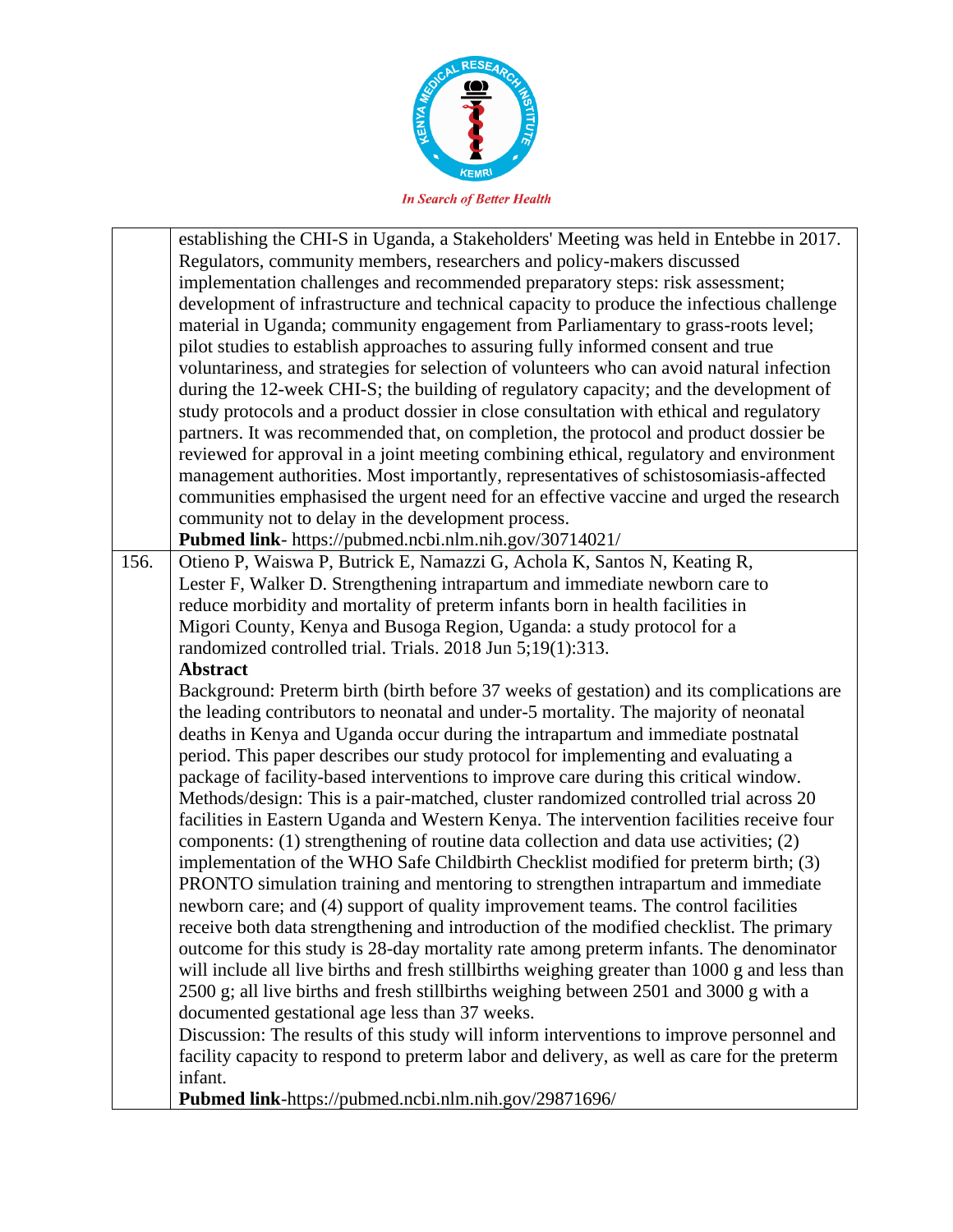

| 157. | Kwambai TK, Dhabangi A, Idro R, Opoka R, Kariuki S, Samuels AM, Desai M,                     |
|------|----------------------------------------------------------------------------------------------|
|      | van Hensbroek MB, John CC, Robberstad B, Wang D, Phiri K, Ter Kuile FO. Malaria              |
|      | chemoprevention with monthly dihydroartemisinin-piperaquine for the post-                    |
|      | discharge management of severe anaemia in children aged less than 5 years in                 |
|      | Uganda and Kenya: study protocol for a multi-centre, two-arm, randomised,                    |
|      | placebo-controlled, superiority trial. Trials. 2018 Nov 6;19(1):610.                         |
|      | <b>Abstract</b>                                                                              |
|      | Background: Children hospitalised with severe anaemia in malaria endemic areas in            |
|      | Africa are at high risk of readmission or death within 6 months post-discharge. Currently,   |
|      | no strategy specifically addresses this period. In Malawi, 3 months of post-discharge        |
|      | malaria chemoprevention (PMC) with monthly treatment courses of artemether-                  |
|      | lumefantrine given at discharge and at 1 and 2 months prevented 30% of all-cause             |
|      | readmissions by 6 months post-discharge. Another efficacy trial is needed before a policy    |
|      | of malaria chemoprevention can be considered for the post-discharge management of            |
|      | severe anaemia in children under 5 years of age living in malaria endemic areas.             |
|      | Objective: We aim to determine if 3 months of PMC with monthly 3-day treatment               |
|      | courses of dihydroartemisinin-piperaquine is safe and superior to a single 3-day             |
|      | treatment course with artemether-lumefantrine provided as part of standard in-hospital       |
|      | care in reducing all-cause readmissions and deaths (composite primary endpoint) by 6         |
|      | months in the post-discharge management of children less than 5 years of age admitted        |
|      | with severe anaemia of any or undetermined cause.                                            |
|      | Methods/design: This is a multi-centre, two-arm, placebo-controlled, individually            |
|      | randomised trial in children under 5 years of age recently discharged following              |
|      | management for severe anaemia. Children in both arms will receive standard in-hospital       |
|      | care for severe anaemia and a 3-day course of artemether-lumefantrine at discharge. At 2     |
|      | weeks after discharge, surviving children will be randomised to receive either 3-day         |
|      | courses of dihydroartemisinin-piperaquine at 2, 6 and 10 weeks or an identical placebo       |
|      | and followed for 26 weeks through passive case detection. The trial will be conducted in     |
|      | hospitals in malaria endemic areas in Kenya and Uganda. The study is designed to detect      |
|      | a 25% reduction in the incidence of all-cause readmissions or death (composite primary       |
|      | outcome) from 1152 to 864 per 1000 child years (power 80%, $\alpha$ = 0.05) and requires 520 |
|      | children per arm (1040 total children).                                                      |
|      | Results: Participant recruitment started in May 2016 and is ongoing.                         |
|      | Pubmed link-https://pubmed.ncbi.nlm.nih.gov/30400934/                                        |
| 158. | Okoyo C, Simiyu E, Njenga SM, Mwandawiro C. Comparing the performance of                     |
|      | circulating cathodic antigen and Kato-Katz techniques in evaluating Schistosomamansoni       |
|      | infection in areas with low prevalence in selected counties of Kenya: a cross-sectional      |
|      | study. BMC Public Health. 2018 Apr 11;18(1):478.                                             |
|      | <b>Abstract</b>                                                                              |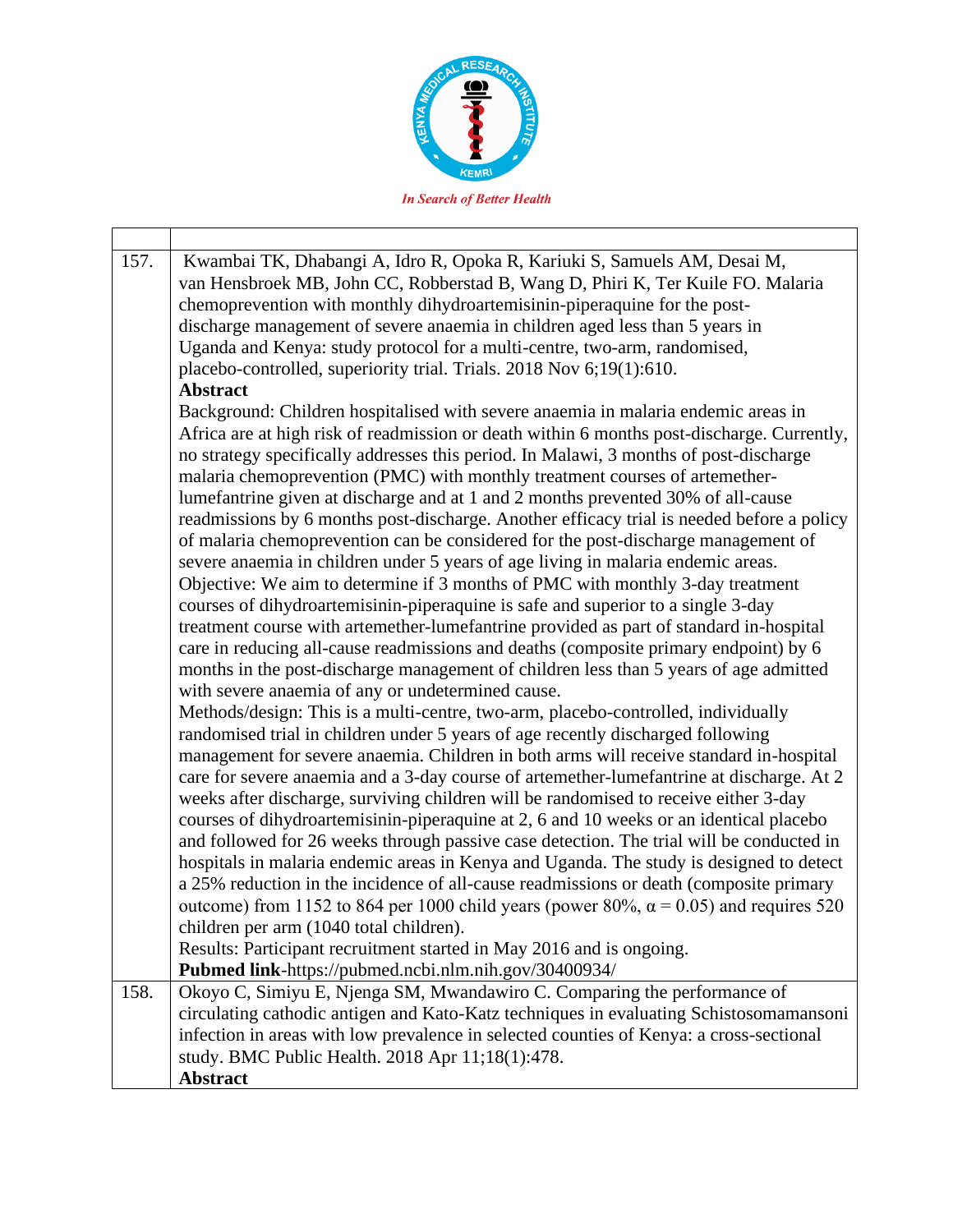

|      | Background: Kato-Katz technique has been the mainstay test in Schistosoma mansoni<br>diagnosis in endemic areas. However, recent studies have documented its poor sensitivity<br>in evaluating Schistosoma mansoni infection especially in areas with lower rates of<br>transmission. It's the primary diagnostic tool in monitoring impact of the Kenya national<br>school based deworming program on infection transmission, but there is need to consider<br>a more sensitive technique as the prevalence reduces. Therefore, this study explored the<br>relationship between results of the stool-based Kato-Katz technique with urine-based<br>point-of-care circulating cathodic antigen (POC-CCA) test in view to inform decision-<br>making by the program in changing from Kato-Katz to POC-CCA test.<br>Methods: We used two cross-sectional surveys conducted pre- and post- mass drug<br>administration (MDA) using praziquantel in a representative random sample of children<br>from 18 schools across 11 counties. A total of 1944 children were randomly sampled for<br>the study. Stool and urine samples were tested for S. mansoni infection using Kato-Katz<br>and POC-CCA methods, respectively. S. mansoni prevalence using each technique was<br>calculated and 95% confidence intervals obtained using binomial regression model.<br>Specificity (Sp) and sensitivity (Sn) were determined using $2 \times 2$ contingency tables and<br>compared using the McNemar's chi-square test.<br>Results: A total of 1899 and 1878 children were surveyed at pre- and post-treatment<br>respectively. S. mansoni infection prevalence was 26.5 and 21.4% during pre- and post-<br>treatment respectively using POC-CCA test, and 4.9 and 1.5% for pre- and post-<br>treatment respectively using Kato-Katz technique. Taking POC-CCA as the gold<br>standard, Kato-Katz was found to have significantly lower sensitivity both at pre- and<br>post-treatment, Sn = 12.5% and Sn = 5.2% respectively, McNemar test $\gamma$ 2m = 782.0, p <<br>0.001. In overall, the results showed a slight/poor agreement between the two methods,<br>kappa index (k) = $0.11$ , p < $0.001$ , inter-rater agreement = 77.1%.<br>Conclusions: Results showed POC-CCA technique as an effective, sensitive and accurate<br>screening tool for Schistosoma mansoni infection in areas of low prevalence. It was up to<br>14-fold accurate than Kato-Katz which had extremely inadequate sensitivity. We<br>recommend usage of POC-CCA alongside Kato-Katz examinations by Schistosomiasis<br>control programs in low prevalence areas.<br>Pubmed link-https://pubmed.ncbi.nlm.nih.gov/29642875/ |
|------|-------------------------------------------------------------------------------------------------------------------------------------------------------------------------------------------------------------------------------------------------------------------------------------------------------------------------------------------------------------------------------------------------------------------------------------------------------------------------------------------------------------------------------------------------------------------------------------------------------------------------------------------------------------------------------------------------------------------------------------------------------------------------------------------------------------------------------------------------------------------------------------------------------------------------------------------------------------------------------------------------------------------------------------------------------------------------------------------------------------------------------------------------------------------------------------------------------------------------------------------------------------------------------------------------------------------------------------------------------------------------------------------------------------------------------------------------------------------------------------------------------------------------------------------------------------------------------------------------------------------------------------------------------------------------------------------------------------------------------------------------------------------------------------------------------------------------------------------------------------------------------------------------------------------------------------------------------------------------------------------------------------------------------------------------------------------------------------------------------------------------------------------------------------------------------------------------------------------------------------------------------------------------------------------------------------------------------------------------------------------------------------------------------------------------------------------------------------------------------------------------------------------------------------------------------------------------------------------------------------------------------------------------------------------------------------------------|
| 159. | Ondigo BN, Muok EMO, Oguso JK, Njenga SM, Kanyi HM, Ndombi EM, Priest JW,                                                                                                                                                                                                                                                                                                                                                                                                                                                                                                                                                                                                                                                                                                                                                                                                                                                                                                                                                                                                                                                                                                                                                                                                                                                                                                                                                                                                                                                                                                                                                                                                                                                                                                                                                                                                                                                                                                                                                                                                                                                                                                                                                                                                                                                                                                                                                                                                                                                                                                                                                                                                                       |
|      | Kittur N, Secor WE, Karanja DMS, Colley DG. Impact of Mothers' Schistosomiasis                                                                                                                                                                                                                                                                                                                                                                                                                                                                                                                                                                                                                                                                                                                                                                                                                                                                                                                                                                                                                                                                                                                                                                                                                                                                                                                                                                                                                                                                                                                                                                                                                                                                                                                                                                                                                                                                                                                                                                                                                                                                                                                                                                                                                                                                                                                                                                                                                                                                                                                                                                                                                  |
|      | Status During Gestation on Children's IgG Antibody Responses to Routine Vaccines<br>2 Years Later and Anti-Schistosome and Anti-Malarial Responses by Neonates in                                                                                                                                                                                                                                                                                                                                                                                                                                                                                                                                                                                                                                                                                                                                                                                                                                                                                                                                                                                                                                                                                                                                                                                                                                                                                                                                                                                                                                                                                                                                                                                                                                                                                                                                                                                                                                                                                                                                                                                                                                                                                                                                                                                                                                                                                                                                                                                                                                                                                                                               |
|      |                                                                                                                                                                                                                                                                                                                                                                                                                                                                                                                                                                                                                                                                                                                                                                                                                                                                                                                                                                                                                                                                                                                                                                                                                                                                                                                                                                                                                                                                                                                                                                                                                                                                                                                                                                                                                                                                                                                                                                                                                                                                                                                                                                                                                                                                                                                                                                                                                                                                                                                                                                                                                                                                                                 |
|      | Western Kenya. Front Immunol. 2018 Jun 18;9:1402.<br><b>Abstract</b>                                                                                                                                                                                                                                                                                                                                                                                                                                                                                                                                                                                                                                                                                                                                                                                                                                                                                                                                                                                                                                                                                                                                                                                                                                                                                                                                                                                                                                                                                                                                                                                                                                                                                                                                                                                                                                                                                                                                                                                                                                                                                                                                                                                                                                                                                                                                                                                                                                                                                                                                                                                                                            |
|      | The potential consequences of parasitic infections on a person's immune responsiveness                                                                                                                                                                                                                                                                                                                                                                                                                                                                                                                                                                                                                                                                                                                                                                                                                                                                                                                                                                                                                                                                                                                                                                                                                                                                                                                                                                                                                                                                                                                                                                                                                                                                                                                                                                                                                                                                                                                                                                                                                                                                                                                                                                                                                                                                                                                                                                                                                                                                                                                                                                                                          |
|      | to unrelated antigens are often conjectured upon in relationship to allergic responses and                                                                                                                                                                                                                                                                                                                                                                                                                                                                                                                                                                                                                                                                                                                                                                                                                                                                                                                                                                                                                                                                                                                                                                                                                                                                                                                                                                                                                                                                                                                                                                                                                                                                                                                                                                                                                                                                                                                                                                                                                                                                                                                                                                                                                                                                                                                                                                                                                                                                                                                                                                                                      |
|      | autoimmune diseases. These considerations sometimes extend to whether parasitic                                                                                                                                                                                                                                                                                                                                                                                                                                                                                                                                                                                                                                                                                                                                                                                                                                                                                                                                                                                                                                                                                                                                                                                                                                                                                                                                                                                                                                                                                                                                                                                                                                                                                                                                                                                                                                                                                                                                                                                                                                                                                                                                                                                                                                                                                                                                                                                                                                                                                                                                                                                                                 |
|      | infection of pregnant women can influence the outcomes of responses by their offspring                                                                                                                                                                                                                                                                                                                                                                                                                                                                                                                                                                                                                                                                                                                                                                                                                                                                                                                                                                                                                                                                                                                                                                                                                                                                                                                                                                                                                                                                                                                                                                                                                                                                                                                                                                                                                                                                                                                                                                                                                                                                                                                                                                                                                                                                                                                                                                                                                                                                                                                                                                                                          |
|      |                                                                                                                                                                                                                                                                                                                                                                                                                                                                                                                                                                                                                                                                                                                                                                                                                                                                                                                                                                                                                                                                                                                                                                                                                                                                                                                                                                                                                                                                                                                                                                                                                                                                                                                                                                                                                                                                                                                                                                                                                                                                                                                                                                                                                                                                                                                                                                                                                                                                                                                                                                                                                                                                                                 |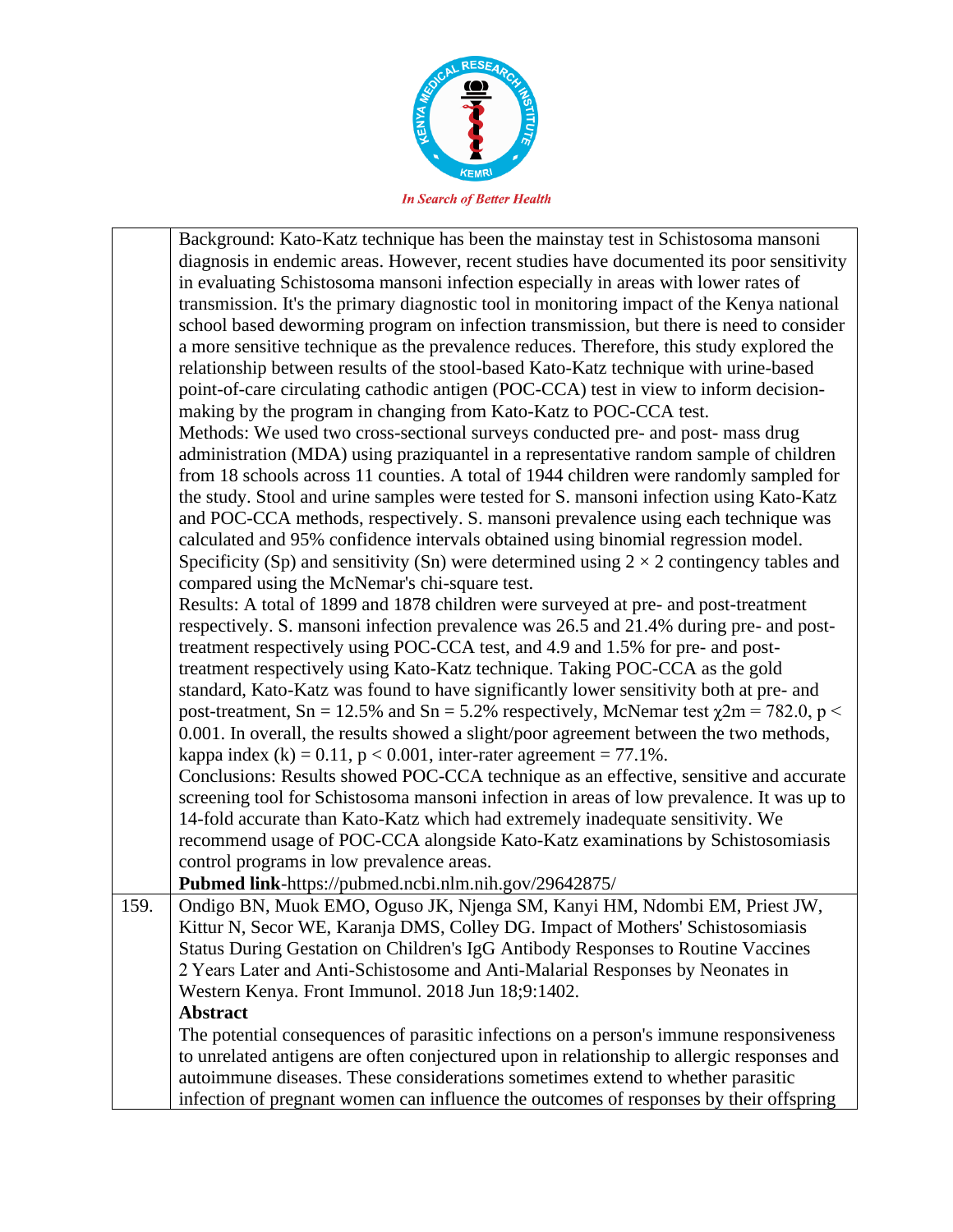

|     | to the immunizations administered during national Expanded Programs of Immunization.       |
|-----|--------------------------------------------------------------------------------------------|
|     | To provide additional data to these discussions, we have enrolled 99 close-to-term         |
|     | pregnant women in western Kenya and determined their Schistosoma mansoni and               |
|     |                                                                                            |
|     | Plasmodium falciparum infection status. At 2 years of age, when the initial immunization   |
|     | schedule was complete, we determined their children's IgG antibody levels to tetanus       |
|     | toxoid, diphtheria toxoid, and measles nucleoprotein (N-protein) antigens using a          |
|     | multiplex assay. We also monitored antibody responses during the children's first 2 years  |
|     | of life to P. falciparum MSP119 (PfMSP119), S. mansoni Soluble Egg Antigen (SEA),          |
|     | Ascaris suum hemoglobin (AsHb), and Strongyloides stercoralis (SsNIE). Mothers'            |
|     | infections with either P. falciparum or S. mansoni had no impact on the level of antibody  |
|     | responses of their offspring or the proportion of offspring that developed protective      |
|     | levels of antibodies to either tetanus or diphtheria antigens at 2 years of age. However,  |
|     |                                                                                            |
|     | children born of S. mansoni-positive mothers and immunized for measles at 9 months of      |
|     | age had significantly lower levels of anti-measles N-protein antibodies when they were 2   |
|     | years old ( $p = 0.007$ ) and a lower proportion of these children (62.5 vs. 90.2%, OR =   |
|     | 0.18, 95% CI = 0.04-0.68, $p = 0.011$ ) were considered positive for measles N-protein     |
|     | antibodies. Decreased levels of measles antibodies may render these children more          |
|     | susceptible to measles infection than children whose mothers did not have                  |
|     | schistosomiasis. None of the children demonstrated responses to AsHb or SsNIE during       |
|     | the study period. Anti-SEA and anti-PfMSP119 responses suggested that 6 and 70% of         |
|     | the children acquired schistosomes and falciparum malaria, respectively, during the first  |
|     | 2 years of life.                                                                           |
|     |                                                                                            |
|     | Pubmed link-https://pubmed.ncbi.nlm.nih.gov/29967622/                                      |
| 160 | Otieno JR, Kamau EM, Oketch JW, Ngoi JM, Gichuki AM, Binter Š, Otieno GP, Ngama            |
|     | M, Agoti CN, Cane PA, Kellam P, Cotten M, Lemey P, Nokes DJ. Whole genome                  |
|     | analysis of local Kenyan and global sequences unravels the epidemiological                 |
|     | andmolecular evolutionary dynamics of RSV genotype ON1 strains. Virus Evol. 2018           |
|     | Sep 24;4(2): vey 027.                                                                      |
|     | <b>Abstract</b>                                                                            |
|     | The respiratory syncytial virus (RSV) group A variant with the 72-nucleotide duplication   |
|     | in the G gene, genotype ON1, was first detected in Kilifi in 2012 and has almost           |
|     | completely replaced circulating genotype GA2 strains. This replacement suggests some       |
|     | fitness advantage of ON1 over the GA2 viruses in Kilifi, and might be accompanied by       |
|     | important genomic substitutions in ON1 viruses. Close observation of such a new virus      |
|     |                                                                                            |
|     | genotype introduction over time provides an opportunity to better understand the           |
|     | transmission and evolutionary dynamics of the pathogen. We have generated and              |
|     | analysed 184 RSV-A whole-genome sequences (WGSs) from Kilifi (Kenya) collected             |
|     | between 2011 and 2016, the first ON1 genomes from Africa and the largest collection        |
|     | globally from a single location. Phylogenetic analysis indicates that RSV-A circulation in |
|     |                                                                                            |
|     | this coastal Kenya location is characterized by multiple introductions of viral lineages   |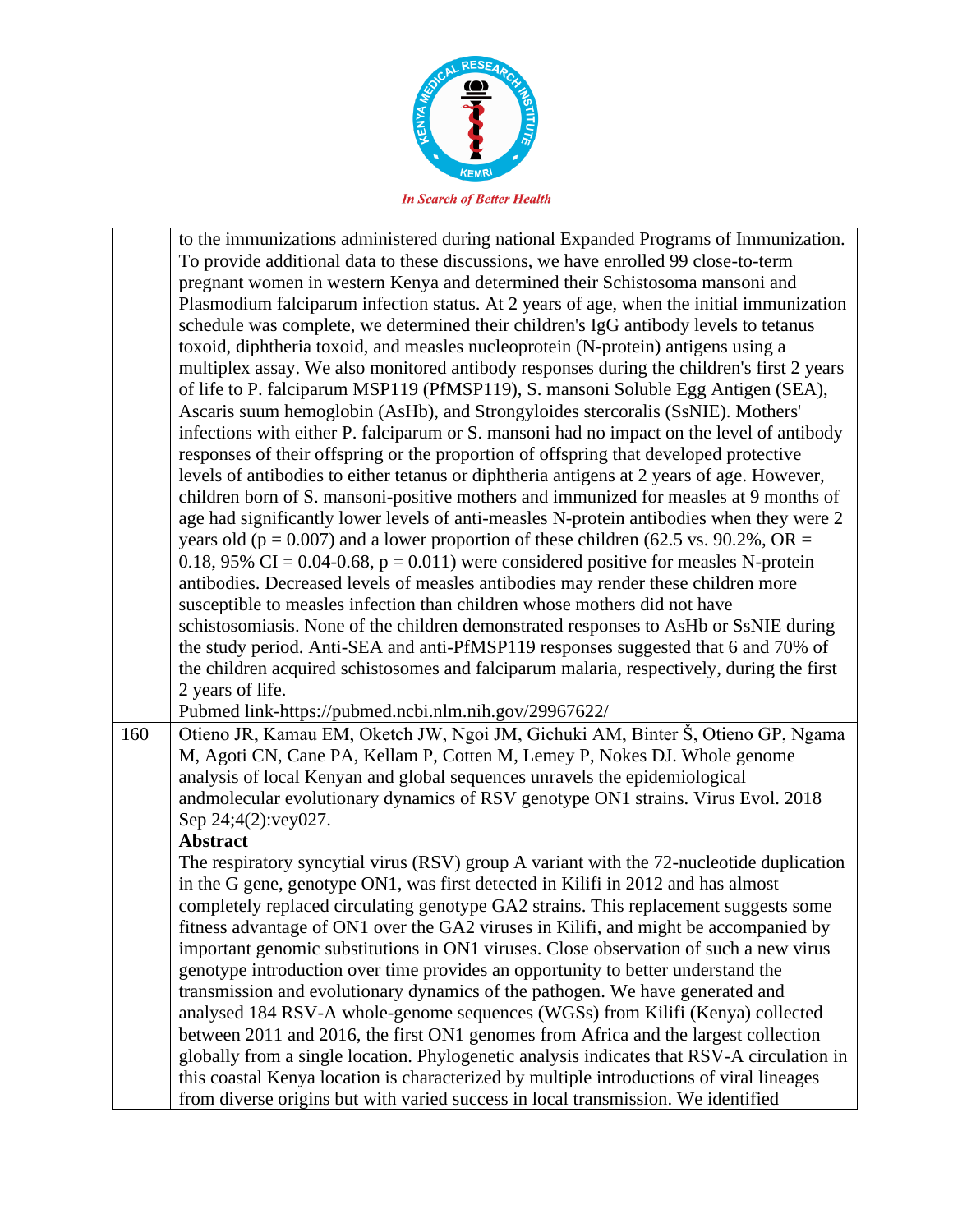

|      | signature amino acid substitutions between ON1 and GA2 viruses' surface proteins (G<br>and F), polymerase (L), and matrix M2-1 proteins, some of which were positively<br>selected, and thereby provide an enhanced picture of RSV-A diversity. Furthermore, five<br>of the eleven RSV open reading frames (ORFs) (G, F, L, N, and P) formed distinct<br>phylogenetic clusters for the two genotypes. This might suggest that coding regions<br>outside of the most frequently studied G ORF also play a role in the adaptation of RSV to<br>host populations, with the alternative possibility that some of the substitutions are neutral<br>and provide no selective advantage. Our analysis provides insight into the<br>epidemiological processes that define RSV spread, highlights the genetic substitutions<br>that characterize emerging strains, and demonstrates the utility of large-scale WGS in<br>molecular epidemiological studies.<br>Pubmed link- https://pubmed.ncbi.nlm.nih.gov/30271623/                                                                                                                                                                                                                                                                                                                                                                                                                                                                                                                                                                                                                                                                                    |
|------|-------------------------------------------------------------------------------------------------------------------------------------------------------------------------------------------------------------------------------------------------------------------------------------------------------------------------------------------------------------------------------------------------------------------------------------------------------------------------------------------------------------------------------------------------------------------------------------------------------------------------------------------------------------------------------------------------------------------------------------------------------------------------------------------------------------------------------------------------------------------------------------------------------------------------------------------------------------------------------------------------------------------------------------------------------------------------------------------------------------------------------------------------------------------------------------------------------------------------------------------------------------------------------------------------------------------------------------------------------------------------------------------------------------------------------------------------------------------------------------------------------------------------------------------------------------------------------------------------------------------------------------------------------------------------------------------------|
| 161. | Bett B, Lindahl J, Sang R, Wainaina M, Kairu-Wanyoike S, Bukachi S, Njeru I, Karanja<br>J, Ontiri E, Kariuki Njenga M, Wright D, Warimwe GM, Grace D. Association between<br>Rift Valley fever virus seroprevalences in livestock and humans and their respective<br>intra-cluster correlation coefficients, Tana River County, Kenya. Epidemiol Infect. 2018<br>Dec 5;147:e67.<br><b>Abstract</b>                                                                                                                                                                                                                                                                                                                                                                                                                                                                                                                                                                                                                                                                                                                                                                                                                                                                                                                                                                                                                                                                                                                                                                                                                                                                                              |
|      | We implemented a cross-sectional study in Tana River County, Kenya, a Rift Valley<br>fever (RVF)-endemic area, to quantify the strength of association between RVF virus<br>(RVFv) seroprevalences in livestock and humans, and their respective intra-cluster<br>correlation coefficients (ICCs). The study involved 1932 livestock from 152 households<br>and 552 humans from 170 households. Serum samples were collected and screened for<br>anti-RVFv immunoglobulin G (IgG) antibodies using inhibition IgG enzyme-linked<br>immunosorbent assay (ELISA). Data collected were analysed using generalised linear<br>mixed effects models, with herd/household and village being fitted as random variables.<br>The overall RVFv seroprevalences in livestock and humans were 25.41% (95%)<br>confidence interval (CI) 23.49-27.42%) and 21.20% (17.86-24.85%), respectively. The<br>presence of at least one seropositive animal in a household was associated with an<br>increased odds of exposure in people of 2.23 (95% CI 1.03-4.84). The ICCs associated<br>with RVF virus seroprevalence in livestock were 0.30 (95% CI 0.19-0.44) and 0.22 (95%<br>CI 0.12-0.38) within and between herds, respectively. These findings suggest that there is<br>a greater variability of RVF virus exposure between than within herds. We discuss ways<br>of using these ICC estimates in observational surveys for RVF in endemic areas and<br>postulate that the design of the sentinel herd surveillance should consider patterns of<br>RVF clustering to enhance its effectiveness as an early warning system for RVF<br>epidemics.<br>Pubmed link- https://pubmed.ncbi.nlm.nih.gov/30516123/ |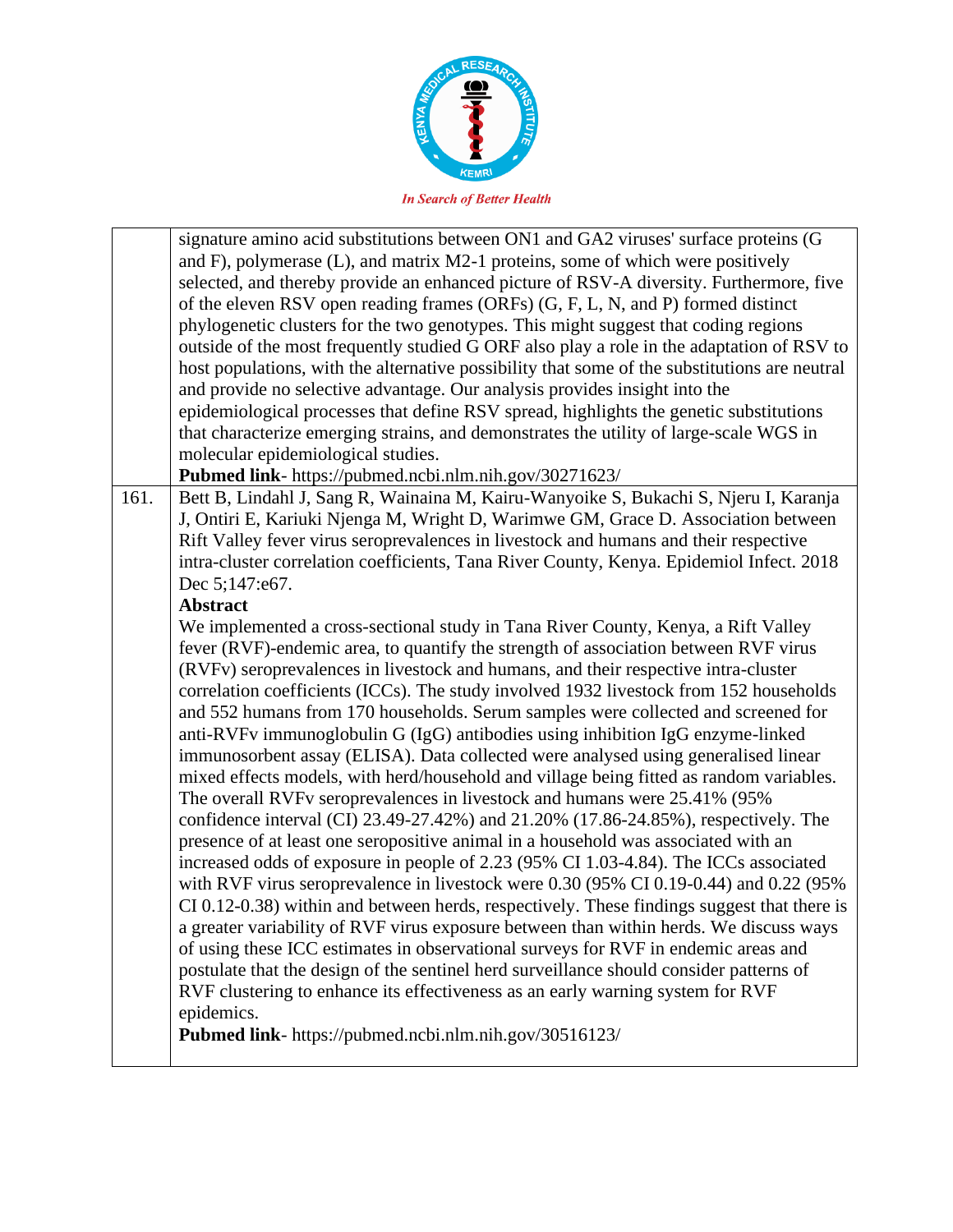

| 162. | Ssewanyana D, van Baar A, Newton CR, Abubakar A. A contextually relevant approach                      |
|------|--------------------------------------------------------------------------------------------------------|
|      | to assessing health risk behavior in a rural sub-Saharan Africa setting: the Kilifi health             |
|      | risk behavior questionnaire. BMC Public Health. 2018 Jun 20;18(1):774.                                 |
|      | <b>Abstract</b>                                                                                        |
|      | Background: Health risk behavior (HRB) is of concern during adolescence. In sub-                       |
|      | Saharan Africa, reliable, valid and culturally appropriate measures of HRB are urgently                |
|      | needed. This study aims at assembling and psychometrically evaluating a comprehensive                  |
|      | questionnaire on HRB of adolescents in Kilifi County at the coast of Kenya.                            |
|      | Methods: The Kilifi Health Risk Behavior Questionnaire (KRIBE-Q) was assembled                         |
|      | using items on HRB identified from a systematic review and by consulting 85 young                      |
|      | people through 11 focus group discussions and in-depth interviews with 10 key                          |
|      | informants like teachers and employees of organizations providing various services to                  |
|      | young people in Kilifi County. The assembled list of HRB items were back and forward                   |
|      | translated from English to Swahili and harmonized by a panel of experts. A total of 164                |
|      | adolescents completed the assembled Swahili questionnaire at baseline and two weeks                    |
|      | later 85 of them completed the questionnaire again. A classical test theory approach was               |
|      | utilized for psychometric evaluation. We computed the amount of missing data at item-                  |
|      | level to verify data quality. Scaling evaluation was assessed by spread of responses                   |
|      | across options at an item-level. Using Gwet's AC1 coefficient, test-retest reliability was             |
|      | assessed using data from the 85 adolescents who answered the questionnaire twice.                      |
|      | Observations and completion of a brief questionnaire were done for non-psychometric                    |
|      | evaluation of the KRIBE-Q administered via audio-computer assisted self-interview                      |
|      | (ACASI) in Swahili language to 40 adolescents.                                                         |
|      | Results: The KRIBE-Q showed high data quality, good spread of responses across                         |
|      | options and a very good test-retest reliability (Gwet's $AC1 = 0.82$ ). It comprised 8                 |
|      | components with acceptable test-retest reliability: behavior resulting in unintentional                |
|      | injury and violence $(0.85)$ ; tobacco use $(0.85)$ ; alcohol and drug use $(0.96)$ ; sexual           |
|      | behaviors $(0.94)$ ; dietary behaviors $(0.60)$ ; physical activity $(0.74)$ ; gambling $(0.73)$ ; and |
|      | hygiene behavior (0.89). About 96% of the adolescents found the ACASI private and                      |
|      | easy to use. Prevalence of bullying (32%), physical fights (40%) and engagement in                     |
|      | gambling (26%) was high.                                                                               |
|      | Conclusion: The KRIBE-Q assembled in this study is a psychometrically sound                            |
|      | instrument for adolescents in rural coastal Kenya and feasible to administer via ACASI.                |
|      | This measure may be useful for surveys and planning interventions in similar settings.                 |
|      | Pubmed link-https://pubmed.ncbi.nlm.nih.gov/29925359/                                                  |
| 163  | Larson BA, Bii M, Tsikhutsu I, Halim N, Wolfman V, Coakley P, Sugut W, Sawe                            |
|      | F. The Enhanced Mentor Mother ProgrAm (EMMA) for the prevention of mother-to-                          |
|      | child transmission of HIV in Kenya: study protocol for a cluster randomized                            |
|      | controlled trial. Trials. 2018 Oct 30;19(1):594.                                                       |
|      | Abstract                                                                                               |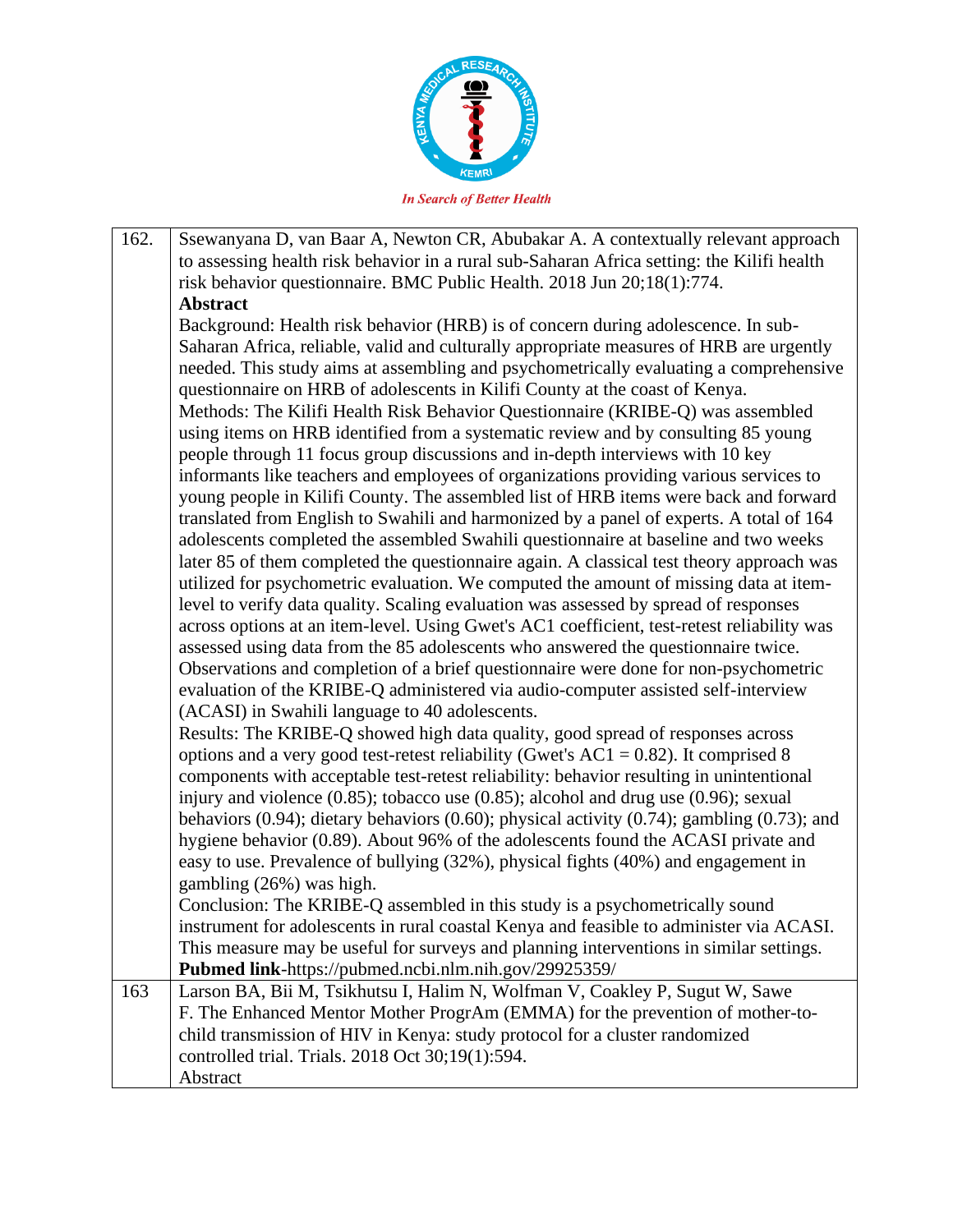

|     | Background: As of September 2014, Kenya implemented the WHO recommended<br>Option B+ guidelines in which all newly diagnosed HIV-infected pregnant women are<br>immediately eligible for triple antiretroviral therapy (ART) for life regardless of CD4<br>count. In addition, Kenya previously established the Kenya Mentor Mother Program<br>(KMMP) in 2012 to improve peer education and psychosocial support services within the<br>national prevention of mother-to-child transmission (PMTCT) program. The primary<br>objectives of the study described in the current protocol are: (1) to evaluate<br>implementation of these new guidelines (Option B+ with Mentor Mothers) as part of<br>routine service delivery; and (2) to evaluate potential benefits of a package of services<br>within the KMMP (called EMMA) to improve PMTCT service delivery.                                                                                                                                                                                                                                                                                                                                                                                                                                                                                                                                                                                                                                                                                                                                                    |
|-----|---------------------------------------------------------------------------------------------------------------------------------------------------------------------------------------------------------------------------------------------------------------------------------------------------------------------------------------------------------------------------------------------------------------------------------------------------------------------------------------------------------------------------------------------------------------------------------------------------------------------------------------------------------------------------------------------------------------------------------------------------------------------------------------------------------------------------------------------------------------------------------------------------------------------------------------------------------------------------------------------------------------------------------------------------------------------------------------------------------------------------------------------------------------------------------------------------------------------------------------------------------------------------------------------------------------------------------------------------------------------------------------------------------------------------------------------------------------------------------------------------------------------------------------------------------------------------------------------------------------------|
|     | Methods: We will conduct a cluster randomized controlled trial in western Kenya. We<br>will allocate 12 clinics providing PMTCT services including ART to two study arms<br>using pair matching: the standard of care (SOC) arm, which includes the KMMP as<br>implemented by the clinics; and the intervention arm, which is the SOC (including<br>KMMP) with the EMMA package of services (a targeted exit interview, visit reminders,<br>and targeted follow-up). At the intervention clinics, the EMMA package of services is<br>implemented as part of routine service delivery. A total of 360 (180 in each arm)<br>pregnant women will be enrolled in the study at or near their first visit for antenatal care<br>for prospective records review through 72 weeks post-partum. The primary and<br>secondary outcomes are uninterrupted supplies of ART medications throughout the<br>PMTCT cascade of care as well as infants completing HIV testing on schedule.<br>Discussion: The EMMA package of services provides specific structure to the use of<br>Mentor Mothers within PMTCT programs. This strategy was developed in collaboration<br>with local health facility and PMTCT program staff based on their experience providing<br>PMTCT services within the integrated ART-MCH facilities. If successful, this approach<br>has the potential to improve dramatically PMTCT service delivery with minor additional<br>costs beyond the basic mother-mentor program and support global goals to eliminate<br>mother-to-child transmission.<br>Pubmed link- https://pubmed.ncbi.nlm.nih.gov/30376872/ |
| 164 | Kaduka L, Korir A, Oduor CO, Kwasa J, Mbui J, Wabwire S, Gakunga R, Okerosi N,<br>Opanga Y, Kisiang'ani I, Chepkurui MR, Muniu E, Remick SC. Stroke distribution<br>patterns and characteristics in Kenya's leading public health tertiary institutions:<br>Kenyatta National Hospital and Moi Teaching and Referral Hospital. Cardiovasc J Afr.<br>2018 Mar/Apr;29(2):68-72.<br><b>Abstract</b><br>Background: Cardiovascular diseases are the second leading cause of morbidity and<br>mortality in Kenya. However, there is limited clinic-epidemiological data on stroke to<br>inform decision making. This study sought to establish stroke distribution patterns and<br>characteristics in patients seeking care at Kenyatta National Hospital (KNH) and Moi                                                                                                                                                                                                                                                                                                                                                                                                                                                                                                                                                                                                                                                                                                                                                                                                                                                  |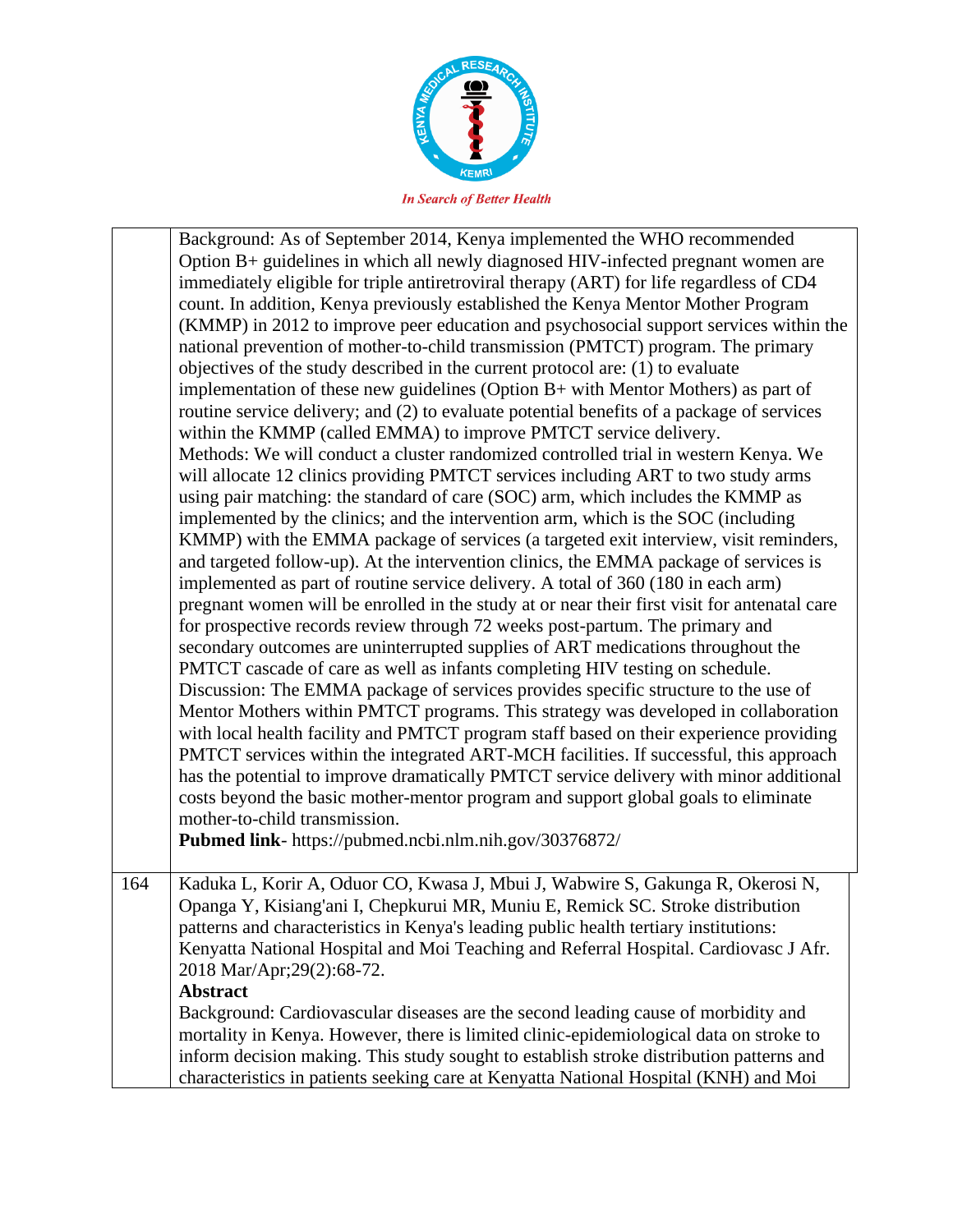

|      | Teaching and Referral Hospital (MTRH), with the ultimate aim of establishing the first<br>national stroke registry in Kenya.<br>Methods: This was a prospective multicentre cohort study among stroke patients. The<br>study used a modified World Health Organisation STEP-wise approach to stroke                                                                                                                                                                                                                                                                                                                                                                                                                                    |
|------|----------------------------------------------------------------------------------------------------------------------------------------------------------------------------------------------------------------------------------------------------------------------------------------------------------------------------------------------------------------------------------------------------------------------------------------------------------------------------------------------------------------------------------------------------------------------------------------------------------------------------------------------------------------------------------------------------------------------------------------|
|      | surveillance tool in collecting data on incidence, major risk factors and mortality rate.<br>The Cochran's Mantel-Haenszel chisquared test of conditional independence was used<br>with p-value set at 0.05.                                                                                                                                                                                                                                                                                                                                                                                                                                                                                                                           |
|      | Results: A total of 691 patients with confirmed stroke were recruited [KNH 406 (males:<br>40.9%; females: 59.1%); MTRH 285 (males: 44.6%; females: 55.4%) ] and followed<br>over a 12-month period. Overall, ischaemic stroke accounted for 55.6% of the stroke<br>cases, with women being the most affected (57.5%). Mortality rate at day 10 was 18.0%<br>at KNH and 15.5% at MTRH, and higher in the haemorrhagic cases (20.3%). The most<br>common vascular risk factors were hypertension at 77.3% (males: 75.7%; females:<br>78.5%), smoking at 16.1% (males: 26.6% females: 8.3%) and diabetes at 14.9% (males:<br>15.7%; females: 14.4%). Ischaemic stroke was conditionally independent of gender<br>after adjusting for age. |
|      | Conclusion: To our knowledge this is the first pilot demonstration establishing a stroke<br>registry in sub-Saharan Africa and clearly establishes feasibility for this approach. It<br>also has utility to both inform and potentially guide public policy and public health<br>measures on stroke in Kenya. Important and unexpected observations included the<br>preponderance of women affected by cerebrovascular disease and that cigarette smoking<br>was the second most common risk factor. The latter, over time, will further impact on                                                                                                                                                                                     |
|      | the clinico-epidemiological profile of cerebrovascular disease in Kenya.<br>Pubmed link- https://pubmed.ncbi.nlm.nih.gov/29745965/                                                                                                                                                                                                                                                                                                                                                                                                                                                                                                                                                                                                     |
| 165. | Kaduka L, Korir A, Oduor CO, Kwasa J, Mbui J, Wabwire S, Gakunga R, Okerosi<br>N, Opanga Y, Kisiang'ani I, Chepkurui MR, Muniu E, Remick SC. Stroke<br>distribution patterns and characteristics in Kenya's leading public health<br>tertiary institutions: Kenyatta National Hospital and Moi Teaching and Referral<br>Hospital. Cardiovasc J Afr. 2018 Mar/Apr;29(2):68-72.<br>Abstract                                                                                                                                                                                                                                                                                                                                              |
|      | Background: Cardiovascular diseases are the second leading cause of morbidity and<br>mortality in Kenya. However, there is limited clinic-epidemiological data on stroke to<br>inform decision making. This study sought to establish stroke distribution patterns and<br>characteristics in patients seeking care at Kenyatta National Hospital (KNH) and Moi<br>Teaching and Referral Hospital (MTRH), with the ultimate aim of establishing the first<br>national stroke registry in Kenya.                                                                                                                                                                                                                                         |
|      | Methods: This was a prospective multicentre cohort study among stroke patients. The<br>study used a modified World Health Organisation STEP-wise approach to stroke<br>surveillance tool in collecting data on incidence, major risk factors and mortality rate.<br>The Cochran's Mantel-Haenszel chisquared test of conditional independence was used<br>with p-value set at 0.05.                                                                                                                                                                                                                                                                                                                                                    |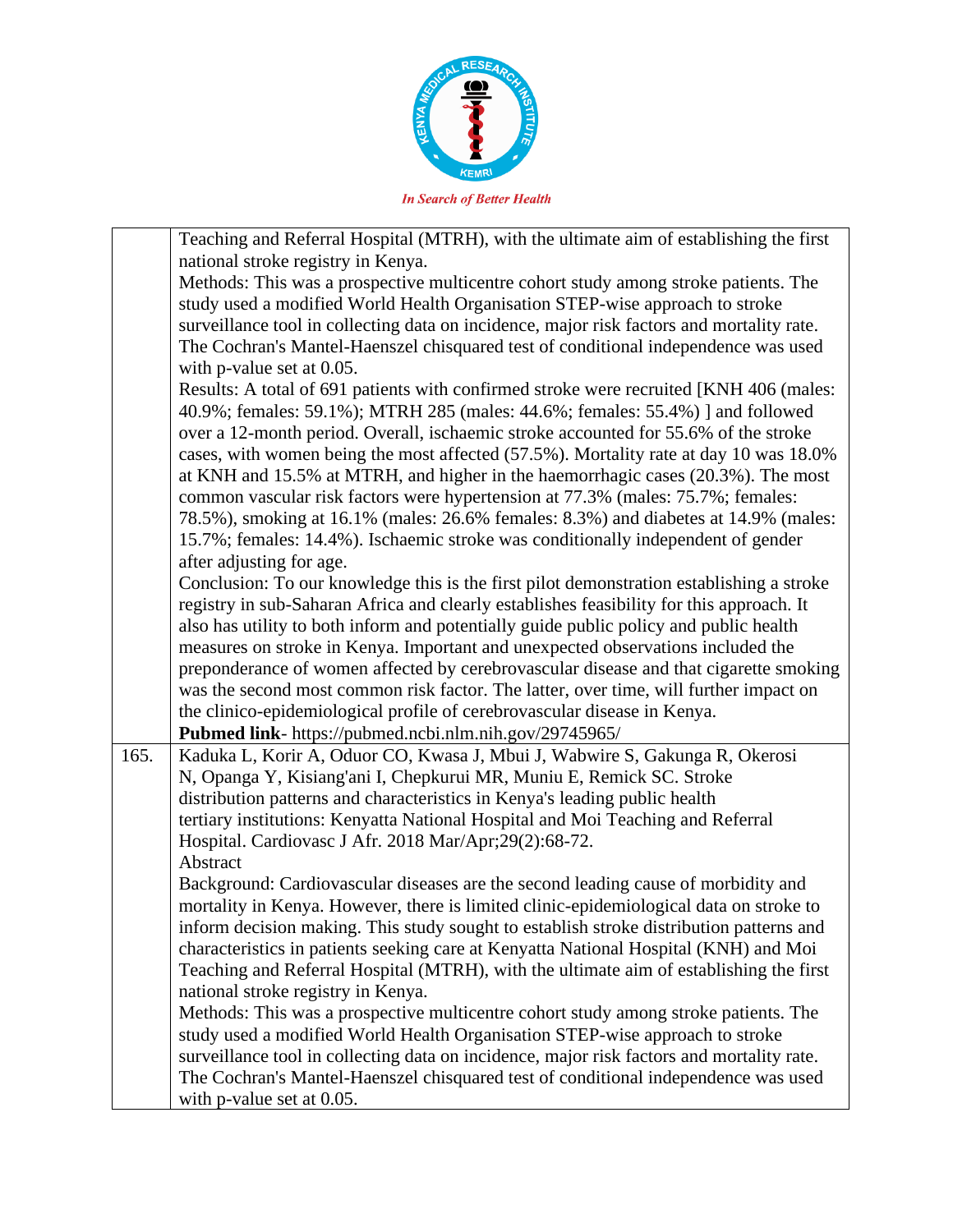

|     | Results: A total of 691 patients with confirmed stroke were recruited [KNH 406 (males:<br>40.9%; females: 59.1%); MTRH 285 (males: 44.6%; females: 55.4%) ] and followed<br>over a 12-month period. Overall, ischaemic stroke accounted for 55.6% of the stroke<br>cases, with women being the most affected (57.5%). Mortality rate at day 10 was 18.0%<br>at KNH and 15.5% at MTRH, and higher in the haemorrhagic cases (20.3%). The most                                                                                                                                                                                          |
|-----|---------------------------------------------------------------------------------------------------------------------------------------------------------------------------------------------------------------------------------------------------------------------------------------------------------------------------------------------------------------------------------------------------------------------------------------------------------------------------------------------------------------------------------------------------------------------------------------------------------------------------------------|
|     | common vascular risk factors were hypertension at 77.3% (males: 75.7%; females:<br>78.5%), smoking at 16.1% (males: 26.6% females: 8.3%) and diabetes at 14.9% (males:<br>15.7%; females: 14.4%). Ischaemic stroke was conditionally independent of gender                                                                                                                                                                                                                                                                                                                                                                            |
|     | after adjusting for age.<br>Conclusion: To our knowledge this is the first pilot demonstration establishing a stroke<br>registry in sub-Saharan Africa and clearly establishes feasibility for this approach. It<br>also has utility to both inform and potentially guide public policy and public health<br>measures on stroke in Kenya. Important and unexpected observations included the<br>preponderance of women affected by cerebrovascular disease and that cigarette smoking<br>was the second most common risk factor. The latter, over time, will further impact on                                                        |
|     | the clinico-epidemiological profile of cerebrovascular disease in Kenya.<br>Pubmed link- https://pubmed.ncbi.nlm.nih.gov/29745965/                                                                                                                                                                                                                                                                                                                                                                                                                                                                                                    |
| 166 | Kugo M, Keter L, Maiyo A, Kinyua J, Ndemwa P, Maina G, Otieno P, Songok EM.<br>Fortification of Carica papaya fruit seeds to school meal snacks may aid Africa mass<br>deworming programs: a preliminary survey. BMC Complement Altern Med. 2018 Dec<br>7;18(1):327.                                                                                                                                                                                                                                                                                                                                                                  |
|     | <b>Abstract</b>                                                                                                                                                                                                                                                                                                                                                                                                                                                                                                                                                                                                                       |
|     | Background: Soil transmitted helminths (STHs) are among the world's neglected tropical<br>diseases. Morbidity due to STHs is greatest in school-age children who typically have the<br>highest burden of infection. In 2001, WHO passed a resolution for the use of large-scale<br>mass drug administration (MDA) to deworm vulnerable children through school based<br>programs. Though effective, there is concern that MDA might not be sustainable over<br>extended periods. Additionally the current MDA strategy does not consider child<br>malnutrition, a very common malady in resource limited countries. We report a pilot |
|     | evaluation of an innovation that bundles school feeding and deworming.<br>Methods: We designed a maize (corn) flour fortified with grounded dried papaya (Carica<br>papaya) seeds and used it to prepare porridge as per the usual school meal recipe<br>Children from three primary schools from Nandi County in Kenya were randomized into                                                                                                                                                                                                                                                                                          |
|     | three arms: One school received 300 ml papaya fortified porridge daily (papaya group),<br>the second school received similar serving of plain porridge without the pawpaw<br>ingredient (control group) and the third school received plain porridge and the                                                                                                                                                                                                                                                                                                                                                                          |
|     | conventional MDA approach of one time 400 mg dosage of albendazole (albendazole<br>arm). Prior to the randomization, an initial baseline stool microscopy analysis was done                                                                                                                                                                                                                                                                                                                                                                                                                                                           |
|     | to determine presence and intensity of intestinal worms. Core indicators of nutrition-                                                                                                                                                                                                                                                                                                                                                                                                                                                                                                                                                |
|     | height, weight and hemoglobin counts were also assessed. The children were monitored<br>daily for two months and final stool sample analysis and clinical monitoring done at the                                                                                                                                                                                                                                                                                                                                                                                                                                                      |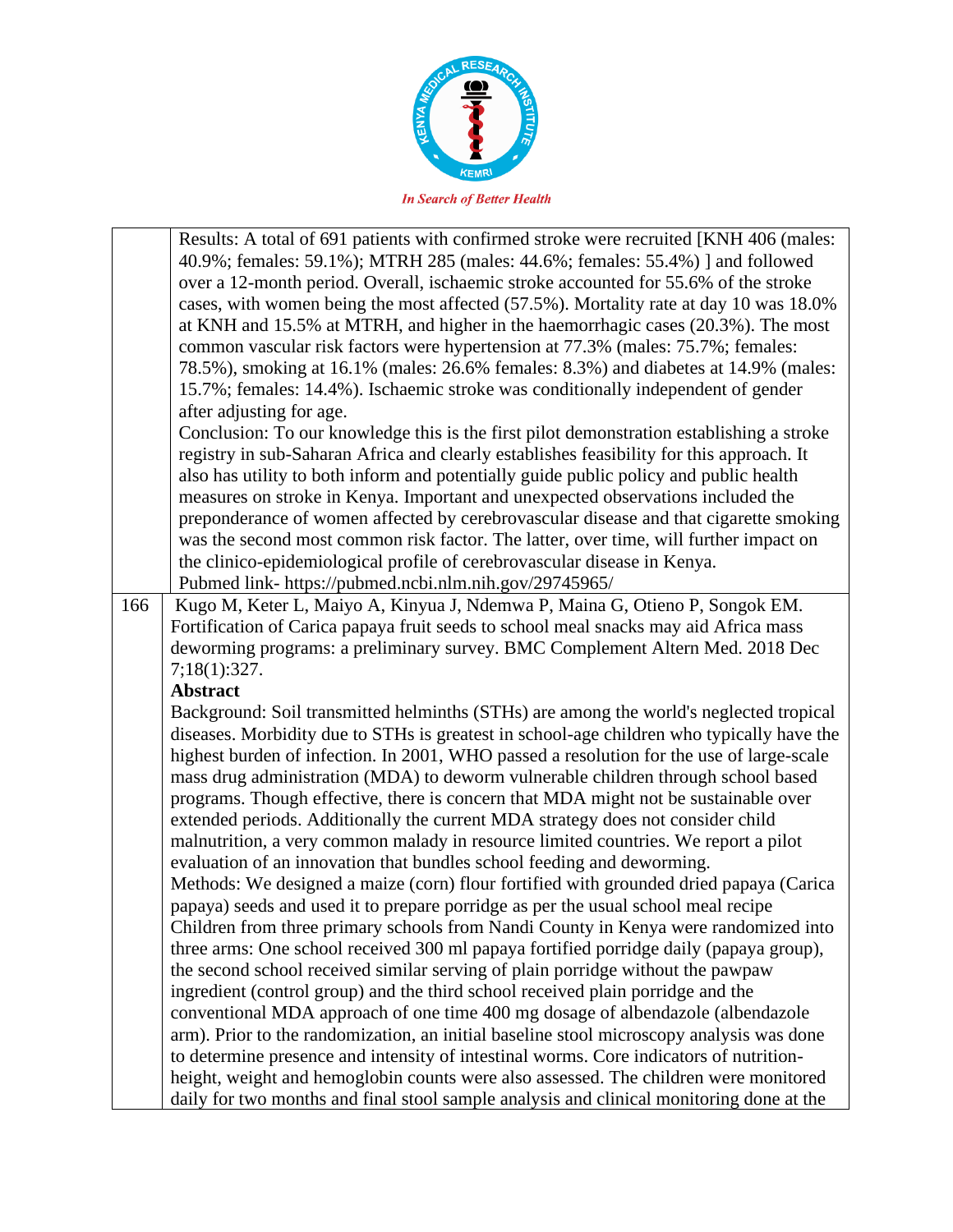

|      | end of the study. Baseline and follow-up data were analyzed and compared through SAS        |
|------|---------------------------------------------------------------------------------------------|
|      | version 9.1 statistical package.                                                            |
|      | Results: A total of 326 children participated in the trial. The overall prevalence of       |
|      | Ascaris lumbricoides was 29.4% (96), Trichuris Trichura 5.2% (17) and hookworm 1            |
|      | (0.3%). Papaya seed fortified porridge reduced the Ascaris lumbricoides egg count by        |
|      | 63.9% after the two month period (mean 209.7epg to 75.7 $p < 0.002$ ) as compared to the    |
|      | albendazole arm 78.8% (129.5 epg to 27.5, p value 0.006). The control group showed an       |
|      | increase in egg count (42.epg to 56.3) though it was not statistically significant.         |
|      | Hemoglobin counts in the papaya group increased from a mean of 2 $g/dL$ (11.5 $g/dL$ to     |
|      | 13.5 g/dL, $p < 0.001$ ), as compared to the albendazole arm that increased by 1 g/dL       |
|      | $(12.8-13.9, p < 0.001)$ . No significant change was observed in the placebo arm (13.2 to   |
|      | 13.1). Interestingly the papaya group showed a significant reduction of children with       |
|      | Tinea capitis (ringworms) (54.4 to 34%, $p < 0.002$ ) as compared to the albendazole arm    |
|      | that showed an increase in ringworm infestation though not statistically significant (39.7) |
|      | to 64.7% $p = 0.608$ ).                                                                     |
|      | Conclusion: Papaya seed fortified porridge had a significant effect on reduction of         |
|      | Ascaris lumbricoides burden. It had a better nutritional outcome and effect on child        |
|      |                                                                                             |
|      | fungal infections than albendazole. Its application as a routine school meal may aid        |
|      | current national school based nutrition and deworming programs in Africa.                   |
|      | Pubmed link- https://pubmed.ncbi.nlm.nih.gov/30526582/                                      |
| 167. | Carron M, Chang YM, Momanyi K, Akoko J, Kiiru J, Bettridge J, Chaloner G, Rushton           |
|      | J, O'Brien S, Williams N, Fèvre EM, Häsler B. Campylobacter, a zoonotic pathogen of         |
|      | global importance: Prevalence and risk factors in the fast-evolving chicken meat system     |
|      | of Nairobi, Kenya. PLoS Negl Trop Dis. 2018 Aug 13;12(8):e0006658.                          |
|      | <b>Abstract</b>                                                                             |
|      | Campylobacteriosis is a leading foodborne zoonosis worldwide, and is frequently             |
|      | associated with handling and consumption of poultry meat. Various studies indicate that     |
|      | Campylobacter causes a substantial human disease burden in low to middle-income             |
|      | countries, but data regarding the organism's epidemiology in countries like Kenya are       |
|      | scarce. In sub-Saharan Africa, 3.8 million deaths of children under-5 years of age are      |
|      | reported annually. Of those, 25% are caused by diarrheal diseases, and Campylobacter is     |
|      | one of the most frequently isolated bacteria from diarrheic children. With the growth of    |
|      | urban conglomerates, such as Kenya's capital, Nairobi, changes in diets, food production    |
|      | systems, and retailing dynamics, it is likely that exposure and susceptibility to this      |
|      | pathogen will change. Therefore, the importance of Campylobacter disease burden in          |
|      | Kenya may increase further. The objectives of this study were: 1) to determine the          |
|      | prevalence of Campylobacter spp. in Nairobi's small-scale chicken farms and meat            |
|      | retailers, and 2) to identify potential risk factors associated with its presence in those  |
|      | sites. The prevalence data provides the first detailed baseline for this pathogen in the    |
|      | urban Kenyan context. The risk factors provide context-specific insights for disease        |
|      | managers. A cross-sectional study of broiler, indigenous chicken farms, and chicken         |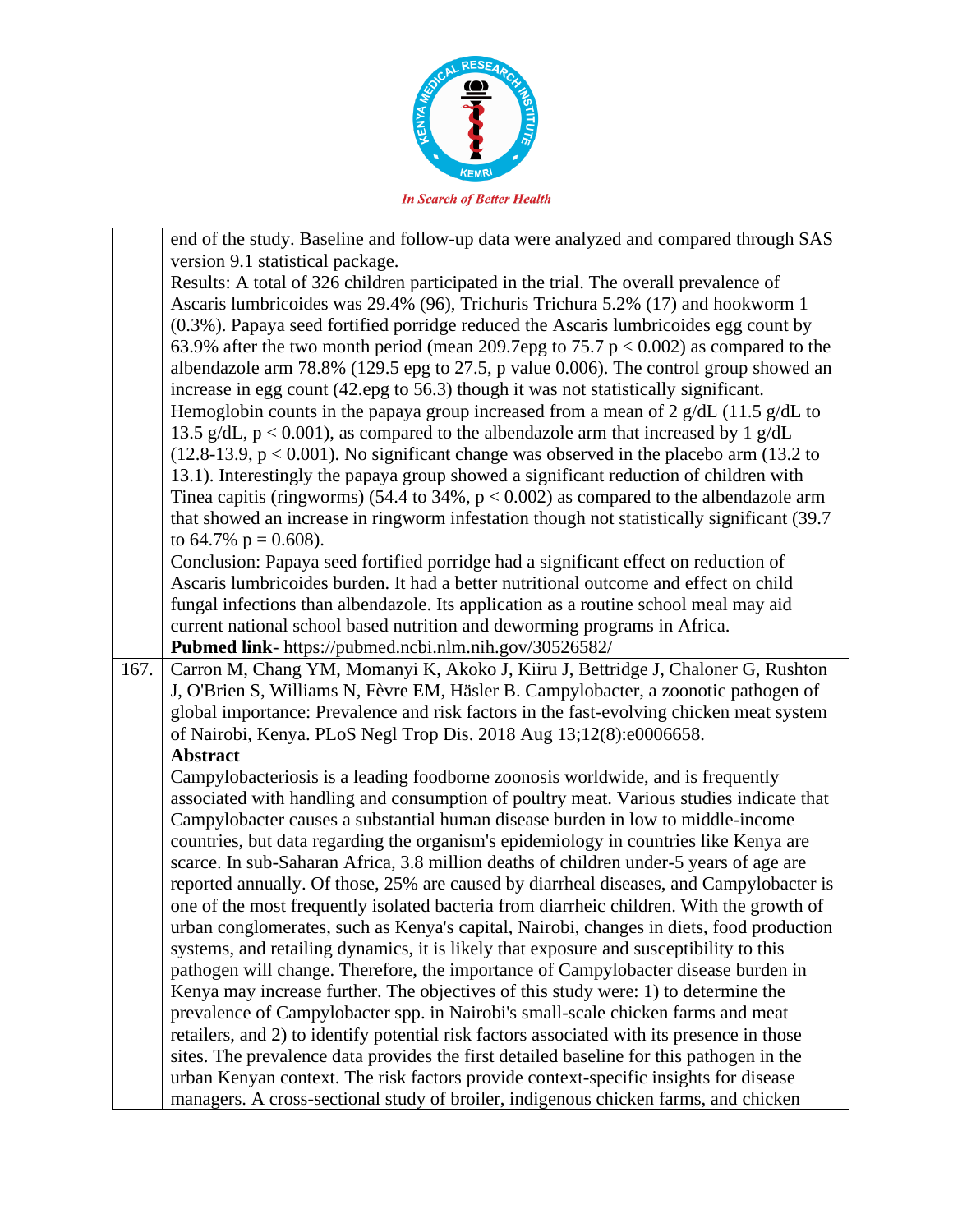

|      | meat retailers, was conducted in a peri-urban, low to middle-income area (Dagoretti), and<br>a very-low income informal settlement (Kibera) of Nairobi. Chicken faeces were<br>collected using one pair of boot socks per farm, and 3 raw chicken meat samples were<br>purchased per retailer. Samples were cultured for viable Campylobacter spp. using<br>mCCDA, followed by blood agar plates in aerobic/microaerobic conditions for<br>prevalence calculations. A questionnaire-based survey on sanitary, sourcing and selling<br>practices was conducted at each site for risk factor identification using logistic regression<br>analyses. A total of 171 farm premises and 53 retailers were sampled and interviewed.<br>The prevalence results for Campylobacter spp. were between 33 to 44% for broiler and<br>indigenous chicken farms, 60% and 64% for retailers, in Dagoretti and Kibera,<br>respectively. Univariable logistic regression showed an association between<br>Campylobacter spp. presence and the easiness of cleaning the display material used by<br>the retailer. Restricting access to the flock was also associated with the pathogen's<br>presence. Multivariable logistic regression identified the selling of defrosted meat as a<br>retailer risk factor (OR: 4.69; 95% CI: 1.31-19.97), calling for more investigation of the<br>reported repetitive freezing-thawing processes and cold chain improvement options. At<br>the farm-level, having a pen floor of material not easy to clean was found to increase the<br>risk (OR: 2.31; 95%CI: 1.06-5.37). The relatively high prevalence of Campylobacter spp.<br>across different areas and value chain nodes indicates a clear human exposure risk. The<br>open nature of both small-scale broiler and indigenous chicken production practices with<br>low biosecurity, hygiene and informal transactions, likely plays a role in this. While<br>gradual improvement of farm biosecurity is recommended, risk factors identified suggest<br>that consumer education and enforcement of basic food safety principles at the retailer<br>end of the food continuum represent key targets for risk reduction in informal settings.<br>Pubmed link- https://pubmed.ncbi.nlm.nih.gov/30102697/ |
|------|----------------------------------------------------------------------------------------------------------------------------------------------------------------------------------------------------------------------------------------------------------------------------------------------------------------------------------------------------------------------------------------------------------------------------------------------------------------------------------------------------------------------------------------------------------------------------------------------------------------------------------------------------------------------------------------------------------------------------------------------------------------------------------------------------------------------------------------------------------------------------------------------------------------------------------------------------------------------------------------------------------------------------------------------------------------------------------------------------------------------------------------------------------------------------------------------------------------------------------------------------------------------------------------------------------------------------------------------------------------------------------------------------------------------------------------------------------------------------------------------------------------------------------------------------------------------------------------------------------------------------------------------------------------------------------------------------------------------------------------------------------------------------------------------------------------------------------------------------------------------------------------------------------------------------------------------------------------------------------------------------------------------------------------------------------------------------------------------------------------------------------------------------------------------------------------------------------------------------------------------------------------------------------|
| 168. | Okoi C, Anderson STB, Antonio M, Mulwa SN, Gehre F, Adetifa IMO. Publisher<br>Correction: Non-tuberculous Mycobacteria isolated from Pulmonary samples in sub-<br>Saharan Africa - A Systematic Review and Meta Analyses. Sci Rep. 2018 May<br>14;8(1):7771.<br>Pubmed link- https://pubmed.ncbi.nlm.nih.gov/29760399/                                                                                                                                                                                                                                                                                                                                                                                                                                                                                                                                                                                                                                                                                                                                                                                                                                                                                                                                                                                                                                                                                                                                                                                                                                                                                                                                                                                                                                                                                                                                                                                                                                                                                                                                                                                                                                                                                                                                                           |
| 169. | Kleczka B, Musiega A, Rabut G, Wekesa P, Mwaniki P, Marx M, Kumar P. Rubber<br>stamp templates for improving clinical documentation: A paper-based, m-Health<br>approach for quality improvement in low-resource settings. Int J Med Inform. 2018<br>Jun;114:121-129.<br><b>Abstract</b><br>Background: The United Nations' Sustainable Development Goal #3.8 targets 'access to<br>quality essential healthcare services'. Clinical practice guidelines are an important tool<br>for ensuring quality of clinical care, but many challenges prevent their use in low-<br>resource settings. Monitoring the use of guidelines relies on cumbersome clinical audits<br>of paper records, and electronic systems face financial and other limitations. Here we                                                                                                                                                                                                                                                                                                                                                                                                                                                                                                                                                                                                                                                                                                                                                                                                                                                                                                                                                                                                                                                                                                                                                                                                                                                                                                                                                                                                                                                                                                                     |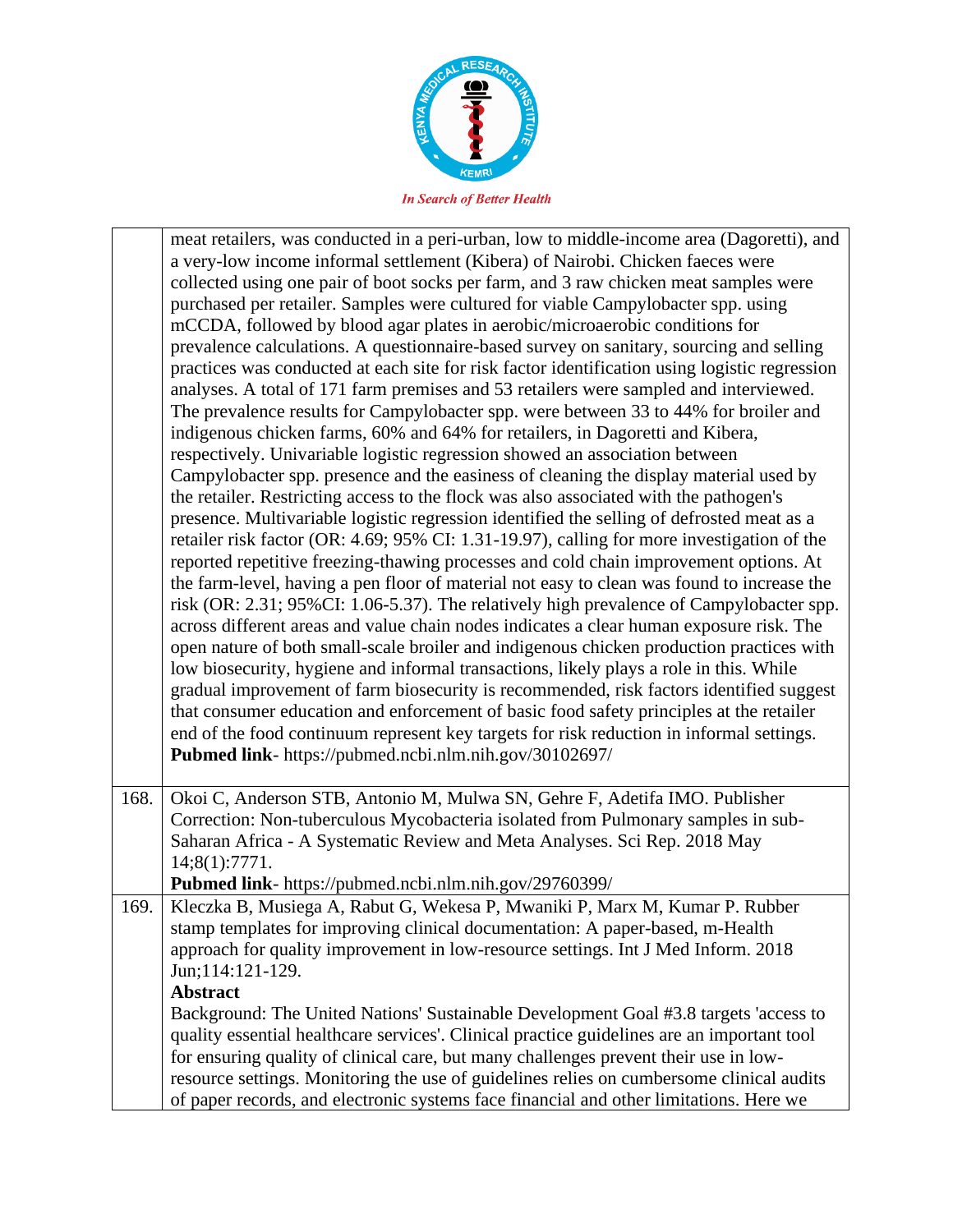

describe a unique approach to generating digital data from paper using guideline-based templates, rubber stamps and mobile phones. Intervention: The Guidelines Adherence in Slums Project targeted ten private sector primary healthcare clinics serving informal settlements in Nairobi, Kenya. Each clinic was provided with rubber stamp templates to support documentation and management of commonly encountered outpatient conditions. Participatory design methods were used to customize templates to the workflows and infrastructure of each clinic. Rubber stamps were used to print templates into paper charts, providing clinicians with checklists for use during consultations. Templates used bubble format data entry, which could be digitized from images taken on mobile phones. Besides rubber stamp templates, the intervention included booklets of guideline compilations, one Android phone for digitizing images of templates, and one data feedback/continuing medical education

session per clinic each month. In this paper we focus on the effect of the intervention on documentation of three non-communicable diseases in one clinic.

Methods: Seventy charts of patients enrolled in the chronic disease program (hypertension/diabetes, n=867; chronic respiratory diseases, n=223) at one of the ten intervention clinics were sampled. Documentation of each individual patient encounter in the pre-intervention (January-March 2016) and post-intervention period (May-July) was scored for information in four dimensions - general data, patient assessment, testing, and management. Control criteria included information with no counterparts in templates (e.g. notes on presenting complaints, vital signs). Documentation scores for each patient were compared between both pre- and post-intervention periods and between encounters documented with and without templates (post-intervention only).

Results: The total number of patient encounters in the pre-intervention (282) and postintervention periods (264) did not differ. Mean documentation scores increased significantly in the post-intervention period on average by 21%, 24% and 17% for hypertension, diabetes and chronic respiratory diseases, respectively. Differences were greater (47%, 43% and 27%, respectively) when documentation with and without templates was compared. Changes between pre- vs.post-intervention, and with vs.without template, varied between individual dimensions of documentation. Overall, documentation improved more for general data and patient assessment than in testing or management.

Conclusion: The use of templates improves paper-based documentation of patient care, a first step towards improving the quality of care. Rubber stamps provide a simple and low-cost method to print templates on demand. In combination with ubiquitously available mobile phones, information entered on paper can be easily and rapidly digitized. This 'frugal innovation' in m-Health can empower small, private sector facilities, where large numbers of urban patients seek healthcare, to generate digital data on routine outpatient care. These data can form the basis for evidence-based quality improvement efforts at large scale, and help deliver on the SDG promise of quality essential healthcare services for all.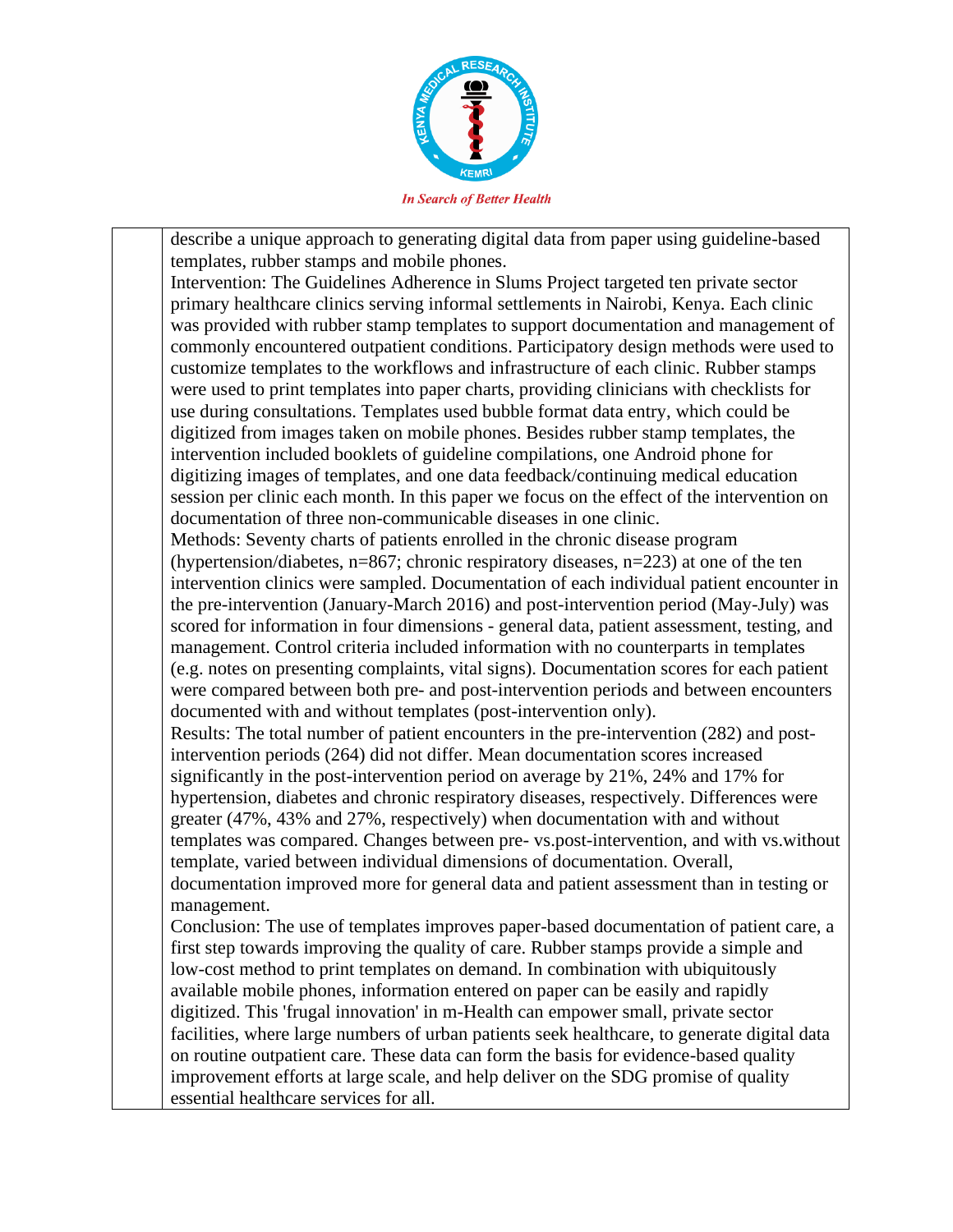

|      | Pubmed link- https://pubmed.ncbi.nlm.nih.gov/29107565/                                  |
|------|-----------------------------------------------------------------------------------------|
| 170. | Onyango CG, Ogonda L, Guyah B, Okoth P, Shiluli C, Humwa F, Opollo V. Correction        |
|      | to: Seroprevalence and determinants of transfusion transmissible infections among       |
|      | voluntary blood donors in Homabay, Kisumu and Siaya counties in western Kenya.          |
|      | BMC Res Notes. 2018 Jun 26;11(1):410.                                                   |
|      |                                                                                         |
|      | Pubmed link-https://pubmed.ncbi.nlm.nih.gov/29945668/                                   |
| 171. | Huttner A, Agnandji ST, Combescure C, Fernandes JF, Bache EB, Kabwende L, Ndungu        |
|      | FM, Brosnahan J, Monath TP, Lemaître B, Grillet S, Botto M, Engler O, Portmann J,       |
|      | Siegrist D, Bejon P, Silvera P, Kremsner P, Siegrist CA; VEBCON; VSV-EBOVAC;            |
|      | VSV-EBOPLUS Consortia. Determinants of antibody persistence across doses and            |
|      | continents after single-dose rVSV-ZEBOV vaccination for Ebola virus disease: an         |
|      | observational cohort study. Lancet Infect Dis. 2018                                     |
|      | Jul;18(7):738-748.                                                                      |
|      | <b>Abstract</b>                                                                         |
|      | Background: The recombinant vesicular stomatitis virus (rVSV) vaccine expressing the    |
|      | Zaire Ebola virus (ZEBOV) glycoprotein is efficacious in the weeks following single-    |
|      | dose injection, but duration of immunity is unknown. We aimed to assess antibody        |
|      | persistence at 1 and 2 years in volunteers who received single-dose rVSV-ZEBOV in       |
|      | three previous trials.                                                                  |
|      | Methods: In this observational cohort study, we prospectively followed-up participants  |
|      | from the African and European phase 1 rVSV-ZEBOV trials, who were vaccinated once       |
|      | in 2014-15 with 300 000 (low dose) or 10-50 million (high dose) plaque-forming units    |
|      | (pfu) of rVSV-ZEBOV vaccine to assess ZEBOV glycoprotein (IgG) antibody                 |
|      | persistence. The primary outcome was ZEBOV glycoprotein-specific IgG geometric          |
|      | mean concentrations (GMCs) measured yearly by ELISA compared with 1 month (ie, 28       |
|      | days) after immunisation. We report GMCs up to 2 years (Geneva, Switzerland,            |
|      | including neutralising antibodies up to 6 months) and 1 year (Lambaréné, Gabon; Kilifi, |
|      | Kenya) after vaccination and factors associated with higher antibody persistence beyond |
|      | 6 months, according to multivariable analyses. Trials and the observational study were  |
|      | registered at ClinicalTrials.gov (Geneva: NCT02287480 and NCT02933931; Kilifi:          |
|      | NCT02296983) and the Pan-African Clinical Trials Registry (Lambaréné                    |
|      | PACTR201411000919191).                                                                  |
|      | Findings: Of 217 vacciness from the original studies (102 from the Geneva study, 75     |
|      | from the Lambaréné study, and 40 from the Kilifi study), 197 returned and provided      |
|      | samples at 1 year (95 from the Geneva study, 63 from the Lambaréné, and 39 from the     |
|      | Kilifi study) and 90 at 2 years (all from the Geneva study). In the Geneva group, 44    |
|      | (100%) of 44 participants who had been given a high dose (ie, 10-50 million pfu) of     |
|      | vaccine and who were seropositive at day 28 remained seropositive at 2 years, whereas   |
|      | 33 (89%) of 37 who had been given the low dose (ie, 300 000 pfu) remained seropositive  |
|      | for 2 years ( $p=0.042$ ). In participants who had received a high dose, ZEBOV          |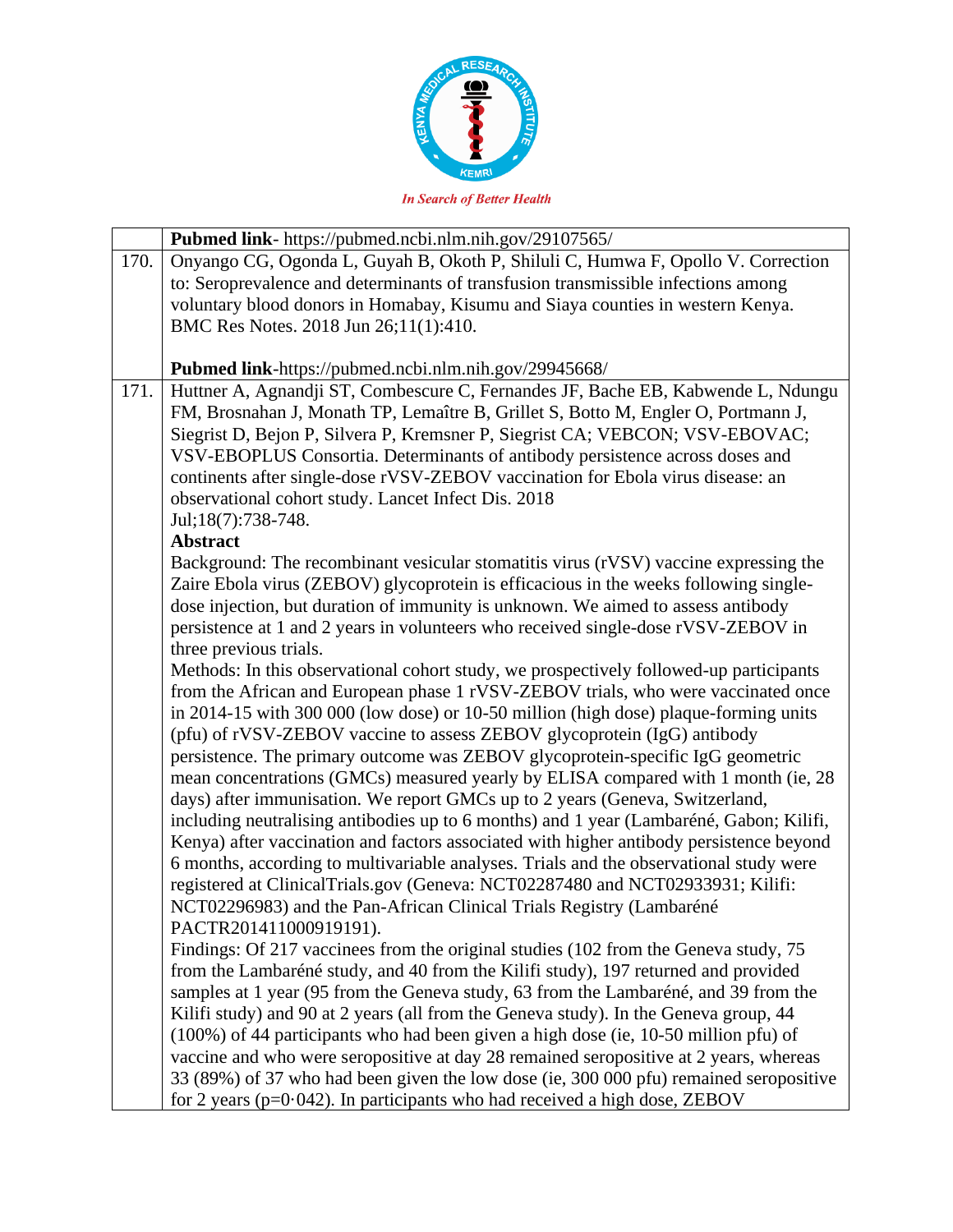

|      | glycoprotein IgG GMCs decreased significantly between their peak (at 1-3 months) and<br>month 6 after vaccination in Geneva ( $p<0.0001$ ) and Lambaréné ( $p=0.0298$ ) but not in<br>Kilifi ( $p=0.5833$ ) and subsequently remained stable at all sites apart from Geneva, where<br>GMC in those given a high dose of vaccine increased significantly between 6 months and<br>1 year ( $p=0.0264$ ). Antibody persistence was similar at 1 year and at 6 months in those<br>who had received a low dose of vaccine, with lower titres among participants from the<br>Geneva study at 2 years than at 1 year after vaccination (GMC ratio 0.61, 95% CI 0.49-<br>0.77; p<0.0001). In multivariable analyses, predictors of increased IgG GMCs beyond 6<br>months included high-dose versus low-dose vaccination (Geneva p=0.0133; Lambaréné<br>p=0.008) and vaccine-related arthritis (p=0.0176), but not sex, age, or baseline<br>seropositivity (all $p>0.05$ ). Neutralising antibodies seem to be less durable, with<br>seropositivity dropping from 64-71% at 28 days to 27-31% at 6 months in participants<br>from the Geneva study.<br>Interpretation: Antibody responses to single-dose rVSV-ZEBOV vaccination are<br>sustained across dose ranges and settings, a key criterion in countries where booster<br>vaccinations would be impractical.<br>Pubmed link-https://pubmed.ncbi.nlm.nih.gov/29627147/ |
|------|--------------------------------------------------------------------------------------------------------------------------------------------------------------------------------------------------------------------------------------------------------------------------------------------------------------------------------------------------------------------------------------------------------------------------------------------------------------------------------------------------------------------------------------------------------------------------------------------------------------------------------------------------------------------------------------------------------------------------------------------------------------------------------------------------------------------------------------------------------------------------------------------------------------------------------------------------------------------------------------------------------------------------------------------------------------------------------------------------------------------------------------------------------------------------------------------------------------------------------------------------------------------------------------------------------------------------------------------------------------------------------------------------------------------|
| 172. | Mallewa J, Szubert AJ, Mugyenyi P, Chidziva E, Thomason MJ, Chepkorir P,<br>Abongomera G, Baleeta K, Etyang A, Warambwa C, Melly B, Mudzingwa S, Kelly C,<br>Agutu C, Wilkes H, Nkomani S, Musiime V, Lugemwa A, Pett SL, Bwakura-<br>Dangarembizi M, Prendergast AJ, Gibb DM, Walker AS, Berkley JA; REALITY trial<br>team. Effect of ready-to-use supplementary food on mortality in severely<br>immunocompromised HIV-infected individuals in Africa initiating antiretroviral<br>therapy (REALITY): an open-label, parallel-group, randomised controlled trial.<br>Lancet HIV. 2018 May;5(5):e231-e240.<br><b>Abstract</b>                                                                                                                                                                                                                                                                                                                                                                                                                                                                                                                                                                                                                                                                                                                                                                                     |
|      | Background: In sub-Saharan Africa, severely immunocompromised HIV-infected<br>individuals have a high risk of mortality during the first few months after starting<br>antiretroviral therapy (ART). We hypothesise that universally providing ready-to-use<br>supplementary food (RUSF) would increase early weight gain, thereby reducing early<br>mortality compared with current guidelines recommending ready-to-use therapeutic food<br>(RUTF) for severely malnourished individuals only.<br>Methods: We did a $2 \times 2 \times 2$ factorial, open-label, parallel-group trial at inpatient and<br>outpatient facilities in eight urban or periurban regional hospitals in Kenya, Malawi,<br>Uganda, and Zimbabwe. Eligible participants were ART-naive adults and children aged<br>at least 5 years with confirmed HIV infection and a CD4 cell count of fewer than 100<br>cells per µL, who were initiating ART at the facilities. We randomly assigned<br>participants (1:1) to initiate ART either with (RUSF) or without (no-RUSF) 12 weeks' of                                                                                                                                                                                                                                                                                                                                                       |
|      | peanut-based RUSF containing 1000 kcal per day and micronutrients, given as two 92 g<br>packets per day for adults and one packet (500 kcal per day) for children aged 5-12 years,                                                                                                                                                                                                                                                                                                                                                                                                                                                                                                                                                                                                                                                                                                                                                                                                                                                                                                                                                                                                                                                                                                                                                                                                                                 |